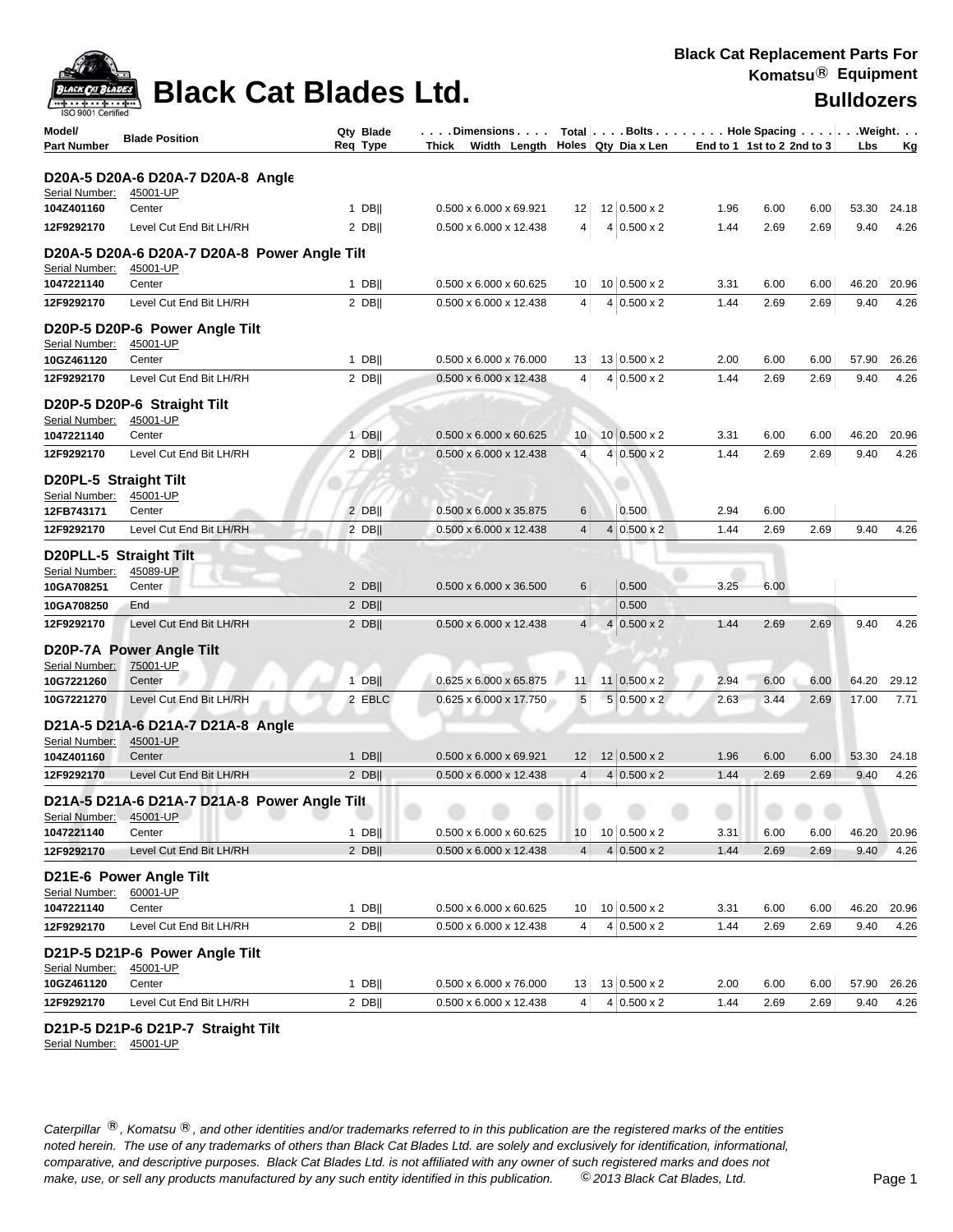

| <b>ISO 9001 Certified</b><br>Model/<br><b>Part Number</b> | <b>Blade Position</b>                                                  | Qty Blade<br>Req Type | . Dimensions<br>Thick Width Length |                | Total Bolts Hole Spacing Weight.<br>Holes Qty Dia x Len | End to 1 1st to 2 2nd to 3 |      |      | Lbs   | <u>Kg</u>   |
|-----------------------------------------------------------|------------------------------------------------------------------------|-----------------------|------------------------------------|----------------|---------------------------------------------------------|----------------------------|------|------|-------|-------------|
| 1047221140                                                | Center                                                                 | $1$ DB                | 0.500 x 6.000 x 60.625             | 10             | 10 0.500 x 2                                            | 3.31                       | 6.00 | 6.00 | 46.20 | 20.96       |
| 12F9292170                                                | Level Cut End Bit LH/RH                                                | 2 DBII                | 0.500 x 6.000 x 12.438             | $\overline{4}$ | $4 0.500 \times 2$                                      | 1.44                       | 2.69 | 2.69 | 9.40  | 4.26        |
| Serial Number:                                            | D21P-7 D21P-8 Power Angle Tilt<br>75001-UP<br>Center                   | $1$ DB                | 0.625 x 6.000 x 65.875             | 11             | $11$ 0.500 x 2                                          | 2.94                       | 6.00 | 6.00 | 64.20 | 29.12       |
| 10G7221260<br>10G7221270                                  | Level Cut End Bit LH/RH                                                | 2 EBLC                | 0.625 x 6.000 x 17.750             | 5              | $5 0.500 \times 2$                                      | 2.63                       | 3.44 | 2.69 | 17.00 | 7.71        |
|                                                           |                                                                        |                       |                                    |                |                                                         |                            |      |      |       |             |
| D31A-16 Angle<br>Serial Number:<br>1147221140             | 25001-UP<br>Center                                                     | $2$ DB                | 0.625 x 6.500 x 33.125             | 6              | $6 0.625 \times 2$                                      | 1.56                       | 6.00 | 6.00 | 33.20 | 15.06       |
| 11G7131170                                                | Level Cut End Bit LH/RH                                                | 2 DBII                | 0.625 x 6.500 x 15.000             | $\overline{4}$ | $4 0.625 \times 2$                                      | 1.56                       | 3.16 | 3.16 | 14.80 | 6.71        |
| Serial Number:                                            | D31A-17 D31A-20 D31E-17 D31E-18 D31E-20 Angle<br><u>ALL</u>            |                       |                                    |                |                                                         |                            |      |      |       |             |
| 12F7031261                                                | Center                                                                 | $1$ DB                | 0.625 x 6.500 x 35.875             | 6              | $6 0.625 \times 2$                                      | 2.94                       | 6.00 | 6.00 | 36.40 | 16.51       |
| 12F7031281                                                | Center                                                                 | $1$ DB                | 0.625 x 6.500 x 47.875             | 8              | $8 0.625 \times 2$                                      | 2.94                       | 6.00 | 6.00 | 47.80 | 21.68       |
| 11G7131170                                                | Level Cut End Bit LH/RH                                                | $2$ DB                | 0.625 x 6.500 x 15.000             | $\overline{4}$ | $4 0.625 \times 2$                                      | 1.56                       | 3.16 | 3.16 | 14.80 | 6.71        |
| Serial Number:                                            | D31A-17 D31A-20 D31E-17 D31E-18 D31E-20 Power Angle Tilt<br><u>ALL</u> |                       |                                    |                |                                                         |                            |      |      |       |             |
| 12F7031251                                                | Center                                                                 | $1$ DB                | 0.625 x 6.500 x 29.875             | 5              | $5 0.625 \times 2$                                      | 2.94                       | 6.00 | 6.00 | 29.80 | 13.52       |
| 12F7031261                                                | Center                                                                 | $1$ DB                | 0.625 x 6.500 x 35.875             | 6              | $6 0.625 \times 2$                                      | 2.94                       | 6.00 | 6.00 | 36.40 | 16.51       |
| 11G7131170                                                | Level Cut End Bit LH/RH                                                | $2$ DB                | 0.625 x 6.500 x 15.000             | $\overline{4}$ | $4 0.625 \times 2$                                      | 1.56                       | 3.16 | 3.16 | 14.80 | 6.71        |
| <b>D31EX-21</b><br>Serial Number:                         | <b>Power Angle Tilt, Straight Tilt</b><br>50001-UP                     |                       |                                    |                |                                                         |                            |      |      |       |             |
| 12F7031251                                                | Center                                                                 | $1$ DB                | 0.625 x 6.500 x 29.875             | 5              | 5 0.625 x 2.25                                          | 2.94                       | 6.00 | 6.00 | 29.80 | 13.52       |
| 12F7031261                                                | Center                                                                 | $1$ DB                | 0.625 x 6.500 x 35.875             | 6              | $6 0.625 \times 2.25$                                   | 2.94                       | 6.00 | 6.00 | 36.40 | 16.51       |
| 11G7131170                                                | Level Cut End Bit LH/RH                                                | $2$ DB                | 0.625 x 6.500 x 15.000             | $\overline{4}$ | 4 0.625 x 2.25                                          | 1.56                       | 3.16 | 3.16 | 14.80 | 6.71        |
| Serial Number:<br>12F7011640                              | D31P-16 Power Angle Tilt<br>25001-UP<br>Center                         | 2 DBII                | 0.625 x 6.500 x 47.250             | 8              | $8 0.625 \times 2$                                      | 2.63                       | 6.00 | 6.00 | 47.20 | 21.41       |
| 11G7131170                                                | Level Cut End Bit LH/RH                                                | $2$ DB                | $0.625 \times 6.500 \times 15.000$ | $\overline{4}$ | $4 0.625 \times 2 $                                     | 1.56                       | 3.16 | 3.16 | 14.80 | 6.71        |
| D31P-16 Straight Tilt<br>Serial Number:                   | 25001-UP                                                               |                       |                                    |                |                                                         |                            |      |      |       |             |
| 11G7121170                                                | Center                                                                 | $2$ DB                | 0.626 x 6.500 x 34.250             | 6              | $6 0.625 \times 2$                                      | 2.13                       | 6.00 | 6.00 | 34.40 | 15.60       |
| 11G7131170                                                | Level Cut End Bit LH/RH                                                | 2 DB                  | $0.625 \times 6.500 \times 15.000$ | $\overline{4}$ | $4 0.625 \times 2$                                      | 1.56                       | 3.16 | 3.16 | 14.80 | 6.71        |
| Serial Number:                                            | D31P-17 D31P-18 D31P-20 Angle<br><b>ALL</b>                            |                       | ۰                                  |                |                                                         |                            |      |      |       |             |
| 12F7031281                                                | Center                                                                 | $2$ DB                | 0.625 x 6.500 x 47.875             | 8              | $8 0.625 \times 2$                                      | 2.94                       | 6.00 | 6.00 |       | 47.80 21.68 |
| 11G7131170                                                | Level Cut End Bit LH/RH                                                | $2$ DB                | 0.625 x 6.500 x 15.000             | $\overline{4}$ | $4 0.625 \times 2$                                      | 1.56                       | 3.16 | 3.16 | 14.80 | 6.71        |
| Serial Number:                                            | D31P-17 D31P-18 D31P-20 Power Angle Tilt<br><u>ALL</u>                 |                       |                                    |                |                                                         |                            |      |      |       |             |
| 12F7031261                                                | Center                                                                 | $1$ DB                | 0.625 x 6.500 x 35.875             | 6              | $6 0.625 \times 2$                                      | 2.94                       | 6.00 | 6.00 | 36.40 | 16.51       |
| 12F7031281                                                | Center                                                                 | 1 DB                  | 0.625 x 6.500 x 47.875             | 8              | $8 0.625 \times 2$                                      | 2.94                       | 6.00 | 6.00 | 47.80 | 21.68       |
| 11G7131170                                                | Level Cut End Bit LH/RH                                                | $2$ DB                | 0.625 x 6.500 x 15.000             | $\overline{4}$ | $4 0.625 \times 2$                                      | 1.56                       | 3.16 | 3.16 | 14.80 | 6.71        |
| Serial Number:                                            | D31P-17 D31P-18 D31P-20 Straight Tilt<br><u>ALL</u>                    |                       |                                    |                |                                                         |                            |      |      |       |             |
| 12F7031251                                                | Center                                                                 | $1$ DB                | $0.625 \times 6.500 \times 29.875$ | 5              | $5 0.625 \times 2$                                      | 2.94                       | 6.00 | 6.00 |       | 29.80 13.52 |
| 12F7031261                                                | Center                                                                 | $1$ DB                | $0.625 \times 6.500 \times 35.875$ | 6              | $6 0.625 \times 2$                                      | 2.94                       | 6.00 | 6.00 |       | 36.40 16.51 |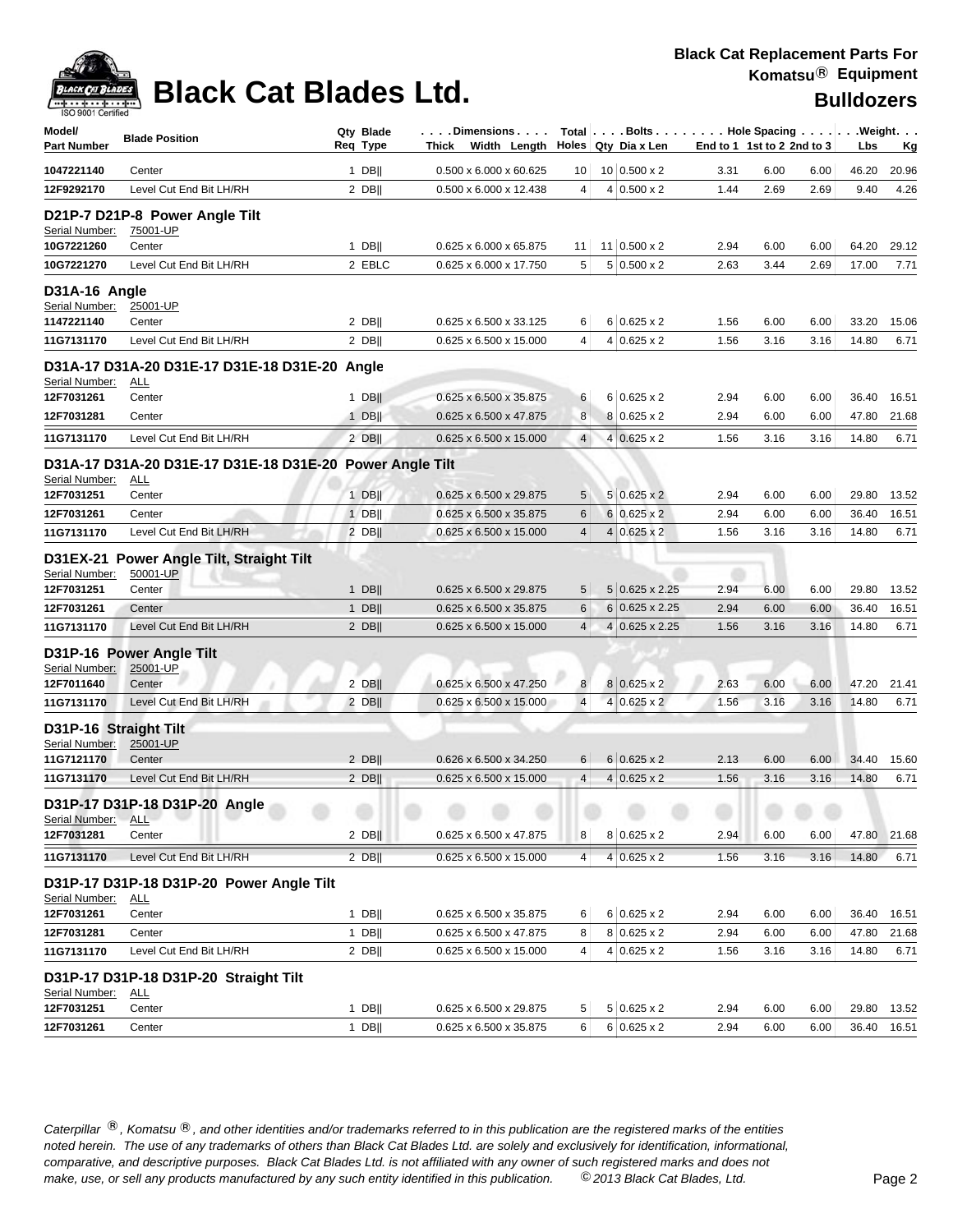

| Model/<br><b>Part Number</b> | <b>Blade Position</b>                               | Qty Blade<br>Reg Type | .Dimensions  <br>Thick Width Length |                | Total $\vert \ldots$ Bolts $\ldots \vert \ldots$ Hole Spacing $\ldots \vert \ldots$ Weight. $\ldots$<br>Holes $Qty$ Dia x Len |              | End to 1 1st to 2 2nd to 3 | Lbs            | <u>Kg</u>   |
|------------------------------|-----------------------------------------------------|-----------------------|-------------------------------------|----------------|-------------------------------------------------------------------------------------------------------------------------------|--------------|----------------------------|----------------|-------------|
| 11G7131170                   | Level Cut End Bit LH/RH                             | $2$ DB                | 0.625 x 6.500 x 15.000              | 4              | $4 0.625 \times 2$                                                                                                            | 1.56         | 3.16<br>3.16               | 14.80          | 6.71        |
|                              | D31PL-17 D31PL-18 D31PL-20 Straight Tilt            |                       |                                     |                |                                                                                                                               |              |                            |                |             |
| Serial Number:               | <u>ALL</u><br>Center                                |                       | 0.625 x 6.500 x 29.875              | 5              | $5 0.625 \times 2$                                                                                                            |              | 6.00                       |                | 13.52       |
| 12F7031251<br>12F7031261     | Center                                              | $1$ DB  <br>$1$ DB    | 0.625 x 6.500 x 35.875              | 6              | $6 0.625 \times 2$                                                                                                            | 2.94<br>2.94 | 6.00<br>6.00<br>6.00       | 29.80<br>36.40 | 16.51       |
| 12FB473171                   | Level Cut End Bit LH/RH                             | $2$ DB                |                                     | 4              | $4 0.625 \times 2$                                                                                                            |              |                            |                |             |
|                              | D31PLL-17 D31PLL-18 D31PLL-20 Straight Tilt         |                       |                                     |                |                                                                                                                               |              |                            |                |             |
| Serial Number:               | <u>ALL</u>                                          |                       |                                     |                |                                                                                                                               |              |                            |                |             |
| 12F7031251                   | Center                                              | $1$ DB                | 0.625 x 6.500 x 29.875              | 5              | $5 0.625 \times 2$                                                                                                            | 2.94         | 6.00<br>6.00               | 29.80          | 13.52       |
| 12F7031261                   | Center                                              | $1$ DB                | 0.625 x 6.500 x 35.875              | 6              | $6 0.625 \times 2$                                                                                                            | 2.94         | 6.00<br>6.00               |                | 36.40 16.51 |
| 12FB473171                   | Level Cut End Bit LH/RH                             | $2$ DB                |                                     | 4              | $4 0.625 \times 2$                                                                                                            |              |                            |                |             |
|                              | D31PX-21 Power Angle Tilt, Straight Tilt            |                       |                                     |                |                                                                                                                               |              |                            |                |             |
| Serial Number:<br>12F7031281 | 50001-UP<br>Center                                  | $2$ DB                | 0.625 x 6.500 x 47.875              | 8              | 8 0.625 x 2                                                                                                                   | 2.94         | 6.00<br>6.00               | 47.80          | 21.68       |
| 11G7131170                   | Level Cut End Bit LH/RH                             | $2$ DB                | $0.625 \times 6.500 \times 15.000$  | $\overline{4}$ | $4 0.625 \times 2$                                                                                                            | 1.56         | 3.16<br>3.16               | 14.80          | 6.71        |
| Serial Number:               | D32E-1 Power Angle Tilt<br>75501-76092              |                       |                                     |                |                                                                                                                               |              |                            |                |             |
| 620563C1                     | Center                                              | $2$ DB                | 0.625 x 6.000 x 29.875              | 5              | $5 0.750 \times 2$                                                                                                            | 2.94         | 6.00<br>6.00               | 28.70          | 13.02       |
| 1267328H1                    | Level Cut End Bit LH/RH                             | $2$ DB                | 0.625 x 6.000 x 16.500              | 3              | $3 0.750 \times 2$                                                                                                            | 2.94         | 5.31<br>5.31               | 15.80          | 7.17        |
| Serial Number:               | D32E-1 Power Angle Tilt<br>76093-UP                 |                       |                                     |                |                                                                                                                               |              |                            |                |             |
| 620563C1                     | Center                                              | 2 DB                  | 0.625 x 6.000 x 29.875              | 5              | $5 0.750 \times 2$                                                                                                            | 2.94         | 6.00<br>6.00               | 28.70          | 13.02       |
| 1312924H1                    | Level Cut End Bit LH/RH                             | $2$ DB                | 0.625 x 6.000 x 21.500              | $\overline{4}$ | $4 0.750 \times 2$                                                                                                            | 3.00         | 5.25<br>5.25               | 20.60          | 9.34        |
|                              | D32P-1 Power Angle Tilt                             |                       |                                     |                |                                                                                                                               |              |                            |                |             |
| Serial Number:<br>620563C1   | 75501-76092<br>Center                               | $2$ DB                | 0.625 x 6.000 x 29.875              | 5              | $5 0.750 \times 2$                                                                                                            | 2.94         | 6.00<br>6.00               | 28.70          | 13.02       |
| 1267329H1                    | Level Cut End Bit LH/RH                             | $2$ DB                | 0.625 x 6.000 x 25.375              | 5              | $5 0.750 \times 2$                                                                                                            | 2.88         | 4.50<br>4.50               | 24.30          | 11.02       |
|                              | D32P-1 Power Angle Tilt                             |                       |                                     |                |                                                                                                                               |              |                            |                |             |
| Serial Number:               | 76093-UP                                            |                       |                                     |                |                                                                                                                               |              |                            |                |             |
| 620563C1                     | Center                                              | 2 DB                  | 0.625 x 6.000 x 29.875              | 5              | $5 0.750 \times 2$                                                                                                            | 2.94         | 6.00<br>6.00               | 28.70          | 13.02       |
| 1312924H1                    | Level Cut End Bit LH/RH                             | $2$ DB                | 0.625 x 6.000 x 21.500              | $\overline{4}$ | $4 0.750 \times 2$                                                                                                            | 3.00         | 5.25<br>5.25               | 20.60          | 9.34        |
|                              | D37E-1 D37E-2 D37E-5 Power Angle Tilt               |                       |                                     |                |                                                                                                                               |              |                            |                |             |
| Serial Number:<br>12F7031251 | <u>ALL</u><br>Center                                | $1$ DB                | 0.625 x 6.500 x 29.875              | 5              | $5 0.625 \times 2$                                                                                                            | 2.94         | 6.00<br>6.00               |                | 29.80 13.52 |
| 12F7031261                   | Center                                              | $1$ DB                | 0.625 x 6.500 x 35.875              | 6              | $6 0.625 \times 2$                                                                                                            | 2.94         | 6.00<br>6.00               | 36.40          | 16.51       |
| 11G7131170                   | Level Cut End Bit LH/RH                             | $2$ DB                | 0.625 x 6.500 x 15.000              | 4              | $4 0.625 \times 2$                                                                                                            | 1.56         | 3.16<br>3.16               | 14.80          | 6.71        |
| Serial Number:               | D37E-5 Power Angle Tilt<br>3001-UP                  |                       |                                     |                |                                                                                                                               |              |                            |                |             |
| 12F7031251                   | Center                                              | $1$ DB                | 0.625 x 6.500 x 29.875              | 5              | $5 0.625 \times 2$                                                                                                            | 2.94         | 6.00<br>6.00               | 29.80          | 13.52       |
| 12F7031261                   | Center                                              | $1$ DB                | 0.625 x 6.500 x 35.875              | 6              | $6 0.625 \times 2$                                                                                                            | 2.94         | 6.00<br>6.00               | 36.40          | 16.51       |
| 11G7131170                   | Level Cut End Bit LH/RH                             | $2$ DB                | 0.625 x 6.500 x 15.000              | 4              | $4 0.625 \times 2$                                                                                                            | 1.56         | 3.16<br>3.16               | 14.80          | 6.71        |
| Serial Number:               | D37EX-21 Power Angle Tilt, Straight Tilt<br>5001-UP |                       |                                     |                |                                                                                                                               |              |                            |                |             |
| 12F7031251                   | Center                                              | $1$ DB                | 0.625 x 6.500 x 29.875              | 5              | 5 0.625 x 2.25                                                                                                                | 2.94         | 6.00<br>6.00               | 29.80          | 13.52       |
| 12F7031281                   | Center                                              | $1$ DB                | 0.625 x 6.500 x 47.875              | 8              | 8 0.625 x 2.25                                                                                                                | 2.94         | 6.00<br>6.00               | 47.80          | 21.68       |
| 11G7131170                   | Level Cut End Bit LH/RH                             | $2$ DB                | 0.625 x 6.500 x 15.000              | 4              | 4 0.625 x 2.25                                                                                                                | 1.56         | 3.16<br>3.16               | 14.80          | 6.71        |

### **D37P-1 D37P-2 D37P-5 Power Angle Tilt**

Serial Number: ALL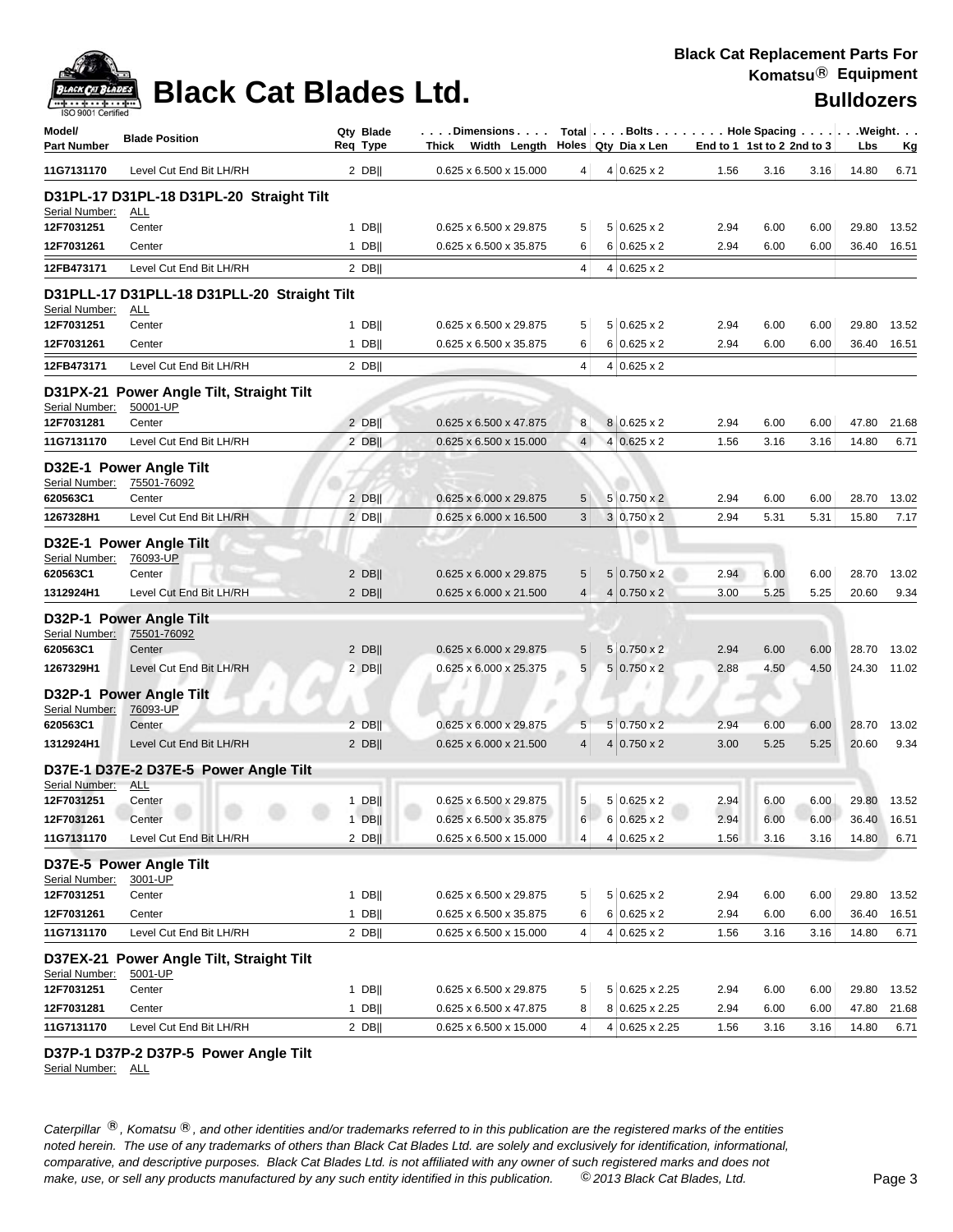# **Black Cat Blades Ltd. Black Cat Blades Ltd. Black Cat Blades Ltd. Bulldozers**

| Model/<br><b>Part Number</b> | <b>Blade Position</b>                  | Qty Blade<br>Req Type | . Dimensions.<br>Thick<br>Width Length |                |   | Total Bolts Hole Spacing Weight.<br>Holes   Qty Dia x Len |      | End to 1 1st to 2 2nd to 3 |      | Lbs   | Кg          |
|------------------------------|----------------------------------------|-----------------------|----------------------------------------|----------------|---|-----------------------------------------------------------|------|----------------------------|------|-------|-------------|
|                              |                                        |                       |                                        |                |   |                                                           |      |                            |      |       |             |
| 12F7031261                   | Center                                 | 1 DB                  | 0.625 x 6.500 x 35.875                 | 6              |   | $6 0.625 \times 2$                                        | 2.94 | 6.00                       | 6.00 | 36.40 | 16.51       |
| 12F7031281                   | Center                                 | $1$ DB                | 0.625 x 6.500 x 47.875                 | 8              |   | $8 0.625 \times 2$                                        | 2.94 | 6.00                       | 6.00 | 47.80 | 21.68       |
| 11G7131170                   | Level Cut End Bit LH/RH                | $2$ DB                | 0.625 x 6.500 x 15.000                 | $\overline{4}$ |   | $4 0.625 \times 2$                                        | 1.56 | 3.16                       | 3.16 | 14.80 | 6.71        |
| D37PX-21                     | <b>Power Angle Tilt</b>                |                       |                                        |                |   |                                                           |      |                            |      |       |             |
| Serial Number:               | 5001-UP                                |                       |                                        |                |   |                                                           |      |                            |      |       |             |
| 12F7031281                   | Center                                 | $2$ DB                | 0.625 x 6.500 x 47.875                 | 8              |   | 8 0.625 x 2.25                                            | 2.94 | 6.00                       | 6.00 | 47.80 | 21.68       |
| 11Y7215220                   | Level Cut End Bit LH/RH                | $2$ DB                | 0.625 x 6.500 x 15.906                 | 4              |   | 4 0.625 x 2.25                                            | 2.52 | 3.15                       | 3.15 | 15.70 | 7.12        |
| 120Y465162                   | Hot Cup End Bit LH                     | 1 EBHC                | 0.625 x 7.790 x 18.280                 | 4              | 4 | $0.625 \times 2.25$                                       | 2.56 | 3.16                       | 3.16 | 21.60 | 9.80        |
| 120Y465172                   | Hot Cup End Bit RH                     | 1 EBHC                | 0.625 x 7.790 x 18.280                 | $\overline{4}$ |   | 4 0.625 x 2.25                                            | 2.56 | 3.16                       | 3.16 | 21.60 | 9.80        |
|                              | D37PX-22 Power Angle Tilt              |                       |                                        |                |   |                                                           |      |                            |      |       |             |
| Serial Number:               | 60001-UP                               |                       |                                        |                |   |                                                           |      |                            |      |       |             |
| 12F7031281                   | Center                                 | $2$ DB                | 0.625 x 6.500 x 47.875                 | 8              |   | 8 0.625 x 2.25                                            | 2.94 | 6.00                       | 6.00 | 47.80 | 21.68       |
| 11Y7215220                   | Level Cut End Bit LH/RH                | $2$ DB                | 0.625 x 6.500 x 15.906                 | $\overline{4}$ |   | 4 0.625 x 2.25                                            | 2.52 | 3.15                       | 3.15 | 15.70 | 7.12        |
| 120Y465162                   | Hot Cup End Bit LH                     | 1 EBHC                | 0.625 x 7.790 x 18.280                 | 4              |   | 4 0.625 x 2.25                                            | 2.56 | 3.16                       | 3.16 | 21.60 | 9.80        |
| 120Y465172                   | Hot Cup End Bit RH                     | 1 EBHC                | 0.625 x 7.790 x 18.280                 | $\overline{4}$ | 4 | $0.625 \times 2.25$                                       | 2.56 | 3.16                       | 3.16 | 21.60 | 9.80        |
|                              | D37PX-21 Power Angle Tilt Narrow Guage |                       |                                        |                |   |                                                           |      |                            |      |       |             |
| <b>Serial Number:</b>        | 5501-UP                                |                       |                                        |                |   |                                                           |      |                            |      |       |             |
| 12F7031281                   | Center                                 | $1$ DB                | 0.625 x 6.500 x 47.875                 | 8              |   | $8 0.625 \times 2$                                        | 2.94 | 6.00                       | 6.00 | 47.80 | 21.68       |
| 12F7031261                   | Center                                 | $1$ DB                | 0.625 x 6.500 x 35.875                 | 6              |   | $6 0.625 \times 2$                                        | 2.94 | 6.00                       | 6.00 | 36.40 | 16.51       |
| 11G7131170                   | Level Cut End Bit LH/RH                | DB <sub>II</sub>      | 0.625 x 6.500 x 15.000                 | $\overline{4}$ |   | $4 0.625 \times 2$                                        | 1.56 | 3.16                       | 3.16 | 14.80 | 6.71        |
|                              | D38E-1 Power Angle Tilt                |                       |                                        |                |   |                                                           |      |                            |      |       |             |
| Serial Number:               | 85501-86238                            |                       |                                        |                |   |                                                           |      |                            |      |       |             |
| 620563C1                     | Center                                 | $2$ DB                | 0.625 x 6.000 x 29.875                 | 5              |   | $5 0.750 \times 2$                                        | 2.94 | 6.00                       | 6.00 | 28.70 | 13.02       |
| 1267328H1                    | Level Cut End Bit LH/RH                | 2 DB                  | $0.625 \times 6.000 \times 16.500$     | 3              |   | $3 0.750 \times 2$                                        | 2.94 | 5.31                       | 5.31 | 15.80 | 7.17        |
|                              | D38E-1 Power Angle Tilt                |                       |                                        |                |   |                                                           |      |                            |      |       |             |
| Serial Number:               | 86301-UP                               |                       |                                        |                |   |                                                           |      |                            |      |       |             |
| 620563C1                     | Center                                 | $2$ DB                | 0.625 x 6.000 x 29.875                 | 5              |   | $5 0.750 \times 2$                                        | 2.94 | 6.00                       | 6.00 | 28.70 | 13.02       |
| 1312924H1                    | Level Cut End Bit LH/RH                | $2$ DB                | 0.625 x 6.000 x 21.500                 | $\overline{4}$ |   | $4 0.750 \times 2$                                        | 3.00 | 5.25                       | 5.25 | 20.60 | 9.34        |
|                              | D38P-1 Power Angle Tilt, LGP           |                       |                                        |                |   |                                                           |      |                            |      |       |             |
| Serial Number:               | 85501-UP                               |                       |                                        |                |   |                                                           |      |                            |      |       |             |
| 620563C1                     | Center                                 | $2$ DB                | 0.625 x 6.000 x 29.875                 | 5              |   | $5 0.750 \times 2$                                        | 2.94 | 6.00                       | 6.00 | 28.70 | 13.02       |
| 1267329H1                    | Level Cut End Bit LH/RH                | $2$ DB                | 0.625 x 6.000 x 25.375                 | $\overline{5}$ |   | $5 0.750 \times 2$                                        | 2.88 | 4.50                       | 4.50 | 24.30 | 11.02       |
|                              | D39E-1 Power Angle Tilt                |                       |                                        |                |   |                                                           |      |                            |      |       |             |
| Serial Number: 95501-UP      |                                        |                       |                                        |                |   |                                                           |      |                            |      |       |             |
| 1282468H1                    | Center                                 | $2$ DB                | 0.750 x 8.000 x 29.750                 | 5              | 5 | $0.750 \times 2$                                          | 2.88 | 6.00                       | 6.00 |       | 46.10 20.91 |
| 1283143H1                    | Level Cut End Bit LH/RH                | $2$ DB                | 0.750 x 8.000 x 22.938                 | $\overline{4}$ | 4 | $0.750 \times 2$                                          | 2.94 | 5.69                       | 5.69 | 35.50 | 16.10       |
| <b>D39EX-21</b>              | <b>Power Angle Tilt, Straight Tilt</b> |                       |                                        |                |   |                                                           |      |                            |      |       |             |
| Serial Number:               | 1001-UP                                |                       |                                        |                |   |                                                           |      |                            |      |       |             |
| 12F7031251                   | Center                                 | $1$ DB                | 0.625 x 6.500 x 29.875                 | 5              |   | 5 0.625 x 2.25                                            | 2.94 | 6.00                       | 6.00 | 29.80 | 13.52       |
| 12F7031281                   | Center                                 | 1 DB                  | 0.625 x 6.500 x 47.875                 | 8              |   | 8 0.625 x 2.25                                            | 2.94 | 6.00                       | 6.00 | 47.80 | 21.68       |
| 11G7131170                   | Level Cut End Bit LH/RH                | $2$ DB                | 0.625 x 6.500 x 15.000                 | $\overline{4}$ |   | 4 0.625 x 2.25                                            | 1.56 | 3.16                       | 3.16 | 14.80 | 6.71        |
|                              | D39P-1 Power Angle Tilt                |                       |                                        |                |   |                                                           |      |                            |      |       |             |
| Serial Number:               | 95501-96337                            |                       |                                        |                |   |                                                           |      |                            |      |       |             |
| 1282468H1                    | Center                                 | $2$ DB                | 0.750 x 8.000 x 29.750                 | 5              |   | $5 0.750 \times 2$                                        | 2.88 | 6.00                       | 6.00 |       | 46.10 20.91 |
| 1283144H1                    | Level Cut End Bit LH/RH                | $2$ DB                | 0.750 x 8.000 x 25.375                 | 5              |   | $5 0.750 \times 2$                                        | 2.88 | 5.31                       | 5.31 |       | 39.20 17.78 |

**D39P-1 Power Angle Tilt**

Serial Number: 96338-UP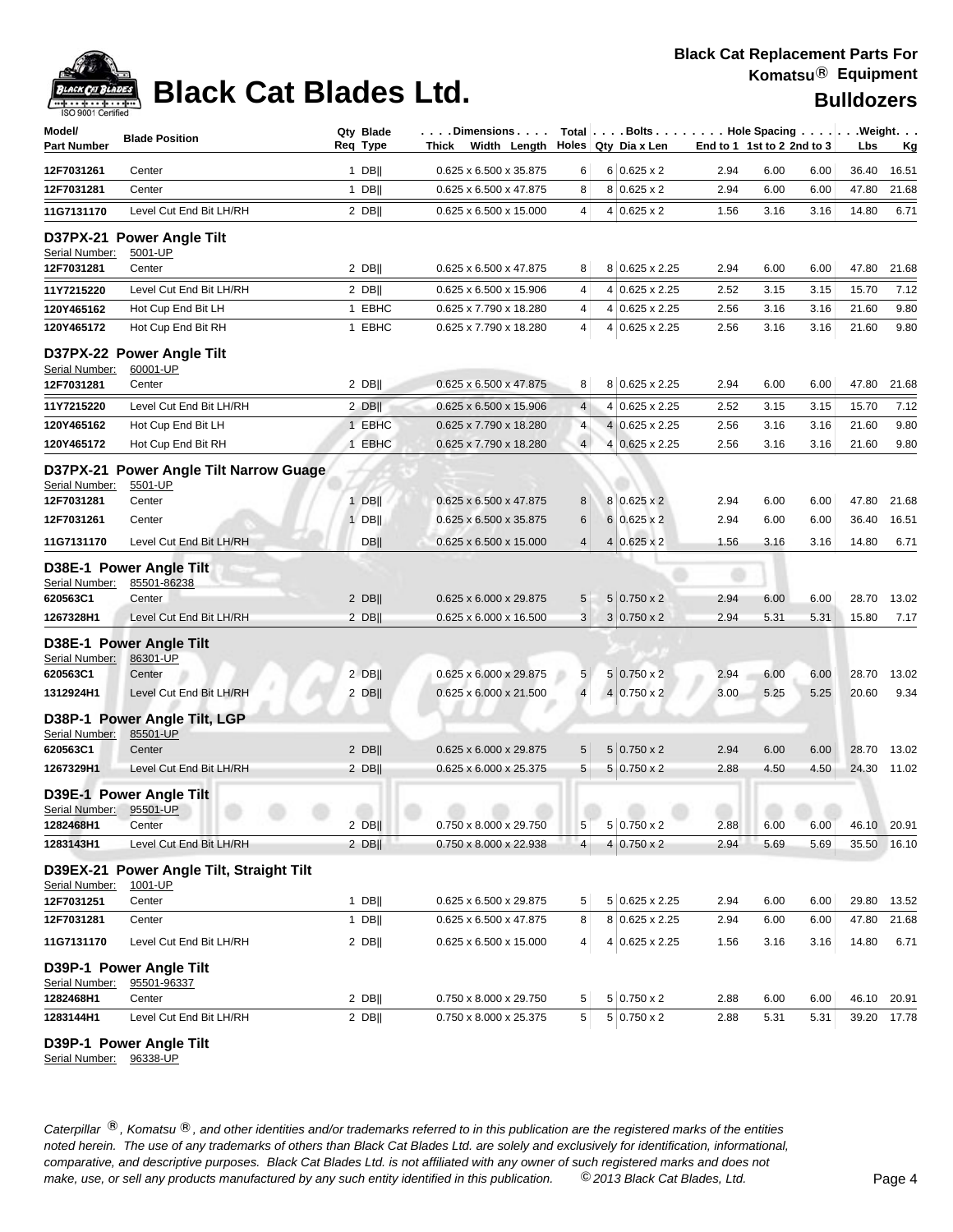

# **Black Cat Blades Ltd. Black Cat Blades Ltd. Black Cat Blades Ltd. Bulldozers**

| Model/<br><b>Part Number</b>           | <b>Blade Position</b>                               | Qty Blade<br>Req Type | .Dimensions<br>Thick Width Length |                |   | Total $\vert \ldots$ Bolts $\ldots \vert \ldots$ Hole Spacing $\ldots \vert \ldots$ Weight. $\ldots$<br>Holes Qty Dia x Len |              | End to 1 1st to 2 2nd to 3 |      | Lbs     | Kg          |
|----------------------------------------|-----------------------------------------------------|-----------------------|-----------------------------------|----------------|---|-----------------------------------------------------------------------------------------------------------------------------|--------------|----------------------------|------|---------|-------------|
| 1282468H1                              | Center                                              | $2$ DB                | 0.750 x 8.000 x 29.750            | 5              |   | $5 0.750 \times 2$                                                                                                          | 2.88         | 6.00                       | 6.00 |         | 46.10 20.91 |
| 1268300H1                              | Level Cut End Bit LH/RH                             | $2$ DB                |                                   | 5              |   | $5 0.750 \times 2$                                                                                                          |              |                            |      |         |             |
| Serial Number:                         | D39PX-21 Power Angle Tilt, Straight Tilt<br>1001-UP |                       |                                   |                |   |                                                                                                                             |              |                            |      |         |             |
| 12F7031251                             | Center                                              | 1 DB                  | 0.625 x 6.500 x 29.875            | 5              |   | 5 0.625 x 2.25                                                                                                              | 2.94         | 6.00                       | 6.00 | 29.80   | 13.52       |
| 12F7031261                             | Center                                              | $1$ DB                | 0.625 x 6.500 x 35.875            | 6              |   | 6 0.625 x 2.25                                                                                                              | 2.94         | 6.00                       | 6.00 | 36.40   | 16.51       |
| 11G7131170                             | Level Cut End Bit LH/RH                             | $2$ DB                | 0.625 x 6.500 x 15.000            | 4              |   | 4 0.625 x 2.25                                                                                                              | 1.56         | 3.16                       | 3.16 | 14.80   | 6.71        |
| D40A-1 Angle<br>Serial Number:         | <u>ALL</u>                                          |                       |                                   |                |   |                                                                                                                             |              |                            |      |         |             |
| 12F7011640                             | Center                                              | $2$ DB                | 0.625 x 6.500 x 47.250            | 8              |   | 8 0.625 x 2.25                                                                                                              | 2.63         | 6.00                       | 6.00 |         | 47.20 21.41 |
| 1247021330                             | Flat Shape Cut End Bit LH                           | 1 EBFC                | 1.000 x 7.902 x 14.720            | 5              |   | 2 0.625 x 3.25<br>$3 0.625 \times 2.25$                                                                                     | 4.61<br>2.95 | 3.35<br>3.35               | 3.35 | 2nd Row | 29.00 13.15 |
| 1247021340                             | Flat Shape Cut End Bit RH                           | 1 EBFC                | 1.000 x 7.902 x 14.720            | 5              |   | 2 0.625 x 3.25                                                                                                              | 4.61         | 3.35                       |      |         | 29.00 13.15 |
|                                        |                                                     |                       |                                   |                |   | $3 0.625 \times 2.25$                                                                                                       | 2.95         | 3.35                       | 3.35 | 2nd Row |             |
| Serial Number:                         | D40A-1 Power Angle Tilt<br>ALL                      |                       |                                   |                |   |                                                                                                                             |              |                            |      |         |             |
| 124Z461160                             | Center                                              | $2$ DB                | 0.625 x 6.500 x 48.250            | 8              |   | 8 0.625 x 2.25                                                                                                              | 3.13         | 6.00                       | 6.00 |         | 48.50 22.00 |
| 1247021330                             | Flat Shape Cut End Bit LH                           | 1 EBFC                | 1.000 x 7.902 x 14.720            | 5              |   | 2 0.625 x 3.25<br>$3 0.625 \times 2.25$                                                                                     | 4.61<br>2.95 | 3.35<br>3.35               | 3.35 | 2nd Row | 29.00 13.15 |
| 1247021340                             | Flat Shape Cut End Bit RH                           | 1 EBFC                | 1.000 x 7.902 x 14.720            | 5              |   | 2 0.625 x 3.25                                                                                                              | 4.61         | 3.35                       |      |         | 29.00 13.15 |
|                                        |                                                     |                       |                                   |                |   | $3 0.625 \times 2.25$                                                                                                       | 2.95         | 3.35                       | 3.35 | 2nd Row |             |
| D40A-1 Straight Tilt<br>Serial Number: | <b>ALL</b>                                          |                       |                                   |                |   |                                                                                                                             |              |                            |      |         |             |
| 11G7121170                             | Center                                              | $2$ DB                | 0.626 x 6.500 x 34.250            | 6              |   | $6 0.625 \times 2.25$                                                                                                       | 2.13         | 6.00                       | 6.00 |         | 34.40 15.60 |
| 1247021330                             | Flat Shape Cut End Bit LH                           | 1 EBFC                | 1.000 x 7.902 x 14.720            | 5              |   | 2 0.625 x 3.25                                                                                                              | 4.61         | 3.35                       |      | 29.00   | 13.15       |
|                                        |                                                     |                       |                                   |                |   | $3 0.625 \times 2.25$                                                                                                       | 2.95         | 3.35                       | 3.35 | 2nd Row |             |
| 1247021340                             | Flat Shape Cut End Bit RH                           | 1 EBFC                | 1.000 x 7.902 x 14.720            | 5              |   | 2 0.625 x 3.25<br>$3 0.625 \times 2.25$                                                                                     | 4.61<br>2.95 | 3.35<br>3.35               | 3.35 | 2nd Row | 29.00 13.15 |
| D40A-3 Angle<br>Serial Number:         | 6001-UP                                             |                       |                                   |                |   |                                                                                                                             |              |                            |      |         |             |
| 12F7031281                             | Center                                              | $2$ DB                | 0.625 x 6.500 x 47.875            | 8              |   | 8 0.625 x 2.25                                                                                                              | 2.94         | 6.00                       | 6.00 | 47.80   | 21.68       |
| 1207031411                             | Level Cut End Bit LH/RH                             | $2$ DB                | 0.875 x 6.500 x 14.750            | 4              | 4 | $0.625 \times 2.25$                                                                                                         | 1.53         | 3.16                       | 3.16 | 20.20   | 9.16        |
| 1207031411L                            | Hot Cup End Bit LH                                  | 1 EBHC                | 0.875 x 7.875 x 18.280            | 4              | 4 | $0.625 \times 2.25$                                                                                                         | 1.53         | 3.16                       | 3.16 | 27.80   | 12.61       |
| 1207031411R                            | Hot Cup End Bit RH                                  | 1 EBHC                | 0.875 x 7.875 x 18.280            | $\overline{4}$ |   | $4 0.625 \times 2.25$                                                                                                       | 1.53         | 3.16                       | 3.16 | 30.00   | 13.61       |
| Serial Number: 6001-UP                 | D40A-3 Power Angle Tilt                             |                       |                                   |                |   |                                                                                                                             |              |                            |      |         |             |
| 12F7031261                             | Center                                              | $2$ DB                | 0.625 x 6.500 x 35.875            | 6              |   | 6 0.625 x 2.25                                                                                                              | 2.94         | 6.00                       | 6.00 | 36.40   | 16.51       |
| 11Y7215220                             | Level Cut End Bit LH/RH                             | $2$ DB                | 0.625 x 6.500 x 15.906            | 4              |   | $4 0.625 \times 2.25$                                                                                                       | 2.52         | 3.15                       | 3.15 | 15.70   | 7.12        |
| 120Y465162                             | Hot Cup End Bit LH                                  | 1 EBHC                | 0.625 x 7.790 x 18.280            | 4              |   | 4 0.625 x 2.25                                                                                                              | 2.56         | 3.16                       | 3.16 | 21.60   | 9.80        |
| 120Y465172                             | Hot Cup End Bit RH                                  | 1 EBHC                | 0.625 x 7.790 x 18.280            | 4              |   | 4 0.625 x 2.25                                                                                                              | 2.56         | 3.16                       | 3.16 | 21.60   | 9.80        |
| Serial Number:                         | D40A-3 Straight, Straight Tilt<br>6001-UP           |                       |                                   |                |   |                                                                                                                             |              |                            |      |         |             |
| 12F7031251                             | Center                                              | 1 DB $  $             | 0.625 x 6.500 x 29.875            | 5              |   | 5 0.625 x 2.25                                                                                                              | 2.94         | 6.00                       | 6.00 | 29.80   | 13.52       |
| 12F7031261                             | Center                                              | 1 DB                  | 0.625 x 6.500 x 35.875            | 6              |   | 6 0.625 x 2.25                                                                                                              | 2.94         | 6.00                       | 6.00 | 36.40   | 16.51       |
| 1207031411                             | Level Cut End Bit LH/RH                             | 2 DB                  | 0.875 x 6.500 x 14.750            | 4              |   | $4 0.625 \times 2.25$                                                                                                       | 1.53         | 3.16                       | 3.16 | 20.20   | 9.16        |
| 1207031411L                            | Hot Cup End Bit LH                                  | 1 EBHC                | 0.875 x 7.875 x 18.280            | 4              | 4 | $0.625 \times 2.25$                                                                                                         | 1.53         | 3.16                       | 3.16 | 27.80   | 12.61       |
| 1207031411R                            | Hot Cup End Bit RH                                  | 1 EBHC                | 0.875 x 7.875 x 18.280            | 4              |   | 4 0.625 x 2.25                                                                                                              | 1.53         | 3.16                       | 3.16 | 30.00   | 13.61       |

### **D40P-1 Angle**

Serial Number: ALL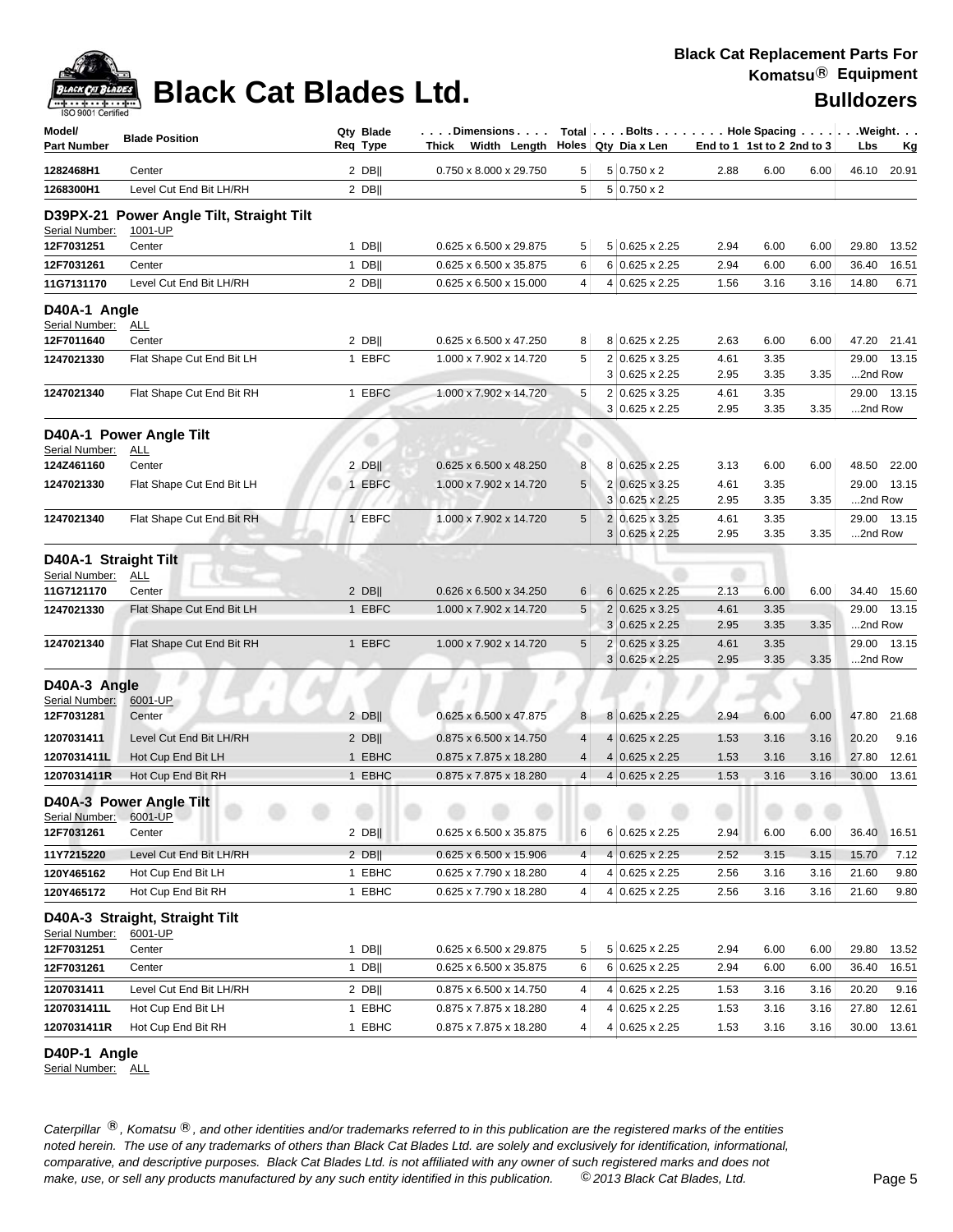

# **Black Cat Blades Ltd. Black Cat Blades Ltd. Bulldozers**

| 10 0.625 x 2.25<br>Center<br>$2$ DB  <br>1407011720<br>10<br>5<br>5.40<br>13FA701570<br>Level Cut End Bit LH<br>$1$ DB  <br>0.625 x 6.375 x 11.813<br>2 0.625 x 3.25<br>3.44<br>3.34<br>11.90<br>2nd Row<br>$3 0.625 \times 2.25$<br>1.78<br>3.34<br>3.34<br>$1$ DB  <br>5<br>2 0.625 x 3.25<br>3.34<br>11.90<br>Level Cut End Bit RH<br>0.625 x 6.375 x 11.813<br>3.44<br>5.40<br>13FA701580<br>3.34<br>2nd Row<br>$3 0.625 \times 2.25$<br>1.78<br>3.34<br>D40P-1 Straight Tilt<br>Serial Number:<br><u>ALL</u><br>$2$ DB  <br>0.625 x 6.500 x 47.250<br>8 0.625 x 2.25<br>Center<br>8<br>2.63<br>6.00<br>6.00<br>47.20<br>21.41<br>12F7011640<br>5<br>2 0.625 x 3.25<br>5.62<br>12FZ261140<br>Level Cut End Bit LH<br>$1$ DB  <br>0.625 x 6.500 x 12.672<br>3.56<br>3.34<br>12.40<br>2nd Row<br>$3 0.625 \times 2.25$<br>1.77<br>3.34<br>3.34<br>5<br>12FZ261150<br>$1$ DB  <br>2 0.625 x 3.25<br>12.40<br>5.62<br>Level Cut End Bit RH<br>0.625 x 6.500 x 12.672<br>3.56<br>3.34<br>$3 0.625 \times 2.25$<br>1.77<br>3.34<br>3.34<br>2nd Row<br>D40P-3 Angle<br>Serial Number:<br>6001-UP<br>6 0.625 x 2.25<br>12F7031261<br>3 DB  <br>0.625 x 6.500 x 35.875<br>6<br>2.94<br>6.00<br>6.00<br>36.40<br>16.51<br>Center<br>4<br>4 0.625 x 2.25<br>11G7131170<br>Level Cut End Bit LH/RH<br>$2$ DB  <br>0.625 x 6.500 x 15.000<br>1.56<br>3.16<br>3.16<br>14.80<br>6.71<br>D40P-3 Straight Tilt<br>Serial Number:<br>6001-UP<br>12F7031251<br>3 DB  <br>0.625 x 6.500 x 29.875<br>5<br>5 0.625 x 2.25<br>2.94<br>6.00<br>6.00<br>29.80<br>13.52<br>Center<br>11G7131170<br>Level Cut End Bit LH/RH<br>$2$ DB  <br>0.625 x 6.500 x 15.000<br>$\overline{4}$<br>4 0.625 x 2.25<br>1.56<br>3.16<br>3.16<br>14.80<br>6.71<br>D28035BS<br>Dozer Blade Support<br>$1$ SE<br>0.750 x 5.250 x 118.000<br>23<br>0.688<br>2.84<br>2.16<br>128.00<br>58.06<br>2.16<br>D40PL-1 Straight Tilt<br>e<br>1925-UP<br>Serial Number:<br>$2$ DB  <br>0.625 x 6.000 x 65.748<br>$11 0.500 \times 2$<br>6.30<br>6.30<br>28.94<br>11<br>1.38<br>63.80<br>1017112370<br>Center<br>$4 0.500 \times 2$<br>Level Cut End Bit LH/RH<br>2 DBII<br>$0.500 \times 6.000 \times 12.438$<br>$\overline{4}$<br>1.44<br>2.69<br>2.69<br>9.40<br>4.26<br>12F9292170<br>D40PL-3 Straight Tilt<br>Serial Number:<br>6001-UP<br>5<br>$2$ DB  <br>$5 0.500 \times 2$<br>12FB713231<br>End<br>0.500 x 6.000 x 29.875<br>2.94<br>6.00<br>6.00<br>22.70<br>10.30<br>$0.500 \times 6.000 \times 35.875$<br>6<br>$6 0.500 \times 2$<br>2.94<br>12.34<br>12FB713241<br>Center<br>$2$ DB  <br>6.00<br>6.00<br>27.20<br>$\overline{4}$<br>$4 0.500 \times 2$<br>4.26<br>12F9292170<br>Level Cut End Bit LH/RH<br>$2$ DB  <br>0.500 x 6.000 x 12.438<br>1.44<br>2.69<br>2.69<br>9.40<br>D40PLL-1 Straight Tilt<br>1925-UP<br>Serial Number:<br>$2$ DB  <br>13<br>13   0.500 x 2<br>12F9292650<br>Center<br>Level Cut End Bit LH/RH<br>$0.500 \times 6.000 \times 12.438$<br>$4 0.500 \times 2$<br>4.26<br>12F9292170<br>$2$ DB  <br>4<br>2.69<br>2.69<br>9.40<br>1.44<br>D40PLL-3 Straight Tilt<br>Serial Number:<br>6001-UP<br>$6 0.500 \times 2$<br>$1$ DB  <br>27.20 12.34<br>12FB713241<br>Center<br>$0.500 \times 6.000 \times 35.875$<br>6<br>2.94<br>6.00<br>6.00<br>$5 0.500 \times 2$<br>4 DB  <br>5<br>End<br>$0.500 \times 6.000 \times 29.875$<br>2.94<br>6.00<br>6.00<br>22.70<br>10.30<br>12FB713231<br>12F9292170<br>Level Cut End Bit LH/RH<br>$2$ DB  <br>0.500 x 6.000 x 12.438<br>4<br>$4 0.500 \times 2$<br>1.44<br>2.69<br>2.69<br>9.40<br>4.26<br>D41A-3 Angle<br>Serial Number:<br>6001-UP<br>$2$ DB  <br>8 0.625 x 2.25<br>12F7031281<br>0.625 x 6.500 x 47.875<br>8<br>2.94<br>6.00<br>6.00<br>47.80<br>21.68<br>Center<br>1207031411<br>Level Cut End Bit LH/RH<br>$2$ DB  <br>0.875 x 6.500 x 14.750<br>4<br>4 0.625 x 2.25<br>20.20<br>9.16<br>1.53<br>3.16<br>3.16<br>1207031411L<br>1 EBHC<br>Hot Cup End Bit LH<br>0.875 x 7.875 x 18.280<br>4<br>4 0.625 x 2.25<br>3.16<br>27.80<br>12.61<br>1.53<br>3.16<br>1207031411R<br>1 EBHC<br>4<br>Hot Cup End Bit RH<br>0.875 x 7.875 x 18.280<br>4 0.625 x 2.25<br>1.53<br>3.16<br>30.00<br>13.61<br>3.16 | Model/<br><b>Part Number</b> | <b>Blade Position</b> | Qty Blade<br>Req Type | Dimensions<br>Thick Width Length $\vert$ Holes Qty Dia x Len | Total   Bolts   Hole Spacing   Weight. | End to 1 1st to 2 2nd to 3 | Lbs<br><u>Kg</u> |
|---------------------------------------------------------------------------------------------------------------------------------------------------------------------------------------------------------------------------------------------------------------------------------------------------------------------------------------------------------------------------------------------------------------------------------------------------------------------------------------------------------------------------------------------------------------------------------------------------------------------------------------------------------------------------------------------------------------------------------------------------------------------------------------------------------------------------------------------------------------------------------------------------------------------------------------------------------------------------------------------------------------------------------------------------------------------------------------------------------------------------------------------------------------------------------------------------------------------------------------------------------------------------------------------------------------------------------------------------------------------------------------------------------------------------------------------------------------------------------------------------------------------------------------------------------------------------------------------------------------------------------------------------------------------------------------------------------------------------------------------------------------------------------------------------------------------------------------------------------------------------------------------------------------------------------------------------------------------------------------------------------------------------------------------------------------------------------------------------------------------------------------------------------------------------------------------------------------------------------------------------------------------------------------------------------------------------------------------------------------------------------------------------------------------------------------------------------------------------------------------------------------------------------------------------------------------------------------------------------------------------------------------------------------------------------------------------------------------------------------------------------------------------------------------------------------------------------------------------------------------------------------------------------------------------------------------------------------------------------------------------------------------------------------------------------------------------------------------------------------------------------------------------------------------------------------------------------------------------------------------------------------------------------------------------------------------------------------------------------------------------------------------------------------------------------------------------------------------------------------------------------------------------------------------------------------------------------------------------------------------------------------------------------------------------------------------------------------------------------------------------------------------------------------------------------------------------------------------------------------------------------------------------------------------------------------------------------------------------------------------------------------------------------------------------------------------------------------------------------------------------------------|------------------------------|-----------------------|-----------------------|--------------------------------------------------------------|----------------------------------------|----------------------------|------------------|
|                                                                                                                                                                                                                                                                                                                                                                                                                                                                                                                                                                                                                                                                                                                                                                                                                                                                                                                                                                                                                                                                                                                                                                                                                                                                                                                                                                                                                                                                                                                                                                                                                                                                                                                                                                                                                                                                                                                                                                                                                                                                                                                                                                                                                                                                                                                                                                                                                                                                                                                                                                                                                                                                                                                                                                                                                                                                                                                                                                                                                                                                                                                                                                                                                                                                                                                                                                                                                                                                                                                                                                                                                                                                                                                                                                                                                                                                                                                                                                                                                                                                                                                                       |                              |                       |                       |                                                              |                                        |                            |                  |
|                                                                                                                                                                                                                                                                                                                                                                                                                                                                                                                                                                                                                                                                                                                                                                                                                                                                                                                                                                                                                                                                                                                                                                                                                                                                                                                                                                                                                                                                                                                                                                                                                                                                                                                                                                                                                                                                                                                                                                                                                                                                                                                                                                                                                                                                                                                                                                                                                                                                                                                                                                                                                                                                                                                                                                                                                                                                                                                                                                                                                                                                                                                                                                                                                                                                                                                                                                                                                                                                                                                                                                                                                                                                                                                                                                                                                                                                                                                                                                                                                                                                                                                                       |                              |                       |                       |                                                              |                                        |                            |                  |
|                                                                                                                                                                                                                                                                                                                                                                                                                                                                                                                                                                                                                                                                                                                                                                                                                                                                                                                                                                                                                                                                                                                                                                                                                                                                                                                                                                                                                                                                                                                                                                                                                                                                                                                                                                                                                                                                                                                                                                                                                                                                                                                                                                                                                                                                                                                                                                                                                                                                                                                                                                                                                                                                                                                                                                                                                                                                                                                                                                                                                                                                                                                                                                                                                                                                                                                                                                                                                                                                                                                                                                                                                                                                                                                                                                                                                                                                                                                                                                                                                                                                                                                                       |                              |                       |                       |                                                              |                                        |                            |                  |
|                                                                                                                                                                                                                                                                                                                                                                                                                                                                                                                                                                                                                                                                                                                                                                                                                                                                                                                                                                                                                                                                                                                                                                                                                                                                                                                                                                                                                                                                                                                                                                                                                                                                                                                                                                                                                                                                                                                                                                                                                                                                                                                                                                                                                                                                                                                                                                                                                                                                                                                                                                                                                                                                                                                                                                                                                                                                                                                                                                                                                                                                                                                                                                                                                                                                                                                                                                                                                                                                                                                                                                                                                                                                                                                                                                                                                                                                                                                                                                                                                                                                                                                                       |                              |                       |                       |                                                              |                                        |                            |                  |
|                                                                                                                                                                                                                                                                                                                                                                                                                                                                                                                                                                                                                                                                                                                                                                                                                                                                                                                                                                                                                                                                                                                                                                                                                                                                                                                                                                                                                                                                                                                                                                                                                                                                                                                                                                                                                                                                                                                                                                                                                                                                                                                                                                                                                                                                                                                                                                                                                                                                                                                                                                                                                                                                                                                                                                                                                                                                                                                                                                                                                                                                                                                                                                                                                                                                                                                                                                                                                                                                                                                                                                                                                                                                                                                                                                                                                                                                                                                                                                                                                                                                                                                                       |                              |                       |                       |                                                              |                                        |                            |                  |
|                                                                                                                                                                                                                                                                                                                                                                                                                                                                                                                                                                                                                                                                                                                                                                                                                                                                                                                                                                                                                                                                                                                                                                                                                                                                                                                                                                                                                                                                                                                                                                                                                                                                                                                                                                                                                                                                                                                                                                                                                                                                                                                                                                                                                                                                                                                                                                                                                                                                                                                                                                                                                                                                                                                                                                                                                                                                                                                                                                                                                                                                                                                                                                                                                                                                                                                                                                                                                                                                                                                                                                                                                                                                                                                                                                                                                                                                                                                                                                                                                                                                                                                                       |                              |                       |                       |                                                              |                                        |                            |                  |
|                                                                                                                                                                                                                                                                                                                                                                                                                                                                                                                                                                                                                                                                                                                                                                                                                                                                                                                                                                                                                                                                                                                                                                                                                                                                                                                                                                                                                                                                                                                                                                                                                                                                                                                                                                                                                                                                                                                                                                                                                                                                                                                                                                                                                                                                                                                                                                                                                                                                                                                                                                                                                                                                                                                                                                                                                                                                                                                                                                                                                                                                                                                                                                                                                                                                                                                                                                                                                                                                                                                                                                                                                                                                                                                                                                                                                                                                                                                                                                                                                                                                                                                                       |                              |                       |                       |                                                              |                                        |                            |                  |
|                                                                                                                                                                                                                                                                                                                                                                                                                                                                                                                                                                                                                                                                                                                                                                                                                                                                                                                                                                                                                                                                                                                                                                                                                                                                                                                                                                                                                                                                                                                                                                                                                                                                                                                                                                                                                                                                                                                                                                                                                                                                                                                                                                                                                                                                                                                                                                                                                                                                                                                                                                                                                                                                                                                                                                                                                                                                                                                                                                                                                                                                                                                                                                                                                                                                                                                                                                                                                                                                                                                                                                                                                                                                                                                                                                                                                                                                                                                                                                                                                                                                                                                                       |                              |                       |                       |                                                              |                                        |                            |                  |
|                                                                                                                                                                                                                                                                                                                                                                                                                                                                                                                                                                                                                                                                                                                                                                                                                                                                                                                                                                                                                                                                                                                                                                                                                                                                                                                                                                                                                                                                                                                                                                                                                                                                                                                                                                                                                                                                                                                                                                                                                                                                                                                                                                                                                                                                                                                                                                                                                                                                                                                                                                                                                                                                                                                                                                                                                                                                                                                                                                                                                                                                                                                                                                                                                                                                                                                                                                                                                                                                                                                                                                                                                                                                                                                                                                                                                                                                                                                                                                                                                                                                                                                                       |                              |                       |                       |                                                              |                                        |                            |                  |
|                                                                                                                                                                                                                                                                                                                                                                                                                                                                                                                                                                                                                                                                                                                                                                                                                                                                                                                                                                                                                                                                                                                                                                                                                                                                                                                                                                                                                                                                                                                                                                                                                                                                                                                                                                                                                                                                                                                                                                                                                                                                                                                                                                                                                                                                                                                                                                                                                                                                                                                                                                                                                                                                                                                                                                                                                                                                                                                                                                                                                                                                                                                                                                                                                                                                                                                                                                                                                                                                                                                                                                                                                                                                                                                                                                                                                                                                                                                                                                                                                                                                                                                                       |                              |                       |                       |                                                              |                                        |                            |                  |
|                                                                                                                                                                                                                                                                                                                                                                                                                                                                                                                                                                                                                                                                                                                                                                                                                                                                                                                                                                                                                                                                                                                                                                                                                                                                                                                                                                                                                                                                                                                                                                                                                                                                                                                                                                                                                                                                                                                                                                                                                                                                                                                                                                                                                                                                                                                                                                                                                                                                                                                                                                                                                                                                                                                                                                                                                                                                                                                                                                                                                                                                                                                                                                                                                                                                                                                                                                                                                                                                                                                                                                                                                                                                                                                                                                                                                                                                                                                                                                                                                                                                                                                                       |                              |                       |                       |                                                              |                                        |                            |                  |
|                                                                                                                                                                                                                                                                                                                                                                                                                                                                                                                                                                                                                                                                                                                                                                                                                                                                                                                                                                                                                                                                                                                                                                                                                                                                                                                                                                                                                                                                                                                                                                                                                                                                                                                                                                                                                                                                                                                                                                                                                                                                                                                                                                                                                                                                                                                                                                                                                                                                                                                                                                                                                                                                                                                                                                                                                                                                                                                                                                                                                                                                                                                                                                                                                                                                                                                                                                                                                                                                                                                                                                                                                                                                                                                                                                                                                                                                                                                                                                                                                                                                                                                                       |                              |                       |                       |                                                              |                                        |                            |                  |
|                                                                                                                                                                                                                                                                                                                                                                                                                                                                                                                                                                                                                                                                                                                                                                                                                                                                                                                                                                                                                                                                                                                                                                                                                                                                                                                                                                                                                                                                                                                                                                                                                                                                                                                                                                                                                                                                                                                                                                                                                                                                                                                                                                                                                                                                                                                                                                                                                                                                                                                                                                                                                                                                                                                                                                                                                                                                                                                                                                                                                                                                                                                                                                                                                                                                                                                                                                                                                                                                                                                                                                                                                                                                                                                                                                                                                                                                                                                                                                                                                                                                                                                                       |                              |                       |                       |                                                              |                                        |                            |                  |
|                                                                                                                                                                                                                                                                                                                                                                                                                                                                                                                                                                                                                                                                                                                                                                                                                                                                                                                                                                                                                                                                                                                                                                                                                                                                                                                                                                                                                                                                                                                                                                                                                                                                                                                                                                                                                                                                                                                                                                                                                                                                                                                                                                                                                                                                                                                                                                                                                                                                                                                                                                                                                                                                                                                                                                                                                                                                                                                                                                                                                                                                                                                                                                                                                                                                                                                                                                                                                                                                                                                                                                                                                                                                                                                                                                                                                                                                                                                                                                                                                                                                                                                                       |                              |                       |                       |                                                              |                                        |                            |                  |
|                                                                                                                                                                                                                                                                                                                                                                                                                                                                                                                                                                                                                                                                                                                                                                                                                                                                                                                                                                                                                                                                                                                                                                                                                                                                                                                                                                                                                                                                                                                                                                                                                                                                                                                                                                                                                                                                                                                                                                                                                                                                                                                                                                                                                                                                                                                                                                                                                                                                                                                                                                                                                                                                                                                                                                                                                                                                                                                                                                                                                                                                                                                                                                                                                                                                                                                                                                                                                                                                                                                                                                                                                                                                                                                                                                                                                                                                                                                                                                                                                                                                                                                                       |                              |                       |                       |                                                              |                                        |                            |                  |
|                                                                                                                                                                                                                                                                                                                                                                                                                                                                                                                                                                                                                                                                                                                                                                                                                                                                                                                                                                                                                                                                                                                                                                                                                                                                                                                                                                                                                                                                                                                                                                                                                                                                                                                                                                                                                                                                                                                                                                                                                                                                                                                                                                                                                                                                                                                                                                                                                                                                                                                                                                                                                                                                                                                                                                                                                                                                                                                                                                                                                                                                                                                                                                                                                                                                                                                                                                                                                                                                                                                                                                                                                                                                                                                                                                                                                                                                                                                                                                                                                                                                                                                                       |                              |                       |                       |                                                              |                                        |                            |                  |
|                                                                                                                                                                                                                                                                                                                                                                                                                                                                                                                                                                                                                                                                                                                                                                                                                                                                                                                                                                                                                                                                                                                                                                                                                                                                                                                                                                                                                                                                                                                                                                                                                                                                                                                                                                                                                                                                                                                                                                                                                                                                                                                                                                                                                                                                                                                                                                                                                                                                                                                                                                                                                                                                                                                                                                                                                                                                                                                                                                                                                                                                                                                                                                                                                                                                                                                                                                                                                                                                                                                                                                                                                                                                                                                                                                                                                                                                                                                                                                                                                                                                                                                                       |                              |                       |                       |                                                              |                                        |                            |                  |
|                                                                                                                                                                                                                                                                                                                                                                                                                                                                                                                                                                                                                                                                                                                                                                                                                                                                                                                                                                                                                                                                                                                                                                                                                                                                                                                                                                                                                                                                                                                                                                                                                                                                                                                                                                                                                                                                                                                                                                                                                                                                                                                                                                                                                                                                                                                                                                                                                                                                                                                                                                                                                                                                                                                                                                                                                                                                                                                                                                                                                                                                                                                                                                                                                                                                                                                                                                                                                                                                                                                                                                                                                                                                                                                                                                                                                                                                                                                                                                                                                                                                                                                                       |                              |                       |                       |                                                              |                                        |                            |                  |
|                                                                                                                                                                                                                                                                                                                                                                                                                                                                                                                                                                                                                                                                                                                                                                                                                                                                                                                                                                                                                                                                                                                                                                                                                                                                                                                                                                                                                                                                                                                                                                                                                                                                                                                                                                                                                                                                                                                                                                                                                                                                                                                                                                                                                                                                                                                                                                                                                                                                                                                                                                                                                                                                                                                                                                                                                                                                                                                                                                                                                                                                                                                                                                                                                                                                                                                                                                                                                                                                                                                                                                                                                                                                                                                                                                                                                                                                                                                                                                                                                                                                                                                                       |                              |                       |                       |                                                              |                                        |                            |                  |
|                                                                                                                                                                                                                                                                                                                                                                                                                                                                                                                                                                                                                                                                                                                                                                                                                                                                                                                                                                                                                                                                                                                                                                                                                                                                                                                                                                                                                                                                                                                                                                                                                                                                                                                                                                                                                                                                                                                                                                                                                                                                                                                                                                                                                                                                                                                                                                                                                                                                                                                                                                                                                                                                                                                                                                                                                                                                                                                                                                                                                                                                                                                                                                                                                                                                                                                                                                                                                                                                                                                                                                                                                                                                                                                                                                                                                                                                                                                                                                                                                                                                                                                                       |                              |                       |                       |                                                              |                                        |                            |                  |
|                                                                                                                                                                                                                                                                                                                                                                                                                                                                                                                                                                                                                                                                                                                                                                                                                                                                                                                                                                                                                                                                                                                                                                                                                                                                                                                                                                                                                                                                                                                                                                                                                                                                                                                                                                                                                                                                                                                                                                                                                                                                                                                                                                                                                                                                                                                                                                                                                                                                                                                                                                                                                                                                                                                                                                                                                                                                                                                                                                                                                                                                                                                                                                                                                                                                                                                                                                                                                                                                                                                                                                                                                                                                                                                                                                                                                                                                                                                                                                                                                                                                                                                                       |                              |                       |                       |                                                              |                                        |                            |                  |
|                                                                                                                                                                                                                                                                                                                                                                                                                                                                                                                                                                                                                                                                                                                                                                                                                                                                                                                                                                                                                                                                                                                                                                                                                                                                                                                                                                                                                                                                                                                                                                                                                                                                                                                                                                                                                                                                                                                                                                                                                                                                                                                                                                                                                                                                                                                                                                                                                                                                                                                                                                                                                                                                                                                                                                                                                                                                                                                                                                                                                                                                                                                                                                                                                                                                                                                                                                                                                                                                                                                                                                                                                                                                                                                                                                                                                                                                                                                                                                                                                                                                                                                                       |                              |                       |                       |                                                              |                                        |                            |                  |
|                                                                                                                                                                                                                                                                                                                                                                                                                                                                                                                                                                                                                                                                                                                                                                                                                                                                                                                                                                                                                                                                                                                                                                                                                                                                                                                                                                                                                                                                                                                                                                                                                                                                                                                                                                                                                                                                                                                                                                                                                                                                                                                                                                                                                                                                                                                                                                                                                                                                                                                                                                                                                                                                                                                                                                                                                                                                                                                                                                                                                                                                                                                                                                                                                                                                                                                                                                                                                                                                                                                                                                                                                                                                                                                                                                                                                                                                                                                                                                                                                                                                                                                                       |                              |                       |                       |                                                              |                                        |                            |                  |
|                                                                                                                                                                                                                                                                                                                                                                                                                                                                                                                                                                                                                                                                                                                                                                                                                                                                                                                                                                                                                                                                                                                                                                                                                                                                                                                                                                                                                                                                                                                                                                                                                                                                                                                                                                                                                                                                                                                                                                                                                                                                                                                                                                                                                                                                                                                                                                                                                                                                                                                                                                                                                                                                                                                                                                                                                                                                                                                                                                                                                                                                                                                                                                                                                                                                                                                                                                                                                                                                                                                                                                                                                                                                                                                                                                                                                                                                                                                                                                                                                                                                                                                                       |                              |                       |                       |                                                              |                                        |                            |                  |
|                                                                                                                                                                                                                                                                                                                                                                                                                                                                                                                                                                                                                                                                                                                                                                                                                                                                                                                                                                                                                                                                                                                                                                                                                                                                                                                                                                                                                                                                                                                                                                                                                                                                                                                                                                                                                                                                                                                                                                                                                                                                                                                                                                                                                                                                                                                                                                                                                                                                                                                                                                                                                                                                                                                                                                                                                                                                                                                                                                                                                                                                                                                                                                                                                                                                                                                                                                                                                                                                                                                                                                                                                                                                                                                                                                                                                                                                                                                                                                                                                                                                                                                                       |                              |                       |                       |                                                              |                                        |                            |                  |
|                                                                                                                                                                                                                                                                                                                                                                                                                                                                                                                                                                                                                                                                                                                                                                                                                                                                                                                                                                                                                                                                                                                                                                                                                                                                                                                                                                                                                                                                                                                                                                                                                                                                                                                                                                                                                                                                                                                                                                                                                                                                                                                                                                                                                                                                                                                                                                                                                                                                                                                                                                                                                                                                                                                                                                                                                                                                                                                                                                                                                                                                                                                                                                                                                                                                                                                                                                                                                                                                                                                                                                                                                                                                                                                                                                                                                                                                                                                                                                                                                                                                                                                                       |                              |                       |                       |                                                              |                                        |                            |                  |
|                                                                                                                                                                                                                                                                                                                                                                                                                                                                                                                                                                                                                                                                                                                                                                                                                                                                                                                                                                                                                                                                                                                                                                                                                                                                                                                                                                                                                                                                                                                                                                                                                                                                                                                                                                                                                                                                                                                                                                                                                                                                                                                                                                                                                                                                                                                                                                                                                                                                                                                                                                                                                                                                                                                                                                                                                                                                                                                                                                                                                                                                                                                                                                                                                                                                                                                                                                                                                                                                                                                                                                                                                                                                                                                                                                                                                                                                                                                                                                                                                                                                                                                                       |                              |                       |                       |                                                              |                                        |                            |                  |
|                                                                                                                                                                                                                                                                                                                                                                                                                                                                                                                                                                                                                                                                                                                                                                                                                                                                                                                                                                                                                                                                                                                                                                                                                                                                                                                                                                                                                                                                                                                                                                                                                                                                                                                                                                                                                                                                                                                                                                                                                                                                                                                                                                                                                                                                                                                                                                                                                                                                                                                                                                                                                                                                                                                                                                                                                                                                                                                                                                                                                                                                                                                                                                                                                                                                                                                                                                                                                                                                                                                                                                                                                                                                                                                                                                                                                                                                                                                                                                                                                                                                                                                                       |                              |                       |                       |                                                              |                                        |                            |                  |
|                                                                                                                                                                                                                                                                                                                                                                                                                                                                                                                                                                                                                                                                                                                                                                                                                                                                                                                                                                                                                                                                                                                                                                                                                                                                                                                                                                                                                                                                                                                                                                                                                                                                                                                                                                                                                                                                                                                                                                                                                                                                                                                                                                                                                                                                                                                                                                                                                                                                                                                                                                                                                                                                                                                                                                                                                                                                                                                                                                                                                                                                                                                                                                                                                                                                                                                                                                                                                                                                                                                                                                                                                                                                                                                                                                                                                                                                                                                                                                                                                                                                                                                                       |                              |                       |                       |                                                              |                                        |                            |                  |
|                                                                                                                                                                                                                                                                                                                                                                                                                                                                                                                                                                                                                                                                                                                                                                                                                                                                                                                                                                                                                                                                                                                                                                                                                                                                                                                                                                                                                                                                                                                                                                                                                                                                                                                                                                                                                                                                                                                                                                                                                                                                                                                                                                                                                                                                                                                                                                                                                                                                                                                                                                                                                                                                                                                                                                                                                                                                                                                                                                                                                                                                                                                                                                                                                                                                                                                                                                                                                                                                                                                                                                                                                                                                                                                                                                                                                                                                                                                                                                                                                                                                                                                                       |                              |                       |                       |                                                              |                                        |                            |                  |
|                                                                                                                                                                                                                                                                                                                                                                                                                                                                                                                                                                                                                                                                                                                                                                                                                                                                                                                                                                                                                                                                                                                                                                                                                                                                                                                                                                                                                                                                                                                                                                                                                                                                                                                                                                                                                                                                                                                                                                                                                                                                                                                                                                                                                                                                                                                                                                                                                                                                                                                                                                                                                                                                                                                                                                                                                                                                                                                                                                                                                                                                                                                                                                                                                                                                                                                                                                                                                                                                                                                                                                                                                                                                                                                                                                                                                                                                                                                                                                                                                                                                                                                                       |                              |                       |                       |                                                              |                                        |                            |                  |
|                                                                                                                                                                                                                                                                                                                                                                                                                                                                                                                                                                                                                                                                                                                                                                                                                                                                                                                                                                                                                                                                                                                                                                                                                                                                                                                                                                                                                                                                                                                                                                                                                                                                                                                                                                                                                                                                                                                                                                                                                                                                                                                                                                                                                                                                                                                                                                                                                                                                                                                                                                                                                                                                                                                                                                                                                                                                                                                                                                                                                                                                                                                                                                                                                                                                                                                                                                                                                                                                                                                                                                                                                                                                                                                                                                                                                                                                                                                                                                                                                                                                                                                                       |                              |                       |                       |                                                              |                                        |                            |                  |
|                                                                                                                                                                                                                                                                                                                                                                                                                                                                                                                                                                                                                                                                                                                                                                                                                                                                                                                                                                                                                                                                                                                                                                                                                                                                                                                                                                                                                                                                                                                                                                                                                                                                                                                                                                                                                                                                                                                                                                                                                                                                                                                                                                                                                                                                                                                                                                                                                                                                                                                                                                                                                                                                                                                                                                                                                                                                                                                                                                                                                                                                                                                                                                                                                                                                                                                                                                                                                                                                                                                                                                                                                                                                                                                                                                                                                                                                                                                                                                                                                                                                                                                                       |                              |                       |                       |                                                              |                                        |                            |                  |
|                                                                                                                                                                                                                                                                                                                                                                                                                                                                                                                                                                                                                                                                                                                                                                                                                                                                                                                                                                                                                                                                                                                                                                                                                                                                                                                                                                                                                                                                                                                                                                                                                                                                                                                                                                                                                                                                                                                                                                                                                                                                                                                                                                                                                                                                                                                                                                                                                                                                                                                                                                                                                                                                                                                                                                                                                                                                                                                                                                                                                                                                                                                                                                                                                                                                                                                                                                                                                                                                                                                                                                                                                                                                                                                                                                                                                                                                                                                                                                                                                                                                                                                                       |                              |                       |                       |                                                              |                                        |                            |                  |
|                                                                                                                                                                                                                                                                                                                                                                                                                                                                                                                                                                                                                                                                                                                                                                                                                                                                                                                                                                                                                                                                                                                                                                                                                                                                                                                                                                                                                                                                                                                                                                                                                                                                                                                                                                                                                                                                                                                                                                                                                                                                                                                                                                                                                                                                                                                                                                                                                                                                                                                                                                                                                                                                                                                                                                                                                                                                                                                                                                                                                                                                                                                                                                                                                                                                                                                                                                                                                                                                                                                                                                                                                                                                                                                                                                                                                                                                                                                                                                                                                                                                                                                                       |                              |                       |                       |                                                              |                                        |                            |                  |
|                                                                                                                                                                                                                                                                                                                                                                                                                                                                                                                                                                                                                                                                                                                                                                                                                                                                                                                                                                                                                                                                                                                                                                                                                                                                                                                                                                                                                                                                                                                                                                                                                                                                                                                                                                                                                                                                                                                                                                                                                                                                                                                                                                                                                                                                                                                                                                                                                                                                                                                                                                                                                                                                                                                                                                                                                                                                                                                                                                                                                                                                                                                                                                                                                                                                                                                                                                                                                                                                                                                                                                                                                                                                                                                                                                                                                                                                                                                                                                                                                                                                                                                                       |                              |                       |                       |                                                              |                                        |                            |                  |
|                                                                                                                                                                                                                                                                                                                                                                                                                                                                                                                                                                                                                                                                                                                                                                                                                                                                                                                                                                                                                                                                                                                                                                                                                                                                                                                                                                                                                                                                                                                                                                                                                                                                                                                                                                                                                                                                                                                                                                                                                                                                                                                                                                                                                                                                                                                                                                                                                                                                                                                                                                                                                                                                                                                                                                                                                                                                                                                                                                                                                                                                                                                                                                                                                                                                                                                                                                                                                                                                                                                                                                                                                                                                                                                                                                                                                                                                                                                                                                                                                                                                                                                                       |                              |                       |                       |                                                              |                                        |                            |                  |
|                                                                                                                                                                                                                                                                                                                                                                                                                                                                                                                                                                                                                                                                                                                                                                                                                                                                                                                                                                                                                                                                                                                                                                                                                                                                                                                                                                                                                                                                                                                                                                                                                                                                                                                                                                                                                                                                                                                                                                                                                                                                                                                                                                                                                                                                                                                                                                                                                                                                                                                                                                                                                                                                                                                                                                                                                                                                                                                                                                                                                                                                                                                                                                                                                                                                                                                                                                                                                                                                                                                                                                                                                                                                                                                                                                                                                                                                                                                                                                                                                                                                                                                                       |                              |                       |                       |                                                              |                                        |                            |                  |
|                                                                                                                                                                                                                                                                                                                                                                                                                                                                                                                                                                                                                                                                                                                                                                                                                                                                                                                                                                                                                                                                                                                                                                                                                                                                                                                                                                                                                                                                                                                                                                                                                                                                                                                                                                                                                                                                                                                                                                                                                                                                                                                                                                                                                                                                                                                                                                                                                                                                                                                                                                                                                                                                                                                                                                                                                                                                                                                                                                                                                                                                                                                                                                                                                                                                                                                                                                                                                                                                                                                                                                                                                                                                                                                                                                                                                                                                                                                                                                                                                                                                                                                                       |                              |                       |                       |                                                              |                                        |                            |                  |

### **D41A-3 Power Angle Tilt**

Serial Number: 6001-UP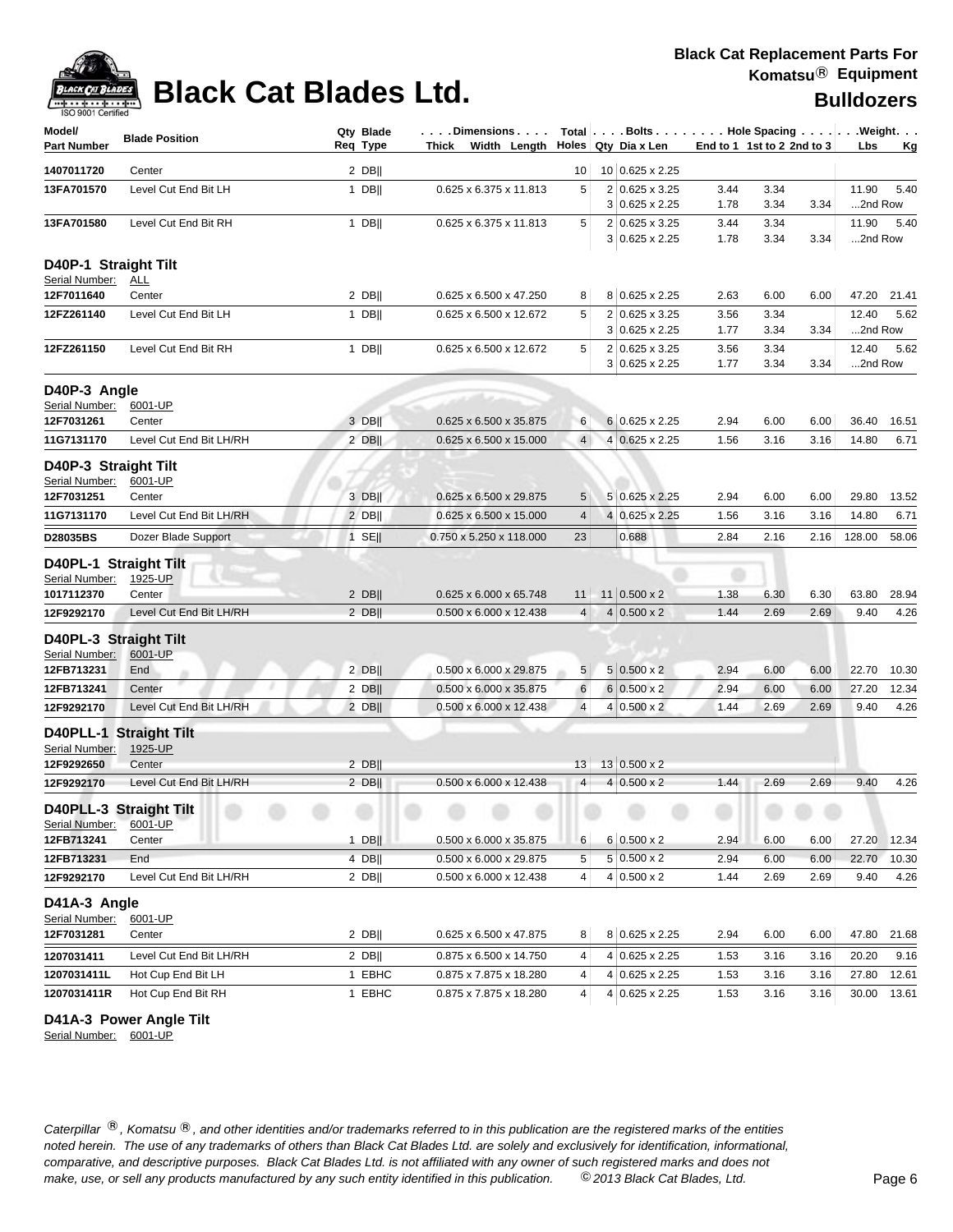| Model/<br>Part Number                  | <b>Blade Position</b>                     | Qty Blade<br>Req Type | $\left  \ldots \right.$ Dimensions $\ldots$   Total $\left  \ldots \right.$ Bolts $\ldots$ Hole Spacing $\ldots$ Weight.<br>Thick Width Length Holes Qty Dia x Len |                 |   |                                             |              | End to 1 1st to 2 2nd to 3 |      | Lbs     | <u>Kg</u>   |
|----------------------------------------|-------------------------------------------|-----------------------|--------------------------------------------------------------------------------------------------------------------------------------------------------------------|-----------------|---|---------------------------------------------|--------------|----------------------------|------|---------|-------------|
| 12F7031261                             | Center                                    | $2$ DB                | 0.625 x 6.500 x 35.875                                                                                                                                             | 6               |   | $6 0.625 \times 2.25$                       | 2.94         | 6.00                       | 6.00 | 36.40   | 16.51       |
| 11Y7215220                             | Level Cut End Bit LH/RH                   | $2$ DB                | 0.625 x 6.500 x 15.906                                                                                                                                             | 4               |   | 4 0.625 x 2.25                              | 2.52         | 3.15                       | 3.15 | 15.70   | 7.12        |
| 120Y465162                             | Hot Cup End Bit LH                        | 1 EBHC                | 0.625 x 7.790 x 18.280                                                                                                                                             | 4               |   | 4 0.625 x 2.25                              | 2.56         | 3.16                       | 3.16 | 21.60   | 9.80        |
| 120Y465172                             | Hot Cup End Bit RH                        | 1 EBHC                | 0.625 x 7.790 x 18.280                                                                                                                                             | 4               |   | 4 0.625 x 2.25                              | 2.56         | 3.16                       | 3.16 | 21.60   | 9.80        |
| Serial Number:                         | D41A-3 Straight, Straight Tilt<br>6001-UP |                       |                                                                                                                                                                    |                 |   |                                             |              |                            |      |         |             |
| 12F7031251                             | Center                                    | $1$ DB                | 0.625 x 6.500 x 29.875                                                                                                                                             | 5               |   | 5 0.625 x 2.25                              | 2.94         | 6.00                       | 6.00 | 29.80   | 13.52       |
| 12F7031261                             | Center                                    | $1$ DB                | 0.625 x 6.500 x 35.875                                                                                                                                             | 6               |   | 6 0.625 x 2.25                              | 2.94         | 6.00                       | 6.00 | 36.40   | 16.51       |
| 1207031411                             | Level Cut End Bit LH/RH                   | $2$ DB                | 0.875 x 6.500 x 14.750                                                                                                                                             | 4               |   | 4 0.625 x 2.25                              | 1.53         | 3.16                       | 3.16 | 20.20   | 9.16        |
| 1207031411L                            | Hot Cup End Bit LH                        | 1 EBHC                | 0.875 x 7.875 x 18.280                                                                                                                                             | 4               |   | 4 0.625 x 2.25                              | 1.53         | 3.16                       | 3.16 | 27.80   | 12.61       |
| 1207031411R                            | Hot Cup End Bit RH                        | 1 EBHC                | 0.875 x 7.875 x 18.280                                                                                                                                             | 4               |   | 4 0.625 x 2.25                              | 1.53         | 3.16                       | 3.16 |         | 30.00 13.61 |
| D41A-6 Angle<br>Serial Number:         | B20001-UP                                 |                       |                                                                                                                                                                    |                 |   |                                             |              |                            |      |         |             |
| 130Z201510                             | Center                                    | $2$ DB                | 0.750 x 8.000 x 49.375                                                                                                                                             | 8               |   | 8 0.750 x 2.75                              | 3.69         | 6.00                       | 6.00 |         | 76.50 34.70 |
| 1447011180                             | Cast End Bit LH                           | 1 EBC                 | 1.000 x 9.323 x 12.972                                                                                                                                             | 5 <sup>1</sup>  |   | $2 0.750 \times 4$<br>3 0.750 x 2.75        | 3.54<br>2.17 | 2.76<br>2.76               | 2.76 | 2nd Row | 30.60 13.88 |
| 1447011190                             | Cast End Bit RH                           | 1 EBC                 | 1.000 x 9.323 x 12.831                                                                                                                                             | $5\overline{)}$ |   | $2 0.750 \times 4$                          | 3.54         | 2.76                       |      |         | 30.00 13.61 |
|                                        |                                           |                       |                                                                                                                                                                    |                 |   | 3 0.750 x 2.75                              | 2.17         | 2.76                       | 2.76 | 2nd Row |             |
| 1447011180B                            | Hot Cup End Bit LH                        | 1 EBHC                | 1.000 x 10.121 x 14.252                                                                                                                                            | 5               |   | $2 0.750 \times 4$                          | 3.50         | 2.75                       |      |         | 33.10 15.01 |
|                                        |                                           |                       |                                                                                                                                                                    |                 |   | $3 0.750 \times 2.75$                       | 2.13         | 2.75                       | 2.75 | 2nd Row |             |
| 1447011190B                            | Hot Cup End Bit RH                        | 1 EBHC                | 1.000 x 10.121 x 14.252                                                                                                                                            | 5               |   | $2 0.750 \times 4$<br>$3 0.750 \times 2.75$ | 3.50<br>2.13 | 2.75<br>2.75               | 2.75 | 2nd Row | 33.10 15.01 |
| 14Y7111330                             | Cast Level Cut End Bit LH                 | 1 EBHC                | 0.787 x 7.953 x 12.634                                                                                                                                             | 5               |   | $2 1.375 \times 4 $                         | 3.54         | 2.76                       |      | 21.90   | 9.93        |
|                                        |                                           |                       |                                                                                                                                                                    |                 |   | $3 1.375 \times 2.75$                       | 2.17         | 2.76                       | 2.76 | 2nd Row |             |
| 14Y7111340                             | Cast Level Cut End Bit RH                 | 1 EBC                 | 0.787 x 7.953 x 12.634                                                                                                                                             | 5               |   | $2 0.750 \times 4$                          | 3.54         | 2.76                       |      |         | 22.30 10.12 |
|                                        |                                           |                       |                                                                                                                                                                    |                 |   | $3 0.750 \times 2.75$                       | 2.17         | 2.76                       | 2.76 | 2nd Row |             |
| 14Y7111330B                            | Hot Cup Level Cut End Bit LH              | 1 EBHC                | 1.000 x 8.250 x 13.000                                                                                                                                             | $5\phantom{.0}$ |   | 2 0.750 x 2.75                              | 3.53         | 2.75                       |      |         | 28.20 12.79 |
|                                        |                                           |                       |                                                                                                                                                                    |                 |   | $3 0.750 \times 2.75$                       | 2.16         | 2.75                       | 2.75 | 2nd Row |             |
| 14Y7111340B                            | Hot Cup Level Cut End Bit RH              | 1 EBHC                | 1.000 x 8.250 x 13.000                                                                                                                                             | 5               |   | 2 0.750 x 2.75<br>$3 0.750 \times 2.75$     | 3.53<br>2.16 | 2.75<br>2.75               | 2.75 | 2nd Row | 28.20 12.79 |
| 13FZ27A582                             | Level Cut End Bit LH                      | $1$ DB                | 1.000 x 8.000 x 12.875                                                                                                                                             | 5 <sub>1</sub>  |   | $2 0.750 \times 4$                          | 3.54         | 2.76                       |      |         | 26.10 11.84 |
|                                        |                                           |                       |                                                                                                                                                                    |                 |   | $3 0.750 \times 2.75$                       | 2.17         | 2.76                       | 2.76 | 2nd Row |             |
| 13FZ27A572                             | Level Cut End Bit RH                      | 1 $DB$                | 1.000 x 8.000 x 12.875                                                                                                                                             | $\sqrt{5}$      |   | $2 0.750 \times 4$<br>$3 0.750 \times 2.75$ | 3.54<br>2.17 | 2.76<br>2.76               | 2.76 | 2nd Row | 26.10 11.84 |
| Serial Number: 6001-UP                 | D41E-3 Power Angle Tilt                   |                       |                                                                                                                                                                    |                 |   |                                             |              |                            |      |         |             |
| 12F7031281                             | Center                                    | $2$ DB                | 0.625 x 6.500 x 47.875                                                                                                                                             | 8               |   | 8 0.625 x 2.25                              | 2.94         | 6.00                       | 6.00 |         | 47.80 21.68 |
| 1207031411                             | Level Cut End Bit LH/RH                   | $2$ DB                | 0.875 x 6.500 x 14.750                                                                                                                                             | $\overline{4}$  |   | $4 0.625 \times 2.25$                       | 1.53         | 3.16                       | 3.16 | 20.20   | 9.16        |
| 1207031411L                            | Hot Cup End Bit LH                        | 1 EBHC                | 0.875 x 7.875 x 18.280                                                                                                                                             | 4               |   | $4 0.625 \times 2.25$                       | 1.53         | 3.16                       | 3.16 | 27.80   | 12.61       |
| 1207031411R                            | Hot Cup End Bit RH                        | 1 EBHC                | 0.875 x 7.875 x 18.280                                                                                                                                             | 4               |   | 4 0.625 x 2.25                              | 1.53         | 3.16                       | 3.16 | 30.00   | 13.61       |
| D41E-3 Straight Tilt<br>Serial Number: | 6001-UP                                   |                       |                                                                                                                                                                    |                 |   |                                             |              |                            |      |         |             |
| 12F7031251                             | Center                                    | $1$ DB                | $0.625 \times 6.500 \times 29.875$                                                                                                                                 | 5               |   | $5 0.625 \times 2.25 $                      | 2.94         | 6.00                       | 6.00 | 29.80   | 13.52       |
| 12F7031281                             | Center                                    | $1$ DB                | 0.625 x 6.500 x 47.875                                                                                                                                             | 8               |   | 8 0.625 x 2.25                              | 2.94         | 6.00                       | 6.00 | 47.80   | 21.68       |
| 1207031411                             | Level Cut End Bit LH/RH                   | $2$ DB                | 0.875 x 6.500 x 14.750                                                                                                                                             | 4               |   | 4 0.625 x 2.25                              | 1.53         | 3.16                       | 3.16 | 20.20   | 9.16        |
| 1207031411L                            | Hot Cup End Bit LH                        | 1 EBHC                | 0.875 x 7.875 x 18.280                                                                                                                                             | 4               | 4 | $0.625 \times 2.25$                         | 1.53         | 3.16                       | 3.16 | 27.80   | 12.61       |
| 1207031411R                            | Hot Cup End Bit RH                        | 1 EBHC                | 0.875 x 7.875 x 18.280                                                                                                                                             | 4               |   | 4 0.625 x 2.25                              | 1.53         | 3.16                       | 3.16 |         | 30.00 13.61 |
|                                        |                                           |                       |                                                                                                                                                                    |                 |   |                                             |              |                            |      |         |             |

**D41E-6 Low Ground Pressure**

Serial Number: B20001-UP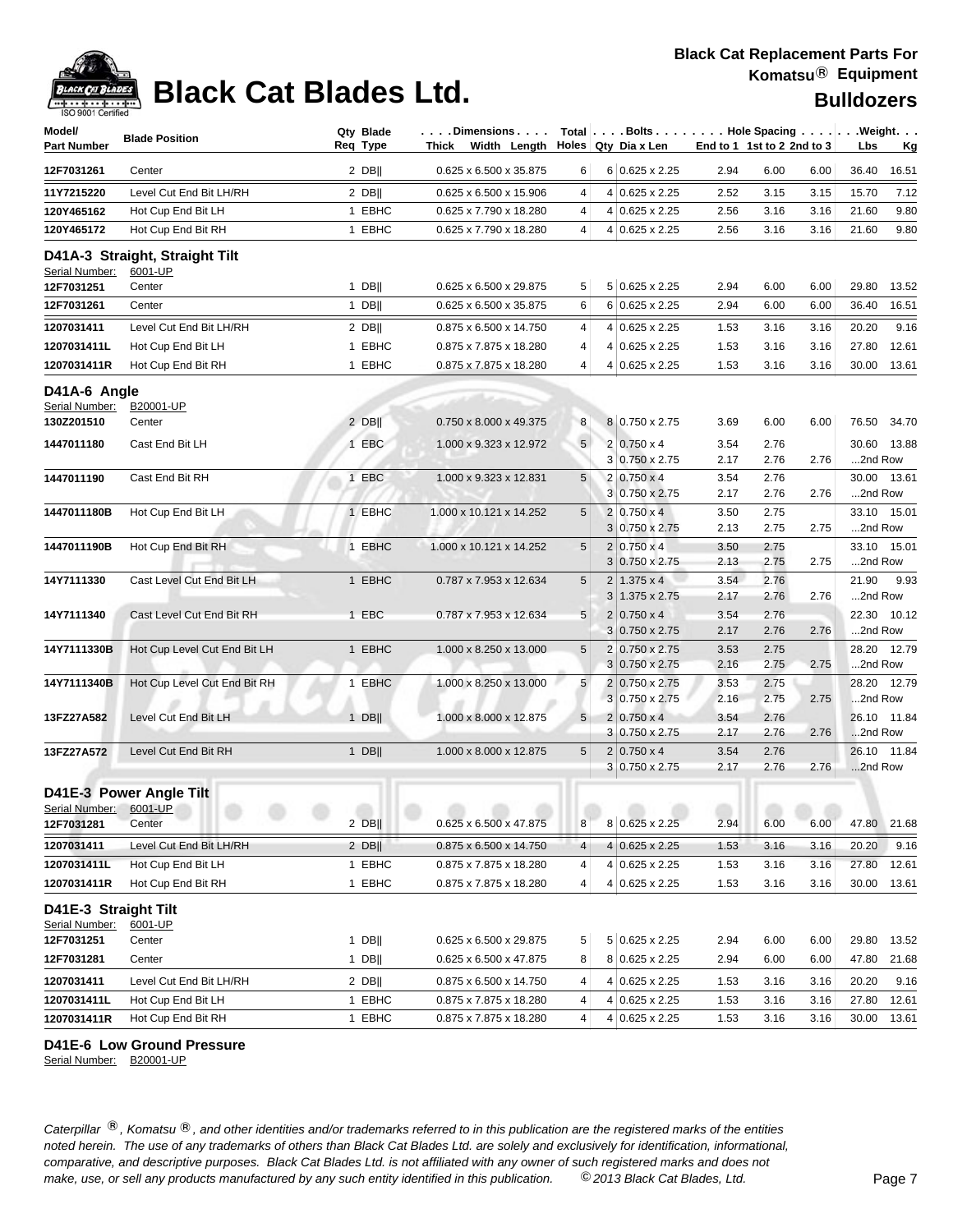| Model/<br>Part Number                  | <b>Blade Position</b>                                    | Qty Blade<br>Req Type | Thick | Dimensions<br>Width Length $\vert$ Holes $\vert$ Qty Dia x Len |                | Total Bolts Hole Spacing                       |              | End to 1 1st to 2 2nd to 3 |      | Lbs              | .Weight.<br><u>Kg</u> |
|----------------------------------------|----------------------------------------------------------|-----------------------|-------|----------------------------------------------------------------|----------------|------------------------------------------------|--------------|----------------------------|------|------------------|-----------------------|
| 12F7031251                             | Center                                                   | $1$ DB                |       | 0.625 x 6.500 x 29.875                                         | 5              | 5 0.625 x 2.25                                 | 2.94         | 6.00                       | 6.00 | 29.80            | 13.52                 |
| 12F7031261                             | Center                                                   | $2$ DB                |       | 0.625 x 6.500 x 35.875                                         | 6              | 6 0.625 x 2.25                                 | 2.94         | 6.00                       | 6.00 | 36.40            | 16.51                 |
| 11G7131170                             | Level Cut End Bit LH/RH                                  | $2$ DB                |       | 0.625 x 6.500 x 15.000                                         | $\overline{4}$ | 4 0.625 x 2.25                                 | 1.56         | 3.16                       | 3.16 | 14.80            | 6.71                  |
| Serial Number:                         | D41E-6 Power Angle Tilt<br>B20001-UP                     |                       |       |                                                                |                |                                                |              |                            |      |                  |                       |
| 12F7031251                             | Center                                                   | 3 DB                  |       | 0.625 x 6.500 x 29.875                                         | 5              | 5 0.625 x 2.25                                 | 2.94         | 6.00                       | 6.00 | 29.80            | 13.52                 |
| 11G7131170                             | Level Cut End Bit LH/RH                                  | $2$ DB                |       | 0.625 x 6.500 x 15.000                                         | 4              | 4 0.625 x 2.25                                 | 1.56         | 3.16                       | 3.16 | 14.80            | 6.71                  |
| D28035BS                               | Dozer Blade Support                                      | $1$ SE                |       | 0.750 x 5.250 x 118.000                                        | 23             | 0.688                                          | 2.84         | 2.16                       | 2.16 | 128.00           | 58.06                 |
| D41P-3 Angle<br>Serial Number:         | 6001-UP                                                  |                       |       |                                                                |                |                                                |              |                            |      |                  |                       |
| 12F7031261                             | Center                                                   | 3 DB                  |       | 0.625 x 6.500 x 35.875                                         | 6              | 6 0.625 x 2.25                                 | 2.94         | 6.00                       | 6.00 | 36.40            | 16.51                 |
| 11G7131170                             | Level Cut End Bit LH/RH                                  | 2 DB                  |       | 0.625 x 6.500 x 15.000                                         | $\overline{4}$ | 4 0.625 x 2.25                                 | 1.56         | 3.16                       | 3.16 | 14.80            | 6.71                  |
| D41P-3 Straight Tilt<br>Serial Number: | 6001-UP                                                  |                       |       |                                                                |                |                                                |              |                            |      |                  |                       |
| 12F7031251                             | Center                                                   | 3 DB                  |       | 0.625 x 6.500 x 29.875                                         | 5              | $5 0.625 \times 2.25$                          | 2.94         | 6.00                       | 6.00 | 29.80            | 13.52                 |
| 11G7131170                             | Level Cut End Bit LH/RH                                  | $2$ DB                |       | 0.625 x 6.500 x 15.000                                         | $\overline{4}$ | 4 0.625 x 2.25                                 | 1.56         | 3.16                       | 3.16 | 14.80            | 6.71                  |
| D28035BS                               | Dozer Blade Support                                      | $1$ SE                |       | 0.750 x 5.250 x 118.000                                        | 23             | 0.688                                          | 2.84         | 2.16                       | 2.16 | 128.00           | 58.06                 |
| Serial Number:<br>12F7031251           | <b>D41P-6 Low Ground Pressure</b><br>B20001-UP<br>Center | $1$ DB                |       |                                                                |                | 5 0.625 x 2.25                                 | 2.94         | 6.00                       | 6.00 | 29.80            |                       |
| 12F7031261                             | Center                                                   | $2$ DB                |       | 0.625 x 6.500 x 29.875<br>0.625 x 6.500 x 35.875               | 5<br>$\,6$     | 6 0.625 x 2.25                                 | 2.94         | 6.00                       | 6.00 | 36.40            | 13.52<br>16.51        |
| 11G7131170                             | Level Cut End Bit LH/RH                                  | $2$ DB                |       | 0.625 x 6.500 x 15.000                                         | $\overline{4}$ | 4 0.625 x 2.25                                 | 1.56         | 3.16                       | 3.16 | 14.80            | 6.71                  |
| Serial Number:                         | D41P-6 Power Angle Tilt<br>B20001-UP                     |                       |       |                                                                |                |                                                |              |                            |      |                  |                       |
| 12F7031251                             | Center                                                   | 3 DB                  |       | 0.625 x 6.500 x 29.875                                         | 5              | $5 0.625 \times 2.25$                          | 2.94         | 6.00                       | 6.00 | 29.80            | 13.52                 |
| 11G7131170                             | Level Cut End Bit LH/RH                                  | $2$ DB                |       | 0.625 x 6.500 x 15.000                                         | $\overline{4}$ | 4 0.625 x 2.25                                 | 1.56         | 3.16                       | 3.16 | 14.80            | 6.71                  |
| D28035BS                               | Dozer Blade Support                                      | $1$ SE                |       | 0.750 x 5.250 x 118.000                                        | 23             | 0.688                                          | 2.84         | 2.16                       | 2.16 | 128.00           | 58.06                 |
| D45A-1 Angle<br>Serial Number:         | 1501-UP                                                  |                       |       |                                                                |                |                                                |              |                            |      |                  |                       |
| 12F7011640                             | Center                                                   | $2$ DB                |       | 0.625 x 6.500 x 47.250                                         | 8              | 8 0.625 x 2.25                                 | 2.63         | 6.00                       | 6.00 |                  | 47.20 21.41           |
| 1247021330                             | Flat Shape Cut End Bit LH                                | 1 EBFC                |       | 1.000 x 7.902 x 14.720                                         | 5              | $2 0.625 \times 3.25$<br>$3 0.625 \times 2.25$ | 4.61<br>2.95 | 3.35<br>3.35               | 3.35 | 29.00<br>2nd Row | 13.15                 |
| 1247021340                             | Flat Shape Cut End Bit RH                                | 1 EBFC                |       | 1.000 x 7.902 x 14.720                                         | 5              | $2 0.625 \times 3.25$                          | 4.61         | 3.35                       |      | 29.00            | 13.15                 |
|                                        |                                                          |                       |       |                                                                |                | $3 0.625 \times 2.25$                          | 2.95         | 3.35                       | 3.35 | 2nd Row          |                       |
| Serial Number:                         | D45A-1 Power Angle Tilt<br>1501-UP                       |                       |       |                                                                |                |                                                |              |                            |      |                  |                       |
| 124Z461160                             | Center                                                   | $2$ DB                |       | $0.625 \times 6.500 \times 48.250$                             | 8 <sup>1</sup> | 8 0.625 x 2.25                                 | 3.13         | 6.00                       | 6.00 |                  | 48.50 22.00           |
| 1247021330                             | Flat Shape Cut End Bit LH                                | 1 EBFC                |       | 1.000 x 7.902 x 14.720                                         | 5              | 2 0.625 x 3.25                                 | 4.61         | 3.35                       |      |                  | 29.00 13.15           |
|                                        |                                                          |                       |       |                                                                |                | 3 0.625 x 2.25                                 | 2.95         | 3.35                       | 3.35 | 2nd Row          |                       |
| 1247021340                             | Flat Shape Cut End Bit RH                                | 1 EBFC                |       | 1.000 x 7.902 x 14.720                                         | 5              | 2 0.625 x 3.25<br>$3 0.625 \times 2.25$        | 4.61<br>2.95 | 3.35<br>3.35               | 3.35 | 2nd Row          | 29.00 13.15           |
| D45A-1 Straight Tilt<br>Serial Number: | 1501-UP                                                  |                       |       |                                                                |                |                                                |              |                            |      |                  |                       |
| 11G7121170                             | Center                                                   | $2$ DB                |       | $0.626 \times 6.500 \times 34.250$                             | 6              | 6 0.625 x 2.25                                 | 2.13         | 6.00                       | 6.00 |                  | 34.40 15.60           |
| 1247021330                             | Flat Shape Cut End Bit LH                                | 1 EBFC                |       | 1.000 x 7.902 x 14.720                                         | 5              | 2 0.625 x 3.25<br>3 0.625 x 2.25               | 4.61<br>2.95 | 3.35<br>3.35               | 3.35 | 2nd Row          | 29.00 13.15           |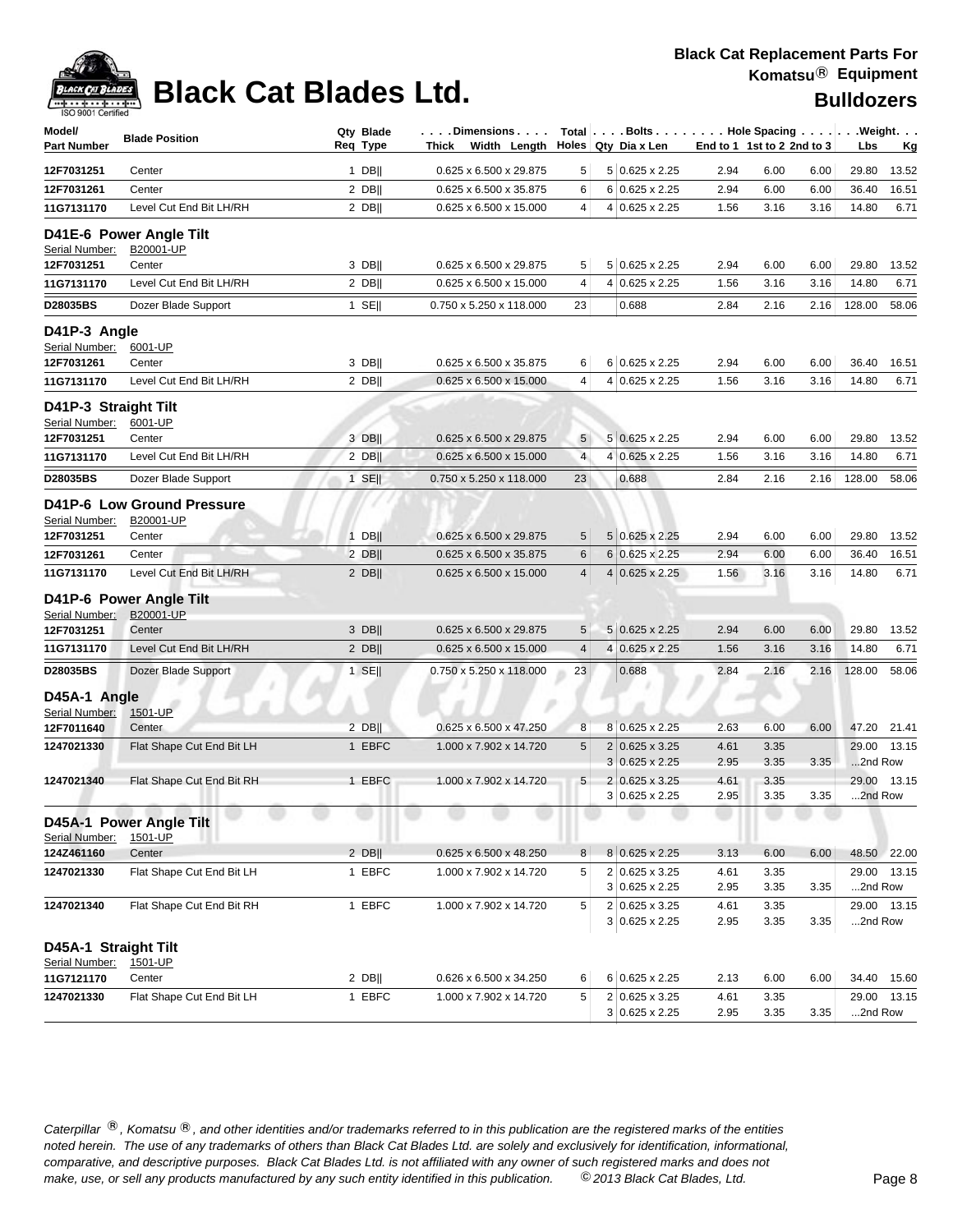| ack Cat |
|---------|
|         |

## **Black Cat Blades Ltd. Black Cat Blades Ltd. Black Cat Blades Ltd. Bulldozers**

| Model/                                 | <b>Blade Position</b>                        | Qty Blade | $\ldots$ Dimensions $\ldots$           |                 | Total Bolts Hole Spacing Weight.      |              |                            |                           |
|----------------------------------------|----------------------------------------------|-----------|----------------------------------------|-----------------|---------------------------------------|--------------|----------------------------|---------------------------|
| Part Number                            |                                              | Req Type  | Thick Width Length Holes Qty Dia x Len |                 |                                       |              | End to 1 1st to 2 2nd to 3 | Lbs<br>Kg                 |
| 1247021340                             | Flat Shape Cut End Bit RH                    | 1 EBFC    | 1.000 x 7.902 x 14.720                 | 5               | $2 0.625 \times 3.25$                 | 4.61         | 3.35                       | 29.00<br>13.15            |
|                                        |                                              |           |                                        |                 | 3 0.625 x 2.25                        | 2.95         | 3.35<br>3.35               | 2nd Row                   |
| D45E-1 Angle                           |                                              |           |                                        |                 |                                       |              |                            |                           |
| Serial Number:                         | 1803-UP                                      |           |                                        |                 |                                       |              |                            |                           |
| 12F7011640                             | Center                                       | $2$ DB    | 0.625 x 6.500 x 47.250                 | 8               | 8 0.625 x 2.25                        | 2.63         | 6.00<br>6.00               | 47.20 21.41               |
| 1247021330                             | Flat Shape Cut End Bit LH                    | 1 EBFC    | 1.000 x 7.902 x 14.720                 | 5               | 2 0.625 x 3.25                        | 4.61         | 3.35                       | 29.00 13.15               |
|                                        |                                              |           |                                        |                 | $3 0.625 \times 2.25$                 | 2.95         | 3.35<br>3.35               | 2nd Row                   |
| 1247021340                             | Flat Shape Cut End Bit RH                    | 1 EBFC    | 1.000 x 7.902 x 14.720                 | 5               | 2 0.625 x 3.25                        | 4.61         | 3.35                       | 29.00 13.15               |
|                                        |                                              |           |                                        |                 | 3 0.625 x 2.25                        | 2.95         | 3.35<br>3.35               | 2nd Row                   |
| Serial Number:                         | D45E-1 Power Angle Tilt<br>1803-UP           |           |                                        |                 |                                       |              |                            |                           |
| 124Z461160                             | Center                                       | $2$ DB    | 0.625 x 6.500 x 48.250                 | 8               | 8 0.625 x 2.25                        | 3.13         | 6.00<br>6.00               | 48.50 22.00               |
| 1247021330                             | Flat Shape Cut End Bit LH                    | 1 EBFC    | 1.000 x 7.902 x 14.720                 | 5               | 2 0.625 x 3.25                        | 4.61         | 3.35                       | 13.15<br>29.00            |
|                                        |                                              |           |                                        |                 | $3 0.625 \times 2.25$                 | 2.95         | 3.35<br>3.35               | 2nd Row                   |
| 1247021340                             | Flat Shape Cut End Bit RH                    | 1 EBFC    | 1.000 x 7.902 x 14.720                 | 5               | 2 0.625 x 3.25                        | 4.61         | 3.35                       | 29.00<br>13.15            |
|                                        |                                              |           |                                        |                 | $3 0.625 \times 2.25$                 | 2.95         | 3.35<br>3.35               | 2nd Row                   |
|                                        |                                              |           |                                        |                 |                                       |              |                            |                           |
| D45E-1 Straight Tilt                   |                                              |           |                                        |                 |                                       |              |                            |                           |
| Serial Number:<br>11G7121170           | 1803-UP<br>Center                            | $2$ DB    | 0.626 x 6.500 x 34.250                 | 6               | $6 0.625 \times 2.25$                 | 2.13         | 6.00<br>6.00               | 34.40 15.60               |
|                                        |                                              |           | 1.000 x 7.902 x 14.720                 |                 | 2 0.625 x 3.25                        |              |                            |                           |
| 1247021330                             | Flat Shape Cut End Bit LH                    | 1 EBFC    |                                        | 5               | 3 0.625 x 2.25                        | 4.61<br>2.95 | 3.35<br>3.35<br>3.35       | 29.00<br>13.15<br>2nd Row |
|                                        | Flat Shape Cut End Bit RH                    | 1 EBFC    | 1.000 x 7.902 x 14.720                 | 5               | 2 0.625 x 3.25                        |              |                            | 29.00 13.15               |
| 1247021340                             |                                              |           |                                        |                 | 3 0.625 x 2.25                        | 4.61<br>2.95 | 3.35<br>3.35<br>3.35       | 2nd Row                   |
|                                        |                                              |           |                                        |                 |                                       |              |                            |                           |
| D45P-1 Angle                           |                                              |           |                                        |                 |                                       |              |                            |                           |
| Serial Number:                         | 1501-UP                                      |           |                                        |                 |                                       |              |                            |                           |
| 1407011720                             | Center                                       | $2$ DB    |                                        | 10 <sup>1</sup> | 10 0.625 x 2.25                       |              |                            |                           |
| 13FA701570                             | Level Cut End Bit LH                         | $1$ DB    | 0.625 x 6.375 x 11.813                 | 5               | 2 0.625 x 3.25                        | 3.44         | 3.34                       | 11.90<br>5.40             |
|                                        |                                              |           |                                        |                 | $3 0.625 \times 2.25$                 | 1.78         | 3.34<br>3.34               | 2nd Row                   |
| 13FA701580                             | Level Cut End Bit RH                         | $1$ DB    | 0.625 x 6.375 x 11.813                 | 5               | $0.625 \times 3.25$<br>$\overline{2}$ | 3.44         | 3.34                       | 11.90<br>5.40             |
|                                        |                                              |           |                                        |                 | $3 0.625 \times 2.25$                 | 1.78         | 3.34<br>3.34               | 2nd Row                   |
| 1308171121                             | Hot Cup End Bit LH                           | 1 EBHC    |                                        | $\overline{2}$  | $\overline{\mathbf{c}}$               |              |                            |                           |
| 1308171131                             | Hot Cup End Bit RH                           | 1 EBHC    |                                        |                 | $\overline{c}$                        |              |                            |                           |
| D45P-1 Straight Tilt<br>Serial Number: | 1801-UP                                      |           |                                        |                 |                                       |              |                            |                           |
| 12F7011640                             | Center                                       | $2$ DB    | 0.625 x 6.500 x 47.250                 | 8               | 8 0.625 x 2.25                        | 2.63         | 6.00<br>6.00               | 47.20<br>21.41            |
| 13FA701570                             | Level Cut End Bit LH                         |           |                                        | 5               | 2 0.625 x 3.25                        | 3.44         | 3.34                       | 11.90<br>5.40             |
|                                        |                                              | $1$ DB    | 0.625 x 6.375 x 11.813                 |                 | 3 0.625 x 2.25                        | 1.78         | 3.34<br>3.34               | 2nd Row                   |
| 13FA701580                             | Level Cut End Bit RH                         | $1$ DB    | 0.625 x 6.375 x 11.813                 | 5               | 2 0.625 x 3.25                        | 3.44         | 3.34                       | 11.90<br>5.40             |
|                                        |                                              |           |                                        |                 | $3 0.625 \times 2.25$                 | 1.78         | 3.34<br>3.34               | 2nd Row                   |
| 1308171121                             | Hot Cup End Bit LH                           | 1 EBHC    |                                        | 2               | 2                                     |              |                            |                           |
|                                        | Hot Cup End Bit RH                           |           |                                        |                 | 2                                     |              |                            |                           |
| 1308171131                             |                                              | 1 EBHC    |                                        |                 |                                       |              |                            |                           |
|                                        | D50A-16 D53A-16 Angle, Mechanical Angle Tilt |           |                                        |                 |                                       |              |                            |                           |
| Serial Number:                         | 65001-UP                                     |           |                                        |                 |                                       |              |                            |                           |
| 1307061170                             | Center                                       | $2$ DB    | 0.750 x 8.000 x 60.438                 | 10              | 10 0.750 x 2.75                       | 3.22         | 6.00<br>6.00               | 93.80 42.55               |
| 1447011180                             | Cast End Bit LH                              | 1 EBC     | 1.000 x 9.323 x 12.972                 | 5               | $2 0.750 \times 4$                    | 3.54         | 2.76                       | 30.60 13.88               |
|                                        |                                              |           |                                        |                 | $3 0.750 \times 2.75$                 | 2.17         | 2.76<br>2.76               | 2nd Row                   |
| 1447011190                             | Cast End Bit RH                              | 1 EBC     | 1.000 x 9.323 x 12.831                 | 5               | $2 0.750 \times 4$                    | 3.54         | 2.76                       | 30.00 13.61               |
|                                        |                                              |           |                                        |                 | 3 0.750 x 2.75                        | 2.17         | 2.76<br>2.76               | 2nd Row                   |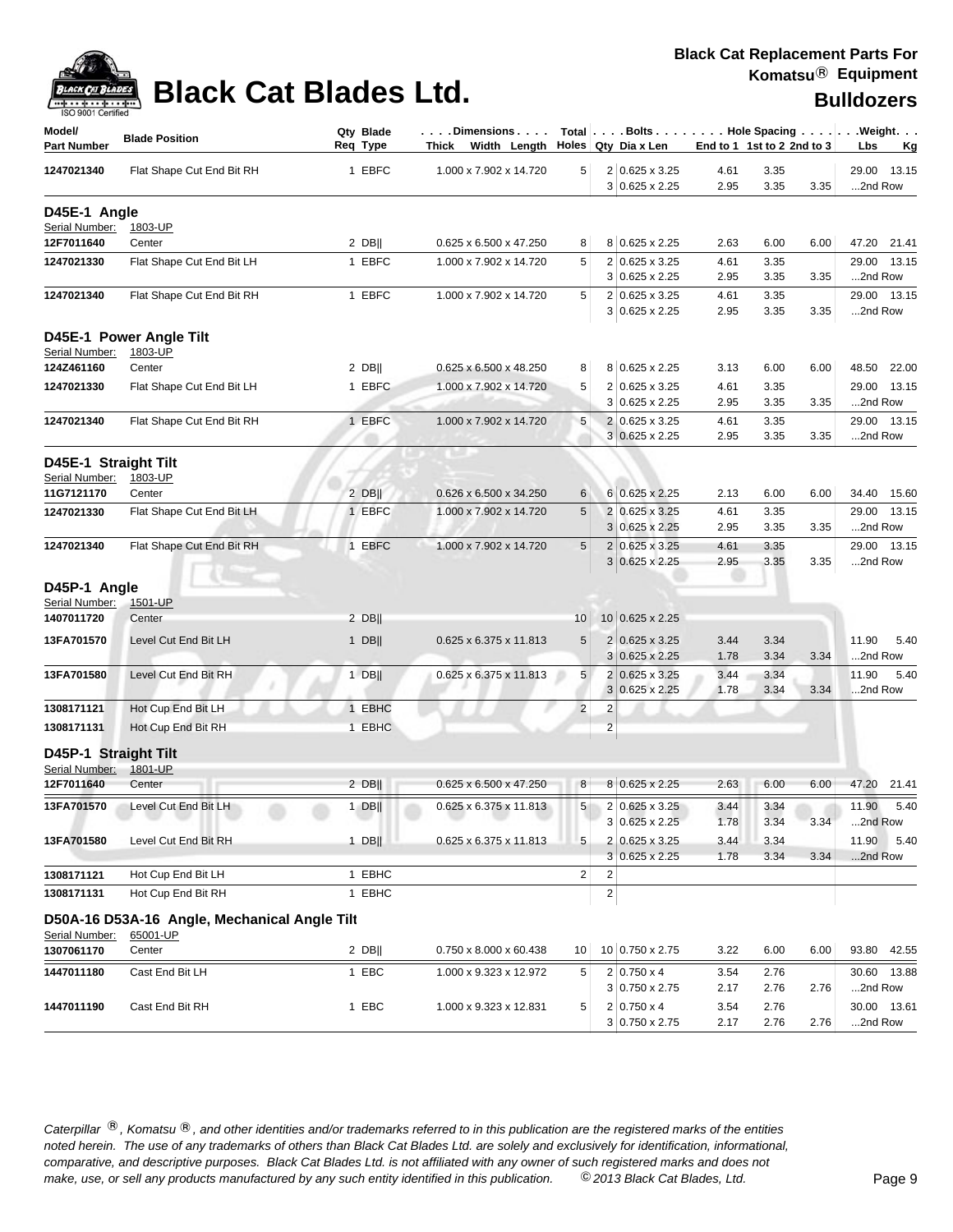

## **Black Cat Blades Ltd. Black Cat Blades Ltd. Bulldozers**

| Model/<br><b>Part Number</b> | <b>Blade Position</b>                                    | Qty Blade<br>Reg Type | $\ldots$ . Dimensions $\ldots$ .<br>Thick Width Length |                | Total $\vert \ldots$ Bolts $\ldots \vert \ldots$ Hole Spacing $\ldots \vert \ldots$ Weight. $\ldots$<br>Holes Qtv Dia x Len |              | End to 1 1st to 2 2nd to 3 | Lbs<br><u>Kg</u>         |
|------------------------------|----------------------------------------------------------|-----------------------|--------------------------------------------------------|----------------|-----------------------------------------------------------------------------------------------------------------------------|--------------|----------------------------|--------------------------|
| 1447011180B                  | Hot Cup End Bit LH                                       | 1 EBHC                | 1.000 x 10.121 x 14.252                                | 5              | $2 0.750 \times 4$<br>3 0.750 x 2.75                                                                                        | 3.50<br>2.13 | 2.75<br>2.75<br>2.75       | 33.10 15.01<br>2nd Row   |
| 1447011190B                  | Hot Cup End Bit RH                                       | 1 EBHC                | 1.000 x 10.121 x 14.252                                | 5              | $2 0.750 \times 4$<br>$3 0.750 \times 2.75$                                                                                 | 3.50<br>2.13 | 2.75<br>2.75<br>2.75       | 33.10 15.01<br>2nd Row   |
| 14Y7111330                   | Cast Level Cut End Bit LH                                | 1 EBHC                | 0.787 x 7.953 x 12.634                                 | 5              | $2 1.375 \times 4$<br>3 1.375 x 2.75                                                                                        | 3.54<br>2.17 | 2.76<br>2.76<br>2.76       | 21.90<br>9.93<br>2nd Row |
| 14Y7111340                   | Cast Level Cut End Bit RH                                | 1 EBC                 | 0.787 x 7.953 x 12.634                                 | 5              | $2 0.750 \times 4$<br>$3 0.750 \times 2.75$                                                                                 | 3.54<br>2.17 | 2.76<br>2.76<br>2.76       | 22.30 10.12<br>2nd Row   |
| 14Y7111330B                  | Hot Cup Level Cut End Bit LH                             | 1 EBHC                | 1.000 x 8.250 x 13.000                                 | 5              | 2 0.750 x 2.75<br>$3 0.750 \times 2.75$                                                                                     | 3.53<br>2.16 | 2.75<br>2.75<br>2.75       | 28.20 12.79<br>2nd Row   |
| 14Y7111340B                  | Hot Cup Level Cut End Bit RH                             | 1 EBHC                | 1.000 x 8.250 x 13.000                                 | 5              | 2 0.750 x 2.75<br>$3 0.750 \times 2.75$                                                                                     | 3.53<br>2.16 | 2.75<br>2.75<br>2.75       | 28.20 12.79<br>2nd Row   |
| 13FZ27A582                   | Level Cut End Bit LH                                     | $1$ DB                | 1.000 x 8.000 x 12.875                                 | 5              | $2 0.750 \times 4$<br>$3 0.750 \times 2.75$                                                                                 | 3.54<br>2.17 | 2.76<br>2.76<br>2.76       | 26.10 11.84<br>2nd Row   |
| 13FZ27A572                   | Level Cut End Bit RH                                     | $1$ DB                | 1.000 x 8.000 x 12.875                                 | 5              | $2 0.750 \times 4$<br>$3 0.750 \times 2.75$                                                                                 | 3.54<br>2.17 | 2.76<br>2.76<br>2.76       | 26.10 11.84<br>2nd Row   |
| Serial Number:               | D50A-16 D53A-16 Straight, Straight Tilt<br>65001-UP      |                       |                                                        |                |                                                                                                                             |              |                            |                          |
| 130Z201510                   | Center                                                   | $2$ DB                | 0.750 x 8.000 x 49.375                                 | 8              | 8 0.750 x 2.75                                                                                                              | 3.69         | 6.00<br>6.00               | 76.50 34.70              |
| 1447011180                   | Cast End Bit LH                                          | 1 EBC                 | 1.000 x 9.323 x 12.972                                 | 5              | $2 0.750 \times 4 $<br>3 0.750 x 2.75                                                                                       | 3.54<br>2.17 | 2.76<br>2.76<br>2.76       | 30.60 13.88<br>2nd Row   |
| 1447011190                   | Cast End Bit RH                                          | 1 EBC                 | 1.000 x 9.323 x 12.831                                 | 5              | $2 0.750 \times 4$<br>3 0.750 x 2.75                                                                                        | 3.54<br>2.17 | 2.76<br>2.76<br>2.76       | 30.00 13.61<br>2nd Row   |
| 1447011180B                  | Hot Cup End Bit LH                                       | 1 EBHC                | 1.000 x 10.121 x 14.252                                | 5              | $2 0.750 \times 4$<br>$3 0.750 \times 2.75$                                                                                 | 3.50<br>2.13 | 2.75<br>2.75<br>2.75       | 33.10 15.01<br>2nd Row   |
| 1447011190B                  | Hot Cup End Bit RH                                       | 1 EBHC                | 1.000 x 10.121 x 14.252                                | $\sqrt{5}$     | $2 0.750 \times 4$<br>$3 0.750 \times 2.75$                                                                                 | 3.50<br>2.13 | 2.75<br>2.75<br>2.75       | 33.10 15.01<br>2nd Row   |
| 14Y7111330                   | Cast Level Cut End Bit LH                                | 1 EBHC                | 0.787 x 7.953 x 12.634                                 | 5              | $2 1.375 \times 4$<br>3 1.375 x 2.75                                                                                        | 3.54<br>2.17 | 2.76<br>2.76<br>2.76       | 9.93<br>21.90<br>2nd Row |
| 14Y7111340                   | Cast Level Cut End Bit RH                                | 1 EBC                 | 0.787 x 7.953 x 12.634                                 | 5              | $2 0.750 \times 4$<br>$3 0.750 \times 2.75$                                                                                 | 3.54<br>2.17 | 2.76<br>2.76<br>2.76       | 22.30 10.12<br>2nd Row   |
| 14Y7111330B                  | Hot Cup Level Cut End Bit LH                             | 1 EBHC                | 1.000 x 8.250 x 13.000                                 | 5              | 2 0.750 x 2.75<br>$3 0.750 \times 2.75$                                                                                     | 3.53<br>2.16 | 2.75<br>2.75<br>2.75       | 28.20 12.79<br>2nd Row   |
| 14Y7111340B                  | Hot Cup Level Cut End Bit RH                             | 1 EBHC                | 1.000 x 8.250 x 13.000                                 | 5              | $2 0.750 \times 2.75$<br>$3 0.750 \times 2.75$                                                                              | 3.53<br>2.16 | 2.75<br>2.75<br>2.75       | 28.20 12.79<br>2nd Row   |
| 13FZ27A582                   | Level Cut End Bit LH                                     | $1$ DB                | 1.000 x 8.000 x 12.875                                 | 5 <sup>5</sup> | $2 0.750 \times 4$<br>3 0.750 x 2.75                                                                                        | 3.54<br>2.17 | 2.76<br>2.76<br>2.76       | 26.10 11.84<br>2nd Row   |
| 13FZ27A572                   | Level Cut End Bit RH                                     | $1$ DB                | 1.000 x 8.000 x 12.875                                 | 5 <sup>1</sup> | $2 0.750 \times 4$<br>3 0.750 x 2.75                                                                                        | 3.54<br>2.17 | 2.76<br>2.76<br>2.76       | 26.10 11.84<br>2nd Row   |
| Serial Number:               | D50A-17 D53A-17 Angle, Mechanical Angle Tilt<br>80001-UP |                       |                                                        |                |                                                                                                                             |              |                            |                          |
| 1307061170                   | Center                                                   | $2$ DB                | $0.750 \times 8.000 \times 60.438$                     | 10             | 10 0.750 x 2.75                                                                                                             | 3.22         | 6.00<br>6.00               | 93.80<br>42.55           |
| 1447011180                   | Cast End Bit LH                                          | 1 EBC                 | 1.000 x 9.323 x 12.972                                 | 5              | $2 0.750 \times 4$<br>$3 0.750 \times 2.75$                                                                                 | 3.54<br>2.17 | 2.76<br>2.76<br>2.76       | 30.60 13.88<br>2nd Row   |
| 1447011190                   | Cast End Bit RH                                          | 1 EBC                 | 1.000 x 9.323 x 12.831                                 | 5              | $2 0.750 \times 4$<br>$3 0.750 \times 2.75$                                                                                 | 3.54<br>2.17 | 2.76<br>2.76<br>2.76       | 30.00 13.61<br>2nd Row   |
| 1447011180B                  | Hot Cup End Bit LH                                       | 1 EBHC                | 1.000 x 10.121 x 14.252                                | 5              | $2 0.750 \times 4$<br>$3 0.750 \times 2.75$                                                                                 | 3.50<br>2.13 | 2.75<br>2.75<br>2.75       | 33.10 15.01<br>2nd Row   |
| 1447011190B                  | Hot Cup End Bit RH                                       | 1 EBHC                | 1.000 x 10.121 x 14.252                                | 5              | $2 0.750 \times 4$<br>$3 0.750 \times 2.75$                                                                                 | 3.50<br>2.13 | 2.75<br>2.75<br>2.75       | 33.10 15.01<br>2nd Row   |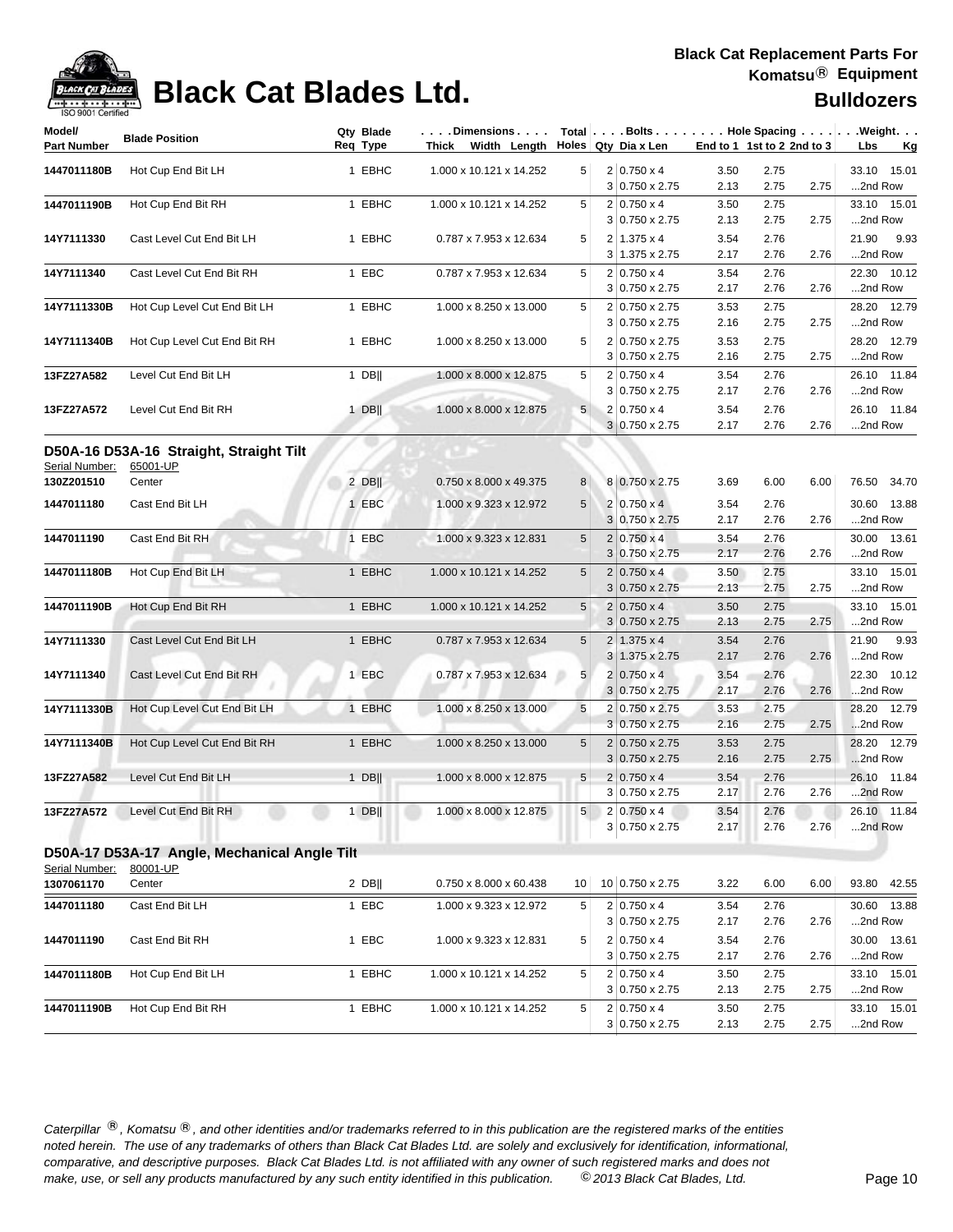| Model/<br><b>Part Number</b>            | <b>Blade Position</b>                   | Qty Blade<br>Req Type | $\ldots$ . Dimensions $\ldots$ . $\vdots$<br>Thick Width Length                                                                                                                                 |                |   | Holes Qty Dia x Len                         | End to 1 1st to 2 2nd to 3 |              |      | Total   Bolts   Hole Spacing   Weight.<br>Lbs |
|-----------------------------------------|-----------------------------------------|-----------------------|-------------------------------------------------------------------------------------------------------------------------------------------------------------------------------------------------|----------------|---|---------------------------------------------|----------------------------|--------------|------|-----------------------------------------------|
|                                         |                                         |                       |                                                                                                                                                                                                 |                |   |                                             |                            |              |      | <u>Kg</u>                                     |
| 14Y7111330                              | Cast Level Cut End Bit LH               | 1 EBHC                | 0.787 x 7.953 x 12.634                                                                                                                                                                          | 5              |   | $2 1.375 \times 4$<br>3 1.375 x 2.75        | 3.54<br>2.17               | 2.76         | 2.76 | 9.93<br>21.90<br>2nd Row                      |
|                                         |                                         |                       |                                                                                                                                                                                                 |                |   |                                             |                            | 2.76         |      |                                               |
| 14Y7111340                              | Cast Level Cut End Bit RH               | 1 EBC                 | 0.787 x 7.953 x 12.634                                                                                                                                                                          | 5              |   | $2 0.750 \times 4$<br>$3 0.750 \times 2.75$ | 3.54<br>2.17               | 2.76<br>2.76 | 2.76 | 22.30 10.12<br>2nd Row                        |
| 14Y7111330B                             | Hot Cup Level Cut End Bit LH            | 1 EBHC                | 1.000 x 8.250 x 13.000                                                                                                                                                                          | 5              |   | 2 0.750 x 2.75                              | 3.53                       | 2.75         |      | 28.20 12.79                                   |
|                                         |                                         |                       |                                                                                                                                                                                                 |                |   | $3 0.750 \times 2.75$                       | 2.16                       | 2.75         | 2.75 | 2nd Row                                       |
| 14Y7111340B                             | Hot Cup Level Cut End Bit RH            | 1 EBHC                | 1.000 x 8.250 x 13.000                                                                                                                                                                          | 5              |   | 2 0.750 x 2.75                              | 3.53                       | 2.75         |      | 28.20 12.79                                   |
|                                         |                                         |                       |                                                                                                                                                                                                 |                |   | $3 0.750 \times 2.75$                       | 2.16                       | 2.75         | 2.75 | 2nd Row                                       |
| 13FZ27A582                              | Level Cut End Bit LH                    | $1$ DB                | 1.000 x 8.000 x 12.875                                                                                                                                                                          | 5              |   | $2 0.750 \times 4$                          | 3.54                       | 2.76         |      | 26.10 11.84                                   |
|                                         |                                         |                       |                                                                                                                                                                                                 |                |   | $3 0.750 \times 2.75$                       | 2.17                       | 2.76         | 2.76 | 2nd Row                                       |
| 13FZ27A572                              | Level Cut End Bit RH                    | 1 DB                  | 1.000 x 8.000 x 12.875                                                                                                                                                                          | 5              |   | $2 0.750 \times 4$<br>$3 0.750 \times 2.75$ | 3.54<br>2.17               | 2.76<br>2.76 | 2.76 | 26.10 11.84<br>2nd Row                        |
|                                         | D50A-17 D53A-17 Straight, Straight Tilt |                       |                                                                                                                                                                                                 |                |   |                                             |                            |              |      |                                               |
| Serial Number:<br>130Z201510            | 80001-UP<br>Center                      | $2$ DB                | 0.750 x 8.000 x 49.375                                                                                                                                                                          | 8 <sup>1</sup> |   | 8 0.750 x 2.75                              | 3.69                       | 6.00         | 6.00 | 76.50 34.70                                   |
|                                         |                                         |                       |                                                                                                                                                                                                 |                |   |                                             |                            |              |      |                                               |
| 1447011180                              | Cast End Bit LH                         | 1 EBC                 | 1.000 x 9.323 x 12.972                                                                                                                                                                          | 5              |   | $2 0.750 \times 4$<br>3 0.750 x 2.75        | 3.54<br>2.17               | 2.76<br>2.76 | 2.76 | 30.60 13.88<br>2nd Row                        |
| 1447011190                              | Cast End Bit RH                         | 1 EBC                 | 1.000 x 9.323 x 12.831                                                                                                                                                                          | 5              |   | $2 0.750 \times 4$                          | 3.54                       | 2.76         |      | 30.00 13.61                                   |
|                                         |                                         |                       |                                                                                                                                                                                                 |                |   | $3 0.750 \times 2.75$                       | 2.17                       | 2.76         | 2.76 | 2nd Row                                       |
| 1447011180B                             | Hot Cup End Bit LH                      | 1 EBHC                | 1.000 x 10.121 x 14.252                                                                                                                                                                         | 5              |   | $2 0.750 \times 4 $                         | 3.50                       | 2.75         |      | 33.10 15.01                                   |
|                                         |                                         |                       |                                                                                                                                                                                                 |                |   | 3 0.750 x 2.75                              | 2.13                       | 2.75         | 2.75 | 2nd Row                                       |
| 1447011190B                             | Hot Cup End Bit RH                      | 1 EBHC                | 1.000 x 10.121 x 14.252                                                                                                                                                                         | 5              |   | $2 0.750 \times 4$                          | 3.50                       | 2.75         |      | 33.10 15.01                                   |
|                                         |                                         |                       |                                                                                                                                                                                                 |                |   | $3 0.750 \times 2.75$                       | 2.13                       | 2.75         | 2.75 | 2nd Row                                       |
| 14Y7111330                              | Cast Level Cut End Bit LH               | 1 EBHC                | 0.787 x 7.953 x 12.634                                                                                                                                                                          | 5              |   | $2 1.375 \times 4$                          | 3.54                       | 2.76         |      | 21.90<br>9.93                                 |
|                                         |                                         |                       |                                                                                                                                                                                                 |                | 3 | 1.375 x 2.75                                | 2.17                       | 2.76         | 2.76 | 2nd Row                                       |
| 14Y7111340                              | Cast Level Cut End Bit RH               | 1 EBC                 | 0.787 x 7.953 x 12.634                                                                                                                                                                          | $\sqrt{5}$     |   | $2 0.750 \times 4$                          | 3.54                       | 2.76         |      | 22.30 10.12                                   |
|                                         |                                         |                       |                                                                                                                                                                                                 |                |   | $3 0.750 \times 2.75$                       | 2.17                       | 2.76         | 2.76 | 2nd Row                                       |
| 14Y7111330B                             | Hot Cup Level Cut End Bit LH            | 1 EBHC                | 1.000 x 8.250 x 13.000                                                                                                                                                                          | 5              |   | $2 0.750 \times 2.75$                       | 3.53                       | 2.75         |      | 28.20 12.79                                   |
|                                         |                                         |                       |                                                                                                                                                                                                 |                |   | $3 0.750 \times 2.75$                       | 2.16                       | 2.75         | 2.75 | 2nd Row                                       |
| 14Y7111340B                             | Hot Cup Level Cut End Bit RH            | 1 EBHC                | 1.000 x 8.250 x 13.000                                                                                                                                                                          | 5              |   | 2 0.750 x 2.75                              | 3.53                       | 2.75         |      | 28.20 12.79                                   |
|                                         |                                         |                       |                                                                                                                                                                                                 |                |   | $3 0.750 \times 2.75$                       | 2.16                       | 2.75         | 2.75 | 2nd Row                                       |
| 13FZ27A582                              | Level Cut End Bit LH                    | $1$ DB                | 1.000 x 8.000 x 12.875                                                                                                                                                                          | 5              |   | $2 0.750 \times 4 $                         | 3.54                       | 2.76         |      | 26.10 11.84                                   |
|                                         |                                         |                       |                                                                                                                                                                                                 |                |   | $3 0.750 \times 2.75$                       | 2.17                       | 2.76         | 2.76 | 2nd Row                                       |
| 13FZ27A572                              | Level Cut End Bit RH                    | $1$ DB                | 1.000 x 8.000 x 12.875                                                                                                                                                                          | 5              |   | $2 0.750 \times 4$<br>$3 0.750 \times 2.75$ | 3.54<br>2.17               | 2.76<br>2.76 | 2.76 | 26.10 11.84<br>2nd Row                        |
|                                         |                                         |                       |                                                                                                                                                                                                 |                |   |                                             |                            |              |      |                                               |
| D50P-15 Straight Tilt<br>Serial Number: |                                         |                       |                                                                                                                                                                                                 |                |   |                                             |                            |              |      |                                               |
| 1307041130                              | 35002-UP<br>Center                      |                       | 2 DB   $\begin{array}{ c c c c c c c c c } \hline \rule{0.2cm}{0.2cm} & 0.750 \times 8.000 \times 53.000 & 9 & 9 & 0.750 \times 2.75 & 2.50 & 6.00 & 6.00 & 82.20 & 37.29 \ \hline \end{array}$ |                |   |                                             |                            |              |      |                                               |
|                                         |                                         | 1 EBC                 |                                                                                                                                                                                                 |                |   |                                             |                            |              |      | 30.60 13.88                                   |
| 1447011180                              | Cast End Bit LH                         |                       | 1.000 x 9.323 x 12.972                                                                                                                                                                          | 5              |   | $2 0.750 \times 4$<br>$3 0.750 \times 2.75$ | 3.54<br>2.17               | 2.76<br>2.76 | 2.76 | 2nd Row                                       |
| 1447011190                              | Cast End Bit RH                         | 1 EBC                 | 1.000 x 9.323 x 12.831                                                                                                                                                                          | 5              |   | $2 0.750 \times 4$                          | 3.54                       | 2.76         |      | 30.00 13.61                                   |
|                                         |                                         |                       |                                                                                                                                                                                                 |                |   | $3 0.750 \times 2.75$                       | 2.17                       | 2.76         | 2.76 | 2nd Row                                       |
| 1447011180B                             | Hot Cup End Bit LH                      | 1 EBHC                | 1.000 x 10.121 x 14.252                                                                                                                                                                         | 5              |   | $2 0.750 \times 4$                          | 3.50                       | 2.75         |      | 33.10 15.01                                   |
|                                         |                                         |                       |                                                                                                                                                                                                 |                |   | $3 0.750 \times 2.75$                       | 2.13                       | 2.75         | 2.75 | 2nd Row                                       |
| 1447011190B                             | Hot Cup End Bit RH                      | 1 EBHC                | 1.000 x 10.121 x 14.252                                                                                                                                                                         | 5              |   | $2 0.750 \times 4$                          | 3.50                       | 2.75         |      | 33.10 15.01                                   |
|                                         |                                         |                       |                                                                                                                                                                                                 |                |   | $3 0.750 \times 2.75$                       | 2.13                       | 2.75         | 2.75 | 2nd Row                                       |
| 14Y7111330                              | Cast Level Cut End Bit LH               | 1 EBHC                | 0.787 x 7.953 x 12.634                                                                                                                                                                          | 5              |   | $2 1.375 \times 4$                          | 3.54                       | 2.76         |      | 21.90 9.93                                    |
|                                         |                                         |                       |                                                                                                                                                                                                 |                |   | $3 1.375 \times 2.75$                       | 2.17                       | 2.76         | 2.76 | 2nd Row                                       |
| 14Y7111340                              | Cast Level Cut End Bit RH               | 1 EBC                 | 0.787 x 7.953 x 12.634                                                                                                                                                                          | 5 <sup>5</sup> |   | $2 0.750 \times 4$                          | 3.54                       | 2.76         |      | 22.30 10.12                                   |
|                                         |                                         |                       |                                                                                                                                                                                                 |                |   | $3 0.750 \times 2.75$                       | 2.17                       | 2.76         | 2.76 | 2nd Row                                       |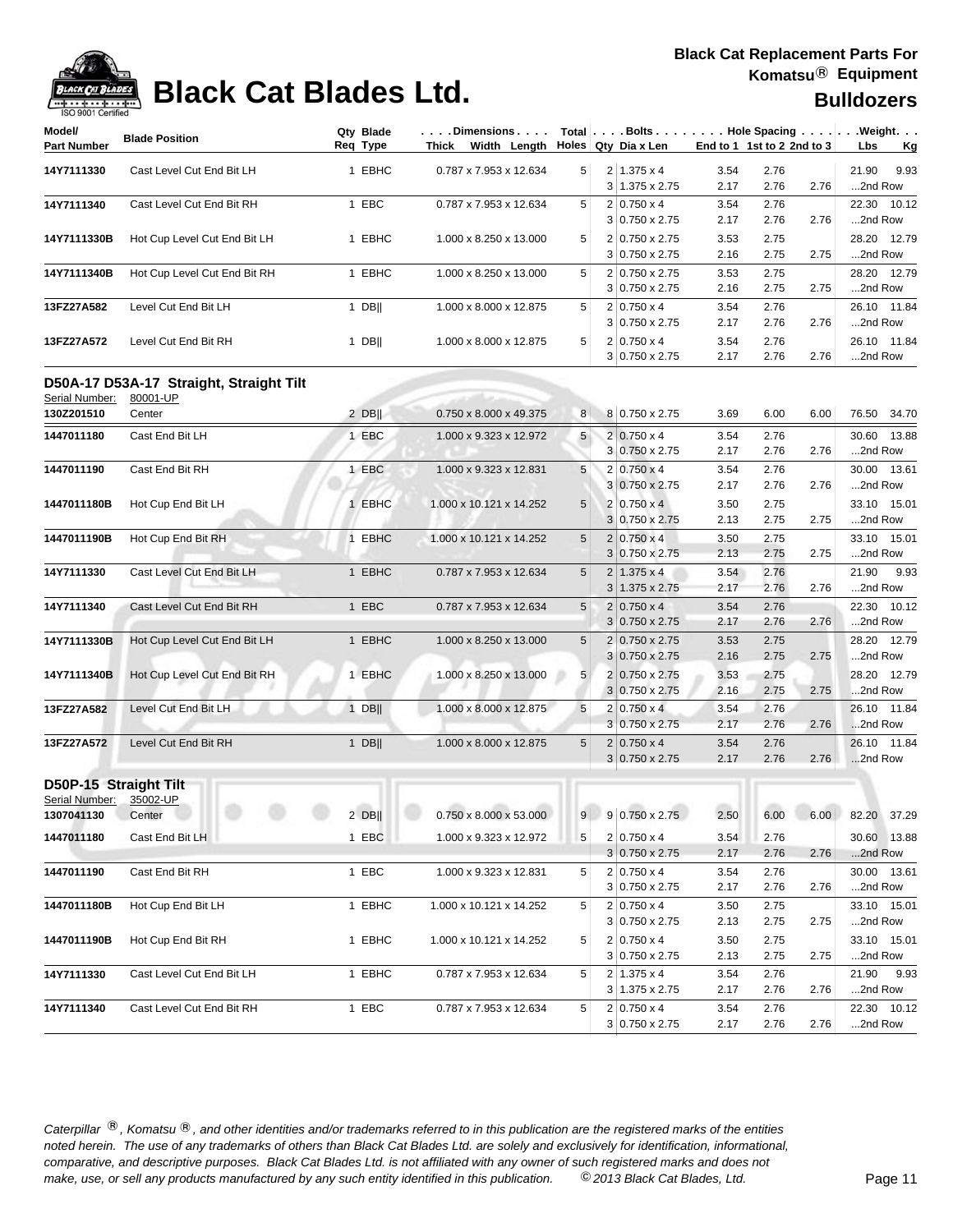

| ISO 9001 Certified<br>Model/ |                                                         | Qty Blade | . Dimensions            |                 |                       |                            |              |      | Total   Bolts   Hole Spacing   Weight. |
|------------------------------|---------------------------------------------------------|-----------|-------------------------|-----------------|-----------------------|----------------------------|--------------|------|----------------------------------------|
| <b>Part Number</b>           | <b>Blade Position</b>                                   | Req Type  | Thick Width Length      |                 | Holes Qty Dia x Len   | End to 1 1st to 2 2nd to 3 |              |      | Lbs<br><u>Kg</u>                       |
|                              |                                                         |           |                         | 5               | 2 0.750 x 2.75        |                            |              |      |                                        |
| 14Y7111330B                  | Hot Cup Level Cut End Bit LH                            | 1 EBHC    | 1.000 x 8.250 x 13.000  |                 | $3 0.750 \times 2.75$ | 3.53<br>2.16               | 2.75<br>2.75 | 2.75 | 28.20 12.79<br>2nd Row                 |
| 14Y7111340B                  | Hot Cup Level Cut End Bit RH                            | 1 EBHC    | 1.000 x 8.250 x 13.000  | 5               | 2 0.750 x 2.75        | 3.53                       | 2.75         |      | 28.20 12.79                            |
|                              |                                                         |           |                         |                 | $3 0.750 \times 2.75$ | 2.16                       | 2.75         | 2.75 | 2nd Row                                |
| 13FZ27A582                   | Level Cut End Bit LH                                    | $1$ DB    | 1.000 x 8.000 x 12.875  | 5               | $2 0.750 \times 4$    | 3.54                       | 2.76         |      | 26.10 11.84                            |
|                              |                                                         |           |                         |                 | $3 0.750 \times 2.75$ | 2.17                       | 2.76         | 2.76 | 2nd Row                                |
| 13FZ27A572                   | Level Cut End Bit RH                                    | $1$ DB    | 1.000 x 8.000 x 12.875  | 5               | $2 0.750 \times 4$    | 3.54                       | 2.76         |      | 26.10 11.84                            |
|                              |                                                         |           |                         |                 | $3 0.750 \times 2.75$ | 2.17                       | 2.76         | 2.76 | 2nd Row                                |
|                              | D50P-16 D50P-17 D53P-16 D53P-17 Angle                   |           |                         |                 |                       |                            |              |      |                                        |
| Serial Number:               | <u>ALL</u>                                              |           |                         |                 |                       |                            |              |      |                                        |
| 130Z201510                   | Center                                                  | $1$ DB    | 0.750 x 8.000 x 49.375  | 8               | 8 0.750 x 2.75        | 3.69                       | 6.00         | 6.00 | 76.50<br>34.70                         |
| 130920A180                   | End                                                     | $2$ DB    | 0.750 x 8.000 x 47.125  | 8               | 8 0.750 x 2.75        | 2.56                       | 6.00         | 6.00 | 73.10<br>33.16                         |
| 1447011180                   | Cast End Bit LH                                         | 1 EBC     | 1.000 x 9.323 x 12.972  | 5               | $2 0.750 \times 4$    | 3.54                       | 2.76         |      | 30.60 13.88                            |
|                              |                                                         |           |                         |                 | $3 0.750 \times 2.75$ | 2.17                       | 2.76         | 2.76 | 2nd Row                                |
| 1447011190                   | Cast End Bit RH                                         | 1 EBC     | 1.000 x 9.323 x 12.831  | 5               | $2 0.750 \times 4$    | 3.54                       | 2.76         |      | 30.00 13.61                            |
|                              |                                                         |           |                         |                 | $3 0.750 \times 2.75$ | 2.17                       | 2.76         | 2.76 | 2nd Row                                |
| 1447011180B                  | Hot Cup End Bit LH                                      | 1 EBHC    | 1.000 x 10.121 x 14.252 | 5               | $2 0.750 \times 4$    | 3.50                       | 2.75         |      | 33.10 15.01                            |
|                              |                                                         |           |                         |                 | $3 0.750 \times 2.75$ | 2.13                       | 2.75         | 2.75 | 2nd Row                                |
| 1447011190B                  | Hot Cup End Bit RH                                      | 1 EBHC    | 1.000 x 10.121 x 14.252 | 5               | $2 0.750 \times 4$    | 3.50                       | 2.75         |      | 33.10 15.01                            |
|                              |                                                         |           |                         |                 | 3 0.750 x 2.75        | 2.13                       | 2.75         | 2.75 | 2nd Row                                |
| 14Y7111330                   | Cast Level Cut End Bit LH                               | 1 EBHC    | 0.787 x 7.953 x 12.634  | 5               | $2 1.375 \times 4$    | 3.54                       | 2.76         |      | 21.90<br>9.93                          |
|                              |                                                         |           |                         |                 | $3 1.375 \times 2.75$ | 2.17                       | 2.76         | 2.76 | 2nd Row                                |
| 14Y7111340                   | Cast Level Cut End Bit RH                               | 1 EBC     | 0.787 x 7.953 x 12.634  | 5               | $2 0.750 \times 4$    | 3.54                       | 2.76         |      | 22.30 10.12                            |
|                              |                                                         |           |                         |                 | $3 0.750 \times 2.75$ | 2.17                       | 2.76         | 2.76 | 2nd Row                                |
| 14Y7111330B                  | Hot Cup Level Cut End Bit LH                            | 1 EBHC    | 1.000 x 8.250 x 13.000  | 5               | 2 0.750 x 2.75        | 3.53                       | 2.75         |      | 28.20 12.79                            |
|                              |                                                         |           |                         |                 | $3 0.750 \times 2.75$ | 2.16                       | 2.75         | 2.75 | 2nd Row                                |
| 14Y7111340B                  | Hot Cup Level Cut End Bit RH                            | 1 EBHC    | 1.000 x 8.250 x 13.000  | 5               | 2 0.750 x 2.75        | 3.53                       | 2.75         |      | 28.20 12.79                            |
|                              |                                                         |           |                         |                 | $3 0.750 \times 2.75$ | 2.16                       | 2.75         | 2.75 | 2nd Row                                |
| 13FZ27A582                   | Level Cut End Bit LH                                    | $1$ DB    | 1.000 x 8.000 x 12.875  | $5\phantom{.0}$ | $2 0.750 \times 4$    | 3.54                       | 2.76         |      | 26.10 11.84                            |
|                              |                                                         |           |                         |                 | $3 0.750 \times 2.75$ | 2.17                       | 2.76         | 2.76 | 2nd Row                                |
| 13FZ27A572                   | Level Cut End Bit RH                                    | $1$ DB    | 1.000 x 8.000 x 12.875  | 5               | $2 0.750 \times 4$    | 3.54                       | 2.76         |      | 26.10 11.84                            |
|                              |                                                         |           |                         |                 | $3 0.750 \times 2.75$ | 2.17                       | 2.76         | 2.76 | 2nd Row                                |
|                              | D50P-16 D50P-17 D53P-16 D53P-17 Straight, Straight Tilt |           |                         |                 |                       |                            |              |      |                                        |
| Serial Number:               | <u>ALL</u>                                              |           |                         |                 |                       |                            |              |      |                                        |
| 13FZ271510                   | Center                                                  | $2$ DB    | 0.750 x 8.000 x 56.250  | 10 <sup>1</sup> | 10 0.750 x 2.75       | 1.13                       | 6.00         | 6.00 | 87.10 39.51                            |
| 1447011180                   | Cast End Bit LH                                         | 1 EBC     | 1.000 x 9.323 x 12.972  | 5               | $2 0.750 \times 4$    | 3.54                       | 2.76         |      | 30.60 13.88                            |
|                              | and the control of the control of                       |           |                         |                 | $3 0.750 \times 2.75$ | 2.17                       | 2.76         | 2.76 | .2nd Row                               |
| 1447011190                   | Cast End Bit RH                                         | 1 EBC     | 1.000 x 9.323 x 12.831  | 5               | $2 0.750 \times 4$    | 3.54                       | 2.76         |      | 30.00 13.61                            |
|                              |                                                         |           |                         |                 | $3 0.750 \times 2.75$ | 2.17                       | 2.76         | 2.76 | 2nd Row                                |
| 1447011180B                  | Hot Cup End Bit LH                                      | 1 EBHC    | 1.000 x 10.121 x 14.252 | 5               | $2 0.750 \times 4$    | 3.50                       | 2.75         |      | 33.10 15.01                            |
|                              |                                                         |           |                         |                 | $3 0.750 \times 2.75$ | 2.13                       | 2.75         | 2.75 | 2nd Row                                |
| 1447011190B                  | Hot Cup End Bit RH                                      | 1 EBHC    | 1.000 x 10.121 x 14.252 | 5               | $2 0.750 \times 4$    | 3.50                       | 2.75         |      | 33.10 15.01                            |
|                              |                                                         |           |                         |                 | $3 0.750 \times 2.75$ | 2.13                       | 2.75         | 2.75 | 2nd Row                                |
| 14Y7111330                   | Cast Level Cut End Bit LH                               | 1 EBHC    | 0.787 x 7.953 x 12.634  | 5               | $2 1.375 \times 4$    | 3.54                       | 2.76         |      | 21.90 9.93                             |
|                              |                                                         |           |                         |                 | $3 1.375 \times 2.75$ | 2.17                       | 2.76         | 2.76 | 2nd Row                                |
| 14Y7111340                   | Cast Level Cut End Bit RH                               | 1 EBC     | 0.787 x 7.953 x 12.634  | 5               | $2 0.750 \times 4$    | 3.54                       | 2.76         |      | 22.30 10.12                            |
|                              |                                                         |           |                         |                 | $3 0.750 \times 2.75$ | 2.17                       | 2.76         | 2.76 | 2nd Row                                |
| 14Y7111330B                  | Hot Cup Level Cut End Bit LH                            | 1 EBHC    | 1.000 x 8.250 x 13.000  | 5               | 2 0.750 x 2.75        | 3.53                       | 2.75         |      | 28.20 12.79                            |
|                              |                                                         |           |                         |                 | $3 0.750 \times 2.75$ | 2.16                       | 2.75         | 2.75 | 2nd Row                                |
| 14Y7111340B                  | Hot Cup Level Cut End Bit RH                            | 1 EBHC    | 1.000 x 8.250 x 13.000  | 5               | 2 0.750 x 2.75        | 3.53                       | 2.75         |      | 28.20 12.79                            |
|                              |                                                         |           |                         |                 | $3 0.750 \times 2.75$ | 2.16                       | 2.75         | 2.75 | 2nd Row                                |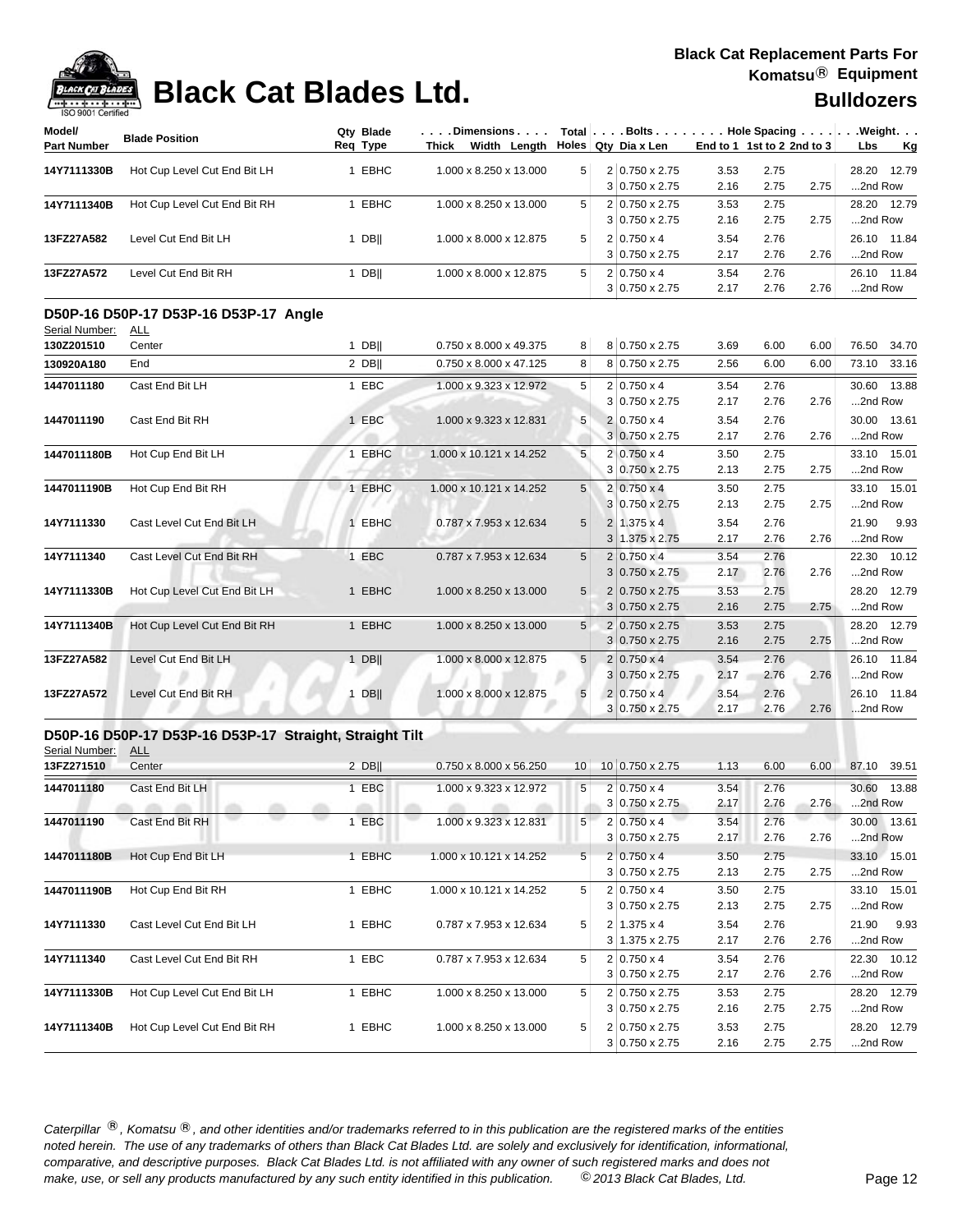| Model/<br><b>Part Number</b>   | <b>Blade Position</b>           | Qty Blade<br>Req Type | $\ldots$ Dimensions $\ldots$<br>Thick Width Length |                 | Total   Bolts   Hole Spacing   Weight.<br>Holes Qty Dia x Len |              | End to 1 1st to 2 2nd to 3 | <u>Kg</u><br>Lbs       |
|--------------------------------|---------------------------------|-----------------------|----------------------------------------------------|-----------------|---------------------------------------------------------------|--------------|----------------------------|------------------------|
|                                |                                 |                       |                                                    |                 |                                                               |              |                            |                        |
| 13FZ27A582                     | Level Cut End Bit LH            | $1$ DB                | 1.000 x 8.000 x 12.875                             | 5               | $2 0.750 \times 4$<br>$3 0.750 \times 2.75$                   | 3.54<br>2.17 | 2.76<br>2.76<br>2.76       | 26.10 11.84<br>2nd Row |
|                                | Level Cut End Bit RH            | $1$ DB                | 1.000 x 8.000 x 12.875                             | 5               | $2 0.750 \times 4$                                            | 3.54         | 2.76                       | 26.10 11.84            |
| 13FZ27A572                     |                                 |                       |                                                    |                 | $3 0.750 \times 2.75$                                         | 2.17         | 2.76<br>2.76               | 2nd Row                |
|                                | D50PL-16 D50PL-17 Straight Tilt |                       |                                                    |                 |                                                               |              |                            |                        |
| Serial Number:<br>1308701820   | 65001-UP<br>Center              | $1$ DB                | 0.625 x 6.500 x 18.504                             | 3               | 3 0.625 x 2.25                                                | 3.25         | 6.00<br>6.00               | 18.50<br>8.39          |
| 1307011145                     | End                             | $2$ DB                | 0.625 x 6.500 x 51.125                             | 8               | 8 0.625 x 2.25                                                | 1.56         | 6.00<br>6.00               |                        |
| 13FA701570                     | Level Cut End Bit LH            | $1$ DB                | 0.625 x 6.375 x 11.813                             | 5               | $2 0.625 \times 3$                                            | 3.44         | 3.34                       | 5.40<br>11.90          |
|                                |                                 |                       |                                                    |                 | 3 0.625 x 2.25                                                | 1.78         | 3.34<br>3.34               | 2nd Row                |
| 13FA701580                     | Level Cut End Bit RH            | $1$ DB                | 0.625 x 6.375 x 11.813                             | 5               | $2 0.625 \times 3$                                            | 3.44         | 3.34                       | 11.90<br>5.40          |
|                                |                                 |                       |                                                    |                 | $3 0.625 \times 2.25$                                         | 1.78         | 3.34<br>3.34               | 2nd Row                |
| D58E-1 Angle<br>Serial Number: | 80888-UP                        |                       |                                                    |                 |                                                               |              |                            |                        |
| 1307061170                     | Center                          | $2$ DB                | 0.750 x 8.000 x 60.438                             | 10              | 10 0.750 x 2.75                                               | 3.22         | 6.00<br>6.00               | 93.80 42.55            |
| 1447011180                     | Cast End Bit LH                 | 1 EBC                 | 1.000 x 9.323 x 12.972                             | 5               | $2 0.750 \times 4$                                            | 3.54         | 2.76                       | 30.60 13.88            |
|                                |                                 |                       |                                                    |                 | 3 0.750 x 2.75                                                | 2.17         | 2.76<br>2.76               | 2nd Row                |
| 1447011190                     | Cast End Bit RH                 | 1 EBC                 | 1.000 x 9.323 x 12.831                             | 5               | $2 0.750 \times 4$                                            | 3.54         | 2.76                       | 30.00 13.61            |
|                                |                                 |                       |                                                    |                 | $3 0.750 \times 2.75$                                         | 2.17         | 2.76<br>2.76               | 2nd Row                |
| 1447011180B                    | Hot Cup End Bit LH              | 1 EBHC                | 1.000 x 10.121 x 14.252                            | 5               | 2 0.750 x 4                                                   | 3.50         | 2.75                       | 33.10 15.01            |
|                                |                                 |                       |                                                    |                 | $3 0.750 \times 2.75$                                         | 2.13         | 2.75<br>2.75               | 2nd Row                |
| 1447011190B                    | Hot Cup End Bit RH              | 1 EBHC                | 1.000 x 10.121 x 14.252                            | 5               | $2 0.750 \times 4$                                            | 3.50         | 2.75                       | 33.10 15.01            |
|                                |                                 |                       |                                                    |                 | $3 0.750 \times 2.75$                                         | 2.13         | 2.75<br>2.75               | 2nd Row                |
| 14Y7111330                     | Cast Level Cut End Bit LH       | 1 EBHC                | 0.787 x 7.953 x 12.634                             | $5\phantom{.0}$ | $1.375 \times 4$<br>$\overline{2}$                            | 3.54         | 2.76                       | 21.90<br>9.93          |
|                                |                                 |                       |                                                    |                 | $3 1.375 \times 2.75$                                         | 2.17         | 2.76<br>2.76               | 2nd Row                |
| 14Y7111340                     | Cast Level Cut End Bit RH       | 1 EBC                 | 0.787 x 7.953 x 12.634                             | 5               | $2 0.750 \times 4$                                            | 3.54         | 2.76                       | 22.30 10.12            |
|                                |                                 |                       |                                                    |                 | $3 0.750 \times 2.75$                                         | 2.17         | 2.76<br>2.76               | 2nd Row                |
| 14Y7111330B                    | Hot Cup Level Cut End Bit LH    | 1 EBHC                | 1.000 x 8.250 x 13.000                             | $5\phantom{.0}$ | 2 0.750 x 2.75                                                | 3.53         | 2.75                       | 28.20 12.79            |
|                                |                                 |                       |                                                    |                 | $3 0.750 \times 2.75$                                         | 2.16         | 2.75<br>2.75               | 2nd Row                |
| 14Y7111340B                    | Hot Cup Level Cut End Bit RH    | 1 EBHC                | 1.000 x 8.250 x 13.000                             | 5               | 0.750 x 2.75<br>$\overline{2}$                                | 3.53         | 2.75                       | 28.20 12.79            |
|                                |                                 |                       |                                                    |                 | $3 0.750 \times 2.75$                                         | 2.16         | 2.75<br>2.75               | 2nd Row                |
| 13FZ27A582                     | Level Cut End Bit LH            | $1$ DB                | 1.000 x 8.000 x 12.875                             | 5 <sub>5</sub>  | $2 0.750 \times 4$                                            | 3.54         | 2.76                       | 26.10 11.84            |
|                                |                                 |                       |                                                    |                 | $3 0.750 \times 2.75$                                         | 2.17         | 2.76<br>2.76               | 2nd Row                |
| 13FZ27A572                     | Level Cut End Bit RH            | 1 $DB$                | 1.000 x 8.000 x 12.875                             | $\sqrt{5}$      | $2 0.750 \times 4$                                            | 3.54         | 2.76                       | 26.10 11.84            |
|                                |                                 |                       |                                                    |                 | $3 0.750 \times 2.75$                                         | 2.17         | 2.76<br>2.76               | 2nd Row                |
|                                | D58E-1 Mechanical Angle Tilt    |                       |                                                    |                 |                                                               |              |                            |                        |
|                                | Serial Number: 80888-81822      |                       |                                                    |                 |                                                               |              |                            |                        |
| 1307061170                     | Center                          | $2$ DB                | $0.750 \times 8.000 \times 60.438$                 | 10              | 10 0.750 x 2.75                                               | 3.22         | 6.00<br>6.00               | 93.80 42.55            |
| 1447011180                     | Cast End Bit LH                 | 1 EBC                 | 1.000 x 9.323 x 12.972                             | 5 <sub>1</sub>  | $2 0.750 \times 4$                                            | 3.54         | 2.76                       | 30.60 13.88            |
|                                |                                 |                       |                                                    |                 | 3 0.750 x 2.75                                                | 2.17         | 2.76<br>2.76               | 2nd Row                |
| 1447011190                     | Cast End Bit RH                 | 1 EBC                 | 1.000 x 9.323 x 12.831                             | 5 <sup>5</sup>  | $2 0.750 \times 4$                                            | 3.54         | 2.76                       | 30.00 13.61            |
|                                |                                 |                       |                                                    |                 | $3 0.750 \times 2.75$                                         | 2.17         | 2.76<br>2.76               | 2nd Row                |
| 1447011180B                    | Hot Cup End Bit LH              | 1 EBHC                | 1.000 x 10.121 x 14.252                            | 5               | $2 0.750 \times 4$                                            | 3.50         | 2.75                       | 33.10 15.01            |
|                                |                                 |                       |                                                    |                 | 3 0.750 x 2.75                                                | 2.13         | 2.75<br>2.75               | 2nd Row                |
| 1447011190B                    | Hot Cup End Bit RH              | 1 EBHC                | 1.000 x 10.121 x 14.252                            | 5               | $2 0.750 \times 4$                                            | 3.50         | 2.75                       | 33.10 15.01            |
|                                |                                 |                       |                                                    |                 | 3 0.750 x 2.75                                                | 2.13         | 2.75<br>2.75               | 2nd Row                |
| 14Y7111330                     | Cast Level Cut End Bit LH       | 1 EBHC                | 0.787 x 7.953 x 12.634                             | 5 <sup>5</sup>  | $2 1.375 \times 4$                                            | 3.54         | 2.76                       | 21.90 9.93             |
|                                |                                 |                       |                                                    |                 | $3 1.375 \times 2.75$                                         | 2.17         | 2.76<br>2.76               | 2nd Row                |
| 14Y7111340                     | Cast Level Cut End Bit RH       | 1 EBC                 | 0.787 x 7.953 x 12.634                             | 5               | $2 0.750 \times 4$                                            | 3.54         | 2.76                       | 22.30 10.12            |
|                                |                                 |                       |                                                    |                 | 3 0.750 x 2.75                                                | 2.17         | 2.76<br>2.76               | 2nd Row                |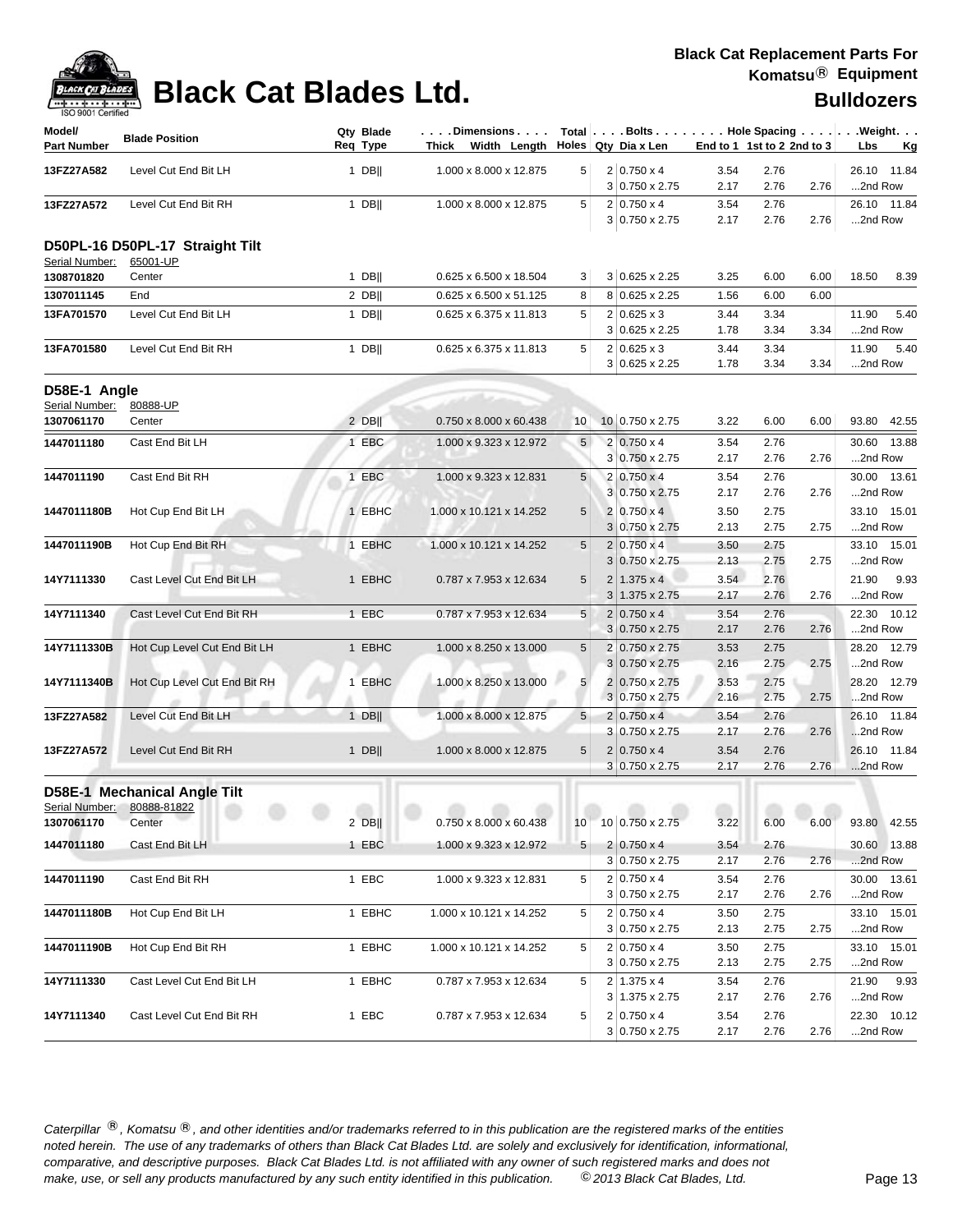

| Model/<br><b>Part Number</b> | <b>Blade Position</b>        | Qty Blade<br>Req Type | .Dimensions<br>Thick<br>Width Length |                 | Total $\ldots$ Bolts $\ldots$ $\ldots$ . Hole Spacing $\ldots$ $\ldots$ . Weight. $\ldots$<br>Holes Qty Dia x Len |              | End to 1 1st to 2 2nd to 3 | Lbs<br><u>Kg</u>          |
|------------------------------|------------------------------|-----------------------|--------------------------------------|-----------------|-------------------------------------------------------------------------------------------------------------------|--------------|----------------------------|---------------------------|
| 14Y7111330B                  | Hot Cup Level Cut End Bit LH | 1 EBHC                | 1.000 x 8.250 x 13.000               | 5               | 2 0.750 x 2.75                                                                                                    | 3.53         | 2.75                       | 28.20<br>12.79            |
|                              |                              |                       |                                      |                 | 3 0.750 x 2.75                                                                                                    | 2.16         | 2.75<br>2.75               | 2nd Row                   |
| 14Y7111340B                  | Hot Cup Level Cut End Bit RH | 1 EBHC                | 1.000 x 8.250 x 13.000               | 5               | 2 0.750 x 2.75                                                                                                    | 3.53         | 2.75                       | 28.20 12.79               |
|                              |                              |                       |                                      |                 | $3 0.750 \times 2.75$                                                                                             | 2.16         | 2.75<br>2.75               | 2nd Row                   |
| 13FZ27A582                   | Level Cut End Bit LH         | $1$ DB                | 1.000 x 8.000 x 12.875               | 5               | $2 0.750 \times 4$                                                                                                | 3.54         | 2.76                       | 26.10 11.84               |
|                              |                              |                       |                                      |                 | $3 0.750 \times 2.75$                                                                                             | 2.17         | 2.76<br>2.76               | 2nd Row                   |
| 13FZ27A572                   | Level Cut End Bit RH         | 1 DB                  | 1.000 x 8.000 x 12.875               | 5               | $2 0.750 \times 4$<br>$3 0.750 \times 2.75$                                                                       | 3.54<br>2.17 | 2.76<br>2.76<br>2.76       | 26.10 11.84<br>2nd Row    |
|                              |                              |                       |                                      |                 |                                                                                                                   |              |                            |                           |
| Serial Number:               | D58E-1 Mechanical Angle Tilt |                       |                                      |                 |                                                                                                                   |              |                            |                           |
| 1307061170                   | 81823-UP<br>Center           | $1$ DB                | 0.750 x 8.000 x 60.438               | 10              | 10 0.750 x 2.75                                                                                                   | 3.22         | 6.00<br>6.00               | 93.80<br>42.55            |
| 1447011131                   | Center                       | $1$ DB                | 0.750 x 8.000 x 65.313               | 11              | 11 0.750 x 2.75                                                                                                   | 2.66         | 6.00<br>6.00               | 45.95<br>101.30           |
|                              |                              |                       |                                      |                 |                                                                                                                   |              |                            |                           |
| 1447011180                   | Cast End Bit LH              | 1 EBC                 | 1.000 x 9.323 x 12.972               | 5               | $2 0.750 \times 4$                                                                                                | 3.54         | 2.76                       | 30.60<br>13.88            |
|                              |                              |                       |                                      |                 | $3 0.750 \times 2.75$                                                                                             | 2.17         | 2.76<br>2.76               | 2nd Row                   |
| 1447011190                   | Cast End Bit RH              | 1 EBC                 | 1.000 x 9.323 x 12.831               | 5               | $2 0.750 \times 4$                                                                                                | 3.54         | 2.76                       | 30.00 13.61               |
|                              |                              |                       |                                      |                 | $3 0.750 \times 2.75$                                                                                             | 2.17         | 2.76<br>2.76               | 2nd Row                   |
| 1447011180B                  | Hot Cup End Bit LH           | 1 EBHC                | 1.000 x 10.121 x 14.252              | 5               | $2 0.750 \times 4$                                                                                                | 3.50<br>2.13 | 2.75<br>2.75               | 15.01<br>33.10<br>2nd Row |
|                              |                              |                       |                                      |                 | 3 0.750 x 2.75                                                                                                    |              | 2.75                       |                           |
| 1447011190B                  | Hot Cup End Bit RH           | 1 EBHC                | 1.000 x 10.121 x 14.252              | $5\overline{)}$ | $2 0.750 \times 4$<br>3 0.750 x 2.75                                                                              | 3.50<br>2.13 | 2.75<br>2.75<br>2.75       | 33.10 15.01<br>2nd Row    |
|                              |                              |                       |                                      |                 |                                                                                                                   |              |                            |                           |
| 14Y7111330                   | Cast Level Cut End Bit LH    | 1 EBHC                | 0.787 x 7.953 x 12.634               | 5               | $2 1.375 \times 4$<br>$3 1.375 \times 2.75$                                                                       | 3.54<br>2.17 | 2.76<br>2.76<br>2.76       | 21.90<br>9.93<br>2nd Row  |
|                              | Cast Level Cut End Bit RH    | 1 EBC                 | 0.787 x 7.953 x 12.634               | 5               | $2 0.750 \times 4$                                                                                                | 3.54         | 2.76                       | 22.30 10.12               |
| 14Y7111340                   |                              |                       |                                      |                 | 3 0.750 x 2.75                                                                                                    | 2.17         | 2.76<br>2.76               | 2nd Row                   |
| 14Y7111330B                  | Hot Cup Level Cut End Bit LH | 1 EBHC                | 1.000 x 8.250 x 13.000               | $5\phantom{.0}$ | 2 0.750 x 2.75                                                                                                    | 3.53         | 2.75                       | 28.20<br>12.79            |
|                              |                              |                       |                                      |                 | $3 0.750 \times 2.75$                                                                                             | 2.16         | 2.75<br>2.75               | 2nd Row                   |
| 14Y7111340B                  | Hot Cup Level Cut End Bit RH | 1 EBHC                | 1.000 x 8.250 x 13.000               | 5               | 2 0.750 x 2.75                                                                                                    | 3.53         | 2.75                       | 28.20 12.79               |
|                              |                              |                       |                                      |                 | $3 0.750 \times 2.75$                                                                                             | 2.16         | 2.75<br>2.75               | 2nd Row                   |
| 13FZ27A582                   | Level Cut End Bit LH         | $1$ DB                | 1.000 x 8.000 x 12.875               | 5               | $2 0.750 \times 4$                                                                                                | 3.54         | 2.76                       | 26.10 11.84               |
|                              |                              |                       |                                      |                 | $3 0.750 \times 2.75$                                                                                             | 2.17         | 2.76<br>2.76               | 2nd Row                   |
| 13FZ27A572                   | Level Cut End Bit RH         | $1$ DB                | 1.000 x 8.000 x 12.875               | 5               | $2 0.750 \times 4$                                                                                                | 3.54         | 2.76                       | 26.10 11.84               |
|                              |                              |                       |                                      |                 | $3 0.750 \times 2.75$                                                                                             | 2.17         | 2.76<br>2.76               | 2nd Row                   |
|                              | D58E-1 Power Angle Tilt      |                       |                                      |                 |                                                                                                                   |              |                            |                           |
| Serial Number:               | 80888-UP                     |                       |                                      |                 |                                                                                                                   |              |                            |                           |
| 1307041130                   | Center                       | $1$ DB                | 0.750 x 8.000 x 53.000               | 9               | $9 0.750 \times 2.75$                                                                                             | 2.50         | 6.00<br>6.00               | 82.20<br>37.29            |
| 130Z201510                   | Center                       | $1$ DB                | 0.750 x 8.000 x 49.375               | 8               | 8 0.750 x 2.75                                                                                                    | 3.69         | 6.00<br>6.00               | 76.50<br>34.70            |
| 1447011180                   | Cast End Bit LH              | 1 EBC                 | 1.000 x 9.323 x 12.972               | 5               | 2 0.750 x 4                                                                                                       | 3.54         | 2.76                       | 30.60 13.88               |
|                              | --                           |                       |                                      |                 | 3 0.750 x 2.75                                                                                                    | 2.17         | 2.76<br>2.76               | 2nd Row                   |
| 1447011190                   | Cast End Bit RH              | 1 EBC                 | 1.000 x 9.323 x 12.831               | 5               | $2 0.750 \times 4$                                                                                                | 3.54         | 2.76                       | 30.00 13.61               |
|                              |                              |                       |                                      |                 | $3 0.750 \times 2.75$                                                                                             | 2.17         | 2.76<br>2.76               | 2nd Row                   |
| 1447011180B                  | Hot Cup End Bit LH           | 1 EBHC                | 1.000 x 10.121 x 14.252              | 5               | $2 0.750 \times 4$                                                                                                | 3.50         | 2.75                       | 33.10 15.01               |
|                              |                              |                       |                                      |                 | $3 0.750 \times 2.75$                                                                                             | 2.13         | 2.75<br>2.75               | 2nd Row                   |
| 1447011190B                  | Hot Cup End Bit RH           | 1 EBHC                | 1.000 x 10.121 x 14.252              | 5               | $2 0.750 \times 4$                                                                                                | 3.50         | 2.75                       | 33.10 15.01               |
|                              |                              |                       |                                      |                 | $3 0.750 \times 2.75$                                                                                             | 2.13         | 2.75<br>2.75               | 2nd Row                   |
| 14Y7111330                   | Cast Level Cut End Bit LH    | 1 EBHC                | 0.787 x 7.953 x 12.634               | 5               | $2 1.375 \times 4$                                                                                                | 3.54         | 2.76                       | 21.90 9.93                |
|                              |                              |                       |                                      |                 | $3 1.375 \times 2.75$                                                                                             | 2.17         | 2.76<br>2.76               | 2nd Row                   |
| 14Y7111340                   | Cast Level Cut End Bit RH    | 1 EBC                 | 0.787 x 7.953 x 12.634               | 5               | $2 0.750 \times 4$                                                                                                | 3.54         | 2.76                       | 22.30 10.12               |
|                              |                              |                       |                                      |                 | $3 0.750 \times 2.75$                                                                                             | 2.17         | 2.76<br>2.76               | 2nd Row                   |
| 14Y7111330B                  | Hot Cup Level Cut End Bit LH | 1 EBHC                | 1.000 x 8.250 x 13.000               | 5               | 2 0.750 x 2.75                                                                                                    | 3.53         | 2.75                       | 28.20 12.79               |
|                              |                              |                       |                                      |                 | $3 0.750 \times 2.75$                                                                                             | 2.16         | 2.75<br>2.75               | 2nd Row                   |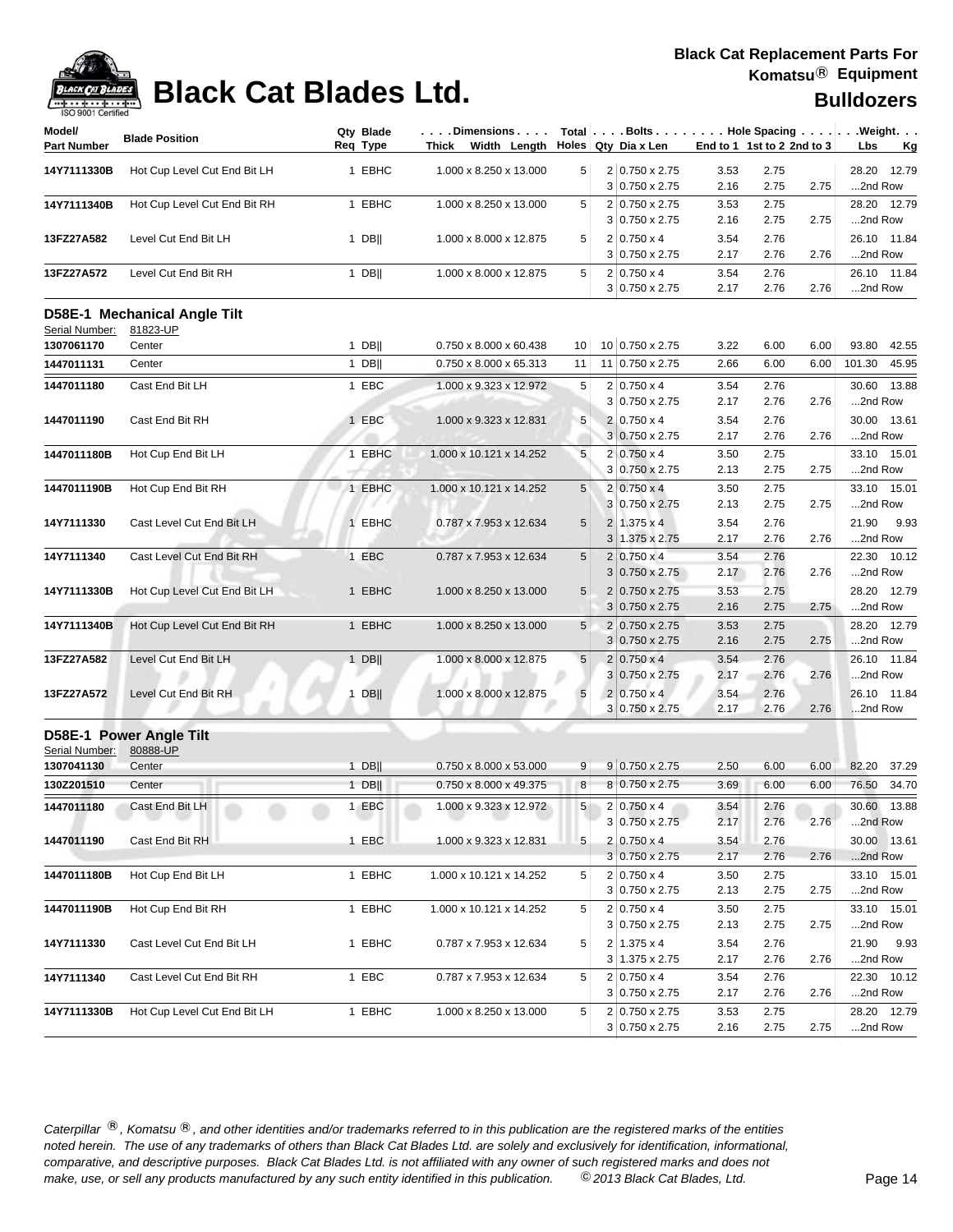

| <b>IOO SUUT CERTIFIED</b>    |                              |                       |                                                                                   |                 |                                                |              |                            |      |                                                            |
|------------------------------|------------------------------|-----------------------|-----------------------------------------------------------------------------------|-----------------|------------------------------------------------|--------------|----------------------------|------|------------------------------------------------------------|
| Model/<br><b>Part Number</b> | <b>Blade Position</b>        | Qty Blade<br>Req Type | $\ldots$ . Dimensions. $\ldots$<br>Thick Width Length $\vert$ Holes Qty Dia x Len |                 |                                                |              | End to 1 1st to 2 2nd to 3 |      | Total   Bolts   Hole Spacing   Weight.<br>Lbs<br><u>Kg</u> |
| 14Y7111340B                  | Hot Cup Level Cut End Bit RH | 1 EBHC                | 1.000 x 8.250 x 13.000                                                            | 5               | 2 0.750 x 2.75                                 | 3.53         | 2.75                       |      | 28.20 12.79                                                |
|                              |                              |                       |                                                                                   |                 | $3 0.750 \times 2.75$                          | 2.16         | 2.75                       | 2.75 | 2nd Row                                                    |
| 13FZ27A582                   | Level Cut End Bit LH         | $1$ DB                | 1.000 x 8.000 x 12.875                                                            | 5               | $2 0.750 \times 4$                             | 3.54         | 2.76                       |      | 26.10 11.84                                                |
|                              |                              |                       |                                                                                   |                 | $3 0.750 \times 2.75$                          | 2.17         | 2.76                       | 2.76 | 2nd Row                                                    |
| 13FZ27A572                   | Level Cut End Bit RH         | $1$ DB                | 1.000 x 8.000 x 12.875                                                            | 5               | $2 0.750 \times 4$                             | 3.54         | 2.76                       |      | 26.10 11.84                                                |
|                              |                              |                       |                                                                                   |                 | $3 0.750 \times 2.75$                          | 2.17         | 2.76                       | 2.76 | 2nd Row                                                    |
| D58E-1 Straight Tilt         |                              |                       |                                                                                   |                 |                                                |              |                            |      |                                                            |
| Serial Number:               | 80888-UP                     |                       |                                                                                   |                 |                                                |              |                            |      |                                                            |
| 130Z201510                   | Center                       | $2$ DB                | 0.750 x 8.000 x 49.375                                                            | 8               | 8 0.750 x 2.75                                 | 3.69         | 6.00                       | 6.00 | 76.50 34.70                                                |
| 1447011180                   | Cast End Bit LH              | 1 EBC                 | 1.000 x 9.323 x 12.972                                                            | 5               | $2 0.750 \times 4$<br>$3 0.750 \times 2.75$    | 3.54<br>2.17 | 2.76<br>2.76               | 2.76 | 30.60 13.88<br>2nd Row                                     |
| 1447011190                   | Cast End Bit RH              | 1 EBC                 | 1.000 x 9.323 x 12.831                                                            | 5               | $2 0.750 \times 4$                             | 3.54         | 2.76                       |      | 30.00 13.61                                                |
|                              |                              |                       |                                                                                   |                 | $3 0.750 \times 2.75$                          | 2.17         | 2.76                       | 2.76 | 2nd Row                                                    |
| 1447011180B                  | Hot Cup End Bit LH           | 1 EBHC                | 1.000 x 10.121 x 14.252                                                           | 5               | $2 0.750 \times 4$                             | 3.50         | 2.75                       |      | 33.10 15.01                                                |
|                              |                              |                       |                                                                                   |                 | 3 0.750 x 2.75                                 | 2.13         | 2.75                       | 2.75 | 2nd Row                                                    |
| 1447011190B                  | Hot Cup End Bit RH           | 1 EBHC                | 1.000 x 10.121 x 14.252                                                           | $5\phantom{.0}$ | $2 0.750 \times 4$                             | 3.50         | 2.75                       |      | 33.10 15.01                                                |
|                              |                              |                       |                                                                                   |                 | 3 0.750 x 2.75                                 | 2.13         | 2.75                       | 2.75 | 2nd Row                                                    |
| 14Y7111330                   | Cast Level Cut End Bit LH    | 1 EBHC                | 0.787 x 7.953 x 12.634                                                            | 5               | $2 \mid 1.375 \times 4$                        | 3.54         | 2.76                       |      | 21.90<br>9.93                                              |
|                              |                              |                       |                                                                                   |                 | $3 1.375 \times 2.75$                          | 2.17         | 2.76                       | 2.76 | 2nd Row                                                    |
| 14Y7111340                   | Cast Level Cut End Bit RH    | 1 EBC                 | 0.787 x 7.953 x 12.634                                                            | $5\phantom{.0}$ | $2 0.750 \times 4 $                            | 3.54         | 2.76                       |      | 22.30 10.12                                                |
|                              |                              |                       |                                                                                   |                 | 3 0.750 x 2.75                                 | 2.17         | 2.76                       | 2.76 | 2nd Row                                                    |
| 14Y7111330B                  | Hot Cup Level Cut End Bit LH | 1 EBHC                | 1.000 x 8.250 x 13.000                                                            | 5               | 2 0.750 x 2.75                                 | 3.53         | 2.75                       |      | 28.20 12.79                                                |
|                              |                              |                       |                                                                                   |                 | 3 0.750 x 2.75                                 | 2.16         | 2.75                       | 2.75 | 2nd Row                                                    |
| 14Y7111340B                  | Hot Cup Level Cut End Bit RH | 1 EBHC                | 1.000 x 8.250 x 13.000                                                            | 5               | $2 0.750 \times 2.75$<br>$3 0.750 \times 2.75$ | 3.53<br>2.16 | 2.75<br>2.75               | 2.75 | 28.20 12.79<br>2nd Row                                     |
| 13FZ27A582                   | Level Cut End Bit LH         | $1$ DB                | 1.000 x 8.000 x 12.875                                                            | $\sqrt{5}$      | $2 0.750 \times 4$                             | 3.54         | 2.76                       |      | 26.10 11.84                                                |
|                              |                              |                       |                                                                                   |                 | $3 0.750 \times 2.75$                          | 2.17         | 2.76                       | 2.76 | 2nd Row                                                    |
| 13FZ27A572                   | Level Cut End Bit RH         | $1$ DB                | 1.000 x 8.000 x 12.875                                                            | 5               | $2 0.750 \times 4$                             | 3.54         | 2.76                       |      | 26.10 11.84                                                |
|                              |                              |                       |                                                                                   |                 | $3 0.750 \times 2.75$                          | 2.17         | 2.76                       | 2.76 | 2nd Row                                                    |
| D58P-1 Angle                 |                              |                       |                                                                                   |                 |                                                |              |                            |      |                                                            |
| Serial Number:               | 80588-UP                     |                       |                                                                                   |                 |                                                |              |                            |      |                                                            |
| 130Z201510                   | Center                       | $1$ DB                | 0.750 x 8.000 x 49.375                                                            | 8               | 8 0.750 x 2.75                                 | 3.69         | 6.00                       | 6.00 | 76.50<br>34.70                                             |
| 130920A180                   | End                          | 2 DB $\parallel$      | 0.750 x 8.000 x 47.125                                                            | 8               | 8 0.750 x 2.75                                 | 2.56         | 6.00                       | 6.00 | 73.10 33.16                                                |
| 1447011180                   | Cast End Bit LH              | 1 EBC                 | 1.000 x 9.323 x 12.972                                                            | $5\phantom{.0}$ | $2 0.750 \times 4$                             | 3.54         | 2.76                       |      | 30.60 13.88                                                |
|                              |                              |                       |                                                                                   |                 | $3 0.750 \times 2.75$                          | 2.17         | 2.76                       | 2.76 | 2nd Row                                                    |
| 1447011190                   | Cast End Bit RH              | 1 EBC                 | 1.000 x 9.323 x 12.831                                                            | 5               | $2 0.750 \times 4$                             | 3.54         | 2.76                       |      | 30.00 13.61                                                |
|                              |                              |                       |                                                                                   |                 | $3 0.750 \times 2.75$                          | 2.17         | 2.76                       | 2.76 | 2nd Row                                                    |
| 1447011180B                  | Hot Cup End Bit LH           | 1 EBHC                | 1.000 x 10.121 x 14.252                                                           | 5 <sup>5</sup>  | $2 0.750 \times 4$                             | 3.50         | 2.75                       |      | 33.10 15.01                                                |
|                              |                              |                       |                                                                                   |                 | $3 0.750 \times 2.75$                          | 2.13         | 2.75                       | 2.75 | 2nd Row                                                    |
| 1447011190B                  | Hot Cup End Bit RH           | 1 EBHC                | 1.000 x 10.121 x 14.252                                                           | $5\phantom{.0}$ | $2 0.750 \times 4$                             | 3.50         | 2.75                       |      | 33.10 15.01                                                |
|                              |                              |                       |                                                                                   |                 | $3 0.750 \times 2.75$                          | 2.13         | 2.75                       | 2.75 | 2nd Row                                                    |
| 14Y7111330                   | Cast Level Cut End Bit LH    | 1 EBHC                | 0.787 x 7.953 x 12.634                                                            | 5               | $2 1.375 \times 4$                             | 3.54         | 2.76                       |      | 21.90 9.93                                                 |
|                              |                              |                       |                                                                                   |                 | $3 1.375 \times 2.75$                          | 2.17         | 2.76                       | 2.76 | 2nd Row                                                    |
| 14Y7111340                   | Cast Level Cut End Bit RH    | 1 EBC                 | 0.787 x 7.953 x 12.634                                                            | 5               | $2 0.750 \times 4$<br>$3 0.750 \times 2.75$    | 3.54<br>2.17 | 2.76<br>2.76               | 2.76 | 22.30 10.12<br>2nd Row                                     |
|                              | Hot Cup Level Cut End Bit LH | 1 EBHC                | 1.000 x 8.250 x 13.000                                                            | 5               | 2 0.750 x 2.75                                 | 3.53         | 2.75                       |      | 28.20 12.79                                                |
| 14Y7111330B                  |                              |                       |                                                                                   |                 | $3 0.750 \times 2.75$                          | 2.16         | 2.75                       | 2.75 | 2nd Row                                                    |
| 14Y7111340B                  | Hot Cup Level Cut End Bit RH | 1 EBHC                | 1.000 x 8.250 x 13.000                                                            | 5               | 2 0.750 x 2.75                                 | 3.53         | 2.75                       |      | 28.20 12.79                                                |
|                              |                              |                       |                                                                                   |                 | $3 0.750 \times 2.75$                          | 2.16         | 2.75                       | 2.75 | 2nd Row                                                    |
| 13FZ27A582                   | Level Cut End Bit LH         | 1 DB                  | 1.000 x 8.000 x 12.875                                                            | 5               | $2 0.750 \times 4$                             | 3.54         | 2.76                       |      | 26.10 11.84                                                |
|                              |                              |                       |                                                                                   |                 | 3 0.750 x 2.75                                 | 2.17         | 2.76                       | 2.76 | 2nd Row                                                    |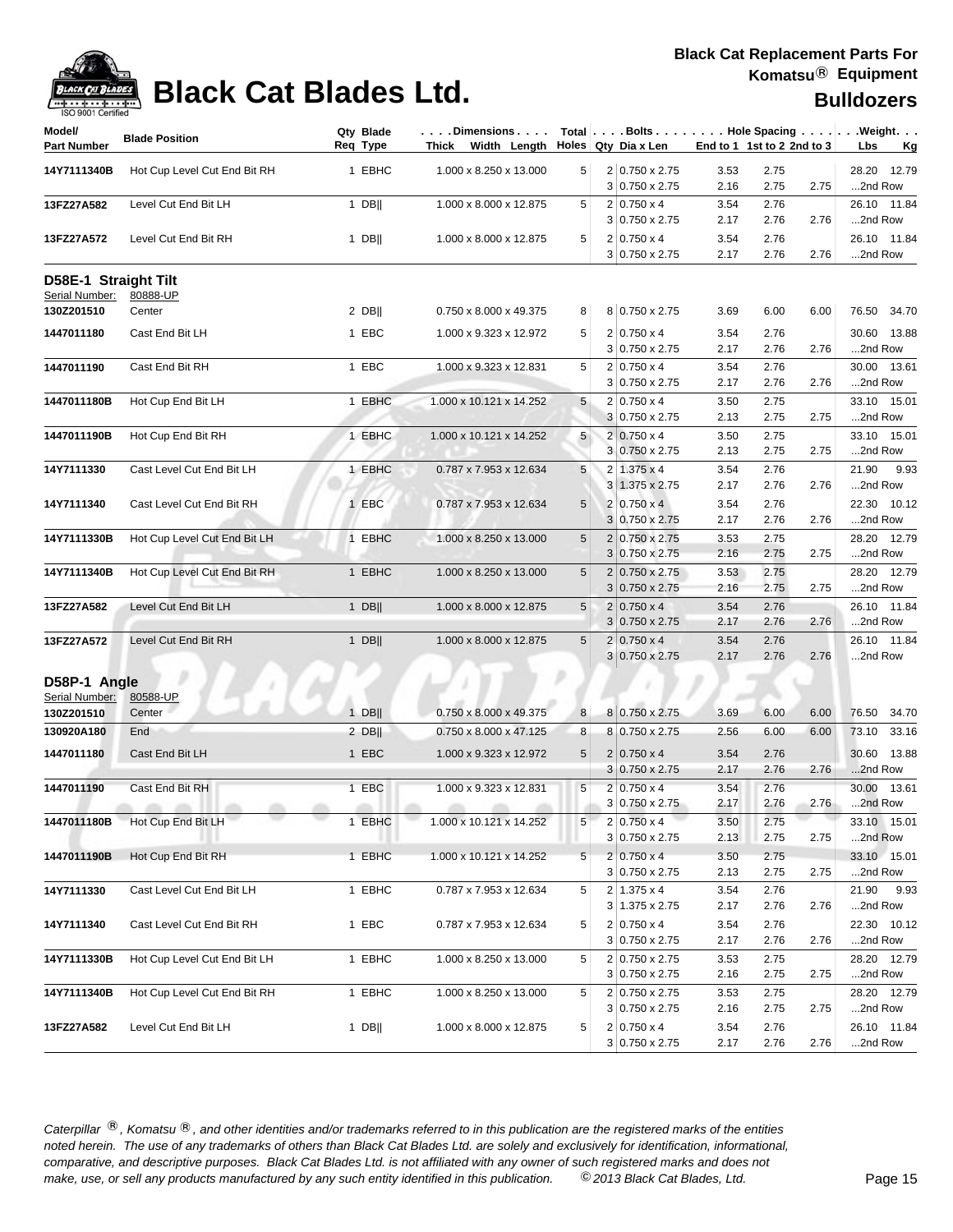| ack Cat I      |
|----------------|
| 9001 Certified |

| Model/<br><b>Part Number</b>           | <b>Blade Position</b>               |        | Qty Blade<br>Req Type | Dimensions   Total   Bolts    Hole Spacing    Weight<br>Thick Width Length $\vert$ Holes Qty Dia x Len |                 |                                             | End to 1 1st to 2 2nd to 3 |              |      | Lbs<br><u>Kg</u>       |
|----------------------------------------|-------------------------------------|--------|-----------------------|--------------------------------------------------------------------------------------------------------|-----------------|---------------------------------------------|----------------------------|--------------|------|------------------------|
| 13FZ27A572                             | Level Cut End Bit RH                |        | $1$ DB                | 1.000 x 8.000 x 12.875                                                                                 | 5 <sup>1</sup>  | $2 0.750 \times 4$<br>3 0.750 x 2.75        | 3.54<br>2.17               | 2.76<br>2.76 | 2.76 | 26.10 11.84<br>2nd Row |
| Serial Number:                         | D58P-1 Power Angle Tilt<br>80588-UP |        |                       |                                                                                                        |                 |                                             |                            |              |      |                        |
| 13FZ271510                             | Center                              |        | $1$ DB                | 0.750 x 8.000 x 56.250                                                                                 | 10              | 10 0.750 x 2.75                             | 1.13                       | 6.00         | 6.00 | 87.10 39.51            |
| 130Z201610                             | End                                 |        | $2$ DB                | 0.750 x 8.000 x 35.000                                                                                 | 6               | 6 0.750 x 2.75                              | 2.50                       | 6.00         | 6.00 | 54.20 24.58            |
| 1447011180                             | Cast End Bit LH                     |        | 1 EBC                 | 1.000 x 9.323 x 12.972                                                                                 | 5               | $2 0.750 \times 4$                          | 3.54                       | 2.76         |      | 30.60 13.88            |
|                                        |                                     |        |                       |                                                                                                        |                 | $3 0.750 \times 2.75$                       | 2.17                       | 2.76         | 2.76 | 2nd Row                |
| 1447011190                             | Cast End Bit RH                     |        | 1 EBC                 | 1.000 x 9.323 x 12.831                                                                                 | 5               | $2 0.750 \times 4$                          | 3.54                       | 2.76         |      | 30.00 13.61            |
|                                        |                                     |        |                       |                                                                                                        |                 | $3 0.750 \times 2.75$                       | 2.17                       | 2.76         | 2.76 | 2nd Row                |
| 1447011180B                            | Hot Cup End Bit LH                  |        | 1 EBHC                | 1.000 x 10.121 x 14.252                                                                                | 5               | $2 0.750 \times 4$                          | 3.50                       | 2.75         |      | 33.10 15.01            |
|                                        |                                     |        |                       |                                                                                                        |                 | $3 0.750 \times 2.75$                       | 2.13                       | 2.75         | 2.75 | 2nd Row                |
| 1447011190B                            | Hot Cup End Bit RH                  |        | 1 EBHC                | 1.000 x 10.121 x 14.252                                                                                | 5               | $2 0.750 \times 4$                          | 3.50                       | 2.75         |      | 33.10 15.01            |
|                                        |                                     |        |                       |                                                                                                        |                 | $3 0.750 \times 2.75$                       | 2.13                       | 2.75         | 2.75 | 2nd Row                |
| 14Y7111330                             | Cast Level Cut End Bit LH           |        | 1 EBHC                | 0.787 x 7.953 x 12.634                                                                                 | $\sqrt{5}$      | 2 1.375 x 4                                 | 3.54                       | 2.76         |      | 21.90<br>9.93          |
|                                        |                                     |        |                       |                                                                                                        |                 | 3 1.375 x 2.75                              | 2.17                       | 2.76         | 2.76 | 2nd Row                |
| 14Y7111340                             | Cast Level Cut End Bit RH           |        | 1 EBC                 | 0.787 x 7.953 x 12.634                                                                                 | 5               | $2 0.750 \times 4$                          | 3.54                       | 2.76         |      | 22.30 10.12            |
|                                        |                                     |        |                       |                                                                                                        |                 | 3 0.750 x 2.75                              | 2.17                       | 2.76         | 2.76 | 2nd Row                |
| 14Y7111330B                            | Hot Cup Level Cut End Bit LH        |        | 1 EBHC                | 1.000 x 8.250 x 13.000                                                                                 | 5               | 2 0.750 x 2.75                              | 3.53                       | 2.75         |      | 28.20 12.79            |
|                                        |                                     |        |                       |                                                                                                        |                 | 3 0.750 x 2.75                              | 2.16                       | 2.75         | 2.75 | 2nd Row                |
| 14Y7111340B                            | Hot Cup Level Cut End Bit RH        |        | 1 EBHC                | 1.000 x 8.250 x 13.000                                                                                 | $5\phantom{.0}$ | 2 0.750 x 2.75<br>3 0.750 x 2.75            | 3.53<br>2.16               | 2.75<br>2.75 | 2.75 | 28.20 12.79<br>2nd Row |
|                                        |                                     |        |                       |                                                                                                        |                 |                                             |                            |              |      |                        |
| 13FZ27A582                             | Level Cut End Bit LH                |        | $1$ DB                | 1.000 x 8.000 x 12.875                                                                                 | 5               | $2 0.750 \times 4$<br>$3 0.750 \times 2.75$ | 3.54<br>2.17               | 2.76<br>2.76 | 2.76 | 26.10 11.84<br>2nd Row |
| 13FZ27A572                             | Level Cut End Bit RH                |        | $1$ DB                | 1.000 x 8.000 x 12.875                                                                                 | $5\phantom{.0}$ | $2 0.750 \times 4$                          | 3.54                       | 2.76         |      | 26.10 11.84            |
|                                        |                                     |        |                       |                                                                                                        |                 | $3 0.750 \times 2.75$                       | 2.17                       | 2.76         | 2.76 | 2nd Row                |
|                                        |                                     |        |                       |                                                                                                        |                 |                                             |                            |              |      |                        |
| D58P-1 Straight Tilt<br>Serial Number: | 80588-UP                            |        |                       |                                                                                                        |                 |                                             |                            |              |      |                        |
| 13FZ271510                             | Center                              |        | $2$ DB                | $0.750 \times 8.000 \times 56.250$                                                                     | 10 <sub>1</sub> | 10 0.750 x 2.75                             | 1.13                       | 6.00         | 6.00 | 87.10 39.51            |
|                                        |                                     |        |                       |                                                                                                        |                 |                                             |                            |              |      |                        |
| 1447011180                             | Cast End Bit LH                     |        | 1 EBC                 | 1.000 x 9.323 x 12.972                                                                                 | 5               | $2 0.750 \times 4$<br>$3 0.750 \times 2.75$ | 3.54<br>2.17               | 2.76<br>2.76 | 2.76 | 30.60 13.88<br>2nd Row |
| 1447011190                             | Cast End Bit RH                     |        | 1 EBC                 | 1.000 x 9.323 x 12.831                                                                                 | 5 <sup>5</sup>  | $2 0.750 \times 4$                          | 3.54                       | 2.76         |      | 30.00 13.61            |
|                                        |                                     |        |                       |                                                                                                        |                 | $3 0.750 \times 2.75$                       | 2.17                       | 2.76         | 2.76 | 2nd Row                |
| 1447011180B                            | Hot Cup End Bit LH                  |        | 1 EBHC                | 1.000 x 10.121 x 14.252                                                                                | 5               | $2 0.750 \times 4$                          | 3.50                       | 2.75         |      | 33.10 15.01            |
|                                        |                                     |        |                       |                                                                                                        |                 | $3 0.750 \times 2.75$                       | 2.13                       | 2.75         | 2.75 | 2nd Row                |
| 1447011190B                            | Hot Cup End Bit RH                  |        | 1 EBHC                | 1.000 x 10.121 x 14.252                                                                                | 5               | $2 0.750 \times 4$                          | 3.50                       | 2.75         |      | 33.10 15.01            |
|                                        | all the same<br><b>ATTN:</b>        | all by | and the Co            | m<br>all life.                                                                                         |                 | $3 0.750 \times 2.75$                       | 2.13                       | 2.75         | 2.75 | 2nd Row                |
| 14Y7111330                             | Cast Level Cut End Bit LH           |        | 1 EBHC                | $0.787 \times 7.953 \times 12.634$                                                                     | 5               | $2 1.375 \times 4$                          | 3.54                       | 2.76         |      | 21.90 9.93             |
|                                        |                                     |        |                       |                                                                                                        |                 | $3 1.375 \times 2.75$                       | 2.17                       | 2.76         | 2.76 | 2nd Row                |
| 14Y7111340                             | Cast Level Cut End Bit RH           |        | 1 EBC                 | 0.787 x 7.953 x 12.634                                                                                 | 5               | $2 0.750 \times 4$                          | 3.54                       | 2.76         |      | 22.30 10.12            |
|                                        |                                     |        |                       |                                                                                                        |                 | $3 0.750 \times 2.75$                       | 2.17                       | 2.76         | 2.76 | 2nd Row                |
| 14Y7111330B                            | Hot Cup Level Cut End Bit LH        |        | 1 EBHC                | 1.000 x 8.250 x 13.000                                                                                 | 5               | 2 0.750 x 2.75                              | 3.53                       | 2.75         |      | 28.20 12.79            |
|                                        |                                     |        |                       |                                                                                                        |                 | 3 0.750 x 2.75                              | 2.16                       | 2.75         | 2.75 | 2nd Row                |
| 14Y7111340B                            | Hot Cup Level Cut End Bit RH        |        | 1 EBHC                | 1.000 x 8.250 x 13.000                                                                                 | 5               | 2 0.750 x 2.75                              | 3.53                       | 2.75         |      | 28.20 12.79            |
|                                        |                                     |        |                       |                                                                                                        |                 | $3 0.750 \times 2.75$                       | 2.16                       | 2.75         | 2.75 | 2nd Row                |
| 13FZ27A582                             | Level Cut End Bit LH                |        | $1$ DB                | 1.000 x 8.000 x 12.875                                                                                 | 5               | $2 0.750 \times 4$                          | 3.54                       | 2.76         |      | 26.10 11.84            |
|                                        |                                     |        |                       |                                                                                                        |                 | $3 0.750 \times 2.75$                       | 2.17                       | 2.76         | 2.76 | 2nd Row                |
| 13FZ27A572                             | Level Cut End Bit RH                |        | $1$ DB                | 1.000 x 8.000 x 12.875                                                                                 | 5               | $2 0.750 \times 4$                          | 3.54                       | 2.76         |      | 26.10 11.84            |
|                                        |                                     |        |                       |                                                                                                        |                 | $3 0.750 \times 2.75$                       | 2.17                       | 2.76         | 2.76 | 2nd Row                |

### **D60A-6 D60A-7 D60E-7 Angle**

Serial Number: 20006-UP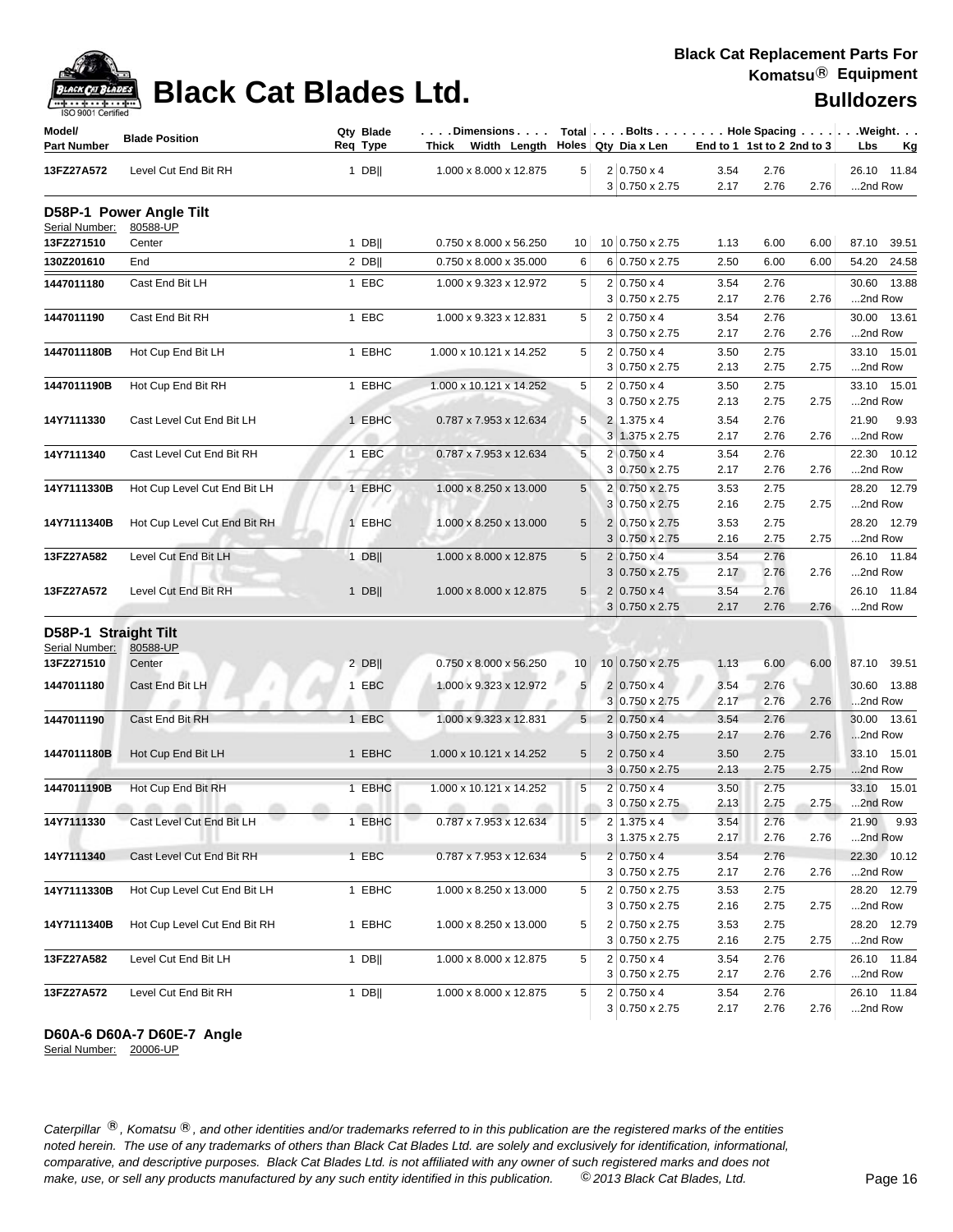

## **Black Cat Blades Ltd. Black Cat Blades Ltd. Black Cat Blades Ltd. Bulldozers**

| Model/<br><b>Part Number</b> | <b>Blade Position</b>                                            |         | Qty Blade<br>Req Type |   | $\ldots$ . Dimensions $\ldots$ .<br>Thick Width Length Holes Qty Dia x Len |    |                                                |              | End to 1 1st to 2 2nd to 3 |              | Total   Bolts   Hole Spacing   Weight.<br>Lbs<br><u>Kg</u> |
|------------------------------|------------------------------------------------------------------|---------|-----------------------|---|----------------------------------------------------------------------------|----|------------------------------------------------|--------------|----------------------------|--------------|------------------------------------------------------------|
| 1447011131                   | Center                                                           |         | $2$ DB                |   | 0.750 x 8.000 x 65.313                                                     | 11 | 11 0.750 x 2.75                                | 2.66         | 6.00                       | 6.00         | 101.30 45.95                                               |
| 1447011180                   | Cast End Bit LH                                                  |         | 1 EBC                 |   | 1.000 x 9.323 x 12.972                                                     | 5  | $2 0.750 \times 4$<br>$3 0.750 \times 2.75$    | 3.54<br>2.17 | 2.76<br>2.76               | 2.76         | 30.60 13.88<br>2nd Row                                     |
| 1447011190                   | Cast End Bit RH                                                  |         | 1 EBC                 |   | 1.000 x 9.323 x 12.831                                                     | 5  | $2 0.750 \times 4$<br>$3 0.750 \times 2.75$    | 3.54<br>2.17 | 2.76<br>2.76               | 2.76         | 30.00 13.61<br>2nd Row                                     |
| 1447011180B                  | Hot Cup End Bit LH                                               |         | 1 EBHC                |   | 1.000 x 10.121 x 14.252                                                    | 5  | $2 0.750 \times 4$<br>3 0.750 x 2.75           | 3.50<br>2.13 | 2.75<br>2.75               | 2.75         | 33.10 15.01<br>2nd Row                                     |
| 1447011190B                  | Hot Cup End Bit RH                                               |         | 1 EBHC                |   | 1.000 x 10.121 x 14.252                                                    | 5  | $2 0.750 \times 4$<br>$3 0.750 \times 2.75$    | 3.50<br>2.13 | 2.75<br>2.75               | 2.75         | 33.10 15.01<br>2nd Row                                     |
| 14Y7111330                   | Cast Level Cut End Bit LH                                        |         | 1 EBHC                |   | 0.787 x 7.953 x 12.634                                                     | 5  | $2 1.375 \times 4$<br>3 1.375 x 2.75           | 3.54<br>2.17 | 2.76<br>2.76               | 2.76         | 21.90<br>9.93<br>2nd Row                                   |
| 14Y7111340                   | Cast Level Cut End Bit RH                                        |         | 1 EBC                 |   | 0.787 x 7.953 x 12.634                                                     | 5  | $2 0.750 \times 4$<br>$3 0.750 \times 2.75$    | 3.54<br>2.17 | 2.76<br>2.76               | 2.76         | 22.30 10.12<br>2nd Row                                     |
| 14Y7111330B                  | Hot Cup Level Cut End Bit LH                                     |         | 1 EBHC                |   | 1.000 x 8.250 x 13.000                                                     | 5  | 2 0.750 x 2.75<br>3 0.750 x 2.75               | 3.53<br>2.16 | 2.75<br>2.75               | 2.75         | 28.20 12.79<br>2nd Row                                     |
| 14Y7111340B                  | Hot Cup Level Cut End Bit RH                                     |         | 1 EBHC                |   | 1.000 x 8.250 x 13.000                                                     | 5  | 2 0.750 x 2.75<br>3 0.750 x 2.75               | 3.53<br>2.16 | 2.75<br>2.75               | 2.75         | 28.20 12.79<br>2nd Row                                     |
| 13FZ27A582                   | Level Cut End Bit LH                                             |         | $1$ DB                |   | 1.000 x 8.000 x 12.875                                                     | 5  | $2 0.750 \times 4$<br>3 0.750 x 2.75           | 3.54<br>2.17 | 2.76<br>2.76               | 2.76         | 26.10 11.84<br>2nd Row                                     |
| 13FZ27A572                   | Level Cut End Bit RH                                             |         | $1$ DB                |   | 1.000 x 8.000 x 12.875                                                     | 5  | $2 0.750 \times 4 $<br>3 0.750 x 2.75          | 3.54<br>2.17 | 2.76<br>2.76               | 2.76         | 26.10 11.84<br>2nd Row                                     |
| D65X154SU                    | Dozer Blade Support                                              |         | $1$ SE                |   | 1.000 x 6.750 x 154.000                                                    | 32 | 0.813                                          | 4.23         | 2.76                       | 2.76         | 284.00 128.82                                              |
| Serial Number:<br>1547011314 | D60A-6 D60A-7 D60E-7 Mechanical Angle Tilt<br>20006-UP<br>Center |         | $3$ DB                |   | 1.000 x 10.000 x 45.625                                                    | 8  | 8 0.750 x 3.25                                 | 1.81         | 6.00                       | 6.00         | 117.90 53.48                                               |
| 1507021356                   | Cast End Bit LH                                                  |         | 1 EBC                 |   | 1.122 x 11.677 x 17.921                                                    | 6  | $3 0.750 \times 4.25$                          | 1.97         | 3.35                       | 3.35         | 57.30 25.99                                                |
|                              |                                                                  |         |                       |   |                                                                            |    | $3 0.750 \times 3.25$                          | 1.97         | 4.13                       | 4.13         | 2nd Row                                                    |
| 1507021346                   | Cast End Bit RH                                                  |         | 1 EBC                 |   | 1.122 x 11.677 x 17.921                                                    | 6  | 3 0.750 x 4.25<br>$3 0.750 \times 3.25$        | 1.97<br>1.97 | 3.35<br>4.13               | 3.35<br>4.13 | 57.30 25.99<br>2nd Row                                     |
| 1507021356B                  | Hot Cup End Bit LH                                               |         | 1 EBHC                |   | 1.250 x 12.000 x 18.250                                                    | 6  | $3 0.750 \times 3.25$<br>$3 0.750 \times 3.25$ | 1.88<br>1.88 | 3.38<br>4.13               | 3.38<br>4.13 | 62.80 28.49<br>2nd Row                                     |
| 1507021346B                  | Hot Cup End Bit RH                                               |         | 1 EBHC                |   | 1.250 x 12.000 x 18.250                                                    | 6  | 3 0.750 x 3.25<br>$3 0.750 \times 3.25$        | 1.88<br>1.88 | 3.38<br>4.13               | 3.38<br>4.13 | 62.80 28.49<br>2nd Row                                     |
| 1549261120                   | Level Cut End Bit LH                                             |         | 1 EBLC                |   | 1.375 x 10.000 x 17.500                                                    | 6  | $3 0.750 \times 4.25$<br>$3 0.750 \times 3.25$ | 1.88<br>1.88 | 3.38<br>4.13               | 3.38<br>4.13 | 49.40 22.41<br>2nd Row                                     |
| 1549261130                   | Level Cut End Bit RH<br><b>Alla</b><br>27.37<br>other.           | attitu. | 1 EBLC<br>allow.      | m | 1.250 x 10.000 x 17.500<br>m                                               | 6  | $3 0.750 \times 4.25$<br>$3 0.750 \times 3.25$ | 1.88<br>1.88 | 3.38<br>4.13               | 3.38<br>4.13 | 49.40 22.41<br>2nd Row                                     |
| Serial Number:               | D60A-6 D60A-7 D60E-7 Straight, Straight Tilt<br>20006-UP         |         |                       |   |                                                                            |    |                                                |              |                            |              |                                                            |
| 1449201120                   | Center                                                           |         | $1$ DB                |   | 0.750 x 8.000 x 54.375                                                     | 9  | 9 0.750 x 2.75                                 | 3.19         | 6.00                       | 6.00         | 84.40 38.28                                                |
| 1447011180                   | Cast End Bit LH                                                  |         | 1 EBC                 |   | 1.000 x 9.323 x 12.972                                                     | 5  | $2 0.750 \times 4$<br>3 0.750 x 2.75           | 3.54<br>2.17 | 2.76<br>2.76               | 2.76         | 30.60 13.88<br>2nd Row                                     |
| 1447011190                   | Cast End Bit RH                                                  |         | 1 EBC                 |   | 1.000 x 9.323 x 12.831                                                     | 5  | $2 0.750 \times 4$<br>$3 0.750 \times 2.75$    | 3.54<br>2.17 | 2.76<br>2.76               | 2.76         | 30.00 13.61<br>2nd Row                                     |
| 1447011180B                  | Hot Cup End Bit LH                                               |         | 1 EBHC                |   | 1.000 x 10.121 x 14.252                                                    | 5  | $2 0.750 \times 4$<br>$3 0.750 \times 2.75$    | 3.50<br>2.13 | 2.75<br>2.75               | 2.75         | 33.10 15.01<br>2nd Row                                     |
| 1447011190B                  | Hot Cup End Bit RH                                               |         | 1 EBHC                |   | 1.000 x 10.121 x 14.252                                                    | 5  | $2 0.750 \times 4$<br>$3 0.750 \times 2.75$    | 3.50<br>2.13 | 2.75<br>2.75               | 2.75         | 33.10 15.01<br>2nd Row                                     |
| 14Y7111330                   | Cast Level Cut End Bit LH                                        |         | 1 EBHC                |   | 0.787 x 7.953 x 12.634                                                     | 5  | $2 1.375 \times 4$<br>$3 1.375 \times 2.75$    | 3.54<br>2.17 | 2.76<br>2.76               | 2.76         | 21.90 9.93<br>2nd Row                                      |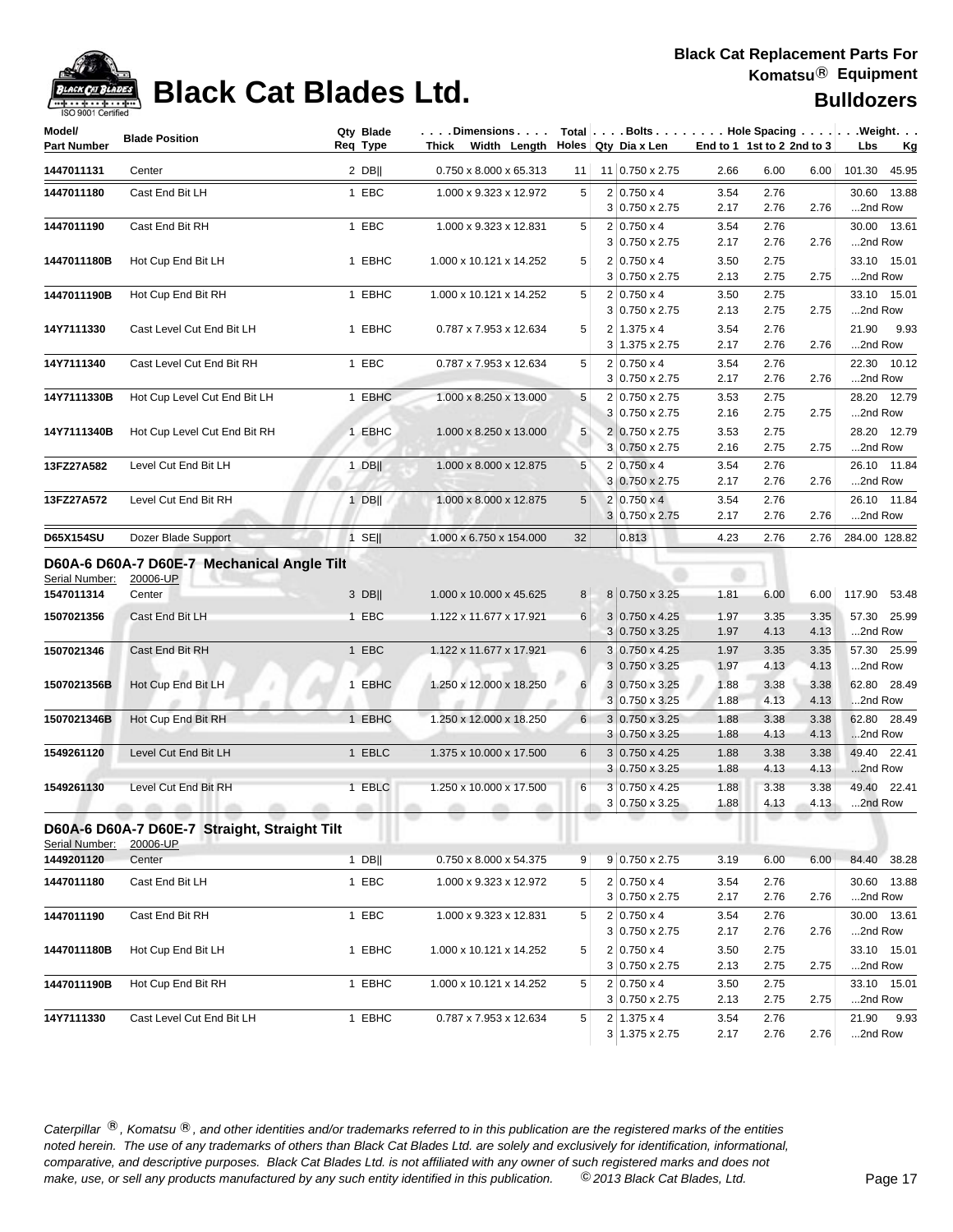| Model/<br><b>Part Number</b> | <b>Blade Position</b>               | Qty Blade<br>Reg Type | .Dimensions<br>Thick Width Length |                | Total $\vert \ldots$ Bolts $\ldots \vert \ldots$ Hole Spacing $\ldots \vert \ldots$ Weight. $\ldots$<br>Holes Qty Dia x Len | End to 1 1st to 2 2nd to 3 |      |      | Lbs<br>Kg      |
|------------------------------|-------------------------------------|-----------------------|-----------------------------------|----------------|-----------------------------------------------------------------------------------------------------------------------------|----------------------------|------|------|----------------|
| 14Y7111340                   | Cast Level Cut End Bit RH           | 1 EBC                 | 0.787 x 7.953 x 12.634            | 5              | $2 0.750 \times 4$                                                                                                          | 3.54                       | 2.76 |      | 22.30<br>10.12 |
|                              |                                     |                       |                                   |                | $3 0.750 \times 2.75$                                                                                                       | 2.17                       | 2.76 | 2.76 | 2nd Row        |
| 14Y7111330B                  | Hot Cup Level Cut End Bit LH        | 1 EBHC                | 1.000 x 8.250 x 13.000            | 5              | 2 0.750 x 2.75                                                                                                              | 3.53                       | 2.75 |      | 28.20 12.79    |
|                              |                                     |                       |                                   |                | $3 0.750 \times 2.75$                                                                                                       | 2.16                       | 2.75 | 2.75 | 2nd Row        |
| 14Y7111340B                  | Hot Cup Level Cut End Bit RH        | 1 EBHC                | 1.000 x 8.250 x 13.000            | 5              | 2 0.750 x 2.75                                                                                                              | 3.53                       | 2.75 |      | 28.20 12.79    |
|                              |                                     |                       |                                   |                | $3 0.750 \times 2.75$                                                                                                       | 2.16                       | 2.75 | 2.75 | 2nd Row        |
| 13FZ27A582                   | Level Cut End Bit LH                | $1$ DB                | 1.000 x 8.000 x 12.875            | 5              | $2 0.750 \times 4$                                                                                                          | 3.54                       | 2.76 |      | 26.10 11.84    |
|                              |                                     |                       |                                   |                | $3 0.750 \times 2.75$                                                                                                       | 2.17                       | 2.76 | 2.76 | 2nd Row        |
| 13FZ27A572                   | Level Cut End Bit RH                | 1 DB                  | 1.000 x 8.000 x 12.875            | 5              | $2 0.750 \times 4$                                                                                                          | 3.54                       | 2.76 |      | 26.10 11.84    |
|                              |                                     |                       |                                   |                | 3 0.750 x 2.75                                                                                                              | 2.17                       | 2.76 | 2.76 | 2nd Row        |
|                              | D60A-8 D60E-8 Angle                 |                       |                                   |                |                                                                                                                             |                            |      |      |                |
| Serial Number:               | 45001-UP                            |                       |                                   |                |                                                                                                                             |                            |      |      |                |
| 1447011131                   | Center                              | $2$ DB                | 0.750 x 8.000 x 65.313            | 11             | 11 0.750 x 2.75                                                                                                             | 2.66                       | 6.00 | 6.00 | 101.30 45.95   |
| 1447011180                   | Cast End Bit LH                     | 1 EBC                 | 1.000 x 9.323 x 12.972            | 5              | $2 0.750 \times 4$                                                                                                          | 3.54                       | 2.76 |      | 30.60 13.88    |
|                              |                                     |                       |                                   |                | 3 0.750 x 2.75                                                                                                              | 2.17                       | 2.76 | 2.76 | 2nd Row        |
| 1447011190                   | Cast End Bit RH                     | 1 EBC                 | 1.000 x 9.323 x 12.831            | 5              | $2 0.750 \times 4$                                                                                                          | 3.54                       | 2.76 |      | 30.00 13.61    |
|                              |                                     |                       |                                   |                | 3 0.750 x 2.75                                                                                                              | 2.17                       | 2.76 | 2.76 | 2nd Row        |
| 1447011180B                  | Hot Cup End Bit LH                  | 1 EBHC                | 1.000 x 10.121 x 14.252           | 5              | $2 0.750 \times 4$                                                                                                          | 3.50                       | 2.75 |      | 33.10 15.01    |
|                              |                                     |                       |                                   |                | $3 0.750 \times 2.75$                                                                                                       | 2.13                       | 2.75 | 2.75 | 2nd Row        |
| 1447011190B                  | Hot Cup End Bit RH                  | 1 EBHC                | 1.000 x 10.121 x 14.252           | 5              | $2 0.750 \times 4 $                                                                                                         | 3.50                       | 2.75 |      | 33.10 15.01    |
|                              |                                     |                       |                                   |                | 3 0.750 x 2.75                                                                                                              | 2.13                       | 2.75 | 2.75 | 2nd Row        |
| 14Y7111330                   | Cast Level Cut End Bit LH           | 1 EBHC                | 0.787 x 7.953 x 12.634            | 5              | $2 1.375 \times 4$                                                                                                          | 3.54                       | 2.76 |      | 21.90<br>9.93  |
|                              |                                     |                       |                                   |                | $3 1.375 \times 2.75$                                                                                                       | 2.17                       | 2.76 | 2.76 | 2nd Row        |
| 14Y7111340                   | Cast Level Cut End Bit RH           | 1 EBC                 | 0.787 x 7.953 x 12.634            | 5              | $2 0.750 \times 4$                                                                                                          | 3.54                       | 2.76 |      | 22.30 10.12    |
|                              |                                     |                       |                                   |                | $3 0.750 \times 2.75$                                                                                                       | 2.17                       | 2.76 | 2.76 | 2nd Row        |
| 14Y7111330B                  | Hot Cup Level Cut End Bit LH        | 1 EBHC                | 1.000 x 8.250 x 13.000            | 5              | 2 0.750 x 2.75                                                                                                              | 3.53                       | 2.75 |      | 28.20 12.79    |
|                              |                                     |                       |                                   |                | $3 0.750 \times 2.75$                                                                                                       | 2.16                       | 2.75 | 2.75 | 2nd Row        |
| 14Y7111340B                  | Hot Cup Level Cut End Bit RH        | 1 EBHC                | 1.000 x 8.250 x 13.000            | 5              | $2 0.750 \times 2.75$                                                                                                       | 3.53                       | 2.75 |      | 28.20 12.79    |
|                              |                                     |                       |                                   |                | $3 0.750 \times 2.75$                                                                                                       | 2.16                       | 2.75 | 2.75 | 2nd Row        |
| 13FZ27A582                   | Level Cut End Bit LH                | $1$ DB                | 1.000 x 8.000 x 12.875            | 5              | $2 0.750 \times 4$                                                                                                          | 3.54                       | 2.76 |      | 26.10 11.84    |
|                              |                                     |                       |                                   |                | $3 0.750 \times 2.75$                                                                                                       | 2.17                       | 2.76 | 2.76 | 2nd Row        |
| 13FZ27A572                   | Level Cut End Bit RH                | $1$ DB                | 1.000 x 8.000 x 12.875            | 5              | $2 0.750 \times 4 $                                                                                                         | 3.54                       | 2.76 |      | 26.10 11.84    |
|                              |                                     |                       |                                   |                | $3 0.750 \times 2.75$                                                                                                       | 2.17                       | 2.76 | 2.76 | 2nd Row        |
| D65X154SU                    | Dozer Blade Support                 | $1$ SE                | 1.000 x 6.750 x 154.000           | 32             | 0.813                                                                                                                       | 4.23                       | 2.76 | 2.76 | 284.00 128.82  |
|                              | D60A-8 D60E-8 Mechanical Angle Tilt |                       |                                   |                |                                                                                                                             |                            |      |      |                |
| Serial Number:               | 45001-UP                            |                       |                                   |                |                                                                                                                             |                            |      |      |                |
| 1547011314                   | Center<br>other.<br>m               | $3$ DB                | 1.000 x 10.000 x 45.625           | 8 <sup>1</sup> | 8 0.750 x 3.25                                                                                                              | 1.81                       | 6.00 | 6.00 | 117.90 53.48   |
| 1507021356                   | Cast End Bit LH                     | 1 EBC                 | 1.122 x 11.677 x 17.921           | 6              | 3 0.750 x 4.25                                                                                                              | 1.97                       | 3.35 | 3.35 | 57.30 25.99    |
|                              |                                     |                       |                                   |                | $3 0.750 \times 3.25$                                                                                                       | 1.97                       | 4.13 | 4.13 | 2nd Row        |
| 1507021346                   | Cast End Bit RH                     | 1 EBC                 | 1.122 x 11.677 x 17.921           | 6              | 3 0.750 x 4.25                                                                                                              | 1.97                       | 3.35 | 3.35 | 57.30 25.99    |
|                              |                                     |                       |                                   |                | 3 0.750 x 3.25                                                                                                              | 1.97                       | 4.13 | 4.13 | 2nd Row        |
| 1507021356B                  | Hot Cup End Bit LH                  | 1 EBHC                | 1.250 x 12.000 x 18.250           | 6              | $3 0.750 \times 3.25$                                                                                                       | 1.88                       | 3.38 | 3.38 | 62.80 28.49    |
|                              |                                     |                       |                                   |                | $3 0.750 \times 3.25$                                                                                                       | 1.88                       | 4.13 | 4.13 | 2nd Row        |
| 1507021346B                  | Hot Cup End Bit RH                  | 1 EBHC                | 1.250 x 12.000 x 18.250           | 6              | $3 0.750 \times 3.25$                                                                                                       | 1.88                       | 3.38 | 3.38 | 62.80 28.49    |
|                              |                                     |                       |                                   |                | $3 0.750 \times 3.25$                                                                                                       | 1.88                       | 4.13 | 4.13 | 2nd Row        |
| 1549261120                   | Level Cut End Bit LH                | 1 EBLC                | 1.375 x 10.000 x 17.500           | 6              | 3 0.750 x 4.25                                                                                                              | 1.88                       | 3.38 | 3.38 | 49.40 22.41    |
|                              |                                     |                       |                                   |                | $3 0.750 \times 3.25$                                                                                                       | 1.88                       | 4.13 | 4.13 | 2nd Row        |
| 1549261130                   | Level Cut End Bit RH                | 1 EBLC                | 1.250 x 10.000 x 17.500           | 6              | $3 0.750 \times 4.25$                                                                                                       | 1.88                       | 3.38 | 3.38 | 49.40 22.41    |
|                              |                                     |                       |                                   |                | $3 0.750 \times 3.25$                                                                                                       | 1.88                       | 4.13 | 4.13 | 2nd Row        |

### **D60A-8 D60E-8 Straight, Straight Tilt**

Serial Number: 45001-UP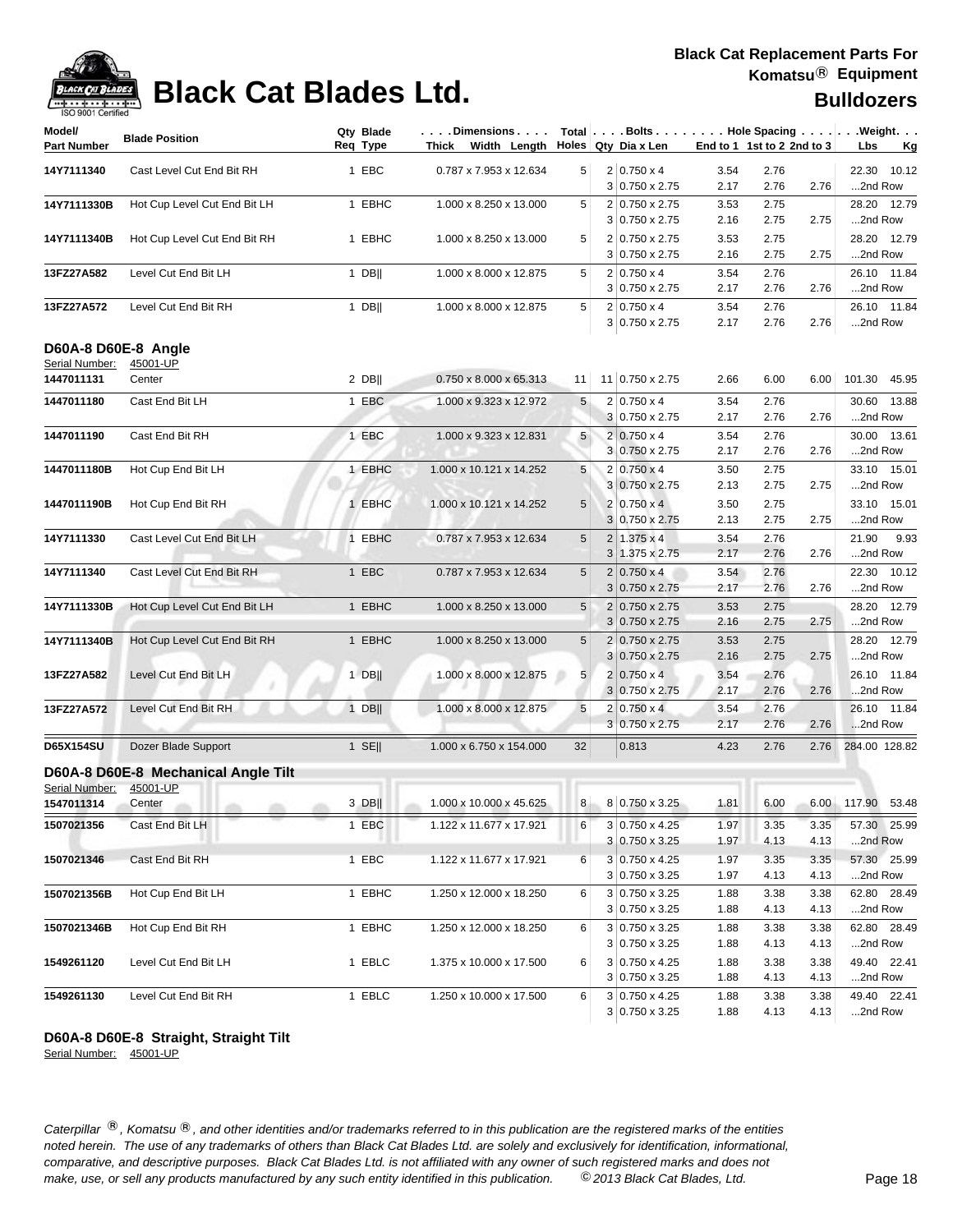

## **Black Cat Blades Ltd. Black Cat Blades Ltd. Bulldozers**

| Model/<br><b>Part Number</b> | <b>Blade Position</b>                      | Qty Blade<br>Reg Type | . Dimensions   Total   Bolts Hole Spacing   Weight.<br>Thick Width Length |                 | Holes Qty Dia x Len                         |              | End to 1 1st to 2 2nd to 3 |      | Lbs<br><u>Kg</u>         |
|------------------------------|--------------------------------------------|-----------------------|---------------------------------------------------------------------------|-----------------|---------------------------------------------|--------------|----------------------------|------|--------------------------|
| 1449201120                   | Center                                     | $2$ DB                | 0.750 x 8.000 x 54.375                                                    | 9               | $9 0.750 \times 2.75$                       | 3.19         | 6.00                       | 6.00 | 84.40 38.28              |
| 1447011180                   | Cast End Bit LH                            | 1 EBC                 | 1.000 x 9.323 x 12.972                                                    | 5               | $2 0.750 \times 4$                          | 3.54         | 2.76                       |      | 30.60 13.88              |
|                              |                                            |                       |                                                                           |                 | $3 0.750 \times 2.75$                       | 2.17         | 2.76                       | 2.76 | 2nd Row                  |
| 1447011190                   | Cast End Bit RH                            | 1 EBC                 | 1.000 x 9.323 x 12.831                                                    | 5               | $2 0.750 \times 4$                          | 3.54         | 2.76                       |      | 30.00 13.61              |
|                              |                                            |                       |                                                                           |                 | $3 0.750 \times 2.75$                       | 2.17         | 2.76                       | 2.76 | 2nd Row                  |
| 1447011180B                  | Hot Cup End Bit LH                         | 1 EBHC                | 1.000 x 10.121 x 14.252                                                   | 5               | $2 0.750 \times 4$                          | 3.50         | 2.75                       |      | 33.10 15.01              |
|                              |                                            |                       |                                                                           |                 | $3 0.750 \times 2.75$                       | 2.13         | 2.75                       | 2.75 | 2nd Row                  |
| 1447011190B                  | Hot Cup End Bit RH                         | 1 EBHC                | 1.000 x 10.121 x 14.252                                                   | 5               | $2 0.750 \times 4$                          | 3.50         | 2.75                       |      | 33.10 15.01              |
|                              |                                            |                       |                                                                           |                 | $3 0.750 \times 2.75$                       | 2.13         | 2.75                       | 2.75 | 2nd Row                  |
| 14Y7111330                   | Cast Level Cut End Bit LH                  | 1 EBHC                | 0.787 x 7.953 x 12.634                                                    | 5               | $2 1.375 \times 4$<br>$3 1.375 \times 2.75$ | 3.54<br>2.17 | 2.76<br>2.76               | 2.76 | 21.90<br>9.93<br>2nd Row |
|                              | Cast Level Cut End Bit RH                  | 1 EBC                 | 0.787 x 7.953 x 12.634                                                    | 5               | $2 0.750 \times 4$                          | 3.54         | 2.76                       |      | 22.30 10.12              |
| 14Y7111340                   |                                            |                       |                                                                           |                 | $3 0.750 \times 2.75$                       | 2.17         | 2.76                       | 2.76 | 2nd Row                  |
| 14Y7111330B                  | Hot Cup Level Cut End Bit LH               | 1 EBHC                | 1.000 x 8.250 x 13.000                                                    | 5               | 2 0.750 x 2.75                              | 3.53         | 2.75                       |      | 28.20 12.79              |
|                              |                                            |                       |                                                                           |                 | 3 0.750 x 2.75                              | 2.16         | 2.75                       | 2.75 | 2nd Row                  |
| 14Y7111340B                  | Hot Cup Level Cut End Bit RH               | 1 EBHC                | 1.000 x 8.250 x 13.000                                                    | 5               | 2 0.750 x 2.75                              | 3.53         | 2.75                       |      | 28.20 12.79              |
|                              |                                            |                       |                                                                           |                 | 3 0.750 x 2.75                              | 2.16         | 2.75                       | 2.75 | 2nd Row                  |
| 13FZ27A582                   | Level Cut End Bit LH                       | $1$ DB                | 1.000 x 8.000 x 12.875                                                    | 5               | $2 0.750 \times 4$                          | 3.54         | 2.76                       |      | 26.10 11.84              |
|                              |                                            |                       |                                                                           |                 | 3 0.750 x 2.75                              | 2.17         | 2.76                       | 2.76 | 2nd Row                  |
| 13FZ27A572                   | Level Cut End Bit RH                       | $1$ DB                | 1.000 x 8.000 x 12.875                                                    | 5 <sup>1</sup>  | $2 0.750 \times 4 $                         | 3.54         | 2.76                       |      | 26.10 11.84              |
|                              |                                            |                       |                                                                           |                 | 3 0.750 x 2.75                              | 2.17         | 2.76                       | 2.76 | 2nd Row                  |
| Serial Number:<br>1449201120 | D60A-8 D60E-8 Semi-U<br>45001-UP<br>Center | $2$ DB                | 0.750 x 8.000 x 54.375                                                    | 9               | $9 0.750 \times 2.75$                       | 3.19         | 6.00                       | 6.00 | 84.40 38.28              |
| 1447011180                   | Cast End Bit LH                            | 1 EBC                 | 1.000 x 9.323 x 12.972                                                    | $5\overline{)}$ | $2 0.750 \times 4$                          | 3.54         | 2.76                       |      | 30.60 13.88              |
|                              |                                            |                       |                                                                           |                 | $3 0.750 \times 2.75$                       | 2.17         | 2.76                       | 2.76 | 2nd Row                  |
| 1447011190                   | Cast End Bit RH                            | 1 EBC                 | 1.000 x 9.323 x 12.831                                                    | $5\overline{)}$ | $2 0.750 \times 4$                          | 3.54         | 2.76                       |      | 30.00 13.61              |
|                              |                                            |                       |                                                                           |                 | $3 0.750 \times 2.75$                       | 2.17         | 2.76                       | 2.76 | 2nd Row                  |
| 1447011180B                  | Hot Cup End Bit LH                         | 1 EBHC                | 1.000 x 10.121 x 14.252                                                   | 5               | $2 0.750 \times 4$                          | 3.50         | 2.75                       |      | 33.10 15.01              |
|                              |                                            |                       |                                                                           |                 | $3 0.750 \times 2.75$                       | 2.13         | 2.75                       | 2.75 | 2nd Row                  |
| 1447011190B                  | Hot Cup End Bit RH                         | 1 EBHC                | 1.000 x 10.121 x 14.252                                                   | 5               | $2 0.750 \times 4$                          | 3.50         | 2.75                       |      | 33.10 15.01              |
|                              |                                            |                       |                                                                           |                 | $3 0.750 \times 2.75$                       | 2.13         | 2.75                       | 2.75 | 2nd Row                  |
| 14Y7111330                   | Cast Level Cut End Bit LH                  | 1 EBHC                | 0.787 x 7.953 x 12.634                                                    | 5               | $2 1.375 \times 4$                          | 3.54         | 2.76                       |      | 21.90<br>9.93            |
|                              |                                            |                       |                                                                           |                 | $3 1.375 \times 2.75$                       | 2.17         | 2.76                       | 2.76 | 2nd Row                  |
| 14Y7111340                   | Cast Level Cut End Bit RH                  | 1 EBC                 | 0.787 x 7.953 x 12.634                                                    | $\overline{5}$  | $\overline{c}$<br>$0.750 \times 4$          | 3.54         | 2.76                       |      | 22.30 10.12              |
|                              |                                            |                       |                                                                           |                 | $3 0.750 \times 2.75$                       | 2.17         | 2.76                       | 2.76 | 2nd Row                  |
| 14Y7111330B                  | Hot Cup Level Cut End Bit LH               | 1 EBHC                | 1.000 x 8.250 x 13.000                                                    | 5               | 2 0.750 x 2.75                              | 3.53         | 2.75                       |      | 28.20 12.79              |
|                              |                                            |                       |                                                                           |                 | $3 0.750 \times 2.75$                       | 2.16         | 2.75                       | 2.75 | 2nd Row                  |
|                              | 14Y7111340B Hot Cup Level Cut End Bit RH   | 1 EBHC                | 1.000 x 8.250 x 13.000                                                    | 5               | 2 0.750 x 2.75<br>$3 0.750 \times 2.75$     | 3.53<br>2.16 | 2.75<br>2.75               | 2.75 | 28.20 12.79<br>2nd Row   |
|                              | Level Cut End Bit LH                       | $1$ DB                | 1.000 x 8.000 x 12.875                                                    | 5               | $2 0.750 \times 4$                          | 3.54         | 2.76                       |      | 26.10 11.84              |
| 13FZ27A582                   |                                            |                       |                                                                           |                 | $3 0.750 \times 2.75$                       | 2.17         | 2.76                       | 2.76 | 2nd Row                  |
| 13FZ27A572                   | Level Cut End Bit RH                       | $1$ DB                | 1.000 x 8.000 x 12.875                                                    | 5               | $2 0.750 \times 4$                          | 3.54         | 2.76                       |      | 26.10 11.84              |
|                              |                                            |                       |                                                                           |                 | $3 0.750 \times 2.75$                       | 2.17         | 2.76                       | 2.76 | 2nd Row                  |
|                              |                                            |                       |                                                                           |                 |                                             |              |                            |      |                          |
| D60P-7 D60P-8 Angle          |                                            |                       |                                                                           |                 |                                             |              |                            |      |                          |
| Serial Number:<br>1307051A30 | 40001-UP<br>Center                         | $1$ DB                | $0.750 \times 8.000 \times 56.000$                                        | 9               | $9 0.750 \times 2.75$                       | 4.00         | 6.00                       | 6.00 | 86.80 39.37              |
| 130920A180                   | End                                        | $1$ DB                | 0.750 x 8.000 x 47.125                                                    | 8               | 8 0.750 x 2.75                              | 2.56         | 6.00                       | 6.00 | 73.10 33.16              |
|                              |                                            |                       |                                                                           |                 |                                             |              |                            |      |                          |
| 1447011180                   | Cast End Bit LH                            | 1 EBC                 | 1.000 x 9.323 x 12.972                                                    | 5               | $2 0.750 \times 4$                          | 3.54         | 2.76                       |      | 30.60 13.88              |
|                              |                                            |                       |                                                                           |                 | $3 0.750 \times 2.75$                       | 2.17         | 2.76                       | 2.76 | 2nd Row                  |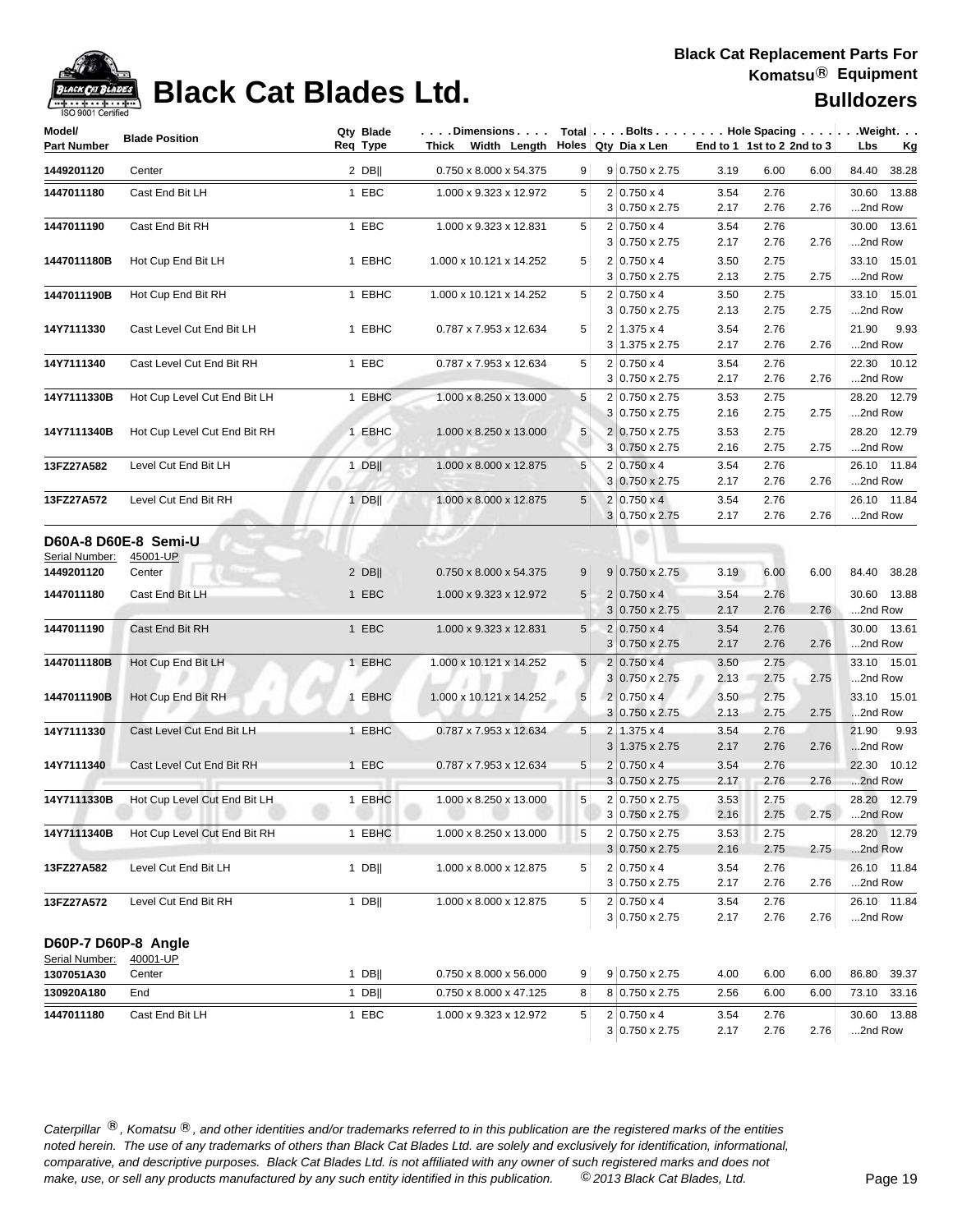

## **Black Cat Blades Ltd. Black Cat Blades Ltd. Bulldozers**

| Model/<br><b>Part Number</b> | <b>Blade Position</b>                             | Qty Blade<br>Req Type | . Dimensions   Total  . Bolts Hole Spacing  . Weight.<br>Thick Width Length Holes Qty Diax Len |                 |                                                |              | End to 1 1st to 2 2nd to 3 |      | Lbs<br><u>Kg</u>         |
|------------------------------|---------------------------------------------------|-----------------------|------------------------------------------------------------------------------------------------|-----------------|------------------------------------------------|--------------|----------------------------|------|--------------------------|
| 1447011190                   | Cast End Bit RH                                   | 1 EBC                 | 1.000 x 9.323 x 12.831                                                                         | 5               | $2 0.750 \times 4$<br>$3 0.750 \times 2.75$    | 3.54<br>2.17 | 2.76<br>2.76               | 2.76 | 30.00 13.61<br>2nd Row   |
| 1447011180B                  | Hot Cup End Bit LH                                | 1 EBHC                | 1.000 x 10.121 x 14.252                                                                        | 5               | $2 0.750 \times 4$<br>$3 0.750 \times 2.75$    | 3.50<br>2.13 | 2.75<br>2.75               | 2.75 | 33.10 15.01<br>2nd Row   |
| 1447011190B                  | Hot Cup End Bit RH                                | 1 EBHC                | 1.000 x 10.121 x 14.252                                                                        | 5               | $2 0.750 \times 4$<br>$3 0.750 \times 2.75$    | 3.50<br>2.13 | 2.75<br>2.75               | 2.75 | 33.10 15.01<br>2nd Row   |
| 14Y7111330                   | Cast Level Cut End Bit LH                         | 1 EBHC                | 0.787 x 7.953 x 12.634                                                                         | 5               | $2 1.375 \times 4$<br>$3 1.375 \times 2.75$    | 3.54<br>2.17 | 2.76<br>2.76               | 2.76 | 21.90<br>9.93<br>2nd Row |
| 14Y7111340                   | Cast Level Cut End Bit RH                         | 1 EBC                 | 0.787 x 7.953 x 12.634                                                                         | 5               | $2 0.750 \times 4$<br>$3 0.750 \times 2.75$    | 3.54<br>2.17 | 2.76<br>2.76               | 2.76 | 22.30 10.12<br>2nd Row   |
| 14Y7111330B                  | Hot Cup Level Cut End Bit LH                      | 1 EBHC                | 1.000 x 8.250 x 13.000                                                                         | 5               | 2 0.750 x 2.75<br>$3 0.750 \times 2.75$        | 3.53<br>2.16 | 2.75<br>2.75               | 2.75 | 28.20 12.79<br>2nd Row   |
| 14Y7111340B                  | Hot Cup Level Cut End Bit RH                      | 1 EBHC                | 1.000 x 8.250 x 13.000                                                                         | 5               | 2 0.750 x 2.75<br>$3 0.750 \times 2.75$        | 3.53<br>2.16 | 2.75<br>2.75               | 2.75 | 28.20 12.79<br>2nd Row   |
| 13FZ27A582                   | Level Cut End Bit LH                              | $1$ DB                | 1.000 x 8.000 x 12.875                                                                         | 5               | $2 0.750 \times 4$<br>$3 0.750 \times 2.75$    | 3.54<br>2.17 | 2.76<br>2.76               | 2.76 | 26.10 11.84<br>2nd Row   |
| 13FZ27A572                   | Level Cut End Bit RH                              | $1$ DB                | 1.000 x 8.000 x 12.875                                                                         | $5\overline{)}$ | 2 0.750 x 4<br>3 0.750 x 2.75                  | 3.54<br>2.17 | 2.76<br>2.76               | 2.76 | 26.10 11.84<br>2nd Row   |
| Serial Number:               | D60P-7 D60P-8 Straight, Straight Tilt<br>40001-UP |                       |                                                                                                |                 |                                                |              |                            |      |                          |
| 1447011131                   | Center                                            | $2$ DB                | 0.750 x 8.000 x 65.313                                                                         | 11              | 11 0.750 x 2.75                                | 2.66         | 6.00                       | 6.00 | 101.30 45.95             |
| 1447011180                   | Cast End Bit LH                                   | 1 EBC                 | 1.000 x 9.323 x 12.972                                                                         | $5\phantom{.0}$ | $2 0.750 \times 4$<br>$3 0.750 \times 2.75$    | 3.54<br>2.17 | 2.76<br>2.76               | 2.76 | 30.60 13.88<br>2nd Row   |
| 1447011190                   | Cast End Bit RH                                   | 1 EBC                 | 1.000 x 9.323 x 12.831                                                                         | 5               | $2 0.750 \times 4$<br>$3 0.750 \times 2.75$    | 3.54<br>2.17 | 2.76<br>2.76               | 2.76 | 30.00 13.61<br>2nd Row   |
| 1447011180B                  | Hot Cup End Bit LH                                | 1 EBHC                | 1.000 x 10.121 x 14.252                                                                        | 5               | $2 0.750 \times 4$<br>$3 0.750 \times 2.75$    | 3.50<br>2.13 | 2.75<br>2.75               | 2.75 | 33.10 15.01<br>2nd Row   |
| 1447011190B                  | Hot Cup End Bit RH                                | 1 EBHC                | 1.000 x 10.121 x 14.252                                                                        | 5               | $2 0.750 \times 4$<br>$3 0.750 \times 2.75$    | 3.50<br>2.13 | 2.75<br>2.75               | 2.75 | 33.10 15.01<br>2nd Row   |
| 14Y7111330                   | Cast Level Cut End Bit LH                         | 1 EBHC                | 0.787 x 7.953 x 12.634                                                                         | 5               | $2 1.375 \times 4$<br>$3 1.375 \times 2.75$    | 3.54<br>2.17 | 2.76<br>2.76               | 2.76 | 21.90<br>9.93<br>2nd Row |
| 14Y7111340                   | Cast Level Cut End Bit RH                         | 1 EBC                 | 0.787 x 7.953 x 12.634                                                                         | 5               | $2 0.750 \times 4 $<br>$3 0.750 \times 2.75$   | 3.54<br>2.17 | 2.76<br>2.76               | 2.76 | 22.30 10.12<br>2nd Row   |
| 14Y7111330B                  | Hot Cup Level Cut End Bit LH                      | 1 EBHC                | 1.000 x 8.250 x 13.000                                                                         | 5               | $2 0.750 \times 2.75$<br>$3 0.750 \times 2.75$ | 3.53<br>2.16 | 2.75<br>2.75               | 2.75 | 28.20 12.79<br>2nd Row   |
| 14Y7111340B                  | Hot Cup Level Cut End Bit RH                      | 1 EBHC                | 1.000 x 8.250 x 13.000                                                                         | 5               | $2 0.750 \times 2.75$<br>$3 0.750 \times 2.75$ | 3.53<br>2.16 | 2.75<br>2.75               | 2.75 | 28.20 12.79<br>2nd Row   |
| 13FZ27A582                   | Level Cut End Bit LH                              | $1$ DB                | 1.000 x 8.000 x 12.875                                                                         | 5               | $2 0.750 \times 4$<br>$3 0.750 \times 2.75$    | 3.54<br>2.17 | 2.76<br>2.76               | 2.76 | 26.10 11.84<br>2nd Row   |
| 13FZ27A572                   | Level Cut End Bit RH                              | $1$ DB                | 1.000 x 8.000 x 12.875                                                                         | 5               | $2 0.750 \times 4$<br>$3 0.750 \times 2.75$    | 3.54<br>2.17 | 2.76<br>2.76               | 2.76 | 26.10 11.84<br>2nd Row   |
| D65X154SU                    | Dozer Blade Support                               | 1 SE $\parallel$      | 1.000 x 6.750 x 154.000                                                                        | 32              | 0.813                                          | 4.23         | 2.76                       | 2.76 | 284.00 128.82            |
| Serial Number:               | D60PL-7 D60PL-8 Straight Tilt<br>40001-UP         |                       |                                                                                                |                 |                                                |              |                            |      |                          |
| 12F7031251                   | Center                                            | 5 DB                  | 0.625 x 6.500 x 29.875                                                                         | 5               | $5 0.625 \times 2$                             | 2.94         | 6.00                       | 6.00 | 29.80<br>13.52           |
| 13FA701570                   | Level Cut End Bit LH                              | $1$ DB                | 0.625 x 6.375 x 11.813                                                                         | 5               | 2 0.625 x 3.25<br>$3 0.625 \times 2$           | 3.44<br>1.78 | 3.34<br>3.34               | 3.34 | 11.90<br>5.40<br>2nd Row |
| 13FA701580                   | Level Cut End Bit RH                              | 1 DB $  $             | 0.625 x 6.375 x 11.813                                                                         | 5               | 2 0.625 x 3.25<br>$3 0.625 \times 2$           | 3.44<br>1.78 | 3.34<br>3.34               | 3.34 | 11.90<br>5.40<br>2nd Row |
|                              |                                                   |                       |                                                                                                |                 |                                                |              |                            |      |                          |

**D61EX-12 Power Angle Tilt**

Serial Number: 1001-UP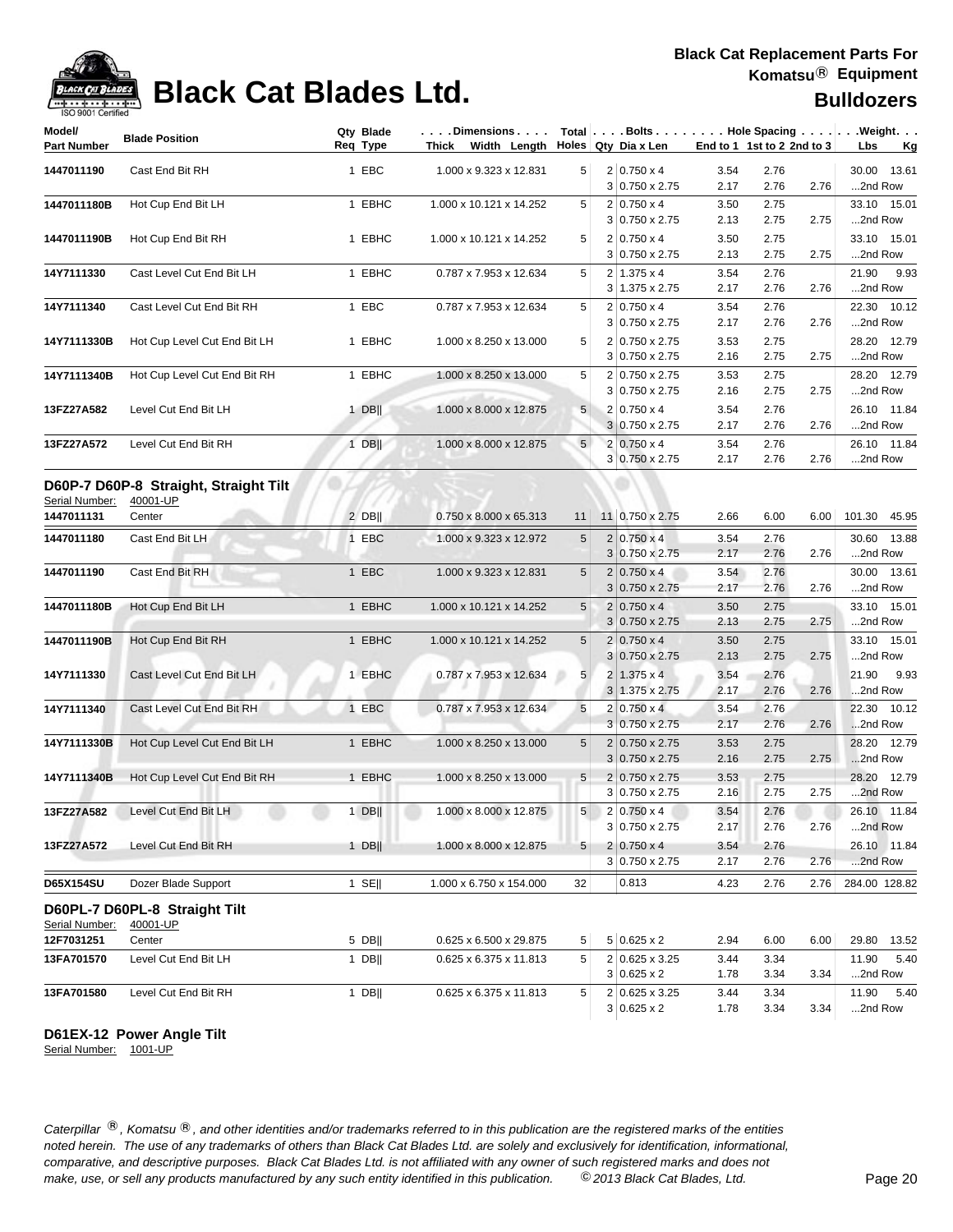

## **Black Cat Blades Ltd. Black Cat Blades Ltd. Bulldozers**

| Model/                       | <b>Blade Position</b>                               | Qty Blade<br>Req Type | $\ldots$ Dimensions $\ldots$<br>Thick Width Length $\vert$ Holes Qty Dia x Len |                 | Total Bolts Hole Spacing Weight.            |              |                            |      |                          |
|------------------------------|-----------------------------------------------------|-----------------------|--------------------------------------------------------------------------------|-----------------|---------------------------------------------|--------------|----------------------------|------|--------------------------|
| <b>Part Number</b>           |                                                     |                       |                                                                                |                 |                                             |              | End to 1 1st to 2 2nd to 3 |      | Lbs<br><u>Kg</u>         |
| 1347261410                   | Center                                              | 1 DB                  | 0.750 x 8.000 x 53.000                                                         | 9               | $9 0.750 \times 2.5$                        | 2.50         | 6.00                       | 6.00 | 82.20 37.29              |
| 1347261420                   | Center                                              | $1$ DB                | 0.750 x 8.000 x 49.500                                                         | 8               | 8 0.750 x 2.5                               | 3.75         | 6.00                       | 6.00 | 76.70 34.79              |
| 1447011180                   | Cast End Bit LH                                     | 1 EBC                 | 1.000 x 9.323 x 12.972                                                         | 5               | $2 0.750 \times 4$                          | 3.54         | 2.76                       |      | 30.60 13.88              |
|                              |                                                     |                       |                                                                                |                 | $3 0.750 \times 2.75$                       | 2.17         | 2.76                       | 2.76 | 2nd Row                  |
| 1447011190                   | Cast End Bit RH                                     | 1 EBC                 | 1.000 x 9.323 x 12.831                                                         | 5               | $2 0.750 \times 4$                          | 3.54         | 2.76                       |      | 30.00 13.61              |
|                              |                                                     |                       |                                                                                |                 | $3 0.750 \times 2.75$                       | 2.17         | 2.76                       | 2.76 | 2nd Row                  |
| 1447011180B                  | Hot Cup End Bit LH                                  | 1 EBHC                | 1.000 x 10.121 x 14.252                                                        | 5               | $2 0.750 \times 4$                          | 3.50         | 2.75                       |      | 33.10 15.01              |
|                              |                                                     |                       |                                                                                |                 | $3 0.750 \times 2.75$                       | 2.13         | 2.75                       | 2.75 | 2nd Row                  |
| 1447011190B                  | Hot Cup End Bit RH                                  | 1 EBHC                | 1.000 x 10.121 x 14.252                                                        | 5               | $2 0.750 \times 4$                          | 3.50         | 2.75                       |      | 33.10 15.01              |
|                              |                                                     |                       |                                                                                |                 | $3 0.750 \times 2.75$                       | 2.13         | 2.75                       | 2.75 | 2nd Row                  |
| 14Y7111330                   | Cast Level Cut End Bit LH                           | 1 EBHC                | 0.787 x 7.953 x 12.634                                                         | 5               | $2 1.375 \times 4$<br>$3 1.375 \times 2.75$ | 3.54<br>2.17 | 2.76<br>2.76               | 2.76 | 21.90<br>9.93<br>2nd Row |
|                              |                                                     |                       |                                                                                | 5               |                                             |              |                            |      |                          |
| 14Y7111340                   | Cast Level Cut End Bit RH                           | 1 EBC                 | 0.787 x 7.953 x 12.634                                                         |                 | $2 0.750 \times 4$<br>$3 0.750 \times 2.75$ | 3.54<br>2.17 | 2.76<br>2.76               | 2.76 | 22.30 10.12<br>2nd Row   |
| 14Y7111330B                  | Hot Cup Level Cut End Bit LH                        | 1 EBHC                | 1.000 x 8.250 x 13.000                                                         | 5 <sup>1</sup>  | 2 0.750 x 2.75                              | 3.53         | 2.75                       |      | 28.20 12.79              |
|                              |                                                     |                       |                                                                                |                 | $3 0.750 \times 2.75$                       | 2.16         | 2.75                       | 2.75 | 2nd Row                  |
| 14Y7111340B                  | Hot Cup Level Cut End Bit RH                        | 1 EBHC                | 1.000 x 8.250 x 13.000                                                         | 5               | 2 0.750 x 2.75                              | 3.53         | 2.75                       |      | 28.20 12.79              |
|                              |                                                     |                       |                                                                                |                 | 3 0.750 x 2.75                              | 2.16         | 2.75                       | 2.75 | 2nd Row                  |
| 13FZ27A582                   | Level Cut End Bit LH                                | $1$ DB                | 1.000 x 8.000 x 12.875                                                         | $5\overline{)}$ | $2 0.750 \times 4$                          | 3.54         | 2.76                       |      | 26.10 11.84              |
|                              |                                                     |                       |                                                                                |                 | 3 0.750 x 2.75                              | 2.17         | 2.76                       | 2.76 | 2nd Row                  |
| 13FZ27A572                   | Level Cut End Bit RH                                | $1$ DB                | 1.000 x 8.000 x 12.875                                                         | 5 <sup>1</sup>  | $2 0.750 \times 4 $                         | 3.54         | 2.76                       |      | 26.10 11.84              |
|                              |                                                     |                       |                                                                                |                 | $3 0.750 \times 2.75$                       | 2.17         | 2.76                       | 2.76 | 2nd Row                  |
| Serial Number:<br>1347261410 | D61EX-12 Wide Power Angle Tilt<br>1001-UP<br>Center | $1$ DB                | 0.750 x 8.000 x 53.000                                                         | 9               | $9 0.750 \times 2.5$                        | 2.50         | 6.00                       | 6.00 | 82.20 37.29              |
| 1347261420                   | Center                                              | $2$ DB                | 0.750 x 8.000 x 49.500                                                         | 8               | 8 0.750 x 2.5                               | 3.75         | 6.00                       | 6.00 | 76.70 34.79              |
| 1447011180                   | Cast End Bit LH                                     | 1 EBC                 | 1.000 x 9.323 x 12.972                                                         | 5 <sup>1</sup>  | $2 0.750 \times 4$                          | 3.54         | 2.76                       |      | 30.60 13.88              |
|                              |                                                     |                       |                                                                                |                 | $3 0.750 \times 2.75$                       | 2.17         | 2.76                       | 2.76 | 2nd Row                  |
| 1447011190                   | Cast End Bit RH                                     | 1 EBC                 | 1.000 x 9.323 x 12.831                                                         | 5 <sup>1</sup>  | $2 0.750 \times 4$                          | 3.54         | 2.76                       |      | 30.00 13.61              |
|                              |                                                     |                       |                                                                                |                 | $3 0.750 \times 2.75$                       | 2.17         | 2.76                       | 2.76 | 2nd Row                  |
| 1447011180B                  | Hot Cup End Bit LH                                  | 1 EBHC                | 1.000 x 10.121 x 14.252                                                        | 5               | $2 0.750 \times 4 $                         | 3.50         | 2.75                       |      | 33.10 15.01              |
|                              |                                                     |                       |                                                                                |                 | $3 0.750 \times 2.75$                       | 2.13         | 2.75                       | 2.75 | 2nd Row                  |
| 1447011190B                  | Hot Cup End Bit RH                                  | 1 EBHC                | 1.000 x 10.121 x 14.252                                                        | 5 <sub>1</sub>  | $2 0.750 \times 4$                          | 3.50         | 2.75                       |      | 33.10 15.01              |
|                              |                                                     |                       |                                                                                |                 | $3 0.750 \times 2.75$                       | 2.13         | 2.75                       | 2.75 | 2nd Row                  |
| 14Y7111330                   | Cast Level Cut End Bit LH                           | 1 EBHC                | 0.787 x 7.953 x 12.634                                                         | 5               | $2 1.375 \times 4$                          | 3.54         | 2.76                       |      | 21.90<br>9.93            |
|                              |                                                     |                       |                                                                                |                 | $3 1.375 \times 2.75$                       | 2.17         | 2.76                       | 2.76 | 2nd Row                  |
| 14Y7111340                   | Cast Level Cut End Bit RH                           | 1 EBC                 | 0.787 x 7.953 x 12.634                                                         | 5               | $2 0.750 \times 4$                          | 3.54         | 2.76                       |      | 22.30 10.12              |
|                              |                                                     |                       |                                                                                |                 | 3 0.750 x 2.75                              | 2.17         | 2.76                       | 2.76 | 2nd Row                  |
| 14Y7111330B                  | Hot Cup Level Cut End Bit LH                        | 1 EBHC                | 1.000 x 8.250 x 13.000                                                         | 5               | 2 0.750 x 2.75                              | 3.53         | 2.75                       |      | 28.20 12.79              |
|                              |                                                     |                       |                                                                                |                 | $3 0.750 \times 2.75$                       | 2.16         | 2.75                       | 2.75 | 2nd Row                  |
| 14Y7111340B                  | Hot Cup Level Cut End Bit RH                        | 1 EBHC                | 1.000 x 8.250 x 13.000                                                         | 5               | 2 0.750 x 2.75                              | 3.53         | 2.75                       |      | 28.20 12.79              |
|                              |                                                     |                       |                                                                                |                 | $3 0.750 \times 2.75$                       | 2.16         | 2.75                       | 2.75 | 2nd Row                  |
| 13FZ27A582                   | Level Cut End Bit LH                                | 1 DB $  $             | 1.000 x 8.000 x 12.875                                                         | 5               | $2 0.750 \times 4$                          | 3.54         | 2.76<br>2.76               |      | 26.10 11.84              |
|                              |                                                     |                       |                                                                                |                 | $3 0.750 \times 2.75$                       | 2.17         |                            | 2.76 | 2nd Row                  |
| 13FZ27A572                   | Level Cut End Bit RH                                | 1 DB $  $             | 1.000 x 8.000 x 12.875                                                         | 5               | $2 0.750 \times 4$<br>3 0.750 x 2.75        | 3.54<br>2.17 | 2.76<br>2.76               | 2.76 | 26.10 11.84<br>2nd Row   |
|                              |                                                     |                       |                                                                                |                 |                                             |              |                            |      |                          |
| D61EX-12 Semi-U              |                                                     |                       |                                                                                |                 |                                             |              |                            |      |                          |
| Serial Number:               | 1001-UP                                             |                       |                                                                                |                 |                                             |              |                            |      |                          |
| 13G7261420                   | Center                                              | $1$ DB                | $0.750 \times 8.000 \times 35.000$                                             |                 | $6 \ 6 \ 0.750 \times 2.5$                  | 2.50         | 6.00                       | 6.00 | 54.30 24.63              |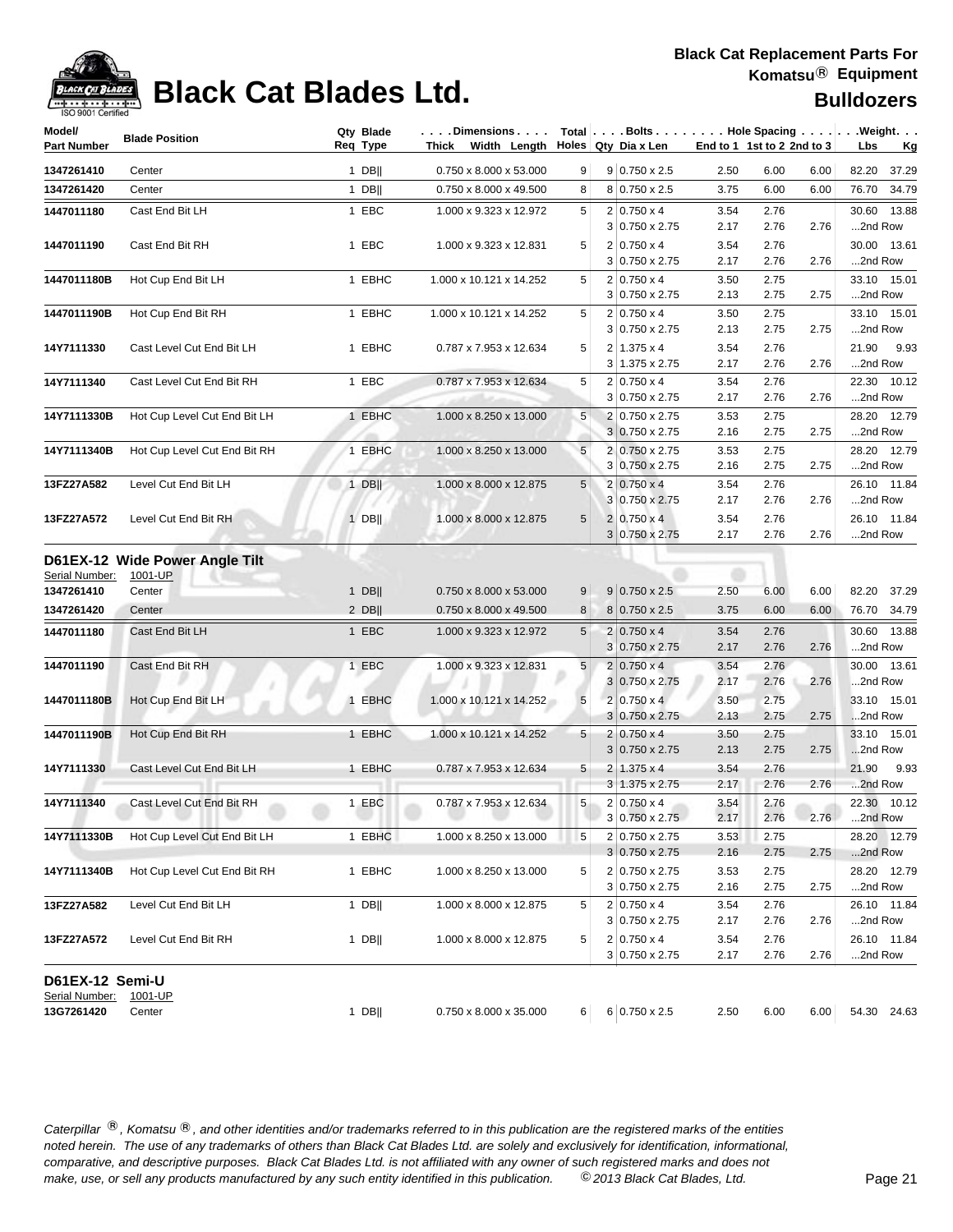

# **Black Cat Blades Ltd. Black Cat Blades Ltd. Bulldozers**

| 130 JUU LUBRIIBU                  |                                                  |                       |                                                                                    |                 |                                               |                            |              |              |                                                        |
|-----------------------------------|--------------------------------------------------|-----------------------|------------------------------------------------------------------------------------|-----------------|-----------------------------------------------|----------------------------|--------------|--------------|--------------------------------------------------------|
| Model/<br><b>Part Number</b>      | <b>Blade Position</b>                            | Qty Blade<br>Req Type | $\ldots$ . Dimensions $\ldots$ .<br>Thick Width Length $\vert$ Holes Qty Dia x Len |                 |                                               | End to 1 1st to 2 2nd to 3 |              |              | Total   Bolts Hole Spacing Weight.<br>Lbs<br><u>Kg</u> |
| 14X7111310                        | End                                              | $2$ DB                | 0.750 x 8.000 x 54.375                                                             | 9 <sup>°</sup>  | $9 0.750 \times 2.5$                          | 3.19                       | 6.00         | 6.00         | 84.30<br>38.24                                         |
| 1757122272                        | Cast End Bit LH                                  | 1 EBC                 | 1.626 x 12.165 x 21.091                                                            | $\overline{7}$  | $3 0.875 \times 3.5$<br>4 0.875 x 3.5         | 3.47<br>3.47               | 2.36<br>2.36 | 5.32<br>4.13 | 90.00<br>40.82<br>2nd Row                              |
| 1757122282                        | Cast End Bit RH                                  | 1 EBC                 | 1.626 x 12.165 x 21.091                                                            | $\overline{7}$  | 3 0.875 x 3.5<br>4 0.875 x 3.5                | 3.47<br>3.47               | 2.36<br>2.36 | 5.32<br>4.13 | 90.00<br>40.82<br>2nd Row                              |
| 1757122272B                       | Hot Cup End Bit LH                               | 1 EBHC                | 1.375 x 13.000 x 21.500                                                            | $\overline{7}$  | $3 0.875 \times 3.5$<br>4 0.875 x 3.5         | 3.25<br>3.25               | 2.38<br>2.38 | 5.31<br>4.13 | 79.30 35.97<br>2nd Row                                 |
| 1757122282B                       | Hot Cup End Bit RH                               | 1 EBHC                | 1.375 x 13.000 x 21.500                                                            | $\overline{7}$  | $3 0.875 \times 3.5$<br>4 0.875 x 3.5         | 3.25<br>3.25               | 2.38<br>2.38 | 5.31<br>4.13 | 79.30 35.97<br>2nd Row                                 |
| Serial Number:<br>1347261420      | D61EX-15 Power Angle Tilt<br>B40001-UP<br>Center | 1 DB                  | 0.750 x 8.000 x 49.500                                                             | 8               | 8 0.750 x 2.75                                | 3.75                       | 6.00         | 6.00         | 76.70 34.79                                            |
| 1347261410                        | Center                                           | $1$ DB                | $0.750 \times 8.000 \times 53.000$                                                 | 9               | $9 0.750 \times 2.75$                         | 2.50                       | 6.00         | 6.00         | 82.20 37.29                                            |
| 1347261450                        | Hot Cup End Bit LH                               | 1 EBHC                | 0.787 x 8.031 x 12.795                                                             | 5 <sup>5</sup>  | 0.750 x 2.75<br>$0.750 \times 2.75$           | 3.54<br>2.17               | 2.76<br>2.76 | 2.76         | 2nd Row                                                |
| 1347261460                        | Hot Cup End Bit RH                               | 1 EBHC                | 0.787 x 8.031 x 12.795                                                             | 5 <sup>1</sup>  | $0.750 \times 2.75$<br>$0.750 \times 2.75$    | 3.54<br>2.17               | 2.76<br>2.76 | 2.76         | 2nd Row                                                |
| Serial Number:                    | D61EX-15 Power Angle Tilt LGP<br>B40001-UP       |                       |                                                                                    |                 |                                               |                            |              |              |                                                        |
| 13G7261410                        | Center                                           | $1$ DB                | 0.750 x 8.000 x 56.250                                                             | 10 <sup>°</sup> | 10 0.750 x 2.75                               | 1.13                       | 6.00         | 6.00         | 87.00 39.46                                            |
| 13G7261420                        | Center                                           | $2$ DB                | 0.750 x 8.000 x 35.000                                                             | 6               | 6 0.750 x 2.75                                | 2.50                       | 6.00         | 6.00         | 54.30 24.63                                            |
| 1347261450                        | Hot Cup End Bit LH                               | 1 EBHC                | 0.787 x 8.031 x 12.795                                                             | 5               | 2 0.750<br>3 0.750                            | 3.54<br>2.17               | 2.76<br>2.76 | 2.76         | 2nd Row                                                |
| 1347261460                        | Hot Cup End Bit RH                               | 1 EBHC                | 0.787 x 8.031 x 12.795                                                             | 5               | 2 0.750<br>3 0.750                            | 3.54<br>2.17               | 2.76<br>2.76 | 2.76         | 2nd Row                                                |
| D61EX-15 Semi-U<br>Serial Number: | B40001-UP                                        |                       |                                                                                    |                 |                                               |                            |              |              |                                                        |
| 14X7111310                        | Center                                           | $1$ DB                | 0.750 x 8.000 x 54.375                                                             | 9               | $9 0.750 \times 2.75$                         | 3.19                       | 6.00         | 6.00         | 84.30 38.24                                            |
| 13G7261420                        | Center                                           | $1$ DB                | 0.750 x 8.000 x 35.000                                                             | $6 \mid$        | $6 0.750 \times 2.75$                         | 2.50                       | 6.00         | 6.00         | 54.30 24.63                                            |
| 1757122272                        | Cast End Bit LH                                  | 1 EBC                 | 1.626 x 12.165 x 21.091                                                            | $\overline{7}$  | $3 0.875 \times 3.5$<br>$4 0.875 \times 3.5 $ | 3.47<br>3.47               | 2.36<br>2.36 | 5.32<br>4.13 | 90.00<br>40.82<br>2nd Row                              |
| 1757122282                        | Cast End Bit RH                                  | 1 EBC                 | 1.626 x 12.165 x 21.091                                                            | $\overline{7}$  | $3 0.875 \times 3.5$<br>$4 0.875 \times 3.5$  | 3.47<br>3.47               | 2.36<br>2.36 | 5.32<br>4.13 | 90.00 40.82<br>2nd Row                                 |
| 1757122272B                       | Hot Cup End Bit LH                               | 1 EBHC                | 1.375 x 13.000 x 21.500                                                            | $\overline{7}$  | $3 0.875 \times 3.5$<br>$4 0.875 \times 3.5$  | 3.25<br>3.25               | 2.38<br>2.38 | 5.31<br>4.13 | 79.30 35.97<br>2nd Row                                 |
| 1757122282B                       | Hot Cup End Bit RH                               | 1 EBHC                | 1.375 x 13.000 x 21.500                                                            | 7 <sup>1</sup>  | $3 0.875 \times 3.5$<br>4 0.875 x 3.5         | 3.25<br>3.25               | 2.38<br>2.38 | 5.31<br>4.13 | 79.30 35.97<br>2nd Row                                 |
| Serial Number:                    | D61PX-12 Power Angle Tilt<br>1001-UP             | <b>HIL</b>            |                                                                                    |                 |                                               |                            |              |              |                                                        |
| 13G7261410                        | Center                                           | $1$ DB                | 0.750 x 8.000 x 56.250                                                             | 10 <sup>1</sup> | $10$ 0.750 x 2.5                              | 1.13                       | 6.00         | 6.00         | 87.00<br>39.46                                         |
| 13G7261420                        | End                                              | $2$ DB                | 0.750 x 8.000 x 35.000                                                             | 6               | $6 0.750 \times 2.5$                          | 2.50                       | 6.00         | 6.00         | 54.30 24.63                                            |
| 1447011180                        | Cast End Bit LH                                  | 1 EBC                 | 1.000 x 9.323 x 12.972                                                             | 5               | $2 0.750 \times 4$<br>3 0.750 x 2.75          | 3.54<br>2.17               | 2.76<br>2.76 | 2.76         | 30.60 13.88<br>2nd Row                                 |
| 1447011190                        | Cast End Bit RH                                  | 1 EBC                 | 1.000 x 9.323 x 12.831                                                             | 5               | $2 0.750 \times 4$<br>$3 0.750 \times 2.75$   | 3.54<br>2.17               | 2.76<br>2.76 | 2.76         | 30.00 13.61<br>2nd Row                                 |
| 1447011180B                       | Hot Cup End Bit LH                               | 1 EBHC                | 1.000 x 10.121 x 14.252                                                            | 5               | $2 0.750 \times 4$<br>3 0.750 x 2.75          | 3.50<br>2.13               | 2.75<br>2.75 | 2.75         | 33.10 15.01<br>2nd Row                                 |
| 1447011190B                       | Hot Cup End Bit RH                               | 1 EBHC                | 1.000 x 10.121 x 14.252                                                            | 5               | $2 0.750 \times 4$<br>3 0.750 x 2.75          | 3.50<br>2.13               | 2.75<br>2.75 | 2.75         | 33.10 15.01<br>2nd Row                                 |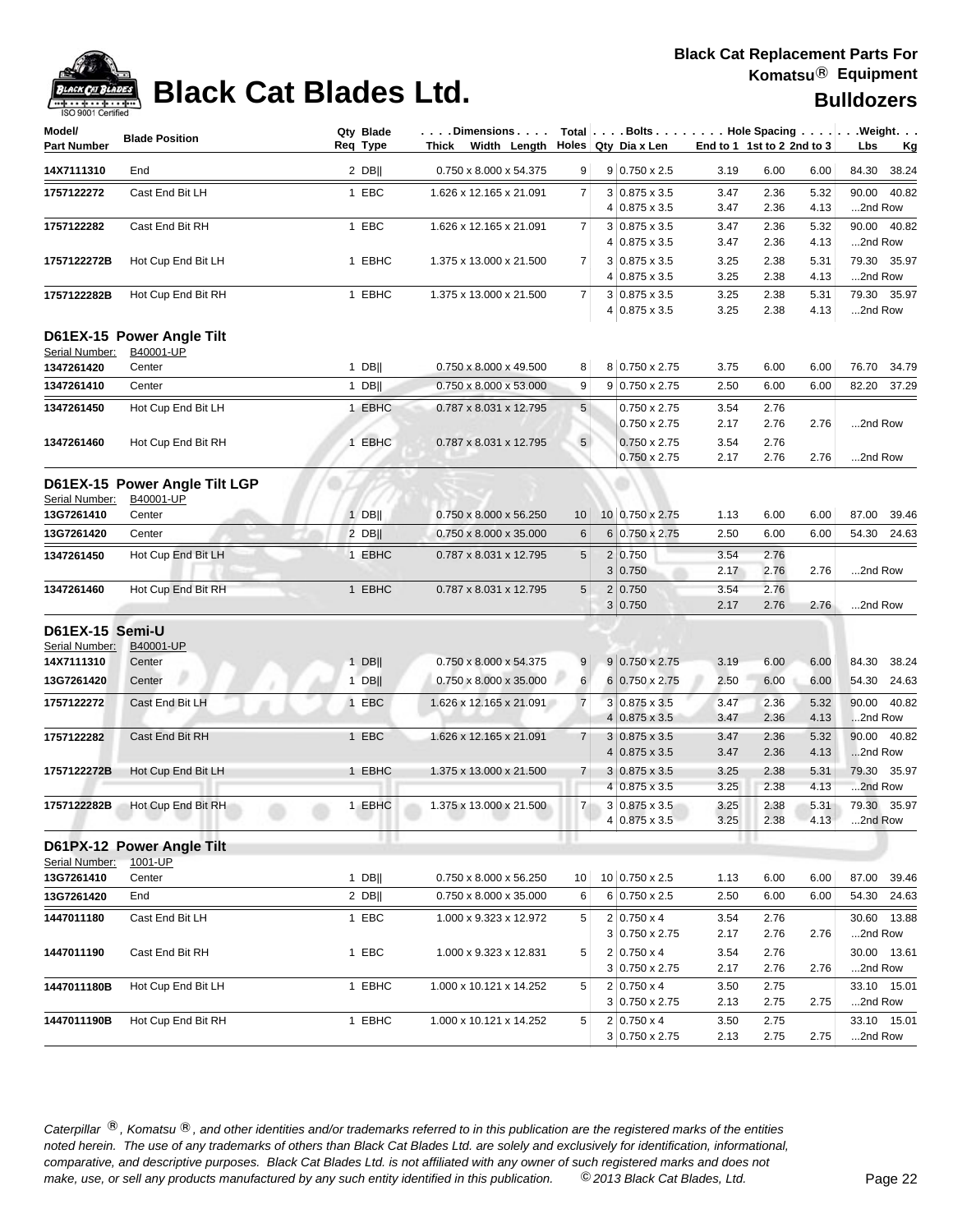| <b>ISO A00.I Celfilled</b><br>Model/     |                                    | Qty Blade | Dimensions                             |                 |   |                                             |                            |              |      | Total   Bolts   Hole Spacing   Weight. |
|------------------------------------------|------------------------------------|-----------|----------------------------------------|-----------------|---|---------------------------------------------|----------------------------|--------------|------|----------------------------------------|
| <b>Part Number</b>                       | <b>Blade Position</b>              | Reg Type  | Thick Width Length Holes Qty Dia x Len |                 |   |                                             | End to 1 1st to 2 2nd to 3 |              |      | Lbs<br><u>Kg</u>                       |
| 14Y7111330                               | Cast Level Cut End Bit LH          | 1 EBHC    | 0.787 x 7.953 x 12.634                 | 5               |   | $2 1.375 \times 4$                          | 3.54                       | 2.76         |      | 21.90<br>9.93                          |
|                                          |                                    |           |                                        |                 |   | $3 1.375 \times 2.75$                       | 2.17                       | 2.76         | 2.76 | 2nd Row                                |
| 14Y7111340                               | Cast Level Cut End Bit RH          | 1 EBC     | 0.787 x 7.953 x 12.634                 | 5               |   | $2 0.750 \times 4$                          | 3.54                       | 2.76         |      | 22.30 10.12                            |
|                                          |                                    |           |                                        |                 |   | $3 0.750 \times 2.75$                       | 2.17                       | 2.76         | 2.76 | 2nd Row                                |
| 14Y7111330B                              | Hot Cup Level Cut End Bit LH       | 1 EBHC    | 1.000 x 8.250 x 13.000                 | 5               |   | 2 0.750 x 2.75                              | 3.53                       | 2.75         |      | 28.20 12.79                            |
|                                          |                                    |           |                                        |                 |   | 3 0.750 x 2.75                              | 2.16                       | 2.75         | 2.75 | 2nd Row                                |
| 14Y7111340B                              | Hot Cup Level Cut End Bit RH       | 1 EBHC    | 1.000 x 8.250 x 13.000                 | 5               |   | 2 0.750 x 2.75                              | 3.53                       | 2.75         |      | 28.20 12.79                            |
|                                          |                                    |           |                                        |                 |   | $3 0.750 \times 2.75$                       | 2.16                       | 2.75         | 2.75 | 2nd Row                                |
| 13FZ27A582                               | Level Cut End Bit LH               | $1$ DB    | 1.000 x 8.000 x 12.875                 | 5               |   | $2 0.750 \times 4$                          | 3.54                       | 2.76         |      | 26.10 11.84                            |
|                                          |                                    |           |                                        |                 |   | $3 0.750 \times 2.75$                       | 2.17                       | 2.76         | 2.76 | 2nd Row                                |
| 13FZ27A572                               | Level Cut End Bit RH               | $1$ DB    | 1.000 x 8.000 x 12.875                 | 5               |   | $2 0.750 \times 4$<br>$3 0.750 \times 2.75$ | 3.54<br>2.17               | 2.76<br>2.76 | 2.76 | 26.10 11.84<br>2nd Row                 |
| D61PX-12 Straight Tilt<br>Serial Number: | 1001-UP                            |           |                                        |                 |   |                                             |                            |              |      |                                        |
| 1447011131                               | Center                             | $1$ DB    | 0.750 x 8.000 x 65.313                 | 11              |   | 11 0.750 x 2.5                              | 2.66                       | 6.00         | 6.00 | 101.30 45.95                           |
| 13G7161410                               | Center                             | $1$ DB    |                                        | 9               |   | $9 0.750 \times 2.5$                        |                            |              |      |                                        |
| 1447011180                               | Cast End Bit LH                    | 1 EBC     | 1.000 x 9.323 x 12.972                 | 5               |   | $2 0.750 \times 4$                          | 3.54                       | 2.76         |      | 30.60 13.88                            |
|                                          |                                    |           |                                        |                 |   | $3 0.750 \times 2.75$                       | 2.17                       | 2.76         | 2.76 | 2nd Row                                |
| 1447011190                               | Cast End Bit RH                    | 1 EBC     | 1.000 x 9.323 x 12.831                 | 5               |   | $2 0.750 \times 4$                          | 3.54                       | 2.76         |      | 30.00 13.61                            |
|                                          |                                    |           |                                        |                 |   | 3 0.750 x 2.75                              | 2.17                       | 2.76         | 2.76 | 2nd Row                                |
| 1447011180B                              | Hot Cup End Bit LH                 | 1 EBHC    | 1.000 x 10.121 x 14.252                | 5               |   | $2 0.750 \times 4$                          | 3.50                       | 2.75         |      | 33.10 15.01                            |
|                                          |                                    |           |                                        |                 |   | 3 0.750 x 2.75                              | 2.13                       | 2.75         | 2.75 | 2nd Row                                |
| 1447011190B                              | Hot Cup End Bit RH                 | 1 EBHC    | 1.000 x 10.121 x 14.252                | 5               |   | $2 0.750 \times 4$                          | 3.50                       | 2.75         |      | 33.10 15.01                            |
|                                          |                                    |           |                                        |                 |   | $3 0.750 \times 2.75$                       | 2.13                       | 2.75         | 2.75 | 2nd Row                                |
| 14Y7111330                               | Cast Level Cut End Bit LH          | 1 EBHC    | 0.787 x 7.953 x 12.634                 | 5               |   | $2 1.375 \times 4$                          | 3.54                       | 2.76         |      | 21.90<br>9.93                          |
|                                          |                                    |           |                                        |                 |   | $3 1.375 \times 2.75$                       | 2.17                       | 2.76         | 2.76 | 2nd Row                                |
| 14Y7111340                               | Cast Level Cut End Bit RH          | 1 EBC     | 0.787 x 7.953 x 12.634                 | 5               |   | $2 0.750 \times 4$                          | 3.54                       | 2.76         |      | 22.30 10.12                            |
|                                          |                                    |           |                                        |                 |   | $3 0.750 \times 2.75$                       | 2.17                       | 2.76         | 2.76 | 2nd Row                                |
| 14Y7111330B                              | Hot Cup Level Cut End Bit LH       | 1 EBHC    | 1.000 x 8.250 x 13.000                 | $\sqrt{5}$      |   | 2 0.750 x 2.75                              | 3.53                       | 2.75         |      | 28.20 12.79                            |
|                                          |                                    |           |                                        |                 | 3 | $0.750 \times 2.75$                         | 2.16                       | 2.75         | 2.75 | 2nd Row                                |
| 14Y7111340B                              | Hot Cup Level Cut End Bit RH       | 1 EBHC    | 1.000 x 8.250 x 13.000                 | 5               |   | 2 0.750 x 2.75                              | 3.53                       | 2.75         |      | 28.20 12.79                            |
|                                          |                                    |           |                                        |                 |   | $3 0.750 \times 2.75$                       | 2.16                       | 2.75         | 2.75 | 2nd Row                                |
| 13FZ27A582                               | Level Cut End Bit LH               | $1$ DB    | 1.000 x 8.000 x 12.875                 | 5               |   | $2 0.750 \times 4$                          | 3.54                       | 2.76         |      | 26.10 11.84                            |
|                                          |                                    |           |                                        |                 |   | $3 0.750 \times 2.75$                       | 2.17                       | 2.76         | 2.76 | 2nd Row                                |
| 13FZ27A572                               | Level Cut End Bit RH               | $1$ DB    | 1.000 x 8.000 x 12.875                 | 5               |   | $2 0.750 \times 4$                          | 3.54                       | 2.76         |      | 26.10 11.84                            |
|                                          |                                    |           |                                        |                 |   | $3 0.750 \times 2.75$                       | 2.17                       | 2.76         | 2.76 | 2nd Row                                |
|                                          | D61PX-15 Power Angle Tilt          |           |                                        |                 |   |                                             |                            |              |      |                                        |
| Serial Number:                           | B400001-UP                         |           |                                        |                 |   |                                             |                            |              |      |                                        |
| 13G7261410                               | Center                             | $1$ DB    | 0.750 x 8.000 x 56.250                 | 10 <sup>1</sup> |   | 10 0.750 x 2.5                              | 1.13                       | 6.00         | 6.00 | 87.00 39.46                            |
| 13G7261420                               | End                                | $2$ DB    | 0.750 x 8.000 x 35.000                 | 6               |   | $6 0.750 \times 2.5$                        | 2.50                       | 6.00         | 6.00 | 54.30 24.63                            |
| 1347261450                               | Hot Cup End Bit LH                 | 1 EBHC    | 0.787 x 8.031 x 12.795                 | 5               |   | $0.750 \times 2.5$                          | 3.54                       | 2.76         |      |                                        |
|                                          |                                    |           |                                        |                 |   | 0.750 x 2.5                                 | 2.17                       | 2.76         | 2.76 | 2nd Row                                |
| 1347261460                               | Hot Cup End Bit RH                 | 1 EBHC    | 0.787 x 8.031 x 12.795                 | 5               |   | $0.750 \times 2.5$<br>0.750 x 2.5           | 3.54<br>2.17               | 2.76<br>2.76 | 2.76 | 2nd Row                                |
|                                          |                                    |           |                                        |                 |   |                                             |                            |              |      |                                        |
|                                          | D61PX-15 FOLDABLE Power Angle Tilt |           |                                        |                 |   |                                             |                            |              |      |                                        |
| Serial Number:<br>13G7261410             | B45001-UP<br>Center                | $1$ DB    | 0.750 x 8.000 x 56.250                 | 10              |   | 10 0.750 x 2.5                              | 1.13                       | 6.00         | 6.00 | 87.00<br>39.46                         |
| 13G7263250                               | End                                | $2$ DB    | 0.750 x 8.000 x 30.118                 | 5               |   | 0.750 x 2.5                                 | 2.52                       | 6.00         | 6.00 | 46.70<br>21.18                         |
|                                          |                                    |           |                                        |                 |   |                                             |                            |              |      |                                        |
| 13G7263260                               | Level Cut End Bit LH/RH            | $2$ DB    | 0.750 x 8.000 x 17.638                 | 3 <sup>2</sup>  |   | 0.750 x 2.5                                 | 4.06                       | 6.00         | 6.00 | 27.30 12.38                            |

**D61PX-15 Straight Tilt**

Serial Number: B40001-UP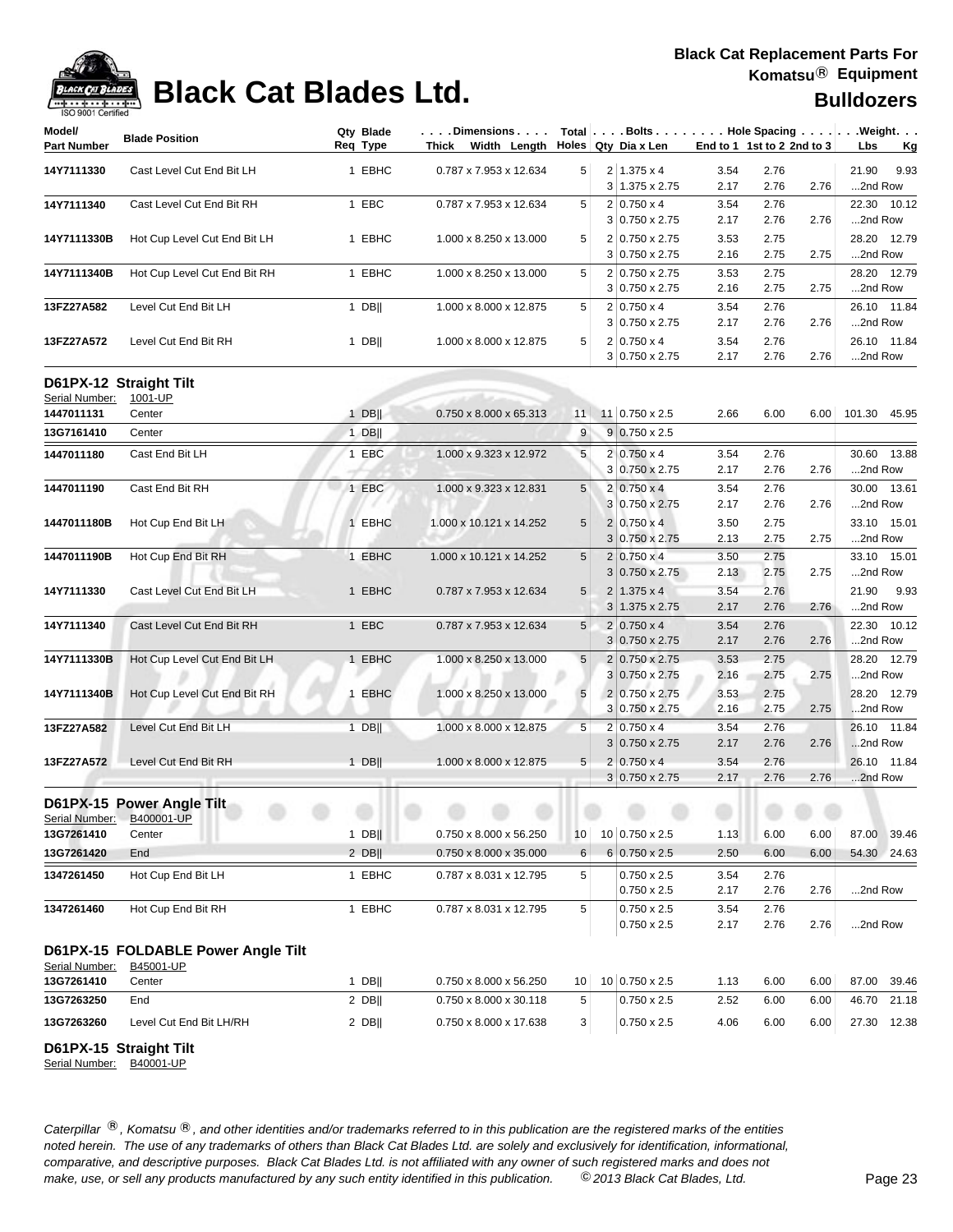

## **Black Cat Blades Ltd. Black Cat Blades Ltd. Bulldozers**

| Model/<br><b>Part Number</b> | <b>Blade Position</b>                                    | Req Type | Qty Blade | .Dimensions<br>Thick Width Length |                 | Holes Qty Dia x Len                         |              | End to 1 1st to 2 2nd to 3 |      | Total $\vert \ldots$ Bolts $\ldots \vert \ldots$ Hole Spacing $\ldots \vert \ldots$ Weight. $\ldots$<br>Lbs<br><u>Kg</u> |
|------------------------------|----------------------------------------------------------|----------|-----------|-----------------------------------|-----------------|---------------------------------------------|--------------|----------------------------|------|--------------------------------------------------------------------------------------------------------------------------|
|                              |                                                          |          |           |                                   |                 |                                             |              |                            |      |                                                                                                                          |
| 1447011131                   | Center                                                   |          | $1$ DB    | 0.750 x 8.000 x 65.313            | 11              | 11 0.750 x 2.5                              | 2.66         | 6.00                       | 6.00 | 101.30 45.95                                                                                                             |
| 13G7161410                   | Center                                                   |          | $1$ DB    |                                   | 9               | $9 0.750 \times 2.5$                        |              |                            |      |                                                                                                                          |
| 1447011180                   | Cast End Bit LH                                          |          | 1 EBC     | 1.000 x 9.323 x 12.972            | 5               | $2 0.750 \times 4$                          | 3.54         | 2.76                       |      | 30.60 13.88                                                                                                              |
|                              |                                                          |          |           |                                   |                 | 3 0.750 x 2.75                              | 2.17         | 2.76                       | 2.76 | 2nd Row                                                                                                                  |
| 1447011190                   | Cast End Bit RH                                          |          | 1 EBC     | 1.000 x 9.323 x 12.831            | 5               | $2 0.750 \times 4$                          | 3.54         | 2.76                       |      | 30.00 13.61                                                                                                              |
|                              |                                                          |          |           |                                   |                 | $3 0.750 \times 2.75$                       | 2.17         | 2.76                       | 2.76 | 2nd Row                                                                                                                  |
| 1447011180B                  | Hot Cup End Bit LH                                       |          | 1 EBHC    | 1.000 x 10.121 x 14.252           | 5               | $2 0.750 \times 4$<br>$3 0.750 \times 2.75$ | 3.50<br>2.13 | 2.75<br>2.75               | 2.75 | 33.10 15.01<br>2nd Row                                                                                                   |
| 1447011190B                  | Hot Cup End Bit RH                                       |          | 1 EBHC    | 1.000 x 10.121 x 14.252           | 5               | $2 0.750 \times 4$                          | 3.50         | 2.75                       |      | 33.10 15.01                                                                                                              |
|                              |                                                          |          |           |                                   |                 | 3 0.750 x 2.75                              | 2.13         | 2.75                       | 2.75 | 2nd Row                                                                                                                  |
| 14Y7111330                   | Cast Level Cut End Bit LH                                |          | 1 EBHC    | 0.787 x 7.953 x 12.634            | 5               | $2 1.375 \times 4$                          | 3.54         | 2.76                       |      | 21.90<br>9.93                                                                                                            |
|                              |                                                          |          |           |                                   |                 | $3 1.375 \times 2.75$                       | 2.17         | 2.76                       | 2.76 | 2nd Row                                                                                                                  |
| 14Y7111340                   | Cast Level Cut End Bit RH                                |          | 1 EBC     | 0.787 x 7.953 x 12.634            | 5               | $2 0.750 \times 4$                          | 3.54         | 2.76                       |      | 22.30 10.12                                                                                                              |
|                              |                                                          |          |           |                                   |                 | 3 0.750 x 2.75                              | 2.17         | 2.76                       | 2.76 | 2nd Row                                                                                                                  |
| 14Y7111330B                  | Hot Cup Level Cut End Bit LH                             |          | 1 EBHC    | 1.000 x 8.250 x 13.000            | 5               | 2 0.750 x 2.75                              | 3.53         | 2.75                       |      | 28.20 12.79                                                                                                              |
|                              |                                                          |          |           |                                   |                 | $3 0.750 \times 2.75$                       | 2.16         | 2.75                       | 2.75 | 2nd Row                                                                                                                  |
| 14Y7111340B                  | Hot Cup Level Cut End Bit RH                             |          | 1 EBHC    | 1.000 x 8.250 x 13.000            | 5               | 2 0.750 x 2.75                              | 3.53         | 2.75                       |      | 28.20 12.79                                                                                                              |
|                              |                                                          |          |           |                                   |                 | 3 0.750 x 2.75                              | 2.16         | 2.75                       | 2.75 | 2nd Row                                                                                                                  |
| 13FZ27A582                   | Level Cut End Bit LH                                     |          | $1$ DB    | 1.000 x 8.000 x 12.875            | 5               | $2 0.750 \times 4$                          | 3.54         | 2.76                       |      | 26.10 11.84                                                                                                              |
|                              |                                                          |          |           |                                   |                 | $3 0.750 \times 2.75$                       | 2.17         | 2.76                       | 2.76 | 2nd Row                                                                                                                  |
| 13FZ27A572                   | Level Cut End Bit RH                                     |          | $1$ DB    | 1.000 x 8.000 x 12.875            | 5               | 2 0.750 x 4                                 | 3.54         | 2.76                       |      | 26.10 11.84                                                                                                              |
|                              |                                                          |          |           |                                   |                 | $3 0.750 \times 2.75$                       | 2.17         | 2.76                       | 2.76 | 2nd Row                                                                                                                  |
| Serial Number:<br>1307061170 | D63E-1 Angle, Mechanical Angle Tilt<br>1001-UP<br>Center |          |           | 0.750 x 8.000 x 60.438            |                 |                                             |              | 6.00                       | 6.00 | 93.80 42.55                                                                                                              |
|                              |                                                          |          | $2$ DB    |                                   | 10 <sup>°</sup> | 10 0.750 x 2.75                             | 3.22         |                            |      |                                                                                                                          |
| 1447011180                   | Cast End Bit LH                                          |          | 1 EBC     | 1.000 x 9.323 x 12.972            | 5               | $2 0.750 \times 4$                          | 3.54         | 2.76                       |      | 30.60 13.88                                                                                                              |
|                              |                                                          |          |           |                                   |                 | $3 0.750 \times 2.75$                       | 2.17         | 2.76                       | 2.76 | 2nd Row                                                                                                                  |
| 1447011190                   | Cast End Bit RH                                          |          | 1 EBC     | 1.000 x 9.323 x 12.831            | 5               | $2 0.750 \times 4$<br>$3 0.750 \times 2.75$ | 3.54<br>2.17 | 2.76<br>2.76               | 2.76 | 30.00 13.61<br>2nd Row                                                                                                   |
| 1447011180B                  | Hot Cup End Bit LH                                       |          | 1 EBHC    | 1.000 x 10.121 x 14.252           | 5               | $2 0.750 \times 4$                          | 3.50         | 2.75                       |      | 33.10 15.01                                                                                                              |
|                              |                                                          |          |           |                                   |                 | $3 0.750 \times 2.75$                       | 2.13         | 2.75                       | 2.75 | 2nd Row                                                                                                                  |
| 1447011190B                  | Hot Cup End Bit RH                                       |          | 1 EBHC    | 1.000 x 10.121 x 14.252           | 5               | $2 0.750 \times 4$                          | 3.50         | 2.75                       |      | 33.10 15.01                                                                                                              |
|                              |                                                          |          |           |                                   |                 | $3 0.750 \times 2.75$                       | 2.13         | 2.75                       | 2.75 | 2nd Row                                                                                                                  |
| 14Y7111330                   | Cast Level Cut End Bit LH                                |          | 1 EBHC    | 0.787 x 7.953 x 12.634            | 5               | $2 1.375 \times 4$                          | 3.54         | 2.76                       |      | 21.90<br>9.93                                                                                                            |
|                              |                                                          |          |           |                                   |                 | $3 1.375 \times 2.75$                       | 2.17         | 2.76                       | 2.76 | 2nd Row                                                                                                                  |
| 14Y7111340                   | Cast Level Cut End Bit RH                                |          | 1 EBC     | 0.787 x 7.953 x 12.634            | 5               | $2 0.750 \times 4$                          | 3.54         | 2.76                       |      | 22.30 10.12                                                                                                              |
|                              |                                                          |          |           |                                   |                 | 3 0.750 x 2.75                              | 2.17         | 2.76                       | 2.76 | 2nd Row                                                                                                                  |
|                              | 14Y7111330B Hot Cup Level Cut End Bit LH                 |          | 1 EBHC    | 1.000 x 8.250 x 13.000            |                 | $5 \ 2 \ 0.750 \times 2.75$                 | 3.53         | 2.75                       |      | 28.20 12.79                                                                                                              |
|                              |                                                          |          |           |                                   |                 | $3 0.750 \times 2.75$                       | 2.16         | 2.75                       | 2.75 | 2nd Row                                                                                                                  |
| 14Y7111340B                  | Hot Cup Level Cut End Bit RH                             |          | 1 EBHC    | 1.000 x 8.250 x 13.000            | 5               | $2 0.750 \times 2.75$                       | 3.53         | 2.75                       |      | 28.20 12.79                                                                                                              |
|                              |                                                          |          |           |                                   |                 | $3 0.750 \times 2.75$                       | 2.16         | 2.75                       | 2.75 | 2nd Row                                                                                                                  |
| 13FZ27A582                   | Level Cut End Bit LH                                     |          | $1$ DB    | 1.000 x 8.000 x 12.875            | 5               | $2 0.750 \times 4$                          | 3.54         | 2.76                       |      | 26.10 11.84                                                                                                              |
|                              |                                                          |          |           |                                   |                 | $3 0.750 \times 2.75$                       | 2.17         | 2.76                       | 2.76 | 2nd Row                                                                                                                  |
| 13FZ27A572                   | Level Cut End Bit RH                                     |          | 1 DB      | 1.000 x 8.000 x 12.875            | 5               | $2 0.750 \times 4$                          | 3.54         | 2.76                       |      | 26.10 11.84                                                                                                              |
|                              |                                                          |          |           |                                   |                 | $3 0.750 \times 2.75$                       | 2.17         | 2.76                       | 2.76 | 2nd Row                                                                                                                  |
| Serial Number:               | D63E-1 Straight, Straight Tilt<br>1001-UP                |          |           |                                   |                 |                                             |              |                            |      |                                                                                                                          |
| 130Z201510                   | Center                                                   |          | $2$ DB    | 0.750 x 8.000 x 49.375            | 8               | 8 0.750 x 2.75                              | 3.69         | 6.00                       | 6.00 | 76.50 34.70                                                                                                              |
| 1447011180                   | Cast End Bit LH                                          |          | 1 EBC     | 1.000 x 9.323 x 12.972            | 5               | $2 0.750 \times 4$                          | 3.54         | 2.76                       |      | 30.60 13.88                                                                                                              |
|                              |                                                          |          |           |                                   |                 | $3 0.750 \times 2.75$                       | 2.17         | 2.76                       | 2.76 | 2nd Row                                                                                                                  |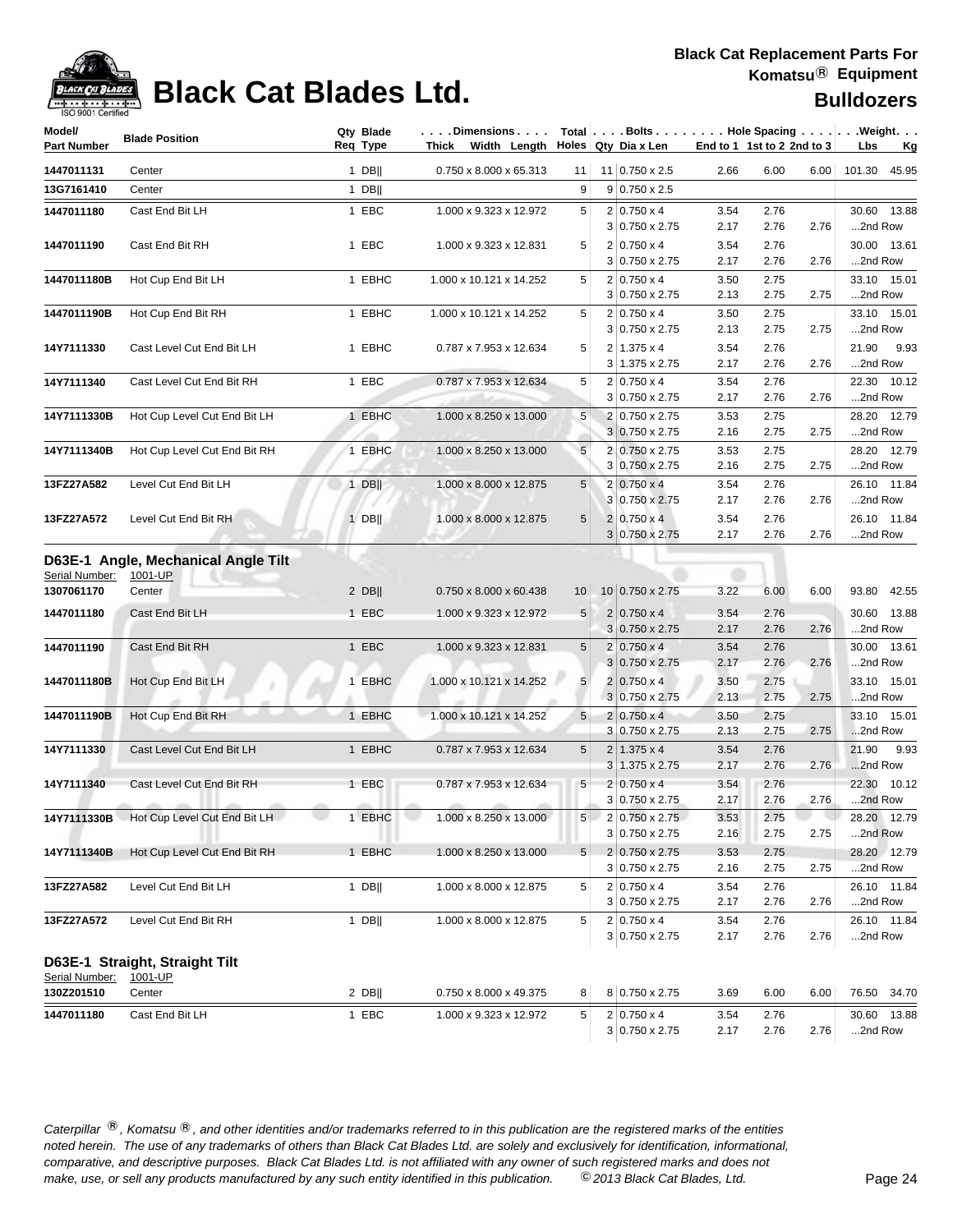

## **Black Cat Blades Ltd. Black Cat Blades Ltd. Bulldozers**

| Model/<br>Part Number | <b>Blade Position</b>        | Qty Blade<br>Req Type | $\ldots$ . Dimensions $\ldots$ .<br>Thick Width Length Holes Qty Diax Len |                 |                                                |              | End to 1 1st to 2 2nd to 3 |      | $Total   \ldots$ Bolts $\ldots   \ldots$ . Hole Spacing $\ldots   \ldots$ . Weight. $\ldots$<br>Lbs<br><u>Kg</u> |
|-----------------------|------------------------------|-----------------------|---------------------------------------------------------------------------|-----------------|------------------------------------------------|--------------|----------------------------|------|------------------------------------------------------------------------------------------------------------------|
|                       |                              |                       |                                                                           |                 |                                                |              |                            |      |                                                                                                                  |
| 1447011190            | Cast End Bit RH              | 1 EBC                 | 1.000 x 9.323 x 12.831                                                    | 5 <sup>5</sup>  | $2 0.750 \times 4$<br>3 0.750 x 2.75           | 3.54<br>2.17 | 2.76<br>2.76               | 2.76 | 30.00 13.61<br>2nd Row                                                                                           |
| 1447011180B           | Hot Cup End Bit LH           | 1 EBHC                | 1.000 x 10.121 x 14.252                                                   | 5               | $2 0.750 \times 4$                             | 3.50         | 2.75                       |      | 33.10 15.01                                                                                                      |
|                       |                              |                       |                                                                           |                 | $3 0.750 \times 2.75$                          | 2.13         | 2.75                       | 2.75 | 2nd Row                                                                                                          |
| 1447011190B           | Hot Cup End Bit RH           | 1 EBHC                | 1.000 x 10.121 x 14.252                                                   | 5               | $2 0.750 \times 4$                             | 3.50         | 2.75                       |      | 33.10 15.01                                                                                                      |
|                       |                              |                       |                                                                           |                 | $3 0.750 \times 2.75$                          | 2.13         | 2.75                       | 2.75 | 2nd Row                                                                                                          |
| 14Y7111330            | Cast Level Cut End Bit LH    | 1 EBHC                | 0.787 x 7.953 x 12.634                                                    | 5               | $2 1.375 \times 4$<br>$3 1.375 \times 2.75$    | 3.54<br>2.17 | 2.76<br>2.76               | 2.76 | 9.93<br>21.90<br>2nd Row                                                                                         |
| 14Y7111340            | Cast Level Cut End Bit RH    | 1 EBC                 | 0.787 x 7.953 x 12.634                                                    | 5               | $2 0.750 \times 4$                             | 3.54         | 2.76                       |      | 22.30 10.12                                                                                                      |
|                       |                              |                       |                                                                           |                 | $3 0.750 \times 2.75$                          | 2.17         | 2.76                       | 2.76 | 2nd Row                                                                                                          |
| 14Y7111330B           | Hot Cup Level Cut End Bit LH | 1 EBHC                | 1.000 x 8.250 x 13.000                                                    | 5               | 2 0.750 x 2.75                                 | 3.53         | 2.75                       |      | 28.20 12.79                                                                                                      |
|                       |                              |                       |                                                                           |                 | $3 0.750 \times 2.75$                          | 2.16         | 2.75                       | 2.75 | 2nd Row                                                                                                          |
| 14Y7111340B           | Hot Cup Level Cut End Bit RH | 1 EBHC                | 1.000 x 8.250 x 13.000                                                    | 5               | 2 0.750 x 2.75<br>$3 0.750 \times 2.75$        | 3.53<br>2.16 | 2.75<br>2.75               | 2.75 | 28.20 12.79<br>2nd Row                                                                                           |
|                       |                              |                       |                                                                           |                 | $2 0.750 \times 4$                             |              |                            |      | 26.10 11.84                                                                                                      |
| 13FZ27A582            | Level Cut End Bit LH         | 1 DB $\parallel$      | 1.000 x 8.000 x 12.875                                                    | 5               | $3 0.750 \times 2.75$                          | 3.54<br>2.17 | 2.76<br>2.76               | 2.76 | 2nd Row                                                                                                          |
| 13FZ27A572            | Level Cut End Bit RH         | $1$ DB                | 1.000 x 8.000 x 12.875                                                    | 5 <sup>1</sup>  | $2 0.750 \times 4$                             | 3.54         | 2.76                       |      | 26.10 11.84                                                                                                      |
|                       |                              |                       |                                                                           |                 | 3 0.750 x 2.75                                 | 2.17         | 2.76                       | 2.76 | 2nd Row                                                                                                          |
| D63E-1A Straight Tilt |                              |                       |                                                                           |                 |                                                |              |                            |      |                                                                                                                  |
| Serial Number:        | 1001-UP                      |                       |                                                                           |                 |                                                |              |                            |      |                                                                                                                  |
| 1347031180            | Center                       | $2$ DB                | 0.750 x 8.000 x 50.600                                                    | 9               | $9 0.750 \times 2.75$                          | 1.30         | 6.00                       | 6.00 | 78.40 35.56                                                                                                      |
| 1447011180            | Cast End Bit LH              | 1 EBC                 | 1.000 x 9.323 x 12.972                                                    | 5               | $2 0.750 \times 4$                             | 3.54         | 2.76                       |      | 30.60 13.88                                                                                                      |
|                       |                              |                       |                                                                           |                 | $3 0.750 \times 2.75$                          | 2.17         | 2.76                       | 2.76 | 2nd Row                                                                                                          |
| 1447011190            | Cast End Bit RH              | 1 EBC                 | 1.000 x 9.323 x 12.831                                                    | 5               | $2 0.750 \times 4$                             | 3.54         | 2.76                       |      | 30.00 13.61                                                                                                      |
|                       |                              |                       |                                                                           |                 | $3 0.750 \times 2.75$                          | 2.17         | 2.76                       | 2.76 | 2nd Row                                                                                                          |
| 1447011180B           | Hot Cup End Bit LH           | 1 EBHC                | 1.000 x 10.121 x 14.252                                                   | 5               | $2 0.750 \times 4$<br>$3 0.750 \times 2.75$    | 3.50<br>2.13 | 2.75<br>2.75               | 2.75 | 33.10 15.01<br>2nd Row                                                                                           |
|                       |                              |                       |                                                                           |                 |                                                |              |                            |      |                                                                                                                  |
| 1447011190B           | Hot Cup End Bit RH           | 1 EBHC                | 1.000 x 10.121 x 14.252                                                   | 5               | $2 0.750 \times 4$<br>$3 0.750 \times 2.75$    | 3.50<br>2.13 | 2.75<br>2.75               | 2.75 | 33.10 15.01<br>2nd Row                                                                                           |
| 14Y7111330            | Cast Level Cut End Bit LH    | 1 EBHC                | 0.787 x 7.953 x 12.634                                                    | 5               | $2 1.375 \times 4$                             | 3.54         | 2.76                       |      | 21.90<br>9.93                                                                                                    |
|                       |                              |                       |                                                                           |                 | $3 1.375 \times 2.75$                          | 2.17         | 2.76                       | 2.76 | 2nd Row                                                                                                          |
| 14Y7111340            | Cast Level Cut End Bit RH    | 1 EBC                 | 0.787 x 7.953 x 12.634                                                    | 5               | $2 0.750 \times 4$                             | 3.54         | 2.76                       |      | 22.30 10.12                                                                                                      |
|                       |                              |                       |                                                                           |                 | $3 0.750 \times 2.75$                          | 2.17         | 2.76                       | 2.76 | 2nd Row                                                                                                          |
| 14Y7111330B           | Hot Cup Level Cut End Bit LH | 1 EBHC                | 1.000 x 8.250 x 13.000                                                    | 5               | $2 0.750 \times 2.75$<br>$3 0.750 \times 2.75$ | 3.53<br>2.16 | 2.75<br>2.75               | 2.75 | 28.20 12.79<br>2nd Row                                                                                           |
| 14Y7111340B           | Hot Cup Level Cut End Bit RH | 1 EBHC                | 1.000 x 8.250 x 13.000                                                    | $5\phantom{.0}$ | $2 0.750 \times 2.75$                          | 3.53         | 2.75                       |      | 28.20 12.79                                                                                                      |
|                       |                              |                       |                                                                           |                 | $3 0.750 \times 2.75$                          | 2.16         | 2.75                       | 2.75 | 2nd Row                                                                                                          |
| 13FZ27A582            | Level Cut End Bit LH         | $1$ DB                | 1.000 x 8.000 x 12.875                                                    | 5 <sup>1</sup>  | $2 0.750 \times 4$                             | 3.54         | 2.76                       |      | 26.10 11.84                                                                                                      |
|                       |                              |                       |                                                                           |                 | $3 0.750 \times 2.75$                          | 2.17         | 2.76                       | 2.76 | 2nd Row                                                                                                          |
| 13FZ27A572            | Level Cut End Bit RH         | $1$ DB                | 1.000 x 8.000 x 12.875                                                    | 5               | $2 0.750 \times 4$                             | 3.54         | 2.76                       |      | 26.10 11.84                                                                                                      |
|                       |                              |                       |                                                                           |                 | $3 0.750 \times 2.75$                          | 2.17         | 2.76                       | 2.76 | 2nd Row                                                                                                          |
|                       | D65A-6 D65A-7 D65E-7 Angle   |                       |                                                                           |                 |                                                |              |                            |      |                                                                                                                  |
| Serial Number:        | 20006-UP                     |                       |                                                                           |                 |                                                |              |                            |      |                                                                                                                  |
| 1447011131            | Center                       | $2$ DB                | 0.750 x 8.000 x 65.313                                                    | 11              | 11 0.750 x 2.75                                | 2.66         | 6.00                       | 6.00 | 101.30 45.95                                                                                                     |
| 1447011180            | Cast End Bit LH              | 1 EBC                 | 1.000 x 9.323 x 12.972                                                    | 5               | $2 0.750 \times 4$                             | 3.54         | 2.76                       |      | 30.60 13.88                                                                                                      |
|                       |                              |                       |                                                                           |                 | $3 0.750 \times 2.75$                          | 2.17         | 2.76                       | 2.76 | 2nd Row                                                                                                          |
| 1447011190            | Cast End Bit RH              | 1 EBC                 | 1.000 x 9.323 x 12.831                                                    | 5               | $2 0.750 \times 4$                             | 3.54         | 2.76                       |      | 30.00 13.61                                                                                                      |
|                       |                              |                       |                                                                           |                 | $3 0.750 \times 2.75$                          | 2.17         | 2.76                       | 2.76 | 2nd Row                                                                                                          |
| 1447011180B           | Hot Cup End Bit LH           | 1 EBHC                | 1.000 x 10.121 x 14.252                                                   | 5               | $2 0.750 \times 4$<br>$3 0.750 \times 2.75$    | 3.50<br>2.13 | 2.75<br>2.75               | 2.75 | 33.10 15.01<br>2nd Row                                                                                           |
|                       |                              |                       |                                                                           |                 |                                                |              |                            |      |                                                                                                                  |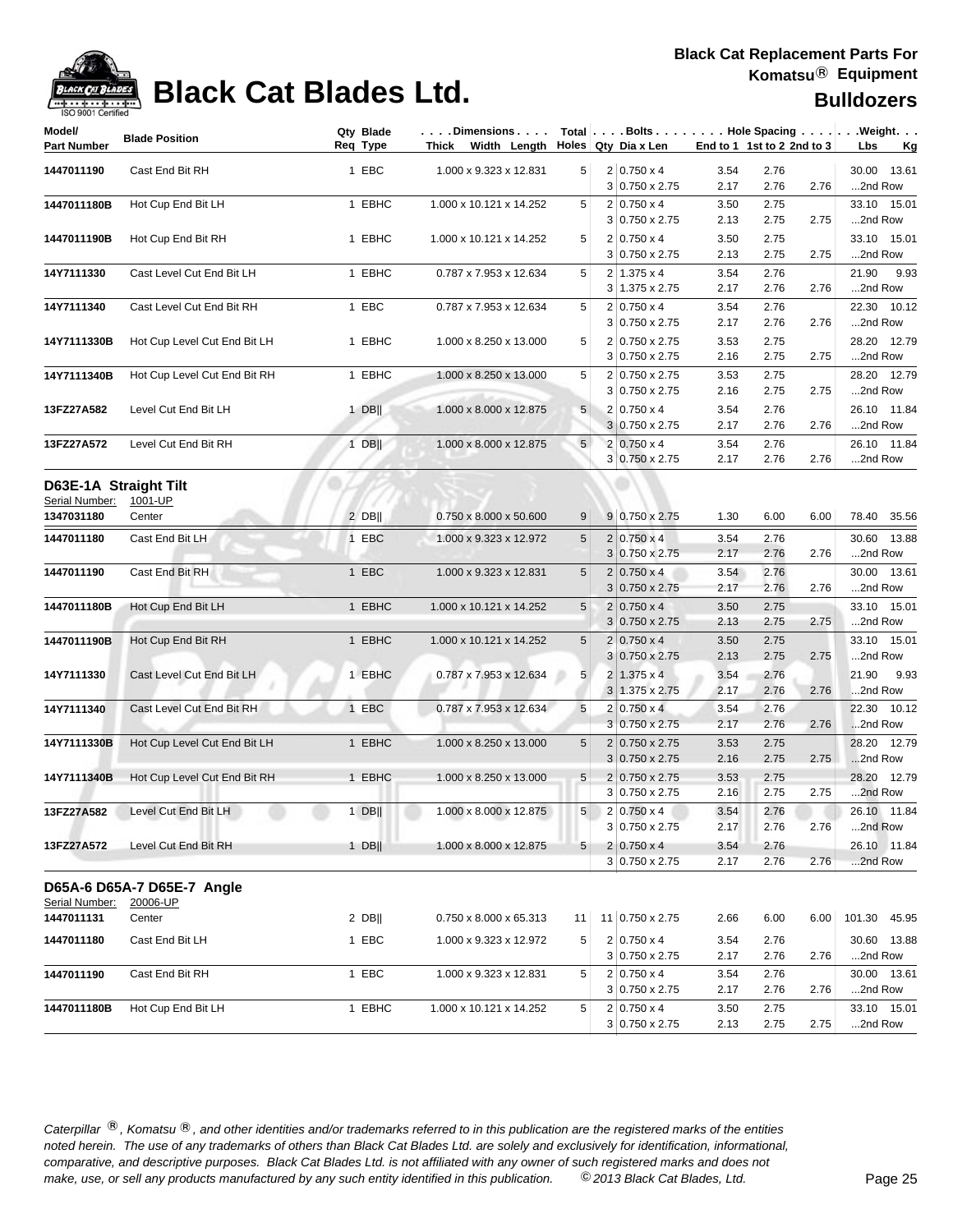

## **Black Cat Blades Ltd. Black Cat Blades Ltd. Bulldozers**

| Model/<br><b>Part Number</b> | <b>Blade Position</b>                        | Qty Blade<br>Req Type | .Dimensions<br>Thick Width Length |                 | Total $\vert \ldots$ Bolts $\ldots \vert \ldots$ Hole Spacing $\ldots \vert \ldots$ Weight. $\ldots$<br>Holes Qty Dia x Len |              | End to 1 1st to 2 2nd to 3 |              | Lbs<br><u>Kg</u>          |
|------------------------------|----------------------------------------------|-----------------------|-----------------------------------|-----------------|-----------------------------------------------------------------------------------------------------------------------------|--------------|----------------------------|--------------|---------------------------|
| 1447011190B                  | Hot Cup End Bit RH                           | 1 EBHC                | 1.000 x 10.121 x 14.252           | 5               | $2 0.750 \times 4$                                                                                                          | 3.50         | 2.75                       |              | 33.10<br>15.01            |
|                              |                                              |                       |                                   |                 | 3 0.750 x 2.75                                                                                                              | 2.13         | 2.75                       | 2.75         | 2nd Row                   |
| 14Y7111330                   | Cast Level Cut End Bit LH                    | 1 EBHC                | 0.787 x 7.953 x 12.634            | 5               | $2 1.375 \times 4$                                                                                                          | 3.54         | 2.76                       |              | 21.90<br>9.93             |
|                              |                                              |                       |                                   |                 | $3 1.375 \times 2.75$                                                                                                       | 2.17         | 2.76                       | 2.76         | 2nd Row                   |
| 14Y7111340                   | Cast Level Cut End Bit RH                    | 1 EBC                 | 0.787 x 7.953 x 12.634            | 5               | $2 0.750 \times 4$<br>3 0.750 x 2.75                                                                                        | 3.54<br>2.17 | 2.76<br>2.76               | 2.76         | 22.30 10.12<br>2nd Row    |
|                              |                                              |                       |                                   | 5               | 2 0.750 x 2.75                                                                                                              |              |                            |              |                           |
| 14Y7111330B                  | Hot Cup Level Cut End Bit LH                 | 1 EBHC                | 1.000 x 8.250 x 13.000            |                 | 3 0.750 x 2.75                                                                                                              | 3.53<br>2.16 | 2.75<br>2.75               | 2.75         | 12.79<br>28.20<br>2nd Row |
| 14Y7111340B                  | Hot Cup Level Cut End Bit RH                 | 1 EBHC                | 1.000 x 8.250 x 13.000            | 5               | 2 0.750 x 2.75                                                                                                              | 3.53         | 2.75                       |              | 28.20 12.79               |
|                              |                                              |                       |                                   |                 | $3 0.750 \times 2.75$                                                                                                       | 2.16         | 2.75                       | 2.75         | 2nd Row                   |
| 13FZ27A582                   | Level Cut End Bit LH                         | $1$ DB                | 1.000 x 8.000 x 12.875            | 5               | $2 0.750 \times 4$                                                                                                          | 3.54         | 2.76                       |              | 26.10 11.84               |
|                              |                                              |                       |                                   |                 | $3 0.750 \times 2.75$                                                                                                       | 2.17         | 2.76                       | 2.76         | 2nd Row                   |
| 13FZ27A572                   | Level Cut End Bit RH                         | $1$ DB                | 1.000 x 8.000 x 12.875            | 5               | $2 0.750 \times 4$                                                                                                          | 3.54         | 2.76                       |              | 26.10 11.84               |
|                              |                                              |                       |                                   |                 | $3 0.750 \times 2.75$                                                                                                       | 2.17         | 2.76                       | 2.76         | 2nd Row                   |
| D65X154SU                    | Dozer Blade Support                          | $1$ SE                | 1.000 x 6.750 x 154.000           | 32              | 0.813                                                                                                                       | 4.23         | 2.76                       | 2.76         | 284.00 128.82             |
|                              | D65A-6 D65A-7 D65E-7 Mechanical Angle Tilt   |                       |                                   |                 |                                                                                                                             |              |                            |              |                           |
| Serial Number:               | 20006-UP                                     |                       |                                   |                 |                                                                                                                             |              |                            |              |                           |
| 1547011314                   | Center                                       | $3$ DB                | 1.000 x 10.000 x 45.625           | 8               | 8 0.750 x 3.25                                                                                                              | 1.81         | 6.00                       | 6.00         | 117.90 53.48              |
| 1507021356                   | Cast End Bit LH                              | 1 EBC                 | 1.122 x 11.677 x 17.921           | 6               | 3 0.750 x 4.25                                                                                                              | 1.97         | 3.35                       | 3.35         | 57.30<br>25.99            |
|                              |                                              |                       |                                   |                 | 3 0.750 x 3.25                                                                                                              | 1.97         | 4.13                       | 4.13         | 2nd Row                   |
| 1507021346                   | Cast End Bit RH                              | 1 EBC                 | 1.122 x 11.677 x 17.921           | 6               | 3 0.750 x 4.25                                                                                                              | 1.97         | 3.35                       | 3.35         | 57.30 25.99               |
|                              |                                              |                       |                                   |                 | $3 0.750 \times 3.25$                                                                                                       | 1.97         | 4.13                       | 4.13         | 2nd Row                   |
| 1507021356B                  | Hot Cup End Bit LH                           | 1 EBHC                | 1.250 x 12.000 x 18.250           | 6               | 3 0.750 x 3.25                                                                                                              | 1.88         | 3.38                       | 3.38         | 62.80 28.49               |
|                              |                                              |                       |                                   |                 | 3<br>$0.750 \times 3.25$                                                                                                    | 1.88         | 4.13                       | 4.13         | 2nd Row                   |
| 1507021346B                  | Hot Cup End Bit RH                           | 1 EBHC                | 1.250 x 12.000 x 18.250           | 6               | $3 0.750 \times 3.25$<br>$3 0.750 \times 3.25$                                                                              | 1.88<br>1.88 | 3.38<br>4.13               | 3.38<br>4.13 | 62.80 28.49<br>2nd Row    |
| 1549261120                   | Level Cut End Bit LH                         | 1 EBLC                | 1.375 x 10.000 x 17.500           | 6               | 3 0.750 x 4.25                                                                                                              | 1.88         | 3.38                       | 3.38         | 49.40 22.41               |
|                              |                                              |                       |                                   |                 | $3 0.750 \times 3.25$                                                                                                       | 1.88         | 4.13                       | 4.13         | 2nd Row                   |
| 1549261130                   | Level Cut End Bit RH                         | 1 EBLC                | 1.250 x 10.000 x 17.500           | $6\phantom{1}$  | 3<br>$0.750 \times 4.25$                                                                                                    | 1.88         | 3.38                       | 3.38         | 49.40 22.41               |
|                              |                                              |                       |                                   |                 | $3 0.750 \times 3.25$                                                                                                       | 1.88         | 4.13                       | 4.13         | 2nd Row                   |
|                              | D65A-6 D65A-7 D65E-7 Straight, Straight Tilt |                       |                                   | P               |                                                                                                                             |              |                            |              |                           |
| Serial Number:               | 20006-UP                                     |                       |                                   |                 |                                                                                                                             |              |                            |              |                           |
| 1449201120                   | Center                                       | 1 DB                  | 0.750 x 8.000 x 54.375            | 9               | $9 0.750 \times 2.75$                                                                                                       | 3.19         | 6.00                       | 6.00         | 84.40 38.28               |
| 1447011180                   | Cast End Bit LH                              | 1 EBC                 | 1.000 x 9.323 x 12.972            | $5\phantom{.0}$ | $2 0.750 \times 4$                                                                                                          | 3.54         | 2.76                       |              | 30.60 13.88               |
|                              |                                              |                       |                                   |                 | $3 0.750 \times 2.75$                                                                                                       | 2.17         | 2.76                       | 2.76         | 2nd Row                   |
| 1447011190                   | Cast End Bit RH                              | 1 EBC                 | 1.000 x 9.323 x 12.831            | 5               | $2 0.750 \times 4$                                                                                                          | 3.54         | 2.76                       |              | 30.00 13.61               |
|                              |                                              |                       |                                   |                 | 3 0.750 x 2.75                                                                                                              | 2.17         | 2.76                       | 2.76         | 2nd Row                   |
| 1447011180B                  | Hot Cup End Bit LH                           | 1 EBHC                | 1.000 x 10.121 x 14.252           | 5               | $2 0.750 \times 4$                                                                                                          | 3.50         | 2.75                       |              | 33.10 15.01               |
|                              |                                              |                       |                                   |                 | $3 0.750 \times 2.75$                                                                                                       | 2.13         | 2.75                       | 2.75         | 2nd Row                   |
| 1447011190B                  | Hot Cup End Bit RH                           | 1 EBHC                | 1.000 x 10.121 x 14.252           | 5               | $2 0.750 \times 4$                                                                                                          | 3.50         | 2.75                       |              | 33.10 15.01               |
|                              |                                              |                       |                                   |                 | $3 0.750 \times 2.75$                                                                                                       | 2.13         | 2.75                       | 2.75         | 2nd Row                   |
| 14Y7111330                   | Cast Level Cut End Bit LH                    | 1 EBHC                | 0.787 x 7.953 x 12.634            | 5               | $2 1.375 \times 4$                                                                                                          | 3.54         | 2.76<br>2.76               |              | 21.90 9.93                |
|                              |                                              |                       |                                   |                 | $3 1.375 \times 2.75$                                                                                                       | 2.17         |                            | 2.76         | 2nd Row                   |
| 14Y7111340                   | Cast Level Cut End Bit RH                    | 1 EBC                 | 0.787 x 7.953 x 12.634            | 5               | $2 0.750 \times 4$<br>3 0.750 x 2.75                                                                                        | 3.54<br>2.17 | 2.76<br>2.76               | 2.76         | 22.30 10.12<br>2nd Row    |
| 14Y7111330B                  |                                              |                       |                                   |                 |                                                                                                                             |              |                            |              |                           |
|                              | Hot Cup Level Cut End Bit LH                 | 1 EBHC                | 1.000 x 8.250 x 13.000            | 5               | 2 0.750 x 2.75<br>3 0.750 x 2.75                                                                                            | 3.53<br>2.16 | 2.75<br>2.75               | 2.75         | 28.20 12.79<br>2nd Row    |
| 14Y7111340B                  | Hot Cup Level Cut End Bit RH                 | 1 EBHC                | 1.000 x 8.250 x 13.000            | 5               | 2 0.750 x 2.75                                                                                                              | 3.53         | 2.75                       |              | 28.20 12.79               |
|                              |                                              |                       |                                   |                 | $3 0.750 \times 2.75$                                                                                                       | 2.16         | 2.75                       | 2.75         | 2nd Row                   |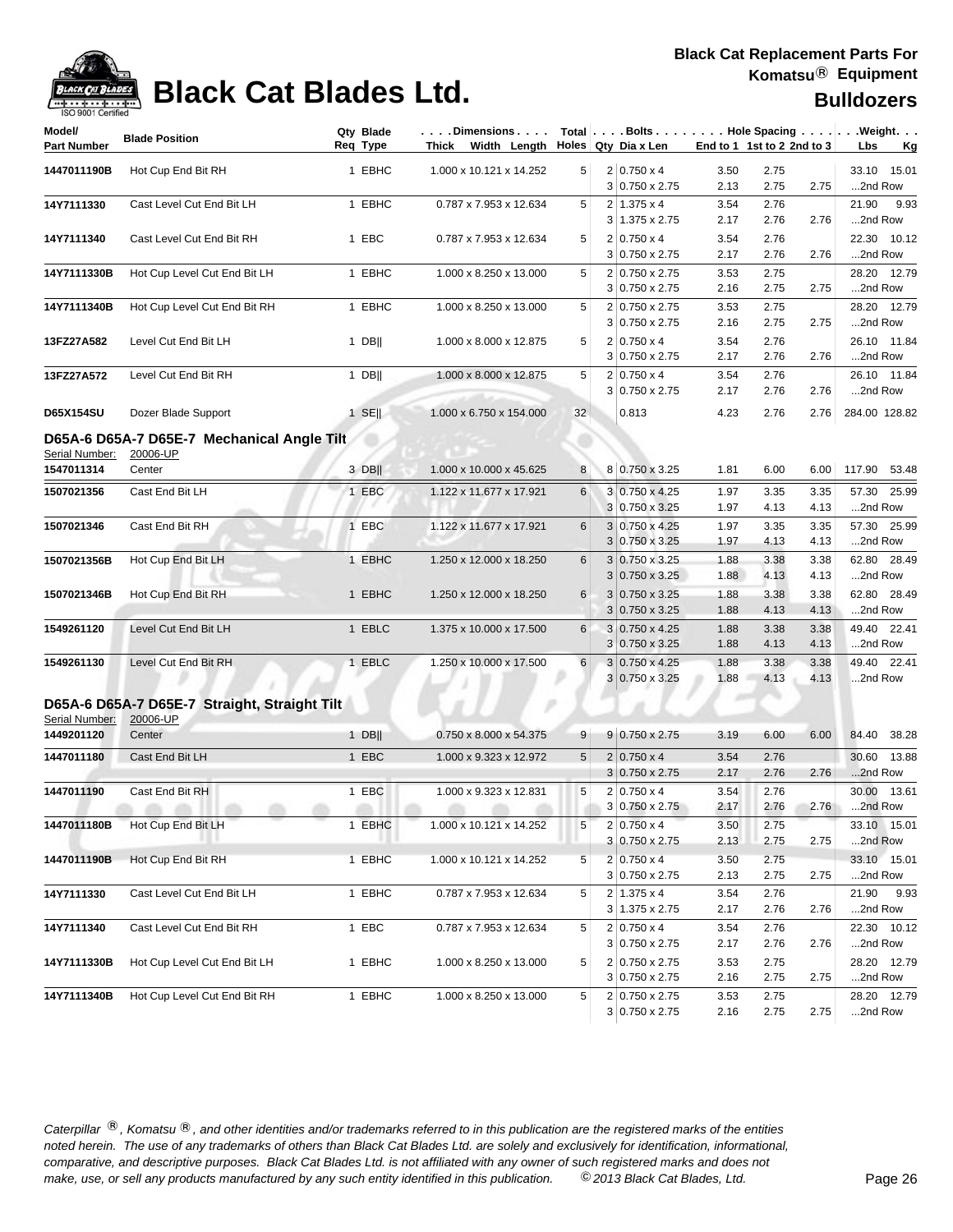| ack Cat |
|---------|
|         |

| Model/<br><b>Part Number</b> | <b>Blade Position</b>                             | Qty Blade<br>Req Type | $\ldots$ Dimensions $\ldots$<br>Thick Width Length |            |                | Holes Qty Dia x Len                         | End to 1 1st to 2 2nd to 3 |              |      | Total   Bolts   Hole Spacing   Weight.<br>Lbs<br>Кg |
|------------------------------|---------------------------------------------------|-----------------------|----------------------------------------------------|------------|----------------|---------------------------------------------|----------------------------|--------------|------|-----------------------------------------------------|
| 13FZ27A582                   | Level Cut End Bit LH                              | $1$ DB                | 1.000 x 8.000 x 12.875                             | 5          |                | $2 0.750 \times 4$<br>3 0.750 x 2.75        | 3.54<br>2.17               | 2.76<br>2.76 | 2.76 | 26.10 11.84<br>2nd Row                              |
| 13FZ27A572                   | Level Cut End Bit RH                              | $1$ DB                | 1.000 x 8.000 x 12.875                             | 5          |                | $2 0.750 \times 4$<br>$3 0.750 \times 2.75$ | 3.54<br>2.17               | 2.76<br>2.76 | 2.76 | 26.10 11.84<br>2nd Row                              |
| Serial Number:               | D65A-8 D65E-8 Angle<br>45001-UP                   |                       |                                                    |            |                |                                             |                            |              |      |                                                     |
| 1447011131                   | Center                                            | $2$ DB                | 0.750 x 8.000 x 65.313                             | 11         |                | 11 0.750 x 2.75                             | 2.66                       | 6.00         | 6.00 | 101.30 45.95                                        |
| 1447011180                   | Cast End Bit LH                                   | 1 EBC                 | 1.000 x 9.323 x 12.972                             | 5          |                | $2 0.750 \times 4$                          | 3.54                       | 2.76         |      | 30.60<br>13.88                                      |
|                              |                                                   |                       |                                                    |            |                | $3 0.750 \times 2.75$                       | 2.17                       | 2.76         | 2.76 | 2nd Row                                             |
| 1447011190                   | Cast End Bit RH                                   | 1 EBC                 | 1.000 x 9.323 x 12.831                             | 5          |                | $2 0.750 \times 4$<br>$3 0.750 \times 2.75$ | 3.54<br>2.17               | 2.76<br>2.76 | 2.76 | 30.00 13.61<br>2nd Row                              |
| 1447011180B                  | Hot Cup End Bit LH                                | 1 EBHC                | 1.000 x 10.121 x 14.252                            | 5          |                | $2 0.750 \times 4$                          | 3.50                       | 2.75         |      | 33.10 15.01                                         |
|                              |                                                   |                       |                                                    |            |                | $3 0.750 \times 2.75$                       | 2.13                       | 2.75         | 2.75 | 2nd Row                                             |
| 1447011190B                  | Hot Cup End Bit RH                                | 1 EBHC                | 1.000 x 10.121 x 14.252                            | 5          |                | $2 0.750 \times 4$                          | 3.50                       | 2.75         |      | 33.10<br>15.01                                      |
|                              |                                                   |                       |                                                    |            |                | $3 0.750 \times 2.75$                       | 2.13                       | 2.75         | 2.75 | 2nd Row                                             |
| 14Y7111330                   | Cast Level Cut End Bit LH                         | 1 EBHC                | 0.787 x 7.953 x 12.634                             | 5          |                | $2 1.375 \times 4$                          | 3.54                       | 2.76         |      | 21.90<br>9.93                                       |
|                              |                                                   |                       |                                                    |            |                | 3 1.375 x 2.75                              | 2.17                       | 2.76         | 2.76 | 2nd Row                                             |
| 14Y7111340                   | Cast Level Cut End Bit RH                         | 1 EBC                 | 0.787 x 7.953 x 12.634                             | 5          |                | $2 0.750 \times 4$                          | 3.54                       | 2.76         |      | 10.12<br>22.30                                      |
|                              |                                                   |                       |                                                    |            |                | $3 0.750 \times 2.75$                       | 2.17                       | 2.76         | 2.76 | 2nd Row                                             |
| 14Y7111330B                  | Hot Cup Level Cut End Bit LH                      | 1 EBHC                | 1.000 x 8.250 x 13.000                             | 5          |                | 2 0.750 x 2.75                              | 3.53                       | 2.75         |      | 28.20 12.79                                         |
|                              |                                                   |                       |                                                    |            |                | 3 0.750 x 2.75                              | 2.16                       | 2.75         | 2.75 | 2nd Row                                             |
| 14Y7111340B                  | Hot Cup Level Cut End Bit RH                      | 1 EBHC                | 1.000 x 8.250 x 13.000                             | 5          |                | 2 0.750 x 2.75                              | 3.53                       | 2.75         |      | 28.20 12.79                                         |
|                              |                                                   |                       |                                                    |            |                | $3 0.750 \times 2.75$                       | 2.16                       | 2.75         | 2.75 | 2nd Row                                             |
| 13FZ27A582                   | Level Cut End Bit LH                              | $1$ DB                | 1.000 x 8.000 x 12.875                             | 5          | $\overline{2}$ | $0.750 \times 4$                            | 3.54                       | 2.76         |      | 26.10 11.84                                         |
|                              |                                                   |                       |                                                    |            | 3              | $0.750 \times 2.75$                         | 2.17                       | 2.76         | 2.76 | 2nd Row                                             |
| 13FZ27A572                   | Level Cut End Bit RH                              | $1$ DB                | 1.000 x 8.000 x 12.875                             | $\sqrt{5}$ |                | $2 0.750 \times 4$                          | 3.54                       | 2.76         |      | 26.10 11.84                                         |
|                              |                                                   |                       |                                                    |            |                | $3 0.750 \times 2.75$                       | 2.17                       | 2.76         | 2.76 | 2nd Row                                             |
| D65X154SU                    | Dozer Blade Support                               | $1$ SE                | 1.000 x 6.750 x 154.000                            | 32         |                | 0.813                                       | 4.23                       | 2.76         | 2.76 | 284.00 128.82                                       |
| Serial Number:               | D65A-8 D65E-8 Mechanical Angle Tilt<br>45001-UP   |                       |                                                    |            |                |                                             |                            |              |      |                                                     |
| 1547011314                   | Center                                            | 3 DB                  | 1.000 x 10.000 x 45.625                            | 8          |                | 8 0.750 x 3.25                              | 1.81                       | 6.00         | 6.00 | 117.90<br>53.48                                     |
| 1507021356                   | Cast End Bit LH                                   | 1 EBC                 | 1.122 x 11.677 x 17.921                            | 6          |                | $3 0.750 \times 4.25$                       | 1.97                       | 3.35         | 3.35 | 57.30<br>25.99                                      |
|                              |                                                   |                       |                                                    |            |                | $3 0.750 \times 3.25$                       | 1.97                       | 4.13         | 4.13 | 2nd Row                                             |
| 1507021346                   | Cast End Bit RH                                   | 1 EBC                 | 1.122 x 11.677 x 17.921                            | 6          |                | $3 0.750 \times 4.25$                       | 1.97                       | 3.35         | 3.35 | 57.30 25.99                                         |
|                              |                                                   |                       |                                                    |            |                | $3 0.750 \times 3.25$                       | 1.97                       | 4.13         | 4.13 | 2nd Row                                             |
| 1507021356B                  | Hot Cup End Bit LH                                | 1 EBHC                | 1.250 x 12.000 x 18.250                            | 6          |                | 3 0.750 x 3.25                              | 1.88                       | 3.38         | 3.38 | 62.80 28.49                                         |
|                              | $-0.01 - 0.01$                                    |                       |                                                    |            |                | 3 0.750 x 3.25                              | 1.88                       | 4.13         | 4.13 | 2nd Row                                             |
| 1507021346B                  | Hot Cup End Bit RH                                | 1 EBHC                | 1.250 x 12.000 x 18.250                            | 6          |                | 3 0.750 x 3.25                              | 1.88                       | 3.38         | 3.38 | 62.80 28.49                                         |
|                              |                                                   |                       |                                                    |            |                | $3 0.750 \times 3.25$                       | 1.88                       | 4.13         | 4.13 | 2nd Row                                             |
| 1549261120                   | Level Cut End Bit LH                              | 1 EBLC                | 1.375 x 10.000 x 17.500                            | 6          |                | 3 0.750 x 4.25                              | 1.88                       | 3.38         | 3.38 | 49.40 22.41                                         |
|                              |                                                   |                       |                                                    |            |                | $3 0.750 \times 3.25$                       | 1.88                       | 4.13         | 4.13 | 2nd Row                                             |
| 1549261130                   | Level Cut End Bit RH                              | 1 EBLC                | 1.250 x 10.000 x 17.500                            | 6          |                | $3 0.750 \times 4.25$                       | 1.88                       | 3.38         | 3.38 | 49.40 22.41                                         |
|                              |                                                   |                       |                                                    |            |                | $3 0.750 \times 3.25$                       | 1.88                       | 4.13         | 4.13 | 2nd Row                                             |
| Serial Number:               | D65A-8 D65E-8 Straight, Straight Tilt<br>45001-UP |                       |                                                    |            |                |                                             |                            |              |      |                                                     |
| 1449201120                   | Center                                            | $2$ DB                | 0.750 x 8.000 x 54.375                             | 9          |                | 9 0.750 x 2.75                              | 3.19                       | 6.00         | 6.00 | 84.40 38.28                                         |
|                              |                                                   |                       |                                                    |            |                |                                             |                            |              |      |                                                     |
| 1447011180                   | Cast End Bit LH                                   | 1 EBC                 | 1.000 x 9.323 x 12.972                             | 5          |                | $2 0.750 \times 4$                          | 3.54                       | 2.76         |      | 30.60 13.88                                         |
|                              |                                                   |                       |                                                    |            |                | $3 0.750 \times 2.75$                       | 2.17                       | 2.76         | 2.76 | 2nd Row                                             |
| 1447011190                   | Cast End Bit RH                                   | 1 EBC                 | 1.000 x 9.323 x 12.831                             | 5          |                | $2 0.750 \times 4$                          | 3.54                       | 2.76         |      | 30.00 13.61                                         |
|                              |                                                   |                       |                                                    |            |                | $3 0.750 \times 2.75$                       | 2.17                       | 2.76         | 2.76 | 2nd Row                                             |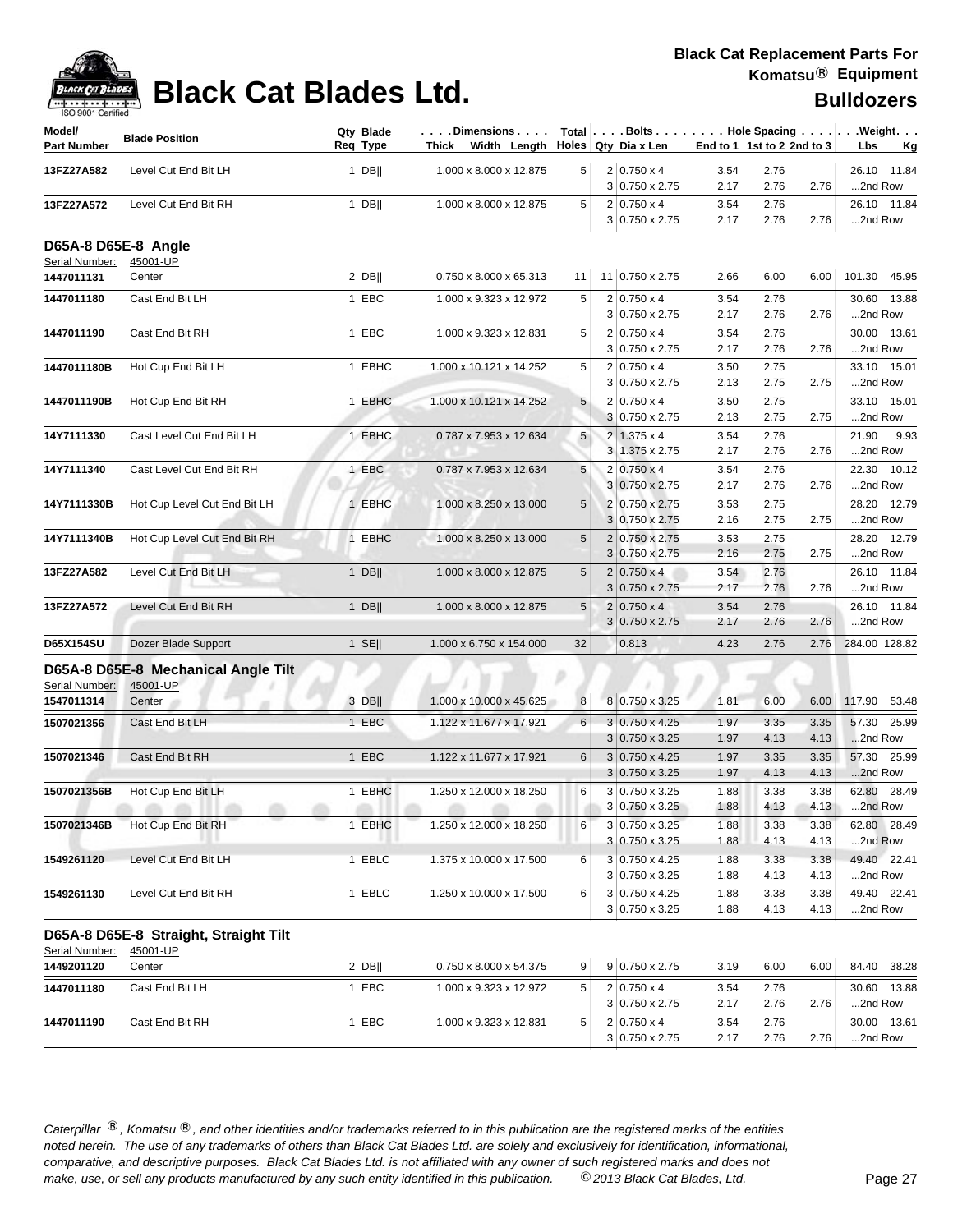

## **Black Cat Blades Ltd. Black Cat Blades Ltd. Bulldozers**

| Model/                       | <b>Blade Position</b>        | Qty Blade<br>Req Type | $\ldots$ . Dimensions. $\ldots$<br>Thick Width Length Holes Qty Dia x Len |                |                                                | End to 1 1st to 2 2nd to 3 |              |      | Total Bolts Hole Spacing Weight. |
|------------------------------|------------------------------|-----------------------|---------------------------------------------------------------------------|----------------|------------------------------------------------|----------------------------|--------------|------|----------------------------------|
| <b>Part Number</b>           |                              |                       |                                                                           |                |                                                |                            |              |      | Lbs<br><u>Kg</u>                 |
| 1447011180B                  | Hot Cup End Bit LH           | 1 EBHC                | 1.000 x 10.121 x 14.252                                                   | 5 <sup>1</sup> | $2 0.750 \times 4 $<br>$3 0.750 \times 2.75$   | 3.50<br>2.13               | 2.75<br>2.75 | 2.75 | 33.10 15.01<br>2nd Row           |
| 1447011190B                  | Hot Cup End Bit RH           | 1 EBHC                | 1.000 x 10.121 x 14.252                                                   | 5              | $2 0.750 \times 4$<br>$3 0.750 \times 2.75$    | 3.50<br>2.13               | 2.75<br>2.75 | 2.75 | 33.10 15.01<br>2nd Row           |
| 14Y7111330                   | Cast Level Cut End Bit LH    | 1 EBHC                | 0.787 x 7.953 x 12.634                                                    | 5              | $2 1.375 \times 4$<br>3 1.375 x 2.75           | 3.54<br>2.17               | 2.76<br>2.76 | 2.76 | 21.90<br>9.93<br>2nd Row         |
| 14Y7111340                   | Cast Level Cut End Bit RH    | 1 EBC                 | 0.787 x 7.953 x 12.634                                                    | 5              | $2 0.750 \times 4$<br>$3 0.750 \times 2.75$    | 3.54<br>2.17               | 2.76<br>2.76 | 2.76 | 22.30 10.12<br>2nd Row           |
| 14Y7111330B                  | Hot Cup Level Cut End Bit LH | 1 EBHC                | 1.000 x 8.250 x 13.000                                                    | 5              | 2 0.750 x 2.75<br>$3 0.750 \times 2.75$        | 3.53<br>2.16               | 2.75<br>2.75 | 2.75 | 28.20 12.79<br>2nd Row           |
| 14Y7111340B                  | Hot Cup Level Cut End Bit RH | 1 EBHC                | 1.000 x 8.250 x 13.000                                                    | 5              | 2 0.750 x 2.75<br>$3 0.750 \times 2.75$        | 3.53<br>2.16               | 2.75<br>2.75 | 2.75 | 28.20 12.79<br>2nd Row           |
| 13FZ27A582                   | Level Cut End Bit LH         | $1$ DB                | 1.000 x 8.000 x 12.875                                                    | 5              | $2 0.750 \times 4$<br>$3 0.750 \times 2.75$    | 3.54<br>2.17               | 2.76<br>2.76 | 2.76 | 26.10 11.84<br>2nd Row           |
| 13FZ27A572                   | Level Cut End Bit RH         | $1$ DB                | 1.000 x 8.000 x 12.875                                                    | 5              | $2 0.750 \times 4$<br>$3 0.750 \times 2.75$    | 3.54<br>2.17               | 2.76<br>2.76 | 2.76 | 26.10 11.84<br>2nd Row           |
|                              | D65A-8 D65E-8 Semi-U         |                       |                                                                           |                |                                                |                            |              |      |                                  |
| Serial Number:<br>1449201120 | 45001-UP<br>Center           | $2$ DB                | 0.750 x 8.000 x 54.375                                                    | 9              | $9 0.750 \times 2.75$                          | 3.19                       | 6.00         | 6.00 | 84.40 38.28                      |
| 1447011180                   | Cast End Bit LH              | 1 EBC                 | 1.000 x 9.323 x 12.972                                                    | 5 <sup>5</sup> | $2 0.750 \times 4 $<br>$3 0.750 \times 2.75$   | 3.54<br>2.17               | 2.76<br>2.76 | 2.76 | 30.60 13.88<br>2nd Row           |
| 1447011190                   | Cast End Bit RH              | 1 EBC                 | 1.000 x 9.323 x 12.831                                                    | 5              | $2 0.750 \times 4$<br>3 0.750 x 2.75           | 3.54<br>2.17               | 2.76<br>2.76 | 2.76 | 30.00 13.61<br>2nd Row           |
| 1447011180B                  | Hot Cup End Bit LH           | 1 EBHC                | 1.000 x 10.121 x 14.252                                                   | 5              | $2 0.750 \times 4$<br>$3 0.750 \times 2.75$    | 3.50<br>2.13               | 2.75<br>2.75 | 2.75 | 33.10 15.01<br>2nd Row           |
| 1447011190B                  | Hot Cup End Bit RH           | 1 EBHC                | 1.000 x 10.121 x 14.252                                                   | $\sqrt{5}$     | $2 0.750 \times 4$<br>$3 0.750 \times 2.75$    | 3.50<br>2.13               | 2.75<br>2.75 | 2.75 | 33.10 15.01<br>2nd Row           |
| 14Y7111330                   | Cast Level Cut End Bit LH    | 1 EBHC                | 0.787 x 7.953 x 12.634                                                    | 5              | $2 1.375 \times 4$<br>$3 1.375 \times 2.75$    | 3.54<br>2.17               | 2.76<br>2.76 | 2.76 | 21.90<br>9.93<br>2nd Row         |
| 14Y7111340                   | Cast Level Cut End Bit RH    | 1 EBC                 | 0.787 x 7.953 x 12.634                                                    | 5              | $2 0.750 \times 4$<br>$3 0.750 \times 2.75$    | 3.54<br>2.17               | 2.76<br>2.76 | 2.76 | 22.30 10.12<br>2nd Row           |
| 14Y7111330B                  | Hot Cup Level Cut End Bit LH | 1 EBHC                | 1.000 x 8.250 x 13.000                                                    | 5              | 2 0.750 x 2.75<br>$3 0.750 \times 2.75$        | 3.53<br>2.16               | 2.75<br>2.75 | 2.75 | 28.20 12.79<br>2nd Row           |
| 14Y7111340B                  | Hot Cup Level Cut End Bit RH | 1 EBHC                | 1.000 x 8.250 x 13.000                                                    | 5              | $2 0.750 \times 2.75$<br>$3 0.750 \times 2.75$ | 3.53<br>2.16               | 2.75<br>2.75 | 2.75 | 28.20 12.79<br>2nd Row           |
| 13FZ27A582                   | Level Cut End Bit LH         | $1$ DB                | 1.000 x 8.000 x 12.875                                                    | 5 <sup>5</sup> | $2 0.750 \times 4$<br>$3 0.750 \times 2.75$    | 3.54<br>2.17               | 2.76<br>2.76 | 2.76 | 26.10 11.84<br>2nd Row           |
| 13FZ27A572                   | Level Cut End Bit RH         | $1$ DB                | 1.000 x 8.000 x 12.875                                                    | 5 <sup>1</sup> | $2 0.750 \times 4$<br>3 0.750 x 2.75           | 3.54<br>2.17               | 2.76<br>2.76 | 2.76 | 26.10 11.84<br>2nd Row           |
|                              |                              |                       |                                                                           |                |                                                |                            |              |      |                                  |
|                              | D65E-12 D65EX-12 Angle       |                       |                                                                           |                |                                                |                            |              |      |                                  |
| Serial Number:<br>1447011131 | 60001-63169<br>Center        | $2$ DB                | 0.750 x 8.000 x 65.313                                                    | 11             | 11 0.750 x 2.75                                | 2.66                       | 6.00         | 6.00 | 101.30 45.95                     |
| 1447011180                   | Cast End Bit LH              | 1 EBC                 | 1.000 x 9.323 x 12.972                                                    | 5              | $2 0.750 \times 4$<br>$3 0.750 \times 2.75$    | 3.54<br>2.17               | 2.76<br>2.76 | 2.76 | 30.60 13.88<br>2nd Row           |
| 1447011190                   | Cast End Bit RH              | 1 EBC                 | 1.000 x 9.323 x 12.831                                                    | 5              | $2 0.750 \times 4$<br>3 0.750 x 2.75           | 3.54<br>2.17               | 2.76<br>2.76 | 2.76 | 30.00 13.61<br>2nd Row           |
| 1447011180B                  | Hot Cup End Bit LH           | 1 EBHC                | 1.000 x 10.121 x 14.252                                                   | 5              | $2 0.750 \times 4$<br>3 0.750 x 2.75           | 3.50<br>2.13               | 2.75<br>2.75 | 2.75 | 33.10 15.01<br>2nd Row           |
| 1447011190B                  | Hot Cup End Bit RH           | 1 EBHC                | 1.000 x 10.121 x 14.252                                                   | 5              | $2 0.750 \times 4$<br>$3 0.750 \times 2.75$    | 3.50<br>2.13               | 2.75<br>2.75 | 2.75 | 33.10 15.01<br>2nd Row           |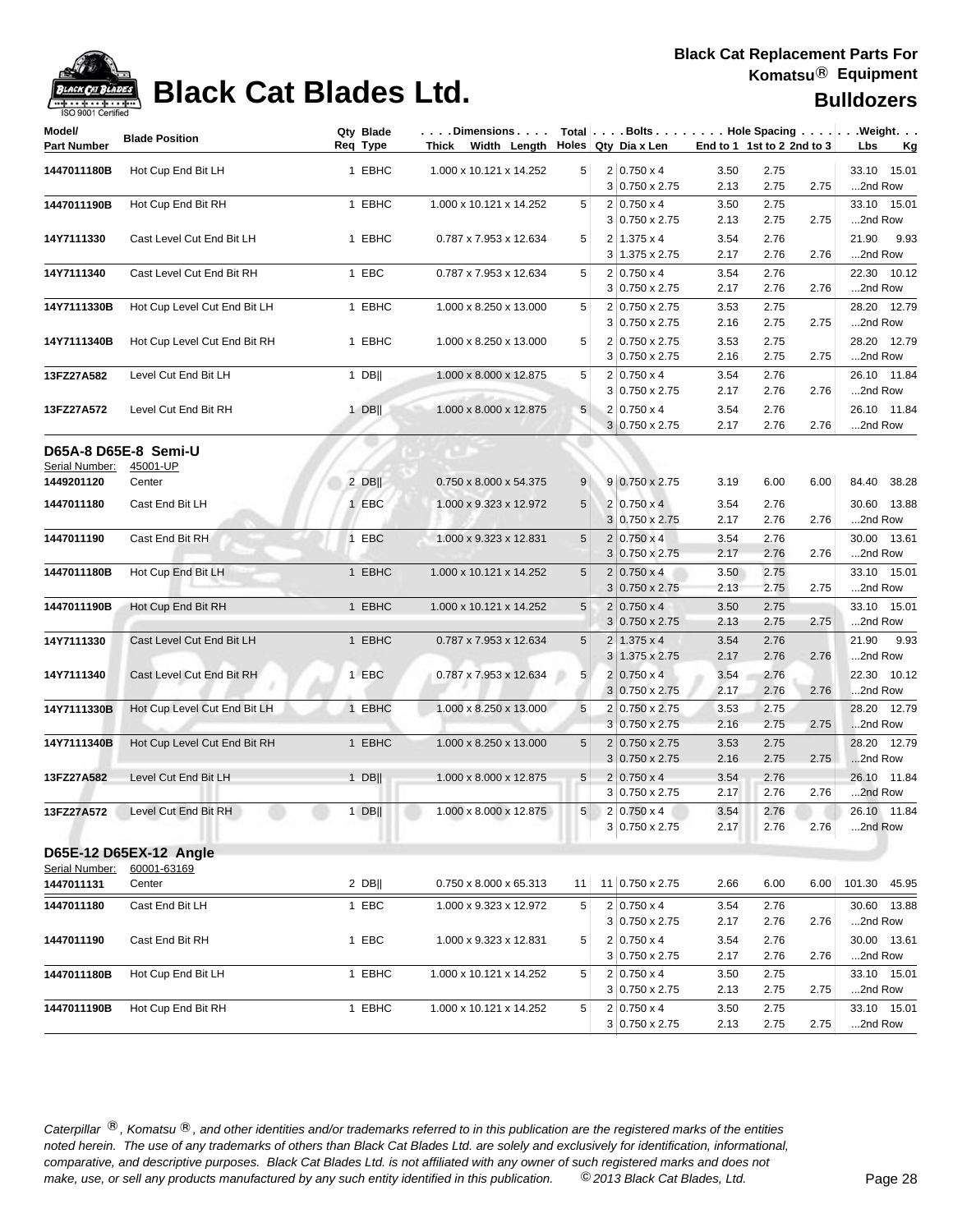| 190 SON LOGITING<br>Model/ |                              | Qty Blade | Dimensions              |                |                           |                            |      |      | Total   Bolts   Hole Spacing   Weight. |
|----------------------------|------------------------------|-----------|-------------------------|----------------|---------------------------|----------------------------|------|------|----------------------------------------|
| <b>Part Number</b>         | <b>Blade Position</b>        | Req Type  | Thick Width Length      |                | Holes Qty Dia x Len       | End to 1 1st to 2 2nd to 3 |      |      | Lbs<br><u>Kg</u>                       |
| 14Y7111330                 | Cast Level Cut End Bit LH    | 1 EBHC    | 0.787 x 7.953 x 12.634  | 5 <sup>1</sup> | $2 1.375 \times 4$        | 3.54                       | 2.76 |      | 9.93<br>21.90                          |
|                            |                              |           |                         |                | $3 1.375 \times 2.75$     | 2.17                       | 2.76 | 2.76 | 2nd Row                                |
| 14Y7111340                 | Cast Level Cut End Bit RH    | 1 EBC     | 0.787 x 7.953 x 12.634  | 5 <sup>1</sup> | $2 0.750 \times 4$        | 3.54                       | 2.76 |      | 22.30 10.12                            |
|                            |                              |           |                         |                | $3 0.750 \times 2.75$     | 2.17                       | 2.76 | 2.76 | 2nd Row                                |
| 14Y7111330B                | Hot Cup Level Cut End Bit LH | 1 EBHC    | 1.000 x 8.250 x 13.000  | 5              | 2 0.750 x 2.75            | 3.53                       | 2.75 |      | 28.20 12.79                            |
|                            |                              |           |                         |                | $3 0.750 \times 2.75$     | 2.16                       | 2.75 | 2.75 | 2nd Row                                |
| 14Y7111340B                | Hot Cup Level Cut End Bit RH | 1 EBHC    | 1.000 x 8.250 x 13.000  | 5              | 2 0.750 x 2.75            | 3.53                       | 2.75 |      | 28.20 12.79                            |
|                            |                              |           |                         |                | 3 0.750 x 2.75            | 2.16                       | 2.75 | 2.75 | 2nd Row                                |
| 13FZ27A582                 | Level Cut End Bit LH         | 1 DBII    | 1.000 x 8.000 x 12.875  | 5              | $2 0.750 \times 4$        | 3.54                       | 2.76 |      | 26.10 11.84                            |
|                            |                              |           |                         |                | $3 0.750 \times 2.75$     | 2.17                       | 2.76 | 2.76 | 2nd Row                                |
| 13FZ27A572                 | Level Cut End Bit RH         | $1$ DB    | 1.000 x 8.000 x 12.875  | 5              | $2 0.750 \times 4$        | 3.54                       | 2.76 |      | 26.10 11.84                            |
|                            |                              |           |                         |                | $3 0.750 \times 2.75$     | 2.17                       | 2.76 | 2.76 | 2nd Row                                |
| <b>D65X154SU</b>           | Dozer Blade Support          | $1$ SE    | 1.000 x 6.750 x 154.000 | 32             | 0.813                     | 4.23                       | 2.76 | 2.76 | 284.00 128.82                          |
|                            | D65E-12 D65EX-12 Angle       |           |                         |                |                           |                            |      |      |                                        |
| Serial Number:             | 63170-UP                     |           |                         |                |                           |                            |      |      |                                        |
| 1447011131                 | Center                       | $2$ DB    | 0.750 x 8.000 x 65.313  | 11             | 11 0.750 x 2.75           | 2.66                       | 6.00 | 6.00 | 101.30 45.95                           |
| 1447011180                 | Cast End Bit LH              | 1 EBC     | 1.000 x 9.323 x 12.972  | 5              | $2 0.750 \times 4$        | 3.54                       | 2.76 |      | 13.88<br>30.60                         |
|                            |                              |           |                         |                | 3 0.750 x 2.75            | 2.17                       | 2.76 | 2.76 | 2nd Row                                |
| 1447011190                 | Cast End Bit RH              | 1 EBC     | 1.000 x 9.323 x 12.831  | 5              | $2 0.750 \times 4$        | 3.54                       | 2.76 |      | 30.00 13.61                            |
|                            |                              |           |                         |                | 3 0.750 x 2.75            | 2.17                       | 2.76 | 2.76 | 2nd Row                                |
| 1447011180B                | Hot Cup End Bit LH           | 1 EBHC    | 1.000 x 10.121 x 14.252 | 5              | $2 0.750 \times 4$        | 3.50                       | 2.75 |      | 33.10 15.01                            |
|                            |                              |           |                         |                | $3 0.750 \times 2.75$     | 2.13                       | 2.75 | 2.75 | 2nd Row                                |
| 1447011190B                | Hot Cup End Bit RH           | 1 EBHC    | 1.000 x 10.121 x 14.252 | 5              | $2 0.750 \times 4$        | 3.50                       | 2.75 |      | 33.10 15.01                            |
|                            |                              |           |                         |                | $3 0.750 \times 2.75$     | 2.13                       | 2.75 | 2.75 | 2nd Row                                |
| 14Y7111330                 | Cast Level Cut End Bit LH    | 1 EBHC    | 0.787 x 7.953 x 12.634  | 5              | $2 1.375 \times 4$        | 3.54                       | 2.76 |      | 21.90<br>9.93                          |
|                            |                              |           |                         |                | $3 1.375 \times 2.75$     | 2.17                       | 2.76 | 2.76 | 2nd Row                                |
| 14Y7111340                 | Cast Level Cut End Bit RH    | 1 EBC     | 0.787 x 7.953 x 12.634  | 5              | $2 0.750 \times 4$        | 3.54                       | 2.76 |      | 22.30 10.12                            |
|                            |                              |           |                         |                | $3 0.750 \times 2.75$     | 2.17                       | 2.76 | 2.76 | 2nd Row                                |
| 14Y7111330B                | Hot Cup Level Cut End Bit LH | 1 EBHC    | 1.000 x 8.250 x 13.000  | 5              | 2 0.750 x 2.75            | 3.53                       | 2.75 |      | 28.20 12.79                            |
|                            |                              |           |                         |                | $3 0.750 \times 2.75$     | 2.16                       | 2.75 | 2.75 | 2nd Row                                |
| 14Y7111340B                | Hot Cup Level Cut End Bit RH | 1 EBHC    | 1.000 x 8.250 x 13.000  | 5              | 2 0.750 x 2.75            | 3.53                       | 2.75 |      | 28.20 12.79                            |
|                            |                              |           |                         |                | $3 0.750 \times 2.75$     | 2.16                       | 2.75 | 2.75 | 2nd Row                                |
| 13FZ27A582                 | Level Cut End Bit LH         | 1 DB      | 1.000 x 8.000 x 12.875  | 5              | $2 0.750 \times 4$        | 3.54                       | 2.76 |      | 26.10 11.84                            |
|                            |                              |           |                         |                | $3 0.750 \times 2.75$     | 2.17                       | 2.76 | 2.76 | 2nd Row                                |
| 13FZ27A572                 | Level Cut End Bit RH         | $1$ DB    | 1.000 x 8.000 x 12.875  | 5              | $2 0.750 \times 4$        | 3.54                       | 2.76 |      | 26.10 11.84                            |
|                            |                              |           |                         |                | $3 0.750 \times 2.75$     | 2.17                       | 2.76 | 2.76 | 2nd Row                                |
|                            | D65E-12 D65EX-12 Straight    |           |                         |                | <b><i>CONTRACTORY</i></b> | ۰                          | ۰    |      |                                        |
| Serial Number:             | 60001-63169                  |           |                         |                |                           |                            |      |      |                                        |
| 14X7111310                 | Center                       | $2$ DB    | 0.750 x 8.000 x 54.375  | 9              | $9 0.750 \times 2.75$     | 3.19                       | 6.00 | 6.00 | 84.30 38.24                            |
| 1447011180                 | Cast End Bit LH              | 1 EBC     | 1.000 x 9.323 x 12.972  | 5              | $2 0.750 \times 4$        | 3.54                       | 2.76 |      | 30.60 13.88                            |
|                            |                              |           |                         |                | $3 0.750 \times 2.75$     | 2.17                       | 2.76 | 2.76 | 2nd Row                                |
| 1447011190                 | Cast End Bit RH              | 1 EBC     | 1.000 x 9.323 x 12.831  | 5              | $2 0.750 \times 4$        | 3.54                       | 2.76 |      | 30.00 13.61                            |
|                            |                              |           |                         |                | $3 0.750 \times 2.75$     | 2.17                       | 2.76 | 2.76 | 2nd Row                                |
| 1447011180B                | Hot Cup End Bit LH           | 1 EBHC    | 1.000 x 10.121 x 14.252 | 5              | $2 0.750 \times 4$        | 3.50                       | 2.75 |      | 33.10 15.01                            |
|                            |                              |           |                         |                | $3 0.750 \times 2.75$     | 2.13                       | 2.75 | 2.75 | 2nd Row                                |
| 1447011190B                | Hot Cup End Bit RH           | 1 EBHC    | 1.000 x 10.121 x 14.252 | 5              | $2 0.750 \times 4$        | 3.50                       | 2.75 |      | 33.10 15.01                            |
|                            |                              |           |                         |                | 3 0.750 x 2.75            | 2.13                       | 2.75 | 2.75 | 2nd Row                                |
| 14Y7111330                 | Cast Level Cut End Bit LH    | 1 EBHC    | 0.787 x 7.953 x 12.634  | 5              | $2 1.375 \times 4$        | 3.54                       | 2.76 |      | 21.90 9.93                             |
|                            |                              |           |                         |                | $3 1.375 \times 2.75$     | 2.17                       | 2.76 | 2.76 | 2nd Row                                |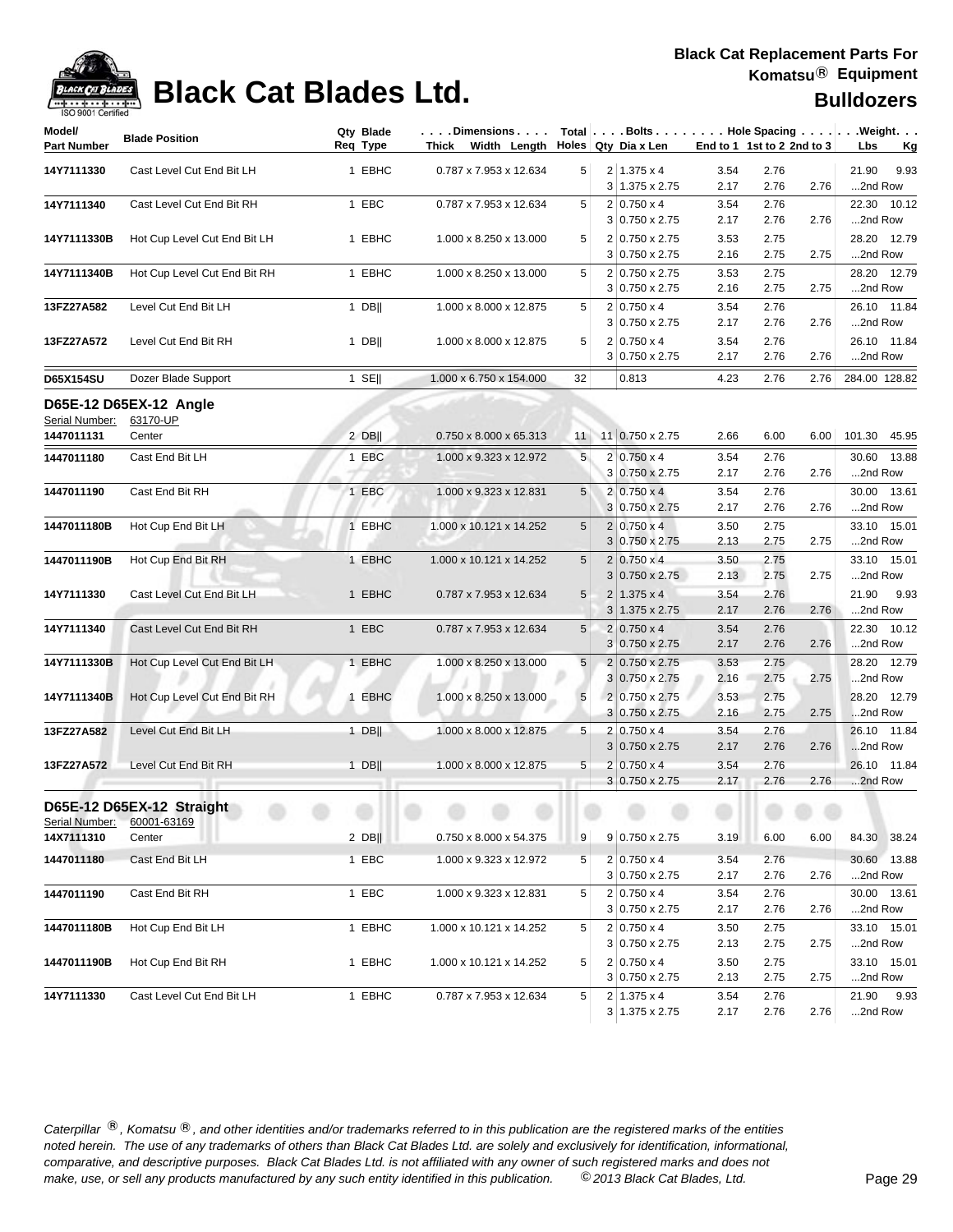## **Black Cat Blades Ltd. Black Cat Blades Ltd. Black Cat Blades Ltd. Bulldozers**

| 190 ann i Ceimige<br>Model/ | <b>Blade Position</b>        | Qty Blade | $\ldots$ . Dimensions. $\ldots$        |            |                                         |                            |              |              | Total   Bolts   Hole Spacing   Weight. |
|-----------------------------|------------------------------|-----------|----------------------------------------|------------|-----------------------------------------|----------------------------|--------------|--------------|----------------------------------------|
| <b>Part Number</b>          |                              | Req Type  | Thick Width Length Holes Qty Dia x Len |            |                                         | End to 1 1st to 2 2nd to 3 |              |              | <u>Kg</u><br>Lbs                       |
| 14Y7111340                  | Cast Level Cut End Bit RH    | 1 EBC     | 0.787 x 7.953 x 12.634                 | 5          | $2 0.750 \times 4$                      | 3.54                       | 2.76         |              | 22.30 10.12                            |
|                             |                              |           |                                        |            | $3 0.750 \times 2.75$                   | 2.17                       | 2.76         | 2.76         | 2nd Row                                |
| 14Y7111330B                 | Hot Cup Level Cut End Bit LH | 1 EBHC    | 1.000 x 8.250 x 13.000                 | 5          | 2 0.750 x 2.75                          | 3.53                       | 2.75         |              | 28.20 12.79                            |
|                             |                              |           |                                        |            | $3 0.750 \times 2.75$                   | 2.16                       | 2.75         | 2.75         | 2nd Row                                |
| 14Y7111340B                 | Hot Cup Level Cut End Bit RH | 1 EBHC    | 1.000 x 8.250 x 13.000                 | 5          | 2 0.750 x 2.75                          | 3.53                       | 2.75         |              | 28.20 12.79                            |
|                             |                              |           |                                        |            | $3 0.750 \times 2.75$                   | 2.16                       | 2.75         | 2.75         | 2nd Row                                |
| 13FZ27A582                  | Level Cut End Bit LH         | 1 DB      | 1.000 x 8.000 x 12.875                 | 5          | $2 0.750 \times 4$                      | 3.54                       | 2.76         |              | 26.10 11.84                            |
|                             |                              |           |                                        |            | 3 0.750 x 2.75                          | 2.17                       | 2.76         | 2.76         | 2nd Row                                |
| 13FZ27A572                  | Level Cut End Bit RH         | $1$ DB    | 1.000 x 8.000 x 12.875                 | 5          | $2 0.750 \times 4$                      | 3.54                       | 2.76         |              | 26.10 11.84                            |
|                             |                              |           |                                        |            | $3 0.750 \times 2.75$                   | 2.17                       | 2.76         | 2.76         | 2nd Row                                |
|                             |                              |           |                                        |            |                                         |                            |              |              |                                        |
| Serial Number:              | D65E-12 D65EX-12 Straight    |           |                                        |            |                                         |                            |              |              |                                        |
| 14X7111310                  | 63170-UP<br>Center           | $1$ DB    | 0.750 x 8.000 x 54.375                 | 9          | $9 0.750 \times 2.75$                   | 3.19                       | 6.00         | 6.00         | 84.30 38.24                            |
|                             |                              |           |                                        |            |                                         |                            |              |              |                                        |
| 1447011180                  | Cast End Bit LH              | 1 EBC     | 1.000 x 9.323 x 12.972                 | 5          | $2 0.750 \times 4$                      | 3.54                       | 2.76         |              | 30.60 13.88                            |
|                             |                              |           |                                        |            | 3 0.750 x 2.75                          | 2.17                       | 2.76         | 2.76         | 2nd Row                                |
| 1447011190                  | Cast End Bit RH              | 1 EBC     | 1.000 x 9.323 x 12.831                 | 5          | $2 0.750 \times 4$                      | 3.54                       | 2.76         |              | 30.00 13.61                            |
|                             |                              |           |                                        |            | 3 0.750 x 2.75                          | 2.17                       | 2.76         | 2.76         | 2nd Row                                |
| 1447011180B                 | Hot Cup End Bit LH           | 1 EBHC    | 1.000 x 10.121 x 14.252                | 5          | 2 0.750 x 4                             | 3.50                       | 2.75         |              | 33.10 15.01                            |
|                             |                              |           |                                        |            | 3 0.750 x 2.75                          | 2.13                       | 2.75         | 2.75         | 2nd Row                                |
| 1447011190B                 | Hot Cup End Bit RH           | 1 EBHC    | 1.000 x 10.121 x 14.252                | 5          | $2 0.750 \times 4 $                     | 3.50                       | 2.75         |              | 33.10 15.01                            |
|                             |                              |           |                                        |            | 3 0.750 x 2.75                          | 2.13                       | 2.75         | 2.75         | 2nd Row                                |
| 14Y7111330                  | Cast Level Cut End Bit LH    | 1 EBHC    | 0.787 x 7.953 x 12.634                 | 5          | $2 1.375 \times 4$                      | 3.54                       | 2.76         |              | 21.90<br>9.93                          |
|                             |                              |           |                                        |            | 3 1.375 x 2.75                          | 2.17                       | 2.76         | 2.76         | 2nd Row                                |
| 14Y7111340                  | Cast Level Cut End Bit RH    | 1 EBC     | 0.787 x 7.953 x 12.634                 | 5          | $2 0.750 \times 4$                      | 3.54                       | 2.76         |              | 22.30 10.12                            |
|                             |                              |           |                                        |            | $3 0.750 \times 2.75$                   | 2.17                       | 2.76         | 2.76         | 2nd Row                                |
| 14Y7111330B                 | Hot Cup Level Cut End Bit LH | 1 EBHC    | 1.000 x 8.250 x 13.000                 | $\sqrt{5}$ | 2 0.750 x 2.75                          | 3.53                       | 2.75         |              | 28.20 12.79                            |
|                             |                              |           |                                        |            | $3 0.750 \times 2.75$                   | 2.16                       | 2.75         | 2.75         | 2nd Row                                |
| 14Y7111340B                 | Hot Cup Level Cut End Bit RH | 1 EBHC    | 1.000 x 8.250 x 13.000                 | 5          | 2 0.750 x 2.75                          | 3.53                       | 2.75         |              | 28.20 12.79                            |
|                             |                              |           |                                        |            | $3 0.750 \times 2.75$                   | 2.16                       | 2.75         | 2.75         | 2nd Row                                |
| 13FZ27A582                  | Level Cut End Bit LH         | $1$ DB    | 1.000 x 8.000 x 12.875                 | 5          | $2 0.750 \times 4$                      | 3.54                       | 2.76         |              | 26.10 11.84                            |
|                             |                              |           |                                        |            | $3 0.750 \times 2.75$                   | 2.17                       | 2.76         | 2.76         | 2nd Row                                |
| 13FZ27A572                  | Level Cut End Bit RH         | $1$ DB    | 1.000 x 8.000 x 12.875                 | 5          | $2 0.750 \times 4 $                     | 3.54                       | 2.76         |              | 26.10 11.84                            |
|                             |                              |           |                                        |            | $3 0.750 \times 2.75$                   | 2.17                       | 2.76         | 2.76         | 2nd Row                                |
|                             | D65E-12 D65EX-12 Semi-U      |           |                                        |            |                                         |                            |              |              |                                        |
| Serial Number:              | 60001-60941                  |           |                                        |            |                                         |                            |              |              |                                        |
| 14X9521130                  | Center                       | $2$ DB    | 0.750 x 8.000 x 50.250                 | 8          | 8 0.750 x 2.75                          | 4.13                       | 6.00         | 6.00         | 77.20<br>35.02                         |
| 1507021356                  |                              |           |                                        |            |                                         | 1.97                       |              |              |                                        |
|                             | Cast End Bit LH              | 1 EBC     | 1.122 x 11.677 x 17.921                | 6          | 3 0.750 x 4.25<br>$3 0.750 \times 3.25$ | 1.97                       | 3.35<br>4.13 | 3.35<br>4.13 | 57.30 25.99<br>2nd Row                 |
|                             |                              |           |                                        |            |                                         |                            |              |              |                                        |
| 1507021346                  | Cast End Bit RH              | 1 EBC     | 1.122 x 11.677 x 17.921                | 6          | 3 0.750 x 4.25<br>$3 0.750 \times 3.25$ | 1.97<br>1.97               | 3.35<br>4.13 | 3.35<br>4.13 | 57.30 25.99<br>2nd Row                 |
|                             |                              |           |                                        |            |                                         |                            |              |              |                                        |
| 1507021356B                 | Hot Cup End Bit LH           | 1 EBHC    | 1.250 x 12.000 x 18.250                | 6          | 3 0.750 x 3.25                          | 1.88                       | 3.38         | 3.38         | 62.80 28.49<br>2nd Row                 |
|                             |                              |           |                                        |            | $3 0.750 \times 3.25$                   | 1.88                       | 4.13         | 4.13         |                                        |
| 1507021346B                 | Hot Cup End Bit RH           | 1 EBHC    | 1.250 x 12.000 x 18.250                | 6          | 3 0.750 x 3.25                          | 1.88                       | 3.38         | 3.38         | 62.80 28.49                            |
|                             |                              |           |                                        |            | $3 0.750 \times 3.25$                   | 1.88                       | 4.13         | 4.13         | 2nd Row                                |
| 1549261120                  | Level Cut End Bit LH         | 1 EBLC    | 1.375 x 10.000 x 17.500                | 6          | $3 0.750 \times 4.25$                   | 1.88                       | 3.38         | 3.38         | 49.40 22.41                            |
|                             |                              |           |                                        |            | $3 0.750 \times 3.25$                   | 1.88                       | 4.13         | 4.13         | 2nd Row                                |
| 1549261130                  | Level Cut End Bit RH         | 1 EBLC    | 1.250 x 10.000 x 17.500                | 6          | 3 0.750 x 4.25                          | 1.88                       | 3.38         | 3.38         | 49.40 22.41                            |
|                             |                              |           |                                        |            | $3 0.750 \times 3.25$                   | 1.88                       | 4.13         | 4.13         | 2nd Row                                |

### **D65E-12 D65EX-12 Semi-U**

Serial Number: 60942-UP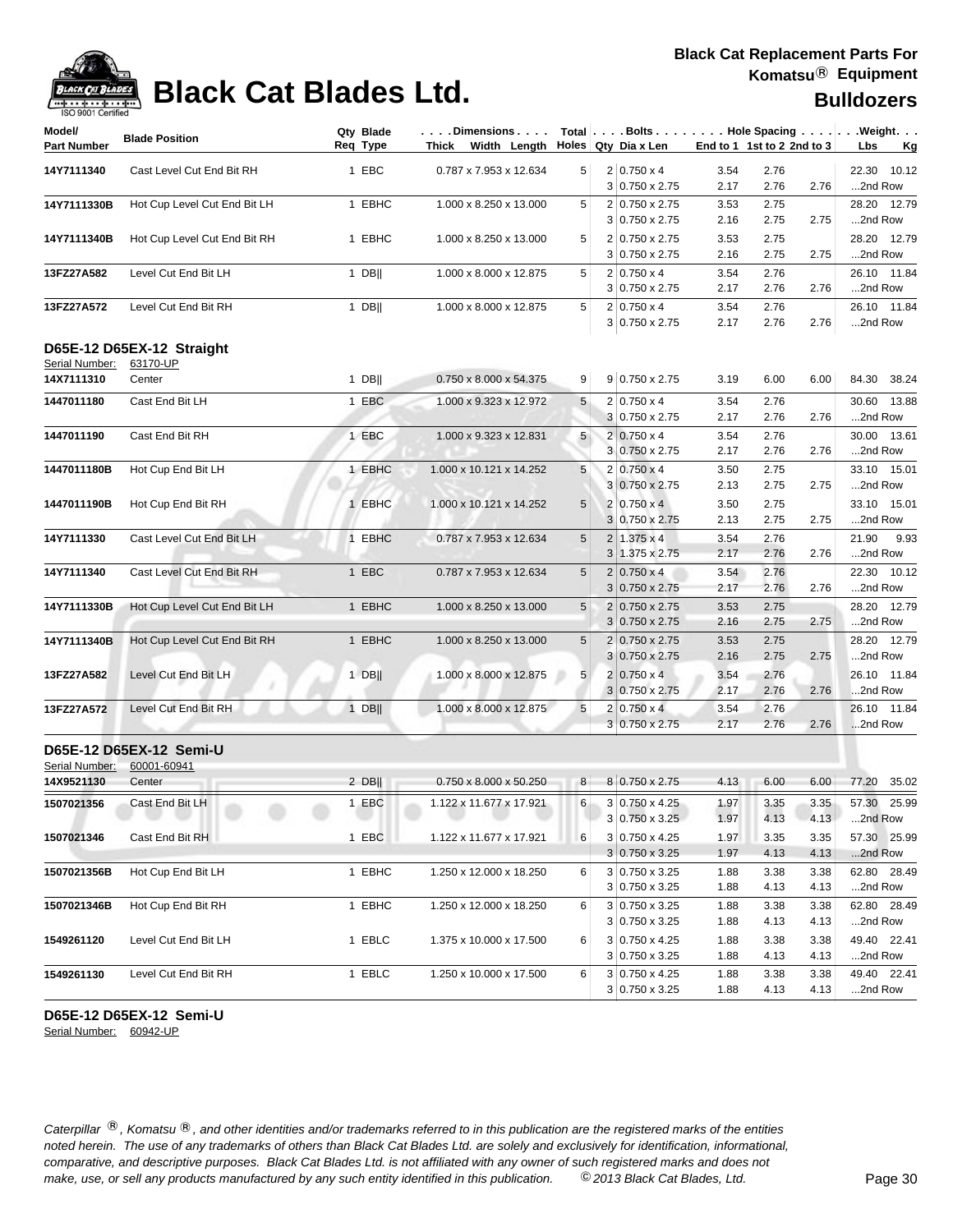**Model/**

## **Black Cat Blades Ltd. Black Cat Blades Ltd. Black Cat Blades Ltd.**

| Model/              | <b>Blade Position</b>        | Qty Blade<br>Req Type | . Dimensions   Total  . Bolts Hole Spacing  . Weight.<br>Thick Width Length Holes Qty Dia x Len |                |                             |                            |      |      |                  |
|---------------------|------------------------------|-----------------------|-------------------------------------------------------------------------------------------------|----------------|-----------------------------|----------------------------|------|------|------------------|
| Part Number         |                              |                       |                                                                                                 |                |                             | End to 1 1st to 2 2nd to 3 |      |      | Lbs<br><u>Kg</u> |
| 1307041130          | Center                       | $1$ DB                | 0.750 x 8.000 x 53.000                                                                          | 9              | $9 0.750 \times 2.75$       | 2.50                       | 6.00 | 6.00 | 82.20<br>37.29   |
| 130920A180          | Center                       | $1$ DB                | 0.750 x 8.000 x 47.125                                                                          | 8              | 8 0.750 x 2.75              | 2.56                       | 6.00 | 6.00 | 73.10 33.16      |
| 1757122272          | Cast End Bit LH              | 1 EBC                 | 1.626 x 12.165 x 21.091                                                                         | $\overline{7}$ | $3 0.875 \times 3.5$        | 3.47                       | 2.36 | 5.32 | 90.00 40.82      |
|                     |                              |                       |                                                                                                 |                | $4 0.875 \times 3.5$        | 3.47                       | 2.36 | 4.13 | 2nd Row          |
| 1757122282          | Cast End Bit RH              | 1 EBC                 | 1.626 x 12.165 x 21.091                                                                         | $\overline{7}$ | $3 0.875 \times 3.5$        | 3.47                       | 2.36 | 5.32 | 90.00 40.82      |
|                     |                              |                       |                                                                                                 |                | $4 0.875 \times 3.5$        | 3.47                       | 2.36 | 4.13 | 2nd Row          |
| 1757122272B         | Hot Cup End Bit LH           | 1 EBHC                | 1.375 x 13.000 x 21.500                                                                         | 7 <sup>1</sup> | $3 0.875 \times 3.5$        | 3.25                       | 2.38 | 5.31 | 79.30 35.97      |
|                     |                              |                       |                                                                                                 |                | $4 0.875 \times 3.5$        | 3.25                       | 2.38 | 4.13 | 2nd Row          |
| 1757122282B         | Hot Cup End Bit RH           | 1 EBHC                | 1.375 x 13.000 x 21.500                                                                         | 7 <sup>1</sup> | $3 0.875 \times 3.5$        | 3.25                       | 2.38 | 5.31 | 79.30 35.97      |
|                     |                              |                       |                                                                                                 |                | $4 0.875 \times 3.5$        | 3.25                       | 2.38 | 4.13 | 2nd Row          |
| D65EX-15 Straight   |                              |                       |                                                                                                 |                |                             |                            |      |      |                  |
| Serial Number:      | 67001-UP                     |                       |                                                                                                 |                |                             |                            |      |      |                  |
| 14X7111310          | Center                       | $2$ DB                | 0.750 x 8.000 x 54.375                                                                          | 9 <sup>°</sup> | $9 0.750 \times 2.75$       | 3.19                       | 6.00 | 6.00 | 84.30 38.24      |
| 1447011180          | Cast End Bit LH              | 1 EBC                 | 1.000 x 9.323 x 12.972                                                                          | 5 <sup>5</sup> | $2 0.750 \times 4$          | 3.54                       | 2.76 |      | 30.60 13.88      |
|                     |                              |                       |                                                                                                 |                | $3 0.750 \times 2.75$       | 2.17                       | 2.76 | 2.76 | 2nd Row          |
| 1447011190          | Cast End Bit RH              | 1 EBC                 | 1.000 x 9.323 x 12.831                                                                          | 5 <sup>5</sup> | $2 0.750 \times 4$          | 3.54                       | 2.76 |      | 30.00 13.61      |
|                     |                              |                       |                                                                                                 |                | 3 0.750 x 2.75              | 2.17                       | 2.76 | 2.76 | 2nd Row          |
| 1447011180B         | Hot Cup End Bit LH           | 1 EBHC                | 1.000 x 10.121 x 14.252                                                                         | 5 <sub>1</sub> | $2 0.750 \times 4$          | 3.50                       | 2.75 |      | 33.10 15.01      |
|                     |                              |                       |                                                                                                 |                | $3 0.750 \times 2.75$       | 2.13                       | 2.75 | 2.75 | 2nd Row          |
| 1447011190B         | Hot Cup End Bit RH           | 1 EBHC                | 1.000 x 10.121 x 14.252                                                                         | 5              | 2 0.750 x 4                 | 3.50                       | 2.75 |      | 33.10 15.01      |
|                     |                              |                       |                                                                                                 |                | $3 0.750 \times 2.75$       | 2.13                       | 2.75 | 2.75 | 2nd Row          |
| 14Y7111330          | Cast Level Cut End Bit LH    | 1 EBHC                | 0.787 x 7.953 x 12.634                                                                          | 5              | $2 1.375 \times 4$          | 3.54                       | 2.76 |      | 21.90<br>9.93    |
|                     |                              |                       |                                                                                                 |                | 3 1.375 x 2.75              | 2.17                       | 2.76 | 2.76 | 2nd Row          |
| 14Y7111340          | Cast Level Cut End Bit RH    | 1 EBC                 | 0.787 x 7.953 x 12.634                                                                          | 5              | $2 0.750 \times 4$          | 3.54                       | 2.76 |      | 22.30 10.12      |
|                     |                              |                       |                                                                                                 |                | $3 0.750 \times 2.75$       | 2.17                       | 2.76 | 2.76 | 2nd Row          |
| 14Y7111330B         | Hot Cup Level Cut End Bit LH | 1 EBHC                | 1.000 x 8.250 x 13.000                                                                          | 5 <sup>5</sup> | 2 0.750 x 2.75              | 3.53                       | 2.75 |      | 28.20 12.79      |
|                     |                              |                       |                                                                                                 |                | $3 0.750 \times 2.75$       | 2.16                       | 2.75 | 2.75 | 2nd Row          |
| 14Y7111340B         | Hot Cup Level Cut End Bit RH | 1 EBHC                | 1.000 x 8.250 x 13.000                                                                          | 5              | 2 0.750 x 2.75              | 3.53                       | 2.75 |      | 28.20 12.79      |
|                     |                              |                       |                                                                                                 |                | $3 0.750 \times 2.75$       | 2.16                       | 2.75 | 2.75 | 2nd Row          |
| 13FZ27A582          | Level Cut End Bit LH         | $1$ DB                | 1.000 x 8.000 x 12.875                                                                          | 5              | $2 0.750 \times 4$          | 3.54                       | 2.76 |      | 26.10 11.84      |
|                     |                              |                       |                                                                                                 |                | $3 0.750 \times 2.75$       | 2.17                       | 2.76 | 2.76 | 2nd Row          |
| 13FZ27A572          | Level Cut End Bit RH         | $1$ DB                | 1.000 x 8.000 x 12.875                                                                          | 5 <sub>1</sub> | $2 0.750 \times 4$          | 3.54                       | 2.76 |      | 26.10 11.84      |
|                     |                              |                       |                                                                                                 |                | $3 0.750 \times 2.75$       | 2.17                       | 2.76 | 2.76 | 2nd Row          |
| D65EX-15 Semi-U     |                              |                       |                                                                                                 |                |                             |                            |      |      |                  |
| Serial Number:      | 67001-UP                     |                       |                                                                                                 |                |                             |                            |      |      |                  |
| 1307041130          | Center                       | $1$ DB                | 0.750 x 8.000 x 53.000                                                                          | 9              | $9 0.750 \times 2.75$       | 2.50                       | 6.00 | 6.00 | 37.29<br>82.20   |
| 130920A180          | Center                       | $1$ DB                | 0.750 x 8.000 x 47.125                                                                          | 8 <sup>1</sup> | 8 0.750 x 2.75              | 2.56                       | 6.00 | 6.00 | 73.10 33.16      |
| 1757122272          | Cast End Bit LH              | 1 EBC                 | 1.626 x 12.165 x 21.091                                                                         |                | $3 0.875 \times 3.5$        | 3.47                       | 2.36 | 5.32 | 90.00 40.82      |
|                     |                              |                       |                                                                                                 |                | $4 0.875 \times 3.5$        | 3.47                       | 2.36 | 4.13 | 2nd Row          |
| 1757122282          | Cast End Bit RH              | 1 EBC                 | 1.626 x 12.165 x 21.091                                                                         | 7              | $3 0.875 \times 3.5$        | 3.47                       | 2.36 | 5.32 | 90.00 40.82      |
|                     |                              |                       |                                                                                                 |                | $4 0.875 \times 3.5$        | 3.47                       | 2.36 | 4.13 | 2nd Row          |
| 1757122272B         | Hot Cup End Bit LH           | 1 EBHC                | 1.375 x 13.000 x 21.500                                                                         | 7              | $3 0.875 \times 3.5$        | 3.25                       | 2.38 | 5.31 | 79.30 35.97      |
|                     |                              |                       |                                                                                                 |                | $4 0.875 \times 3.5$        | 3.25                       | 2.38 | 4.13 | 2nd Row          |
| 1757122282B         | Hot Cup End Bit RH           | 1 EBHC                | 1.375 x 13.000 x 21.500                                                                         | 7              | $3 0.875 \times 3.5$        | 3.25                       | 2.38 | 5.31 | 79.30 35.97      |
|                     |                              |                       |                                                                                                 |                | $4 0.875 \times 3.5$        | 3.25                       | 2.38 | 4.13 | 2nd Row          |
| D65P-7 D65P-8 Angle |                              |                       |                                                                                                 |                |                             |                            |      |      |                  |
| Serial Number:      | 40001-UP                     |                       |                                                                                                 |                |                             |                            |      |      |                  |
| 1307051A30          | Center                       | $1$ DB                | $0.750 \times 8.000 \times 56.000$                                                              |                | $9   9   0.750 \times 2.75$ | 4.00                       | 6.00 | 6.00 | 86.80 39.37      |

Caterpillar ®, Komatsu ®, and other identities and/or trademarks referred to in this publication are the registered marks of the entities *noted herein. The use of any trademarks of others than Black Cat Blades Ltd. are solely and exclusively for identification, informational, make, use, or sell any products manufactured by any such entity identified in this publication. comparative, and descriptive purposes. Black Cat Blades Ltd. is not affiliated with any owner of such registered marks and does not* ©*2013 Black Cat Blades, Ltd.* Page 31

**130920A180** End 1 DB|| 8 2.56 6.00 6.00 73.10 33.16 0.750 x 8.000 x 47.125 8 0.750 x 2.75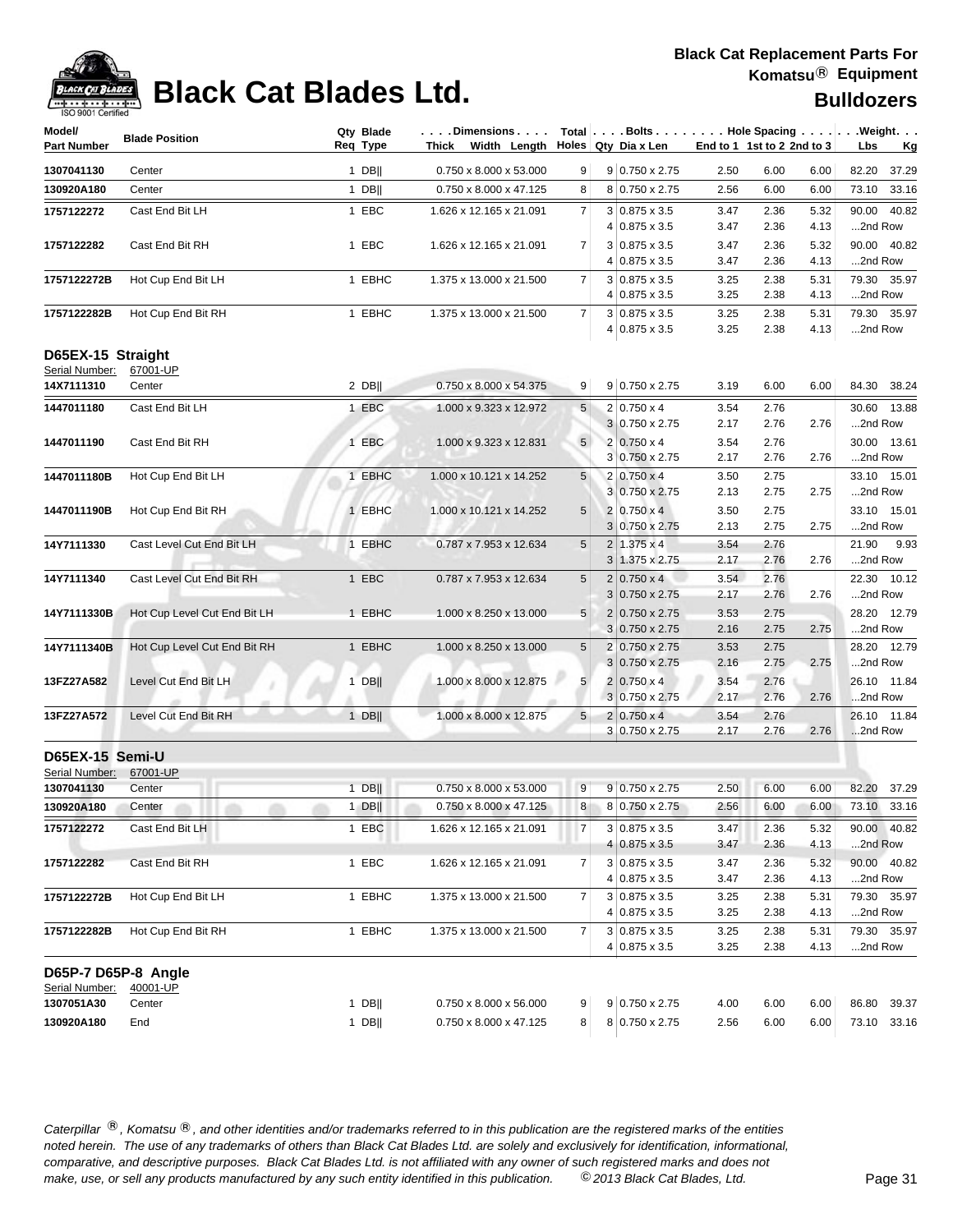

## **Black Cat Blades Ltd. Black Cat Blades Ltd.**

| Model/<br><b>Part Number</b> | <b>Blade Position</b>                             | Qty Blade<br>Req Type | .Dimensions<br>Thick Width Length |                 | Total $\vert \ldots$ Bolts $\ldots \vert \ldots$ Hole Spacing $\ldots \vert \ldots$ Weight. $\ldots$<br>Holes Qty Dia x Len |              | End to 1 1st to 2 2nd to 3 |      | Lbs<br><u>Kg</u>       |
|------------------------------|---------------------------------------------------|-----------------------|-----------------------------------|-----------------|-----------------------------------------------------------------------------------------------------------------------------|--------------|----------------------------|------|------------------------|
| 1447011180                   | Cast End Bit LH                                   | 1 EBC                 | 1.000 x 9.323 x 12.972            | 5 <sup>1</sup>  | $2 0.750 \times 4$                                                                                                          | 3.54         | 2.76                       |      | 30.60 13.88            |
|                              |                                                   |                       |                                   |                 | 3 0.750 x 2.75                                                                                                              | 2.17         | 2.76                       | 2.76 | 2nd Row                |
| 1447011190                   | Cast End Bit RH                                   | 1 EBC                 | 1.000 x 9.323 x 12.831            | 5               | $2 0.750 \times 4$                                                                                                          | 3.54         | 2.76                       |      | 30.00 13.61            |
|                              |                                                   |                       |                                   |                 | 3 0.750 x 2.75                                                                                                              | 2.17         | 2.76                       | 2.76 | 2nd Row                |
| 1447011180B                  | Hot Cup End Bit LH                                | 1 EBHC                | 1.000 x 10.121 x 14.252           | 5               | $2 0.750 \times 4$                                                                                                          | 3.50         | 2.75                       |      | 33.10 15.01            |
|                              |                                                   |                       |                                   |                 | 3 0.750 x 2.75                                                                                                              | 2.13         | 2.75                       | 2.75 | 2nd Row                |
| 1447011190B                  | Hot Cup End Bit RH                                | 1 EBHC                | 1.000 x 10.121 x 14.252           | 5               | $2 0.750 \times 4$                                                                                                          | 3.50         | 2.75                       |      | 33.10 15.01            |
|                              |                                                   |                       |                                   |                 | $3 0.750 \times 2.75$                                                                                                       | 2.13         | 2.75                       | 2.75 | 2nd Row                |
| 14Y7111330                   | Cast Level Cut End Bit LH                         | 1 EBHC                | 0.787 x 7.953 x 12.634            | 5               | $2 1.375 \times 4$                                                                                                          | 3.54         | 2.76                       |      | 21.90<br>9.93          |
|                              |                                                   |                       |                                   |                 | $3 1.375 \times 2.75$                                                                                                       | 2.17         | 2.76                       | 2.76 | 2nd Row                |
| 14Y7111340                   | Cast Level Cut End Bit RH                         | 1 EBC                 | 0.787 x 7.953 x 12.634            | 5               | $2 0.750 \times 4$<br>$3 0.750 \times 2.75$                                                                                 | 3.54<br>2.17 | 2.76<br>2.76               | 2.76 | 22.30 10.12<br>2nd Row |
|                              | Hot Cup Level Cut End Bit LH                      | 1 EBHC                | 1.000 x 8.250 x 13.000            | 5               | 2 0.750 x 2.75                                                                                                              | 3.53         | 2.75                       |      | 28.20 12.79            |
| 14Y7111330B                  |                                                   |                       |                                   |                 | $3 0.750 \times 2.75$                                                                                                       | 2.16         | 2.75                       | 2.75 | 2nd Row                |
| 14Y7111340B                  | Hot Cup Level Cut End Bit RH                      | 1 EBHC                | 1.000 x 8.250 x 13.000            | 5 <sup>5</sup>  | 2 0.750 x 2.75                                                                                                              | 3.53         | 2.75                       |      | 28.20 12.79            |
|                              |                                                   |                       |                                   |                 | $3 0.750 \times 2.75$                                                                                                       | 2.16         | 2.75                       | 2.75 | 2nd Row                |
| 13FZ27A582                   | Level Cut End Bit LH                              | $1$ DB                | 1.000 x 8.000 x 12.875            | 5 <sup>5</sup>  | $2 0.750 \times 4$                                                                                                          | 3.54         | 2.76                       |      | 26.10 11.84            |
|                              |                                                   |                       |                                   |                 | 3 0.750 x 2.75                                                                                                              | 2.17         | 2.76                       | 2.76 | 2nd Row                |
| 13FZ27A572                   | Level Cut End Bit RH                              | $1$ DB                | 1.000 x 8.000 x 12.875            | 5 <sub>5</sub>  | $2 0.750 \times 4$                                                                                                          | 3.54         | 2.76                       |      | 26.10 11.84            |
|                              |                                                   |                       |                                   |                 | 3 0.750 x 2.75                                                                                                              | 2.17         | 2.76                       | 2.76 | 2nd Row                |
| Serial Number:               | D65P-7 D65P-8 Straight, Straight Tilt<br>40001-UP |                       |                                   |                 |                                                                                                                             |              |                            |      |                        |
| 1447011131                   | Center                                            | $2$ DB                | 0.750 x 8.000 x 65.313            | 11              | $11 0.750 \times 2.75$                                                                                                      | 2.66         | 6.00                       | 6.00 | 101.30 45.95           |
| 1447011180                   | Cast End Bit LH                                   | 1 EBC                 | 1.000 x 9.323 x 12.972            | 5               | $2 0.750 \times 4$                                                                                                          | 3.54         | 2.76                       |      | 30.60 13.88            |
|                              |                                                   |                       |                                   |                 | $3 0.750 \times 2.75$                                                                                                       | 2.17         | 2.76                       | 2.76 | 2nd Row                |
| 1447011190                   | Cast End Bit RH                                   | 1 EBC                 | 1.000 x 9.323 x 12.831            | $5\overline{)}$ | $2 0.750 \times 4$                                                                                                          | 3.54         | 2.76                       |      | 30.00 13.61            |
|                              |                                                   |                       |                                   |                 | $3 0.750 \times 2.75$                                                                                                       | 2.17         | 2.76                       | 2.76 | 2nd Row                |
| 1447011180B                  | Hot Cup End Bit LH                                | 1 EBHC                | 1.000 x 10.121 x 14.252           | 5               | $2 0.750 \times 4$                                                                                                          | 3.50<br>2.13 | 2.75<br>2.75               |      | 33.10 15.01<br>2nd Row |
|                              |                                                   |                       |                                   |                 | $3 0.750 \times 2.75$                                                                                                       |              |                            | 2.75 |                        |
| 1447011190B                  | Hot Cup End Bit RH                                | 1 EBHC                | 1.000 x 10.121 x 14.252           | 5 <sup>1</sup>  | $2 0.750 \times 4$<br>$3 0.750 \times 2.75$                                                                                 | 3.50<br>2.13 | 2.75<br>2.75               | 2.75 | 33.10 15.01<br>2nd Row |
| 14Y7111330                   | Cast Level Cut End Bit LH                         | 1 EBHC                | 0.787 x 7.953 x 12.634            | 5               | $\overline{2}$<br>$1.375 \times 4$                                                                                          | 3.54         | 2.76                       |      | 21.90<br>9.93          |
|                              |                                                   |                       |                                   |                 | $3 1.375 \times 2.75$                                                                                                       | 2.17         | 2.76                       | 2.76 | 2nd Row                |
| 14Y7111340                   | Cast Level Cut End Bit RH                         | 1 EBC                 | 0.787 x 7.953 x 12.634            | 5               | $2 0.750 \times 4$                                                                                                          | 3.54         | 2.76                       |      | 22.30 10.12            |
|                              |                                                   |                       |                                   |                 | $3 0.750 \times 2.75$                                                                                                       | 2.17         | 2.76                       | 2.76 | 2nd Row                |
| 14Y7111330B                  | Hot Cup Level Cut End Bit LH                      | 1 EBHC                | 1.000 x 8.250 x 13.000            | 5 <sup>1</sup>  | $2 0.750 \times 2.75$                                                                                                       | 3.53         | 2.75                       |      | 28.20 12.79            |
|                              |                                                   |                       |                                   |                 | $3 0.750 \times 2.75$                                                                                                       | 2.16         | 2.75                       | 2.75 | 2nd Row                |
| 14Y7111340B                  | Hot Cup Level Cut End Bit RH                      | 1 EBHC                | 1.000 x 8.250 x 13.000            | 5               | 2 0.750 x 2.75                                                                                                              | 3.53         | 2.75                       |      | 28.20 12.79            |
|                              |                                                   |                       |                                   |                 | $3 0.750 \times 2.75$                                                                                                       | 2.16         | 2.75                       | 2.75 | 2nd Row                |
| 13FZ27A582                   | Level Cut End Bit LH                              | $1$ DB                | 1.000 x 8.000 x 12.875            | 5               | $2 0.750 \times 4$                                                                                                          | 3.54         | 2.76                       |      | 26.10 11.84            |
|                              |                                                   |                       |                                   |                 | $3 0.750 \times 2.75$                                                                                                       | 2.17         | 2.76                       | 2.76 | 2nd Row                |
| 13FZ27A572                   | Level Cut End Bit RH                              | $1$ DB                | 1.000 x 8.000 x 12.875            | 5               | $2 0.750 \times 4$                                                                                                          | 3.54         | 2.76                       |      | 26.10 11.84            |
|                              |                                                   |                       |                                   |                 | 3 0.750 x 2.75                                                                                                              | 2.17         | 2.76                       | 2.76 | 2nd Row                |
| D65X154SU                    | Dozer Blade Support                               | 1 SE $\parallel$      | 1.000 x 6.750 x 154.000           | 32              | 0.813                                                                                                                       | 4.23         | 2.76                       | 2.76 | 284.00 128.82          |
| Serial Number:               | D65P-12 D65PX-12 D65PX-15 Angle<br>60001-UP       |                       |                                   |                 |                                                                                                                             |              |                            |      |                        |
| 1307051A30                   | Center                                            | $1$ DB                | 0.750 x 8.000 x 56.000            | 9               | 9 0.750 x 2.75                                                                                                              | 4.00         | 6.00                       | 6.00 | 86.80<br>39.37         |
| 130920A180                   | End                                               | $2$ DB                | 0.750 x 8.000 x 47.125            | 8               | 8 0.750 x 2.75                                                                                                              | 2.56         | 6.00                       | 6.00 | 73.10 33.16            |
| 1447011180                   | Cast End Bit LH                                   | 1 EBC                 | 1.000 x 9.323 x 12.972            | 5               | $2 0.750 \times 4$                                                                                                          | 3.54         | 2.76                       |      | 30.60 13.88            |
|                              |                                                   |                       |                                   |                 | $3 0.750 \times 2.75$                                                                                                       | 2.17         | 2.76                       | 2.76 | 2nd Row                |
|                              |                                                   |                       |                                   |                 |                                                                                                                             |              |                            |      |                        |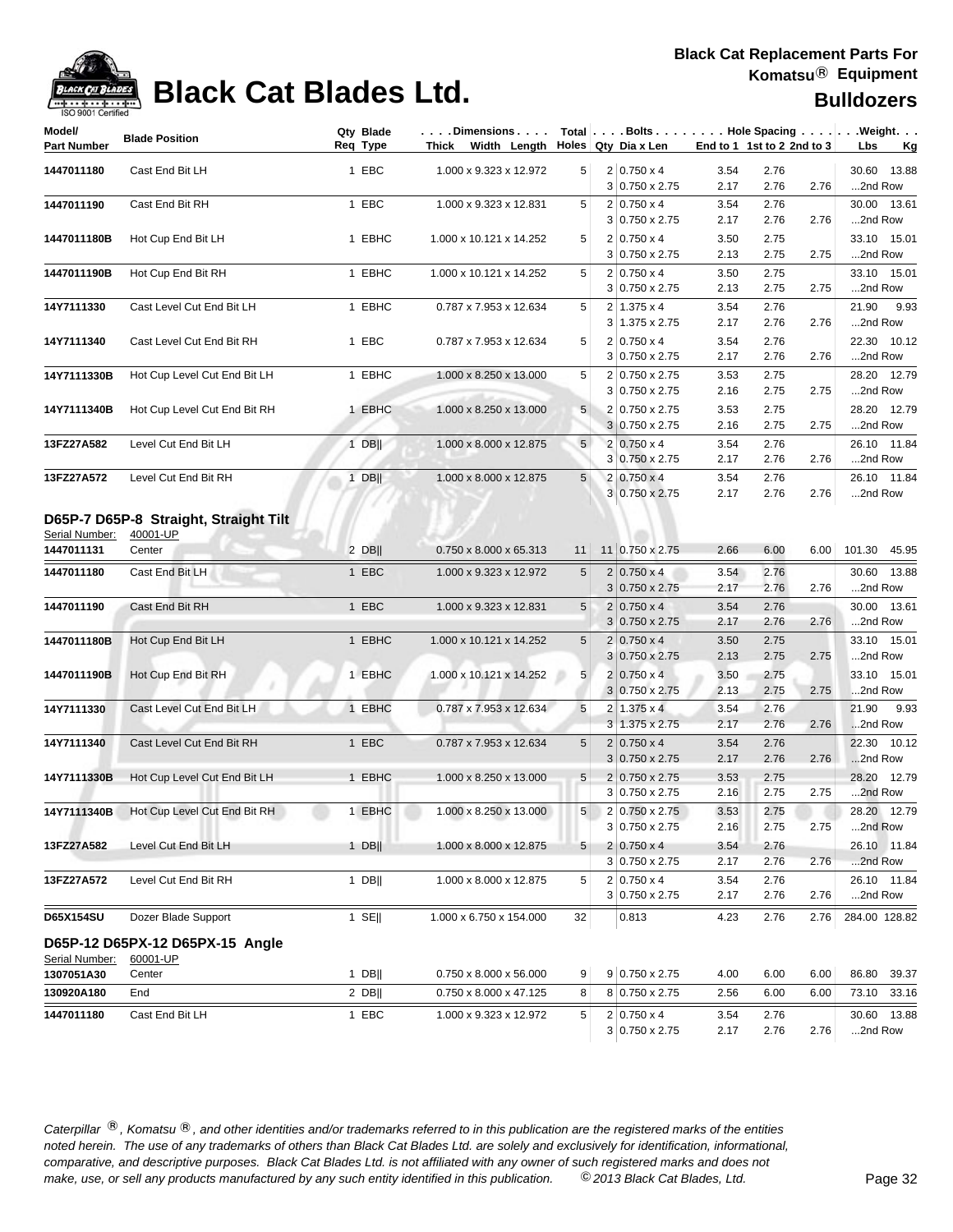

## **Black Cat Blades Ltd. Black Cat Blades Ltd. Bulldozers**

| Model/<br><b>Part Number</b> | <b>Blade Position</b>                                         | Qty Blade<br>Reg Type | .Dimensions<br>Thick Width Length |                         | Total $\vert \ldots$ Bolts $\ldots \vert \ldots$ Hole Spacing $\ldots \vert \ldots$ Weight. $\ldots$<br>Holes Qty Dia x Len | End to 1 1st to 2 2nd to 3                     |              | Lbs<br><u>Kg</u> |      |                           |
|------------------------------|---------------------------------------------------------------|-----------------------|-----------------------------------|-------------------------|-----------------------------------------------------------------------------------------------------------------------------|------------------------------------------------|--------------|------------------|------|---------------------------|
| 1447011190                   | Cast End Bit RH                                               |                       | 1 EBC                             | 1.000 x 9.323 x 12.831  | 5                                                                                                                           | $2 0.750 \times 4$<br>$3 0.750 \times 2.75$    | 3.54<br>2.17 | 2.76<br>2.76     | 2.76 | 30.00<br>13.61<br>2nd Row |
| 1447011180B                  | Hot Cup End Bit LH                                            |                       | 1 EBHC                            | 1.000 x 10.121 x 14.252 | 5                                                                                                                           | $2 0.750 \times 4$<br>3 0.750 x 2.75           | 3.50<br>2.13 | 2.75<br>2.75     | 2.75 | 33.10 15.01<br>2nd Row    |
| 1447011190B                  | Hot Cup End Bit RH                                            |                       | 1 EBHC                            | 1.000 x 10.121 x 14.252 | 5                                                                                                                           | $2 0.750 \times 4$<br>3 0.750 x 2.75           | 3.50<br>2.13 | 2.75<br>2.75     | 2.75 | 33.10<br>15.01<br>2nd Row |
| 14Y7111330                   | Cast Level Cut End Bit LH                                     |                       | 1 EBHC                            | 0.787 x 7.953 x 12.634  | 5                                                                                                                           | $2 1.375 \times 4$<br>$3 1.375 \times 2.75$    | 3.54<br>2.17 | 2.76<br>2.76     | 2.76 | 9.93<br>21.90<br>2nd Row  |
| 14Y7111340                   | Cast Level Cut End Bit RH                                     |                       | 1 EBC                             | 0.787 x 7.953 x 12.634  | 5                                                                                                                           | $2 0.750 \times 4$<br>$3 0.750 \times 2.75$    | 3.54<br>2.17 | 2.76<br>2.76     | 2.76 | 22.30 10.12<br>2nd Row    |
| 14Y7111330B                  | Hot Cup Level Cut End Bit LH                                  |                       | 1 EBHC                            | 1.000 x 8.250 x 13.000  | 5                                                                                                                           | 2 0.750 x 2.75<br>$3 0.750 \times 2.75$        | 3.53<br>2.16 | 2.75<br>2.75     | 2.75 | 28.20 12.79<br>2nd Row    |
| 14Y7111340B                  | Hot Cup Level Cut End Bit RH                                  |                       | 1 EBHC                            | 1.000 x 8.250 x 13.000  | 5                                                                                                                           | 2 0.750 x 2.75<br>$3 0.750 \times 2.75$        | 3.53<br>2.16 | 2.75<br>2.75     | 2.75 | 28.20 12.79<br>2nd Row    |
| 13FZ27A582                   | Level Cut End Bit LH                                          |                       | 1 DB $  $                         | 1.000 x 8.000 x 12.875  | 5                                                                                                                           | $2 0.750 \times 4$<br>$3 0.750 \times 2.75$    | 3.54<br>2.17 | 2.76<br>2.76     | 2.76 | 26.10 11.84<br>2nd Row    |
| 13FZ27A572                   | Level Cut End Bit RH                                          |                       | 1 DB                              | 1.000 x 8.000 x 12.875  | 5                                                                                                                           | $2 0.750 \times 4$<br>3 0.750 x 2.75           | 3.54<br>2.17 | 2.76<br>2.76     | 2.76 | 26.10 11.84<br>2nd Row    |
| Serial Number:               | D65P-12 D65PX-12 D65PX-15 Straight, Straight Tilt<br>60001-UP |                       |                                   |                         |                                                                                                                             |                                                |              |                  |      |                           |
| 1447011131                   | Center                                                        |                       | $2$ DB                            | 0.750 x 8.000 x 65.313  | 11                                                                                                                          | 11 0.750 x 2.75                                | 2.66         | 6.00             | 6.00 | 101.30<br>45.95           |
| 1447011180                   | Cast End Bit LH                                               |                       | 1 EBC                             | 1.000 x 9.323 x 12.972  | 5                                                                                                                           | $2 0.750 \times 4$<br>3 0.750 x 2.75           | 3.54<br>2.17 | 2.76<br>2.76     | 2.76 | 30.60 13.88<br>2nd Row    |
| 1447011190                   | Cast End Bit RH                                               |                       | 1 EBC                             | 1.000 x 9.323 x 12.831  | 5                                                                                                                           | $2 0.750 \times 4$<br>$3 0.750 \times 2.75$    | 3.54<br>2.17 | 2.76<br>2.76     | 2.76 | 30.00 13.61<br>2nd Row    |
| 1447011180B                  | Hot Cup End Bit LH                                            |                       | 1 EBHC                            | 1.000 x 10.121 x 14.252 | $\sqrt{5}$                                                                                                                  | $2 0.750 \times 4$<br>$3 0.750 \times 2.75$    | 3.50<br>2.13 | 2.75<br>2.75     | 2.75 | 33.10 15.01<br>2nd Row    |
| 1447011190B                  | Hot Cup End Bit RH                                            |                       | 1 EBHC                            | 1.000 x 10.121 x 14.252 | 5                                                                                                                           | $2 0.750 \times 4$<br>$3 0.750 \times 2.75$    | 3.50<br>2.13 | 2.75<br>2.75     | 2.75 | 33.10 15.01<br>2nd Row    |
| 14Y7111330                   | Cast Level Cut End Bit LH                                     |                       | 1 EBHC                            | 0.787 x 7.953 x 12.634  | 5                                                                                                                           | $2 1.375 \times 4$<br>3 1.375 x 2.75           | 3.54<br>2.17 | 2.76<br>2.76     | 2.76 | 21.90<br>9.93<br>2nd Row  |
| 14Y7111340                   | Cast Level Cut End Bit RH                                     |                       | 1 EBC                             | 0.787 x 7.953 x 12.634  | 5                                                                                                                           | $2 0.750 \times 4 $<br>$3 0.750 \times 2.75$   | 3.54<br>2.17 | 2.76<br>2.76     | 2.76 | 22.30 10.12<br>2nd Row    |
| 14Y7111330B                  | Hot Cup Level Cut End Bit LH                                  |                       | 1 EBHC                            | 1.000 x 8.250 x 13.000  | 5                                                                                                                           | $2 0.750 \times 2.75$<br>$3 0.750 \times 2.75$ | 3.53<br>2.16 | 2.75<br>2.75     | 2.75 | 28.20 12.79<br>2nd Row    |
| 14Y7111340B                  | Hot Cup Level Cut End Bit RH                                  |                       | 1 EBHC                            | 1.000 x 8.250 x 13.000  | 5                                                                                                                           | $2 0.750 \times 2.75$<br>$3 0.750 \times 2.75$ | 3.53<br>2.16 | 2.75<br>2.75     | 2.75 | 28.20 12.79<br>2nd Row    |
| 13FZ27A582                   | Level Cut End Bit LH                                          |                       | $1$ DB                            | 1.000 x 8.000 x 12.875  | 5                                                                                                                           | $2 0.750 \times 4$<br>3 0.750 x 2.75           | 3.54<br>2.17 | 2.76<br>2.76     | 2.76 | 26.10 11.84<br>2nd Row    |
| 13FZ27A572                   | Level Cut End Bit RH                                          |                       | $1$ DBII                          | 1.000 x 8.000 x 12.875  | 5                                                                                                                           | $2 0.750 \times 4$<br>$3 0.750 \times 2.75$    | 3.54<br>2.17 | 2.76<br>2.76     | 2.76 | 26.10 11.84<br>2nd Row    |
| D65X154SU                    | Dozer Blade Support                                           |                       | $1$ SE                            | 1.000 x 6.750 x 154.000 | 32                                                                                                                          | 0.813                                          | 4.23         | 2.76             | 2.76 | 284.00 128.82             |
|                              | D65PX-17 Power Angle Tilt                                     |                       |                                   |                         |                                                                                                                             |                                                |              |                  |      |                           |
| Serial Number:<br>14X7251610 | 1001-UP<br>Center                                             |                       | $1$ DB                            | 0.750 x 8.000 x 61.606  | 11                                                                                                                          | 0.750                                          | 1.39         | 5.41             | 6.00 | 95.30<br>43.23            |
| 13G7261420                   | Center                                                        |                       | $2$ DB                            | 0.750 x 8.000 x 35.000  | 6                                                                                                                           | 6 0.750 x 2.75                                 | 2.50         | 6.00             | 6.00 | 54.30<br>24.63            |
| 1447011180                   | Cast End Bit LH                                               |                       | 1 EBC                             | 1.000 x 9.323 x 12.972  | 5                                                                                                                           | $2 0.750 \times 4$<br>3 0.750 x 2.75           | 3.54<br>2.17 | 2.76<br>2.76     | 2.76 | 30.60 13.88<br>2nd Row    |
| 1447011190                   | Cast End Bit RH                                               |                       | 1 EBC                             | 1.000 x 9.323 x 12.831  | 5                                                                                                                           | $2 0.750 \times 4$<br>$3 0.750 \times 2.75$    | 3.54<br>2.17 | 2.76<br>2.76     | 2.76 | 30.00 13.61<br>2nd Row    |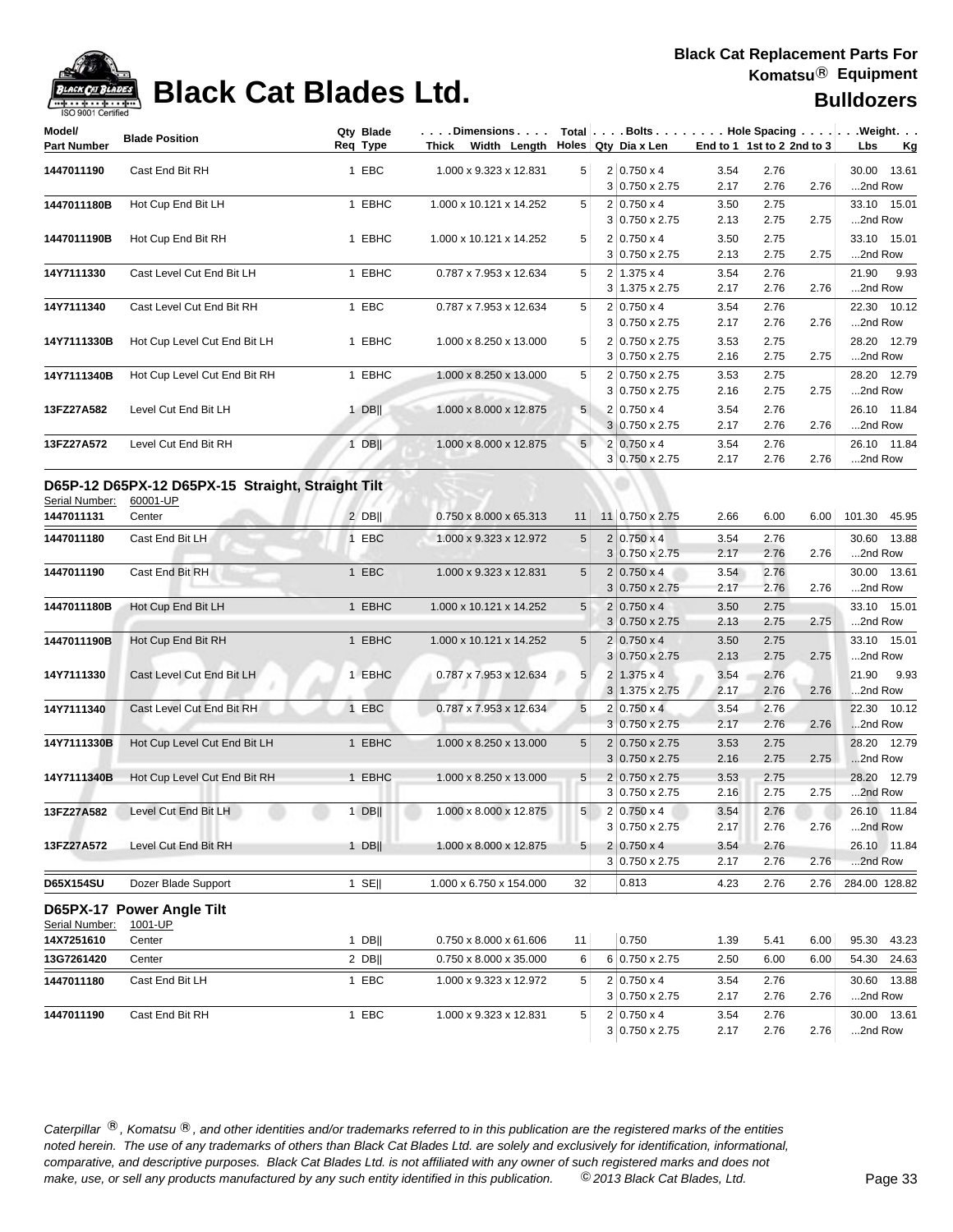

## **Black Cat Blades Ltd. Black Cat Blades Ltd. Bulldozers**

| Model/<br><b>Part Number</b>   | <b>Blade Position</b>                      | Req Type | Qty Blade | . Dimensions   Total   Bolts   Hole Spacing   Weight.<br>Thick Width Length Holes Qty Dia x Len |                |                                                | End to 1 1st to 2 2nd to 3 |              |      | Lbs<br>Kg                |
|--------------------------------|--------------------------------------------|----------|-----------|-------------------------------------------------------------------------------------------------|----------------|------------------------------------------------|----------------------------|--------------|------|--------------------------|
| 1447011180B                    | Hot Cup End Bit LH                         |          | 1 EBHC    | 1.000 x 10.121 x 14.252                                                                         | 5              | $2 0.750 \times 4$<br>$3 0.750 \times 2.75$    | 3.50<br>2.13               | 2.75<br>2.75 | 2.75 | 33.10 15.01<br>2nd Row   |
| 1447011190B                    | Hot Cup End Bit RH                         |          | 1 EBHC    | 1.000 x 10.121 x 14.252                                                                         | 5              | $2 0.750 \times 4$<br>$3 0.750 \times 2.75$    | 3.50<br>2.13               | 2.75<br>2.75 | 2.75 | 33.10 15.01<br>2nd Row   |
| 14Y7111330                     | Cast Level Cut End Bit LH                  |          | 1 EBHC    | 0.787 x 7.953 x 12.634                                                                          | 5              | $2 1.375 \times 4$<br>3 1.375 x 2.75           | 3.54<br>2.17               | 2.76<br>2.76 | 2.76 | 21.90<br>9.93<br>2nd Row |
| 14Y7111340                     | Cast Level Cut End Bit RH                  |          | 1 EBC     | 0.787 x 7.953 x 12.634                                                                          | 5              | $2 0.750 \times 4$<br>$3 0.750 \times 2.75$    | 3.54<br>2.17               | 2.76<br>2.76 | 2.76 | 22.30 10.12<br>2nd Row   |
| 14Y7111330B                    | Hot Cup Level Cut End Bit LH               |          | 1 EBHC    | 1.000 x 8.250 x 13.000                                                                          | 5              | 2 0.750 x 2.75<br>3 0.750 x 2.75               | 3.53<br>2.16               | 2.75<br>2.75 | 2.75 | 28.20 12.79<br>2nd Row   |
| 14Y7111340B                    | Hot Cup Level Cut End Bit RH               |          | 1 EBHC    | 1.000 x 8.250 x 13.000                                                                          | 5              | 2 0.750 x 2.75<br>$3 0.750 \times 2.75$        | 3.53<br>2.16               | 2.75<br>2.75 | 2.75 | 28.20 12.79<br>2nd Row   |
| 13FZ27A582                     | Level Cut End Bit LH                       |          | $1$ DB    | 1.000 x 8.000 x 12.875                                                                          | 5              | $2 0.750 \times 4$<br>$3 0.750 \times 2.75$    | 3.54<br>2.17               | 2.76<br>2.76 | 2.76 | 26.10 11.84<br>2nd Row   |
| 13FZ27A572                     | Level Cut End Bit RH                       |          | $1$ DB    | 1.000 x 8.000 x 12.875                                                                          | 5              | $2 0.750 \times 4$<br>$3 0.750 \times 2.75$    | 3.54<br>2.17               | 2.76<br>2.76 | 2.76 | 26.10 11.84<br>2nd Row   |
| D75A-1 Angle<br>Serial Number: | 50001-UP                                   |          |           |                                                                                                 |                |                                                |                            |              |      |                          |
| 1447061140                     | Center                                     |          | $2$ DB    | 0.750 x 8.000 x 70.875                                                                          | 12             | 12 0.750 x 2.75                                | 2.44                       | 6.00         | 6.00 | 109.90 49.85             |
| 1447011180                     | Cast End Bit LH                            |          | 1 EBC     | 1.000 x 9.323 x 12.972                                                                          | 5              | $2 0.750 \times 4 $<br>3 0.750 x 2.75          | 3.54<br>2.17               | 2.76<br>2.76 | 2.76 | 30.60 13.88<br>2nd Row   |
| 1447011190                     | Cast End Bit RH                            |          | 1 EBC     | 1.000 x 9.323 x 12.831                                                                          | 5              | $2 0.750 \times 4$<br>$3 0.750 \times 2.75$    | 3.54<br>2.17               | 2.76<br>2.76 | 2.76 | 30.00 13.61<br>2nd Row   |
| 1447011180B                    | Hot Cup End Bit LH                         |          | 1 EBHC    | 1.000 x 10.121 x 14.252                                                                         | 5              | $2 0.750 \times 4$<br>$3 0.750 \times 2.75$    | 3.50<br>2.13               | 2.75<br>2.75 | 2.75 | 33.10 15.01<br>2nd Row   |
| 1447011190B                    | Hot Cup End Bit RH                         |          | 1 EBHC    | 1.000 x 10.121 x 14.252                                                                         | $\sqrt{5}$     | $2 0.750 \times 4$<br>$3 0.750 \times 2.75$    | 3.50<br>2.13               | 2.75<br>2.75 | 2.75 | 33.10 15.01<br>2nd Row   |
| 14Y7111330                     | Cast Level Cut End Bit LH                  |          | 1 EBHC    | 0.787 x 7.953 x 12.634                                                                          | 5              | $2 1.375 \times 4$<br>$3 1.375 \times 2.75$    | 3.54<br>2.17               | 2.76<br>2.76 | 2.76 | 21.90<br>9.93<br>2nd Row |
| 14Y7111340                     | Cast Level Cut End Bit RH                  |          | 1 EBC     | 0.787 x 7.953 x 12.634                                                                          | 5              | $2 0.750 \times 4$<br>$3 0.750 \times 2.75$    | 3.54<br>2.17               | 2.76<br>2.76 | 2.76 | 22.30 10.12<br>2nd Row   |
| 14Y7111330B                    | Hot Cup Level Cut End Bit LH               |          | 1 EBHC    | 1.000 x 8.250 x 13.000                                                                          | 5              | $2 0.750 \times 2.75$<br>$3 0.750 \times 2.75$ | 3.53<br>2.16               | 2.75<br>2.75 | 2.75 | 28.20 12.79<br>2nd Row   |
| 14Y7111340B                    | Hot Cup Level Cut End Bit RH               |          | 1 EBHC    | 1.000 x 8.250 x 13.000                                                                          | 5              | $2 0.750 \times 2.75$<br>$3 0.750 \times 2.75$ | 3.53<br>2.16               | 2.75<br>2.75 | 2.75 | 28.20 12.79<br>2nd Row   |
| 13FZ27A582                     | Level Cut End Bit LH                       |          | $1$ DB    | 1.000 x 8.000 x 12.875                                                                          | 5              | $2 0.750 \times 4$<br>3 0.750 x 2.75           | 3.54<br>2.17               | 2.76<br>2.76 | 2.76 | 26.10 11.84<br>2nd Row   |
| 13FZ27A572                     | Level Cut End Bit RH                       |          | $1$ DB    | 1.000 x 8.000 x 12.875                                                                          | 5 <sup>1</sup> | $2 0.750 \times 4 $<br>3 0.750 x 2.75          | 3.54<br>2.17               | 2.76<br>2.76 | 2.76 | 26.10 11.84<br>2nd Row   |
| Serial Number:                 | D75A-1 Straight, Straight Tilt<br>50001-UP |          |           |                                                                                                 |                |                                                |                            |              |      |                          |
| 1449201910                     | Center                                     |          | $1$ DB    |                                                                                                 | 9              | $9 0.750 \times 2.75$                          |                            |              |      |                          |
| 1447011180                     | Cast End Bit LH                            |          | 1 EBC     | 1.000 x 9.323 x 12.972                                                                          | 5              | $2 0.750 \times 4$<br>$3 0.750 \times 2.75$    | 3.54<br>2.17               | 2.76<br>2.76 | 2.76 | 30.60 13.88<br>2nd Row   |
| 1447011190                     | Cast End Bit RH                            |          | 1 EBC     | 1.000 x 9.323 x 12.831                                                                          | 5              | $2 0.750 \times 4$<br>$3 0.750 \times 2.75$    | 3.54<br>2.17               | 2.76<br>2.76 | 2.76 | 30.00 13.61<br>2nd Row   |
| 1447011180B                    | Hot Cup End Bit LH                         |          | 1 EBHC    | 1.000 x 10.121 x 14.252                                                                         | 5              | $2 0.750 \times 4$<br>3 0.750 x 2.75           | 3.50<br>2.13               | 2.75<br>2.75 | 2.75 | 33.10 15.01<br>2nd Row   |
| 1447011190B                    | Hot Cup End Bit RH                         |          | 1 EBHC    | 1.000 x 10.121 x 14.252                                                                         | 5              | $2 0.750 \times 4$<br>$3 0.750 \times 2.75$    | 3.50<br>2.13               | 2.75<br>2.75 | 2.75 | 33.10 15.01<br>2nd Row   |
|                                |                                            |          |           |                                                                                                 |                |                                                |                            |              |      |                          |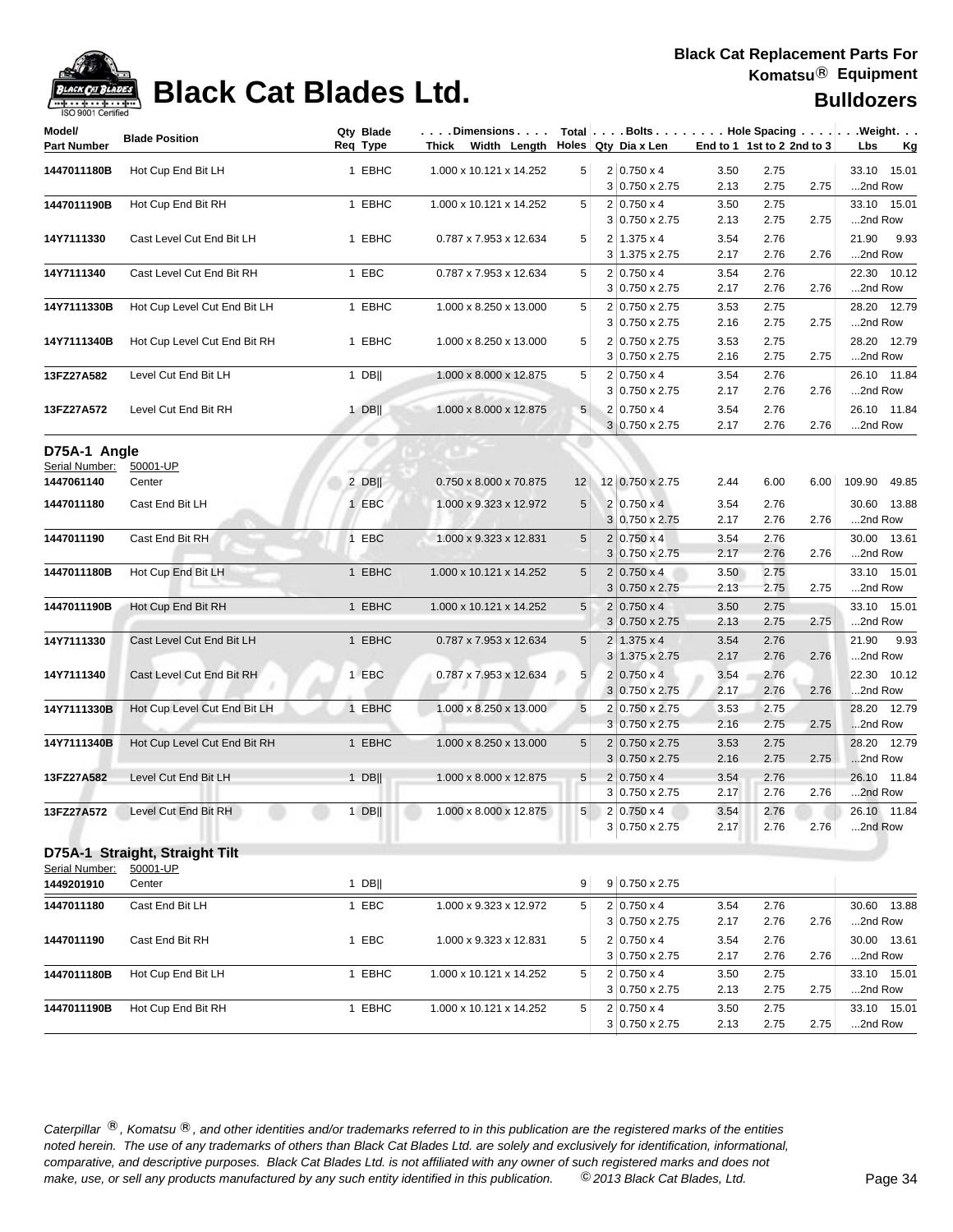| Model/                       | <b>Blade Position</b>                                       | Qty Blade | Dimensions                                   |          |                                                |                            |              |              | Total Bolts Hole Spacing Weight. |
|------------------------------|-------------------------------------------------------------|-----------|----------------------------------------------|----------|------------------------------------------------|----------------------------|--------------|--------------|----------------------------------|
| <b>Part Number</b>           |                                                             | Req Type  | Thick Width Length Holes Qty Dia x Len       |          |                                                | End to 1 1st to 2 2nd to 3 |              |              | Lbs<br><u>Kg</u>                 |
| 14Y7111330                   | Cast Level Cut End Bit LH                                   | 1 EBHC    | 0.787 x 7.953 x 12.634                       | 5        | $2 1.375 \times 4$<br>$3 1.375 \times 2.75$    | 3.54<br>2.17               | 2.76<br>2.76 | 2.76         | 21.90<br>9.93<br>2nd Row         |
| 14Y7111340                   | Cast Level Cut End Bit RH                                   | 1 EBC     | 0.787 x 7.953 x 12.634                       | 5        | $2 0.750 \times 4$<br>$3 0.750 \times 2.75$    | 3.54<br>2.17               | 2.76<br>2.76 | 2.76         | 22.30 10.12<br>2nd Row           |
| 14Y7111330B                  | Hot Cup Level Cut End Bit LH                                | 1 EBHC    | 1.000 x 8.250 x 13.000                       | 5        | 2 0.750 x 2.75<br>3 0.750 x 2.75               | 3.53<br>2.16               | 2.75<br>2.75 | 2.75         | 28.20 12.79<br>2nd Row           |
| 14Y7111340B                  | Hot Cup Level Cut End Bit RH                                | 1 EBHC    | 1.000 x 8.250 x 13.000                       | 5        | 2 0.750 x 2.75<br>3 0.750 x 2.75               | 3.53<br>2.16               | 2.75<br>2.75 | 2.75         | 28.20 12.79<br>2nd Row           |
| 13FZ27A582                   | Level Cut End Bit LH                                        | $1$ DB    | 1.000 x 8.000 x 12.875                       | 5        | $2 0.750 \times 4$<br>$3 0.750 \times 2.75$    | 3.54<br>2.17               | 2.76<br>2.76 | 2.76         | 26.10 11.84<br>2nd Row           |
| 13FZ27A572                   | Level Cut End Bit RH                                        | $1$ DB    | 1.000 x 8.000 x 12.875                       | 5        | $2 0.750 \times 4$<br>$3 0.750 \times 2.75$    | 3.54<br>2.17               | 2.76<br>2.76 | 2.76         | 26.10 11.84<br>2nd Row           |
|                              | D80A-18 D80E-18 Angle                                       |           |                                              |          |                                                |                            |              |              |                                  |
| Serial Number:               | 25001-UP                                                    |           |                                              |          |                                                |                            |              |              |                                  |
| 1547011314                   | Center                                                      | $3$ DB    | 1.000 x 10.000 x 45.625                      | 8        | 8 0.750 x 2.5                                  | 1.81                       | 6.00         | 6.00         | 117.90 53.48                     |
| 1507021356                   | Cast End Bit LH                                             | 1 EBC     | 1.122 x 11.677 x 17.921                      | 6        | $3 0.750 \times 4.25$<br>3 0.750 x 3.25        | 1.97<br>1.97               | 3.35<br>4.13 | 3.35<br>4.13 | 57.30 25.99<br>2nd Row           |
| 1507021346                   | Cast End Bit RH                                             | 1 EBC     | 1.122 x 11.677 x 17.921                      | 6        | 3 0.750 x 4.25<br>$3 0.750 \times 3.25$        | 1.97<br>1.97               | 3.35<br>4.13 | 3.35<br>4.13 | 57.30 25.99<br>2nd Row           |
| 1507021356B                  | Hot Cup End Bit LH                                          | 1 EBHC    | 1.250 x 12.000 x 18.250                      | 6        | 3 0.750 x 3.25<br>3 0.750 x 3.25               | 1.88<br>1.88               | 3.38<br>4.13 | 3.38<br>4.13 | 62.80 28.49<br>2nd Row           |
| 1507021346B                  | Hot Cup End Bit RH                                          | 1 EBHC    | 1.250 x 12.000 x 18.250                      | 6        | $3 0.750 \times 3.25$<br>$3 0.750 \times 3.25$ | 1.88<br>1.88               | 3.38<br>4.13 | 3.38<br>4.13 | 62.80 28.49<br>2nd Row           |
| 1549261120                   | Level Cut End Bit LH                                        | 1 EBLC    | 1.375 x 10.000 x 17.500                      | 6        | $3 0.750 \times 4.25$<br>$3 0.750 \times 3.25$ | 1.88<br>1.88               | 3.38<br>4.13 | 3.38<br>4.13 | 49.40 22.41<br>2nd Row           |
| 1549261130                   | Level Cut End Bit RH                                        | 1 EBLC    | 1.250 x 10.000 x 17.500                      | 6        | $3 0.750 \times 4.25$<br>$3 0.750 \times 3.25$ | 1.88<br>1.88               | 3.38<br>4.13 | 3.38<br>4.13 | 49.40 22.41<br>2nd Row           |
| Serial Number:<br>1547016591 | D80A-18 D80E-18 Mechanical Angle Tilt<br>25001-UP<br>Center | $1$ DB    | 1.000 x 10.000 x 51.500                      | 9        | $9 0.750 \times 2.5 $                          | 1.75                       | 6.00         | 6.00         | 134.00<br>60.78                  |
| 1547011314                   | End                                                         | $2$ DB    | 1.000 x 10.000 x 45.625                      | 8        | 8 0.750 x 2.5                                  | 1.81                       | 6.00         | 6.00         | 117.90<br>53.48                  |
| 1507021356                   | Cast End Bit LH                                             | 1 EBC     | 1.122 x 11.677 x 17.921                      | $6 \mid$ | $3 0.750 \times 4.25$<br>$3 0.750 \times 3.25$ | 1.97<br>1.97               | 3.35<br>4.13 | 3.35<br>4.13 | 57.30 25.99<br>2nd Row           |
| 1507021346                   | Cast End Bit RH                                             | 1 EBC     | 1.122 x 11.677 x 17.921                      | 6        | $3 0.750 \times 4.25$<br>$3 0.750 \times 3.25$ | 1.97<br>1.97               | 3.35<br>4.13 | 3.35<br>4.13 | 57.30 25.99<br>2nd Row           |
| 1507021356B                  | Hot Cup End Bit LH                                          | 1 EBHC    | 1.250 x 12.000 x 18.250                      | 6        | $3 0.750 \times 3.25$<br>$3 0.750 \times 3.25$ | 1.88<br>1.88               | 3.38<br>4.13 | 3.38<br>4.13 | 62.80 28.49<br>2nd Row           |
| 1507021346B                  | Hot Cup End Bit RH                                          | 1 EBHC    | <b>CONTRACTOR</b><br>1.250 x 12.000 x 18.250 | 6        | 3 0.750 x 3.25<br>3 0.750 x 3.25               | 1.88<br>1.88               | 3.38<br>4.13 | 3.38<br>4.13 | 62.80 28.49<br>2nd Row           |
| 1549261120                   | Level Cut End Bit LH                                        | 1 EBLC    | 1.375 x 10.000 x 17.500                      | $\,6$    | $3 0.750 \times 4.25$<br>$3 0.750 \times 3.25$ | 1.88<br>1.88               | 3.38<br>4.13 | 3.38<br>4.13 | 49.40 22.41<br>2nd Row           |
| 1549261130                   | Level Cut End Bit RH                                        | 1 EBLC    | 1.250 x 10.000 x 17.500                      | 6        | $3 0.750 \times 4.25$<br>3 0.750 x 3.25        | 1.88<br>1.88               | 3.38<br>4.13 | 3.38<br>4.13 | 49.40 22.41<br>2nd Row           |
| Serial Number: 25001-UP      | D80A-18 D80E-18 Straight, Straight Tilt                     |           |                                              |          |                                                |                            |              |              |                                  |

| 1547011314 | Center          | <b>DBII</b> | 1.000 x 10.000 x 45.625   | 8              | 8 0.750 x 2.5         | 1.81 | 6.00 | 6.00 | 117.90  | 53.48 |
|------------|-----------------|-------------|---------------------------|----------------|-----------------------|------|------|------|---------|-------|
| 15481A1191 | End             | 2 DBII      | 1.000 x 10.000 x 32.875 l | 6 <sup>1</sup> | $6 0.750 \times 2.5$  | 1.44 | 6.00 | 6.00 | 84.90   | 38.51 |
| 1507021356 | Cast End Bit LH | EBC         | 1.122 x 11.677 x 17.921   | 6 <sup>1</sup> | $3 0.750 \times 4.25$ | 1.97 | 3.35 | 3.35 | 57.30   | 25.99 |
|            |                 |             |                           |                | $3 0.750 \times 3.25$ | 1.97 | 4.13 | 4.13 | 2nd Row |       |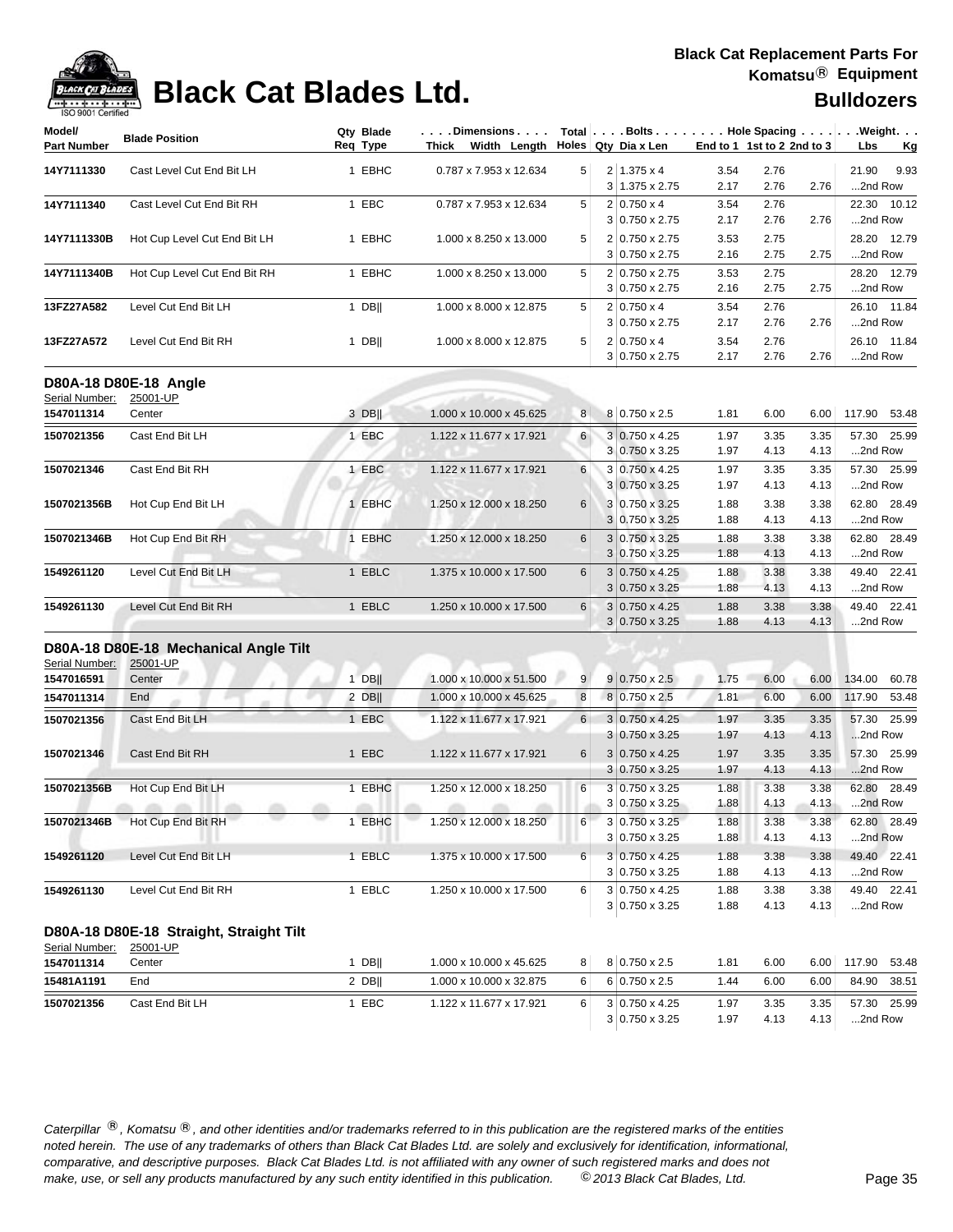| Model/                | <b>Blade Position</b>  | Qty Blade<br>Req Type | $\ldots$ . Dimensions $\ldots$ .<br>Thick Width Length $\vert$ Holes Qty Dia x Len |          | Total   Bolts   Hole Spacing   Weight.         |              | End to 1 1st to 2 2nd to 3 |              |              |             |
|-----------------------|------------------------|-----------------------|------------------------------------------------------------------------------------|----------|------------------------------------------------|--------------|----------------------------|--------------|--------------|-------------|
| Part Number           |                        |                       |                                                                                    |          |                                                |              |                            |              | Lbs          | <u>Kg</u>   |
| 1507021346            | Cast End Bit RH        | 1 EBC                 | 1.122 x 11.677 x 17.921                                                            | 6        | 3 0.750 x 4.25                                 | 1.97         | 3.35                       | 3.35         |              | 57.30 25.99 |
|                       |                        |                       |                                                                                    |          | $3 0.750 \times 3.25$                          | 1.97         | 4.13                       | 4.13         | 2nd Row      |             |
| 1507021356B           | Hot Cup End Bit LH     | 1 EBHC                | 1.250 x 12.000 x 18.250                                                            | 6        | 3 0.750 x 3.25                                 | 1.88         | 3.38                       | 3.38         |              | 62.80 28.49 |
|                       |                        |                       |                                                                                    |          | $3 0.750 \times 3.25$                          | 1.88         | 4.13                       | 4.13         | 2nd Row      |             |
| 1507021346B           | Hot Cup End Bit RH     | 1 EBHC                | 1.250 x 12.000 x 18.250                                                            | 6        | $3 0.750 \times 3.25$                          | 1.88         | 3.38                       | 3.38         |              | 62.80 28.49 |
|                       |                        |                       |                                                                                    |          | $3 0.750 \times 3.25$                          | 1.88         | 4.13                       | 4.13         | 2nd Row      |             |
| 1549261120            | Level Cut End Bit LH   | 1 EBLC                | 1.375 x 10.000 x 17.500                                                            | 6        | 3 0.750 x 4.25                                 | 1.88         | 3.38                       | 3.38         |              | 49.40 22.41 |
|                       |                        |                       |                                                                                    |          | $3 0.750 \times 3.25$                          | 1.88         | 4.13                       | 4.13         | 2nd Row      |             |
| 1549261130            | Level Cut End Bit RH   | 1 EBLC                | 1.250 x 10.000 x 17.500                                                            | 6        | $3 0.750 \times 4.25$                          | 1.88         | 3.38                       | 3.38         |              | 49.40 22.41 |
|                       |                        |                       |                                                                                    |          | $3 0.750 \times 3.25$                          | 1.88         | 4.13                       | 4.13         | 2nd Row      |             |
|                       | D80A-18 D80E-18 Full-U |                       |                                                                                    |          |                                                |              |                            |              |              |             |
| Serial Number:        | 25001-UP               |                       |                                                                                    |          |                                                |              |                            |              |              |             |
| 15472A1122            | Center                 | 1 $DB \le$            | 1.000 x 10.000 x 54.500                                                            | 9        | $9 0.750 \times 2.5$                           | 3.25         | 6.00                       | 6.00         | 134.80 61.14 |             |
| 15472A1151            | End                    | $2$ DB                | 1.000 x 10.000 x 35.688                                                            | 6        | 6 0.750 x 2.5                                  | 2.84         | 6.00                       | 6.00         |              | 93.50 42.41 |
| 1507021356            | Cast End Bit LH        | 1 EBC                 | 1.122 x 11.677 x 17.921                                                            | 6        | 3 0.750 x 4.25                                 | 1.97         | 3.35                       | 3.35         |              | 57.30 25.99 |
|                       |                        |                       |                                                                                    |          | $3 0.750 \times 3.25$                          | 1.97         | 4.13                       | 4.13         | 2nd Row      |             |
| 1507021346            | Cast End Bit RH        | 1 EBC                 | 1.122 x 11.677 x 17.921                                                            | 6        | 3 0.750 x 4.25                                 | 1.97         | 3.35                       | 3.35         |              | 57.30 25.99 |
|                       |                        |                       |                                                                                    |          | $3 0.750 \times 3.25$                          | 1.97         | 4.13                       | 4.13         | 2nd Row      |             |
| 1507021356B           | Hot Cup End Bit LH     | 1 EBHC                | 1.250 x 12.000 x 18.250                                                            | 6        | $3 0.750 \times 3.25$                          | 1.88         | 3.38                       | 3.38         |              | 62.80 28.49 |
|                       |                        |                       |                                                                                    |          | $3 0.750 \times 3.25$                          | 1.88         | 4.13                       | 4.13         | 2nd Row      |             |
| 1507021346B           | Hot Cup End Bit RH     | 1 EBHC                | 1.250 x 12.000 x 18.250                                                            | 6        | $3 0.750 \times 3.25$                          | 1.88         | 3.38                       | 3.38         |              | 62.80 28.49 |
|                       |                        |                       |                                                                                    |          | $3 0.750 \times 3.25$                          | 1.88         | 4.13                       | 4.13         | 2nd Row      |             |
| 1549261120            | Level Cut End Bit LH   | 1 EBLC                | 1.375 x 10.000 x 17.500                                                            | 6        | $3 0.750 \times 4.25$                          | 1.88         | 3.38                       | 3.38         |              | 49.40 22.41 |
|                       |                        |                       |                                                                                    |          | $3 0.750 \times 3.25$                          | 1.88         | 4.13                       | 4.13         | 2nd Row      |             |
| 1549261130            | Level Cut End Bit RH   | 1 EBLC                | 1.250 x 10.000 x 17.500                                                            | 6        | 3 0.750 x 4.25                                 | 1.88         | 3.38                       | 3.38         |              | 49.40 22.41 |
|                       |                        |                       |                                                                                    |          | $3 0.750 \times 3.25$                          | 1.88         | 4.13                       | 4.13         | 2nd Row      |             |
|                       |                        |                       |                                                                                    |          |                                                |              |                            |              |              |             |
| D80P-18 Angle         |                        |                       |                                                                                    |          |                                                |              |                            |              |              |             |
| Serial Number:        | 2001-UP                |                       |                                                                                    |          |                                                |              |                            |              |              |             |
| 1547011314            | Center                 | $2$ DB                | 1.000 x 10.000 x 45.625                                                            | 8        | 8 0.750 x 2.5                                  | 1.81         | 6.00                       | 6.00         | 117.90       | 53.48       |
| 15481A1191            | End                    | $2$ DB                | 1.000 x 10.000 x 32.875                                                            | 6        | $6 0.750 \times 2.5$                           | 1.44         | 6.00                       | 6.00         |              | 84.90 38.51 |
| 1507021356            | Cast End Bit LH        | 1 EBC                 | 1.122 x 11.677 x 17.921                                                            | 6        | $3 0.750 \times 4.25$                          | 1.97         | 3.35                       | 3.35         |              | 57.30 25.99 |
|                       |                        |                       |                                                                                    |          | $3 0.750 \times 3.25$                          | 1.97         | 4.13                       | 4.13         | 2nd Row      |             |
| 1507021346            | Cast End Bit RH        | 1 EBC                 | 1.122 x 11.677 x 17.921                                                            | 6        | $3 0.750 \times 4.25$                          | 1.97         | 3.35                       | 3.35         |              | 57.30 25.99 |
|                       |                        |                       |                                                                                    |          | $3 0.750 \times 3.25$                          | 1.97         | 4.13                       | 4.13         | 2nd Row      |             |
| 1507021356B           | Hot Cup End Bit LH     | 1 EBHC                | 1.250 x 12.000 x 18.250                                                            | $6 \mid$ | $3 0.750 \times 3.25$                          | 1.88         | 3.38                       | 3.38         |              | 62.80 28.49 |
|                       |                        |                       |                                                                                    |          | $3 0.750 \times 3.25$                          | 1.88         | 4.13                       | 4.13         | 2nd Row      |             |
| 1507021346B           | Hot Cup End Bit RH     | 1 EBHC                | 1.250 x 12.000 x 18.250                                                            | $6 \mid$ | 3 0.750 x 3.25                                 | 1.88         | 3.38                       | 3.38         |              | 62.80 28.49 |
|                       |                        |                       |                                                                                    |          | $3 0.750 \times 3.25$                          | 1.88         | 4.13                       | 4.13         | 2nd Row      |             |
| 1549261120            | Level Cut End Bit LH   | 1 EBLC                | 1.375 x 10.000 x 17.500                                                            | 6        | $3 0.750 \times 4.25$                          | 1.88         | 3.38                       | 3.38         |              | 49.40 22.41 |
|                       |                        |                       |                                                                                    |          | $3 0.750 \times 3.25$                          | 1.88         | 4.13                       | 4.13         | 2nd Row      |             |
| 1549261130            | Level Cut End Bit RH   | 1 EBLC                | 1.250 x 10.000 x 17.500                                                            | 6        | $3 0.750 \times 4.25$                          | 1.88         | 3.38                       | 3.38         |              | 49.40 22.41 |
|                       |                        |                       |                                                                                    |          | $3 0.750 \times 3.25$                          | 1.88         | 4.13                       | 4.13         | 2nd Row      |             |
| D80P-18 Straight Tilt |                        |                       |                                                                                    |          |                                                |              |                            |              |              |             |
| Serial Number:        | 2001-UP                |                       |                                                                                    |          |                                                |              |                            |              |              |             |
| 1547011314            | Center                 | $3$ DB                | 1.000 x 10.000 x 45.625                                                            | 8        | 8 0.750 x 3.25                                 | 1.81         | 6.00                       | 6.00         | 117.90 53.48 |             |
|                       | Cast End Bit LH        | 1 EBC                 |                                                                                    | 6        | 3 0.750 x 4.25                                 |              | 3.35                       | 3.35         |              | 57.30 25.99 |
| 1507021356            |                        |                       | 1.122 x 11.677 x 17.921                                                            |          | 3 0.750 x 3.25                                 | 1.97<br>1.97 | 4.13                       | 4.13         | 2nd Row      |             |
|                       |                        |                       |                                                                                    |          |                                                |              |                            |              |              |             |
| 1507021346            | Cast End Bit RH        | 1 EBC                 | 1.122 x 11.677 x 17.921                                                            | 6        | $3 0.750 \times 4.25$<br>$3 0.750 \times 3.25$ | 1.97<br>1.97 | 3.35<br>4.13               | 3.35<br>4.13 | 2nd Row      | 57.30 25.99 |
|                       |                        |                       |                                                                                    |          |                                                |              |                            |              |              |             |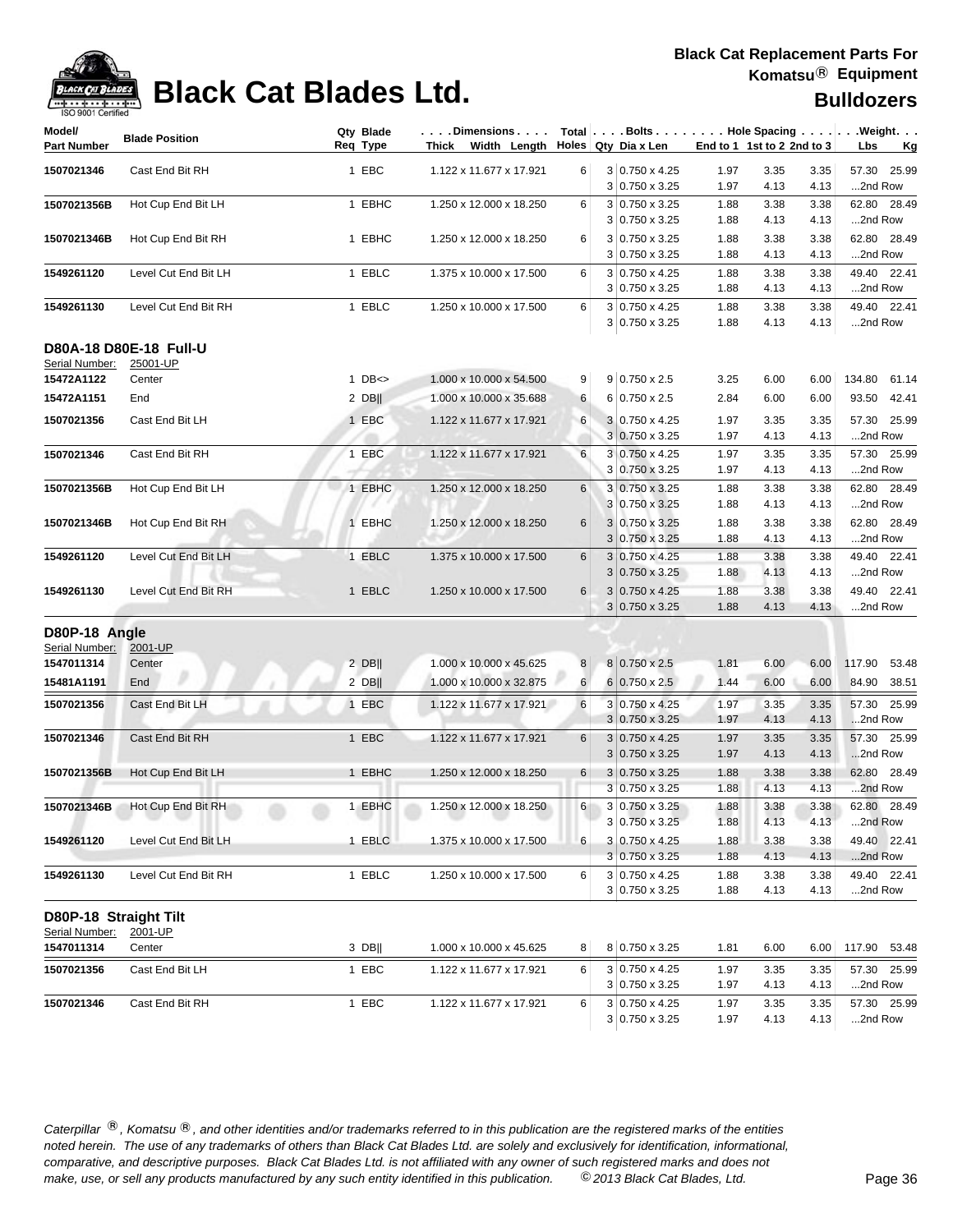

| <b>BLACK CAT BLADES</b><br>$-1$                    | <b>Black Cat Blades Ltd.</b>                   |                       |                                                             |                |                                                         |                            |              |              | <b>Bulldozers</b> |       |
|----------------------------------------------------|------------------------------------------------|-----------------------|-------------------------------------------------------------|----------------|---------------------------------------------------------|----------------------------|--------------|--------------|-------------------|-------|
| ISO 9001 Certified<br>Model/<br><b>Part Number</b> | <b>Blade Position</b>                          | Qty Blade<br>Req Type | $ .\;.\;.\;$ . Dimensions $.\;.\;.\;$<br>Thick Width Length |                | Total Bolts Hole Spacing Weight.<br>Holes Qty Dia x Len | End to 1 1st to 2 2nd to 3 |              |              | Lbs               | Kg    |
| 1507021356B                                        | Hot Cup End Bit LH                             | 1 EBHC                | 1.250 x 12.000 x 18.250                                     | 6              | $3 0.750 \times 3.25$                                   | 1.88                       | 3.38         | 3.38         | 62.80             | 28.49 |
| 1507021346B                                        | Hot Cup End Bit RH                             | 1 EBHC                | 1.250 x 12.000 x 18.250                                     | 6              | 3 0.750 x 3.25<br>3 0.750 x 3.25                        | 1.88<br>1.88               | 4.13<br>3.38 | 4.13<br>3.38 | 2nd Row<br>62.80  | 28.49 |
| 1549261120                                         | Level Cut End Bit LH                           | 1 EBLC                | 1.375 x 10.000 x 17.500                                     | 6              | 3 0.750 x 3.25<br>3 0.750 x 4.25                        | 1.88<br>1.88               | 4.13<br>3.38 | 4.13<br>3.38 | 2nd Row<br>49.40  | 22.41 |
|                                                    |                                                |                       |                                                             |                | $3 0.750 \times 3.25$                                   | 1.88                       | 4.13         | 4.13         | 2nd Row           |       |
| 1549261130                                         | Level Cut End Bit RH                           | 1 EBLC                | 1.250 x 10.000 x 17.500                                     | 6              | 3 0.750 x 4.25<br>3 0.750 x 3.25                        | 1.88<br>1.88               | 3.38<br>4.13 | 3.38<br>4.13 | 49.40<br>2nd Row  | 22.41 |
| Serial Number:                                     | D85A-12 Straight, Straight Tilt<br>10001-15477 |                       |                                                             |                |                                                         |                            |              |              |                   |       |
| 15481A1191                                         | Center                                         | 3 DB                  | 1.000 x 10.000 x 32.875                                     | 6              | 6 0.750 x 2.5                                           | 1.44                       | 6.00         | 6.00         | 84.90             | 38.51 |
| 1507021356                                         | Cast End Bit LH                                | 1 EBC                 | 1.122 x 11.677 x 17.921                                     | 6              | 3 0.750 x 4.25<br>3 0.750 x 3.25                        | 1.97<br>1.97               | 3.35<br>4.13 | 3.35<br>4.13 | 57.30<br>2nd Row  | 25.99 |
| 1507021346                                         | Cast End Bit RH                                | 1 EBC                 | 1.122 x 11.677 x 17.921                                     | 6              | $3 0.750 \times 4.25$                                   | 1.97                       | 3.35         | 3.35         | 57.30             | 25.99 |
|                                                    |                                                |                       |                                                             |                | 3 0.750 x 3.25                                          | 1.97                       | 4.13         | 4.13         | 2nd Row           |       |
| 1507021356B                                        | Hot Cup End Bit LH                             | 1 EBHC                | 1.250 x 12.000 x 18.250                                     | 6              | $3 0.750 \times 3.25$<br>3 0.750 x 3.25                 | 1.88<br>1.88               | 3.38<br>4.13 | 3.38<br>4.13 | 62.80<br>2nd Row  | 28.49 |
| 1507021346B                                        | Hot Cup End Bit RH                             | 1 EBHC                | 1.250 x 12.000 x 18.250                                     | 6              | 3 0.750 x 3.25<br>$3 0.750 \times 3.25$                 | 1.88<br>1.88               | 3.38<br>4.13 | 3.38<br>4.13 | 62.80<br>2nd Row  | 28.49 |
| 1549261120                                         | Level Cut End Bit LH                           | 1 EBLC                | 1.375 x 10.000 x 17.500                                     | 6              | 3 0.750 x 4.25<br>3 0.750 x 3.25                        | 1.88<br>1.88               | 3.38<br>4.13 | 3.38<br>4.13 | 49.40<br>2nd Row  | 22.41 |
| 1549261130                                         | Level Cut End Bit RH                           | 1 EBLC                | 1.250 x 10.000 x 17.500                                     | $6\phantom{1}$ | $3 0.750 \times 4.25$<br>3 0.750 x 3.25                 | 1.88<br>1.88               | 3.38<br>4.13 | 3.38<br>4.13 | 49.40<br>2nd Row  | 22.41 |
|                                                    | D85A-12 Straight, Straight Tilt                |                       |                                                             |                |                                                         |                            |              |              |                   |       |
| Serial Number:<br>1547011314                       | 15478-UP<br>Center                             | 1 DBII                | 1.000 x 10.000 x 45.625                                     | 8              | 8 0.750 x 2.5                                           | 1.81                       | 6.00         | 6.00         | 117.90            | 53.48 |
| 15481A1191                                         | End                                            | 2 DB                  | 1.000 x 10.000 x 32.875                                     | 6              | 6 0.750 x 2.5                                           | 1.44                       | 6.00         | 6.00         | 84.90             | 38.51 |
| 1507021356                                         | Cast End Bit LH                                | 1 EBC                 | 1.122 x 11.677 x 17.921                                     | $6\phantom{1}$ | 3 0.750 x 4.25<br>$3 0.750 \times 3.25$                 | 1.97<br>1.97               | 3.35<br>4.13 | 3.35<br>4.13 | 57.30<br>2nd Row  | 25.99 |
| 1507021346                                         | Cast End Bit RH                                | 1 EBC                 | 1.122 x 11.677 x 17.921                                     | 6              | $3 0.750 \times 4.25$<br>$3 0.750 \times 3.25$          | 1.97<br>1.97               | 3.35<br>4.13 | 3.35<br>4.13 | 57.30<br>2nd Row  | 25.99 |
| 1507021356B                                        | Hot Cup End Bit LH                             | 1 EBHC                | 1.250 x 12.000 x 18.250                                     | 6 <sup>1</sup> | $3 0.750 \times 3.25$<br>$3 0.750 \times 3.25$          | 1.88<br>1.88               | 3.38<br>4.13 | 3.38<br>4.13 | 62.80<br>2nd Row  | 28.49 |
| 1507021346B                                        | Hot Cup End Bit RH                             | 1 EBHC                | 1.250 x 12.000 x 18.250                                     | 6              | $3 0.750 \times 3.25$                                   | 1.88                       | 3.38         | 3.38         | 62.80             | 28.49 |
| 1549261120                                         | Level Cut End Bit LH                           | 1 EBLC                | 1.375 x 10.000 x 17.500                                     | $6\phantom{1}$ | 3 0.750 x 3.25<br>$3 0.750 \times 4.25$                 | 1.88<br>1.88               | 4.13<br>3.38 | 4.13<br>3.38 | 2nd Row<br>49.40  | 22.41 |
| 1549261130                                         | Level Cut End Bit RH                           | 1 EBLC                | 1.250 x 10.000 x 17.500                                     | 6              | 3 0.750 x 3.25<br>3 0.750 x 4.25                        | 1.88<br>1.88               | 4.13<br>3.38 | 4.13<br>3.38 | 2nd Row<br>49.40  | 22.41 |
|                                                    |                                                |                       |                                                             |                | 3 0.750 x 3.25                                          | 1.88                       | 4.13         | 4.13         | 2nd Row           |       |

### **D85A-18 D85E-18 Angle** Serial Number: 25001-UP

|             | --- - - - -        |        |                           |    |                       |      |      |      |                 |
|-------------|--------------------|--------|---------------------------|----|-----------------------|------|------|------|-----------------|
| 1547011314  | Center             | 3 DBII | 1.000 x 10.000 x 45.625   | 8  | 8 0.750 x 2.5         | 1.81 | 6.00 | 6.00 | 53.48<br>117.90 |
| 1507021356  | Cast End Bit LH    | EBC    | 1.122 x 11.677 x 17.921   | 6  | $3 0.750 \times 4.25$ | 1.97 | 3.35 | 3.35 | 57.30 25.99     |
|             |                    |        |                           |    | $3 0.750 \times 3.25$ | 1.97 | 4.13 | 4.13 | 2nd Row         |
| 1507021346  | Cast End Bit RH    | 1 EBC  | 1.122 x 11.677 x 17.921   | 6  | $3 0.750 \times 4.25$ | 1.97 | 3.35 | 3.35 | 57.30 25.99     |
|             |                    |        |                           |    | $3 0.750 \times 3.25$ | 1.97 | 4.13 | 4.13 | 2nd Row         |
| 1507021356B | Hot Cup End Bit LH | 1 EBHC | 1.250 x 12.000 x 18.250   | 6. | $3 0.750 \times 3.25$ | 1.88 | 3.38 | 3.38 | 62.80 28.49     |
|             |                    |        |                           |    | $3 0.750 \times 3.25$ | 1.88 | 4.13 | 4.13 | 2nd Row         |
| 1507021346B | Hot Cup End Bit RH | EBHC   | 1.250 x 12.000 x 18.250 l | 6. | $3 0.750 \times 3.25$ | 1.88 | 3.38 | 3.38 | 62.80 28.49     |
|             |                    |        |                           |    | $3 0.750 \times 3.25$ | 1.88 | 4.13 | 4.13 | 2nd Row         |
|             |                    |        |                           |    |                       |      |      |      |                 |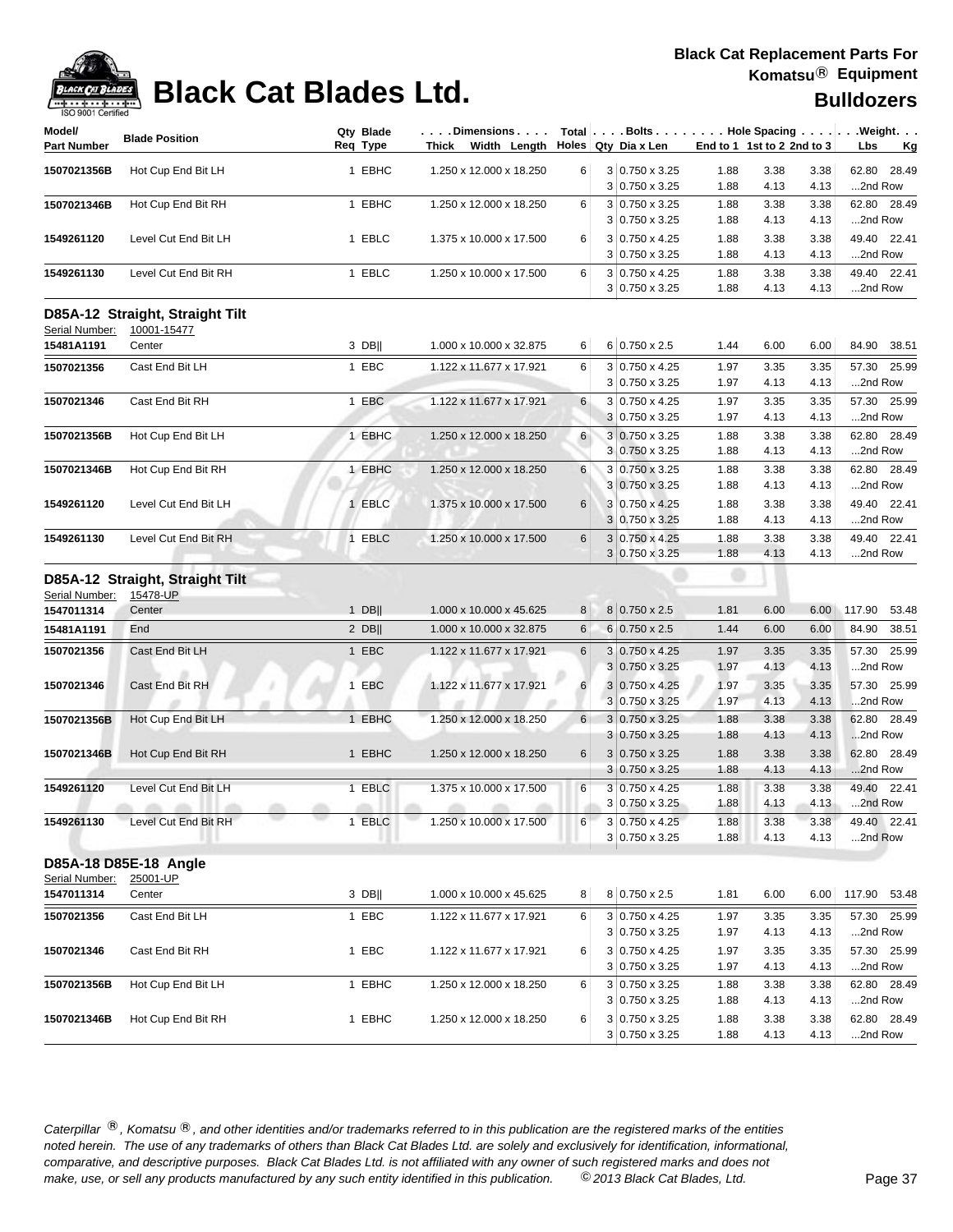| <b>ISO A00.I Celfilled</b>   |                                                   |                       |                                                                                                                                                                                           |                |                                                |              |                            |              |              |             |
|------------------------------|---------------------------------------------------|-----------------------|-------------------------------------------------------------------------------------------------------------------------------------------------------------------------------------------|----------------|------------------------------------------------|--------------|----------------------------|--------------|--------------|-------------|
| Model/<br><b>Part Number</b> | <b>Blade Position</b>                             | Qty Blade<br>Req Type | $ \ldots$ . Dimensions $\ldots$ $ $ Total $ \ldots$ . Bolts $\ldots$ . $ \ldots$ . Hole Spacing $\ldots$ . $ \ldots$ . Weight. $\ldots$<br>Thick Width Length $\vert$ Holes Qty Dia x Len |                |                                                |              | End to 1 1st to 2 2nd to 3 |              | Lbs          | <u>Kg</u>   |
| 1549261120                   | Level Cut End Bit LH                              | 1 EBLC                | 1.375 x 10.000 x 17.500                                                                                                                                                                   | 6              | 3 0.750 x 4.25                                 | 1.88         | 3.38                       | 3.38         |              | 49.40 22.41 |
|                              |                                                   |                       |                                                                                                                                                                                           |                | $3 0.750 \times 3.25$                          | 1.88         | 4.13                       | 4.13         | 2nd Row      |             |
| 1549261130                   | Level Cut End Bit RH                              | 1 EBLC                | 1.250 x 10.000 x 17.500                                                                                                                                                                   | 6              | 3 0.750 x 4.25                                 | 1.88         | 3.38                       | 3.38         |              | 49.40 22.41 |
|                              |                                                   |                       |                                                                                                                                                                                           |                | $3 0.750 \times 3.25$                          | 1.88         | 4.13                       | 4.13         | 2nd Row      |             |
| Serial Number:               | D85A-18 D85E-18 Mechanical Angle Tilt<br>25001-UP |                       |                                                                                                                                                                                           |                |                                                |              |                            |              |              |             |
| 1547016591                   | Center                                            | $1$ DB                | 1.000 x 10.000 x 51.500                                                                                                                                                                   | 9              | $9 0.750 \times 2.5$                           | 1.75         | 6.00                       | 6.00         | 134.00       | 60.78       |
| 1547011314                   | End                                               | $2$ DB                | 1.000 x 10.000 x 45.625                                                                                                                                                                   | 8              | 8 0.750 x 2.5                                  | 1.81         | 6.00                       | 6.00         | 117.90       | 53.48       |
| 1507021356                   | Cast End Bit LH                                   | 1 EBC                 | 1.122 x 11.677 x 17.921                                                                                                                                                                   | 6              | 3 0.750 x 4.25                                 | 1.97         | 3.35                       | 3.35         |              | 57.30 25.99 |
|                              |                                                   |                       |                                                                                                                                                                                           |                | $3 0.750 \times 3.25$                          | 1.97         | 4.13                       | 4.13         | 2nd Row      |             |
| 1507021346                   | Cast End Bit RH                                   | 1 EBC                 | 1.122 x 11.677 x 17.921                                                                                                                                                                   | 6              | 3 0.750 x 4.25                                 | 1.97         | 3.35                       | 3.35         |              | 57.30 25.99 |
|                              |                                                   |                       |                                                                                                                                                                                           |                | 3 0.750 x 3.25                                 | 1.97         | 4.13                       | 4.13         | 2nd Row      |             |
| 1507021356B                  | Hot Cup End Bit LH                                | 1 EBHC                | 1.250 x 12.000 x 18.250                                                                                                                                                                   | 6              | 3 0.750 x 3.25                                 | 1.88         | 3.38                       | 3.38         |              | 62.80 28.49 |
|                              |                                                   |                       |                                                                                                                                                                                           |                | $3 0.750 \times 3.25$                          | 1.88         | 4.13                       | 4.13         | 2nd Row      |             |
| 1507021346B                  | Hot Cup End Bit RH                                | 1 EBHC                | 1.250 x 12.000 x 18.250                                                                                                                                                                   | 6              | 3 0.750 x 3.25                                 | 1.88         | 3.38                       | 3.38         |              | 62.80 28.49 |
|                              |                                                   |                       |                                                                                                                                                                                           |                | $3 0.750 \times 3.25$                          | 1.88         | 4.13                       | 4.13         | 2nd Row      |             |
| 1549261120                   | Level Cut End Bit LH                              | 1 EBLC                | 1.375 x 10.000 x 17.500                                                                                                                                                                   | 6              | 3 0.750 x 4.25<br>$3 0.750 \times 3.25$        | 1.88<br>1.88 | 3.38<br>4.13               | 3.38<br>4.13 | 2nd Row      | 49.40 22.41 |
| 1549261130                   | Level Cut End Bit RH                              | 1 EBLC                | 1.250 x 10.000 x 17.500                                                                                                                                                                   | 6              | 3 0.750 x 4.25                                 | 1.88         | 3.38                       | 3.38         |              | 49.40 22.41 |
|                              |                                                   |                       |                                                                                                                                                                                           |                | 3 0.750 x 3.25                                 | 1.88         | 4.13                       | 4.13         | 2nd Row      |             |
|                              |                                                   |                       |                                                                                                                                                                                           |                |                                                |              |                            |              |              |             |
|                              | D85A-18 D85E-18 Straight, Straight Tilt           |                       |                                                                                                                                                                                           |                |                                                |              |                            |              |              |             |
| Serial Number:<br>1547011314 | 25001-UP<br>Center                                | $1$ DB                | 1.000 x 10.000 x 45.625                                                                                                                                                                   | 8              | 8 0.750 x 2.5                                  | 1.81         | 6.00                       | 6.00         | 117.90       | 53.48       |
| 15481A1191                   | End                                               | $2$ DB                | 1.000 x 10.000 x 32.875                                                                                                                                                                   | 6              | $6 0.750 \times 2.5$                           | 1.44         | 6.00                       | 6.00         |              | 84.90 38.51 |
|                              |                                                   |                       |                                                                                                                                                                                           |                |                                                |              |                            |              |              |             |
| 1507021356                   | Cast End Bit LH                                   | 1 EBC                 | 1.122 x 11.677 x 17.921                                                                                                                                                                   | 6              | $3 0.750 \times 4.25$<br>$3 0.750 \times 3.25$ | 1.97<br>1.97 | 3.35<br>4.13               | 3.35<br>4.13 | 2nd Row      | 57.30 25.99 |
| 1507021346                   | Cast End Bit RH                                   | 1 EBC                 | 1.122 x 11.677 x 17.921                                                                                                                                                                   | 6              | $3 0.750 \times 4.25$                          | 1.97         | 3.35                       | 3.35         |              | 57.30 25.99 |
|                              |                                                   |                       |                                                                                                                                                                                           |                | $3 0.750 \times 3.25$                          | 1.97         | 4.13                       | 4.13         | 2nd Row      |             |
| 1507021356B                  | Hot Cup End Bit LH                                | 1 EBHC                | 1.250 x 12.000 x 18.250                                                                                                                                                                   | $6 \mid$       | $3 0.750 \times 3.25$                          | 1.88         | 3.38                       | 3.38         |              | 62.80 28.49 |
|                              |                                                   |                       |                                                                                                                                                                                           |                | $3 0.750 \times 3.25$                          | 1.88         | 4.13                       | 4.13         | 2nd Row      |             |
| 1507021346B                  | Hot Cup End Bit RH                                | 1 EBHC                | 1.250 x 12.000 x 18.250                                                                                                                                                                   | 6              | $3 0.750 \times 3.25$                          | 1.88         | 3.38                       | 3.38         |              | 62.80 28.49 |
|                              |                                                   |                       |                                                                                                                                                                                           |                | $3 0.750 \times 3.25$                          | 1.88         | 4.13                       | 4.13         | 2nd Row      |             |
| 1549261120                   | Level Cut End Bit LH                              | 1 EBLC                | 1.375 x 10.000 x 17.500                                                                                                                                                                   | 6              | $3 0.750 \times 4.25$                          | 1.88         | 3.38                       | 3.38         |              | 49.40 22.41 |
|                              |                                                   |                       |                                                                                                                                                                                           |                | $3 0.750 \times 3.25$                          | 1.88         | 4.13                       | 4.13         | 2nd Row      |             |
| 1549261130                   | Level Cut End Bit RH                              | 1 EBLC                | 1.250 x 10.000 x 17.500                                                                                                                                                                   | 6              | $3 0.750 \times 4.25$                          | 1.88         | 3.38                       | 3.38         |              | 49.40 22.41 |
|                              |                                                   |                       |                                                                                                                                                                                           |                | 3 0.750 x 3.25                                 | 1.88         | 4.13                       | 4.13         | 2nd Row      |             |
| Serial Number:               | D85A-18 D85E-18 Full-U<br>25001-UP                |                       |                                                                                                                                                                                           |                |                                                |              |                            |              |              |             |
| 15472A1122                   | Center                                            | $1$ DB $\le$          | 1.000 x 10.000 x 54.500                                                                                                                                                                   | 9 <sup>1</sup> | $9 0.750 \times 2.5$                           | 3.25         | 6.00                       | 6.00         | 134.80 61.14 |             |
| 15472A1151                   | End                                               | $2$ DB                | 1.000 x 10.000 x 35.688                                                                                                                                                                   | 6              | $6 0.750 \times 2.5$                           | 2.84         | 6.00                       | 6.00         |              | 93.50 42.41 |
| 1507021356                   | Cast End Bit LH                                   | 1 EBC                 | 1.122 x 11.677 x 17.921                                                                                                                                                                   | 6              | 3 0.750 x 4.25                                 | 1.97         | 3.35                       | 3.35         |              | 57.30 25.99 |
|                              |                                                   |                       |                                                                                                                                                                                           |                | 3 0.750 x 3.25                                 | 1.97         | 4.13                       | 4.13         | 2nd Row      |             |
| 1507021346                   | Cast End Bit RH                                   | 1 EBC                 | 1.122 x 11.677 x 17.921                                                                                                                                                                   | 6              | 3 0.750 x 4.25                                 | 1.97         | 3.35                       | 3.35         |              | 57.30 25.99 |
|                              |                                                   |                       |                                                                                                                                                                                           |                | $3 0.750 \times 3.25$                          | 1.97         | 4.13                       | 4.13         | 2nd Row      |             |
| 1507021356B                  | Hot Cup End Bit LH                                | 1 EBHC                | 1.250 x 12.000 x 18.250                                                                                                                                                                   | 6              | 3 0.750 x 3.25                                 | 1.88         | 3.38                       | 3.38         |              | 62.80 28.49 |
|                              |                                                   |                       |                                                                                                                                                                                           |                | $3 0.750 \times 3.25$                          | 1.88         | 4.13                       | 4.13         | 2nd Row      |             |
| 1507021346B                  | Hot Cup End Bit RH                                | 1 EBHC                | 1.250 x 12.000 x 18.250                                                                                                                                                                   | 6              | 3 0.750 x 3.25                                 | 1.88         | 3.38                       | 3.38         |              | 62.80 28.49 |
|                              |                                                   |                       |                                                                                                                                                                                           |                | $3 0.750 \times 3.25$                          | 1.88         | 4.13                       | 4.13         | 2nd Row      |             |
| 1549261120                   | Level Cut End Bit LH                              | 1 EBLC                | 1.375 x 10.000 x 17.500                                                                                                                                                                   | 6              | 3 0.750 x 4.25                                 | 1.88         | 3.38                       | 3.38         |              | 49.40 22.41 |
|                              |                                                   |                       |                                                                                                                                                                                           |                | $3 0.750 \times 3.25$                          | 1.88         | 4.13                       | 4.13         | 2nd Row      |             |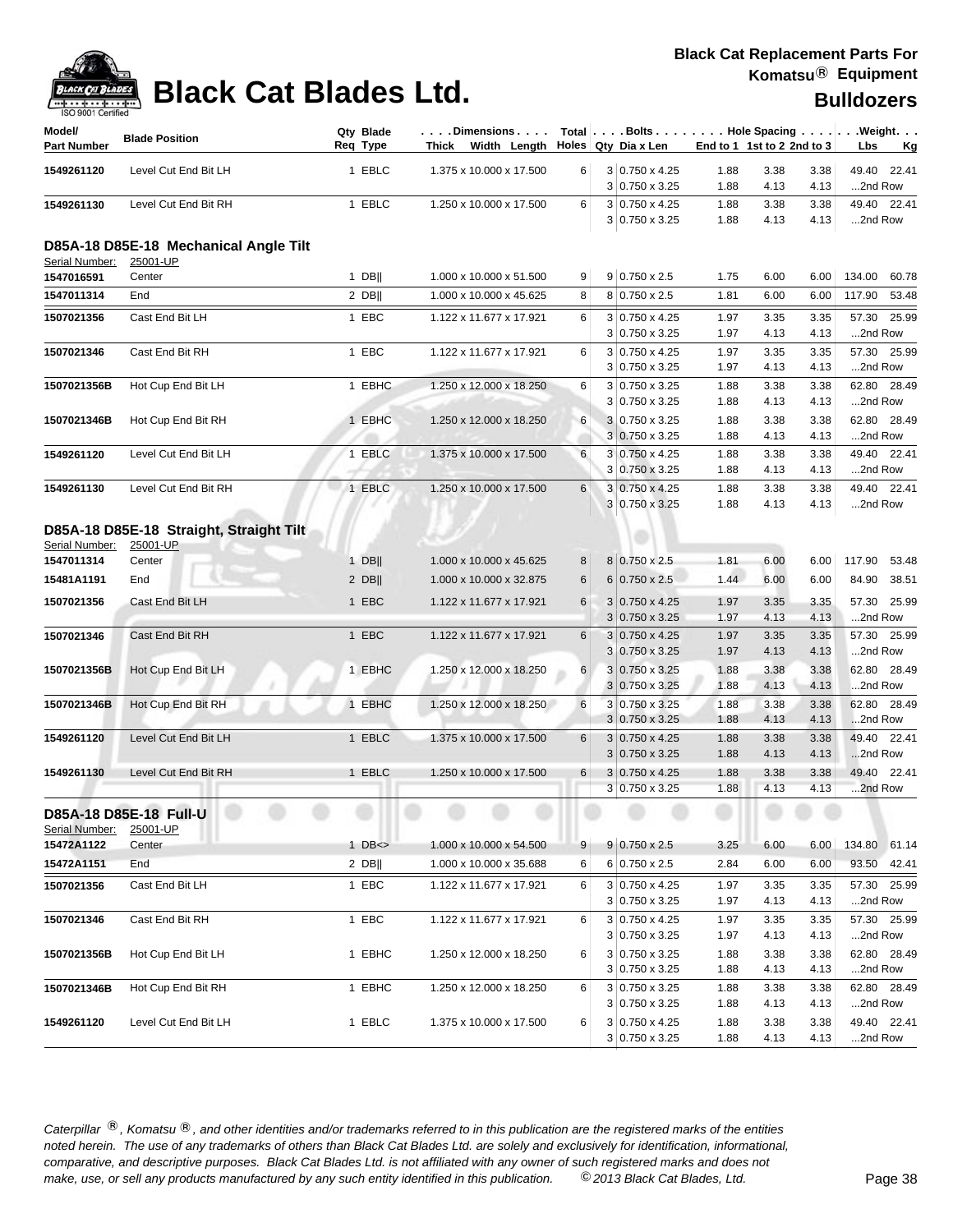| <b>ACK CAT</b> |
|----------------|
| ອບບາ<br>81 L   |

| <b>ISO A00.I Celfilled</b><br>Model/ |                                         | Qty Blade | $ \ldots$ . Dimensions $\ldots$ $ $ $\,$ Total $ \ldots$ . Bolts $\ldots$ $ \ldots$ . Hole Spacing $\ldots$ $ \ldots$ . Weight. $\ldots$ |          |   |                            |                            |      |      |                        |
|--------------------------------------|-----------------------------------------|-----------|------------------------------------------------------------------------------------------------------------------------------------------|----------|---|----------------------------|----------------------------|------|------|------------------------|
| <b>Part Number</b>                   | <b>Blade Position</b>                   | Req Type  | Thick Width Length $\vert$ Holes Qty Dia x Len                                                                                           |          |   |                            | End to 1 1st to 2 2nd to 3 |      |      | Lbs<br><u>Kg</u>       |
| 1549261130                           | Level Cut End Bit RH                    | 1 EBLC    | 1.250 x 10.000 x 17.500                                                                                                                  | 6        |   | $3 0.750 \times 4.25$      | 1.88                       | 3.38 | 3.38 | 49.40 22.41            |
|                                      |                                         |           |                                                                                                                                          |          |   | 3 0.750 x 3.25             | 1.88                       | 4.13 | 4.13 | 2nd Row                |
| Serial Number:                       | D85A-21 D85E-21 Angle<br>25001-UP       |           |                                                                                                                                          |          |   |                            |                            |      |      |                        |
| 1547011314                           | Center                                  | 3 DB      | 1.000 x 10.000 x 45.625                                                                                                                  | 8        |   | 8 0.750 x 2.5              | 1.81                       | 6.00 | 6.00 | 117.90 53.48           |
| 1507021356                           | Cast End Bit LH                         | 1 EBC     | 1.122 x 11.677 x 17.921                                                                                                                  | 6        |   | 3 0.750 x 4.25             | 1.97                       | 3.35 | 3.35 | 57.30 25.99            |
|                                      |                                         |           |                                                                                                                                          |          |   | $3 0.750 \times 3.25$      | 1.97                       | 4.13 | 4.13 | 2nd Row                |
| 1507021346                           | Cast End Bit RH                         | 1 EBC     | 1.122 x 11.677 x 17.921                                                                                                                  | 6        |   | 3 0.750 x 4.25             | 1.97                       | 3.35 | 3.35 | 57.30 25.99            |
|                                      |                                         |           |                                                                                                                                          |          |   | $3 0.750 \times 3.25$      | 1.97                       | 4.13 | 4.13 | 2nd Row                |
| 1507021356B                          | Hot Cup End Bit LH                      | 1 EBHC    | 1.250 x 12.000 x 18.250                                                                                                                  | 6        |   | $3 0.750 \times 3.25$      | 1.88                       | 3.38 | 3.38 | 62.80 28.49            |
|                                      |                                         |           |                                                                                                                                          |          | 3 | $0.750 \times 3.25$        | 1.88                       | 4.13 | 4.13 | 2nd Row                |
| 1507021346B                          | Hot Cup End Bit RH                      | 1 EBHC    | 1.250 x 12.000 x 18.250                                                                                                                  | 6        |   | $3 0.750 \times 3.25$      | 1.88                       | 3.38 | 3.38 | 62.80 28.49            |
|                                      |                                         |           |                                                                                                                                          |          |   | $3 0.750 \times 3.25$      | 1.88                       | 4.13 | 4.13 | 2nd Row                |
| 1549261120                           | Level Cut End Bit LH                    | 1 EBLC    | 1.375 x 10.000 x 17.500                                                                                                                  | 6        |   | 3 0.750 x 4.25             | 1.88                       | 3.38 | 3.38 | 49.40 22.41            |
|                                      |                                         |           |                                                                                                                                          |          |   | 3 0.750 x 3.25             | 1.88                       | 4.13 | 4.13 | 2nd Row                |
| 1549261130                           | Level Cut End Bit RH                    | 1 EBLC    | 1.250 x 10.000 x 17.500                                                                                                                  | 6        |   | $3 0.750 \times 4.25$      | 1.88                       | 3.38 | 3.38 | 49.40 22.41            |
|                                      |                                         |           |                                                                                                                                          |          |   | $3 0.750 \times 3.25$      | 1.88                       | 4.13 | 4.13 | 2nd Row                |
|                                      | D85A-21 D85E-21 Mechanical Angle Tilt   |           |                                                                                                                                          |          |   |                            |                            |      |      |                        |
| Serial Number:                       | 25001-UP                                |           |                                                                                                                                          |          |   |                            |                            |      |      |                        |
| 1547016591                           | Center                                  | 1 DBII    | 1.000 x 10.000 x 51.500                                                                                                                  | 9        |   | $9 0.750 \times 2.5$       | 1.75                       | 6.00 | 6.00 | 134.00<br>60.78        |
| 1547011314                           | End                                     | $2$ DB    | 1.000 x 10.000 x 45.625                                                                                                                  | 8        |   | 8 0.750 x 2.5              | 1.81                       | 6.00 | 6.00 | 117.90 53.48           |
| 1507021356                           | Cast End Bit LH                         | 1 EBC     | 1.122 x 11.677 x 17.921                                                                                                                  | 6        |   | $3 0.750 \times 4.25$      | 1.97                       | 3.35 | 3.35 | 57.30 25.99            |
|                                      |                                         |           |                                                                                                                                          |          | 3 | $0.750 \times 3.25$        | 1.97                       | 4.13 | 4.13 | 2nd Row                |
| 1507021346                           | Cast End Bit RH                         | 1 EBC     | 1.122 x 11.677 x 17.921                                                                                                                  | 6        | 3 | $0.750 \times 4.25$        | 1.97                       | 3.35 | 3.35 | 57.30 25.99            |
|                                      |                                         |           |                                                                                                                                          |          |   | $3 0.750 \times 3.25$      | 1.97                       | 4.13 | 4.13 | 2nd Row                |
| 1507021356B                          | Hot Cup End Bit LH                      | 1 EBHC    | 1.250 x 12.000 x 18.250                                                                                                                  | 6        |   | $3 0.750 \times 3.25$      | 1.88                       | 3.38 | 3.38 | 62.80 28.49            |
|                                      |                                         |           |                                                                                                                                          |          |   | $3 0.750 \times 3.25$      | 1.88                       | 4.13 | 4.13 | 2nd Row                |
| 1507021346B                          | Hot Cup End Bit RH                      | 1 EBHC    | 1.250 x 12.000 x 18.250                                                                                                                  | 6        |   | $3 0.750 \times 3.25$      | 1.88                       | 3.38 | 3.38 | 62.80 28.49            |
|                                      |                                         |           |                                                                                                                                          |          | 3 | $0.750 \times 3.25$        | 1.88                       | 4.13 | 4.13 | 2nd Row                |
| 1549261120                           | Level Cut End Bit LH                    | 1 EBLC    | 1.375 x 10.000 x 17.500                                                                                                                  | 6        | 3 | $0.750 \times 4.25$        | 1.88                       | 3.38 | 3.38 | 49.40 22.41            |
|                                      |                                         |           |                                                                                                                                          |          |   | $3 0.750 \times 3.25$      | 1.88                       | 4.13 | 4.13 | 2nd Row                |
| 1549261130                           | Level Cut End Bit RH                    | 1 EBLC    | 1.250 x 10.000 x 17.500                                                                                                                  | $6 \mid$ |   | $3 0.750 \times 4.25$      | 1.88                       | 3.38 | 3.38 | 49.40 22.41            |
|                                      |                                         |           |                                                                                                                                          |          | 3 | $0.750 \times 3.25$        | 1.88                       | 4.13 | 4.13 | 2nd Row                |
|                                      | D85A-21 D85E-21 Straight, Straight Tilt |           |                                                                                                                                          |          |   |                            |                            |      |      |                        |
| Serial Number:                       | 25001-UP                                |           |                                                                                                                                          |          |   |                            |                            |      |      |                        |
| 1547011314                           | Center                                  | $1$ DB    | 1.000 x 10.000 x 45.625                                                                                                                  | 8        |   | 8 0.750 x 2.5              | 1.81                       | 6.00 | 6.00 | 117.90 53.48           |
| 15481A1191                           | End                                     | $2$ DB    | 1.000 x 10.000 x 32.875                                                                                                                  |          |   | $6 \ 6 \ 0.750 \times 2.5$ | 1.44                       | 6.00 |      | 6.00 84.90 38.51       |
| 1507021356                           | Cast End Bit LH                         | 1 EBC     | 1.122 x 11.677 x 17.921                                                                                                                  | 6        |   | $3 0.750 \times 4.25$      | 1.97                       | 3.35 | 3.35 | 57.30 25.99            |
|                                      |                                         |           |                                                                                                                                          |          |   | $3 0.750 \times 3.25$      | 1.97                       | 4.13 | 4.13 | 2nd Row                |
| 1507021346                           | Cast End Bit RH                         | 1 EBC     | 1.122 x 11.677 x 17.921                                                                                                                  | 6        |   | 3 0.750 x 4.25             | 1.97                       | 3.35 | 3.35 | 57.30 25.99            |
|                                      |                                         |           |                                                                                                                                          |          |   | $3 0.750 \times 3.25$      | 1.97                       | 4.13 | 4.13 | 2nd Row                |
| 1507021356B                          | Hot Cup End Bit LH                      | 1 EBHC    | 1.250 x 12.000 x 18.250                                                                                                                  | 6        |   | 3 0.750 x 3.25             | 1.88                       | 3.38 | 3.38 | 62.80 28.49            |
|                                      |                                         |           |                                                                                                                                          |          |   | 3 0.750 x 3.25             | 1.88                       | 4.13 | 4.13 | 2nd Row                |
| 1507021346B                          | Hot Cup End Bit RH                      | 1 EBHC    | 1.250 x 12.000 x 18.250                                                                                                                  | 6        |   | $3 0.750 \times 3.25$      | 1.88                       | 3.38 | 3.38 | 62.80 28.49            |
|                                      |                                         |           |                                                                                                                                          |          |   | $3 0.750 \times 3.25$      | 1.88                       | 4.13 | 4.13 | 2nd Row                |
| 1549261120                           | Level Cut End Bit LH                    | 1 EBLC    | 1.375 x 10.000 x 17.500                                                                                                                  | 6        |   | 3 0.750 x 4.25             | 1.88                       | 3.38 | 3.38 | 49.40 22.41<br>2nd Row |
|                                      |                                         |           |                                                                                                                                          |          |   | $3 0.750 \times 3.25$      | 1.88                       | 4.13 | 4.13 |                        |
| 1549261130                           | Level Cut End Bit RH                    | 1 EBLC    | 1.250 x 10.000 x 17.500                                                                                                                  | 6        |   | $3 0.750 \times 4.25$      | 1.88                       | 3.38 | 3.38 | 49.40 22.41            |
|                                      |                                         |           |                                                                                                                                          |          |   | $3 0.750 \times 3.25$      | 1.88                       | 4.13 | 4.13 | 2nd Row                |

**D85A-21 D85E-21 Semi-U**

Serial Number: 25001-UP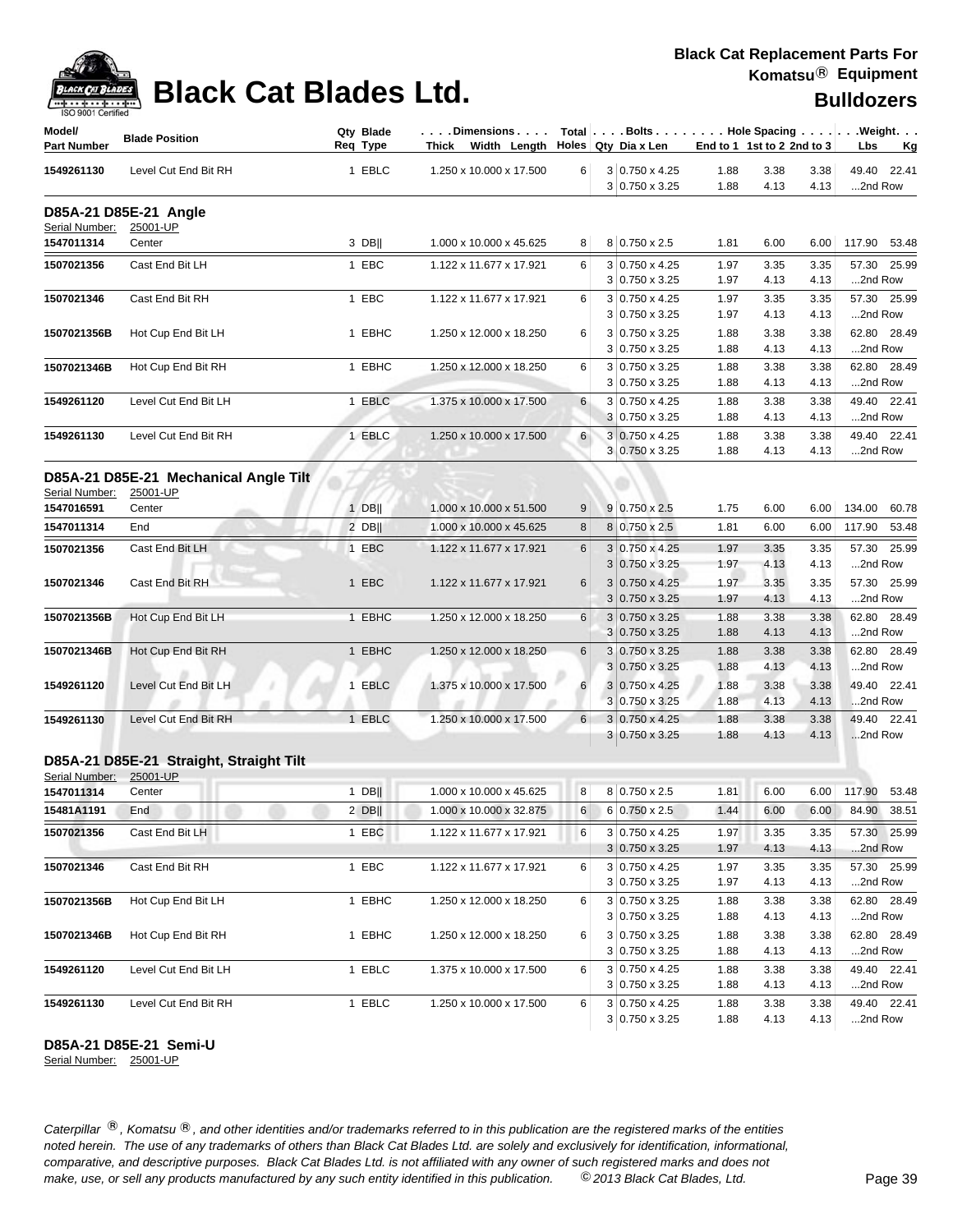

## **Black Cat Blades Ltd. Black Cat Blades Ltd. Black Cat Blades Ltd. Bulldozers**

| Model/<br><b>Part Number</b> | <b>Blade Position</b>      | Qty Blade<br>Req Type | $ \ldots$ . Dimensions $\ldots$ . Total $ \ldots$ . Bolts $\ldots$ Hole Spacing $\ldots$ Weight.<br>Thick Width Length Holes Qty Dia x Len |                 |   |                                                | End to 1 1st to 2 2nd to 3 |              |              | Lbs          | <u>Kg</u>    |
|------------------------------|----------------------------|-----------------------|--------------------------------------------------------------------------------------------------------------------------------------------|-----------------|---|------------------------------------------------|----------------------------|--------------|--------------|--------------|--------------|
| 1547011314                   | Center                     | $1$ DB                | 1.000 x 10.000 x 45.625                                                                                                                    | 8               |   | 8 0.750 x 2.5                                  | 1.81                       | 6.00         | 6.00         | 117.90       | 53.48        |
| 1547143190                   | End                        | 2 $DB$ $>$            | 1.000 x 10.000 x 33.268                                                                                                                    | 6               |   | $6 0.750 \times 2.5$                           | 1.61                       | 6.00         | 6.00         | 85.30        | 38.69        |
| 1507021356                   | Cast End Bit LH            | 1 EBC                 | 1.122 x 11.677 x 17.921                                                                                                                    | 6               |   | 3 0.750 x 4.25                                 | 1.97                       | 3.35         | 3.35         |              | 57.30 25.99  |
|                              |                            |                       |                                                                                                                                            |                 |   | 3 0.750 x 3.25                                 | 1.97                       | 4.13         | 4.13         | 2nd Row      |              |
| 1507021346                   | Cast End Bit RH            | 1 EBC                 | 1.122 x 11.677 x 17.921                                                                                                                    | 6               |   | 3 0.750 x 4.25                                 | 1.97                       | 3.35         | 3.35         |              | 57.30 25.99  |
|                              |                            |                       |                                                                                                                                            |                 |   | $3 0.750 \times 3.25$                          | 1.97                       | 4.13         | 4.13         | 2nd Row      |              |
| 1507021356B                  | Hot Cup End Bit LH         | 1 EBHC                | 1.250 x 12.000 x 18.250                                                                                                                    | 6               |   | $3 0.750 \times 3.25$<br>$3 0.750 \times 3.25$ | 1.88<br>1.88               | 3.38<br>4.13 | 3.38<br>4.13 | 2nd Row      | 62.80 28.49  |
| 1507021346B                  | Hot Cup End Bit RH         | 1 EBHC                | 1.250 x 12.000 x 18.250                                                                                                                    | 6               |   | 3 0.750 x 3.25                                 | 1.88                       | 3.38         | 3.38         |              | 62.80 28.49  |
|                              |                            |                       |                                                                                                                                            |                 |   | $3 0.750 \times 3.25$                          | 1.88                       | 4.13         | 4.13         | 2nd Row      |              |
| 1549261120                   | Level Cut End Bit LH       | 1 EBLC                | 1.375 x 10.000 x 17.500                                                                                                                    | 6               |   | 3 0.750 x 4.25                                 | 1.88                       | 3.38         | 3.38         |              | 49.40 22.41  |
|                              |                            |                       |                                                                                                                                            |                 |   | $3 0.750 \times 3.25$                          | 1.88                       | 4.13         | 4.13         | 2nd Row      |              |
| 1549261130                   | Level Cut End Bit RH       | 1 EBLC                | 1.250 x 10.000 x 17.500                                                                                                                    | 6               |   | 3 0.750 x 4.25<br>$3 0.750 \times 3.25$        | 1.88<br>1.88               | 3.38<br>4.13 | 3.38<br>4.13 | 2nd Row      | 49.40 22.41  |
|                              |                            |                       |                                                                                                                                            |                 |   |                                                |                            |              |              |              |              |
|                              | D85A-21 D85E-21 Full-U     |                       |                                                                                                                                            |                 |   |                                                |                            |              |              |              |              |
| Serial Number:               | 25001-UP                   |                       |                                                                                                                                            |                 |   |                                                |                            |              |              |              |              |
| 15472A1122                   | Center                     | $1$ DB $\leq$         | 1.000 x 10.000 x 54.500                                                                                                                    | 9               |   | $9 0.750 \times 2.5$                           | 3.25                       | 6.00         | 6.00         |              | 134.80 61.14 |
| 15472A1151                   | End                        | $2$ DB                | 1.000 x 10.000 x 35.688                                                                                                                    | 6               |   | 6 0.750 x 2.5                                  | 2.84                       | 6.00         | 6.00         |              | 93.50 42.41  |
| 1507021356                   | Cast End Bit LH            | 1 EBC                 | 1.122 x 11.677 x 17.921                                                                                                                    | $6\overline{6}$ |   | 3 0.750 x 4.25                                 | 1.97                       | 3.35         | 3.35         |              | 57.30 25.99  |
|                              |                            |                       |                                                                                                                                            |                 |   | 3 0.750 x 3.25                                 | 1.97                       | 4.13         | 4.13         | 2nd Row      |              |
| 1507021346                   | Cast End Bit RH            | 1 EBC                 | 1.122 x 11.677 x 17.921                                                                                                                    | 6               |   | 3 0.750 x 4.25                                 | 1.97                       | 3.35         | 3.35         |              | 57.30 25.99  |
|                              |                            |                       |                                                                                                                                            |                 |   | $3 0.750 \times 3.25$                          | 1.97                       | 4.13         | 4.13         | 2nd Row      |              |
| 1507021356B                  | Hot Cup End Bit LH         | 1 EBHC                | 1.250 x 12.000 x 18.250                                                                                                                    | 6               |   | $3 0.750 \times 3.25$                          | 1.88                       | 3.38         | 3.38         |              | 62.80 28.49  |
|                              |                            |                       |                                                                                                                                            |                 |   | $3 0.750 \times 3.25$                          | 1.88                       | 4.13         | 4.13         | 2nd Row      |              |
| 1507021346B                  | Hot Cup End Bit RH         | 1 EBHC                | 1.250 x 12.000 x 18.250                                                                                                                    | 6               |   | $3 0.750 \times 3.25$                          | 1.88                       | 3.38         | 3.38         |              | 62.80 28.49  |
|                              |                            |                       |                                                                                                                                            |                 |   | $3 0.750 \times 3.25$                          | 1.88                       | 4.13         | 4.13         | 2nd Row      |              |
| 1549261120                   | Level Cut End Bit LH       | 1 EBLC                | 1.375 x 10.000 x 17.500                                                                                                                    | 6               |   | $3 0.750 \times 4.25$                          | 1.88                       | 3.38         | 3.38         |              | 49.40 22.41  |
|                              |                            |                       |                                                                                                                                            |                 |   | 3 0.750 x 3.25                                 | 1.88                       | 4.13         | 4.13         | 2nd Row      |              |
| 1549261130                   | Level Cut End Bit RH       | 1 EBLC                | 1.250 x 10.000 x 17.500                                                                                                                    | 6 <sup>1</sup>  | 3 | $3 0.750 \times 4.25$<br>0.750 x 3.25          | 1.88<br>1.88               | 3.38<br>4.13 | 3.38<br>4.13 | 2nd Row      | 49.40 22.41  |
|                              | D85A-21 D85E-21 Coal Dozer |                       |                                                                                                                                            |                 |   |                                                |                            |              |              |              |              |
| Serial Number:<br>1759052120 | 25001-UP<br>Center         | 2 $DB$ $>$            |                                                                                                                                            |                 |   |                                                |                            |              |              |              |              |
| 1547331150                   | End                        | $1$ DB//              |                                                                                                                                            |                 |   |                                                |                            |              |              |              |              |
| 1547331160                   | End                        | 1 $DB \vee$           |                                                                                                                                            |                 |   |                                                |                            |              |              |              |              |
|                              |                            |                       |                                                                                                                                            |                 |   |                                                |                            |              |              |              |              |
| D85E-SS-2A Angle             |                            |                       |                                                                                                                                            |                 |   |                                                |                            |              |              |              |              |
| Serial Number:<br>1547011314 | 2001-UP<br>Center          | $3$ DB                | 1.000 x 10.000 x 45.625                                                                                                                    | 8 <sup>1</sup>  |   | 8 0.750 x 2.75                                 | 1.81                       | 6.00         | 6.00         | 117.90 53.48 |              |
|                              |                            |                       |                                                                                                                                            |                 |   |                                                |                            |              |              |              |              |
| 1507021356                   | Cast End Bit LH            | 1 EBC                 | 1.122 x 11.677 x 17.921                                                                                                                    | 6 <sup>1</sup>  |   | $3 0.750 \times 4.25$<br>$3 0.750 \times 3.25$ | 1.97<br>1.97               | 3.35<br>4.13 | 3.35<br>4.13 | 2nd Row      | 57.30 25.99  |
| 1507021346                   |                            |                       | 1.122 x 11.677 x 17.921                                                                                                                    |                 |   |                                                |                            |              |              |              |              |
|                              | Cast End Bit RH            | 1 EBC                 |                                                                                                                                            | 6               |   | $3 0.750 \times 4.25$<br>$3 0.750 \times 3.25$ | 1.97<br>1.97               | 3.35<br>4.13 | 3.35<br>4.13 | 2nd Row      | 57.30 25.99  |
| 1507021356B                  | Hot Cup End Bit LH         | 1 EBHC                | 1.250 x 12.000 x 18.250                                                                                                                    | 6               |   | $3 0.750 \times 3.25$                          | 1.88                       | 3.38         | 3.38         |              | 62.80 28.49  |
|                              |                            |                       |                                                                                                                                            |                 |   | $3 0.750 \times 3.25$                          | 1.88                       | 4.13         | 4.13         | 2nd Row      |              |
| 1507021346B                  | Hot Cup End Bit RH         | 1 EBHC                | 1.250 x 12.000 x 18.250                                                                                                                    | 6               |   | $3 0.750 \times 3.25$                          | 1.88                       | 3.38         | 3.38         |              | 62.80 28.49  |
|                              |                            |                       |                                                                                                                                            |                 |   | 3 0.750 x 3.25                                 | 1.88                       | 4.13         | 4.13         | 2nd Row      |              |
| 1549261120                   | Level Cut End Bit LH       | 1 EBLC                | 1.375 x 10.000 x 17.500                                                                                                                    | 6               |   | $3 0.750 \times 4.25$                          | 1.88                       | 3.38         | 3.38         |              | 49.40 22.41  |
|                              |                            |                       |                                                                                                                                            |                 |   | $3 0.750 \times 3.25$                          | 1.88                       | 4.13         | 4.13         | 2nd Row      |              |
| 1549261130                   | Level Cut End Bit RH       | 1 EBLC                | 1.250 x 10.000 x 17.500                                                                                                                    | 6               |   | 3 0.750 x 4.25                                 | 1.88                       | 3.38         | 3.38         |              | 49.40 22.41  |
|                              |                            |                       |                                                                                                                                            |                 |   | 3 0.750 x 3.25                                 | 1.88                       | 4.13         | 4.13         | 2nd Row      |              |

### **D85E-SS-2A Straight, Straight Tilt**

Serial Number: 2001-UP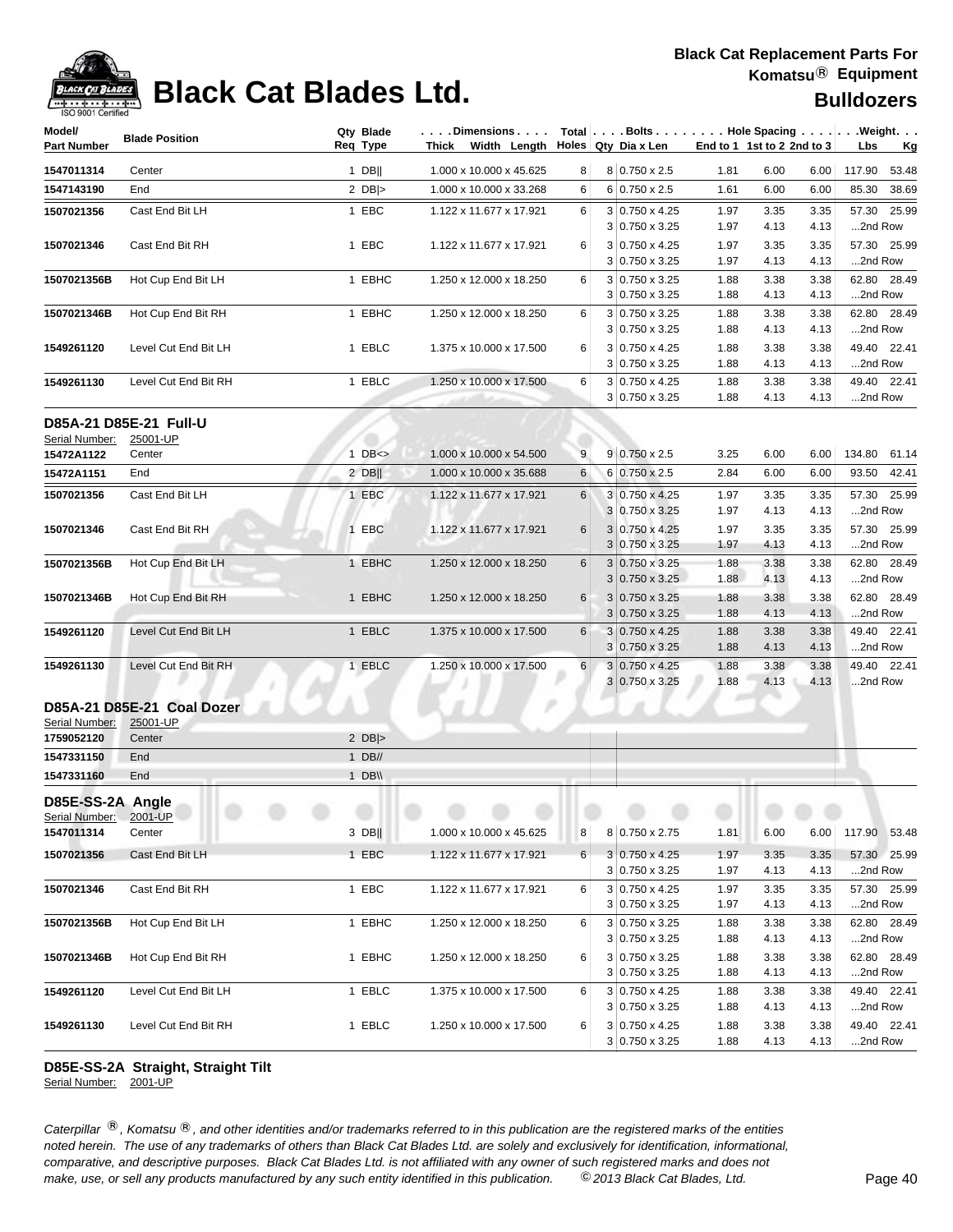

## **Black Cat Blades Ltd. Black Cat Blades Ltd. Bulldozers**

| Model/<br>Part Number        | <b>Blade Position</b>  | Qty Blade<br>Req Type | . Dimensions<br>Thick Width Length $\vert$ Holes Qty Dia x Len |                  |                                                |              | End to 1 1st to 2 2nd to 3 |              | $Total   \ldots$ Bolts $\ldots   \ldots$ . Hole Spacing $\ldots   \ldots$ . Weight. $\ldots$<br>Lbs<br><u>Kg</u> |
|------------------------------|------------------------|-----------------------|----------------------------------------------------------------|------------------|------------------------------------------------|--------------|----------------------------|--------------|------------------------------------------------------------------------------------------------------------------|
| 15472A1151                   | Center                 | 3 DB                  | 1.000 x 10.000 x 35.688                                        | 6                | 6 0.750 x 2.75                                 | 2.84         | 6.00                       | 6.00         | 93.50 42.41                                                                                                      |
| 1507021356                   | Cast End Bit LH        | 1 EBC                 | 1.122 x 11.677 x 17.921                                        | 6                | $3 0.750 \times 4.25$                          | 1.97         | 3.35                       | 3.35         | 57.30 25.99                                                                                                      |
|                              |                        |                       |                                                                |                  | $3 0.750 \times 3.25$                          | 1.97         | 4.13                       | 4.13         | 2nd Row                                                                                                          |
| 1507021346                   | Cast End Bit RH        | 1 EBC                 | 1.122 x 11.677 x 17.921                                        | 6                | 3 0.750 x 4.25                                 | 1.97         | 3.35                       | 3.35         | 57.30 25.99                                                                                                      |
|                              |                        |                       |                                                                |                  | $3 0.750 \times 3.25$                          | 1.97         | 4.13                       | 4.13         | 2nd Row                                                                                                          |
| 1507021356B                  | Hot Cup End Bit LH     | 1 EBHC                | 1.250 x 12.000 x 18.250                                        | 6                | 3 0.750 x 3.25                                 | 1.88         | 3.38                       | 3.38         | 62.80 28.49                                                                                                      |
|                              |                        |                       |                                                                |                  | 3 0.750 x 3.25                                 | 1.88         | 4.13                       | 4.13         | 2nd Row                                                                                                          |
| 1507021346B                  | Hot Cup End Bit RH     | 1 EBHC                | 1.250 x 12.000 x 18.250                                        | 6                | 3 0.750 x 3.25                                 | 1.88         | 3.38                       | 3.38         | 62.80 28.49                                                                                                      |
|                              |                        |                       |                                                                |                  | $3 0.750 \times 3.25$                          | 1.88         | 4.13                       | 4.13         | 2nd Row                                                                                                          |
| 1549261120                   | Level Cut End Bit LH   | 1 EBLC                | 1.375 x 10.000 x 17.500                                        | 6                | 3 0.750 x 4.25                                 | 1.88         | 3.38                       | 3.38         | 49.40 22.41                                                                                                      |
|                              |                        |                       |                                                                |                  | 3 0.750 x 3.25                                 | 1.88         | 4.13                       | 4.13         | 2nd Row                                                                                                          |
| 1549261130                   | Level Cut End Bit RH   | 1 EBLC                | 1.250 x 10.000 x 17.500                                        | 6                | $3 0.750 \times 4.25$<br>$3 0.750 \times 3.25$ | 1.88<br>1.88 | 3.38<br>4.13               | 3.38<br>4.13 | 49.40 22.41<br>2nd Row                                                                                           |
|                              |                        |                       |                                                                |                  |                                                |              |                            |              |                                                                                                                  |
|                              | D85EX-15 Straight Tilt |                       |                                                                |                  |                                                |              |                            |              |                                                                                                                  |
| Serial Number:<br>1547011314 | 10001-UP<br>Center     | $1$ DB                | 1.000 x 10.000 x 45.625                                        | 8 <sup>1</sup>   | $8 0.750 \times 3$                             | 1.81         | 6.00                       | 6.00         | 117.90 53.48                                                                                                     |
| 15481A1191                   | End                    | 2 DBII                | 1.000 x 10.000 x 32.875                                        | 6                | 6 0.750 x 2.5                                  | 1.44         | 6.00                       | 6.00         | 84.90 38.51                                                                                                      |
|                              |                        |                       |                                                                |                  |                                                |              |                            |              |                                                                                                                  |
| 1507021356                   | Cast End Bit LH        | 1 EBC                 | 1.122 x 11.677 x 17.921                                        | 6                | 3 0.750 x 4.25                                 | 1.97         | 3.35                       | 3.35         | 57.30 25.99                                                                                                      |
|                              |                        |                       |                                                                |                  | $3 0.750 \times 3.25$                          | 1.97         | 4.13                       | 4.13         | 2nd Row                                                                                                          |
| 1507021346                   | Cast End Bit RH        | 1 EBC                 | 1.122 x 11.677 x 17.921                                        | 6                | 3 0.750 x 4.25<br>$3 0.750 \times 3.25$        | 1.97<br>1.97 | 3.35<br>4.13               | 3.35<br>4.13 | 57.30 25.99<br>2nd Row                                                                                           |
|                              |                        | 1 EBHC                |                                                                | 6                | $3 0.750 \times 3.25$                          |              |                            |              | 62.80 28.49                                                                                                      |
| 1507021356B                  | Hot Cup End Bit LH     |                       | 1.250 x 12.000 x 18.250                                        |                  | 3 0.750 x 3.25                                 | 1.88<br>1.88 | 3.38<br>4.13               | 3.38<br>4.13 | 2nd Row                                                                                                          |
| 1507021346B                  | Hot Cup End Bit RH     | 1 EBHC                | 1.250 x 12.000 x 18.250                                        | 6                | $3 0.750 \times 3.25$                          | 1.88         | 3.38                       | 3.38         | 62.80 28.49                                                                                                      |
|                              |                        |                       |                                                                |                  | $3 0.750 \times 3.25$                          | 1.88         | 4.13                       | 4.13         | 2nd Row                                                                                                          |
| 1549261120                   | Level Cut End Bit LH   | 1 EBLC                | 1.375 x 10.000 x 17.500                                        | 6                | $3 0.750 \times 4.25$                          | 1.88         | 3.38                       | 3.38         | 49.40 22.41                                                                                                      |
|                              |                        |                       |                                                                |                  | $3 0.750 \times 3.25$                          | 1.88         | 4.13                       | 4.13         | 2nd Row                                                                                                          |
| 1549261130                   | Level Cut End Bit RH   | 1 EBLC                | 1.250 x 10.000 x 17.500                                        | 6                | 3 0.750 x 4.25                                 | 1.88         | 3.38                       | 3.38         | 49.40 22.41                                                                                                      |
|                              |                        |                       |                                                                |                  | $3 0.750 \times 3.25$                          | 1.88         | 4.13                       | 4.13         | 2nd Row                                                                                                          |
| D85EX-15 Semi-U              |                        |                       |                                                                |                  |                                                |              |                            |              |                                                                                                                  |
| Serial Number:               | 10001-UP               |                       |                                                                |                  |                                                |              |                            |              |                                                                                                                  |
| 1547011314                   | Center                 | $1$ DB                | 1.000 x 10.000 x 45.625                                        | 8                | 8 0.750 x 2.5                                  | 1.81         | 6.00                       | 6.00         | 117.90<br>53.48                                                                                                  |
| 1547143190                   | End                    | 2 $DB$ $>$            | 1.000 x 10.000 x 33.268                                        | 6                | $6 0.750 \times 2.5$                           | 1.61         | 6.00                       | 6.00         | 85.30<br>38.69                                                                                                   |
| 1507021356                   | Cast End Bit LH        | 1 EBC                 | 1.122 x 11.677 x 17.921                                        | 6                | $3 0.750 \times 4.25$                          | 1.97         | 3.35                       | 3.35         | 57.30 25.99                                                                                                      |
|                              |                        |                       |                                                                |                  | $3 0.750 \times 3.25$                          | 1.97         | 4.13                       | 4.13         | 2nd Row                                                                                                          |
| 1507021346                   | Cast End Bit RH        | 1 EBC                 | 1.122 x 11.677 x 17.921                                        | 6                | $3 0.750 \times 4.25$                          | 1.97         | 3.35                       | 3.35         | 57.30 25.99                                                                                                      |
|                              |                        |                       |                                                                |                  | 3 0.750 x 3.25                                 | 1.97         | 4.13                       | 4.13         | 2nd Row                                                                                                          |
| 1507021356B                  | Hot Cup End Bit LH     | 1 EBHC                | 1.250 x 12.000 x 18.250                                        | 6                | 3 0.750 x 3.25                                 | 1.88         | 3.38                       | 3.38         | 62.80 28.49                                                                                                      |
|                              |                        |                       |                                                                |                  | $3 0.750 \times 3.25$                          | 1.88         | 4.13                       | 4.13         | 2nd Row                                                                                                          |
| 1507021346B                  | Hot Cup End Bit RH     | 1 EBHC                | 1.250 x 12.000 x 18.250                                        | 6                | 3 0.750 x 3.25                                 | 1.88         | 3.38                       | 3.38         | 62.80 28.49                                                                                                      |
|                              |                        |                       |                                                                |                  | $3 0.750 \times 3.25$                          | 1.88         | 4.13                       | 4.13         | 2nd Row                                                                                                          |
| 1549261120                   | Level Cut End Bit LH   | 1 EBLC                | 1.375 x 10.000 x 17.500                                        | 6                | $3 0.750 \times 4.25$                          | 1.88         | 3.38                       | 3.38         | 49.40 22.41                                                                                                      |
|                              |                        |                       |                                                                |                  | 3 0.750 x 3.25                                 | 1.88         | 4.13                       | 4.13         | 2nd Row                                                                                                          |
| 1549261130                   | Level Cut End Bit RH   | 1 EBLC                | 1.250 x 10.000 x 17.500                                        | 6                | 3 0.750 x 4.25                                 | 1.88         | 3.38                       | 3.38         | 49.40 22.41                                                                                                      |
|                              |                        |                       |                                                                |                  | $3 0.750 \times 3.25$                          | 1.88         | 4.13                       | 4.13         | 2nd Row                                                                                                          |
| D85P-18 Angle                |                        |                       |                                                                |                  |                                                |              |                            |              |                                                                                                                  |
| Serial Number:               | 2001-UP                |                       |                                                                |                  |                                                |              |                            |              |                                                                                                                  |
| 1547011314                   | Center                 | $2$ DB                | 1.000 x 10.000 x 45.625                                        | 8                | 8 0.750 x 2.5                                  | 1.81         | 6.00                       | 6.00         | 117.90 53.48                                                                                                     |
| 15481A1191                   | End                    | $2$ DB                | 1.000 x 10.000 x 32.875                                        | $6 \overline{6}$ | 6 0.750 x 2.5                                  | 1.44         | 6.00                       | 6.00         | 84.90 38.51                                                                                                      |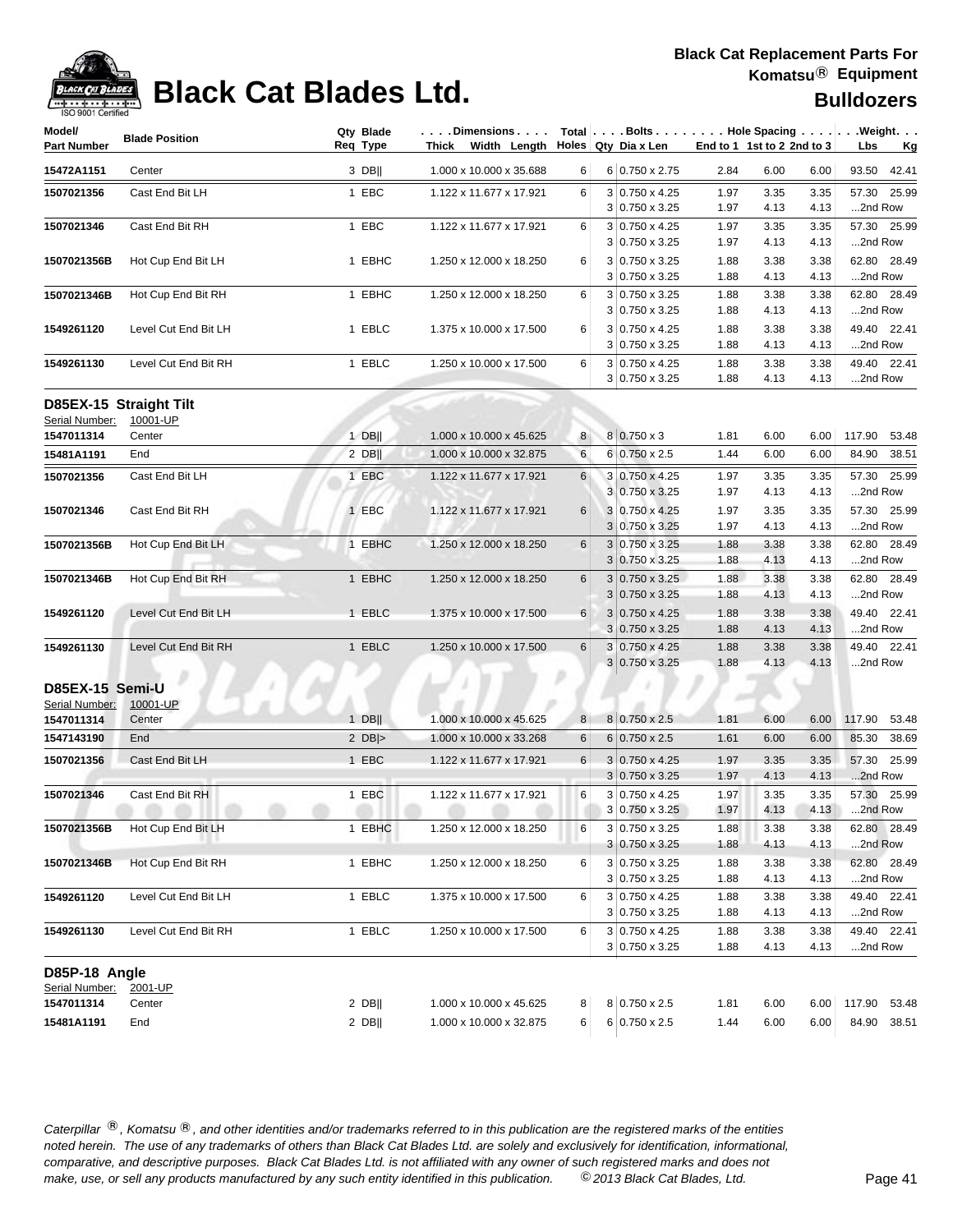## **Black Cat Blades Ltd. Black Cat Blades Ltd. Black Cat Blades Ltd. Bulldozers**

| Model/<br><b>Part Number</b> | <b>Blade Position</b> | Qty Blade<br>Req Type | Dimensions   Total   Bolts   Hole Spacing    Weight<br>Thick Width Length |                | Holes $Qty$ Dia x Len                          |              | End to 1 1st to 2 2nd to 3 |              | Lbs                    | <u>Kg</u> |
|------------------------------|-----------------------|-----------------------|---------------------------------------------------------------------------|----------------|------------------------------------------------|--------------|----------------------------|--------------|------------------------|-----------|
| 1507021356                   | Cast End Bit LH       | 1 EBC                 | 1.122 x 11.677 x 17.921                                                   | 6              | 3 0.750 x 4.25                                 | 1.97         | 3.35                       | 3.35         | 57.30                  | 25.99     |
|                              |                       |                       |                                                                           |                | $3 0.750 \times 3.25$                          | 1.97         | 4.13                       | 4.13         | 2nd Row                |           |
| 1507021346                   | Cast End Bit RH       | 1 EBC                 | 1.122 x 11.677 x 17.921                                                   | 6              | 3 0.750 x 4.25                                 | 1.97         | 3.35                       | 3.35         | 57.30 25.99            |           |
|                              |                       |                       |                                                                           |                | 3 0.750 x 3.25                                 | 1.97         | 4.13                       | 4.13         | 2nd Row                |           |
| 1507021356B                  | Hot Cup End Bit LH    | 1 EBHC                | 1.250 x 12.000 x 18.250                                                   | 6              | 3 0.750 x 3.25                                 | 1.88         | 3.38                       | 3.38         | 62.80 28.49            |           |
|                              |                       |                       |                                                                           |                | $3 0.750 \times 3.25$                          | 1.88         | 4.13                       | 4.13         | 2nd Row                |           |
| 1507021346B                  | Hot Cup End Bit RH    | 1 EBHC                | 1.250 x 12.000 x 18.250                                                   | 6              | 3 0.750 x 3.25                                 | 1.88         | 3.38                       | 3.38         | 62.80 28.49            |           |
|                              |                       |                       |                                                                           |                | $3 0.750 \times 3.25$                          | 1.88         | 4.13                       | 4.13         | 2nd Row                |           |
| 1549261120                   | Level Cut End Bit LH  | 1 EBLC                | 1.375 x 10.000 x 17.500                                                   | 6              | 3 0.750 x 4.25                                 | 1.88         | 3.38                       | 3.38         | 49.40 22.41            |           |
|                              |                       |                       |                                                                           |                | 3 0.750 x 3.25                                 | 1.88         | 4.13                       | 4.13         | 2nd Row                |           |
| 1549261130                   | Level Cut End Bit RH  | 1 EBLC                | 1.250 x 10.000 x 17.500                                                   | 6              | $3 0.750 \times 4.25$<br>$3 0.750 \times 3.25$ | 1.88<br>1.88 | 3.38<br>4.13               | 3.38<br>4.13 | 49.40 22.41<br>2nd Row |           |
| D85P-18 Straight Tilt        |                       |                       |                                                                           |                |                                                |              |                            |              |                        |           |
| Serial Number:               | 2001-UP               |                       |                                                                           |                |                                                |              |                            |              |                        |           |
| 1547011314                   | Center                | 3 DBII                | 1.000 x 10.000 x 45.625                                                   | 8 <sup>1</sup> | 8 0.750 x 3                                    | 1.81         | 6.00                       | 6.00         | 117.90 53.48           |           |
| 1507021356                   | Cast End Bit LH       | 1 EBC                 | 1.122 x 11.677 x 17.921                                                   | $6 \mid$       | $3 0.750 \times 4.25$                          | 1.97         | 3.35                       | 3.35         | 57.30 25.99            |           |
|                              |                       |                       |                                                                           |                | 3 0.750 x 3.25                                 | 1.97         | 4.13                       | 4.13         | 2nd Row                |           |
| 1507021346                   | Cast End Bit RH       | 1 EBC                 | 1.122 x 11.677 x 17.921                                                   | 6              | 3 0.750 x 4.25                                 | 1.97         | 3.35                       | 3.35         | 57.30 25.99            |           |
|                              |                       |                       |                                                                           |                | 3 0.750 x 3.25                                 | 1.97         | 4.13                       | 4.13         | 2nd Row                |           |
| 1507021356B                  | Hot Cup End Bit LH    | 1 EBHC                | 1.250 x 12.000 x 18.250                                                   | 6              | 3 0.750 x 3.25                                 | 1.88         | 3.38                       | 3.38         | 62.80 28.49            |           |
|                              |                       |                       |                                                                           |                | 3 0.750 x 3.25                                 | 1.88         | 4.13                       | 4.13         | 2nd Row                |           |
| 1507021346B                  | Hot Cup End Bit RH    | 1 EBHC                | 1.250 x 12.000 x 18.250                                                   | 6              | $3 0.750 \times 3.25$                          | 1.88         | 3.38                       | 3.38         | 62.80 28.49            |           |
|                              |                       |                       |                                                                           |                | $3 0.750 \times 3.25$                          | 1.88         | 4.13                       | 4.13         | 2nd Row                |           |
| 1549261120                   | Level Cut End Bit LH  | 1 EBLC                | 1.375 x 10.000 x 17.500                                                   | 6              | 3 0.750 x 4.25                                 | 1.88         | 3.38                       | 3.38         | 49.40 22.41            |           |
|                              |                       |                       |                                                                           |                | $3 0.750 \times 3.25$                          | 1.88         | 4.13                       | 4.13         | 2nd Row                |           |
| 1549261130                   | Level Cut End Bit RH  | 1 EBLC                | 1.250 x 10.000 x 17.500                                                   | 6              | $3 0.750 \times 4.25$                          | 1.88         | 3.38                       | 3.38         | 49.40 22.41            |           |
|                              |                       |                       |                                                                           |                | $3 0.750 \times 3.25$                          | 1.88         | 4.13                       | 4.13         | 2nd Row                |           |
| D85P-21 Angle                |                       |                       |                                                                           |                |                                                |              |                            |              |                        |           |
| Serial Number:               | 3001-UP               |                       |                                                                           |                |                                                |              |                            |              |                        |           |
| 1547011314                   | Center                | 2 DB                  | 1.000 x 10.000 x 45.625                                                   | 8 <sup>1</sup> | 8 0.750 x 2.5                                  | 1.81         | 6.00                       | 6.00         | 117.90                 | 53.48     |
| 15481A1191                   | End                   | $2$ DB                | 1.000 x 10.000 x 32.875                                                   | 6              | $6 0.750 \times 2.5$                           | 1.44         | 6.00                       | 6.00         | 84.90                  | 38.51     |
| 1507021356                   | Cast End Bit LH       | 1 EBC                 | 1.122 x 11.677 x 17.921                                                   | 6 <sup>1</sup> | $3 0.750 \times 4.25$                          | 1.97         | 3.35                       | 3.35         | 57.30                  | 25.99     |
|                              |                       |                       |                                                                           |                | $3 0.750 \times 3.25$                          | 1.97         | 4.13                       | 4.13         | 2nd Row                |           |
| 1507021346                   | Cast End Bit RH       | 1 EBC                 | 1.122 x 11.677 x 17.921                                                   | 6              | $3 0.750 \times 4.25$                          | 1.97         | 3.35                       | 3.35         | 57.30 25.99            |           |
|                              |                       |                       |                                                                           |                | $3 0.750 \times 3.25$                          | 1.97         | 4.13                       | 4.13         | 2nd Row                |           |
| 1507021356B                  | Hot Cup End Bit LH    | 1 EBHC                | 1.250 x 12.000 x 18.250                                                   | 6              | $3 0.750 \times 3.25$                          | 1.88         | 3.38                       | 3.38         | 62.80 28.49            |           |
|                              | <b>CONTRACTOR</b>     |                       | <b>CONTRACTOR</b>                                                         |                | $3 0.750 \times 3.25$                          | 1.88         | 4.13                       | 4.13         | 2nd Row                |           |
| 1507021346B                  | Hot Cup End Bit RH    | 1 EBHC                | 1.250 x 12.000 x 18.250                                                   | 6              | 3 0.750 x 3.25                                 | 1.88         | 3.38                       | 3.38         | 62.80 28.49            |           |
|                              |                       |                       |                                                                           |                | 3 0.750 x 3.25                                 | 1.88         | 4.13                       | 4.13         | 2nd Row                |           |
| 1549261120                   | Level Cut End Bit LH  | 1 EBLC                | 1.375 x 10.000 x 17.500                                                   | 6              | $3 0.750 \times 4.25$                          | 1.88         | 3.38                       | 3.38         | 49.40 22.41            |           |
|                              |                       |                       |                                                                           |                | 3 0.750 x 3.25                                 | 1.88         | 4.13                       | 4.13         | 2nd Row                |           |
| 1549261130                   | Level Cut End Bit RH  | 1 EBLC                | 1.250 x 10.000 x 17.500                                                   | 6              | 3 0.750 x 4.25                                 | 1.88         | 3.38                       | 3.38         | 49.40 22.41            |           |
|                              |                       |                       |                                                                           |                | $3 0.750 \times 3.25$                          | 1.88         | 4.13                       | 4.13         | 2nd Row                |           |
| D85P-21 Straight Tilt        |                       |                       |                                                                           |                |                                                |              |                            |              |                        |           |
| Serial Number:               | 3001-UP               |                       |                                                                           |                |                                                |              |                            |              |                        |           |
| 1547011314                   | Center                | $3$ DB                | 1.000 x 10.000 x 45.625                                                   | 8 <sup>1</sup> | 8 0.750 x 2.5                                  | 1.81         | 6.00                       | 6.00         | 117.90 53.48           |           |
| 1507021356                   | Cast End Bit LH       | 1 EBC                 | 1.122 x 11.677 x 17.921                                                   | 6              | $3 0.750 \times 4.25$                          | 1.97         | 3.35                       | 3.35         | 57.30 25.99            |           |
|                              |                       |                       |                                                                           |                | $3 0.750 \times 3.25$                          | 1.97         | 4.13                       | 4.13         | 2nd Row                |           |
| 1507021346                   | Cast End Bit RH       | 1 EBC                 | 1.122 x 11.677 x 17.921                                                   | 6              | 3 0.750 x 4.25                                 | 1.97         | 3.35                       | 3.35         | 57.30 25.99            |           |
|                              |                       |                       |                                                                           |                | 3 0.750 x 3.25                                 | 1.97         | 4.13                       | 4.13         | 2nd Row                |           |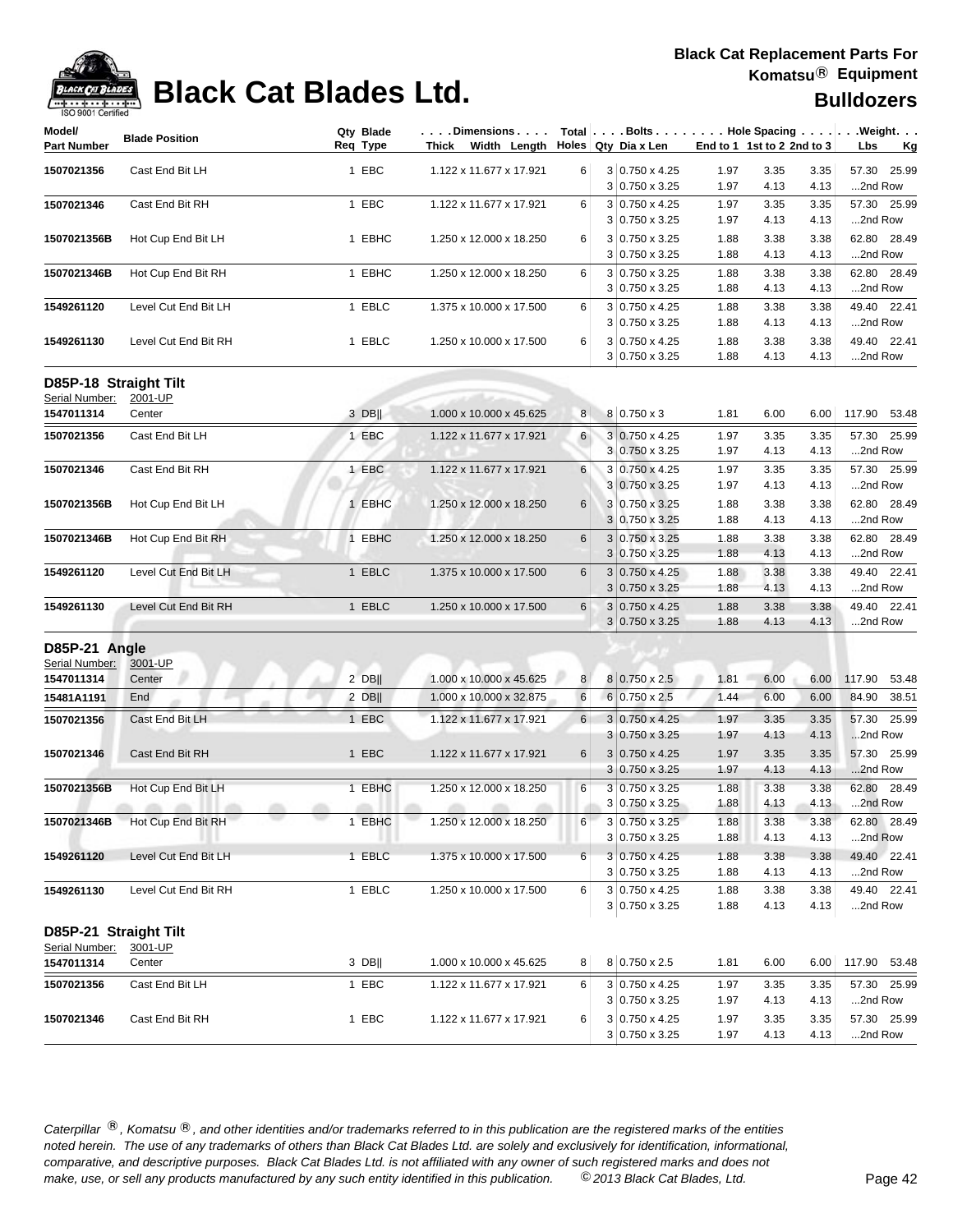

| Model/                              |                       | Qty Blade     | $\ldots$ . Dimensions $\ldots$ . |                |                                         |                            |              |              | Total $\vert \ldots$ Bolts $\ldots \vert \ldots$ Hole Spacing $\ldots \vert \ldots$ Weight. $\ldots$ |
|-------------------------------------|-----------------------|---------------|----------------------------------|----------------|-----------------------------------------|----------------------------|--------------|--------------|------------------------------------------------------------------------------------------------------|
| <b>Part Number</b>                  | <b>Blade Position</b> | Reg Type      | Thick Width Length               |                | Holes $Qty$ Dia x Len                   | End to 1 1st to 2 2nd to 3 |              |              | Lbs<br><u>Kg</u>                                                                                     |
| 1507021356B                         | Hot Cup End Bit LH    | 1 EBHC        | 1.250 x 12.000 x 18.250          | 6              | $3 0.750 \times 3.25$                   | 1.88                       | 3.38         | 3.38         | 62.80<br>28.49                                                                                       |
|                                     |                       |               |                                  |                | 3 0.750 x 3.25                          | 1.88                       | 4.13         | 4.13         | 2nd Row                                                                                              |
| 1507021346B                         | Hot Cup End Bit RH    | 1 EBHC        | 1.250 x 12.000 x 18.250          | 6              | $3 0.750 \times 3.25$                   | 1.88                       | 3.38         | 3.38         | 62.80<br>28.49                                                                                       |
|                                     |                       |               |                                  |                | $3 0.750 \times 3.25$                   | 1.88                       | 4.13         | 4.13         | 2nd Row                                                                                              |
| 1549261120                          | Level Cut End Bit LH  | 1 EBLC        | 1.375 x 10.000 x 17.500          | 6              | $3 0.750 \times 4.25$                   | 1.88                       | 3.38         | 3.38         | 49.40 22.41                                                                                          |
|                                     |                       |               |                                  |                | $3 0.750 \times 3.25$                   | 1.88                       | 4.13         | 4.13         | 2nd Row                                                                                              |
| 1549261130                          | Level Cut End Bit RH  | 1 EBLC        | 1.250 x 10.000 x 17.500          | 6              | 3 0.750 x 4.25<br>$3 0.750 \times 3.25$ | 1.88<br>1.88               | 3.38<br>4.13 | 3.38<br>4.13 | 49.40 22.41<br>2nd Row                                                                               |
| D85PX-15 Straight<br>Serial Number: | 1001-UP               |               |                                  |                |                                         |                            |              |              |                                                                                                      |
| 1547011314                          | Center                | 3 DB          | 1.000 x 10.000 x 45.625          | 8              | 8 0.750 x 2.5                           | 1.81                       | 6.00         | 6.00         | 117.90<br>53.48                                                                                      |
| 1507021356                          | Cast End Bit LH       | 1 EBC         | 1.122 x 11.677 x 17.921          | 6              | 3 0.750 x 4.25                          | 1.97                       | 3.35         | 3.35         | 57.30<br>25.99                                                                                       |
|                                     |                       |               |                                  |                | $3 0.750 \times 3.25$                   | 1.97                       | 4.13         | 4.13         | 2nd Row                                                                                              |
| 1507021346                          | Cast End Bit RH       | 1 EBC         | 1.122 x 11.677 x 17.921          | 6              | 3 0.750 x 4.25                          | 1.97                       | 3.35         | 3.35         | 25.99<br>57.30                                                                                       |
|                                     |                       |               |                                  |                | 3 0.750 x 3.25                          | 1.97                       | 4.13         | 4.13         | 2nd Row                                                                                              |
| 1507021356B                         | Hot Cup End Bit LH    | 1 EBHC        | 1.250 x 12.000 x 18.250          | 6              | $3 0.750 \times 3.25$                   | 1.88                       | 3.38         | 3.38         | 62.80<br>28.49                                                                                       |
|                                     |                       |               |                                  |                | 3 0.750 x 3.25                          | 1.88                       | 4.13         | 4.13         | 2nd Row                                                                                              |
| 1507021346B                         | Hot Cup End Bit RH    | 1 EBHC        | 1.250 x 12.000 x 18.250          | 6              | $3 0.750 \times 3.25$                   | 1.88                       | 3.38         | 3.38         | 62.80<br>28.49                                                                                       |
|                                     |                       |               |                                  |                | $3 0.750 \times 3.25$                   | 1.88                       | 4.13         | 4.13         | 2nd Row                                                                                              |
| 1549261120                          | Level Cut End Bit LH  | 1 EBLC        | 1.375 x 10.000 x 17.500          | 6              | 3 0.750 x 4.25                          | 1.88                       | 3.38         | 3.38         | 22.41<br>49.40                                                                                       |
|                                     |                       |               |                                  |                | $3 0.750 \times 3.25$                   | 1.88                       | 4.13         | 4.13         | 2nd Row                                                                                              |
| 1549261130                          | Level Cut End Bit RH  | 1 EBLC        | 1.250 x 10.000 x 17.500          | 6              | $3 0.750 \times 4.25$<br>3 0.750 x 3.25 | 1.88<br>1.88               | 3.38<br>4.13 | 3.38<br>4.13 | 49.40 22.41<br>2nd Row                                                                               |
| D87E-2 Angle                        |                       |               |                                  |                |                                         |                            |              |              |                                                                                                      |
| Serial Number:                      | 90001-UP              |               |                                  |                |                                         |                            |              |              |                                                                                                      |
| 646258C1                            | Center                | $2$ DB        | 1.000 x 10.000 x 70.375          | 12             | 12 0.875 x 2.75                         | 1.50                       | 6.00         | 6.00         | 183.40<br>83.19                                                                                      |
| 646261C1                            | Level Cut End Bit LH  | 1 $DB \wedge$ | 1.000 x 10.000 x 18.000          | $\overline{7}$ | $3 0.875 \times 4$                      | 1.50                       | 4.00         | 4.00         | 42.30<br>19.19                                                                                       |
|                                     |                       |               |                                  |                | 4 0.875 x 2.75                          | 1.50                       | 3.00         | 3.00         | 2nd Row                                                                                              |
| 646262C1                            | Level Cut End Bit RH  | 1 $DB/$       | 1.000 x 10.000 x 18.000          | $\overline{7}$ | $3 0.875 \times 4$                      | 1.50                       | 4.00         | 4.00         | 42.30 19.19                                                                                          |
|                                     |                       |               |                                  |                | $0.875 \times 2.75$                     | 1.50                       | 3.00         | 3.00         | 2nd Row                                                                                              |
| D87E-2 Straight                     |                       |               |                                  |                |                                         |                            |              |              |                                                                                                      |
| Serial Number:<br>734528C1          | 90001-UP<br>Center    | $1$ DB        | 1.250 x 10.000 x 40.000          | 7              | 7 0.875 x 2.75                          | 2.00                       | 6.00         | 6.00         | 133.10<br>60.37                                                                                      |
| 734529C1                            | End                   | $2$ DB        | 1.250 x 10.000 x 31.750          | 5              | $5 0.875 \times 2.75$                   | 3.88                       | 6.00         | 6.00         | 105.90<br>48.04                                                                                      |
|                                     |                       |               |                                  |                |                                         |                            |              |              |                                                                                                      |
| 734531C1                            | Hot Cup End Bit LH    | 1 EBHC        | 1.250 x 12.000 x 19.250          | $\overline{7}$ | $3 0.875 \times 2.75$<br>4 0.875 x 2.75 | 3.63<br>3.63               | 4.00<br>3.00 | 4.00<br>3.00 | 62.30<br>28.26<br>2nd Row                                                                            |
|                                     |                       |               |                                  | 7 <sup>1</sup> |                                         |                            |              |              | 28.26                                                                                                |
| 734532C1                            | Hot Cup End Bit RH    | 1 EBHC        | 1.250 x 12.000 x 19.250          |                | 3 0.875 x 2.75<br>4 0.875 x 2.75        | 3.63<br>3.63               | 4.00<br>3.00 | 4.00<br>3.00 | 62.30<br>2nd Row                                                                                     |
| 711532C1                            | Hot Cup End Bit RH    | 1 EBHC        | 1.625 x 12.000 x 19.250          | $\overline{7}$ | $3 0.875 \times 3$                      | 3.63                       | 4.00         | 4.00         | 94.00 42.64                                                                                          |
|                                     |                       |               |                                  |                | $4 0.875 \times 3$                      | 3.63                       | 3.00         | 3.00         | 2nd Row                                                                                              |
| 711531C1                            | Hot Cup End Bit LH    | 1 EBHC        | 1.625 x 12.000 x 19.250          | 7              | $3 0.875 \times 3$                      | 3.63                       | 4.00         | 4.00         | 94.00 42.64                                                                                          |
|                                     |                       |               |                                  |                | $4 0.875 \times 3$                      | 3.63                       | 3.00         | 3.00         | 2nd Row                                                                                              |
| D87P-2 Straight<br>Serial Number:   | 92001-UP              |               |                                  |                |                                         |                            |              |              |                                                                                                      |
| 1500409H1                           | Center                | $1$ DB        |                                  | 10             | 10 0.875 x 2.75                         |                            |              |              |                                                                                                      |
| 1500408H1                           | Center                | $2$ DB        |                                  | 5              | 5 0.875 x 2.75                          |                            |              |              |                                                                                                      |
| 734824C1                            | Hot Cup End Bit LH    | 1 EBHC        | 0.875 x 19.960 x 11.614          | 7              | 3 0.875 x 2.75                          | 2.95                       | 5.00         | 5.00         | 47.30 21.45                                                                                          |
|                                     |                       |               |                                  |                | 4 0.875 x 2.75                          | 2.95                       | 3.34         | 3.34         | 2nd Row                                                                                              |
| 734825C1                            | Hot Cup End Bit RH    | 1 EBHC        | 0.875 x 19.960 x 11.614          | 7              | $3 0.875 \times 2.75$                   | 2.95                       | 5.00         | 5.00         | 47.30 21.45                                                                                          |
|                                     |                       |               |                                  |                | 4 0.875 x 2.75                          | 2.95                       | 3.34         | 3.34         | 2nd Row                                                                                              |

### **D135A-1 D135A-2 Angle**

Serial Number: 10001-UP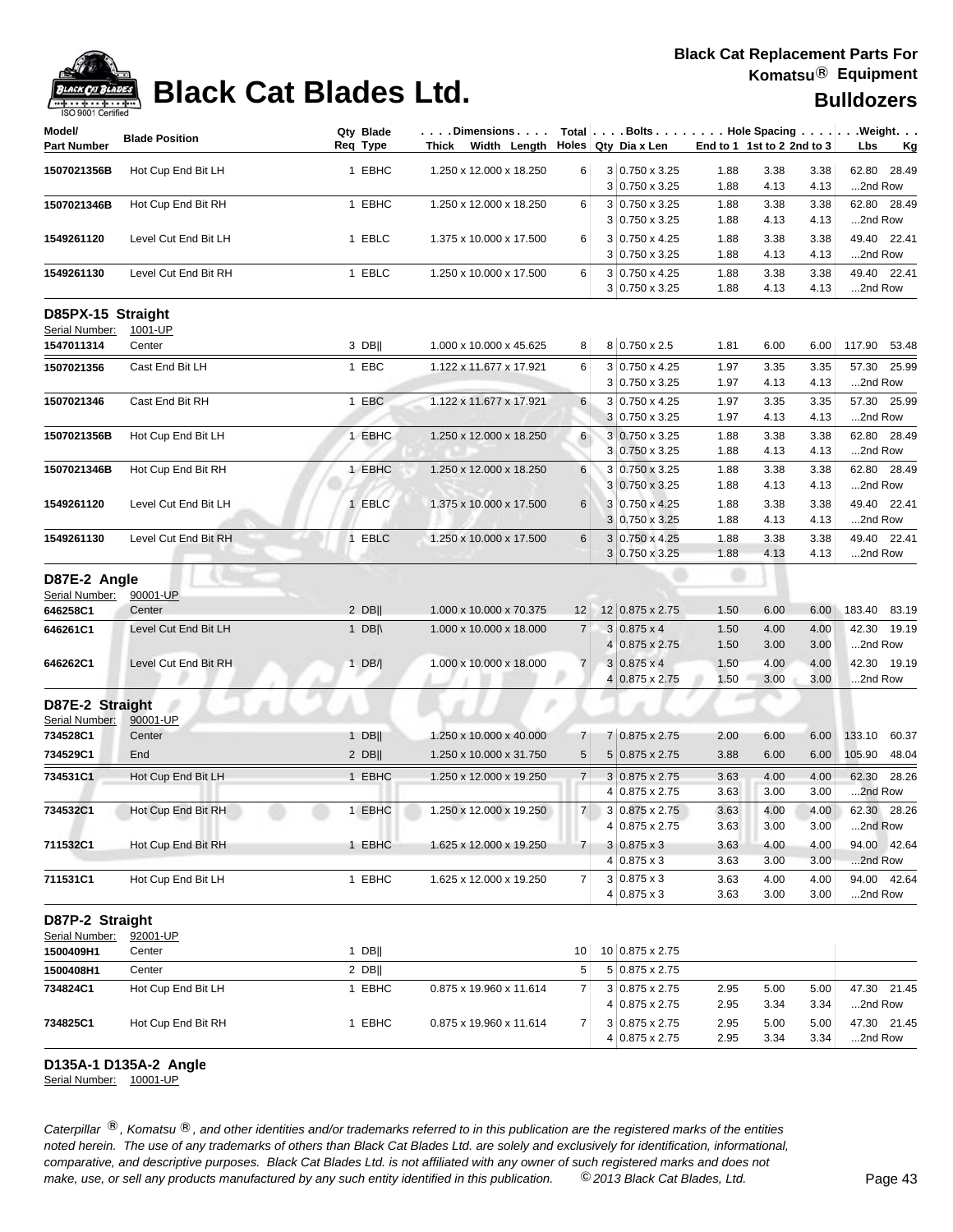| <b>190 and I Cellilled</b>   |                        |                       |                                                                                                                                                                                                    |                |                                              |              |                            |              |                        |
|------------------------------|------------------------|-----------------------|----------------------------------------------------------------------------------------------------------------------------------------------------------------------------------------------------|----------------|----------------------------------------------|--------------|----------------------------|--------------|------------------------|
| Model/<br><b>Part Number</b> | <b>Blade Position</b>  | Qty Blade<br>Req Type | $\vert \ldots$ . Dimensions $\ldots \vert$ Total $\vert \ldots$ . Bolts $\ldots \vert \ldots \vert$ . Hole Spacing $\ldots \vert \ldots \vert$ . Weight.<br>Thick Width Length Holes Qty Dia x Len |                |                                              |              | End to 1 1st to 2 2nd to 3 |              | Lbs<br><u>Kg</u>       |
| 1757026310                   | Center                 | $1$ DB                | 1.000 x 10.000 x 41.875                                                                                                                                                                            | 7              | $7 0.875 \times 3$                           | 2.94         | 6.00                       | 6.00         | 107.60<br>48.81        |
| 1757021115                   | End                    | $2$ DB                | 1.000 x 10.000 x 55.000                                                                                                                                                                            | 9              | $9 0.875 \times 3$                           | 3.50         | 6.00                       | 6.00         | 143.00<br>64.86        |
| 1757021126                   | Cast End Bit LH        | 1 EBC                 | 1.626 x 12.197 x 19.039                                                                                                                                                                            | $\overline{7}$ | $0.875 \times 3.5$                           | 1.58         | 2.36                       | 5.32         | 85.00 38.56            |
|                              |                        |                       |                                                                                                                                                                                                    |                | $0.875 \times 3.5$                           | 1.58         | 2.36                       | 4.13         | 2nd Row                |
| 1757021136                   | Cast End Bit RH        | 1 EBC                 | 1.626 x 12.197 x 19.039                                                                                                                                                                            | $\overline{7}$ | $0.875 \times 3.5$                           | 1.58         | 2.36                       | 5.32         | 85.00 38.56            |
|                              |                        |                       |                                                                                                                                                                                                    |                | $0.875 \times 3.5$                           | 1.58         | 2.36                       | 4.13         | 2nd Row                |
| 1757021126B                  | Hot Cup End Bit LH     | 1 EBHC                | 1.250 x 11.990 x 21.000                                                                                                                                                                            | $\overline{7}$ | $3 0.875 \times 3.5$                         | 1.50         | 2.36                       | 5.32         | 70.90 32.16            |
|                              |                        | 1 EBHC                | 1.250 x 11.990 x 21.000                                                                                                                                                                            | $\overline{7}$ | $4 0.875 \times 3.5$                         | 1.50         | 2.36                       | 4.13         | 2nd Row<br>70.90 32.16 |
| 1757021136B                  | Hot Cup End Bit RH     |                       |                                                                                                                                                                                                    |                | $3 0.875 \times 3.5$<br>4 0.875 x 3.5        | 1.50<br>1.50 | 2.36<br>2.36               | 5.32<br>4.13 | 2nd Row                |
|                              | D135A-1 D135A-2 Semi-U |                       |                                                                                                                                                                                                    |                |                                              |              |                            |              |                        |
| Serial Number:               | 10001-UP               |                       |                                                                                                                                                                                                    |                |                                              |              |                            |              |                        |
| 1757026310                   | Center                 | 3 DB                  | 1.000 x 10.000 x 41.875                                                                                                                                                                            | 7 <sup>1</sup> | $7 0.875 \times 3$                           | 2.94         | 6.00                       | 6.00         | 107.60 48.81           |
| 1757122272                   | Cast End Bit LH        | 1 EBC                 | 1.626 x 12.165 x 21.091                                                                                                                                                                            | 7              | $3 0.875 \times 3.5$                         | 3.47         | 2.36                       | 5.32         | 90.00 40.82            |
|                              |                        |                       |                                                                                                                                                                                                    |                | $4 0.875 \times 3.5$                         | 3.47         | 2.36                       | 4.13         | 2nd Row                |
| 1757122282                   | Cast End Bit RH        | 1 EBC                 | 1.626 x 12.165 x 21.091                                                                                                                                                                            | 7 <sup>1</sup> | $3 0.875 \times 3.5$                         | 3.47         | 2.36                       | 5.32         | 90.00 40.82            |
|                              |                        |                       |                                                                                                                                                                                                    |                | 4 0.875 x 3.5                                | 3.47         | 2.36                       | 4.13         | 2nd Row                |
| 1757122272B                  | Hot Cup End Bit LH     | 1 EBHC                | 1.375 x 13.000 x 21.500                                                                                                                                                                            | $\overline{7}$ | 3 0.875 x 3.5                                | 3.25         | 2.38                       | 5.31         | 79.30 35.97            |
|                              |                        |                       |                                                                                                                                                                                                    |                | 4 0.875 x 3.5                                | 3.25         | 2.38                       | 4.13         | 2nd Row                |
| 1757122282B                  | Hot Cup End Bit RH     | 1 EBHC                | 1.375 x 13.000 x 21.500                                                                                                                                                                            | $\overline{7}$ | 3 0.875 x 3.5                                | 3.25         | 2.38                       | 5.31         | 79.30 35.97            |
|                              |                        |                       |                                                                                                                                                                                                    |                | $4 0.875 \times 3.5 $                        | 3.25         | 2.38                       | 4.13         | 2nd Row                |
|                              | D135A-1 D135A-2 Full-U |                       |                                                                                                                                                                                                    |                |                                              |              |                            |              |                        |
| Serial Number:               | 10001-UP               |                       |                                                                                                                                                                                                    |                |                                              |              |                            |              |                        |
| 17572A1123                   | Center                 | 4 $DB$                | 1.000 x 10.000 x 35.500                                                                                                                                                                            | 6              | $6 0.875 \times 3$                           | 2.56         | 6.00                       | 6.00         | 91.20 41.37            |
| 1757021126                   | Cast End Bit LH        | 1 EBC                 | 1.626 x 12.197 x 19.039                                                                                                                                                                            | 7 <sup>1</sup> | $0.875 \times 3.5$                           | 1.58         | 2.36                       | 5.32         | 85.00 38.56            |
|                              |                        | 1 EBC                 | 1.626 x 12.197 x 19.039                                                                                                                                                                            | $\overline{7}$ | $0.875 \times 3.5$                           | 1.58         | 2.36                       | 4.13         | 2nd Row<br>85.00 38.56 |
| 1757021136                   | Cast End Bit RH        |                       |                                                                                                                                                                                                    |                | $0.875 \times 3.5$<br>$0.875 \times 3.5$     | 1.58<br>1.58 | 2.36<br>2.36               | 5.32<br>4.13 | 2nd Row                |
| 1757021126B                  | Hot Cup End Bit LH     | 1 EBHC                | 1.250 x 11.990 x 21.000                                                                                                                                                                            | 7 <sup>1</sup> | $3 0.875 \times 3.5$                         | 1.50         | 2.36                       | 5.32         | 70.90 32.16            |
|                              |                        |                       |                                                                                                                                                                                                    |                | $4 0.875 \times 3.5 $                        | 1.50         | 2.36                       | 4.13         | 2nd Row                |
| 1757021136B                  | Hot Cup End Bit RH     | 1 EBHC                | 1.250 x 11.990 x 21.000                                                                                                                                                                            | $\overline{7}$ | $3 0.875 \times 3.5$                         | 1.50         | 2.36                       | 5.32         | 70.90 32.16            |
|                              |                        |                       |                                                                                                                                                                                                    |                | $4 0.875 \times 3.5$                         | 1.50         | 2.36                       | 4.13         | 2nd Row                |
| D150A-1 Angle                |                        |                       |                                                                                                                                                                                                    |                |                                              |              |                            |              |                        |
| Serial Number:               | 5508-8328              |                       |                                                                                                                                                                                                    |                |                                              |              |                            |              |                        |
| 1757021114                   | Center                 | $2$ DB                | 1.000 x 10.000 x 77.750                                                                                                                                                                            | 13             | $13 0.875 \times 3.5$                        | 2.88         | 6.00                       | 6.00         | 202.80<br>91.99        |
| 1757021126                   | Cast End Bit LH        | 1 EBC                 | 1.626 x 12.197 x 19.039                                                                                                                                                                            | $\overline{7}$ | $0.875 \times 3.5$                           | 1.58         | 2.36                       | 5.32         | 85.00 38.56            |
|                              |                        |                       |                                                                                                                                                                                                    |                | $0.875 \times 3.5$                           | 1.58         | 2.36                       | 4.13         | 2nd Row                |
| 1757021136                   | Cast End Bit RH        | 1 EBC                 | 1.626 x 12.197 x 19.039                                                                                                                                                                            | $\overline{7}$ | $0.875 \times 3.5$                           | 1.58         | 2.36                       | 5.32         | 85.00 38.56            |
|                              |                        |                       |                                                                                                                                                                                                    |                | $0.875 \times 3.5$                           | 1.58         | 2.36                       | 4.13         | 2nd Row                |
| 1757021126B                  | Hot Cup End Bit LH     | 1 EBHC                | 1.250 x 11.990 x 21.000                                                                                                                                                                            | $\overline{7}$ | $3 0.875 \times 3.5$                         | 1.50         | 2.36                       | 5.32         | 70.90 32.16            |
|                              |                        |                       |                                                                                                                                                                                                    |                | 4 0.875 x 3.5                                | 1.50         | 2.36                       | 4.13         | 2nd Row                |
| 1757021136B                  | Hot Cup End Bit RH     | 1 EBHC                | 1.250 x 11.990 x 21.000                                                                                                                                                                            | 7              | $3 0.875 \times 3.5$<br>$4 0.875 \times 3.5$ | 1.50<br>1.50 | 2.36<br>2.36               | 5.32<br>4.13 | 70.90 32.16<br>2nd Row |
|                              |                        |                       |                                                                                                                                                                                                    |                |                                              |              |                            |              |                        |
| D150A-1 Angle                |                        |                       |                                                                                                                                                                                                    |                |                                              |              |                            |              |                        |
| Serial Number:<br>1757026310 | 8329-UP<br>Center      | $1$ DB                | 1.000 x 10.000 x 41.875                                                                                                                                                                            | 7              | 7 0.875 x 3.5                                | 2.94         | 6.00                       | 6.00         | 107.60<br>48.81        |
| 1757021115                   | End                    | $2$ DB                | 1.000 x 10.000 x 55.000                                                                                                                                                                            | 9              | $9 0.875 \times 3.5$                         | 3.50         | 6.00                       | 6.00         | 143.00<br>64.86        |
|                              |                        |                       |                                                                                                                                                                                                    |                |                                              |              |                            |              |                        |
| 1757021126                   | Cast End Bit LH        | 1 EBC                 | 1.626 x 12.197 x 19.039                                                                                                                                                                            | $\overline{7}$ | $0.875 \times 3.5$<br>$0.875 \times 3.5$     | 1.58<br>1.58 | 2.36<br>2.36               | 5.32<br>4.13 | 85.00 38.56<br>2nd Row |
|                              |                        |                       |                                                                                                                                                                                                    |                |                                              |              |                            |              |                        |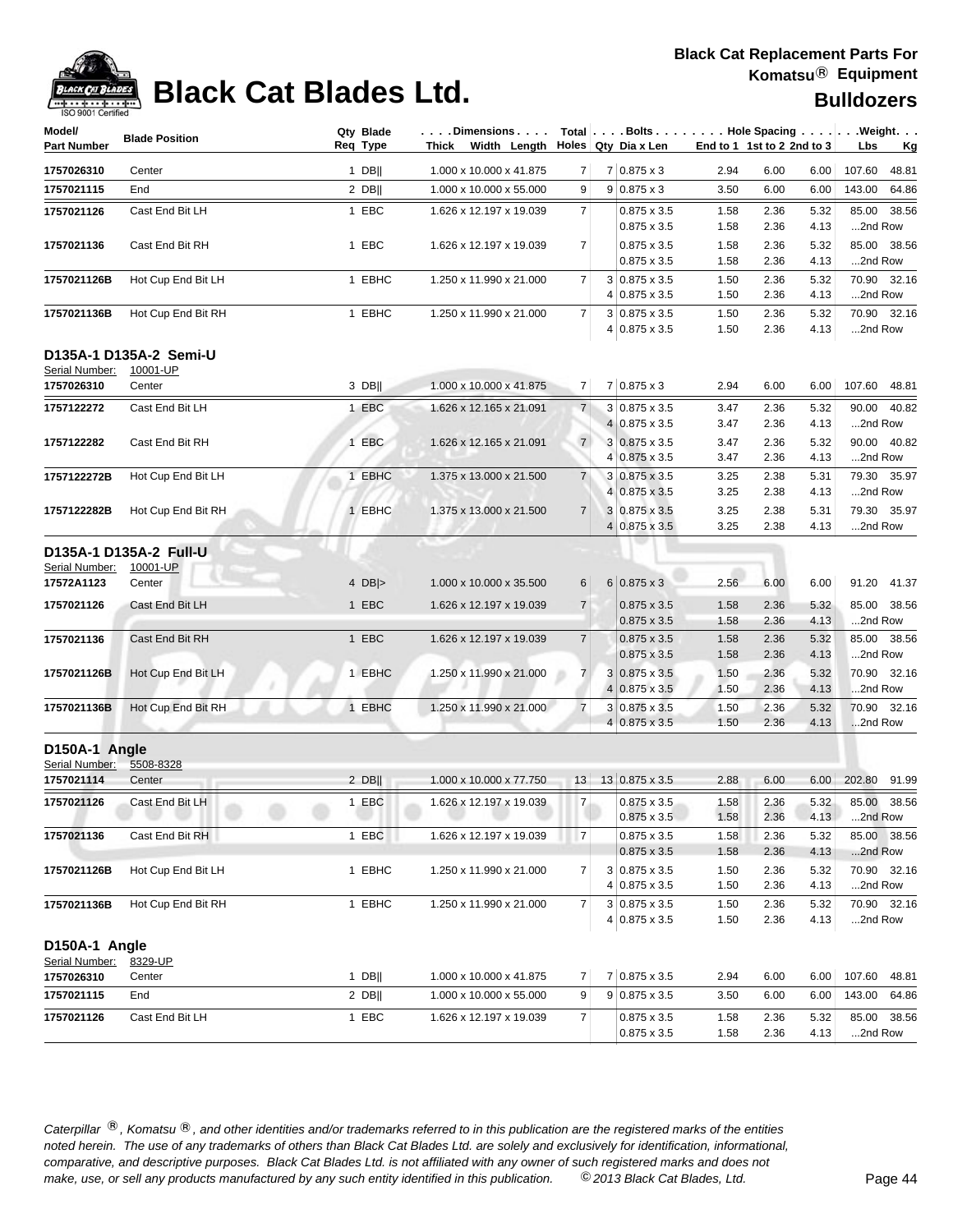

| Model/<br><b>Part Number</b> | <b>Blade Position</b>         | Qty Blade<br>Req Type | $ \ldots$ . Dimensions $\ldots$ . Total $ \ldots$ . Bolts $\ldots$ Hole Spacing $\ldots$ Weight.<br>Thick Width Length Holes Qty Dia x Len |                |                                       | End to 1 1st to 2 2nd to 3 |              |              | Lbs     | <u>Kg</u>    |
|------------------------------|-------------------------------|-----------------------|--------------------------------------------------------------------------------------------------------------------------------------------|----------------|---------------------------------------|----------------------------|--------------|--------------|---------|--------------|
|                              |                               |                       |                                                                                                                                            |                |                                       |                            |              |              |         |              |
| 1757021136                   | Cast End Bit RH               | 1 EBC                 | 1.626 x 12.197 x 19.039                                                                                                                    | 7 <sup>1</sup> | $0.875 \times 3.5$                    | 1.58                       | 2.36         | 5.32         |         | 85.00 38.56  |
|                              |                               |                       |                                                                                                                                            |                | $0.875 \times 3.5$                    | 1.58                       | 2.36         | 4.13         | 2nd Row |              |
| 1757021126B                  | Hot Cup End Bit LH            | 1 EBHC                | 1.250 x 11.990 x 21.000                                                                                                                    | $\overline{7}$ | 3 0.875 x 3.5                         | 1.50                       | 2.36         | 5.32         |         | 70.90 32.16  |
|                              |                               |                       |                                                                                                                                            |                | 4 0.875 x 3.5                         | 1.50                       | 2.36         | 4.13         | 2nd Row |              |
| 1757021136B                  | Hot Cup End Bit RH            | 1 EBHC                | 1.250 x 11.990 x 21.000                                                                                                                    | $\overline{7}$ | $3 0.875 \times 3.5$<br>4 0.875 x 3.5 | 1.50<br>1.50               | 2.36<br>2.36 | 5.32<br>4.13 | 2nd Row | 70.90 32.16  |
|                              | D150A-1 Mechanical Angle Tilt |                       |                                                                                                                                            |                |                                       |                            |              |              |         |              |
| Serial Number:               | 6843-8407                     |                       |                                                                                                                                            |                |                                       |                            |              |              |         |              |
| 1757026310                   | Center                        | 4 DB                  | 1.000 x 10.000 x 41.875                                                                                                                    | $\overline{7}$ | 7 0.875 x 3.5                         | 2.94                       | 6.00         | 6.00         |         | 107.60 48.81 |
| 1757021126                   | Cast End Bit LH               | 1 EBC                 | 1.626 x 12.197 x 19.039                                                                                                                    | $\overline{7}$ | $0.875 \times 3.5$                    | 1.58                       | 2.36         | 5.32         |         | 85.00 38.56  |
|                              |                               |                       |                                                                                                                                            |                | $0.875 \times 3.5$                    | 1.58                       | 2.36         | 4.13         | 2nd Row |              |
| 1757021136                   | Cast End Bit RH               | 1 EBC                 | 1.626 x 12.197 x 19.039                                                                                                                    | $\overline{7}$ | $0.875 \times 3.5$                    | 1.58                       | 2.36         | 5.32         |         | 85.00 38.56  |
|                              |                               |                       |                                                                                                                                            |                | $0.875 \times 3.5$                    | 1.58                       | 2.36         | 4.13         | 2nd Row |              |
| 1757021126B                  | Hot Cup End Bit LH            | 1 EBHC                | 1.250 x 11.990 x 21.000                                                                                                                    | $\overline{7}$ | $3 0.875 \times 3.5$                  | 1.50                       | 2.36         | 5.32         |         | 70.90 32.16  |
|                              |                               |                       |                                                                                                                                            |                | 4 0.875 x 3.5                         | 1.50                       | 2.36         | 4.13         | 2nd Row |              |
| 1757021136B                  | Hot Cup End Bit RH            | 1 EBHC                | 1.250 x 11.990 x 21.000                                                                                                                    | $\overline{7}$ | $3 0.875 \times 3.5$                  | 1.50                       | 2.36         | 5.32         |         | 70.90 32.16  |
|                              |                               |                       |                                                                                                                                            |                | 4 0.875 x 3.5                         | 1.50                       | 2.36         | 4.13         | 2nd Row |              |
|                              | D150A-1 Mechanical Angle Tilt |                       |                                                                                                                                            |                |                                       |                            |              |              |         |              |
| Serial Number:               | 8408-UP                       |                       |                                                                                                                                            |                |                                       |                            |              |              |         |              |
| 1757021115                   | End                           | 3 DB                  | 1.000 x 10.000 x 55.000                                                                                                                    | 9              | $9 0.875 \times 3.5$                  | 3.50                       | 6.00         | 6.00         |         | 143.00 64.86 |
| 1757021126                   | Cast End Bit LH               | 1 EBC                 | 1.626 x 12.197 x 19.039                                                                                                                    | $\overline{7}$ | $0.875 \times 3.5$                    | 1.58                       | 2.36         | 5.32         |         | 85.00 38.56  |
|                              |                               |                       |                                                                                                                                            |                | $0.875 \times 3.5$                    | 1.58                       | 2.36         | 4.13         | 2nd Row |              |
| 1757021136                   | Cast End Bit RH               | 1 EBC                 | 1.626 x 12.197 x 19.039                                                                                                                    | $\overline{7}$ | $0.875 \times 3.5$                    | 1.58                       | 2.36         | 5.32         |         | 85.00 38.56  |
|                              |                               |                       |                                                                                                                                            |                | $0.875 \times 3.5$                    | 1.58                       | 2.36         | 4.13         | 2nd Row |              |
| 1757021126B                  | Hot Cup End Bit LH            | 1 EBHC                | 1.250 x 11.990 x 21.000                                                                                                                    | $\overline{7}$ | $3 0.875 \times 3.5$                  | 1.50                       | 2.36         | 5.32         |         | 70.90 32.16  |
|                              |                               |                       |                                                                                                                                            |                | $4 0.875 \times 3.5$                  | 1.50                       | 2.36         | 4.13         | 2nd Row |              |
| 1757021136B                  | Hot Cup End Bit RH            | 1 EBHC                | 1.250 x 11.990 x 21.000                                                                                                                    | $\overline{7}$ | $3 0.875 \times 3.5$                  | 1.50                       | 2.36         | 5.32         |         | 70.90 32.16  |
|                              |                               |                       |                                                                                                                                            |                | 4 0.875 x 3.5                         | 1.50                       | 2.36         | 4.13         | 2nd Row |              |
| D150A-1 Straight Tilt        |                               |                       |                                                                                                                                            |                |                                       |                            |              |              |         |              |
| Serial Number:               | 5508-8328                     |                       |                                                                                                                                            |                |                                       |                            |              |              |         |              |
| 17571A1242                   | Center                        | $2$ DB  $>$           | $1.000 \times 10.000 \times 59.429$                                                                                                        | 10             | $10 0.875 \times 4$                   | 2.48                       | 6.00         | 6.00         |         | 157.00 71.21 |
| 1757122271                   | Hot Cup End Bit LH            | 1 EBHC                | 1.375 x 13.500 x 25.000                                                                                                                    | $\overline{7}$ | $3 0.875 \times 4$                    | 3.50                       | 4.63         | 6.88         |         | 99.60 45.18  |
|                              |                               |                       |                                                                                                                                            |                | $4 0.875 \times 4$                    | 3.50                       | 3.50         | 4.63         | 2nd Row |              |
| 1757122281                   | Hot Cup End Bit RH            | 1 EBHC                | 1.375 x 13.500 x 25.000                                                                                                                    | $\overline{7}$ | $3 0.875 \times 4$                    | 3.50                       | 4.63         | 6.88         |         | 99.60 45.18  |
|                              |                               |                       |                                                                                                                                            |                | $4 0.875 \times 4$                    | 3.50                       | 3.50         | 4.63         | 2nd Row |              |
| D150A-1 Straight Tilt        |                               |                       |                                                                                                                                            |                |                                       |                            |              |              |         |              |
| Serial Number:               | 8329-UP                       |                       |                                                                                                                                            |                |                                       |                            |              |              |         |              |
| 1757026310                   | End                           | $3$ DB                | 1.000 x 10.000 x 41.875                                                                                                                    | 7              | 7 0.875 x 3.5                         | 2.94                       | 6.00         | 6.00         |         | 107.60 48.81 |
| 1757122272                   | Cast End Bit LH               | 1 EBC                 | 1.626 x 12.165 x 21.091                                                                                                                    | 7 <sup>1</sup> | $3 0.875 \times 3.5$                  | 3.47                       | 2.36         | 5.32         |         | 90.00 40.82  |
|                              |                               |                       |                                                                                                                                            |                | $4 0.875 \times 3.5$                  | 3.47                       | 2.36         | 4.13         | 2nd Row |              |
| 1757122282                   | Cast End Bit RH               | 1 EBC                 | 1.626 x 12.165 x 21.091                                                                                                                    | 7              | $3 0.875 \times 3.5$                  | 3.47                       | 2.36         | 5.32         |         | 90.00 40.82  |
|                              |                               |                       |                                                                                                                                            |                | $4 0.875 \times 3.5$                  | 3.47                       | 2.36         | 4.13         | 2nd Row |              |
| 1757122272B                  | Hot Cup End Bit LH            | 1 EBHC                | 1.375 x 13.000 x 21.500                                                                                                                    | $\overline{7}$ | $3 0.875 \times 3.5$                  | 3.25                       | 2.38         | 5.31         |         | 79.30 35.97  |
|                              |                               |                       |                                                                                                                                            |                | $4 0.875 \times 3.5$                  | 3.25                       | 2.38         | 4.13         | 2nd Row |              |
| 1757122282B                  | Hot Cup End Bit RH            | 1 EBHC                | 1.375 x 13.000 x 21.500                                                                                                                    | $\overline{7}$ | $3 0.875 \times 3.5$                  | 3.25                       | 2.38         | 5.31         |         | 79.30 35.97  |
|                              |                               |                       |                                                                                                                                            |                | $4 0.875 \times 3.5$                  | 3.25                       | 2.38         | 4.13         | 2nd Row |              |
| D150A-1 Full-U               |                               |                       |                                                                                                                                            |                |                                       |                            |              |              |         |              |
| Serial Number:               | 5508-6842                     |                       |                                                                                                                                            |                |                                       |                            |              |              |         |              |
| 1757221120                   | Center                        | $1$ DB                | 1.000 x 10.000 x 65.750                                                                                                                    |                |                                       |                            |              |              |         | 186.00 84.37 |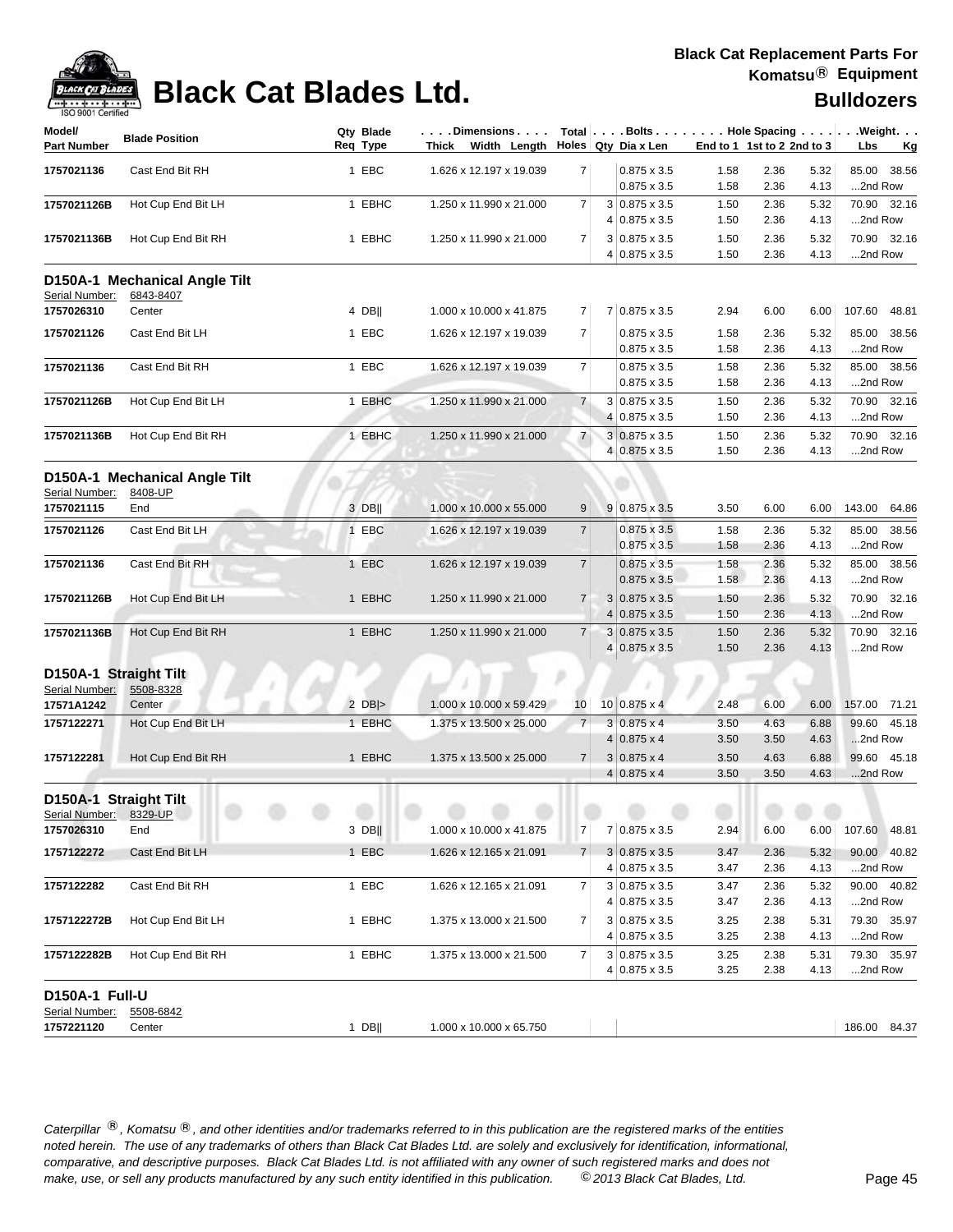| Model/<br><b>Part Number</b> | <b>Blade Position</b>         |              | Qty Blade<br>Req Type |                                     |                 |   | Dimensions   Total   Bolts    Hole Spacing     Weight<br>Thick Width Length Holes Qty Dia x Len | End to 1 1st to 2 2nd to $3$ |              |              | Lbs               | <u>Kg</u>    |
|------------------------------|-------------------------------|--------------|-----------------------|-------------------------------------|-----------------|---|-------------------------------------------------------------------------------------------------|------------------------------|--------------|--------------|-------------------|--------------|
| 1757221131                   | End                           |              | $2$ DB                | 1.000 x 10.000 x 34.500             |                 |   |                                                                                                 |                              |              |              |                   | 98.00 44.45  |
| 1757221140                   | Hot Cup End Bit LH            |              | 1 EBHC                |                                     |                 |   |                                                                                                 |                              |              |              |                   |              |
| 1757221150                   | Hot Cup End Bit RH            |              | 1 EBHC                |                                     |                 |   |                                                                                                 |                              |              |              |                   |              |
| D150A-1 Full-U               |                               |              |                       |                                     |                 |   |                                                                                                 |                              |              |              |                   |              |
| Serial Number:               | 6843-5328                     |              |                       |                                     |                 |   |                                                                                                 |                              |              |              |                   |              |
| 1757221122                   | Center                        |              | $1$ DB $\leq$         | 1.000 x 10.000 x 65.750             | 11 <sub>1</sub> |   | 11 0.875 x 3.5                                                                                  | 2.88                         | 6.00         | 6.00         |                   | 168.00 76.20 |
| 1757221133                   | End                           |              | $2$ DB                | 1.000 x 10.000 x 34.500             | 6               |   | 6 0.875 x 3.5                                                                                   | 2.25                         | 6.00         | 6.00         |                   | 88.80 40.28  |
| 1757222241                   | Hot Cup End Bit LH            |              | 1 EBHC                | 1.250 x 13.000 x 24.000             | $\overline{7}$  |   | $3 0.875 \times 5$                                                                              | 2.44                         | 4.61         | 6.85         |                   | 86.00 39.01  |
|                              |                               |              |                       |                                     |                 |   | 4 0.875 x 3.5                                                                                   | 2.44                         | 3.43         | 4.61         | 2nd Row           |              |
| 1757222251                   | Hot Cup End Bit RH            |              | 1 EBHC                | 1.250 x 13.000 x 24.000             | $\overline{7}$  |   | $3 0.875 \times 5$<br>4 0.875 x 3.5                                                             | 2.44<br>2.44                 | 4.61<br>3.43 | 6.85<br>4.61 | 2nd Row           | 86.00 39.01  |
| D150A-1 Full-U               |                               |              |                       |                                     |                 |   |                                                                                                 |                              |              |              |                   |              |
| Serial Number:               | 8329-UP                       |              |                       |                                     |                 |   |                                                                                                 |                              |              |              |                   |              |
| 17572A1123                   | Center                        |              | 4 $DB$ $>$            | 1.000 x 10.000 x 35.500             | $6 \mid$        |   | 6 0.875 x 3.5                                                                                   | 2.56                         | 6.00         | 6.00         |                   | 91.20 41.37  |
| 1757021126                   | Cast End Bit LH               |              | 1 EBC                 | 1.626 x 12.197 x 19.039             | $\overline{7}$  |   | $0.875 \times 3.5$                                                                              | 1.58                         | 2.36         | 5.32         |                   | 85.00 38.56  |
|                              |                               |              |                       |                                     |                 |   | $0.875 \times 3.5$                                                                              | 1.58                         | 2.36         | 4.13         | 2nd Row           |              |
| 1757021136                   | Cast End Bit RH               |              | 1 EBC                 | 1.626 x 12.197 x 19.039             | $\overline{7}$  |   | $0.875 \times 3.5$                                                                              | 1.58                         | 2.36         | 5.32         |                   | 85.00 38.56  |
|                              |                               |              |                       |                                     |                 |   | $0.875 \times 3.5$                                                                              | 1.58                         | 2.36         | 4.13         | 2nd Row           |              |
| 1757021126B                  | Hot Cup End Bit LH            |              | 1 EBHC                | 1.250 x 11.990 x 21.000             | $\overline{7}$  |   | $3 0.875 \times 3.5$                                                                            | 1.50                         | 2.36         | 5.32         |                   | 70.90 32.16  |
|                              |                               |              |                       |                                     |                 |   | 4 0.875 x 3.5                                                                                   | 1.50                         | 2.36         | 4.13         | 2nd Row           |              |
| 1757021136B                  | Hot Cup End Bit RH            |              | 1 EBHC                | 1.250 x 11.990 x 21.000             | $\overline{7}$  |   | $3 0.875 \times 3.5$                                                                            | 1.50                         | 2.36         | 5.32         |                   | 70.90 32.16  |
|                              |                               |              |                       |                                     |                 |   | $4 0.875 \times 3.5$                                                                            | 1.50                         | 2.36         | 4.13         | 2nd Row           |              |
| D155A-1 Angle                |                               |              |                       |                                     |                 |   |                                                                                                 |                              |              |              |                   |              |
| Serial Number:               | 5508-10262                    |              |                       |                                     |                 |   |                                                                                                 |                              |              |              |                   |              |
| 1757021114                   | Center                        |              | $2$ DB                | 1.000 x 10.000 x 77.750             | 13              |   | $13 0.875 \times 3.5$                                                                           | 2.88                         | 6.00         | 6.00         | 202.80 91.99      |              |
| 1757021126                   | Cast End Bit LH               |              | 1 EBC                 | 1.626 x 12.197 x 19.039             | $\overline{7}$  |   | $0.875 \times 3.5$                                                                              | 1.58                         | 2.36         | 5.32         |                   | 85.00 38.56  |
|                              |                               |              |                       |                                     |                 |   | $0.875 \times 3.5$                                                                              | 1.58                         | 2.36         | 4.13         | 2nd Row           |              |
| 1757021136                   | Cast End Bit RH               |              | 1 EBC                 | 1.626 x 12.197 x 19.039             | $\overline{7}$  |   | $0.875 \times 3.5$                                                                              | 1.58                         | 2.36         | 5.32         |                   | 85.00 38.56  |
|                              |                               |              |                       |                                     |                 |   | $0.875 \times 3.5$                                                                              | 1.58                         | 2.36         | 4.13         | 2nd Row           |              |
| 1757021126B                  | Hot Cup End Bit LH            | $\mathbf{1}$ | <b>EBHC</b>           | 1.250 x 11.990 x 21.000             | $\overline{7}$  | 4 | $3 0.875 \times 3.5$<br>$0.875 \times 3.5$                                                      | 1.50<br>1.50                 | 2.36<br>2.36 | 5.32<br>4.13 | 2nd Row           | 70.90 32.16  |
|                              |                               |              |                       |                                     | $\overline{7}$  |   |                                                                                                 |                              | 2.36         |              |                   | 70.90 32.16  |
| 1757021136B                  | Hot Cup End Bit RH            |              | 1 EBHC                | 1.250 x 11.990 x 21.000             |                 |   | $3 0.875 \times 3.5$<br>$4 0.875 \times 3.5$                                                    | 1.50<br>1.50                 | 2.36         | 5.32<br>4.13 | 2nd Row           |              |
|                              |                               |              |                       |                                     |                 |   |                                                                                                 |                              |              |              |                   |              |
| D155A-1 Angle                |                               |              |                       |                                     |                 |   |                                                                                                 |                              |              |              |                   |              |
| Serial Number:               | 10263-UP                      |              | $1$ DB                | 1.000 x 10.000 x 41.875             | 7 <sup>1</sup>  |   | 7 0.875 x 3.5                                                                                   | 2.94                         | 6.00         |              | 6.00 107.60 48.81 |              |
| 1757026310                   | Center<br>olla.<br>m<br>End   |              |                       | 1.000 x 10.000 x 55.000             |                 |   | $9 0.875 \times 3.5$                                                                            |                              |              |              |                   |              |
| 1757021115                   |                               |              | 2 DB                  |                                     | 9               |   |                                                                                                 | 3.50                         | 6.00         | 6.00         | 143.00 64.86      |              |
| 1757021126                   | Cast End Bit LH               |              | 1 EBC                 | 1.626 x 12.197 x 19.039             | $\overline{7}$  |   | $0.875 \times 3.5$                                                                              | 1.58                         | 2.36         | 5.32         |                   | 85.00 38.56  |
|                              |                               |              |                       |                                     |                 |   | $0.875 \times 3.5$                                                                              | 1.58                         | 2.36         | 4.13         | 2nd Row           |              |
| 1757021136                   | Cast End Bit RH               |              | 1 EBC                 | 1.626 x 12.197 x 19.039             | 7               |   | $0.875 \times 3.5$                                                                              | 1.58                         | 2.36         | 5.32         |                   | 85.00 38.56  |
|                              |                               |              |                       |                                     |                 |   | $0.875 \times 3.5$                                                                              | 1.58                         | 2.36         | 4.13         | 2nd Row           |              |
| 1757021126B                  | Hot Cup End Bit LH            |              | 1 EBHC                | 1.250 x 11.990 x 21.000             | $\overline{7}$  |   | $3 0.875 \times 3.5$<br>$4 0.875 \times 3.5$                                                    | 1.50                         | 2.36         | 5.32         |                   | 70.90 32.16  |
|                              |                               |              | 1 EBHC                |                                     | $\overline{7}$  |   | $3 0.875 \times 3.5$                                                                            | 1.50                         | 2.36         | 4.13         | 2nd Row           | 70.90 32.16  |
| 1757021136B                  | Hot Cup End Bit RH            |              |                       | 1.250 x 11.990 x 21.000             |                 |   | $4 0.875 \times 3.5$                                                                            | 1.50<br>1.50                 | 2.36<br>2.36 | 5.32<br>4.13 | 2nd Row           |              |
|                              | D155A-1 Mechanical Angle Tilt |              |                       |                                     |                 |   |                                                                                                 |                              |              |              |                   |              |
| Serial Number:               | 6843-15000                    |              |                       |                                     |                 |   |                                                                                                 |                              |              |              |                   |              |
| 1757026310                   | Center                        |              | $4$ DB                | $1.000 \times 10.000 \times 41.875$ |                 |   | $7 \mid 7 \mid 0.875 \times 3.5$                                                                | 2.94                         | 6.00         |              | 6.00 107.60 48.81 |              |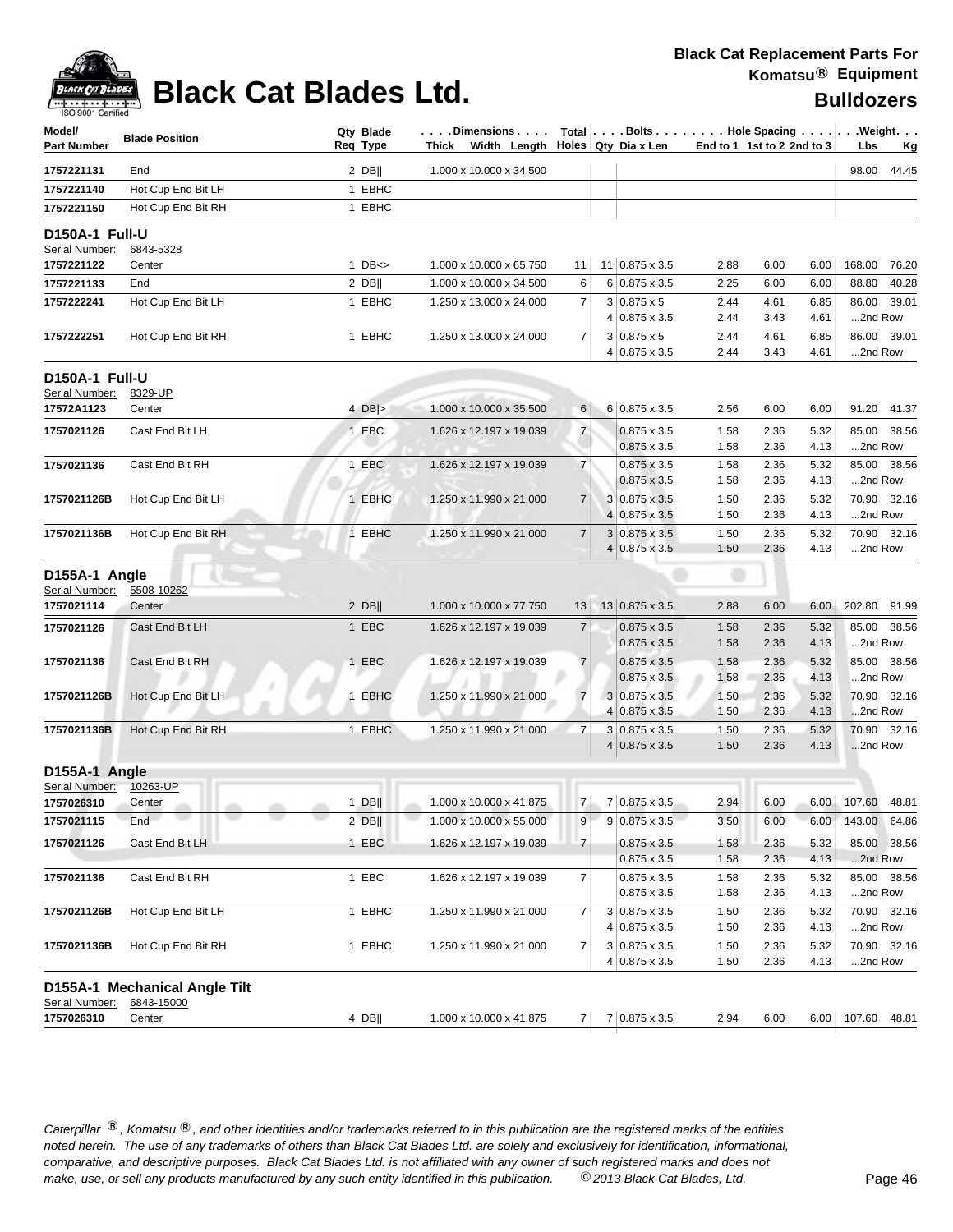

| Model/                           | <b>Blade Position</b>         | Qty Blade<br>Reg Type | Dimensions   Total   Bolts    Hole Spacing    Weight<br>Thick Width Length $\vert$ Holes Qty Dia x Len |                |                                              | End to 1 1st to 2 2nd to 3 |              |              |                        |           |
|----------------------------------|-------------------------------|-----------------------|--------------------------------------------------------------------------------------------------------|----------------|----------------------------------------------|----------------------------|--------------|--------------|------------------------|-----------|
| <b>Part Number</b>               |                               |                       |                                                                                                        |                |                                              |                            |              |              | Lbs                    | <u>Kg</u> |
| 1757021126                       | Cast End Bit LH               | 1 EBC                 | 1.626 x 12.197 x 19.039                                                                                | 7              | $0.875 \times 3.5$                           | 1.58                       | 2.36         | 5.32         | 38.56<br>85.00         |           |
|                                  |                               |                       |                                                                                                        |                | $0.875 \times 3.5$                           | 1.58                       | 2.36         | 4.13         | 2nd Row                |           |
| 1757021136                       | Cast End Bit RH               | 1 EBC                 | 1.626 x 12.197 x 19.039                                                                                | 7 <sup>1</sup> | $0.875 \times 3.5$                           | 1.58                       | 2.36         | 5.32         | 85.00 38.56            |           |
|                                  |                               |                       |                                                                                                        |                | $0.875 \times 3.5$                           | 1.58                       | 2.36         | 4.13         | 2nd Row                |           |
| 1757021126B                      | Hot Cup End Bit LH            | 1 EBHC                | 1.250 x 11.990 x 21.000                                                                                | 7              | 3 0.875 x 3.5<br>4 0.875 x 3.5               | 1.50<br>1.50               | 2.36<br>2.36 | 5.32<br>4.13 | 70.90 32.16<br>2nd Row |           |
|                                  |                               |                       |                                                                                                        |                |                                              |                            |              |              |                        |           |
| 1757021136B                      | Hot Cup End Bit RH            | 1 EBHC                | 1.250 x 11.990 x 21.000                                                                                | $\overline{7}$ | $3 0.875 \times 3.5$<br>$4 0.875 \times 3.5$ | 1.50<br>1.50               | 2.36<br>2.36 | 5.32<br>4.13 | 70.90 32.16<br>2nd Row |           |
|                                  | D155A-1 Mechanical Angle Tilt |                       |                                                                                                        |                |                                              |                            |              |              |                        |           |
| Serial Number:                   | 15001-UP                      |                       |                                                                                                        |                |                                              |                            |              |              |                        |           |
| 1757021115                       | End                           | 3 DB                  | 1.000 x 10.000 x 55.000                                                                                | 9              | $9 0.875 \times 3.5$                         | 3.50                       | 6.00         | 6.00         | 143.00<br>64.86        |           |
| 1757021126                       | Cast End Bit LH               | 1 EBC                 | 1.626 x 12.197 x 19.039                                                                                | 7              | $0.875 \times 3.5$                           | 1.58                       | 2.36         | 5.32         | 85.00<br>38.56         |           |
|                                  |                               |                       |                                                                                                        |                | $0.875 \times 3.5$                           | 1.58                       | 2.36         | 4.13         | 2nd Row                |           |
| 1757021136                       | Cast End Bit RH               | 1 EBC                 | 1.626 x 12.197 x 19.039                                                                                | $\overline{7}$ | $0.875 \times 3.5$                           | 1.58                       | 2.36         | 5.32         | 85.00<br>38.56         |           |
|                                  |                               |                       |                                                                                                        |                | $0.875 \times 3.5$                           | 1.58                       | 2.36         | 4.13         | 2nd Row                |           |
| 1757021126B                      | Hot Cup End Bit LH            | 1 EBHC                | 1.250 x 11.990 x 21.000                                                                                | $\overline{7}$ | $3 0.875 \times 3.5$                         | 1.50                       | 2.36         | 5.32         | 70.90<br>32.16         |           |
|                                  |                               |                       |                                                                                                        |                | 4 0.875 x 3.5                                | 1.50                       | 2.36         | 4.13         | 2nd Row                |           |
| 1757021136B                      | Hot Cup End Bit RH            | 1 EBHC                | 1.250 x 11.990 x 21.000                                                                                | 7              | 3 0.875 x 3.5                                | 1.50                       | 2.36         | 5.32         | 70.90 32.16            |           |
|                                  |                               |                       |                                                                                                        |                | 4 0.875 x 3.5                                | 1.50                       | 2.36         | 4.13         | 2nd Row                |           |
| D155A-1 Straight Tilt            |                               |                       |                                                                                                        |                |                                              |                            |              |              |                        |           |
| Serial Number:                   | 5508-10262                    |                       |                                                                                                        |                |                                              |                            |              |              |                        |           |
| 17571A1242                       | Center                        | $2$ DB >              | 1.000 x 10.000 x 59.429                                                                                | 10             | $10 0.875 \times 4$                          | 2.48                       | 6.00         | 6.00         | 157.00 71.21           |           |
| 1757122271                       | Hot Cup End Bit LH            | 1 EBHC                | 1.375 x 13.500 x 25.000                                                                                | $\overline{7}$ | $3 0.875 \times 4$                           | 3.50                       | 4.63         | 6.88         | 99.60<br>45.18         |           |
|                                  |                               |                       |                                                                                                        |                | $4 0.875 \times 4$                           | 3.50                       | 3.50         | 4.63         | 2nd Row                |           |
| 1757122281                       | Hot Cup End Bit RH            | 1 EBHC                | 1.375 x 13.500 x 25.000                                                                                | $\overline{7}$ | $3 0.875 \times 4$                           | 3.50                       | 4.63         | 6.88         | 99.60 45.18            |           |
|                                  |                               |                       |                                                                                                        |                | $4 0.875 \times 4$                           | 3.50                       | 3.50         | 4.63         | 2nd Row                |           |
| D155A-1 Straight Tilt            |                               |                       |                                                                                                        |                |                                              |                            |              |              |                        |           |
| Serial Number:                   | 10263-UP                      |                       |                                                                                                        |                |                                              |                            |              |              |                        |           |
| 1757026310                       | Center                        | 3 DB                  | 1.000 x 10.000 x 41.875                                                                                | 7              | 7 0.875 x 3.5                                | 2.94                       | 6.00         | 6.00         | 107.60<br>48.81        |           |
| 1757122272                       | Cast End Bit LH               | 1 EBC                 | 1.626 x 12.165 x 21.091                                                                                | $\overline{7}$ | $3 0.875 \times 3.5$                         | 3.47                       | 2.36         | 5.32         | 90.00<br>40.82         |           |
|                                  |                               |                       |                                                                                                        |                | $4 0.875 \times 3.5$                         | 3.47                       | 2.36         | 4.13         | 2nd Row                |           |
| 1757122282                       | Cast End Bit RH               | 1 EBC                 | 1.626 x 12.165 x 21.091                                                                                | 7 <sup>1</sup> | $3 0.875 \times 3.5$                         | 3.47                       | 2.36         | 5.32         | 90.00 40.82            |           |
|                                  |                               |                       |                                                                                                        |                | $4 0.875 \times 3.5$                         | 3.47                       | 2.36         | 4.13         | 2nd Row                |           |
| 1757122272B                      | Hot Cup End Bit LH            | 1 EBHC                | 1.375 x 13.000 x 21.500                                                                                | 7 <sup>1</sup> | $3 0.875 \times 3.5$                         | 3.25                       | 2.38         | 5.31         | 79.30 35.97            |           |
|                                  |                               |                       |                                                                                                        |                | $4 0.875 \times 3.5$                         | 3.25                       | 2.38         | 4.13         | 2nd Row                |           |
| 1757122282B                      | Hot Cup End Bit RH            | 1 EBHC                | 1.375 x 13.000 x 21.500                                                                                | $\overline{7}$ | $3 0.875 \times 3.5$                         | 3.25                       | 2.38         | 5.31         | 79.30 35.97            |           |
|                                  |                               |                       | <b>ASSAULTS</b>                                                                                        |                | 4 0.875 x 3.5                                | 3.25                       | 2.38         | 4.13         | 2nd Row                |           |
| D155A-1 Full-U                   |                               |                       |                                                                                                        |                |                                              |                            |              |              |                        |           |
| Serial Number:                   | 5508-6842                     |                       |                                                                                                        |                |                                              |                            |              |              |                        |           |
| 1757221120                       | Center                        | $1$ DB                | 1.000 x 10.000 x 65.750                                                                                |                |                                              |                            |              |              | 186.00<br>84.37        |           |
| 1757221131                       | End                           | $2$ DB                | 1.000 x 10.000 x 34.500                                                                                |                |                                              |                            |              |              | 44.45<br>98.00         |           |
| 1757221140                       | Hot Cup End Bit LH            | 1 EBHC                |                                                                                                        |                |                                              |                            |              |              |                        |           |
| 1757221150                       | Hot Cup End Bit RH            | 1 EBHC                |                                                                                                        |                |                                              |                            |              |              |                        |           |
|                                  |                               |                       |                                                                                                        |                |                                              |                            |              |              |                        |           |
| D155A-1 Full-U<br>Serial Number: | 6843-10262                    |                       |                                                                                                        |                |                                              |                            |              |              |                        |           |
| 1757221122                       | Center                        | $1$ DB $\lt$          | 1.000 x 10.000 x 65.750                                                                                | 11             | 11 0.875 x 3.5                               | 2.88                       | 6.00         | 6.00         | 168.00<br>76.20        |           |
| 1757221133                       | End                           | $2$ DB                | 1.000 x 10.000 x 34.500                                                                                | 6              | $6 0.875 \times 3.5$                         | 2.25                       | 6.00         | 6.00         | 40.28<br>88.80         |           |
| 1757222241                       | Hot Cup End Bit LH            | 1 EBHC                | 1.250 x 13.000 x 24.000                                                                                | 7              | $3 0.875 \times 5$                           | 2.44                       | 4.61         | 6.85         | 86.00 39.01            |           |
|                                  |                               |                       |                                                                                                        |                | 4 0.875 x 3.5                                | 2.44                       | 3.43         | 4.61         | 2nd Row                |           |
|                                  |                               |                       |                                                                                                        |                |                                              |                            |              |              |                        |           |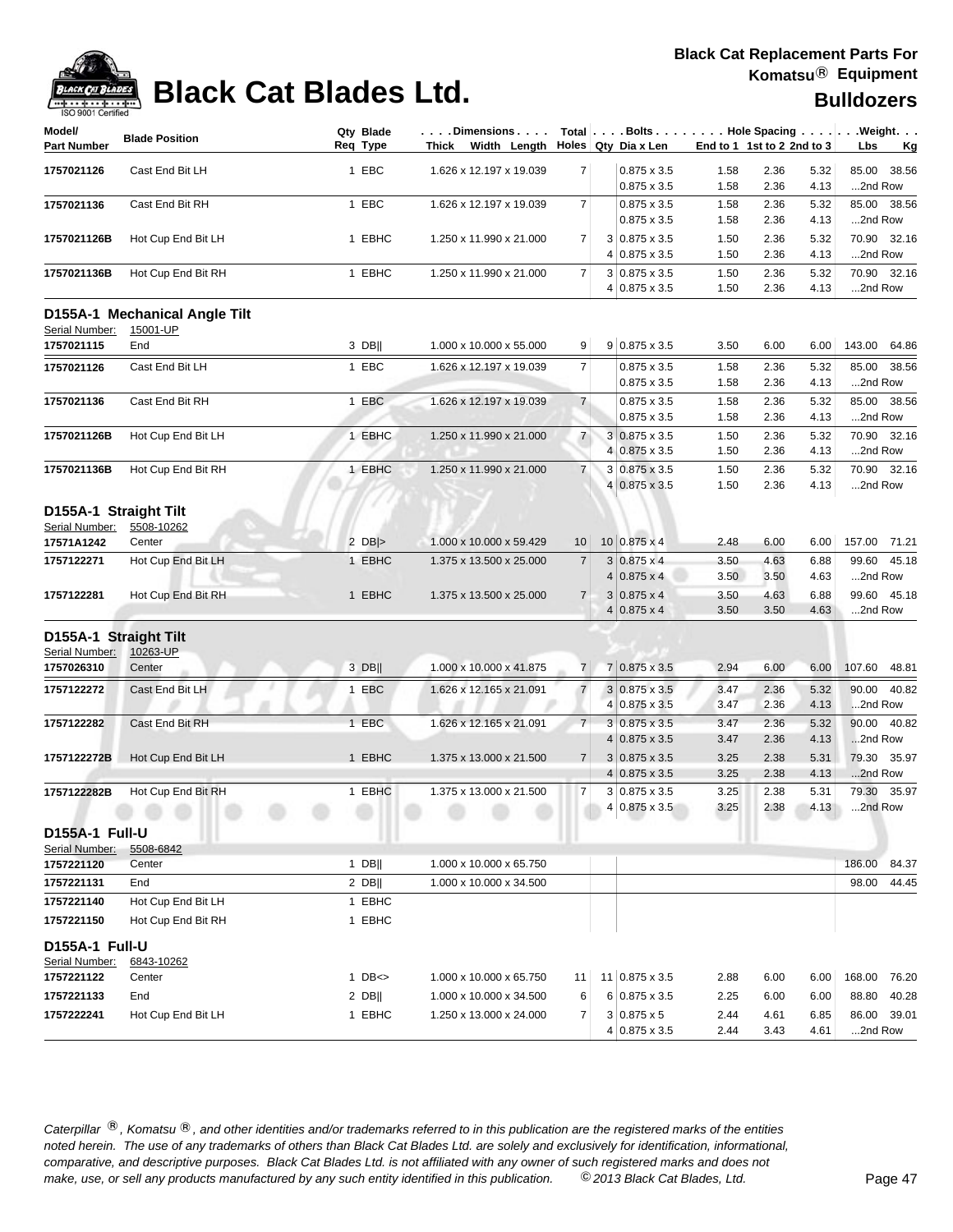| ack Cat B |
|-----------|
| 81 L      |

| Model/<br><b>Part Number</b>     | <b>Blade Position</b> | Qty Blade<br>Req Type | .Dimensions<br>Thick Width Length |                     | Total $\vert \ldots$ . Bolts $\ldots \vert \ldots$ . Hole Spacing $\ldots \vert \ldots$ .<br>Holes Qty Dia x Len |              | End to 1 1st to 2 2nd to 3 |              | Lbs              | .Weight.<br><u>Kg</u>  |
|----------------------------------|-----------------------|-----------------------|-----------------------------------|---------------------|------------------------------------------------------------------------------------------------------------------|--------------|----------------------------|--------------|------------------|------------------------|
| 1757222251                       | Hot Cup End Bit RH    | 1 EBHC                | 1.250 x 13.000 x 24.000           | $\overline{7}$      | $3 0.875 \times 5$                                                                                               | 2.44         | 4.61                       | 6.85         | 86.00            | 39.01                  |
|                                  |                       |                       |                                   |                     | 4 0.875 x 3.5                                                                                                    | 2.44         | 3.43                       | 4.61         |                  | 2nd Row                |
| D155A-1 Full-U<br>Serial Number: | 15001-UP              |                       |                                   |                     |                                                                                                                  |              |                            |              |                  |                        |
| 1757021115                       | End                   | 3 DB                  | 1.000 x 10.000 x 55.000           | 9                   | $9 0.875 \times 3.5$                                                                                             | 3.50         | 6.00                       | 6.00         |                  | 143.00 64.86           |
| 1757021126                       | Cast End Bit LH       | 1 EBC                 | 1.626 x 12.197 x 19.039           | $\overline{7}$      | $0.875 \times 3.5$                                                                                               | 1.58         | 2.36                       | 5.32         |                  | 85.00 38.56            |
|                                  |                       |                       |                                   |                     | $0.875 \times 3.5$                                                                                               | 1.58         | 2.36                       | 4.13         | 2nd Row          |                        |
| 1757021136                       | Cast End Bit RH       | 1 EBC                 | 1.626 x 12.197 x 19.039           | $\overline{7}$      | $0.875 \times 3.5$                                                                                               | 1.58         | 2.36                       | 5.32         |                  | 85.00 38.56            |
|                                  |                       |                       |                                   |                     | 0.875 x 3.5                                                                                                      | 1.58         | 2.36                       | 4.13         | 2nd Row          |                        |
| 1757021126B                      | Hot Cup End Bit LH    | 1 EBHC                | 1.250 x 11.990 x 21.000           | $\overline{7}$      | $3 0.875 \times 3.5$                                                                                             | 1.50         | 2.36                       | 5.32         |                  | 70.90 32.16            |
|                                  |                       |                       |                                   |                     | $4 0.875 \times 3.5$                                                                                             | 1.50         | 2.36                       | 4.13         | 2nd Row          |                        |
| 1757021136B                      | Hot Cup End Bit RH    | 1 EBHC                | 1.250 x 11.990 x 21.000           | $\overline{7}$      | $3 0.875 \times 3.5$<br>4 0.875 x 3.5                                                                            | 1.50<br>1.50 | 2.36<br>2.36               | 5.32<br>4.13 |                  | 70.90 32.16<br>2nd Row |
|                                  |                       |                       |                                   |                     |                                                                                                                  |              |                            |              |                  |                        |
| D155A-2 Angle                    |                       |                       |                                   |                     |                                                                                                                  |              |                            |              |                  |                        |
| Serial Number:                   | 50001-UP<br>Center    | $1$ DB                | 1.000 x 10.000 x 41.875           |                     | 7 0.875 x 3.5                                                                                                    | 2.94         |                            | 6.00         | 107.60           |                        |
| 1757026310                       | End                   |                       | 1.000 x 10.000 x 55.000           | $\overline{7}$<br>9 | $9 0.875 \times 3.5$                                                                                             | 3.50         | 6.00<br>6.00               | 6.00         | 143.00           | 48.81                  |
| 1757021115                       |                       | $2$ DB                |                                   |                     |                                                                                                                  |              |                            |              |                  | 64.86                  |
| 1757021126                       | Cast End Bit LH       | 1 EBC                 | 1.626 x 12.197 x 19.039           | $\overline{7}$      | $0.875 \times 3.5$                                                                                               | 1.58         | 2.36                       | 5.32         | 85.00            | 38.56                  |
|                                  |                       |                       |                                   |                     | $0.875 \times 3.5$                                                                                               | 1.58         | 2.36                       | 4.13         | 2nd Row          |                        |
| 1757021136                       | Cast End Bit RH       | 1 EBC                 | 1.626 x 12.197 x 19.039           | $\overline{7}$      | $0.875 \times 3.5$<br>$0.875 \times 3.5$                                                                         | 1.58<br>1.58 | 2.36<br>2.36               | 5.32<br>4.13 | 85.00<br>2nd Row | 38.56                  |
| 1757021126B                      | Hot Cup End Bit LH    | 1 EBHC                | 1.250 x 11.990 x 21.000           | $\overline{7}$      | $3 0.875 \times 3.5$                                                                                             | 1.50         | 2.36                       | 5.32         | 70.90            | 32.16                  |
|                                  |                       |                       |                                   |                     | $4 0.875 \times 3.5$                                                                                             | 1.50         | 2.36                       | 4.13         | 2nd Row          |                        |
| 1757021136B                      | Hot Cup End Bit RH    | 1 EBHC                | 1.250 x 11.990 x 21.000           | $\overline{7}$      | $3 0.875 \times 3.5$                                                                                             | 1.50         | 2.36                       | 5.32         |                  | 70.90 32.16            |
|                                  |                       |                       |                                   |                     | $4 0.875 \times 3.5$                                                                                             | 1.50         | 2.36                       | 4.13         |                  | 2nd Row                |
| D155A-2 Straight Tilt            |                       |                       |                                   |                     |                                                                                                                  |              |                            |              |                  |                        |
| Serial Number:                   | 50001-UP              |                       |                                   |                     |                                                                                                                  |              |                            |              |                  |                        |
| 1757026310                       | Center                | 3 DB                  | 1.000 x 10.000 x 41.875           | $\overline{7}$      | 7 0.875 x 3.5                                                                                                    | 2.94         | 6.00                       | 6.00         |                  | 107.60 48.81           |
| 1757122272                       | Cast End Bit LH       | 1 EBC                 | 1.626 x 12.165 x 21.091           | $\overline{7}$      | $3 0.875 \times 3.5 $                                                                                            | 3.47         | 2.36                       | 5.32         |                  | 90.00 40.82            |
|                                  |                       |                       |                                   |                     | $4 0.875 \times 3.5$                                                                                             | 3.47         | 2.36                       | 4.13         | 2nd Row          |                        |
| 1757122282                       | Cast End Bit RH       | 1 EBC                 | 1.626 x 12.165 x 21.091           | $\overline{7}$      | $3 0.875 \times 3.5$                                                                                             | 3.47         | 2.36                       | 5.32         |                  | 90.00 40.82            |
|                                  |                       |                       |                                   |                     | $4 0.875 \times 3.5$                                                                                             | 3.47         | 2.36                       | 4.13         | 2nd Row          |                        |
| 1757122272B                      | Hot Cup End Bit LH    | 1 EBHC                | 1.375 x 13.000 x 21.500           | $\overline{7}$      | $3 0.875 \times 3.5$                                                                                             | 3.25         | 2.38                       | 5.31         | 2nd Row          | 79.30 35.97            |
|                                  |                       |                       |                                   |                     | $4 0.875 \times 3.5$                                                                                             | 3.25         | 2.38                       | 4.13         |                  |                        |
| 1757122282B                      | Hot Cup End Bit RH    | 1 EBHC                | 1.375 x 13.000 x 21.500           | $\overline{7}$      | $3 0.875 \times 3.5$<br>4 0.875 x 3.5                                                                            | 3.25<br>3.25 | 2.38<br>2.38               | 5.31<br>4.13 | 2nd Row          | 79.30 35.97            |
|                                  |                       |                       |                                   |                     |                                                                                                                  |              |                            |              |                  |                        |
| D155A-2 Semi-U                   |                       |                       |                                   |                     |                                                                                                                  |              |                            |              |                  |                        |
| Serial Number:<br>1757026310     | 50001-UP<br>Center    | 3 DB                  | 1.000 x 10.000 x 41.875           | 7                   | 7 0.875 x 3.5                                                                                                    | 2.94         | 6.00                       | 6.00         |                  | 107.60 48.81           |
|                                  |                       |                       |                                   | $\overline{7}$      |                                                                                                                  |              |                            |              |                  |                        |
| 1757122272                       | Cast End Bit LH       | 1 EBC                 | 1.626 x 12.165 x 21.091           |                     | $3 0.875 \times 3.5$<br>$4 0.875 \times 3.5$                                                                     | 3.47<br>3.47 | 2.36<br>2.36               | 5.32<br>4.13 |                  | 90.00 40.82<br>2nd Row |
| 1757122282                       | Cast End Bit RH       | 1 EBC                 | 1.626 x 12.165 x 21.091           | $\overline{7}$      | $3 0.875 \times 3.5$                                                                                             | 3.47         | 2.36                       | 5.32         |                  | 90.00 40.82            |
|                                  |                       |                       |                                   |                     | $4 0.875 \times 3.5$                                                                                             | 3.47         | 2.36                       | 4.13         |                  | 2nd Row                |
| 1757122272B                      | Hot Cup End Bit LH    | 1 EBHC                | 1.375 x 13.000 x 21.500           | 7                   | $3 0.875 \times 3.5$                                                                                             | 3.25         | 2.38                       | 5.31         |                  | 79.30 35.97            |
|                                  |                       |                       |                                   |                     | $4 0.875 \times 3.5$                                                                                             | 3.25         | 2.38                       | 4.13         |                  | 2nd Row                |
| 1757122282B                      | Hot Cup End Bit RH    | 1 EBHC                | 1.375 x 13.000 x 21.500           | 7                   | $3 0.875 \times 3.5$                                                                                             | 3.25         | 2.38                       | 5.31         |                  | 79.30 35.97            |
|                                  |                       |                       |                                   |                     | $4 0.875 \times 3.5$                                                                                             | 3.25         | 2.38                       | 4.13         |                  | 2nd Row                |

### **D155A-2 Full-U**

Serial Number: 50001-UP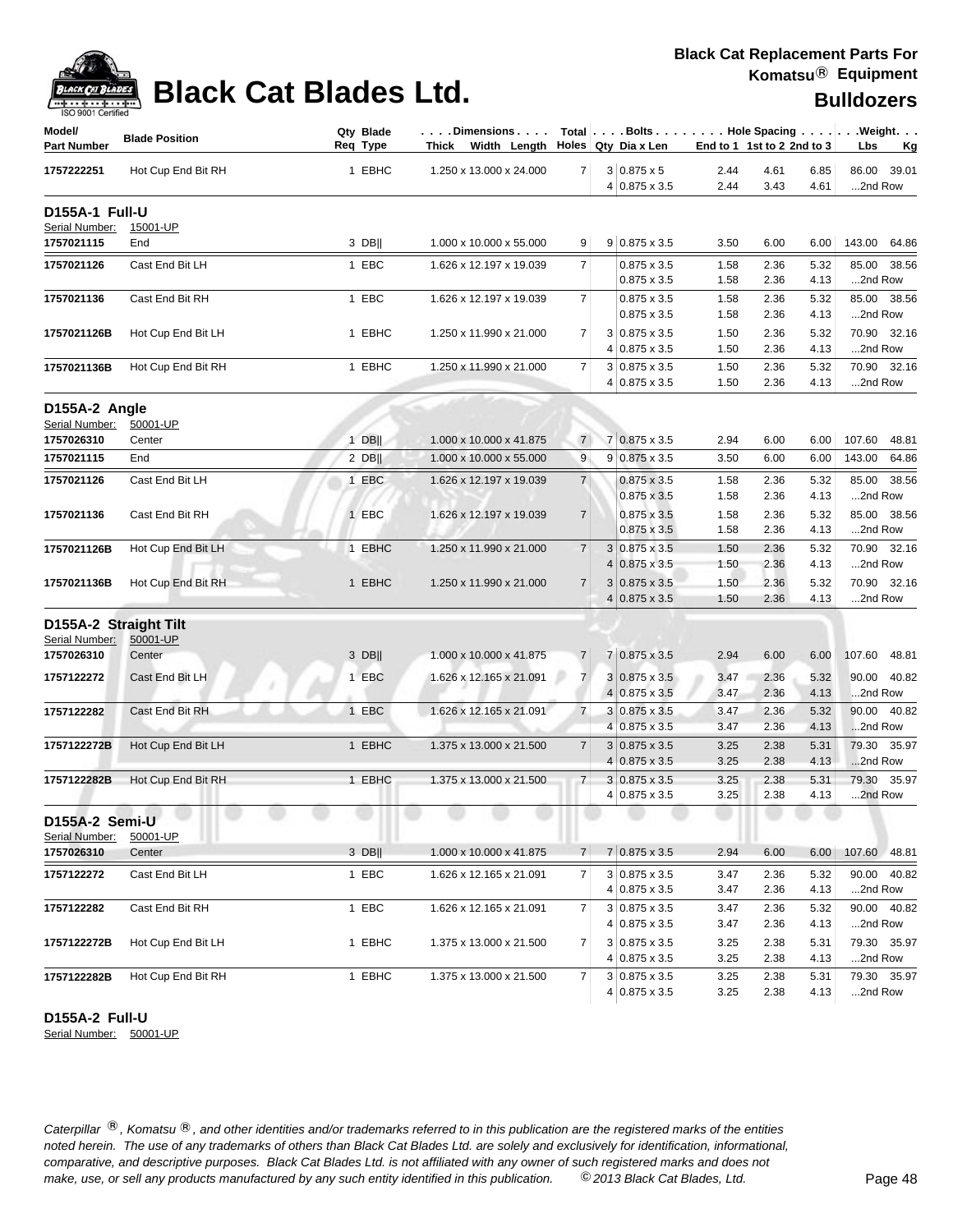# **BLADES**

### **Black Cat Blades Ltd. Black Cat Blades Ltd.**

|  | <b>Bulldozers</b> |
|--|-------------------|
|--|-------------------|

| ISO 9001 Certified<br>Model/ |                                               | Qty Blade  | .Dimensions                                    |                |                                                                |                      |                            |                      | Total Bolts Hole Spacing Weight.   |
|------------------------------|-----------------------------------------------|------------|------------------------------------------------|----------------|----------------------------------------------------------------|----------------------|----------------------------|----------------------|------------------------------------|
| <b>Part Number</b>           | <b>Blade Position</b>                         | Req Type   | Thick Width Length $\vert$ Holes Qty Dia x Len |                |                                                                |                      | End to 1 1st to 2 2nd to 3 |                      | Lbs<br><u>Kg</u>                   |
| 17572A1123                   | Center                                        | 4 $DB$     | 1.000 x 10.000 x 35.500                        | 6              | $6 0.875 \times 3.5$                                           | 2.56                 | 6.00                       | 6.00                 | 91.20 41.37                        |
| 1757021126                   | Cast End Bit LH                               | 1 EBC      | 1.626 x 12.197 x 19.039                        | $\overline{7}$ | $0.875 \times 3.5$<br>$0.875 \times 3.5$                       | 1.58<br>1.58         | 2.36<br>2.36               | 5.32<br>4.13         | 85.00 38.56<br>2nd Row             |
| 1757021136                   | Cast End Bit RH                               | 1 EBC      | 1.626 x 12.197 x 19.039                        | $\overline{7}$ | $0.875 \times 3.5$<br>$0.875 \times 3.5$                       | 1.58<br>1.58         | 2.36<br>2.36               | 5.32<br>4.13         | 85.00 38.56<br>2nd Row             |
| 1757021126B                  | Hot Cup End Bit LH                            | 1 EBHC     | 1.250 x 11.990 x 21.000                        | 7              | $3 0.875 \times 3.5$<br>$4 0.875 \times 3.5$                   | 1.50<br>1.50         | 2.36<br>2.36               | 5.32<br>4.13         | 70.90 32.16<br>2nd Row             |
| 1757021136B                  | Hot Cup End Bit RH                            | 1 EBHC     | 1.250 x 11.990 x 21.000                        | $\overline{7}$ | $3 0.875 \times 3.5$<br>$4 0.875 \times 3.5$                   | 1.50<br>1.50         | 2.36<br>2.36               | 5.32<br>4.13         | 70.90 32.16<br>2nd Row             |
|                              | D155A-3 D155AX-3 Angle                        |            |                                                |                |                                                                |                      |                            |                      |                                    |
| Serial Number:<br>1757026310 | 60001-UP<br>Center                            | $1$ DB     | 1.000 x 10.000 x 41.875                        | 7              | 7 0.875 x 3.5                                                  | 2.94                 | 6.00                       | 6.00                 | 107.60<br>48.81                    |
| 1757021115                   | End                                           | $2$ DB     | 1.000 x 10.000 x 55.000                        | 9              | $9 0.875 \times 3.5$                                           | 3.50                 | 6.00                       | 6.00                 | 143.00<br>64.86                    |
| 1757021126                   | Cast End Bit LH                               | 1 EBC      | 1.626 x 12.197 x 19.039                        | $\overline{7}$ | $0.875 \times 3.5$                                             | 1.58                 | 2.36                       | 5.32                 | 85.00 38.56                        |
| 1757021136                   | Cast End Bit RH                               | 1 EBC      | 1.626 x 12.197 x 19.039                        | $\overline{7}$ | $0.875 \times 3.5$<br>$0.875 \times 3.5$                       | 1.58<br>1.58         | 2.36<br>2.36               | 4.13<br>5.32         | 2nd Row<br>85.00 38.56             |
|                              |                                               |            |                                                |                | $0.875 \times 3.5$                                             | 1.58                 | 2.36                       | 4.13                 | 2nd Row                            |
| 1757021126B                  | Hot Cup End Bit LH                            | 1 EBHC     | 1.250 x 11.990 x 21.000                        | $\overline{7}$ | $3 0.875 \times 3.5$<br>$4 0.875 \times 3.5$                   | 1.50<br>1.50         | 2.36<br>2.36               | 5.32<br>4.13         | 70.90 32.16<br>2nd Row             |
| 1757021136B                  | Hot Cup End Bit RH                            | 1 EBHC     | 1.250 x 11.990 x 21.000                        | $\overline{7}$ | 3 0.875 x 3.5<br>$4 0.875 \times 3.5$                          | 1.50<br>1.50         | 2.36<br>2.36               | 5.32<br>4.13         | 70.90 32.16<br>2nd Row             |
| Serial Number:<br>1957012492 | D155A-3 D155AX-3 Semi-U<br>60001-UP<br>Center | $1$ DB     | 1.250 x 13.000 x 52.250                        | 9              | $9 1.000 \times 4$                                             | 2.13                 | 6.00                       | 6.00                 | 224.90 102.01                      |
| 17A7111351                   | End                                           | 2 $DB$ $>$ | 1.250 x 13.000 x 30.000                        | 5              | $5 1.000 \times 4$                                             | 2.63                 | 6.00                       | 6.00                 | 126.60 57.42                       |
| 17M7121930                   | Cast End Bit LH                               | 1 EBC      | 1.626 x 16.280 x 25.969                        | $\overline{7}$ | $1.000 \times 4$<br>$1.000 \times 4$                           | 1.58<br>1.58         | 5.39<br>4.92               | 5.83<br>4.33         | 169.30 76.79<br>2nd Row            |
| 17M7121940                   | Cast End Bit RH                               | 1 EBC      | 1.626 x 16.280 x 25.969                        | $\overline{7}$ | $1.000 \times 4$<br>$1.000 \times 4$                           | 1.58<br>1.58         | 5.39<br>4.92               | 5.83<br>4.33         | 169.30 76.79<br>2nd Row            |
| 17M7121930B                  | Hot Cup End Bit LH                            | 1 EBHC     | 2.000 x 17.031 x 29.283                        | $\overline{7}$ | $3 1.000 \times 4$<br>$4 1.000 \times 4$                       | 1.50<br>1.50         | 5.39<br>4.88               | 5.81<br>4.38         | 214.80 97.43<br>2nd Row            |
| 17M7121940B                  | Hot Cup End Bit RH                            | 1 EBHC     | 2.000 x 17.031 x 29.283                        | $\overline{7}$ | $3 1.000 \times 4$<br>$4 1.000 \times 4$                       | 1.50<br>1.50         | 5.39<br>4.88               | 5.81<br>4.38         | 214.80 97.43<br>2nd Row            |
| Serial Number:               | D155A-3 D155AX-3 Full-U<br>60001-UP           |            |                                                |                |                                                                |                      |                            |                      |                                    |
| 17A7212221                   | Center                                        | $1$ DB     | 1.250 x 13.000 x 35.000                        | $6 \mid$       | $6 1.000 \times 4$                                             | 2.50                 | 6.00                       | 6.00                 | 150.70 68.36                       |
| 17M72A1160                   | End                                           | 2 $DB$ >   | 1.250 x 13.000 x 30.750                        | 5              | $5 1.000 \times 4$                                             | 3.38                 | 6.00                       | 6.00                 | 128.30 58.20                       |
| 17M7121930                   | Cast End Bit LH                               | 1 EBC      | 1.626 x 16.280 x 25.969                        | $\overline{7}$ | $1.000 \times 4$<br>$1.000 \times 4$                           | 1.58<br>1.58         | 5.39<br>4.92               | 5.83<br>4.33         | 169.30 76.79<br>2nd Row            |
| 17M7121940                   | Cast End Bit RH                               | 1 EBC      | 1.626 x 16.280 x 25.969                        | 7              | $1.000 \times 4$<br>$1.000 \times 4$                           | 1.58<br>1.58         | 5.39<br>4.92               | 5.83<br>4.33         | 169.30 76.79<br>2nd Row            |
| 17M7121930B                  | Hot Cup End Bit LH                            | 1 EBHC     | 2.000 x 17.031 x 29.283                        | 7              | $3 1.000 \times 4$                                             | 1.50                 | 5.39                       | 5.81                 | 214.80 97.43                       |
| 17M7121940B                  | Hot Cup End Bit RH                            | 1 EBHC     | 2.000 x 17.031 x 29.283                        | 7              | $4 1.000 \times 4$<br>$3 1.000 \times 4$<br>$4 1.000 \times 4$ | 1.50<br>1.50<br>1.50 | 4.88<br>5.39<br>4.88       | 4.38<br>5.81<br>4.38 | 2nd Row<br>214.80 97.43<br>2nd Row |
|                              | D155A-3 D155AX-3 Coal Dozer                   |            |                                                |                |                                                                |                      |                            |                      |                                    |
| Serial Number:<br>1757311131 | 60001-UP<br>Center                            | 2 $DB$ $>$ |                                                |                |                                                                |                      |                            |                      |                                    |
|                              |                                               |            |                                                |                |                                                                |                      |                            |                      |                                    |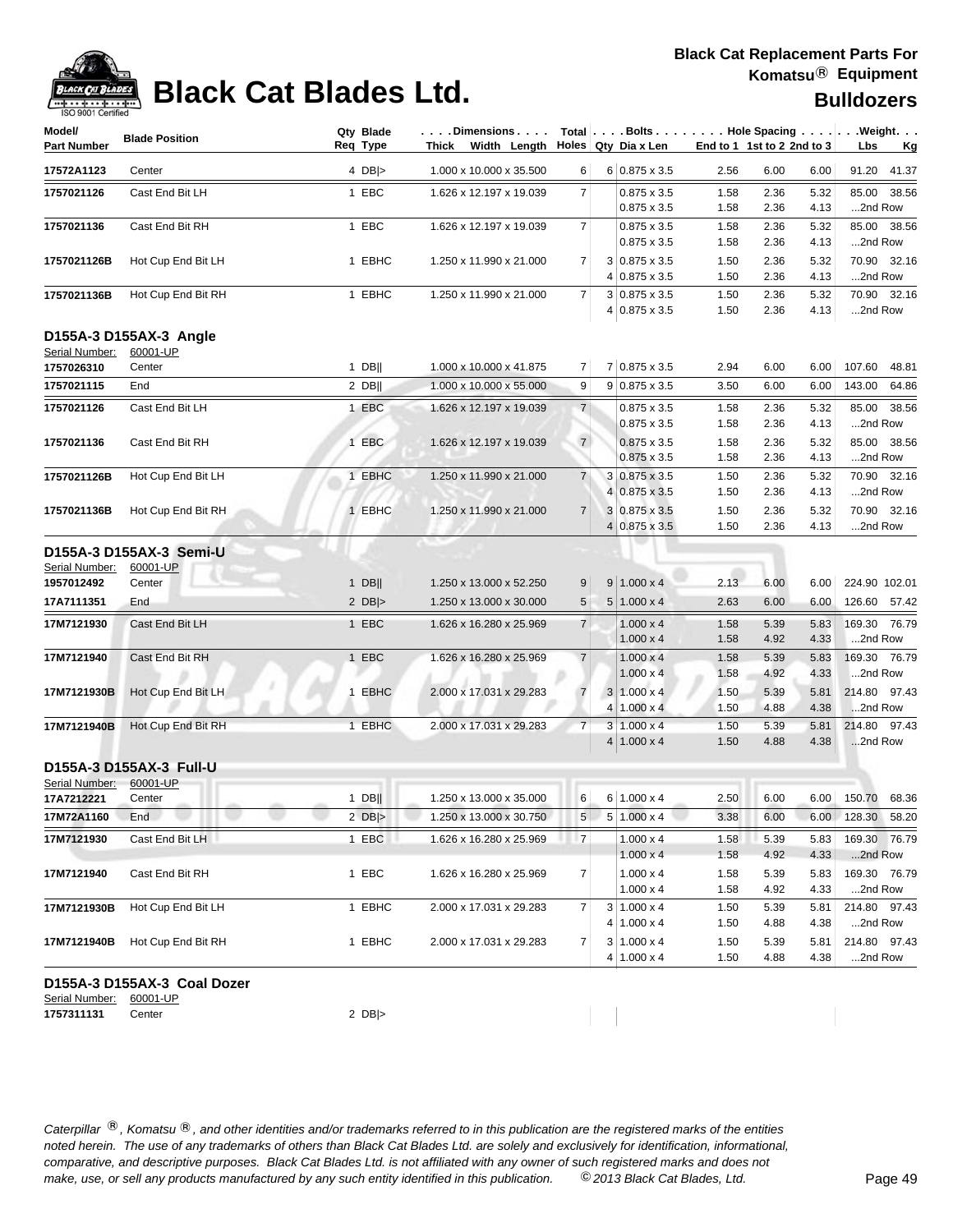

| Model/<br><b>Part Number</b>     | <b>Blade Position</b>                                 |             | Qty Blade<br>Req Type |        | Dimensions   Total  Bolts  Hole Spacing   Weight<br>Thick Width Length $\vert$ Holes Qty Dia x Len |                 |                |                                        | End to 1 1st to 2 2nd to 3 |              |              | Lbs     | — Kg          |
|----------------------------------|-------------------------------------------------------|-------------|-----------------------|--------|----------------------------------------------------------------------------------------------------|-----------------|----------------|----------------------------------------|----------------------------|--------------|--------------|---------|---------------|
| 1757311141                       | Dozer end LH                                          |             | 1 DB $\parallel$      |        |                                                                                                    | 10 <sup>1</sup> |                | 10 0.875 x 3.5                         |                            |              |              |         |               |
| 1757311151                       | Dozer End RH                                          |             | 1 $DB/$               |        |                                                                                                    | 10              |                | 10 0.875 x 3.5                         |                            |              |              |         |               |
| D155AX-5 Angle<br>Serial Number: | 70001-UP                                              |             |                       |        |                                                                                                    |                 |                |                                        |                            |              |              |         |               |
| 1757026310                       | Center                                                |             | $1$ DB                |        | 1.000 x 10.000 x 41.875                                                                            | 7               |                | 7 0.875 x 3.5                          | 2.94                       | 6.00         | 6.00         | 107.60  | 48.81         |
| 1757021115                       | End                                                   |             | 2 DB                  |        | 1.000 x 10.000 x 55.000                                                                            | 9               |                | $9 0.875 \times 3.5$                   | 3.50                       | 6.00         | 6.00         | 143.00  | 64.86         |
| 1757021126                       | Cast End Bit LH                                       |             | 1 EBC                 |        | 1.626 x 12.197 x 19.039                                                                            | $\overline{7}$  |                | $0.875 \times 3.5$                     | 1.58                       | 2.36         | 5.32         |         | 85.00 38.56   |
|                                  |                                                       |             |                       |        |                                                                                                    |                 |                | $0.875 \times 3.5$                     | 1.58                       | 2.36         | 4.13         | 2nd Row |               |
| 1757021136                       | Cast End Bit RH                                       |             | 1 EBC                 |        | 1.626 x 12.197 x 19.039                                                                            | 7 <sup>1</sup>  |                | $0.875 \times 3.5$                     | 1.58                       | 2.36         | 5.32         |         | 85.00 38.56   |
|                                  |                                                       |             |                       |        |                                                                                                    |                 |                | 0.875 x 3.5                            | 1.58                       | 2.36         | 4.13         | 2nd Row |               |
| 1757021126B                      | Hot Cup End Bit LH                                    |             | 1 EBHC                |        | 1.250 x 11.990 x 21.000                                                                            | $\overline{7}$  |                | $3 0.875 \times 3.5$                   | 1.50                       | 2.36         | 5.32         |         | 70.90 32.16   |
|                                  |                                                       |             |                       |        |                                                                                                    |                 |                | $4 0.875 \times 3.5$                   | 1.50                       | 2.36         | 4.13         | 2nd Row |               |
| 1757021136B                      | Hot Cup End Bit RH                                    |             | 1 EBHC                |        | 1.250 x 11.990 x 21.000                                                                            | $\overline{7}$  |                | $3 0.875 \times 3.5$                   | 1.50                       | 2.36         | 5.32         |         | 70.90 32.16   |
|                                  |                                                       |             |                       |        |                                                                                                    |                 |                | 4 0.875 x 3.5                          | 1.50                       | 2.36         | 4.13         | 2nd Row |               |
| D155AX-5 Semi-U                  |                                                       |             |                       |        |                                                                                                    |                 |                |                                        |                            |              |              |         |               |
| Serial Number:                   | 70001-UP                                              |             |                       |        | 1.250 x 13.000 x 52.250                                                                            |                 |                |                                        |                            |              |              |         |               |
| 1957012492                       | Center                                                |             | 1 $DB$<br>$2$ DB >    |        |                                                                                                    | 9               |                | $9 1.000 \times 4$                     | 2.13                       | 6.00         | 6.00         |         | 224.90 102.01 |
| 17A7111351                       | End                                                   |             |                       |        | 1.250 x 13.000 x 30.000                                                                            | 5               |                | $5 1.000 \times 4$                     | 2.63                       | 6.00         | 6.00         |         | 126.60 57.42  |
| 17M7121930                       | Cast End Bit LH                                       |             | 1 EBC                 |        | 1.626 x 16.280 x 25.969                                                                            | $\overline{7}$  | 4 <sup>1</sup> | $3 1.000 \times 4$                     | 1.58                       | 5.39         | 5.83         |         | 169.30 76.79  |
|                                  | Cast End Bit RH                                       |             |                       |        |                                                                                                    | 7 <sup>1</sup>  |                | $1.000 \times 4$                       | 1.58                       | 4.92         | 4.33         | 2nd Row |               |
| 17M7121940                       |                                                       |             | 1 EBC                 |        | 1.626 x 16.280 x 25.969                                                                            |                 | 4              | $3 1.000 \times 4$<br>$1.000 \times 4$ | 1.58<br>1.58               | 5.39<br>4.92 | 5.83<br>4.33 | 2nd Row | 169.30 76.79  |
| 17M7121930B                      | Hot Cup End Bit LH                                    |             | 1 EBHC                |        | 2.000 x 17.031 x 29.283                                                                            | $\overline{7}$  |                | $3 1.000 \times 4$                     | 1.50                       | 5.39         | 5.81         |         | 214.80 97.43  |
|                                  |                                                       |             |                       |        |                                                                                                    |                 |                | $4 1.000 \times 4$                     | 1.50                       | 4.88         | 4.38         | 2nd Row |               |
| 17M7121940B                      | Hot Cup End Bit RH                                    |             | 1 EBHC                |        | 2.000 x 17.031 x 29.283                                                                            | $\overline{7}$  |                | $3 1.000 \times 4$                     | 1.50                       | 5.39         | 5.81         |         | 214.80 97.43  |
|                                  |                                                       |             |                       |        |                                                                                                    |                 | 4              | $1.000 \times 4$                       | 1.50                       | 4.88         | 4.38         | 2nd Row |               |
| D155AX-5 Full-U                  |                                                       |             |                       |        |                                                                                                    |                 |                |                                        |                            |              |              |         |               |
| Serial Number:                   | 70001-UP                                              |             |                       |        |                                                                                                    |                 |                |                                        |                            |              |              |         |               |
| 17A7212221                       | Center                                                |             | $2$ DB                |        | 1.250 x 13.000 x 35.000                                                                            | 6               |                | $6 1.000 \times 4$                     | 2.50                       | 6.00         | 6.00         |         | 150.70 68.36  |
| 17M72A1160                       | End                                                   |             | 2 $DB$ $>$            |        | 1.250 x 13.000 x 30.750                                                                            | $\sqrt{5}$      |                | $5 1.000 \times 4$                     | 3.38                       | 6.00         | 6.00         |         | 128.30 58.20  |
| 17M7121930                       | Cast End Bit LH                                       |             | 1 EBC                 |        | 1.626 x 16.280 x 25.969                                                                            | $\overline{7}$  |                | $1.000 \times 4$                       | 1.58                       | 5.39         | 5.83         |         | 169.30 76.79  |
|                                  |                                                       |             |                       |        |                                                                                                    |                 |                | $1.000 \times 4$                       | 1.58                       | 4.92         | 4.33         | 2nd Row |               |
| 17M7121940                       | Cast End Bit RH                                       |             | 1 EBC                 |        | 1.626 x 16.280 x 25.969                                                                            | $\overline{7}$  |                | $1.000 \times 4$                       | 1.58                       | 5.39         | 5.83         |         | 169.30 76.79  |
|                                  |                                                       |             |                       |        |                                                                                                    |                 |                | $1.000 \times 4$                       | 1.58                       | 4.92         | 4.33         | 2nd Row |               |
| 17M7121930B                      | Hot Cup End Bit LH                                    |             | 1 EBHC                |        | 2.000 x 17.031 x 29.283                                                                            | $\overline{7}$  | 3              | $1.000 \times 4$                       | 1.50                       | 5.39         | 5.81         |         | 214.80 97.43  |
|                                  | 225<br>$-2556$<br>m<br>17M7121940B Hot Cup End Bit RH | $200 - 100$ |                       | attin. | affin.<br>2.000 x 17.031 x 29.283                                                                  |                 |                | $4 1.000 \times 4$                     | 1.50                       | 4.88         | 4.38         | 2nd Row |               |
|                                  |                                                       |             | 1 EBHC                |        |                                                                                                    |                 |                | 3   1.000 x 4<br>$4 1.000 \times 4$    | 1.50<br>1.50               | 5.39<br>4.88 | 5.81<br>4.38 | 2nd Row | 214.80 97.43  |
|                                  |                                                       |             |                       |        |                                                                                                    |                 |                |                                        |                            |              |              |         |               |
| D155AX-5 Coal Dozer              |                                                       |             |                       |        |                                                                                                    |                 |                |                                        |                            |              |              |         |               |
| Serial Number:<br>1757311131     | 70001-UP<br>Center                                    |             | 2 $DB$ $>$            |        |                                                                                                    |                 |                |                                        |                            |              |              |         |               |
| 1757311141                       | Dozer end LH                                          |             | 1 DB $\parallel$      |        |                                                                                                    | 10              |                | 10 0.875 x 3.5                         |                            |              |              |         |               |
| 1757311151                       | Dozer End RH                                          |             | 1 $DB/$               |        |                                                                                                    | 10              |                | 10 0.875 x 3.5                         |                            |              |              |         |               |
|                                  |                                                       |             |                       |        |                                                                                                    |                 |                |                                        |                            |              |              |         |               |
| D155AX-6 Sigma                   |                                                       |             |                       |        |                                                                                                    |                 |                |                                        |                            |              |              |         |               |
| Serial Number:<br>17A7145210     | 80001-80806<br>Center                                 |             | 2 DBII                |        | 1.250 x 13.000 x 41.750                                                                            | $\overline{7}$  |                | 1.000                                  | 2.88                       | 6.00         | 6.00         |         | 179.80 81.56  |
| 17A7145220                       | Dozer end LH                                          |             | 1 DB\\                |        | 1.250 x 13.000 x 20.608                                                                            | 3               |                | 1.000                                  | 4.30                       | 6.00         | 6.00         |         | 73.70 33.43   |
| 17A7145230                       | Dozer End RH                                          |             | $1$ DB//              |        | 1.250 x 13.000 x 20.608                                                                            | 3               |                | 1.000                                  | 4.30                       | 6.00         | 6.00         |         | 73.70 33.43   |
|                                  |                                                       |             |                       |        |                                                                                                    |                 |                |                                        |                            |              |              |         |               |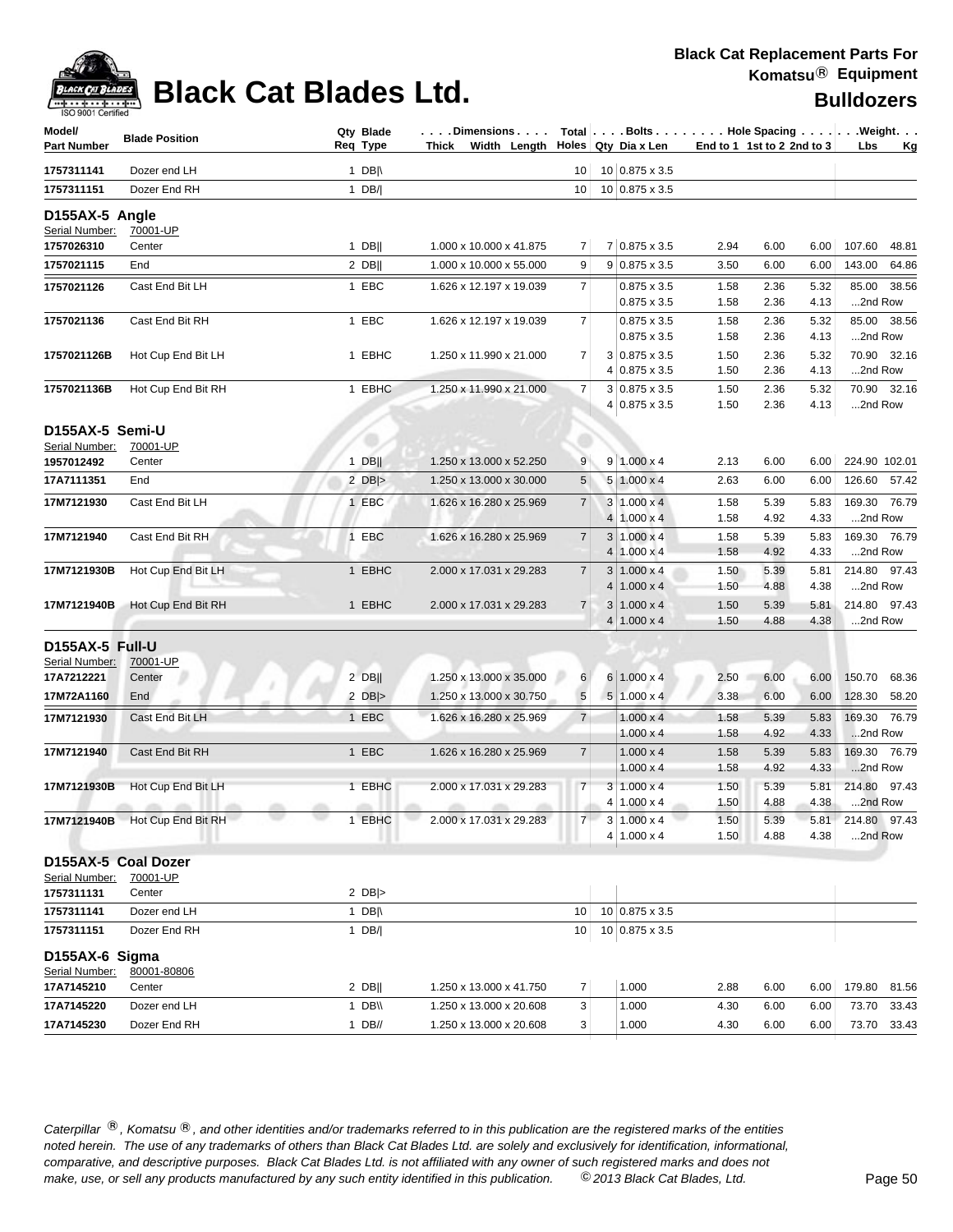| Model/<br><b>Part Number</b>      | <b>Blade Position</b>          |                        | Qty Blade<br>Req Type | $\dots$ . Dimensions $\dots$ .<br>Thick Width Length $\vert$ Holes Qty Dia x Len |                |                      | End to 1 1st to 2 2nd to 3 |      |      | Total   Bolts   Hole Spacing   Weight.<br>Lbs<br>Kg |
|-----------------------------------|--------------------------------|------------------------|-----------------------|----------------------------------------------------------------------------------|----------------|----------------------|----------------------------|------|------|-----------------------------------------------------|
| 17A71A5712                        | Hot Cup End Bit LH             |                        | 1 EBHC                | 1.750 x 15.709 x 26.772                                                          | $\overline{7}$ | 1.000                | 4.25                       | 5.39 | 5.83 | 196.30 89.04                                        |
|                                   |                                |                        |                       |                                                                                  |                | 1.000                | 4.25                       | 4.88 | 4.37 | 2nd Row                                             |
| 17A71A5722                        | Hot Cup End Bit RH             |                        | 1 EBHC                | 1.750 x 15.709 x 26.772                                                          | $\overline{7}$ | 1.000                | 4.25                       | 5.39 | 5.83 | 196.30 89.04                                        |
|                                   |                                |                        |                       |                                                                                  |                | 1.000                | 4.25                       | 4.88 | 4.37 | 2nd Row                                             |
| 1957111173                        | Cast End Bit LH                |                        | 1 EBC                 | 1.752 x 15.480 x 26.047                                                          | $\overline{7}$ | 1.000                | 3.86                       | 5.39 | 5.83 | 162.10 73.53                                        |
|                                   |                                |                        |                       |                                                                                  |                | 1.000                | 3.86                       | 4.88 | 4.33 | 2nd Row                                             |
| 1957111183                        | Cast End Bit RH                |                        | 1 EBC                 | 1.752 x 15.480 x 26.047                                                          | $\overline{7}$ | 1.000                | 3.86                       | 5.39 | 5.83 | 162.10 73.53                                        |
|                                   |                                |                        |                       |                                                                                  |                | 1.000                | 3.86                       | 4.88 | 4.37 | 2nd Row                                             |
| D155AX-6 Sigma                    |                                |                        |                       |                                                                                  |                |                      |                            |      |      |                                                     |
| Serial Number:                    | 80807-UP                       |                        |                       |                                                                                  |                |                      |                            |      |      |                                                     |
| 17A7145210                        | Center                         |                        | $2$ DB                | 1.250 x 13.000 x 41.750                                                          | $\overline{7}$ | 1.000                | 2.88                       | 6.00 | 6.00 | 179.80 81.56                                        |
| 17A7146670                        | Dozer end LH                   |                        | 1 $DB \vee$           |                                                                                  |                |                      |                            |      |      |                                                     |
| 17A7146680                        | Dozer End RH                   |                        | $1$ DB//              |                                                                                  |                |                      |                            |      |      |                                                     |
| 17A7146611                        | Hot Cup End Bit LH             |                        | 1 EBHC                |                                                                                  |                |                      |                            |      |      |                                                     |
| 17A7146621                        | Hot Cup End Bit RH             |                        | 1 EBHC                |                                                                                  |                |                      |                            |      |      |                                                     |
|                                   |                                |                        |                       |                                                                                  |                |                      |                            |      |      |                                                     |
| D155AX-6 Semi-U<br>Serial Number: | 80001-UP                       |                        |                       |                                                                                  |                |                      |                            |      |      |                                                     |
| 1757026310                        | Center                         |                        | 3 DB                  | 1.000 x 10.000 x 41.875                                                          | $\overline{7}$ | 7 0.875 x 3.5        | 2.94                       | 6.00 | 6.00 | 107.60 48.81                                        |
| 1757122272                        | Cast End Bit LH                |                        | 1 EBC                 | 1.626 x 12.165 x 21.091                                                          | $\overline{7}$ | 3 0.875 x 3.5        |                            | 2.36 | 5.32 | 90.00 40.82                                         |
|                                   |                                |                        |                       |                                                                                  |                | 4 0.875 x 3.5        | 3.47<br>3.47               | 2.36 | 4.13 | 2nd Row                                             |
| 1757122282                        | Cast End Bit RH                |                        | 1 EBC                 | 1.626 x 12.165 x 21.091                                                          | $\overline{7}$ | $3 0.875 \times 3.5$ | 3.47                       | 2.36 | 5.32 | 90.00 40.82                                         |
|                                   |                                |                        |                       |                                                                                  |                | $4 0.875 \times 3.5$ | 3.47                       | 2.36 | 4.13 | 2nd Row                                             |
| 1757122272B                       | Hot Cup End Bit LH             |                        | 1 EBHC                | 1.375 x 13.000 x 21.500                                                          | $\overline{7}$ | $3 0.875 \times 3.5$ | 3.25                       | 2.38 | 5.31 | 79.30 35.97                                         |
|                                   |                                |                        |                       |                                                                                  |                | $4 0.875 \times 3.5$ | 3.25                       | 2.38 | 4.13 | 2nd Row                                             |
| 1757122282B                       | Hot Cup End Bit RH             |                        | 1 EBHC                | 1.375 x 13.000 x 21.500                                                          | $\overline{7}$ | $3 0.875 \times 3.5$ | 3.25                       | 2.38 | 5.31 | 79.30 35.97                                         |
|                                   |                                |                        |                       |                                                                                  |                | $4 0.875 \times 3.5$ | 3.25                       | 2.38 | 4.13 | 2nd Row                                             |
| D275A-2 Semi-U                    |                                |                        |                       |                                                                                  |                |                      |                            |      |      |                                                     |
| Serial Number:                    | 10001-UP                       |                        |                       |                                                                                  |                |                      |                            |      |      |                                                     |
| 19571A1654                        | Center                         |                        | $1$ DB                | 1.250 x 13.000 x 41.750                                                          | $\overline{7}$ | $7 1.000 \times 4$   | 2.88                       | 6.00 | 6.00 | 179.80 81.56                                        |
| 17M71A1550                        | End                            |                        | 2 $DB$ $>$            | 1.250 x 13.000 x 42.750                                                          | $\overline{7}$ | $7 1.000 \times 4$   | 3.38                       | 6.00 | 6.00 | 180.33 81.80                                        |
| 17M7121930                        | Cast End Bit LH                |                        | 1 EBC                 | 1.626 x 16.280 x 25.969                                                          | 7 <sup>1</sup> | $1.000 \times 4$     | 1.58                       | 5.39 | 5.83 | 169.30 76.79                                        |
|                                   |                                |                        |                       |                                                                                  |                | $1.000 \times 4$     | 1.58                       | 4.92 | 4.33 | 2nd Row                                             |
| 17M7121940                        | Cast End Bit RH                |                        | 1 EBC                 | 1.626 x 16.280 x 25.969                                                          | $\overline{7}$ | $1.000 \times 4$     | 1.58                       | 5.39 | 5.83 | 169.30 76.79                                        |
|                                   |                                |                        |                       |                                                                                  |                | $1.000 \times 4$     | 1.58                       | 4.92 | 4.33 | 2nd Row                                             |
| 17M7121930B                       | Hot Cup End Bit LH             |                        | 1 EBHC                | 2.000 x 17.031 x 29.283                                                          | $\overline{7}$ | $3 1.000 \times 4$   | 1.50                       | 5.39 | 5.81 | 214.80 97.43                                        |
|                                   | <b>CONTRACTOR</b><br>office.   | <b>ATTN</b><br>all the | all in                | and in<br><b>ATTN</b>                                                            |                | $4 1.000 \times 4$   | 1.50                       | 4.88 | 4.38 | 2nd Row                                             |
|                                   | 17M7121940B Hot Cup End Bit RH |                        | 1 EBHC                | 2.000 x 17.031 x 29.283                                                          | $\overline{7}$ | 3   1.000 x 4        | 1.50                       | 5.39 | 5.81 | 214.80 97.43                                        |
|                                   |                                |                        |                       |                                                                                  |                | $4 1.000 \times 4$   | 1.50                       | 4.88 | 4.38 | 2nd Row                                             |
| D275A-2 Full-U                    |                                |                        |                       |                                                                                  |                |                      |                            |      |      |                                                     |
| Serial Number:                    | 10001-UP                       |                        |                       |                                                                                  |                |                      |                            |      |      |                                                     |
| 19571A1654                        | Center                         |                        | $2$ DB                | 1.250 x 13.000 x 41.750                                                          | $\overline{7}$ | $7 1.000 \times 4$   | 2.88                       | 6.00 | 6.00 | 179.80 81.56                                        |
| 17M72A1160                        | End                            |                        | 2 $DB$ $>$            | 1.250 x 13.000 x 30.750                                                          | 5              | $5 1.000 \times 4$   | 3.38                       | 6.00 | 6.00 | 128.30 58.20                                        |
| 17M7121930                        | Cast End Bit LH                |                        | 1 EBC                 | 1.626 x 16.280 x 25.969                                                          | $\overline{7}$ | $1.000 \times 4$     | 1.58                       | 5.39 | 5.83 | 169.30 76.79                                        |
|                                   |                                |                        |                       |                                                                                  |                | $1.000 \times 4$     | 1.58                       | 4.92 | 4.33 | 2nd Row                                             |
| 17M7121940                        | Cast End Bit RH                |                        | 1 EBC                 | 1.626 x 16.280 x 25.969                                                          | $\overline{7}$ | $1.000 \times 4$     | 1.58                       | 5.39 | 5.83 | 169.30 76.79                                        |
|                                   |                                |                        |                       |                                                                                  |                | $1.000 \times 4$     | 1.58                       | 4.92 | 4.33 | 2nd Row                                             |
| 17M7121930B                       | Hot Cup End Bit LH             |                        | 1 EBHC                | 2.000 x 17.031 x 29.283                                                          | $\overline{7}$ | $3 1.000 \times 4$   | 1.50                       | 5.39 | 5.81 | 214.80 97.43                                        |
|                                   |                                |                        |                       |                                                                                  |                | $4 1.000 \times 4$   | 1.50                       | 4.88 | 4.38 | 2nd Row                                             |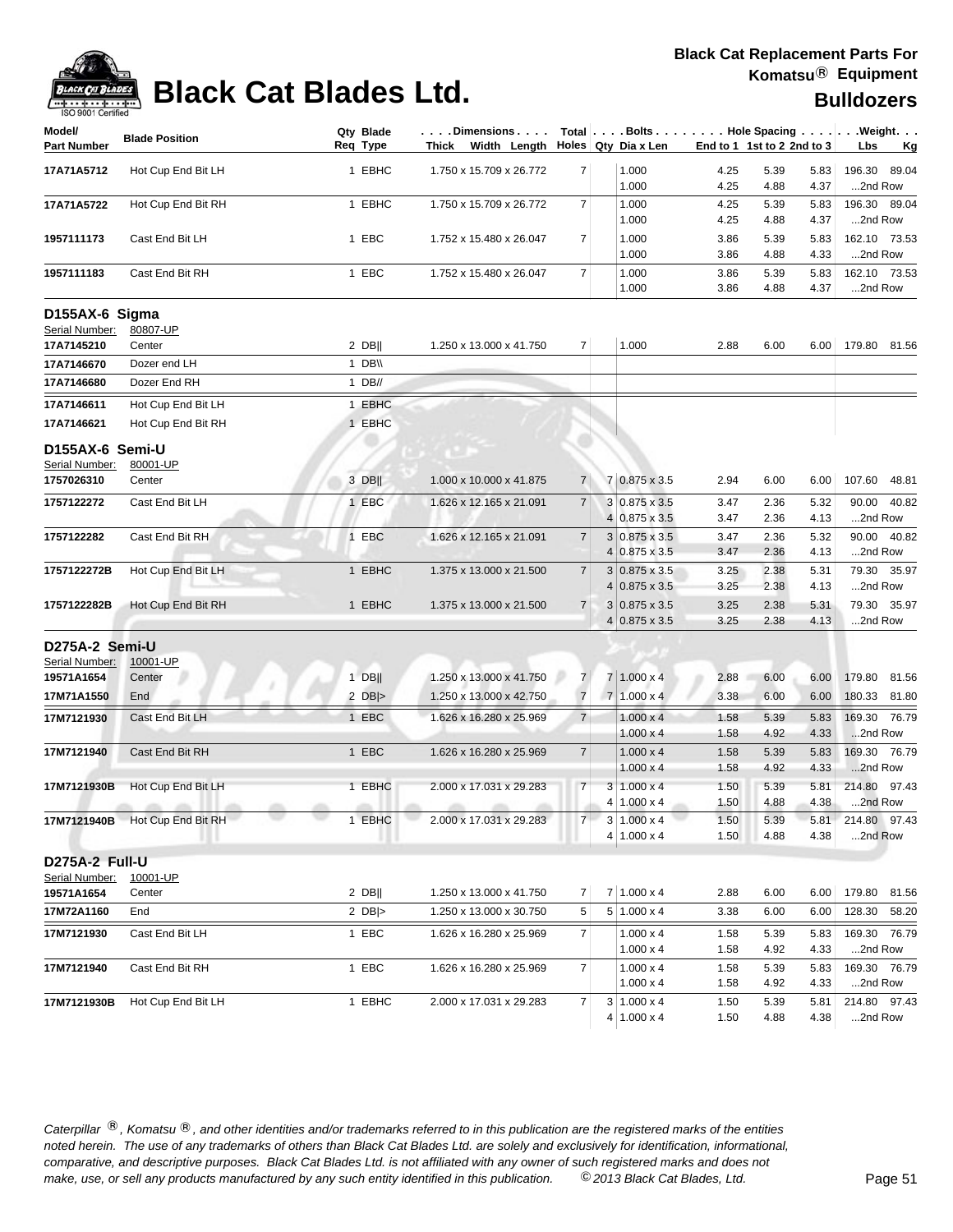

## **Black Cat Blades Ltd. Black Cat Blades Ltd. Black Cat Blades Ltd. Bulldozers**

| Model/<br><b>Part Number</b>     | <b>Blade Position</b> | Qty Blade<br>Req Type | Dimensions   Total   Bolts    Hole Spacing    Weight<br>Thick Width Length Holes Qty Dia x Len |                |                |                                      |              | End to 1 1st to 2 2nd to 3 |              | Lbs                     | <u>Kg</u> |
|----------------------------------|-----------------------|-----------------------|------------------------------------------------------------------------------------------------|----------------|----------------|--------------------------------------|--------------|----------------------------|--------------|-------------------------|-----------|
| 17M7121940B                      | Hot Cup End Bit RH    | 1 EBHC                | 2.000 x 17.031 x 29.283                                                                        | $\overline{7}$ |                | $3 1.000 \times 4$                   | 1.50         | 5.39                       | 5.81         | 214.80 97.43            |           |
|                                  |                       |                       |                                                                                                |                |                | $4 1.000 \times 4$                   | 1.50         | 4.88                       | 4.38         | 2nd Row                 |           |
| D275AX-5 Sigma<br>Serial Number: | 30001-UP              |                       |                                                                                                |                |                |                                      |              |                            |              |                         |           |
| 17M7148210                       | Center                | $2$ DB                | 1.500 x 16.000 x 47.375                                                                        | 8              |                | 1.250                                | 3.25         | 6.00                       | 6.00         | 298.10 135.22           |           |
| 17M7149250                       | Dozer end LH          | $1$ DB//              | 1.500 x 16.000 x 22.037                                                                        | 4              |                | 1.250                                | 4.29         | 4.49                       | 4.49         | 113.90 51.66            |           |
| 17M7149260                       | Dozer End RH          | 1 $DB \vee$           | 1.500 x 16.000 x 22.037                                                                        | 4              |                | 1.250                                | 4.29         | 4.49                       | 4.49         | 113.90 51.66            |           |
| 17M7149271                       | Level Cut End Bit LH  | 1 EBLC                | 1.750 x 16.000 x 26.681                                                                        | 8              |                | 1.250<br>1.250                       | 3.64<br>3.64 | 3.15<br>3.15               | 4.72<br>5.12 | 172.60 78.29<br>2nd Row |           |
| 17M7149281                       | Level Cut End Bit RH  | 1 EBLC                | 1.750 x 16.000 x 26.681                                                                        | 8              |                | 1.250<br>1.250                       | 3.64<br>3.64 | 3.15<br>3.15               | 4.72<br>5.12 | 172.60 78.29<br>2nd Row |           |
| D275AX-5 Semi-U                  |                       |                       |                                                                                                |                |                |                                      |              |                            |              |                         |           |
| Serial Number:                   | 20001-UP              |                       |                                                                                                |                |                |                                      |              |                            |              |                         |           |
| 19571A1654                       | Center                | $1$ DB                | 1.250 x 13.000 x 41.750                                                                        | $\overline{7}$ |                | $7 1.000 \times 4$                   | 2.88         | 6.00                       | 6.00         | 179.80                  | 81.56     |
| 17M71A1550                       | End                   | $2$ DB >              | 1.250 x 13.000 x 42.750                                                                        | $\overline{7}$ |                | $7 1.000 \times 4$                   | 3.38         | 6.00                       | 6.00         | 180.33                  | 81.80     |
| 17M7121930                       | Cast End Bit LH       | 1 EBC                 | 1.626 x 16.280 x 25.969                                                                        | $\overline{7}$ |                | $1.000 \times 4$                     | 1.58         | 5.39                       | 5.83         | 169.30 76.79            |           |
|                                  |                       |                       |                                                                                                |                |                | $1.000 \times 4$                     | 1.58         | 4.92                       | 4.33         | 2nd Row                 |           |
| 17M7121940                       | Cast End Bit RH       | 1 EBC                 | 1.626 x 16.280 x 25.969                                                                        | $\overline{7}$ |                | $1.000 \times 4$<br>$1.000 \times 4$ | 1.58<br>1.58 | 5.39<br>4.92               | 5.83<br>4.33 | 169.30 76.79<br>2nd Row |           |
| 17M7121930B                      | Hot Cup End Bit LH    | 1 EBHC                | 2.000 x 17.031 x 29.283                                                                        | 7 <sup>1</sup> |                | $3 \mid 1.000 \times 4$              | 1.50         | 5.39                       | 5.81         | 214.80 97.43            |           |
|                                  |                       |                       |                                                                                                |                | $\overline{4}$ | $1.000 \times 4$                     | 1.50         | 4.88                       | 4.38         | 2nd Row                 |           |
| 17M7121940B                      | Hot Cup End Bit RH    | 1 EBHC                | 2.000 x 17.031 x 29.283                                                                        | $\overline{7}$ | 3              | $1.000 \times 4$                     | 1.50         | 5.39                       | 5.81         | 214.80 97.43            |           |
|                                  |                       |                       |                                                                                                |                | 4              | $1.000 \times 4$                     | 1.50         | 4.88                       | 4.38         | 2nd Row                 |           |
| D275AX-5 Full-U                  |                       |                       |                                                                                                |                |                |                                      |              |                            |              |                         |           |
| Serial Number:                   | 20001-UP              |                       |                                                                                                |                |                |                                      |              |                            |              |                         |           |
| 19571A1654                       | Center                | $2$ DB                | 1.250 x 13.000 x 41.750                                                                        | $\overline{7}$ |                | $7 1.000 \times 4$                   | 2.88         | 6.00                       | 6.00         | 179.80                  | 81.56     |
| 17M72A1160                       | End                   | 2 $DB$ $>$            | 1.250 x 13.000 x 30.750                                                                        | $\sqrt{5}$     |                | $5 1.000 \times 4$                   | 3.38         | 6.00                       | 6.00         | 128.30 58.20            |           |
| 17M7121930                       | Cast End Bit LH       | 1 EBC                 | 1.626 x 16.280 x 25.969                                                                        | 7 <sup>1</sup> |                | $1.000 \times 4$                     | 1.58         | 5.39                       | 5.83         | 169.30 76.79            |           |
|                                  |                       |                       |                                                                                                |                |                | $1.000 \times 4$                     | 1.58         | 4.92                       | 4.33         | 2nd Row                 |           |
| 17M7121940                       | Cast End Bit RH       | 1 EBC                 | 1.626 x 16.280 x 25.969                                                                        | $\overline{7}$ |                | $1.000 \times 4$                     | 1.58         | 5.39                       | 5.83         | 169.30 76.79            |           |
|                                  |                       |                       |                                                                                                |                |                | $1.000 \times 4$                     | 1.58         | 4.92                       | 4.33         | 2nd Row                 |           |
| 17M7121930B                      | Hot Cup End Bit LH    | 1 EBHC                | 2.000 x 17.031 x 29.283                                                                        | $\overline{7}$ | 3 <sub>l</sub> | $1.000 \times 4$                     | 1.50         | 5.39                       | 5.81         | 214.80 97.43            |           |
|                                  |                       |                       |                                                                                                |                | 4              | $1.000 \times 4$                     | 1.50         | 4.88                       | 4.38         | 2nd Row                 |           |
| 17M7121940B                      | Hot Cup End Bit RH    | 1 EBHC                | 2.000 x 17.031 x 29.283                                                                        | $\overline{7}$ | 3              | $1.000 \times 4$                     | 1.50         | 5.39                       | 5.81         | 214.80 97.43            |           |
|                                  |                       |                       |                                                                                                |                |                | $4 1.000 \times 4$                   | 1.50         | 4.88                       | 4.38         | 2nd Row                 |           |
| D355A-3 Angle<br>Serial Number:  | 1632-UP               |                       |                                                                                                |                |                |                                      |              |                            |              |                         |           |
| 1957012492                       | Center                | $3$ DB                | 1.250 x 13.000 x 52.250                                                                        | 9              |                | $9 1.000 \times 3.75$                | 2.13         | 6.00                       | 6.00         | 224.90 102.01           |           |
| 1957151630                       | Cast End Bit LH       | 1 EBC                 | 1.874 x 15.480 x 24.276                                                                        | 7 <sup>1</sup> |                | 1.000 x 3.75                         | 1.58         | 5.39                       | 5.83         | 165.10 74.89            |           |
|                                  |                       |                       |                                                                                                |                |                | $1.000 \times 4$                     | 1.61         | 4.88                       | 4.37         | 2nd Row                 |           |
| 1957151640                       | Cast End Bit RH       | 1 EBC                 | 1.874 x 15.480 x 24.276                                                                        | $\overline{7}$ |                | 1.000 x 3.75                         | 1.58         | 5.39                       | 5.83         | 158.70 71.99            |           |
|                                  |                       |                       |                                                                                                |                |                | $1.000 \times 4$                     | 1.58         | 4.88                       | 4.37         | 2nd Row                 |           |
| 1957151630B                      | Hot Cup End Bit LH    | 1 EBHC                | 1.625 x 16.000 x 25.000                                                                        | $\overline{7}$ |                | $3 \mid 1.000 \times 3.75$           | 1.50         | 5.38                       | 5.81         | 146.50 66.45            |           |
|                                  |                       |                       |                                                                                                |                |                | 4 1.000 x 4                          | 1.50         | 4.88                       | 4.38         | 2nd Row                 |           |
| 1957151640B                      | Hot Cup End Bit RH    | 1 EBHC                | 1.625 x 16.000 x 25.000                                                                        | $\overline{7}$ |                | $3 1.000 \times 3.75$                | 1.50         | 5.38                       | 5.81         | 146.50 66.45            |           |
|                                  |                       |                       |                                                                                                |                |                | $4 1.000 \times 4$                   | 1.50         | 4.88                       | 4.38         | 2nd Row                 |           |

### **D355A-3 Straight, Straight Tilt**

Serial Number: 1632-UP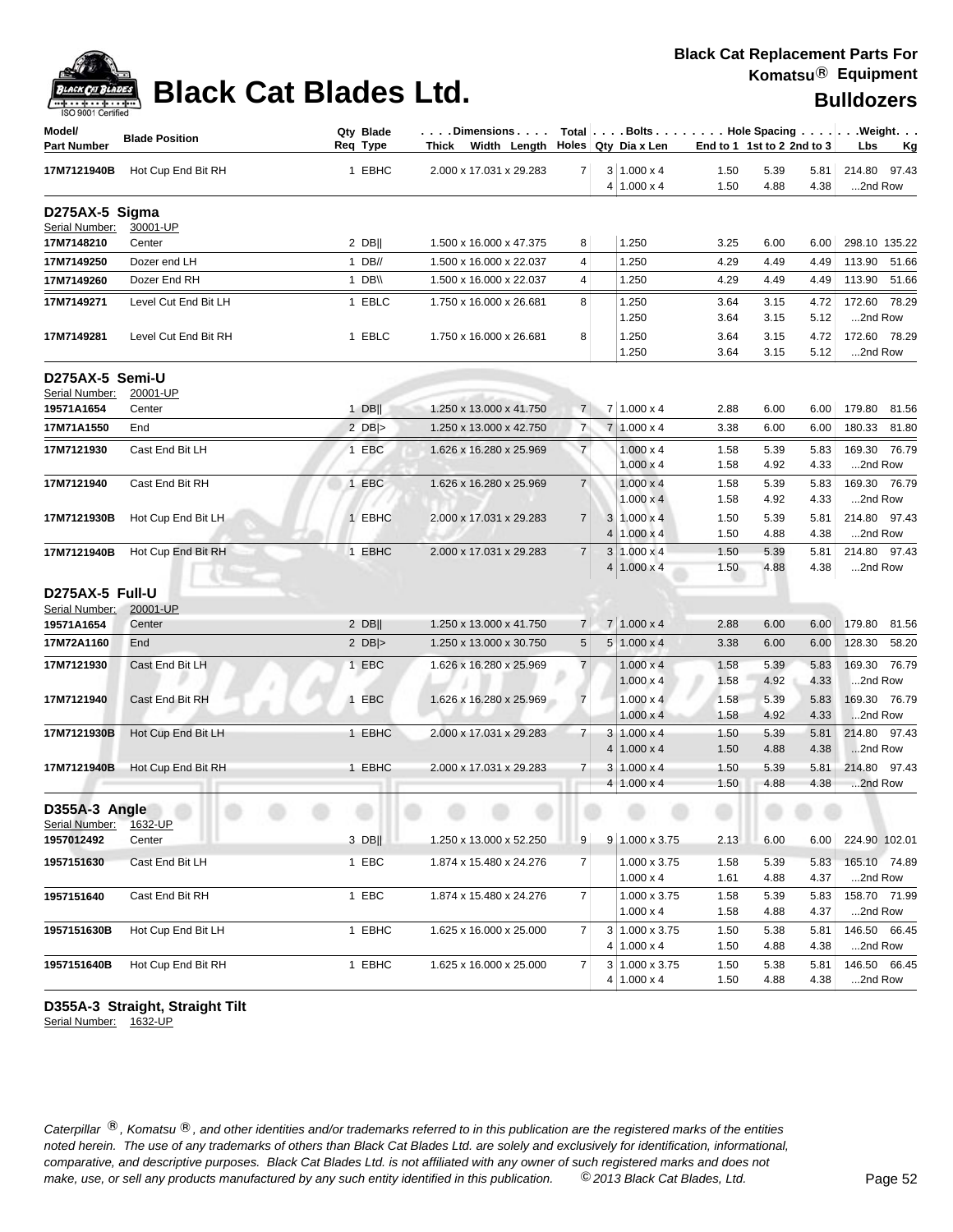

## **Black Cat Blades Ltd. Black Cat Blades Ltd. Bulldozers**

| Model/                          |                                 | Qty Blade | .Dimensions             |                |                | Total Bolts Hole Spacing Weight.             |                            |              |              |                         |             |
|---------------------------------|---------------------------------|-----------|-------------------------|----------------|----------------|----------------------------------------------|----------------------------|--------------|--------------|-------------------------|-------------|
| <b>Part Number</b>              | <b>Blade Position</b>           | Req Type  | Thick Width Length      |                |                | Holes Qty Dia x Len                          | End to 1 1st to 2 2nd to 3 |              |              | Lbs                     | Kg          |
| 19571A1654                      | Center                          | $3$ DB    | 1.250 x 13.000 x 41.750 | $\overline{7}$ |                | 7 1.000 x 3.75                               | 2.88                       | 6.00         | 6.00         | 179.80 81.56            |             |
| 1957111173                      | Cast End Bit LH                 | 1 EBC     | 1.752 x 15.480 x 26.047 | $\overline{7}$ |                | 1.000 x 3.75<br>$1.000 \times 4$             | 3.86<br>3.86               | 5.39<br>4.88 | 5.83<br>4.33 | 162.10 73.53<br>2nd Row |             |
| 1957111183                      | Cast End Bit RH                 | 1 EBC     | 1.752 x 15.480 x 26.047 | 7              |                | 1.000 x 3.75<br>$1.000 \times 4$             | 3.86<br>3.86               | 5.39<br>4.88 | 5.83<br>4.37 | 162.10 73.53<br>2nd Row |             |
| 1957111173B                     | Hot Cup End Bit LH              | 1 EBHC    | 1.625 x 15.750 x 26.750 | $\overline{7}$ |                | $3 1.000 \times 3.75$<br>$4 1.000 \times 4$  | 3.75<br>3.75               | 5.38<br>4.88 | 5.81<br>4.38 | 143.60 65.14<br>2nd Row |             |
| 1957111183B                     | Hot Cup End Bit RH              | 1 EBHC    | 1.625 x 15.750 x 26.750 | $\overline{7}$ |                | $3 1.000 \times 3.75$<br>$4 1.000 \times 4$  | 3.75<br>3.75               | 5.38<br>4.88 | 5.81<br>4.38 | 143.60 65.14<br>2nd Row |             |
| <b>D355A-3 Full-U</b>           |                                 |           |                         |                |                |                                              |                            |              |              |                         |             |
| Serial Number:                  | 1632-UP<br>Center               | $2$ DB    | 1.250 x 13.000 x 41.750 | $\overline{7}$ |                | 7 1.000 x 3.75                               | 2.88                       | 6.00         | 6.00         | 179.80 81.56            |             |
| 19571A1654<br>19572A1144        | End                             | 2 $DB$    | 1.250 x 13.000 x 34.500 | 6              |                | 6 1.000 x 3.75                               | 2.25                       | 6.00         | 6.00         | 144.00                  | 65.32       |
|                                 |                                 |           |                         |                |                |                                              |                            |              |              |                         |             |
| 1957151630                      | Cast End Bit LH                 | 1 EBC     | 1.874 x 15.480 x 24.276 | $\overline{7}$ |                | 1.000 x 3.75<br>$1.000 \times 4$             | 1.58<br>1.61               | 5.39<br>4.88 | 5.83<br>4.37 | 165.10 74.89<br>2nd Row |             |
| 1957151640                      | Cast End Bit RH                 | 1 EBC     | 1.874 x 15.480 x 24.276 | $\overline{7}$ |                | 1.000 x 3.75                                 | 1.58                       | 5.39         | 5.83         | 158.70 71.99            |             |
|                                 |                                 |           |                         |                |                | $1.000 \times 4$                             | 1.58                       | 4.88         | 4.37         | 2nd Row                 |             |
| 1957151630B                     | Hot Cup End Bit LH              | 1 EBHC    | 1.625 x 16.000 x 25.000 | $\overline{7}$ |                | $3 1.000 \times 3.75$<br>$4 1.000 \times 4$  | 1.50                       | 5.38<br>4.88 | 5.81<br>4.38 | 146.50 66.45<br>2nd Row |             |
| 1957151640B                     | Hot Cup End Bit RH              | 1 EBHC    | 1.625 x 16.000 x 25.000 | $\overline{7}$ |                | 3 1.000 x 3.75                               | 1.50<br>1.50               | 5.38         | 5.81         | 146.50 66.45            |             |
|                                 |                                 |           |                         |                |                | $4 1.000 \times 4$                           | 1.50                       | 4.88         | 4.38         | 2nd Row                 |             |
|                                 | D355A-5 Straight, Straight Tilt |           |                         |                |                |                                              |                            |              |              |                         |             |
| Serial Number:                  | 12622-UP                        |           |                         |                |                |                                              |                            |              |              |                         |             |
| 19571A1654                      | Center                          | $3$ DB    | 1.250 x 13.000 x 41.750 | $\overline{7}$ |                | 7 1.000 x 3.75                               | 2.88                       | 6.00         | 6.00         | 179.80 81.56            |             |
| 1957111173                      | Cast End Bit LH                 | 1 EBC     | 1.752 x 15.480 x 26.047 | $\overline{7}$ |                | 1.000 x 3.75                                 | 3.86                       | 5.39         | 5.83         | 162.10 73.53            |             |
|                                 |                                 |           |                         |                |                | $1.000 \times 4$                             | 3.86                       | 4.88         | 4.33         | 2nd Row                 |             |
| 1957111183                      | Cast End Bit RH                 | 1 EBC     | 1.752 x 15.480 x 26.047 | $\overline{7}$ |                | $1.000 \times 3.75$                          | 3.86                       | 5.39         | 5.83         | 162.10 73.53            |             |
|                                 |                                 |           |                         |                |                | $1.000 \times 4$                             | 3.86                       | 4.88         | 4.37         | 2nd Row                 |             |
| 1957111173B                     | Hot Cup End Bit LH              | 1 EBHC    | 1.625 x 15.750 x 26.750 | $\overline{7}$ | $\overline{4}$ | $3 1.000 \times 3.75$<br>$1.000 \times 4$    | 3.75<br>3.75               | 5.38<br>4.88 | 5.81<br>4.38 | 143.60 65.14<br>2nd Row |             |
| 1957111183B                     | Hot Cup End Bit RH              | 1 EBHC    | 1.625 x 15.750 x 26.750 | $\overline{7}$ |                | $3 1.000 \times 3.75$                        | 3.75                       | 5.38         | 5.81         | 143.60 65.14            |             |
|                                 |                                 |           |                         |                |                | $4 1.000 \times 4$                           | 3.75                       | 4.88         | 4.38         | 2nd Row                 |             |
| D355C-3 Angle                   |                                 |           |                         |                |                |                                              |                            |              |              |                         |             |
| Serial Number:                  | 5416-UP                         |           |                         |                |                |                                              |                            |              |              |                         |             |
| 1757021115                      | Center                          | $1$ DB    | 1.000 x 10.000 x 55.000 | 9              |                | $9 0.875 \times 3$                           | 3.50                       | 6.00         | 6.00         | 143.00                  | 64.86       |
| 1757026310                      | End                             | $2$ DB    | 1.000 x 10.000 x 41.875 | $\overline{7}$ |                | $7 0.875 \times 3$                           | 2.94                       | 6.00         | 6.00         | 107.60                  | 48.81       |
| 1757021126                      | Cast End Bit LH                 | 1 EBC     | 1.626 x 12.197 x 19.039 | 7 <sup>1</sup> |                | $0.875 \times 3.5$<br>$0.875 \times 3.5$     | 1.58<br>1.58               | 2.36<br>2.36 | 5.32<br>4.13 | 2nd Row                 | 85.00 38.56 |
| 1757021136                      | Cast End Bit RH                 | 1 EBC     | 1.626 x 12.197 x 19.039 | $\overline{7}$ |                | $0.875 \times 3.5$                           | 1.58                       | 2.36         | 5.32         |                         | 85.00 38.56 |
|                                 |                                 |           |                         |                |                | $0.875 \times 3.5$                           | 1.58                       | 2.36         | 4.13         | 2nd Row                 |             |
| 1757021126B                     | Hot Cup End Bit LH              | 1 EBHC    | 1.250 x 11.990 x 21.000 | 7              |                | $3 0.875 \times 3.5$                         | 1.50                       | 2.36         | 5.32         |                         | 70.90 32.16 |
|                                 |                                 |           |                         |                |                | $4 0.875 \times 3.5$                         | 1.50                       | 2.36         | 4.13         | 2nd Row                 |             |
| 1757021136B                     | Hot Cup End Bit RH              | 1 EBHC    | 1.250 x 11.990 x 21.000 | 7              |                | $3 0.875 \times 3.5$<br>$4 0.875 \times 3.5$ | 1.50<br>1.50               | 2.36<br>2.36 | 5.32<br>4.13 | 2nd Row                 | 70.90 32.16 |
|                                 |                                 |           |                         |                |                |                                              |                            |              |              |                         |             |
| D375A-1 Angle<br>Serial Number: | 15001-UP                        |           |                         |                |                |                                              |                            |              |              |                         |             |
| 1957137450                      | Center                          | $2$ DB    | 1.250 x 13.000 x 35.875 | 6              |                | $6 1.000 \times 4$                           | 2.94                       | 6.00         | 6.00         | 155.60 70.58            |             |
| 1957012492                      | Center                          | $2$ DB    | 1.250 x 13.000 x 52.250 | 9              |                | $9 1.000 \times 4$                           | 2.13                       | 6.00         | 6.00         | 224.90 102.01           |             |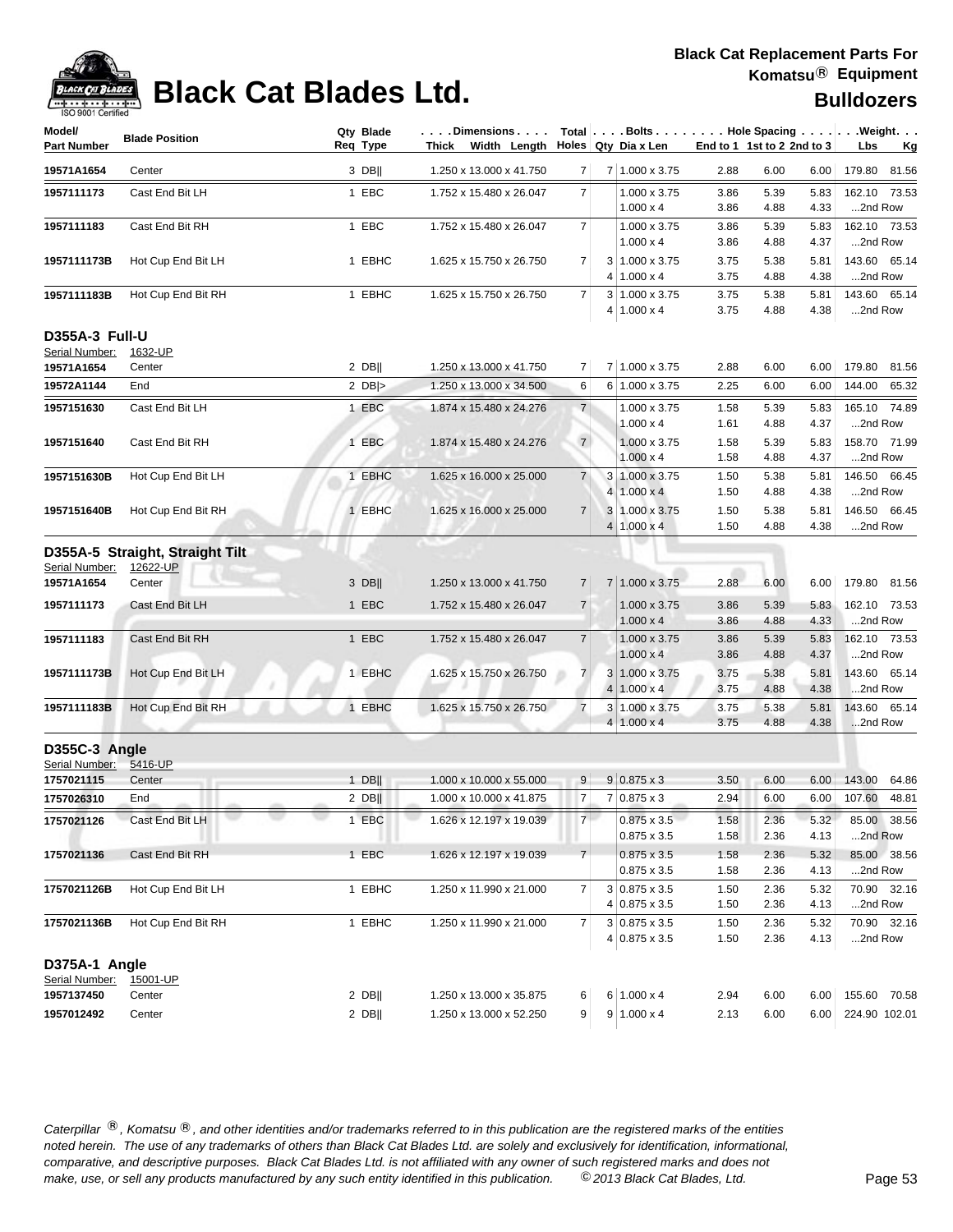| 1.000 x 3.75<br>1957151630<br>Cast End Bit LH<br>1 EBC<br>1.874 x 15.480 x 24.276<br>$\overline{7}$<br>1.58<br>5.39<br>5.83<br>165.10 74.89<br>$1.000 \times 4$<br>4.88<br>4.37<br>2nd Row<br>1.61<br>1 EBC<br>158.70 71.99<br>Cast End Bit RH<br>1.874 x 15.480 x 24.276<br>$\overline{7}$<br>1.000 x 3.75<br>1.58<br>5.39<br>5.83<br>1957151640<br>$1.000 \times 4$<br>1.58<br>4.88<br>4.37<br>2nd Row<br>1 EBHC<br>1.625 x 16.000 x 25.000<br>$\overline{7}$<br>3 1.000 x 3.75<br>146.50 66.45<br>1957151630B<br>Hot Cup End Bit LH<br>1.50<br>5.38<br>5.81<br>$4 1.000 \times 4$<br>4.88<br>2nd Row<br>1.50<br>4.38<br>$\overline{7}$<br>1 EBHC<br>3 1.000 x 3.75<br>5.38<br>146.50 66.45<br>1957151640B<br>Hot Cup End Bit RH<br>1.625 x 16.000 x 25.000<br>1.50<br>5.81<br>$4 1.000 \times 4$<br>1.50<br>4.88<br>4.38<br>2nd Row<br>D375A-1 Semi-U<br>Serial Number:<br>15001-15217<br>$7 1.000 \times 4$<br>19571A1654<br>$2$ DB  <br>1.250 x 13.000 x 41.750<br>$\overline{7}$<br>2.88<br>6.00<br>6.00<br>179.80<br>81.56<br>Center<br>19571A1120<br>End<br>2 $DB$ $>$<br>1.250 x 13.000 x 28.000<br>5<br>$5 1.000 \times 4$<br>1.88<br>6.00<br>6.00<br>117.00 53.07<br>Cast End Bit LH<br>1 EBC<br>$\overline{7}$<br>165.10 74.89<br>1.874 x 15.480 x 24.276<br>1.000 x 3.75<br>1.58<br>5.39<br>5.83<br>1957151630<br>$1.000 \times 4$<br>4.88<br>4.37<br>2nd Row<br>1.61<br>$\overline{7}$<br>158.70 71.99<br>1957151640<br>Cast End Bit RH<br>1 EBC<br>1.874 x 15.480 x 24.276<br>1.000 x 3.75<br>1.58<br>5.39<br>5.83<br>$1.000 \times 4$<br>4.88<br>2nd Row<br>1.58<br>4.37<br>$\overline{7}$<br>1 EBHC<br>1.625 x 16.000 x 25.000<br>3 1.000 x 3.75<br>5.38<br>146.50<br>66.45<br>1957151630B<br>Hot Cup End Bit LH<br>1.50<br>5.81<br>$4 1.000 \times 4$<br>1.50<br>4.88<br>4.38<br>2nd Row<br>3 1.000 x 3.75<br>Hot Cup End Bit RH<br>1 EBHC<br>1.625 x 16.000 x 25.000<br>$\overline{7}$<br>1.50<br>5.38<br>146.50 66.45<br>1957151640B<br>5.81<br>$4 1.000 \times 4$<br>1.50<br>4.88<br>4.38<br>2nd Row<br>D375A-1 Semi-U<br>Serial Number:<br>15218-15413<br>$2$ DB  <br>19571A1651<br>1.375 x 13.000 x 41.875<br>$7 1.125 \times 4$<br>2.94<br>6.00<br>6.00<br>195.00<br>88.45<br>Center<br>7<br>$5 1.125 \times 4$<br>1957151661<br>End<br>2 $DB$ $>$<br>1.250 x 13.000 x 28.000<br>5<br>2.25<br>6.00<br>6.00<br>115.60<br>52.44<br>1 EBHC<br>$\overline{7}$<br>$3 1.125 \times 4$<br>4.25<br>134.40<br>60.96<br>1957151631<br>Hot Cup End Bit LH<br>1.625 x 16.003 x 24.015<br>2.22<br>6.34<br>$4 1.125 \times 4$<br>2.22<br>4.25<br>4.38<br>2nd Row<br>1 EBHC<br>$\overline{7}$<br>134.40<br>60.96<br>1957151641<br>1.625 x 16.003 x 24.015<br>$3 1.125 \times 4$<br>2.22<br>4.25<br>Hot Cup End Bit RH<br>6.34<br>$4 1.125 \times 4$<br>2.22<br>4.25<br>4.38<br>2nd Row<br>D375A-1 Semi-U<br>15414-15601<br>Serial Number:<br>$2$ DB  <br>1957161550<br>1.500 x 16.000 x 34.937<br>$6 1.250 \times 4.5$<br>6.00<br>6.00<br>219.70 99.65<br>Center<br>6<br>2.47<br>$2$ DB ><br>5<br>5 1.250 x 4.5<br>19872A1181<br>End<br>1.500 x 16.000 x 33.750<br>6.00<br>6.00<br>197.50 89.58<br>4.38<br>1 EBC<br>244.50 110.90<br>1957161930<br>Cast End Bit LH<br>2.126 x 18.894 x 29.098<br>8<br>$1.250 \times 4.5$<br>1.97<br>3.15<br>4.72<br>$1.250 \times 4.5$<br>1.97<br>3.15<br>5.12<br>2nd Row<br>1 EBC<br>244.50 110.90<br>1957161940<br>Cast End Bit RH<br>2.126 x 18.894 x 29.098<br>8<br>$1.250 \times 4.5$<br>3.15<br>4.72<br>1.97<br>$1.250 \times 4.5$<br>1.97<br>3.15<br>5.12<br>2nd Row<br>1957161930B Hot Cup End Bit LH<br>1 EBHC<br>8 4 1.250 x 4.5<br>1.97<br>3.15<br>4.72 266.40 120.84<br>2.250 x 19.000 x 29.500<br>4 1.250 x 4.5<br>2nd Row<br>1.97<br>3.15<br>5.12<br>1 EBHC<br>$4 1.250 \times 4.5$<br>266.40 120.84<br>Hot Cup End Bit RH<br>2.250 x 19.000 x 29.500<br>8 <sup>1</sup><br>1.97<br>3.15<br>4.72<br>1957161940B<br>$4 1.250 \times 4.5$<br>1.97<br>3.15<br>5.12<br>2nd Row<br>D375A-1 Semi-U<br>Serial Number:<br>15602-UP<br>6 1.250 x 4.5<br>$2$ DB  <br>1.500 x 16.000 x 34.937<br>6.00<br>6.00<br>219.70 99.65<br>1957161550<br>End<br>6<br>2.47<br>2 $DB$ $>$<br>1.500 x 16.000 x 33.750<br>5<br>$5 1.250 \times 4.5$<br>6.00<br>197.50 89.58<br>19872A1181<br>Center<br>4.38<br>6.00<br>244.50 110.90<br>1957161930<br>Cast End Bit LH<br>1 EBC<br>2.126 x 18.894 x 29.098<br>$1.250 \times 4.5$<br>8<br>1.97<br>3.15<br>4.72<br>$1.250 \times 4.5$<br>3.15<br>2nd Row<br>1.97<br>5.12<br>1 EBC<br>244.50 110.90<br>1957161940<br>Cast End Bit RH<br>2.126 x 18.894 x 29.098<br>8<br>1.250 x 4.5<br>1.97<br>3.15<br>4.72<br>1.97<br>3.15<br>2nd Row<br>1.250 x 4.5<br>5.12 | Model/<br><b>Part Number</b> | <b>Blade Position</b> | Qty Blade<br>Req Type | . Dimensions   Total   Bolts Hole Spacing   Weight.<br>Thick Width Length |  | Holes Qty Dia x Len | End to 1 1st to 2 2nd to 3 | Lbs | <u>Kg</u> |
|----------------------------------------------------------------------------------------------------------------------------------------------------------------------------------------------------------------------------------------------------------------------------------------------------------------------------------------------------------------------------------------------------------------------------------------------------------------------------------------------------------------------------------------------------------------------------------------------------------------------------------------------------------------------------------------------------------------------------------------------------------------------------------------------------------------------------------------------------------------------------------------------------------------------------------------------------------------------------------------------------------------------------------------------------------------------------------------------------------------------------------------------------------------------------------------------------------------------------------------------------------------------------------------------------------------------------------------------------------------------------------------------------------------------------------------------------------------------------------------------------------------------------------------------------------------------------------------------------------------------------------------------------------------------------------------------------------------------------------------------------------------------------------------------------------------------------------------------------------------------------------------------------------------------------------------------------------------------------------------------------------------------------------------------------------------------------------------------------------------------------------------------------------------------------------------------------------------------------------------------------------------------------------------------------------------------------------------------------------------------------------------------------------------------------------------------------------------------------------------------------------------------------------------------------------------------------------------------------------------------------------------------------------------------------------------------------------------------------------------------------------------------------------------------------------------------------------------------------------------------------------------------------------------------------------------------------------------------------------------------------------------------------------------------------------------------------------------------------------------------------------------------------------------------------------------------------------------------------------------------------------------------------------------------------------------------------------------------------------------------------------------------------------------------------------------------------------------------------------------------------------------------------------------------------------------------------------------------------------------------------------------------------------------------------------------------------------------------------------------------------------------------------------------------------------------------------------------------------------------------------------------------------------------------------------------------------------------------------------------------------------------------------------------------------------------------------------------------------------------------------------------------------------------------------------------------------------------------------------------------------------------------------------------------------------------------------------------------------------------------------------------------------------------------------------------------------------------------------------------------------------------------------------------------------------------------------------------------------------------------------------------|------------------------------|-----------------------|-----------------------|---------------------------------------------------------------------------|--|---------------------|----------------------------|-----|-----------|
|                                                                                                                                                                                                                                                                                                                                                                                                                                                                                                                                                                                                                                                                                                                                                                                                                                                                                                                                                                                                                                                                                                                                                                                                                                                                                                                                                                                                                                                                                                                                                                                                                                                                                                                                                                                                                                                                                                                                                                                                                                                                                                                                                                                                                                                                                                                                                                                                                                                                                                                                                                                                                                                                                                                                                                                                                                                                                                                                                                                                                                                                                                                                                                                                                                                                                                                                                                                                                                                                                                                                                                                                                                                                                                                                                                                                                                                                                                                                                                                                                                                                                                                                                                                                                                                                                                                                                                                                                                                                                                                                                                                                                                        |                              |                       |                       |                                                                           |  |                     |                            |     |           |
|                                                                                                                                                                                                                                                                                                                                                                                                                                                                                                                                                                                                                                                                                                                                                                                                                                                                                                                                                                                                                                                                                                                                                                                                                                                                                                                                                                                                                                                                                                                                                                                                                                                                                                                                                                                                                                                                                                                                                                                                                                                                                                                                                                                                                                                                                                                                                                                                                                                                                                                                                                                                                                                                                                                                                                                                                                                                                                                                                                                                                                                                                                                                                                                                                                                                                                                                                                                                                                                                                                                                                                                                                                                                                                                                                                                                                                                                                                                                                                                                                                                                                                                                                                                                                                                                                                                                                                                                                                                                                                                                                                                                                                        |                              |                       |                       |                                                                           |  |                     |                            |     |           |
|                                                                                                                                                                                                                                                                                                                                                                                                                                                                                                                                                                                                                                                                                                                                                                                                                                                                                                                                                                                                                                                                                                                                                                                                                                                                                                                                                                                                                                                                                                                                                                                                                                                                                                                                                                                                                                                                                                                                                                                                                                                                                                                                                                                                                                                                                                                                                                                                                                                                                                                                                                                                                                                                                                                                                                                                                                                                                                                                                                                                                                                                                                                                                                                                                                                                                                                                                                                                                                                                                                                                                                                                                                                                                                                                                                                                                                                                                                                                                                                                                                                                                                                                                                                                                                                                                                                                                                                                                                                                                                                                                                                                                                        |                              |                       |                       |                                                                           |  |                     |                            |     |           |
|                                                                                                                                                                                                                                                                                                                                                                                                                                                                                                                                                                                                                                                                                                                                                                                                                                                                                                                                                                                                                                                                                                                                                                                                                                                                                                                                                                                                                                                                                                                                                                                                                                                                                                                                                                                                                                                                                                                                                                                                                                                                                                                                                                                                                                                                                                                                                                                                                                                                                                                                                                                                                                                                                                                                                                                                                                                                                                                                                                                                                                                                                                                                                                                                                                                                                                                                                                                                                                                                                                                                                                                                                                                                                                                                                                                                                                                                                                                                                                                                                                                                                                                                                                                                                                                                                                                                                                                                                                                                                                                                                                                                                                        |                              |                       |                       |                                                                           |  |                     |                            |     |           |
|                                                                                                                                                                                                                                                                                                                                                                                                                                                                                                                                                                                                                                                                                                                                                                                                                                                                                                                                                                                                                                                                                                                                                                                                                                                                                                                                                                                                                                                                                                                                                                                                                                                                                                                                                                                                                                                                                                                                                                                                                                                                                                                                                                                                                                                                                                                                                                                                                                                                                                                                                                                                                                                                                                                                                                                                                                                                                                                                                                                                                                                                                                                                                                                                                                                                                                                                                                                                                                                                                                                                                                                                                                                                                                                                                                                                                                                                                                                                                                                                                                                                                                                                                                                                                                                                                                                                                                                                                                                                                                                                                                                                                                        |                              |                       |                       |                                                                           |  |                     |                            |     |           |
|                                                                                                                                                                                                                                                                                                                                                                                                                                                                                                                                                                                                                                                                                                                                                                                                                                                                                                                                                                                                                                                                                                                                                                                                                                                                                                                                                                                                                                                                                                                                                                                                                                                                                                                                                                                                                                                                                                                                                                                                                                                                                                                                                                                                                                                                                                                                                                                                                                                                                                                                                                                                                                                                                                                                                                                                                                                                                                                                                                                                                                                                                                                                                                                                                                                                                                                                                                                                                                                                                                                                                                                                                                                                                                                                                                                                                                                                                                                                                                                                                                                                                                                                                                                                                                                                                                                                                                                                                                                                                                                                                                                                                                        |                              |                       |                       |                                                                           |  |                     |                            |     |           |
|                                                                                                                                                                                                                                                                                                                                                                                                                                                                                                                                                                                                                                                                                                                                                                                                                                                                                                                                                                                                                                                                                                                                                                                                                                                                                                                                                                                                                                                                                                                                                                                                                                                                                                                                                                                                                                                                                                                                                                                                                                                                                                                                                                                                                                                                                                                                                                                                                                                                                                                                                                                                                                                                                                                                                                                                                                                                                                                                                                                                                                                                                                                                                                                                                                                                                                                                                                                                                                                                                                                                                                                                                                                                                                                                                                                                                                                                                                                                                                                                                                                                                                                                                                                                                                                                                                                                                                                                                                                                                                                                                                                                                                        |                              |                       |                       |                                                                           |  |                     |                            |     |           |
|                                                                                                                                                                                                                                                                                                                                                                                                                                                                                                                                                                                                                                                                                                                                                                                                                                                                                                                                                                                                                                                                                                                                                                                                                                                                                                                                                                                                                                                                                                                                                                                                                                                                                                                                                                                                                                                                                                                                                                                                                                                                                                                                                                                                                                                                                                                                                                                                                                                                                                                                                                                                                                                                                                                                                                                                                                                                                                                                                                                                                                                                                                                                                                                                                                                                                                                                                                                                                                                                                                                                                                                                                                                                                                                                                                                                                                                                                                                                                                                                                                                                                                                                                                                                                                                                                                                                                                                                                                                                                                                                                                                                                                        |                              |                       |                       |                                                                           |  |                     |                            |     |           |
|                                                                                                                                                                                                                                                                                                                                                                                                                                                                                                                                                                                                                                                                                                                                                                                                                                                                                                                                                                                                                                                                                                                                                                                                                                                                                                                                                                                                                                                                                                                                                                                                                                                                                                                                                                                                                                                                                                                                                                                                                                                                                                                                                                                                                                                                                                                                                                                                                                                                                                                                                                                                                                                                                                                                                                                                                                                                                                                                                                                                                                                                                                                                                                                                                                                                                                                                                                                                                                                                                                                                                                                                                                                                                                                                                                                                                                                                                                                                                                                                                                                                                                                                                                                                                                                                                                                                                                                                                                                                                                                                                                                                                                        |                              |                       |                       |                                                                           |  |                     |                            |     |           |
|                                                                                                                                                                                                                                                                                                                                                                                                                                                                                                                                                                                                                                                                                                                                                                                                                                                                                                                                                                                                                                                                                                                                                                                                                                                                                                                                                                                                                                                                                                                                                                                                                                                                                                                                                                                                                                                                                                                                                                                                                                                                                                                                                                                                                                                                                                                                                                                                                                                                                                                                                                                                                                                                                                                                                                                                                                                                                                                                                                                                                                                                                                                                                                                                                                                                                                                                                                                                                                                                                                                                                                                                                                                                                                                                                                                                                                                                                                                                                                                                                                                                                                                                                                                                                                                                                                                                                                                                                                                                                                                                                                                                                                        |                              |                       |                       |                                                                           |  |                     |                            |     |           |
|                                                                                                                                                                                                                                                                                                                                                                                                                                                                                                                                                                                                                                                                                                                                                                                                                                                                                                                                                                                                                                                                                                                                                                                                                                                                                                                                                                                                                                                                                                                                                                                                                                                                                                                                                                                                                                                                                                                                                                                                                                                                                                                                                                                                                                                                                                                                                                                                                                                                                                                                                                                                                                                                                                                                                                                                                                                                                                                                                                                                                                                                                                                                                                                                                                                                                                                                                                                                                                                                                                                                                                                                                                                                                                                                                                                                                                                                                                                                                                                                                                                                                                                                                                                                                                                                                                                                                                                                                                                                                                                                                                                                                                        |                              |                       |                       |                                                                           |  |                     |                            |     |           |
|                                                                                                                                                                                                                                                                                                                                                                                                                                                                                                                                                                                                                                                                                                                                                                                                                                                                                                                                                                                                                                                                                                                                                                                                                                                                                                                                                                                                                                                                                                                                                                                                                                                                                                                                                                                                                                                                                                                                                                                                                                                                                                                                                                                                                                                                                                                                                                                                                                                                                                                                                                                                                                                                                                                                                                                                                                                                                                                                                                                                                                                                                                                                                                                                                                                                                                                                                                                                                                                                                                                                                                                                                                                                                                                                                                                                                                                                                                                                                                                                                                                                                                                                                                                                                                                                                                                                                                                                                                                                                                                                                                                                                                        |                              |                       |                       |                                                                           |  |                     |                            |     |           |
|                                                                                                                                                                                                                                                                                                                                                                                                                                                                                                                                                                                                                                                                                                                                                                                                                                                                                                                                                                                                                                                                                                                                                                                                                                                                                                                                                                                                                                                                                                                                                                                                                                                                                                                                                                                                                                                                                                                                                                                                                                                                                                                                                                                                                                                                                                                                                                                                                                                                                                                                                                                                                                                                                                                                                                                                                                                                                                                                                                                                                                                                                                                                                                                                                                                                                                                                                                                                                                                                                                                                                                                                                                                                                                                                                                                                                                                                                                                                                                                                                                                                                                                                                                                                                                                                                                                                                                                                                                                                                                                                                                                                                                        |                              |                       |                       |                                                                           |  |                     |                            |     |           |
|                                                                                                                                                                                                                                                                                                                                                                                                                                                                                                                                                                                                                                                                                                                                                                                                                                                                                                                                                                                                                                                                                                                                                                                                                                                                                                                                                                                                                                                                                                                                                                                                                                                                                                                                                                                                                                                                                                                                                                                                                                                                                                                                                                                                                                                                                                                                                                                                                                                                                                                                                                                                                                                                                                                                                                                                                                                                                                                                                                                                                                                                                                                                                                                                                                                                                                                                                                                                                                                                                                                                                                                                                                                                                                                                                                                                                                                                                                                                                                                                                                                                                                                                                                                                                                                                                                                                                                                                                                                                                                                                                                                                                                        |                              |                       |                       |                                                                           |  |                     |                            |     |           |
|                                                                                                                                                                                                                                                                                                                                                                                                                                                                                                                                                                                                                                                                                                                                                                                                                                                                                                                                                                                                                                                                                                                                                                                                                                                                                                                                                                                                                                                                                                                                                                                                                                                                                                                                                                                                                                                                                                                                                                                                                                                                                                                                                                                                                                                                                                                                                                                                                                                                                                                                                                                                                                                                                                                                                                                                                                                                                                                                                                                                                                                                                                                                                                                                                                                                                                                                                                                                                                                                                                                                                                                                                                                                                                                                                                                                                                                                                                                                                                                                                                                                                                                                                                                                                                                                                                                                                                                                                                                                                                                                                                                                                                        |                              |                       |                       |                                                                           |  |                     |                            |     |           |
|                                                                                                                                                                                                                                                                                                                                                                                                                                                                                                                                                                                                                                                                                                                                                                                                                                                                                                                                                                                                                                                                                                                                                                                                                                                                                                                                                                                                                                                                                                                                                                                                                                                                                                                                                                                                                                                                                                                                                                                                                                                                                                                                                                                                                                                                                                                                                                                                                                                                                                                                                                                                                                                                                                                                                                                                                                                                                                                                                                                                                                                                                                                                                                                                                                                                                                                                                                                                                                                                                                                                                                                                                                                                                                                                                                                                                                                                                                                                                                                                                                                                                                                                                                                                                                                                                                                                                                                                                                                                                                                                                                                                                                        |                              |                       |                       |                                                                           |  |                     |                            |     |           |
|                                                                                                                                                                                                                                                                                                                                                                                                                                                                                                                                                                                                                                                                                                                                                                                                                                                                                                                                                                                                                                                                                                                                                                                                                                                                                                                                                                                                                                                                                                                                                                                                                                                                                                                                                                                                                                                                                                                                                                                                                                                                                                                                                                                                                                                                                                                                                                                                                                                                                                                                                                                                                                                                                                                                                                                                                                                                                                                                                                                                                                                                                                                                                                                                                                                                                                                                                                                                                                                                                                                                                                                                                                                                                                                                                                                                                                                                                                                                                                                                                                                                                                                                                                                                                                                                                                                                                                                                                                                                                                                                                                                                                                        |                              |                       |                       |                                                                           |  |                     |                            |     |           |
|                                                                                                                                                                                                                                                                                                                                                                                                                                                                                                                                                                                                                                                                                                                                                                                                                                                                                                                                                                                                                                                                                                                                                                                                                                                                                                                                                                                                                                                                                                                                                                                                                                                                                                                                                                                                                                                                                                                                                                                                                                                                                                                                                                                                                                                                                                                                                                                                                                                                                                                                                                                                                                                                                                                                                                                                                                                                                                                                                                                                                                                                                                                                                                                                                                                                                                                                                                                                                                                                                                                                                                                                                                                                                                                                                                                                                                                                                                                                                                                                                                                                                                                                                                                                                                                                                                                                                                                                                                                                                                                                                                                                                                        |                              |                       |                       |                                                                           |  |                     |                            |     |           |
|                                                                                                                                                                                                                                                                                                                                                                                                                                                                                                                                                                                                                                                                                                                                                                                                                                                                                                                                                                                                                                                                                                                                                                                                                                                                                                                                                                                                                                                                                                                                                                                                                                                                                                                                                                                                                                                                                                                                                                                                                                                                                                                                                                                                                                                                                                                                                                                                                                                                                                                                                                                                                                                                                                                                                                                                                                                                                                                                                                                                                                                                                                                                                                                                                                                                                                                                                                                                                                                                                                                                                                                                                                                                                                                                                                                                                                                                                                                                                                                                                                                                                                                                                                                                                                                                                                                                                                                                                                                                                                                                                                                                                                        |                              |                       |                       |                                                                           |  |                     |                            |     |           |
|                                                                                                                                                                                                                                                                                                                                                                                                                                                                                                                                                                                                                                                                                                                                                                                                                                                                                                                                                                                                                                                                                                                                                                                                                                                                                                                                                                                                                                                                                                                                                                                                                                                                                                                                                                                                                                                                                                                                                                                                                                                                                                                                                                                                                                                                                                                                                                                                                                                                                                                                                                                                                                                                                                                                                                                                                                                                                                                                                                                                                                                                                                                                                                                                                                                                                                                                                                                                                                                                                                                                                                                                                                                                                                                                                                                                                                                                                                                                                                                                                                                                                                                                                                                                                                                                                                                                                                                                                                                                                                                                                                                                                                        |                              |                       |                       |                                                                           |  |                     |                            |     |           |
|                                                                                                                                                                                                                                                                                                                                                                                                                                                                                                                                                                                                                                                                                                                                                                                                                                                                                                                                                                                                                                                                                                                                                                                                                                                                                                                                                                                                                                                                                                                                                                                                                                                                                                                                                                                                                                                                                                                                                                                                                                                                                                                                                                                                                                                                                                                                                                                                                                                                                                                                                                                                                                                                                                                                                                                                                                                                                                                                                                                                                                                                                                                                                                                                                                                                                                                                                                                                                                                                                                                                                                                                                                                                                                                                                                                                                                                                                                                                                                                                                                                                                                                                                                                                                                                                                                                                                                                                                                                                                                                                                                                                                                        |                              |                       |                       |                                                                           |  |                     |                            |     |           |
|                                                                                                                                                                                                                                                                                                                                                                                                                                                                                                                                                                                                                                                                                                                                                                                                                                                                                                                                                                                                                                                                                                                                                                                                                                                                                                                                                                                                                                                                                                                                                                                                                                                                                                                                                                                                                                                                                                                                                                                                                                                                                                                                                                                                                                                                                                                                                                                                                                                                                                                                                                                                                                                                                                                                                                                                                                                                                                                                                                                                                                                                                                                                                                                                                                                                                                                                                                                                                                                                                                                                                                                                                                                                                                                                                                                                                                                                                                                                                                                                                                                                                                                                                                                                                                                                                                                                                                                                                                                                                                                                                                                                                                        |                              |                       |                       |                                                                           |  |                     |                            |     |           |
|                                                                                                                                                                                                                                                                                                                                                                                                                                                                                                                                                                                                                                                                                                                                                                                                                                                                                                                                                                                                                                                                                                                                                                                                                                                                                                                                                                                                                                                                                                                                                                                                                                                                                                                                                                                                                                                                                                                                                                                                                                                                                                                                                                                                                                                                                                                                                                                                                                                                                                                                                                                                                                                                                                                                                                                                                                                                                                                                                                                                                                                                                                                                                                                                                                                                                                                                                                                                                                                                                                                                                                                                                                                                                                                                                                                                                                                                                                                                                                                                                                                                                                                                                                                                                                                                                                                                                                                                                                                                                                                                                                                                                                        |                              |                       |                       |                                                                           |  |                     |                            |     |           |
|                                                                                                                                                                                                                                                                                                                                                                                                                                                                                                                                                                                                                                                                                                                                                                                                                                                                                                                                                                                                                                                                                                                                                                                                                                                                                                                                                                                                                                                                                                                                                                                                                                                                                                                                                                                                                                                                                                                                                                                                                                                                                                                                                                                                                                                                                                                                                                                                                                                                                                                                                                                                                                                                                                                                                                                                                                                                                                                                                                                                                                                                                                                                                                                                                                                                                                                                                                                                                                                                                                                                                                                                                                                                                                                                                                                                                                                                                                                                                                                                                                                                                                                                                                                                                                                                                                                                                                                                                                                                                                                                                                                                                                        |                              |                       |                       |                                                                           |  |                     |                            |     |           |
|                                                                                                                                                                                                                                                                                                                                                                                                                                                                                                                                                                                                                                                                                                                                                                                                                                                                                                                                                                                                                                                                                                                                                                                                                                                                                                                                                                                                                                                                                                                                                                                                                                                                                                                                                                                                                                                                                                                                                                                                                                                                                                                                                                                                                                                                                                                                                                                                                                                                                                                                                                                                                                                                                                                                                                                                                                                                                                                                                                                                                                                                                                                                                                                                                                                                                                                                                                                                                                                                                                                                                                                                                                                                                                                                                                                                                                                                                                                                                                                                                                                                                                                                                                                                                                                                                                                                                                                                                                                                                                                                                                                                                                        |                              |                       |                       |                                                                           |  |                     |                            |     |           |
|                                                                                                                                                                                                                                                                                                                                                                                                                                                                                                                                                                                                                                                                                                                                                                                                                                                                                                                                                                                                                                                                                                                                                                                                                                                                                                                                                                                                                                                                                                                                                                                                                                                                                                                                                                                                                                                                                                                                                                                                                                                                                                                                                                                                                                                                                                                                                                                                                                                                                                                                                                                                                                                                                                                                                                                                                                                                                                                                                                                                                                                                                                                                                                                                                                                                                                                                                                                                                                                                                                                                                                                                                                                                                                                                                                                                                                                                                                                                                                                                                                                                                                                                                                                                                                                                                                                                                                                                                                                                                                                                                                                                                                        |                              |                       |                       |                                                                           |  |                     |                            |     |           |
|                                                                                                                                                                                                                                                                                                                                                                                                                                                                                                                                                                                                                                                                                                                                                                                                                                                                                                                                                                                                                                                                                                                                                                                                                                                                                                                                                                                                                                                                                                                                                                                                                                                                                                                                                                                                                                                                                                                                                                                                                                                                                                                                                                                                                                                                                                                                                                                                                                                                                                                                                                                                                                                                                                                                                                                                                                                                                                                                                                                                                                                                                                                                                                                                                                                                                                                                                                                                                                                                                                                                                                                                                                                                                                                                                                                                                                                                                                                                                                                                                                                                                                                                                                                                                                                                                                                                                                                                                                                                                                                                                                                                                                        |                              |                       |                       |                                                                           |  |                     |                            |     |           |
|                                                                                                                                                                                                                                                                                                                                                                                                                                                                                                                                                                                                                                                                                                                                                                                                                                                                                                                                                                                                                                                                                                                                                                                                                                                                                                                                                                                                                                                                                                                                                                                                                                                                                                                                                                                                                                                                                                                                                                                                                                                                                                                                                                                                                                                                                                                                                                                                                                                                                                                                                                                                                                                                                                                                                                                                                                                                                                                                                                                                                                                                                                                                                                                                                                                                                                                                                                                                                                                                                                                                                                                                                                                                                                                                                                                                                                                                                                                                                                                                                                                                                                                                                                                                                                                                                                                                                                                                                                                                                                                                                                                                                                        |                              |                       |                       |                                                                           |  |                     |                            |     |           |
|                                                                                                                                                                                                                                                                                                                                                                                                                                                                                                                                                                                                                                                                                                                                                                                                                                                                                                                                                                                                                                                                                                                                                                                                                                                                                                                                                                                                                                                                                                                                                                                                                                                                                                                                                                                                                                                                                                                                                                                                                                                                                                                                                                                                                                                                                                                                                                                                                                                                                                                                                                                                                                                                                                                                                                                                                                                                                                                                                                                                                                                                                                                                                                                                                                                                                                                                                                                                                                                                                                                                                                                                                                                                                                                                                                                                                                                                                                                                                                                                                                                                                                                                                                                                                                                                                                                                                                                                                                                                                                                                                                                                                                        |                              |                       |                       |                                                                           |  |                     |                            |     |           |
|                                                                                                                                                                                                                                                                                                                                                                                                                                                                                                                                                                                                                                                                                                                                                                                                                                                                                                                                                                                                                                                                                                                                                                                                                                                                                                                                                                                                                                                                                                                                                                                                                                                                                                                                                                                                                                                                                                                                                                                                                                                                                                                                                                                                                                                                                                                                                                                                                                                                                                                                                                                                                                                                                                                                                                                                                                                                                                                                                                                                                                                                                                                                                                                                                                                                                                                                                                                                                                                                                                                                                                                                                                                                                                                                                                                                                                                                                                                                                                                                                                                                                                                                                                                                                                                                                                                                                                                                                                                                                                                                                                                                                                        |                              |                       |                       |                                                                           |  |                     |                            |     |           |
|                                                                                                                                                                                                                                                                                                                                                                                                                                                                                                                                                                                                                                                                                                                                                                                                                                                                                                                                                                                                                                                                                                                                                                                                                                                                                                                                                                                                                                                                                                                                                                                                                                                                                                                                                                                                                                                                                                                                                                                                                                                                                                                                                                                                                                                                                                                                                                                                                                                                                                                                                                                                                                                                                                                                                                                                                                                                                                                                                                                                                                                                                                                                                                                                                                                                                                                                                                                                                                                                                                                                                                                                                                                                                                                                                                                                                                                                                                                                                                                                                                                                                                                                                                                                                                                                                                                                                                                                                                                                                                                                                                                                                                        |                              |                       |                       |                                                                           |  |                     |                            |     |           |
|                                                                                                                                                                                                                                                                                                                                                                                                                                                                                                                                                                                                                                                                                                                                                                                                                                                                                                                                                                                                                                                                                                                                                                                                                                                                                                                                                                                                                                                                                                                                                                                                                                                                                                                                                                                                                                                                                                                                                                                                                                                                                                                                                                                                                                                                                                                                                                                                                                                                                                                                                                                                                                                                                                                                                                                                                                                                                                                                                                                                                                                                                                                                                                                                                                                                                                                                                                                                                                                                                                                                                                                                                                                                                                                                                                                                                                                                                                                                                                                                                                                                                                                                                                                                                                                                                                                                                                                                                                                                                                                                                                                                                                        |                              |                       |                       |                                                                           |  |                     |                            |     |           |
|                                                                                                                                                                                                                                                                                                                                                                                                                                                                                                                                                                                                                                                                                                                                                                                                                                                                                                                                                                                                                                                                                                                                                                                                                                                                                                                                                                                                                                                                                                                                                                                                                                                                                                                                                                                                                                                                                                                                                                                                                                                                                                                                                                                                                                                                                                                                                                                                                                                                                                                                                                                                                                                                                                                                                                                                                                                                                                                                                                                                                                                                                                                                                                                                                                                                                                                                                                                                                                                                                                                                                                                                                                                                                                                                                                                                                                                                                                                                                                                                                                                                                                                                                                                                                                                                                                                                                                                                                                                                                                                                                                                                                                        |                              |                       |                       |                                                                           |  |                     |                            |     |           |
|                                                                                                                                                                                                                                                                                                                                                                                                                                                                                                                                                                                                                                                                                                                                                                                                                                                                                                                                                                                                                                                                                                                                                                                                                                                                                                                                                                                                                                                                                                                                                                                                                                                                                                                                                                                                                                                                                                                                                                                                                                                                                                                                                                                                                                                                                                                                                                                                                                                                                                                                                                                                                                                                                                                                                                                                                                                                                                                                                                                                                                                                                                                                                                                                                                                                                                                                                                                                                                                                                                                                                                                                                                                                                                                                                                                                                                                                                                                                                                                                                                                                                                                                                                                                                                                                                                                                                                                                                                                                                                                                                                                                                                        |                              |                       |                       |                                                                           |  |                     |                            |     |           |
|                                                                                                                                                                                                                                                                                                                                                                                                                                                                                                                                                                                                                                                                                                                                                                                                                                                                                                                                                                                                                                                                                                                                                                                                                                                                                                                                                                                                                                                                                                                                                                                                                                                                                                                                                                                                                                                                                                                                                                                                                                                                                                                                                                                                                                                                                                                                                                                                                                                                                                                                                                                                                                                                                                                                                                                                                                                                                                                                                                                                                                                                                                                                                                                                                                                                                                                                                                                                                                                                                                                                                                                                                                                                                                                                                                                                                                                                                                                                                                                                                                                                                                                                                                                                                                                                                                                                                                                                                                                                                                                                                                                                                                        |                              |                       |                       |                                                                           |  |                     |                            |     |           |
|                                                                                                                                                                                                                                                                                                                                                                                                                                                                                                                                                                                                                                                                                                                                                                                                                                                                                                                                                                                                                                                                                                                                                                                                                                                                                                                                                                                                                                                                                                                                                                                                                                                                                                                                                                                                                                                                                                                                                                                                                                                                                                                                                                                                                                                                                                                                                                                                                                                                                                                                                                                                                                                                                                                                                                                                                                                                                                                                                                                                                                                                                                                                                                                                                                                                                                                                                                                                                                                                                                                                                                                                                                                                                                                                                                                                                                                                                                                                                                                                                                                                                                                                                                                                                                                                                                                                                                                                                                                                                                                                                                                                                                        |                              |                       |                       |                                                                           |  |                     |                            |     |           |
|                                                                                                                                                                                                                                                                                                                                                                                                                                                                                                                                                                                                                                                                                                                                                                                                                                                                                                                                                                                                                                                                                                                                                                                                                                                                                                                                                                                                                                                                                                                                                                                                                                                                                                                                                                                                                                                                                                                                                                                                                                                                                                                                                                                                                                                                                                                                                                                                                                                                                                                                                                                                                                                                                                                                                                                                                                                                                                                                                                                                                                                                                                                                                                                                                                                                                                                                                                                                                                                                                                                                                                                                                                                                                                                                                                                                                                                                                                                                                                                                                                                                                                                                                                                                                                                                                                                                                                                                                                                                                                                                                                                                                                        |                              |                       |                       |                                                                           |  |                     |                            |     |           |
|                                                                                                                                                                                                                                                                                                                                                                                                                                                                                                                                                                                                                                                                                                                                                                                                                                                                                                                                                                                                                                                                                                                                                                                                                                                                                                                                                                                                                                                                                                                                                                                                                                                                                                                                                                                                                                                                                                                                                                                                                                                                                                                                                                                                                                                                                                                                                                                                                                                                                                                                                                                                                                                                                                                                                                                                                                                                                                                                                                                                                                                                                                                                                                                                                                                                                                                                                                                                                                                                                                                                                                                                                                                                                                                                                                                                                                                                                                                                                                                                                                                                                                                                                                                                                                                                                                                                                                                                                                                                                                                                                                                                                                        |                              |                       |                       |                                                                           |  |                     |                            |     |           |
|                                                                                                                                                                                                                                                                                                                                                                                                                                                                                                                                                                                                                                                                                                                                                                                                                                                                                                                                                                                                                                                                                                                                                                                                                                                                                                                                                                                                                                                                                                                                                                                                                                                                                                                                                                                                                                                                                                                                                                                                                                                                                                                                                                                                                                                                                                                                                                                                                                                                                                                                                                                                                                                                                                                                                                                                                                                                                                                                                                                                                                                                                                                                                                                                                                                                                                                                                                                                                                                                                                                                                                                                                                                                                                                                                                                                                                                                                                                                                                                                                                                                                                                                                                                                                                                                                                                                                                                                                                                                                                                                                                                                                                        |                              |                       |                       |                                                                           |  |                     |                            |     |           |
|                                                                                                                                                                                                                                                                                                                                                                                                                                                                                                                                                                                                                                                                                                                                                                                                                                                                                                                                                                                                                                                                                                                                                                                                                                                                                                                                                                                                                                                                                                                                                                                                                                                                                                                                                                                                                                                                                                                                                                                                                                                                                                                                                                                                                                                                                                                                                                                                                                                                                                                                                                                                                                                                                                                                                                                                                                                                                                                                                                                                                                                                                                                                                                                                                                                                                                                                                                                                                                                                                                                                                                                                                                                                                                                                                                                                                                                                                                                                                                                                                                                                                                                                                                                                                                                                                                                                                                                                                                                                                                                                                                                                                                        |                              |                       |                       |                                                                           |  |                     |                            |     |           |
|                                                                                                                                                                                                                                                                                                                                                                                                                                                                                                                                                                                                                                                                                                                                                                                                                                                                                                                                                                                                                                                                                                                                                                                                                                                                                                                                                                                                                                                                                                                                                                                                                                                                                                                                                                                                                                                                                                                                                                                                                                                                                                                                                                                                                                                                                                                                                                                                                                                                                                                                                                                                                                                                                                                                                                                                                                                                                                                                                                                                                                                                                                                                                                                                                                                                                                                                                                                                                                                                                                                                                                                                                                                                                                                                                                                                                                                                                                                                                                                                                                                                                                                                                                                                                                                                                                                                                                                                                                                                                                                                                                                                                                        |                              |                       |                       |                                                                           |  |                     |                            |     |           |
|                                                                                                                                                                                                                                                                                                                                                                                                                                                                                                                                                                                                                                                                                                                                                                                                                                                                                                                                                                                                                                                                                                                                                                                                                                                                                                                                                                                                                                                                                                                                                                                                                                                                                                                                                                                                                                                                                                                                                                                                                                                                                                                                                                                                                                                                                                                                                                                                                                                                                                                                                                                                                                                                                                                                                                                                                                                                                                                                                                                                                                                                                                                                                                                                                                                                                                                                                                                                                                                                                                                                                                                                                                                                                                                                                                                                                                                                                                                                                                                                                                                                                                                                                                                                                                                                                                                                                                                                                                                                                                                                                                                                                                        |                              |                       |                       |                                                                           |  |                     |                            |     |           |
|                                                                                                                                                                                                                                                                                                                                                                                                                                                                                                                                                                                                                                                                                                                                                                                                                                                                                                                                                                                                                                                                                                                                                                                                                                                                                                                                                                                                                                                                                                                                                                                                                                                                                                                                                                                                                                                                                                                                                                                                                                                                                                                                                                                                                                                                                                                                                                                                                                                                                                                                                                                                                                                                                                                                                                                                                                                                                                                                                                                                                                                                                                                                                                                                                                                                                                                                                                                                                                                                                                                                                                                                                                                                                                                                                                                                                                                                                                                                                                                                                                                                                                                                                                                                                                                                                                                                                                                                                                                                                                                                                                                                                                        |                              |                       |                       |                                                                           |  |                     |                            |     |           |
|                                                                                                                                                                                                                                                                                                                                                                                                                                                                                                                                                                                                                                                                                                                                                                                                                                                                                                                                                                                                                                                                                                                                                                                                                                                                                                                                                                                                                                                                                                                                                                                                                                                                                                                                                                                                                                                                                                                                                                                                                                                                                                                                                                                                                                                                                                                                                                                                                                                                                                                                                                                                                                                                                                                                                                                                                                                                                                                                                                                                                                                                                                                                                                                                                                                                                                                                                                                                                                                                                                                                                                                                                                                                                                                                                                                                                                                                                                                                                                                                                                                                                                                                                                                                                                                                                                                                                                                                                                                                                                                                                                                                                                        |                              |                       |                       |                                                                           |  |                     |                            |     |           |
|                                                                                                                                                                                                                                                                                                                                                                                                                                                                                                                                                                                                                                                                                                                                                                                                                                                                                                                                                                                                                                                                                                                                                                                                                                                                                                                                                                                                                                                                                                                                                                                                                                                                                                                                                                                                                                                                                                                                                                                                                                                                                                                                                                                                                                                                                                                                                                                                                                                                                                                                                                                                                                                                                                                                                                                                                                                                                                                                                                                                                                                                                                                                                                                                                                                                                                                                                                                                                                                                                                                                                                                                                                                                                                                                                                                                                                                                                                                                                                                                                                                                                                                                                                                                                                                                                                                                                                                                                                                                                                                                                                                                                                        |                              |                       |                       |                                                                           |  |                     |                            |     |           |
|                                                                                                                                                                                                                                                                                                                                                                                                                                                                                                                                                                                                                                                                                                                                                                                                                                                                                                                                                                                                                                                                                                                                                                                                                                                                                                                                                                                                                                                                                                                                                                                                                                                                                                                                                                                                                                                                                                                                                                                                                                                                                                                                                                                                                                                                                                                                                                                                                                                                                                                                                                                                                                                                                                                                                                                                                                                                                                                                                                                                                                                                                                                                                                                                                                                                                                                                                                                                                                                                                                                                                                                                                                                                                                                                                                                                                                                                                                                                                                                                                                                                                                                                                                                                                                                                                                                                                                                                                                                                                                                                                                                                                                        |                              |                       |                       |                                                                           |  |                     |                            |     |           |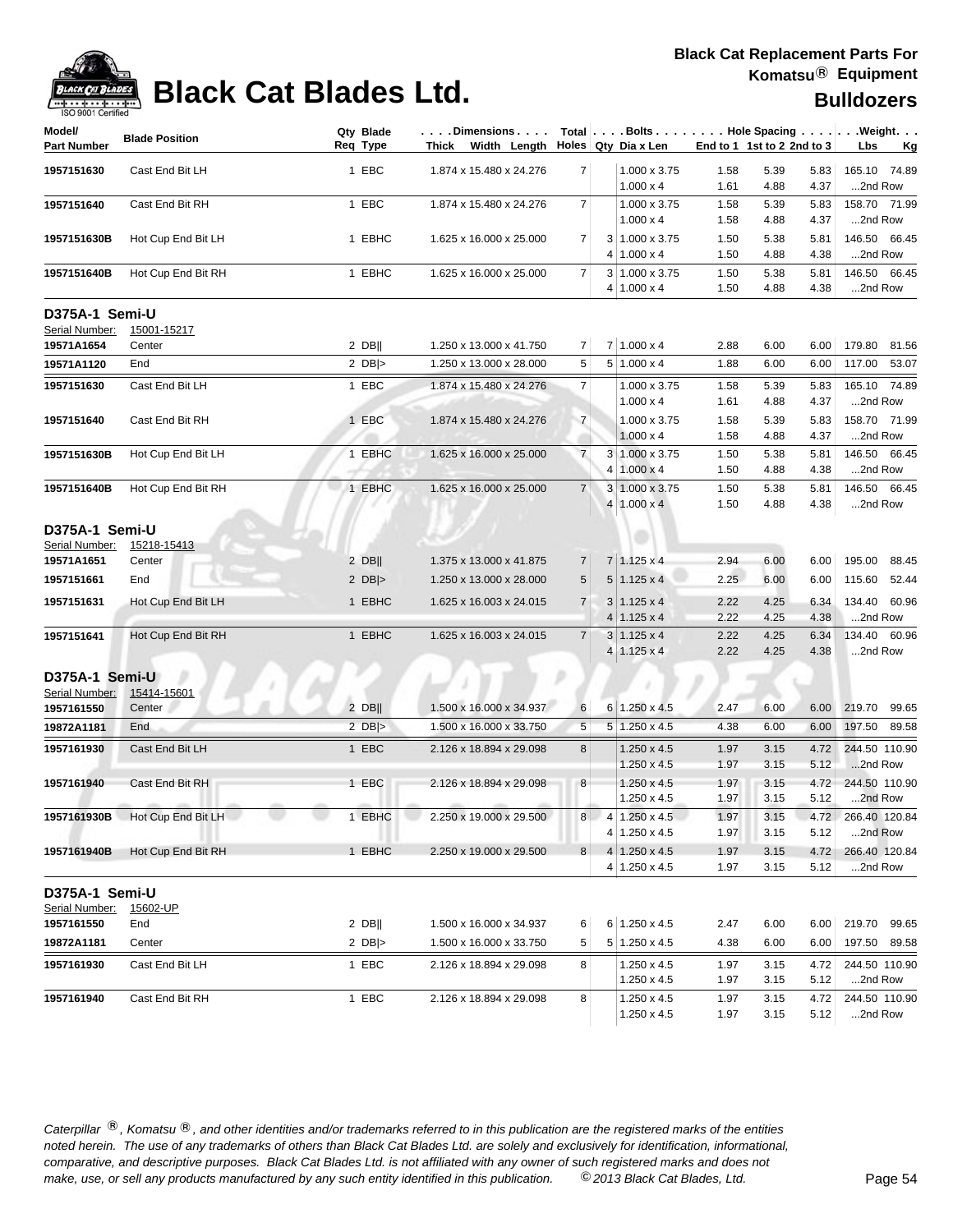| Model/<br><b>Part Number</b>            | <b>Blade Position</b> | Qty Blade<br>Req Type | $\ldots$ . Dimensions. $\ldots$<br>Thick Width Length |                |   | Total   Bolts   Hole Spacing   Weight.<br>Holes Qty Dia x Len |              | End to 1 1st to 2 2nd to 3 |              | Lbs                      | <u>Kg</u> |
|-----------------------------------------|-----------------------|-----------------------|-------------------------------------------------------|----------------|---|---------------------------------------------------------------|--------------|----------------------------|--------------|--------------------------|-----------|
| 1957161930B                             | Hot Cup End Bit LH    | 1 EBHC                | 2.250 x 19.000 x 29.500                               | 8              |   | $4 1.250 \times 4.5$                                          | 1.97         | 3.15                       | 4.72         | 266.40 120.84            |           |
|                                         |                       |                       |                                                       |                |   | $4 1.250 \times 4.5$                                          | 1.97         | 3.15                       | 5.12         | 2nd Row                  |           |
| 1957161940B                             | Hot Cup End Bit RH    | 1 EBHC                | 2.250 x 19.000 x 29.500                               | 8              |   | $4 1.250 \times 4.5$                                          | 1.97         | 3.15                       | 4.72         | 266.40 120.84            |           |
|                                         |                       |                       |                                                       |                |   | 4 1.250 x 4.5                                                 | 1.97         | 3.15                       | 5.12         | 2nd Row                  |           |
| <b>D375A-1 Full-U</b><br>Serial Number: | 15001-15217           |                       |                                                       |                |   |                                                               |              |                            |              |                          |           |
| 1957012492                              | Center                | $2$ DB                | 1.250 x 13.000 x 52.250                               | 9              |   | $9 1.000 \times 4$                                            | 2.13         | 6.00                       | 6.00         | 224.90 102.01            |           |
| 19571A1120                              | End                   | 2 $DB$ $>$            | 1.250 x 13.000 x 28.000                               | 5              |   | $5 1.000 \times 4$                                            | 1.88         | 6.00                       | 6.00         | 117.00 53.07             |           |
| 1957151630                              | Cast End Bit LH       | 1 EBC                 | 1.874 x 15.480 x 24.276                               | 7 <sup>1</sup> |   | 1.000 x 3.75<br>$1.000 \times 4$                              | 1.58<br>1.61 | 5.39<br>4.88               | 5.83<br>4.37 | 165.10 74.89<br>2nd Row  |           |
| 1957151640                              | Cast End Bit RH       | 1 EBC                 | 1.874 x 15.480 x 24.276                               | $\overline{7}$ |   | 1.000 x 3.75<br>$1.000 \times 4$                              | 1.58<br>1.58 | 5.39<br>4.88               | 5.83<br>4.37 | 158.70 71.99<br>2nd Row  |           |
| 1957151630B                             | Hot Cup End Bit LH    | 1 EBHC                | 1.625 x 16.000 x 25.000                               | $\overline{7}$ |   | $3 1.000 \times 3.75$                                         | 1.50         | 5.38                       | 5.81         | 146.50 66.45             |           |
|                                         |                       |                       |                                                       |                |   | $4 1.000 \times 4$                                            | 1.50         | 4.88                       | 4.38         | 2nd Row                  |           |
| 1957151640B                             | Hot Cup End Bit RH    | 1 EBHC                | 1.625 x 16.000 x 25.000                               | $\overline{7}$ |   | 3 1.000 x 3.75                                                | 1.50         | 5.38                       | 5.81         | 146.50 66.45             |           |
|                                         |                       |                       |                                                       |                |   | 4   1.000 x 4                                                 | 1.50         | 4.88                       | 4.38         | 2nd Row                  |           |
| D375A-1 Full-U<br>Serial Number:        | 15218-15413           |                       |                                                       |                |   |                                                               |              |                            |              |                          |           |
| 1957151671                              | Center                | $2$ DB                | 1.250 x 13.000 x 52.250                               | 9              |   | $9 1.125 \times 4$                                            | 2.13         | 6.00                       | 6.00         | 223.00 101.15            |           |
| 1957151661                              | End                   | $2$ DB  $>$           | 1.250 x 13.000 x 28.000                               | 5              |   | $5 1.125 \times 4$                                            | 2.25         | 6.00                       | 6.00         | 115.60 52.44             |           |
| 1957151631                              | Hot Cup End Bit LH    | 1 EBHC                | 1.625 x 16.003 x 24.015                               | $\overline{7}$ |   | $3 1.125 \times 4$                                            | 2.22         | 4.25                       | 6.34         | 134.40 60.96             |           |
|                                         |                       |                       |                                                       |                |   | $4 1.125 \times 4$                                            | 2.22         | 4.25                       | 4.38         | 2nd Row                  |           |
| 1957151641                              | Hot Cup End Bit RH    | 1 EBHC                | 1.625 x 16.003 x 24.015                               | $\overline{7}$ |   | $3 1.125 \times 4$                                            | 2.22         | 4.25                       | 6.34         | 134.40 60.96             |           |
|                                         |                       |                       |                                                       |                |   | $4 1.125 \times 4$                                            | 2.22         | 4.25                       | 4.38         | 2nd Row                  |           |
| D375A-1 Full-U                          |                       |                       |                                                       |                |   |                                                               |              |                            |              |                          |           |
| Serial Number:                          | 15414-15601           |                       |                                                       |                |   |                                                               |              |                            |              |                          |           |
| 1987111181                              | Center                | $2$ DB                | 1.500 x 16.000 x 47.000                               | 8              |   | 8 1.250 x 4.5                                                 | 2.50         | 6.00                       | 6.00         | 295.60 134.08            |           |
| 19872A1181                              | End                   | 2 $DB$ $>$            | 1.500 x 16.000 x 33.750                               | $\sqrt{5}$     |   | $5 1.250 \times 4.5$                                          | 4.38         | 6.00                       | 6.00         | 197.50 89.58             |           |
| 1957161930                              | Cast End Bit LH       | 1 EBC                 | 2.126 x 18.894 x 29.098                               | 8              |   | $1.250 \times 4.5$                                            | 1.97         | 3.15                       | 4.72         | 244.50 110.90            |           |
|                                         |                       |                       |                                                       |                |   | 1.250 x 4.5                                                   | 1.97         | 3.15                       | 5.12         | 2nd Row                  |           |
| 1957161940                              | Cast End Bit RH       | 1 EBC                 | 2.126 x 18.894 x 29.098                               | 8              |   | 1.250 x 4.5                                                   | 1.97         | 3.15                       | 4.72         | 244.50 110.90            |           |
|                                         |                       |                       |                                                       |                |   | 1.250 x 4.5                                                   | 1.97         | 3.15                       | 5.12         | 2nd Row                  |           |
| 1957161930B                             | Hot Cup End Bit LH    | 1 EBHC                | 2.250 x 19.000 x 29.500                               | 8              |   | $4 1.250 \times 4.5$                                          | 1.97         | 3.15                       | 4.72         | 266.40 120.84            |           |
|                                         |                       |                       |                                                       |                | 4 | 1.250 x 4.5                                                   | 1.97         | 3.15                       | 5.12         | 2nd Row                  |           |
| 1957161940B                             | Hot Cup End Bit RH    | 1 EBHC                | 2.250 x 19.000 x 29.500                               | 8              |   | $4 1.250 \times 4.5$<br>4 1.250 x 4.5                         | 1.97<br>1.97 | 3.15<br>3.15               | 4.72<br>5.12 | 266.40 120.84<br>2nd Row |           |
| <b>D375A-1 Full-U</b>                   | 15602-UP              |                       |                                                       |                |   |                                                               |              |                            |              |                          |           |
| Serial Number:<br>1987111181            | Center                | $2$ DB                | 1.500 x 16.000 x 47.000                               | 8              |   | $8 \mid 1.250 \times 4.5$                                     | 2.50         | 6.00                       | 6.00         | 295.60 134.08            |           |
| 19872A1181                              | End                   | 2 $DB$ $>$            | 1.500 x 16.000 x 33.750                               | 5              |   | $5 1.250 \times 4.5$                                          | 4.38         | 6.00                       | 6.00         | 197.50 89.58             |           |
|                                         |                       |                       |                                                       |                |   |                                                               |              |                            |              |                          |           |
| 1957161930                              | Cast End Bit LH       | 1 EBC                 | 2.126 x 18.894 x 29.098                               | 8 <sup>1</sup> |   | 1.250 x 4.5<br>1.250 x 4.5                                    | 1.97<br>1.97 | 3.15<br>3.15               | 4.72<br>5.12 | 244.50 110.90<br>2nd Row |           |
| 1957161940                              | Cast End Bit RH       | 1 EBC                 | 2.126 x 18.894 x 29.098                               | 8              |   | $1.250 \times 4.5$                                            | 1.97         | 3.15                       | 4.72         | 244.50 110.90            |           |
|                                         |                       |                       |                                                       |                |   | $1.250 \times 4.5$                                            | 1.97         | 3.15                       | 5.12         | 2nd Row                  |           |
| 1957161930B                             | Hot Cup End Bit LH    | 1 EBHC                | 2.250 x 19.000 x 29.500                               | 8              |   | $4 1.250 \times 4.5$                                          | 1.97         | 3.15                       | 4.72         | 266.40 120.84            |           |
|                                         |                       |                       |                                                       |                |   | 4 1.250 x 4.5                                                 | 1.97         | 3.15                       | 5.12         | 2nd Row                  |           |
| 1957161940B                             | Hot Cup End Bit RH    | 1 EBHC                | 2.250 x 19.000 x 29.500                               | 8              |   | $4 1.250 \times 4.5$                                          | 1.97         | 3.15                       | 4.72         | 266.40 120.84            |           |
|                                         |                       |                       |                                                       |                |   | 4 1.250 x 4.5                                                 | 1.97         | 3.15                       | 5.12         | 2nd Row                  |           |

**D375A-1 Cushion Dozer**

Serial Number: 15001-UP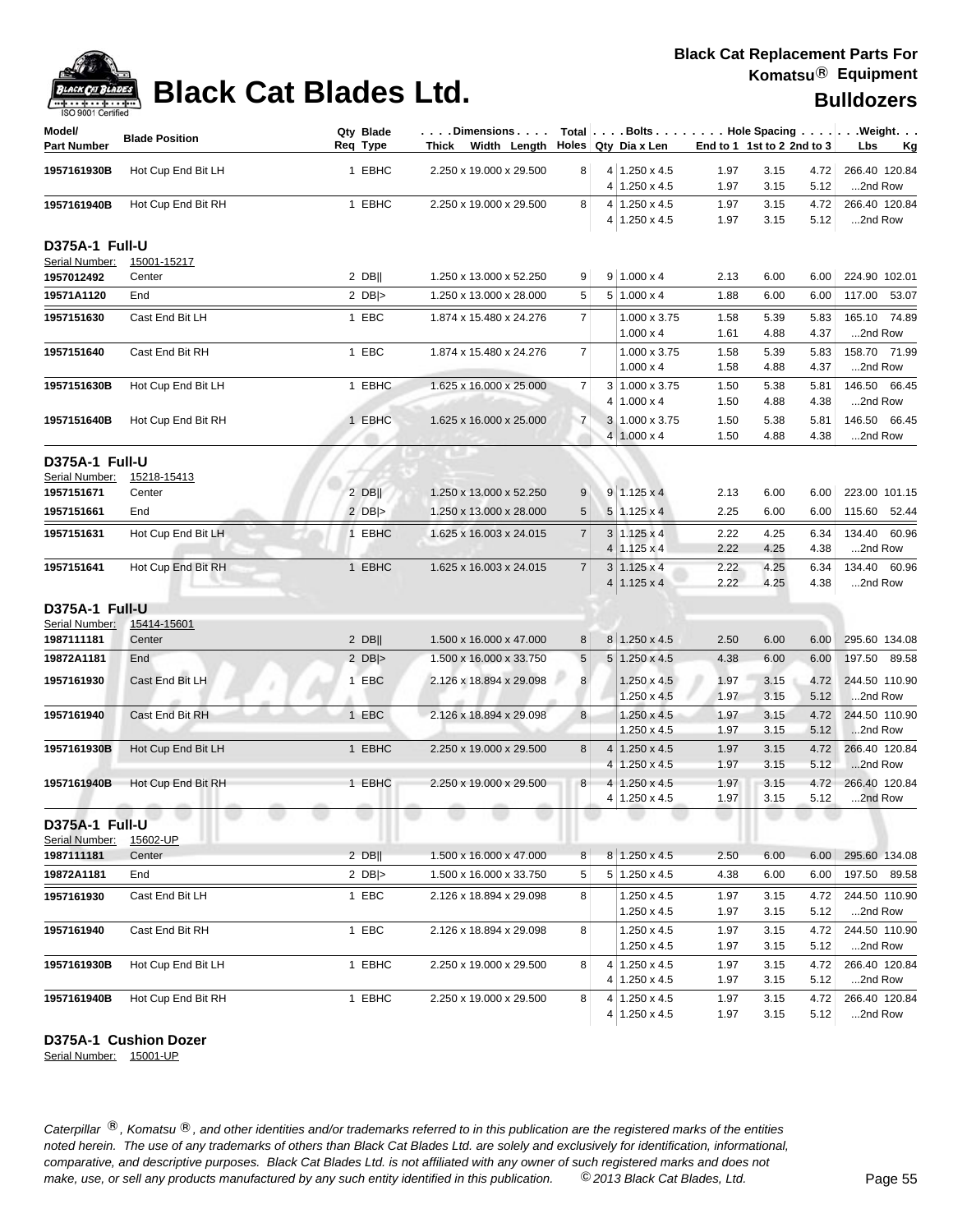

| Model/<br><b>Part Number</b>     | <b>Blade Position</b>             | Qty Blade<br>Req Type | .Dimensions  <br>Thick Width Length |                |        | Total $\vert \ldots$ Bolts $\ldots \vert \ldots$ Hole Spacing $\ldots \vert \ldots$ Weight. $\ldots$<br>Holes Qty Dia x Len | End to 1 1st to 2 2nd to 3 |                      |                      | Lbs                | <u>Kg</u>                |
|----------------------------------|-----------------------------------|-----------------------|-------------------------------------|----------------|--------|-----------------------------------------------------------------------------------------------------------------------------|----------------------------|----------------------|----------------------|--------------------|--------------------------|
| 19571A1654                       | Center                            | $2$ DB                | 1.250 x 13.000 x 41.750             | 7              |        | $7 1.000 \times 4$                                                                                                          | 2.88                       | 6.00                 | 6.00                 | 179.80             | 81.56                    |
| 1959282150                       | Level Cut End Bit LH/RH           | $2$ DB                | 1.500 x 13.000 x 24.250             | 6              |        | $6 1.000 \times 4$                                                                                                          | 4.00                       | 3.00                 | 3.00                 | 124.40             | 56.43                    |
| D375A-2 Semi-U<br>Serial Number: | 16001-UP                          |                       |                                     |                |        |                                                                                                                             |                            |                      |                      |                    |                          |
| 1957161550                       | Center                            | $2$ DB                | 1.500 x 16.000 x 34.937             | 6              |        | $6 1.250 \times 4.5$                                                                                                        | 2.47                       | 6.00                 | 6.00                 |                    | 219.70 99.65             |
| 19872A1181                       | End                               | 2 $DB$ $>$            | 1.500 x 16.000 x 33.750             | 5              |        | $5 1.250 \times 4.5$                                                                                                        | 4.38                       | 6.00                 | 6.00                 |                    | 197.50 89.58             |
| 1957161930                       | Cast End Bit LH                   | 1 EBC                 | 2.126 x 18.894 x 29.098             | 8              |        | $1.250 \times 4.5$<br>$1.250 \times 4.5$                                                                                    | 1.97<br>1.97               | 3.15<br>3.15         | 4.72<br>5.12         |                    | 244.50 110.90<br>2nd Row |
| 1957161940                       | Cast End Bit RH                   | 1 EBC                 | 2.126 x 18.894 x 29.098             | 8              |        | $1.250 \times 4.5$<br>$1.250 \times 4.5$                                                                                    | 1.97<br>1.97               | 3.15<br>3.15         | 4.72<br>5.12         | 2nd Row            | 244.50 110.90            |
| 1957161930B                      | Hot Cup End Bit LH                | 1 EBHC                | 2.250 x 19.000 x 29.500             | 8              | 4      | $4 1.250 \times 4.5$                                                                                                        | 1.97                       | 3.15                 | 4.72                 |                    | 266.40 120.84            |
| 1957161940B                      | Hot Cup End Bit RH                | 1 EBHC                | 2.250 x 19.000 x 29.500             | 8              | 4      | $1.250 \times 4.5$<br>$1.250 \times 4.5$<br>4 1.250 x 4.5                                                                   | 1.97<br>1.97<br>1.97       | 3.15<br>3.15<br>3.15 | 5.12<br>4.72<br>5.12 | 2nd Row<br>2nd Row | 266.40 120.84            |
| 1957162310                       | End bit for Limestone LH          | 1 EBHC                |                                     |                |        |                                                                                                                             |                            |                      |                      |                    |                          |
| 1957162320                       | End bit for Limestone RH          | EBHC                  |                                     |                |        |                                                                                                                             |                            |                      |                      |                    |                          |
| D375A-2 Full-U<br>Serial Number: | 16001-UP                          |                       |                                     |                |        |                                                                                                                             |                            |                      |                      |                    |                          |
| 1987111181                       | Center                            | $2$ DB                | 1.500 x 16.000 x 47.000             | 8              |        | 8 1.250 x 4.5                                                                                                               | 2.50                       | 6.00                 | 6.00                 |                    | 295.60 134.08            |
| 19872A1181                       | End                               | 2 $DB$ $>$            | 1.500 x 16.000 x 33.750             | 5              |        | $5 1.250 \times 4.5$                                                                                                        | 4.38                       | 6.00                 | 6.00                 |                    | 197.50 89.58             |
| 1957161930                       | Cast End Bit LH                   | 1 EBC                 | 2.126 x 18.894 x 29.098             | 8              |        | $1.250 \times 4.5$<br>$1.250 \times 4.5$                                                                                    | 1.97<br>1.97               | 3.15<br>3.15         | 4.72<br>5.12         | 2nd Row            | 244.50 110.90            |
| 1957161940                       | Cast End Bit RH                   | 1 EBC                 | 2.126 x 18.894 x 29.098             | 8              |        | $1.250 \times 4.5$<br>1.250 x 4.5                                                                                           | 1.97<br>1.97               | 3.15<br>3.15         | 4.72<br>5.12         | 2nd Row            | 244.50 110.90            |
| 1957161930B                      | Hot Cup End Bit LH                | 1 EBHC                | 2.250 x 19.000 x 29.500             | 8              | 4<br>4 | $1.250 \times 4.5$<br>$1.250 \times 4.5$                                                                                    | 1.97<br>1.97               | 3.15<br>3.15         | 4.72<br>5.12         | 2nd Row            | 266.40 120.84            |
| 1957161940B                      | Hot Cup End Bit RH                | 1 EBHC                | 2.250 x 19.000 x 29.500             | 8              | 4<br>4 | $1.250 \times 4.5$<br>$1.250 \times 4.5$                                                                                    | 1.97<br>1.97               | 3.15<br>3.15         | 4.72<br>5.12         | 2nd Row            | 266.40 120.84            |
| 1957162310                       | End bit for Limestone LH          | 1 EBHC                |                                     |                |        |                                                                                                                             |                            |                      |                      |                    |                          |
| 1957162320                       | End bit for Limestone RH          | EBHC                  |                                     |                |        |                                                                                                                             |                            |                      |                      |                    |                          |
| Serial Number:                   | D375A-2 Cushion Dozer<br>16001-UP |                       |                                     |                |        |                                                                                                                             |                            |                      |                      |                    |                          |
| 19571A1654                       | Center                            | $2$ DB                | 1.250 x 13.000 x 41.750             | $\overline{7}$ |        | $7 1.000 \times 4$                                                                                                          | 2.88                       | 6.00                 | 6.00                 | 179.80             | 81.56                    |
| 1959282150                       | Level Cut End Bit LH/RH           | $2$ DB                | 1.500 x 13.000 x 24.250             | 6              |        | $6 1.000 \times 4$                                                                                                          | 4.00                       | 3.00                 | 3.00                 | 124.40             | 56.43                    |
| D375A-3 Semi-U<br>Serial Number: | 17001-UP                          |                       |                                     |                |        |                                                                                                                             |                            |                      |                      |                    |                          |
| 1957161550                       | End                               | $2$ DB                | 1.500 x 16.000 x 34.937             | 6              |        | $6 1.250 \times 4.5$                                                                                                        | 2.47                       | 6.00                 | 6.00                 |                    | 219.70 99.65             |
| 19872A1181                       | Center                            | $2$ DB >              | 1.500 x 16.000 x 33.750             | 5              |        | $5 \vert 1.250 \times 4.5$                                                                                                  | 4.38                       | 6.00                 | 6.00                 |                    | 197.50 89.58             |
| 1957161930                       | Cast End Bit LH                   | 1 EBC                 | 2.126 x 18.894 x 29.098             | 8              |        | $1.250 \times 4.5$<br>1.250 x 4.5                                                                                           | 1.97<br>1.97               | 3.15<br>3.15         | 4.72<br>5.12         | 2nd Row            | 244.50 110.90            |
| 1957161940                       | Cast End Bit RH                   | 1 EBC                 | 2.126 x 18.894 x 29.098             | 8              |        | 1.250 x 4.5<br>1.250 x 4.5                                                                                                  | 1.97<br>1.97               | 3.15<br>3.15         | 4.72<br>5.12         | 2nd Row            | 244.50 110.90            |
| 1957161930B                      | Hot Cup End Bit LH                | 1 EBHC                | 2.250 x 19.000 x 29.500             | 8              |        | $4 1.250 \times 4.5$<br>4 1.250 x 4.5                                                                                       | 1.97<br>1.97               | 3.15<br>3.15         | 4.72<br>5.12         | 2nd Row            | 266.40 120.84            |
| 1957161940B                      | Hot Cup End Bit RH                | 1 EBHC                | 2.250 x 19.000 x 29.500             | 8              | 4      | $1.250 \times 4.5$                                                                                                          | 1.97                       | 3.15                 | 4.72                 |                    | 266.40 120.84            |
| 1957171810                       | End bit for Limestone LH          | 1 EBHC                |                                     |                |        | 4 1.250 x 4.5                                                                                                               | 1.97                       | 3.15                 | 5.12                 |                    | 2nd Row                  |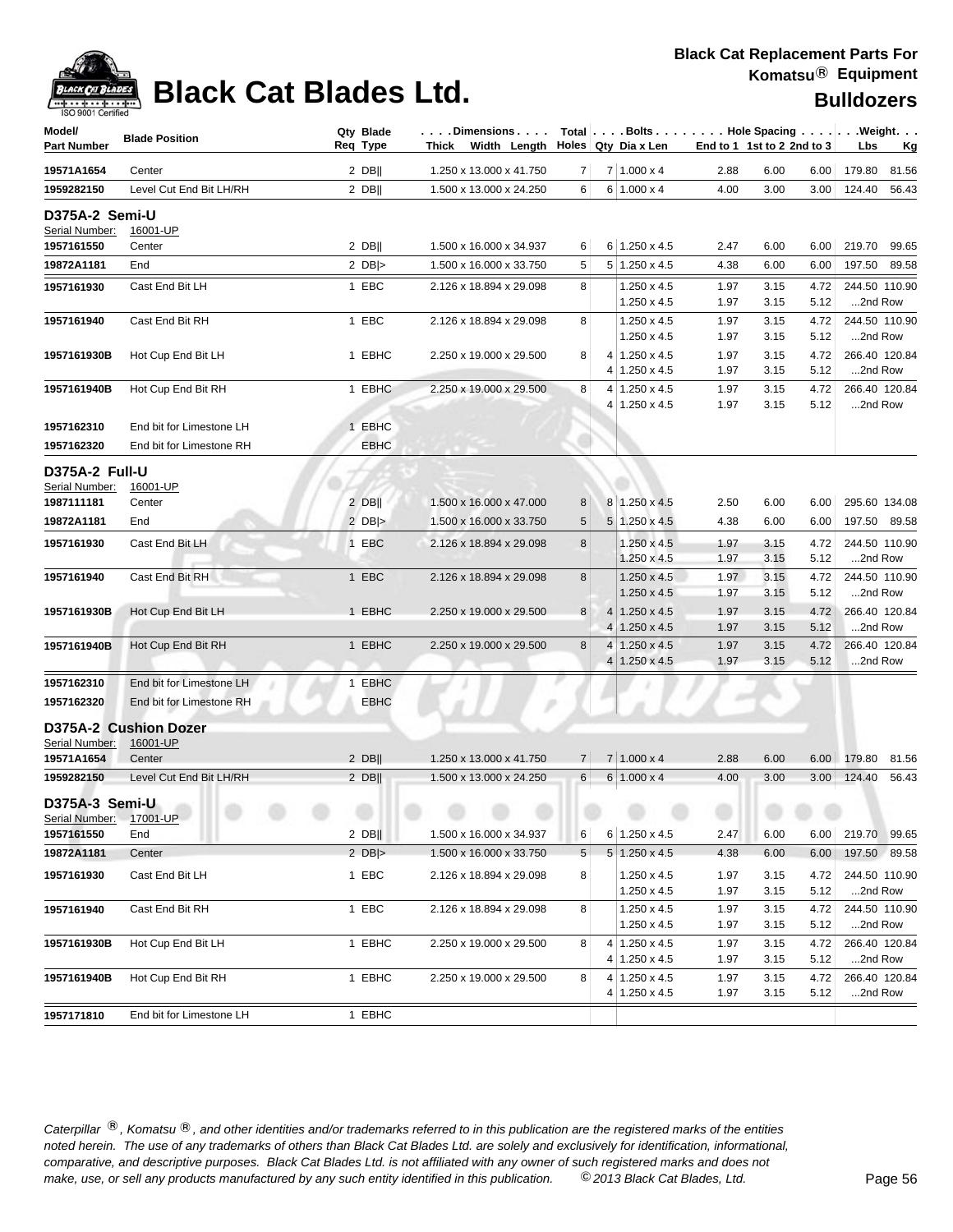

| Model/<br>Part Number                   | <b>Blade Position</b>    | Qty Blade<br>Req Type | $\vert \ldots$ . Dimensions $\ldots \vert$ Total $\vert \ldots$ Bolts $\ldots \vert \ldots \vert$ . Hole Spacing $\ldots \vert \ldots$ . Weight. $\ldots$<br>Thick Width Length $\vert$ Holes Qty Dia x Len |                |                                              |              | End to 1 1st to 2 2nd to 3 |              | Lbs                      | <u>Kg</u> |
|-----------------------------------------|--------------------------|-----------------------|-------------------------------------------------------------------------------------------------------------------------------------------------------------------------------------------------------------|----------------|----------------------------------------------|--------------|----------------------------|--------------|--------------------------|-----------|
| 1957171820                              | End bit for Limestone RH | 1 EBHC                |                                                                                                                                                                                                             |                |                                              |              |                            |              |                          |           |
| D375A-3 Full-U                          |                          |                       |                                                                                                                                                                                                             |                |                                              |              |                            |              |                          |           |
| Serial Number:                          | 17001-17548              |                       |                                                                                                                                                                                                             |                |                                              |              |                            |              |                          |           |
| 1987111181                              | Center                   | $2$ DB                | 1.500 x 16.000 x 47.000                                                                                                                                                                                     | 8              | 8 1.250 x 4.5                                | 2.50         | 6.00                       | 6.00         | 295.60 134.08            |           |
| 19872A1181                              | End                      | 2 $DB$                | 1.500 x 16.000 x 33.750                                                                                                                                                                                     | 5 <sup>2</sup> | $5 1.250 \times 4.5$                         | 4.38         | 6.00                       | 6.00         | 197.50 89.58             |           |
| 1957161930                              | Cast End Bit LH          | 1 EBC                 | 2.126 x 18.894 x 29.098                                                                                                                                                                                     | 8              | 1.250 x 4.5                                  | 1.97         | 3.15                       | 4.72         | 244.50 110.90            |           |
|                                         |                          |                       |                                                                                                                                                                                                             |                | $1.250 \times 4.5$                           | 1.97         | 3.15                       | 5.12         | 2nd Row                  |           |
| 1957161940                              | Cast End Bit RH          | 1 EBC                 | 2.126 x 18.894 x 29.098                                                                                                                                                                                     | 8 <sup>1</sup> | 1.250 x 4.5                                  | 1.97         | 3.15                       | 4.72         | 244.50 110.90            |           |
|                                         |                          |                       |                                                                                                                                                                                                             |                | 1.250 x 4.5                                  | 1.97         | 3.15                       | 5.12         | 2nd Row                  |           |
| 1957161930B                             | Hot Cup End Bit LH       | 1 EBHC                | 2.250 x 19.000 x 29.500                                                                                                                                                                                     | 8              | $4 1.250 \times 4.5$<br>$4 1.250 \times 4.5$ | 1.97<br>1.97 | 3.15<br>3.15               | 4.72<br>5.12 | 266.40 120.84<br>2nd Row |           |
| 1957161940B                             | Hot Cup End Bit RH       | 1 EBHC                | 2.250 x 19.000 x 29.500                                                                                                                                                                                     | 8              | $4 1.250 \times 4.5$                         | 1.97         | 3.15                       | 4.72         | 266.40 120.84            |           |
|                                         |                          |                       |                                                                                                                                                                                                             |                | 4 1.250 x 4.5                                | 1.97         | 3.15                       | 5.12         | 2nd Row                  |           |
| D375A-3 Full-U                          |                          |                       |                                                                                                                                                                                                             |                |                                              |              |                            |              |                          |           |
| Serial Number:                          | 17549-UP                 |                       |                                                                                                                                                                                                             |                |                                              |              |                            |              |                          |           |
| 1957161550                              | End                      | $2$ DB                | 1.500 x 16.000 x 34.937                                                                                                                                                                                     | $6 \mid$       | 6 1.250 x 4.5                                | 2.47         | 6.00                       | 6.00         | 219.70 99.65             |           |
| 19872A1181                              | Center                   | 2 $DB$ $>$            | 1.500 x 16.000 x 33.750                                                                                                                                                                                     | 5              | $5 \mid 1.250 \times 4.5$                    | 4.38         | 6.00                       | 6.00         | 197.50 89.58             |           |
| 1957161930                              | Cast End Bit LH          | 1 EBC                 | 2.126 x 18.894 x 29.098                                                                                                                                                                                     | 8              | $1.250 \times 4.5$                           | 1.97         | 3.15                       | 4.72         | 244.50 110.90            |           |
|                                         |                          |                       |                                                                                                                                                                                                             |                | 1.250 x 4.5                                  | 1.97         | 3.15                       | 5.12         | 2nd Row                  |           |
| 1957161940                              | Cast End Bit RH          | 1 EBC                 | 2.126 x 18.894 x 29.098                                                                                                                                                                                     | 8 <sup>1</sup> | 1.250 x 4.5                                  | 1.97         | 3.15                       | 4.72         | 244.50 110.90            |           |
|                                         |                          |                       |                                                                                                                                                                                                             |                | $1.250 \times 4.5$                           | 1.97         | 3.15                       | 5.12         | 2nd Row                  |           |
| 1957161930B                             | Hot Cup End Bit LH       | 1 EBHC                | 2.250 x 19.000 x 29.500                                                                                                                                                                                     | 8              | 4 1.250 x 4.5                                | 1.97         | 3.15                       | 4.72         | 266.40 120.84            |           |
|                                         |                          |                       |                                                                                                                                                                                                             |                | $4 1.250 \times 4.5$                         | 1.97         | 3.15                       | 5.12         | 2nd Row                  |           |
| 1957161940B                             | Hot Cup End Bit RH       | 1 EBHC                | 2.250 x 19.000 x 29.500                                                                                                                                                                                     | 8              | $4 1.250 \times 4.5$                         | 1.97         | 3.15                       | 4.72         | 266.40 120.84            |           |
|                                         |                          |                       |                                                                                                                                                                                                             |                | $4 1.250 \times 4.5$                         | 1.97         | 3.15                       | 5.12         | 2nd Row                  |           |
| D375A-5 Semi-U                          |                          |                       |                                                                                                                                                                                                             |                |                                              |              |                            |              |                          |           |
| Serial Number:                          | 18001-UP                 |                       |                                                                                                                                                                                                             |                |                                              |              |                            |              |                          |           |
| 1957161550                              | End                      | $2$ DB                | 1.500 x 16.000 x 34.937                                                                                                                                                                                     | 6              | $6 1.250 \times 4.5$                         | 2.47         | 6.00                       | 6.00         | 219.70 99.65             |           |
| 19872A1181                              | Center                   | 2 $DB$ $>$            | 1.500 x 16.000 x 33.750                                                                                                                                                                                     | 5 <sup>1</sup> | $5 1.250 \times 4.5$                         | 4.38         | 6.00                       | 6.00         | 197.50 89.58             |           |
| 1957161930                              | Cast End Bit LH          | 1 EBC                 | 2.126 x 18.894 x 29.098                                                                                                                                                                                     | 8 <sup>1</sup> | $1.250 \times 4.5$                           | 1.97         | 3.15                       | 4.72         | 244.50 110.90            |           |
|                                         |                          |                       |                                                                                                                                                                                                             |                | 1.250 x 4.5                                  | 1.97         | 3.15                       | 5.12         | 2nd Row                  |           |
| 1957161940                              | Cast End Bit RH          | 1 EBC                 | 2.126 x 18.894 x 29.098                                                                                                                                                                                     | 8              | $1.250 \times 4.5$                           | 1.97         | 3.15                       | 4.72         | 244.50 110.90            |           |
|                                         |                          |                       |                                                                                                                                                                                                             |                | $1.250 \times 4.5$                           | 1.97         | 3.15                       | 5.12         | 2nd Row                  |           |
| 1957161930B                             | Hot Cup End Bit LH       | 1 EBHC                | 2.250 x 19.000 x 29.500                                                                                                                                                                                     | 8 <sup>1</sup> | $4 1.250 \times 4.5$                         | 1.97         | 3.15                       | 4.72         | 266.40 120.84            |           |
|                                         |                          |                       |                                                                                                                                                                                                             |                | $4 1.250 \times 4.5$                         | 1.97         | 3.15                       | 5.12         | 2nd Row                  |           |
| 1957161940B                             | Hot Cup End Bit RH       | 1 EBHC                | 2.250 x 19.000 x 29.500                                                                                                                                                                                     | 8              | 4 1.250 x 4.5<br>4 1.250 x 4.5               | 1.97<br>1.97 | 3.15<br>3.15               | 4.72<br>5.12 | 266.40 120.84<br>2nd Row |           |
|                                         |                          |                       |                                                                                                                                                                                                             |                |                                              |              |                            |              |                          |           |
| <b>D375A-5 Full-U</b><br>Serial Number: | 18001-UP                 |                       |                                                                                                                                                                                                             |                |                                              |              |                            |              |                          |           |
| 1987111181                              | End                      | $2$ DB                | 1.500 x 16.000 x 47.000                                                                                                                                                                                     | 8              | 8 1.250 x 4.5                                | 2.50         | 6.00                       | 6.00         | 295.60 134.08            |           |
| 19872A1181                              | Center                   | 2 $DB$ $>$            | 1.500 x 16.000 x 33.750                                                                                                                                                                                     | 5              | $5 1.250 \times 4.5$                         | 4.38         | 6.00                       | 6.00         | 197.50<br>89.58          |           |
| 1957161930                              | Cast End Bit LH          | 1 EBC                 | 2.126 x 18.894 x 29.098                                                                                                                                                                                     | 8              | 1.250 x 4.5                                  | 1.97         | 3.15                       | 4.72         | 244.50 110.90            |           |
|                                         |                          |                       |                                                                                                                                                                                                             |                | 1.250 x 4.5                                  | 1.97         | 3.15                       | 5.12         | 2nd Row                  |           |
| 1957161940                              | Cast End Bit RH          | 1 EBC                 | 2.126 x 18.894 x 29.098                                                                                                                                                                                     | 8              | $1.250 \times 4.5$                           | 1.97         | 3.15                       | 4.72         | 244.50 110.90            |           |
|                                         |                          |                       |                                                                                                                                                                                                             |                | 1.250 x 4.5                                  | 1.97         | 3.15                       | 5.12         | 2nd Row                  |           |
| 1957161930B                             | Hot Cup End Bit LH       | 1 EBHC                | 2.250 x 19.000 x 29.500                                                                                                                                                                                     | 8              | $4 1.250 \times 4.5$                         | 1.97         | 3.15                       | 4.72         | 266.40 120.84            |           |
|                                         |                          |                       |                                                                                                                                                                                                             |                | $4 1.250 \times 4.5$                         | 1.97         | 3.15                       | 5.12         | 2nd Row                  |           |
| 1957161940B                             | Hot Cup End Bit RH       | 1 EBHC                | 2.250 x 19.000 x 29.500                                                                                                                                                                                     | 8              | $4 1.250 \times 4.5$                         | 1.97         | 3.15                       | 4.72         | 266.40 120.84            |           |
|                                         |                          |                       |                                                                                                                                                                                                             |                | $4 1.250 \times 4.5$                         | 1.97         | 3.15                       | 5.12         | 2nd Row                  |           |

### **D375A-5 Cushion Dozer**

Serial Number: 18001-UP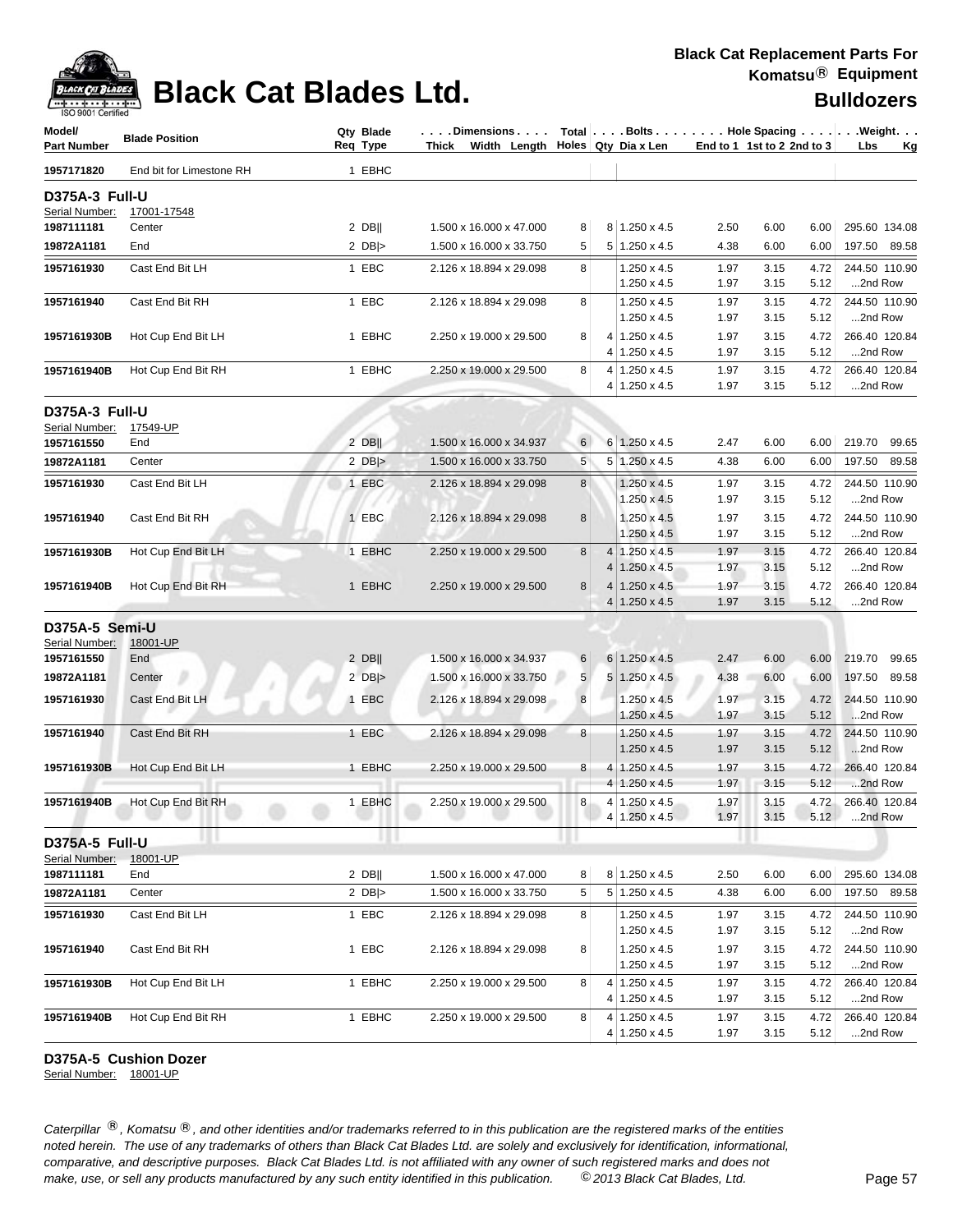

### **Black Cat Replacement Parts For Komatsu**® **Equipment**

| 190 SONT CRIMING<br>Model/<br><b>Part Number</b> | <b>Blade Position</b>              |              | Qty Blade<br>Reg Type | Dimensions<br>Thick Width Length |        | Holes Qty Dia x Len            | End to 1 1st to 2 2nd to 3 |              |              | Total $\vert \ldots$ Bolts $\ldots \vert \ldots$ Hole Spacing $\ldots \vert \ldots$ Weight. $\ldots$<br>Lbs<br><u>Kg</u> |
|--------------------------------------------------|------------------------------------|--------------|-----------------------|----------------------------------|--------|--------------------------------|----------------------------|--------------|--------------|--------------------------------------------------------------------------------------------------------------------------|
| 19571A1654                                       | Center                             |              | $2$ DB                | 1.250 x 13.000 x 41.750          | 7      | 7 1.000 x 4                    | 2.88                       | 6.00         | 6.00         | 179.80<br>81.56                                                                                                          |
| 1959282150                                       | Level Cut End Bit LH/RH            |              | $2$ DB                | 1.500 x 13.000 x 24.250          | 6      | $6 1.000 \times 4$             | 4.00                       | 3.00         | 3.00         | 124.40<br>56.43                                                                                                          |
| D375A-6 Semi-U<br>Serial Number:                 | 60001-UP                           |              |                       |                                  |        |                                |                            |              |              |                                                                                                                          |
| 1957161550                                       | Center                             |              | 2 DB                  | 1.500 x 16.000 x 34.937          | 6      | 6 1.250 x 4.5                  | 2.47                       | 6.00         | 6.00         | 219.70<br>99.65                                                                                                          |
| 19872A1181                                       | End                                |              | 2 $DB$                | 1.500 x 16.000 x 33.750          | 5      | 5 1.250 x 4.5                  | 4.38                       | 6.00         | 6.00         | 197.50<br>89.58                                                                                                          |
| 1957162931                                       |                                    | 1            |                       | 2.362 x 19.016 x 29.488          | 8      | 1.250                          | 1.97                       | 3.15         | 4.72         | 279.90 126.96                                                                                                            |
|                                                  |                                    |              |                       |                                  |        | 1.250                          | 1.97                       | 3.15         | 5.12         | 2nd Row                                                                                                                  |
| 1957162941                                       |                                    | $\mathbf{1}$ |                       | 2.362 x 19.016 x 29.488          | 8      | 1.250                          | 1.97                       | 3.15         | 4.72         | 279.80 126.92                                                                                                            |
|                                                  |                                    |              |                       |                                  |        | 1.250                          | 1.97                       | 3.15         | 5.12         | 2nd Row                                                                                                                  |
| D455A-1 Straight Tilt<br>Serial Number:          | 1002-UP                            |              |                       |                                  |        |                                |                            |              |              |                                                                                                                          |
| 1987111181                                       | End                                |              | $3$ DB                | 1.500 x 16.000 x 47.000          | 8      | $8 \mid 1.250 \times 4$        | 2.50                       | 6.00         | 6.00         | 295.60 134.08                                                                                                            |
| 1987111161                                       | Hot Cup End Bit RH                 |              | 1 EBHC                | 2.000 x 19.293 x 28.991          | 8      | $4 1.250 \times 4$             | 3.15                       | 3.15         | 4.72         | 234.90 106.55                                                                                                            |
|                                                  |                                    |              |                       |                                  |        | $4 1.250 \times 5.5$           | 3.15                       | 3.15         | 5.12         | 2nd Row                                                                                                                  |
| 1987111171                                       | Hot Cup End Bit LH                 |              | 1 EBHC                | 2.000 x 19.293 x 28.991          | 8      | 4 1.250 x 4                    | 3.15                       | 3.15         | 4.72         | 234.90 106.55                                                                                                            |
|                                                  |                                    |              |                       |                                  |        | 4 1.250 x 5.5                  | 3.15                       | 3.15         | 5.12         | 2nd Row                                                                                                                  |
| D455A-1 Semi-U                                   |                                    |              |                       |                                  |        |                                |                            |              |              |                                                                                                                          |
| Serial Number:                                   | 1002-UP                            |              |                       |                                  |        |                                |                            |              |              |                                                                                                                          |
| 1987111181                                       | End                                |              | $2$ DB                | 1.500 x 16.000 x 47.000          | 8      | 8 1.250 x 4                    | 2.50                       | 6.00         | 6.00         | 295.60 134.08                                                                                                            |
| 19872A1181                                       | Center                             |              | 2 $DB$ $>$            | 1.500 x 16.000 x 33.750          | 5      | $5 1.250 \times 4$             | 4.38                       | 6.00         | 6.00         | 197.50 89.58                                                                                                             |
| 1957161930                                       | Cast End Bit LH                    |              | 1 EBC                 | 2.126 x 18.894 x 29.098          | 8      | 1.250 x 4.5                    | 1.97                       | 3.15         | 4.72         | 244.50 110.90                                                                                                            |
|                                                  |                                    |              |                       |                                  |        | 1.250 x 4.5                    | 1.97                       | 3.15         | 5.12         | 2nd Row                                                                                                                  |
| 1957161940                                       | Cast End Bit RH                    |              | 1 EBC                 | 2.126 x 18.894 x 29.098          | 8      | 1.250 x 4.5<br>1.250 x 4.5     | 1.97<br>1.97               | 3.15<br>3.15 | 4.72<br>5.12 | 244.50 110.90<br>2nd Row                                                                                                 |
| 1957161930B                                      | Hot Cup End Bit LH                 |              | 1 EBHC                | 2.250 x 19.000 x 29.500          | 8      | $4 1.250 \times 4.5$           | 1.97                       | 3.15         | 4.72         | 266.40 120.84                                                                                                            |
|                                                  |                                    |              |                       |                                  |        | $4 1.250 \times 4.5$           | 1.97                       | 3.15         | 5.12         | 2nd Row                                                                                                                  |
| 1957161940B                                      | Hot Cup End Bit RH                 |              | 1 EBHC                | 2.250 x 19.000 x 29.500          | $\bf8$ | $4 1.250 \times 4.5$           | 1.97                       | 3.15         | 4.72         | 266.40 120.84                                                                                                            |
|                                                  |                                    |              |                       |                                  |        | $1.250 \times 4.5$             | 1.97                       | 3.15         | 5.12         | 2nd Row                                                                                                                  |
| D455A-1 Full-U<br>Serial Number:                 | 1002-UP                            |              |                       | $\mathcal{P}$                    |        |                                |                            | ۰            |              |                                                                                                                          |
| 1987111181                                       | End                                |              | 3 DB                  | 1.500 x 16.000 x 47.000          | 8      | $8 1.250 \times 4$             | 2.50                       | 6.00         | 6.00         | 295.60 134.08                                                                                                            |
| 19872A1181                                       | Center                             |              | 2 $DB$                | 1.500 x 16.000 x 33.750          | 5      | $5 1.250 \times 4$             | 4.38                       | 6.00         | 6.00         | 197.50<br>89.58                                                                                                          |
| 1957161930                                       | Cast End Bit LH                    |              | 1 EBC                 | 2.126 x 18.894 x 29.098          | 8      | $1.250 \times 4.5$             | 1.97                       | 3.15         | 4.72         | 244.50 110.90                                                                                                            |
|                                                  |                                    |              |                       |                                  |        | $1.250 \times 4.5$             | 1.97                       | 3.15         | 5.12         | 2nd Row                                                                                                                  |
| 1957161940                                       | Cast End Bit RH                    |              | 1 EBC                 | 2.126 x 18.894 x 29.098          | 8      | $1.250 \times 4.5$             | 1.97                       | 3.15         | 4.72         | 244.50 110.90                                                                                                            |
|                                                  |                                    |              |                       |                                  |        | 1.250 x 4.5                    | 1.97                       | 3.15         | 5.12         | 2nd Row                                                                                                                  |
| 1957161930B                                      | Hot Cup End Bit LH                 |              | 1 EBHC                | 2.250 x 19.000 x 29.500          | 8      | $4 1.250 \times 4.5$           | 1.97                       | 3.15         | 4.72<br>5.12 | 266.40 120.84<br>2nd Row                                                                                                 |
|                                                  | Hot Cup End Bit RH                 |              | 1 EBHC                | 2.250 x 19.000 x 29.500          |        | 4 1.250 x 4.5<br>4 1.250 x 4.5 | 1.97                       | 3.15<br>3.15 |              | 266.40 120.84                                                                                                            |
| 1957161940B                                      |                                    |              |                       |                                  | 8      | 4 1.250 x 4.5                  | 1.97<br>1.97               | 3.15         | 4.72<br>5.12 | 2nd Row                                                                                                                  |
| Serial Number:                                   | D455A-1 Cushion Dozer<br>1002-1300 |              |                       |                                  |        |                                |                            |              |              |                                                                                                                          |
| 1987111181                                       | End                                |              | $2$ DB                | 1.500 x 16.000 x 47.000          | 8      | 8 1.250 x 4.5                  | 2.50                       | 6.00         | 6.00         | 295.60 134.08                                                                                                            |
| 1957161930                                       | Cast End Bit LH                    |              | 1 EBC                 | 2.126 x 18.894 x 29.098          | 8      | $1.250 \times 4.5$             | 1.97                       | 3.15         | 4.72         | 244.50 110.90                                                                                                            |
|                                                  |                                    |              |                       |                                  |        | 1.250 x 4.5                    | 1.97                       | 3.15         | 5.12         | 2nd Row                                                                                                                  |
| 1957161940                                       | Cast End Bit RH                    |              | 1 EBC                 | 2.126 x 18.894 x 29.098          | 8      | 1.250 x 4.5                    | 1.97                       | 3.15         | 4.72         | 244.50 110.90                                                                                                            |
|                                                  |                                    |              |                       |                                  |        | 1.250 x 4.5                    | 1.97                       | 3.15         | 5.12         | 2nd Row                                                                                                                  |
|                                                  |                                    |              |                       |                                  |        |                                |                            |              |              |                                                                                                                          |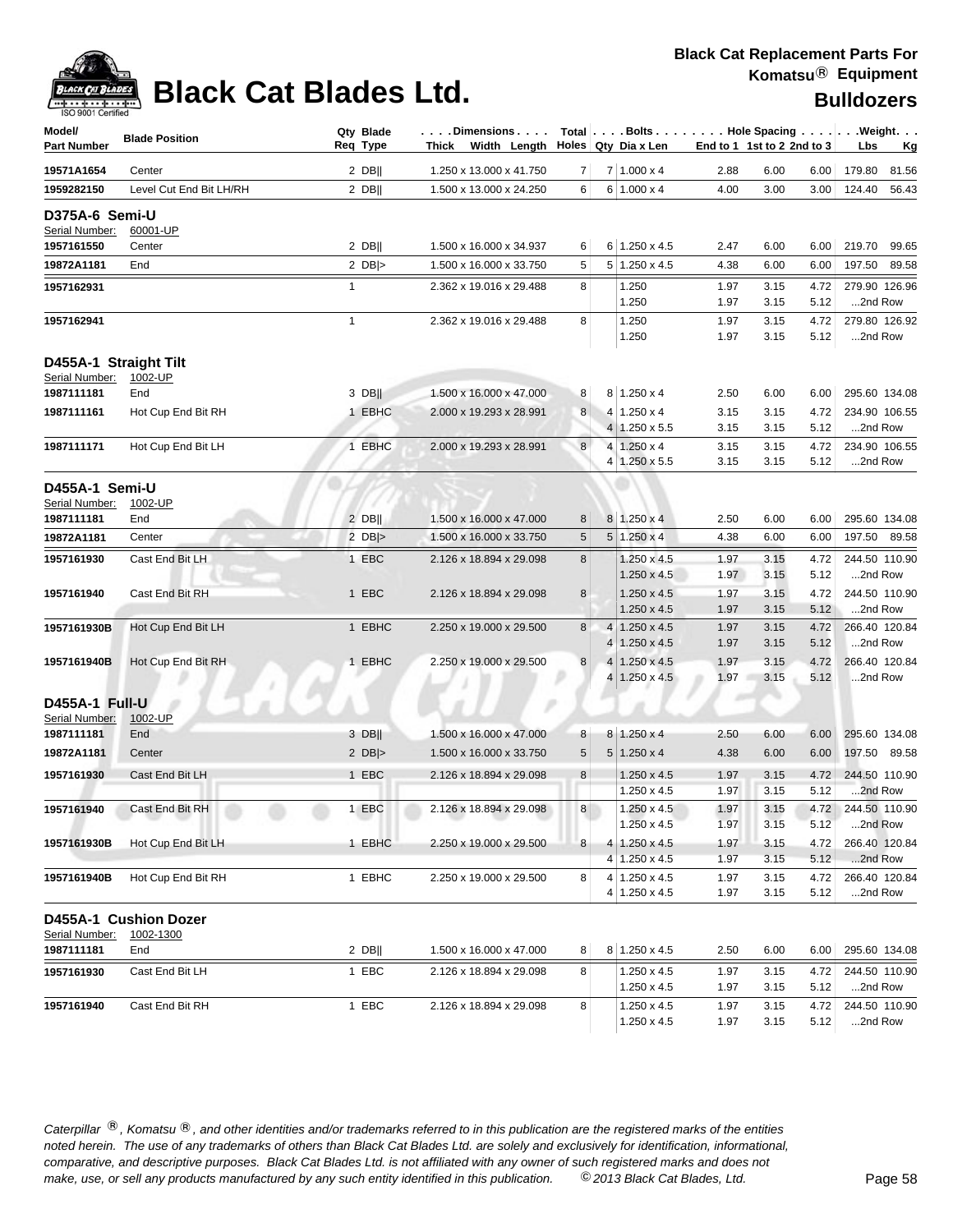| 190 SONT CRIMING<br>Model/<br><b>Part Number</b> | <b>Blade Position</b>            | Qty Blade<br>Req Type | Dimensions<br>Thick Width Length |                | Holes Qty Dia x Len                        | End to 1 1st to 2 2nd to 3 |              |              | Total $\vert \ldots$ Bolts $\ldots \vert \ldots$ Hole Spacing $\ldots \vert \ldots$ Weight. $\ldots$<br>Lbs<br>Kg |
|--------------------------------------------------|----------------------------------|-----------------------|----------------------------------|----------------|--------------------------------------------|----------------------------|--------------|--------------|-------------------------------------------------------------------------------------------------------------------|
|                                                  |                                  |                       |                                  |                |                                            |                            |              |              |                                                                                                                   |
| 1957161930B                                      | Hot Cup End Bit LH               | 1 EBHC                | 2.250 x 19.000 x 29.500          | 8 <sup>1</sup> | 4 1.250 x 4.5<br>$4 1.250 \times 4.5$      | 1.97<br>1.97               | 3.15<br>3.15 | 4.72<br>5.12 | 266.40 120.84<br>2nd Row                                                                                          |
| 1957161940B                                      | Hot Cup End Bit RH               | 1 EBHC                | 2.250 x 19.000 x 29.500          | 8 <sup>1</sup> | $4 1.250 \times 4.5$                       | 1.97                       | 3.15         | 4.72         | 266.40 120.84                                                                                                     |
|                                                  |                                  |                       |                                  |                | $4 1.250 \times 4.5$                       | 1.97                       | 3.15         | 5.12         | 2nd Row                                                                                                           |
| Serial Number:                                   | D455A-1 Cushion Dozer<br>1301-UP |                       |                                  |                |                                            |                            |              |              |                                                                                                                   |
| 1957012492                                       | Center                           | $2$ DB                | 1.250 x 13.000 x 52.250          | 9 <sup>°</sup> | $9 1.000 \times 4$                         | 2.13                       | 6.00         | 6.00         | 224.90 102.01                                                                                                     |
| 1957151630                                       | Cast End Bit LH                  | 1 EBC                 | 1.874 x 15.480 x 24.276          | 7 <sup>1</sup> | 1.000 x 3.75                               | 1.58                       | 5.39         | 5.83         | 165.10 74.89                                                                                                      |
|                                                  |                                  |                       |                                  |                | $1.000 \times 4$                           | 1.61                       | 4.88         | 4.37         | 2nd Row                                                                                                           |
| 1957151640                                       | Cast End Bit RH                  | 1 EBC                 | 1.874 x 15.480 x 24.276          | 7              | 1.000 x 3.75                               | 1.58                       | 5.39         | 5.83         | 158.70 71.99                                                                                                      |
|                                                  |                                  |                       |                                  |                | $1.000 \times 4$                           | 1.58                       | 4.88         | 4.37         | 2nd Row                                                                                                           |
| 1957151630B                                      | Hot Cup End Bit LH               | 1 EBHC                | 1.625 x 16.000 x 25.000          | $\overline{7}$ | $3 1.000 \times 3.75$                      | 1.50                       | 5.38         | 5.81         | 146.50 66.45                                                                                                      |
|                                                  |                                  |                       |                                  |                | $4 1.000 \times 4$                         | 1.50                       | 4.88         | 4.38         | 2nd Row                                                                                                           |
| 1957151640B                                      | Hot Cup End Bit RH               | 1 EBHC                | 1.625 x 16.000 x 25.000          | $\overline{7}$ | 3 1.000 x 3.75                             | 1.50                       | 5.38         | 5.81         | 146.50 66.45                                                                                                      |
|                                                  |                                  |                       |                                  |                | $4 1.000 \times 4$                         | 1.50                       | 4.88         | 4.38         | 2nd Row                                                                                                           |
| D475A-1 Semi-U                                   |                                  |                       |                                  |                |                                            |                            |              |              |                                                                                                                   |
| Serial Number:                                   | 10001-10032                      |                       |                                  |                |                                            |                            |              |              |                                                                                                                   |
| 1987121830                                       | Center                           | $2$ DB                | 1.500 x 16.000 x 46.750          | 8              | 8 1.375 x 4.5                              | 2.38                       | 6.00         | 6.00         | 292.20 132.54                                                                                                     |
| 1987121840                                       | End                              | $2$ DB >              | 1.500 x 16.000 x 33.750          | 5              | 5 1.375 x 4.5                              | 4.38                       | 6.00         | 6.00         | 206.00 93.44                                                                                                      |
| 1987131520                                       | Cast End Bit LH                  | 1 EBC                 | 2.386 x 20.327 x 28.606          | 8              | 1.375 x 5.5                                | 1.97                       | 3.15         | 4.72         | 330.80 150.05                                                                                                     |
|                                                  |                                  |                       |                                  |                | $1.375 \times 6$                           | 1.97                       | 3.15         | 5.12         | 2nd Row                                                                                                           |
| 1987131530                                       | Cast End Bit RH                  | 1 EBC                 | 2.386 x 20.327 x 28.606          | 8              | 1.375 x 5.5                                | 1.97                       | 3.15         | 4.72         | 330.80 150.05                                                                                                     |
|                                                  |                                  |                       |                                  |                | $1.375 \times 6$                           | 1.97                       | 3.15         | 5.12         | 2nd Row                                                                                                           |
| 1987121811                                       | Hot Cup End Bit LH               | 1 EBHC                | 2.250 x 22.004 x 29.985          | 8              | $4 1.375 \times 5.5$<br>$4 1.375 \times 6$ | 1.94<br>1.94               | 3.16<br>3.16 | 4.72<br>5.13 | 291.70 132.31<br>2nd Row                                                                                          |
| 1987121821                                       | Hot Cup End Bit RH               | 1 EBHC                | 2.250 x 22.004 x 29.985          | 8              | $4 1.375 \times 5.5$                       | 1.94                       | 3.16         | 4.72         | 291.70 132.31                                                                                                     |
|                                                  |                                  |                       |                                  |                | $4 1.375 \times 6$                         | 1.94                       | 3.16         | 5.13         | 2nd Row                                                                                                           |
| 1987131520B                                      | Hot Cup End Bit LH               | 1 EBHC                | 3.000 x 21.969 x 29.843          | 8              | 4 1.375 x 5.5                              | 1.94                       | 3.16         | 4.72         | 382.50 173.50                                                                                                     |
|                                                  |                                  |                       |                                  |                | $4 1.375 \times 6$                         | 1.94                       | 3.16         | 5.13         | 2nd Row                                                                                                           |
| 1987131530B                                      | Hot Cup End Bit RH               | EBHC                  | 3.000 x 21.969 x 29.843          | 8              | $1.375 \times 5.5$                         | 1.94                       | 3.16         | 4.72         | 382.50 173.50                                                                                                     |
|                                                  |                                  |                       |                                  |                | $1.375 \times 6$                           | 1.94                       | 3.16         | 5.13         | 2nd Row                                                                                                           |
|                                                  | D475A-1 K-Link Type Semi-U       |                       |                                  |                |                                            |                            |              |              |                                                                                                                   |
| Serial Number:                                   | 10001-UP                         |                       |                                  |                |                                            |                            |              |              |                                                                                                                   |
| 19871A1550                                       | Center                           | $2$ DB                | 1.750 x 16.000 x 46.750          | 8 <sup>1</sup> | 8 1.375 x 4.5                              | 2.38                       | 6.00         | 6.00         | 343.10 155.63                                                                                                     |
| 19871A1540                                       | End                              | 2 $DB$ $>$            | 1.750 x 16.000 x 33.750          | 5 <sup>5</sup> | $5 1.375 \times 4.5$                       | 4.38                       | 6.00         | 6.00         | 241.70 109.63                                                                                                     |
| 1987131520                                       | Cast End Bit LH                  | 1 EBC                 | 2.386 x 20.327 x 28.606          | 8              | 1.375 x 5.5                                | 1.97                       | 3.15         | 4.72         | 330.80 150.05                                                                                                     |
|                                                  |                                  |                       |                                  |                | $1.375 \times 6$                           | 1.97                       | 3.15         | 5.12         | 2nd Row                                                                                                           |
| 1987131530                                       | Cast End Bit RH                  | 1 EBC                 | 2.386 x 20.327 x 28.606          | 8              | 1.375 x 5.5                                | 1.97                       | 3.15         | 4.72         | 330.80 150.05                                                                                                     |
|                                                  |                                  |                       |                                  |                | $1.375 \times 6$                           | 1.97                       | 3.15         | 5.12         | 2nd Row                                                                                                           |
| 1987121811                                       | Hot Cup End Bit LH               | 1 EBHC                | 2.250 x 22.004 x 29.985          | 8              | $4 1.375 \times 5.5$                       | 1.94                       | 3.16         | 4.72         | 291.70 132.31                                                                                                     |
|                                                  |                                  |                       |                                  |                | $4 1.375 \times 6$                         | 1.94                       | 3.16         | 5.13         | 2nd Row                                                                                                           |
| 1987121821                                       | Hot Cup End Bit RH               | 1 EBHC                | 2.250 x 22.004 x 29.985          | 8              | $4 1.375 \times 5.5$                       | 1.94                       | 3.16         | 4.72         | 291.70 132.31                                                                                                     |
|                                                  |                                  |                       |                                  |                | $4 1.375 \times 6$                         | 1.94                       | 3.16         | 5.13         | 2nd Row                                                                                                           |
| 1987131520B                                      | Hot Cup End Bit LH               | 1 EBHC                | 3.000 x 21.969 x 29.843          | 8              | $4 1.375 \times 5.5$                       | 1.94                       | 3.16         | 4.72         | 382.50 173.50                                                                                                     |
|                                                  |                                  |                       |                                  |                | $4 1.375 \times 6$                         | 1.94                       | 3.16         | 5.13         | 2nd Row                                                                                                           |
| 1987131530B                                      | Hot Cup End Bit RH               | EBHC                  | 3.000 x 21.969 x 29.843          | 8 <sup>1</sup> | $1.375 \times 5.5$                         | 1.94                       | 3.16         | 4.72         | 382.50 173.50                                                                                                     |
|                                                  |                                  |                       |                                  |                | $1.375 \times 6$                           | 1.94                       | 3.16         | 5.13         | 2nd Row                                                                                                           |

### **D475A-1 Full-U**

Serial Number: 10001-UP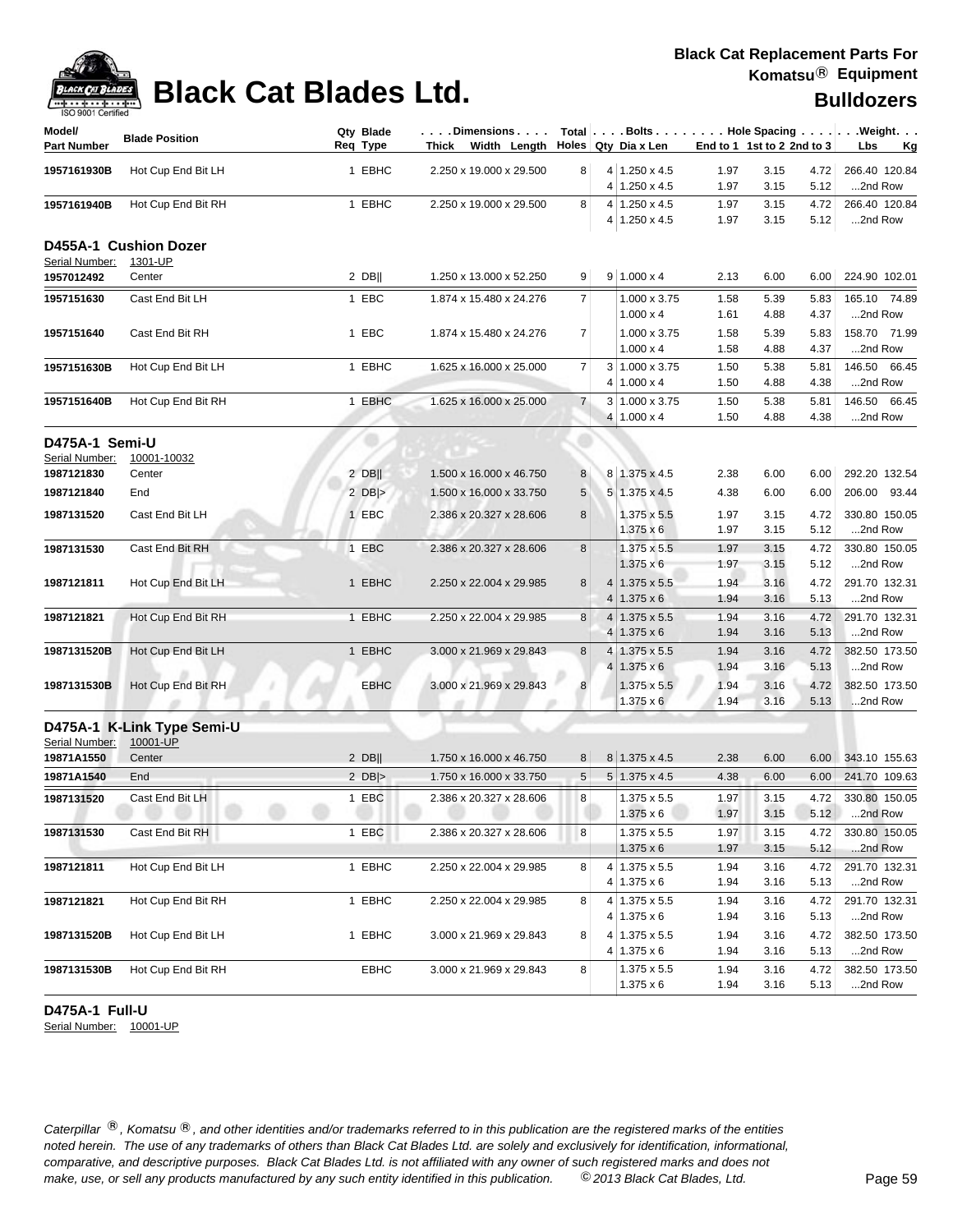

## **Black Cat Blades Ltd. Black Cat Blades Ltd. Black Cat Blades Ltd. Bulldozers**

| Model/<br><b>Part Number</b> | <b>Blade Position</b>      | Qty Blade<br>Reg Type | $\dots$ .Dimensions $\dots$ .<br>Thick Width Length |   |        | Holes Qty Dia x Len                        | End to 1 1st to 2 2nd to 3 |              |              | Total $\vert \ldots$ Bolts $\ldots \vert \ldots$ Hole Spacing $\ldots \vert \ldots$ Weight. $\ldots$<br>Lbs<br><u>Kg</u> |
|------------------------------|----------------------------|-----------------------|-----------------------------------------------------|---|--------|--------------------------------------------|----------------------------|--------------|--------------|--------------------------------------------------------------------------------------------------------------------------|
| 1987121830                   | Center                     | $3$ DB                | 1.500 x 16.000 x 46.750                             | 8 |        | 8 1.375 x 4.5                              | 2.38                       | 6.00         | 6.00         | 292.20 132.54                                                                                                            |
| 1987121840                   | End                        | 2 $DB$                | 1.500 x 16.000 x 33.750                             | 5 |        | $5 1.375 \times 4.5$                       | 4.38                       | 6.00         | 6.00         | 206.00 93.44                                                                                                             |
|                              |                            |                       |                                                     |   |        |                                            |                            |              |              |                                                                                                                          |
| 1987131520                   | Cast End Bit LH            | 1 EBC                 | 2.386 x 20.327 x 28.606                             | 8 |        | $1.375 \times 5.5$<br>$1.375 \times 6$     | 1.97<br>1.97               | 3.15<br>3.15 | 4.72<br>5.12 | 330.80 150.05<br>2nd Row                                                                                                 |
| 1987131530                   | Cast End Bit RH            | 1 EBC                 | 2.386 x 20.327 x 28.606                             | 8 |        | $1.375 \times 5.5$                         | 1.97                       | 3.15         | 4.72         | 330.80 150.05                                                                                                            |
|                              |                            |                       |                                                     |   |        | $1.375 \times 6$                           | 1.97                       | 3.15         | 5.12         | 2nd Row                                                                                                                  |
| 1987121811                   | Hot Cup End Bit LH         | 1 EBHC                | 2.250 x 22.004 x 29.985                             | 8 |        | 4 1.375 x 5.5                              | 1.94                       | 3.16         | 4.72         | 291.70 132.31                                                                                                            |
|                              |                            |                       |                                                     |   | 4      | $1.375 \times 6$                           | 1.94                       | 3.16         | 5.13         | 2nd Row                                                                                                                  |
| 1987121821                   | Hot Cup End Bit RH         | 1 EBHC                | 2.250 x 22.004 x 29.985                             | 8 |        | 4 1.375 x 5.5                              | 1.94                       | 3.16         | 4.72         | 291.70 132.31                                                                                                            |
|                              |                            |                       |                                                     |   | 4      | $1.375 \times 6$                           | 1.94                       | 3.16         | 5.13         | 2nd Row                                                                                                                  |
| 1987131520B                  | Hot Cup End Bit LH         | 1 EBHC                | 3.000 x 21.969 x 29.843                             | 8 |        | 4 1.375 x 5.5                              | 1.94                       | 3.16         | 4.72         | 382.50 173.50                                                                                                            |
|                              |                            |                       |                                                     |   |        | $4 1.375 \times 6$                         | 1.94                       | 3.16         | 5.13         | 2nd Row                                                                                                                  |
| 1987131530B                  | Hot Cup End Bit RH         | <b>EBHC</b>           | 3.000 x 21.969 x 29.843                             | 8 |        | $1.375 \times 5.5$                         | 1.94                       | 3.16         | 4.72         | 382.50 173.50                                                                                                            |
|                              |                            |                       |                                                     |   |        | $1.375 \times 6$                           | 1.94                       | 3.16         | 5.13         | 2nd Row                                                                                                                  |
|                              | D475A-1 K-Link Type Full-U |                       |                                                     |   |        |                                            |                            |              |              |                                                                                                                          |
| Serial Number:               | 10001-UP                   |                       |                                                     |   |        |                                            |                            |              |              |                                                                                                                          |
| 19871A1550                   | Center                     | 3 DB                  | 1.750 x 16.000 x 46.750                             | 8 |        | 8 1.375 x 4.5                              | 2.38                       | 6.00         | 6.00         | 343.10 155.63                                                                                                            |
| 19871A1540                   | End                        | 2 $DB$ $>$            | 1.750 x 16.000 x 33.750                             | 5 |        | 5 1.375 x 4.5                              | 4.38                       | 6.00         | 6.00         | 241.70 109.63                                                                                                            |
| 1987131520                   | Cast End Bit LH            | 1 EBC                 | 2.386 x 20.327 x 28.606                             | 8 |        | 1.375 x 5.5                                | 1.97                       | 3.15         | 4.72         | 330.80 150.05                                                                                                            |
|                              |                            |                       |                                                     |   |        | $1.375 \times 6$                           | 1.97                       | 3.15         | 5.12         | 2nd Row                                                                                                                  |
| 1987131530                   | Cast End Bit RH            | 1 EBC                 | 2.386 x 20.327 x 28.606                             | 8 |        | $1.375 \times 5.5$                         | 1.97                       | 3.15         | 4.72         | 330.80 150.05                                                                                                            |
|                              |                            |                       |                                                     |   |        | $1.375 \times 6$                           | 1.97                       | 3.15         | 5.12         | 2nd Row                                                                                                                  |
| 1987121811                   | Hot Cup End Bit LH         | 1 EBHC                | 2.250 x 22.004 x 29.985                             | 8 | 4<br>4 | $1.375 \times 5.5$<br>$1.375 \times 6$     | 1.94<br>1.94               | 3.16<br>3.16 | 4.72<br>5.13 | 291.70 132.31<br>2nd Row                                                                                                 |
| 1987121821                   | Hot Cup End Bit RH         | 1 EBHC                | 2.250 x 22.004 x 29.985                             | 8 | 4      | $1.375 \times 5.5$                         | 1.94                       | 3.16         | 4.72         | 291.70 132.31                                                                                                            |
|                              |                            |                       |                                                     |   | 4      | $1.375 \times 6$                           | 1.94                       | 3.16         | 5.13         | 2nd Row                                                                                                                  |
| 1987131520B                  | Hot Cup End Bit LH         | 1 EBHC                | 3.000 x 21.969 x 29.843                             | 8 |        | 4 1.375 x 5.5                              | 1.94                       | 3.16         | 4.72         | 382.50 173.50                                                                                                            |
|                              |                            |                       |                                                     |   | 4      | $1.375 \times 6$                           | 1.94                       | 3.16         | 5.13         | 2nd Row                                                                                                                  |
| 1987131530B                  | Hot Cup End Bit RH         | <b>EBHC</b>           | 3.000 x 21.969 x 29.843                             | 8 |        | $1.375 \times 5.5$                         | 1.94                       | 3.16         | 4.72         | 382.50 173.50                                                                                                            |
|                              |                            |                       |                                                     |   |        | $1.375 \times 6$                           | 1.94                       | 3.16         | 5.13         | 2nd Row                                                                                                                  |
|                              | D475A-1 Cushion Dozer      |                       |                                                     |   |        |                                            |                            |              |              |                                                                                                                          |
| Serial Number:               | 10001-UP                   |                       |                                                     |   |        |                                            |                            |              |              |                                                                                                                          |
| 1987111181                   | End                        | $2$ DB                | 1.500 x 16.000 x 47.000                             | 8 |        | 8 1.250 x 4.5                              | 2.50                       | 6.00         | 6.00         | 295.60 134.08                                                                                                            |
| 1989282120                   | Level Cut End Bit LH/RH    | 2 EBLC                |                                                     | 6 |        | $6 1.250 \times 4.5$                       |                            |              |              |                                                                                                                          |
| D475A-2 Semi-U               |                            |                       |                                                     |   |        |                                            |                            |              |              |                                                                                                                          |
| Serial Number:               | 10201-UP                   |                       |                                                     |   |        |                                            |                            |              |              |                                                                                                                          |
| 19871A1550 Center            |                            |                       | 2 DB     1.750 x 16.000 x 46.750                    |   |        | 8 8 1.375 x 4.5                            |                            |              |              | 2.38 6.00 6.00 343.10 155.63                                                                                             |
| 19871A1540                   | End                        | 2 $DB$ $>$            | 1.750 x 16.000 x 33.750                             | 5 |        | $5 1.375 \times 4.5$                       | 4.38                       | 6.00         | 6.00         | 241.70 109.63                                                                                                            |
| 1987131520                   | Cast End Bit LH            | 1 EBC                 | 2.386 x 20.327 x 28.606                             | 8 |        | 1.375 x 5.5                                | 1.97                       | 3.15         | 4.72         | 330.80 150.05                                                                                                            |
|                              |                            |                       |                                                     |   |        | $1.375 \times 6$                           | 1.97                       | 3.15         | 5.12         | 2nd Row                                                                                                                  |
| 1987131530                   | Cast End Bit RH            | 1 EBC                 | 2.386 x 20.327 x 28.606                             | 8 |        | 1.375 x 5.5                                | 1.97                       | 3.15         | 4.72         | 330.80 150.05                                                                                                            |
|                              |                            |                       |                                                     |   |        | $1.375 \times 6$                           | 1.97                       | 3.15         | 5.12         | 2nd Row                                                                                                                  |
| 1987121811                   | Hot Cup End Bit LH         | 1 EBHC                | 2.250 x 22.004 x 29.985                             | 8 |        | $4 1.375 \times 5.5$                       | 1.94                       | 3.16         | 4.72         | 291.70 132.31                                                                                                            |
|                              |                            |                       |                                                     |   |        | 4 1.375 x 6                                | 1.94                       | 3.16         | 5.13         | 2nd Row                                                                                                                  |
| 1987121821                   | Hot Cup End Bit RH         | 1 EBHC                | 2.250 x 22.004 x 29.985                             | 8 |        | $4 1.375 \times 5.5$<br>$4 1.375 \times 6$ | 1.94                       | 3.16<br>3.16 | 4.72<br>5.13 | 291.70 132.31<br>2nd Row                                                                                                 |
|                              | Hot Cup End Bit LH         | 1 EBHC                | 3.000 x 21.969 x 29.843                             | 8 |        | 4 1.375 x 5.5                              | 1.94<br>1.94               | 3.16         | 4.72         | 382.50 173.50                                                                                                            |
| 1987131520B                  |                            |                       |                                                     |   |        | $4 1.375 \times 6$                         | 1.94                       | 3.16         | 5.13         | 2nd Row                                                                                                                  |
| 1987131530B                  | Hot Cup End Bit RH         | EBHC                  | 3.000 x 21.969 x 29.843                             | 8 |        | $1.375 \times 5.5$                         | 1.94                       | 3.16         | 4.72         | 382.50 173.50                                                                                                            |
|                              |                            |                       |                                                     |   |        | $1.375 \times 6$                           | 1.94                       | 3.16         | 5.13         | 2nd Row                                                                                                                  |

### **D475A-2 Full-U**

Serial Number: 10201-UP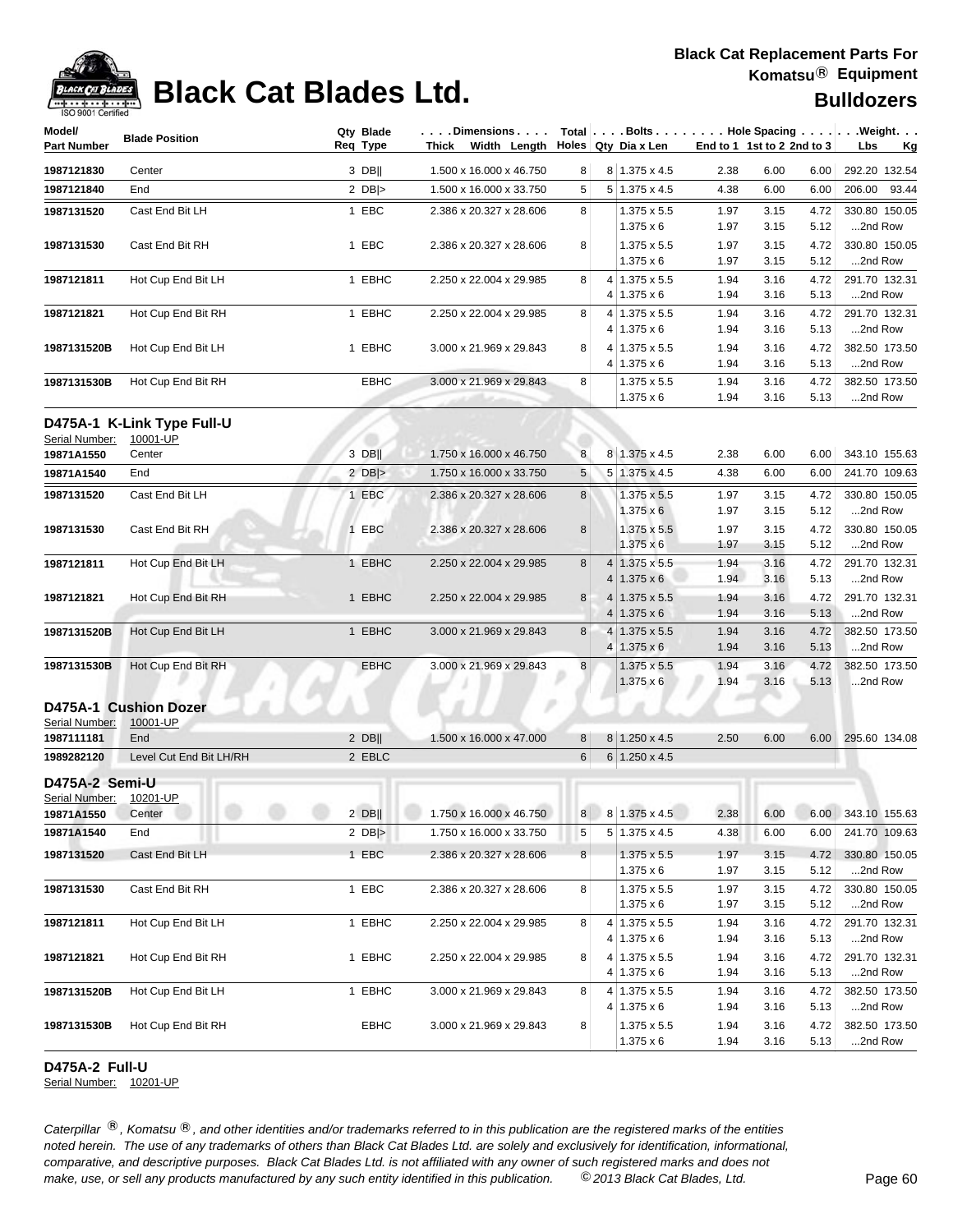

### **Black Cat Blades Ltd. Black Cat Blades Ltd. Bulldozers**

| Model/<br><b>Part Number</b>     | <b>Blade Position</b> | Qty Blade<br>Req Type | $\vert \ldots$ . Dimensions $\ldots$ . $\vert$ Total $\vert \ldots$ . Bolts $\ldots \vert \ldots$ . Hole Spacing $\ldots \ldots \vert \ldots$ . Weight. $\ldots$<br>Thick Width Length Holes Qty Dia x Len |                 |   |                                        |              | End to 1 1st to 2 2nd to 3 |              | Lbs<br><u>Kg</u>         |
|----------------------------------|-----------------------|-----------------------|------------------------------------------------------------------------------------------------------------------------------------------------------------------------------------------------------------|-----------------|---|----------------------------------------|--------------|----------------------------|--------------|--------------------------|
| 19871A1550                       | Center                | 3 DB                  | 1.750 x 16.000 x 46.750                                                                                                                                                                                    | 8               |   | $8 1.375 \times 4.5$                   | 2.38         | 6.00                       | 6.00         | 343.10 155.63            |
| 19871A1540                       | End                   | 2 $DB$ $>$            | 1.750 x 16.000 x 33.750                                                                                                                                                                                    | 5               |   | $5 1.375 \times 4.5$                   | 4.38         | 6.00                       | 6.00         | 241.70 109.63            |
| 1987131520                       | Cast End Bit LH       | 1 EBC                 | 2.386 x 20.327 x 28.606                                                                                                                                                                                    | 8               |   | $1.375 \times 5.5$                     | 1.97         | 3.15                       | 4.72         | 330.80 150.05            |
|                                  |                       |                       |                                                                                                                                                                                                            |                 |   | $1.375 \times 6$                       | 1.97         | 3.15                       | 5.12         | 2nd Row                  |
| 1987131530                       | Cast End Bit RH       | 1 EBC                 | 2.386 x 20.327 x 28.606                                                                                                                                                                                    | 8               |   | $1.375 \times 5.5$                     | 1.97         | 3.15                       | 4.72         | 330.80 150.05            |
|                                  |                       |                       |                                                                                                                                                                                                            |                 |   | $1.375 \times 6$                       | 1.97         | 3.15                       | 5.12         | 2nd Row                  |
| 1987121811                       | Hot Cup End Bit LH    | 1 EBHC                | 2.250 x 22.004 x 29.985                                                                                                                                                                                    | 8               |   | $4 1.375 \times 5.5$                   | 1.94         | 3.16                       | 4.72         | 291.70 132.31            |
|                                  |                       |                       |                                                                                                                                                                                                            |                 |   | 4 1.375 x 6                            | 1.94         | 3.16                       | 5.13         | 2nd Row                  |
| 1987121821                       | Hot Cup End Bit RH    | 1 EBHC                | 2.250 x 22.004 x 29.985                                                                                                                                                                                    | 8               |   | 4 1.375 x 5.5                          | 1.94         | 3.16                       | 4.72         | 291.70 132.31            |
|                                  |                       |                       |                                                                                                                                                                                                            |                 | 4 | $1.375 \times 6$                       | 1.94         | 3.16                       | 5.13         | 2nd Row                  |
| 1987131520B                      | Hot Cup End Bit LH    | 1 EBHC                | 3.000 x 21.969 x 29.843                                                                                                                                                                                    | 8               | 4 | $1.375 \times 5.5$                     | 1.94         | 3.16                       | 4.72         | 382.50 173.50            |
|                                  |                       |                       |                                                                                                                                                                                                            |                 |   | $4 1.375 \times 6$                     | 1.94         | 3.16                       | 5.13         | 2nd Row                  |
| 1987131530B                      | Hot Cup End Bit RH    | EBHC                  | 3.000 x 21.969 x 29.843                                                                                                                                                                                    | 8               |   | $1.375 \times 5.5$                     | 1.94         | 3.16                       | 4.72         | 382.50 173.50            |
|                                  |                       |                       |                                                                                                                                                                                                            |                 |   | $1.375 \times 6$                       | 1.94         | 3.16                       | 5.13         | 2nd Row                  |
| D475A-3 Semi-U<br>Serial Number: | 10601-UP              |                       |                                                                                                                                                                                                            |                 |   |                                        |              |                            |              |                          |
| 19871A1550                       | Center                | $2$ DB                | 1.750 x 16.000 x 46.750                                                                                                                                                                                    | 8               |   | 8 1.375 x 4.5                          | 2.38         | 6.00                       | 6.00         | 343.10 155.63            |
| 19871A1540                       | End                   | 2 $DB$ $>$            | 1.750 x 16.000 x 33.750                                                                                                                                                                                    | 5               |   | 5 1.375 x 4.5                          | 4.38         | 6.00                       | 6.00         | 241.70 109.63            |
|                                  |                       |                       |                                                                                                                                                                                                            |                 |   |                                        |              |                            |              |                          |
| 1987131520                       | Cast End Bit LH       | 1 EBC                 | 2.386 x 20.327 x 28.606                                                                                                                                                                                    | 8               |   | $1.375 \times 5.5$<br>$1.375 \times 6$ | 1.97<br>1.97 | 3.15<br>3.15               | 4.72<br>5.12 | 330.80 150.05<br>2nd Row |
| 1987131530                       | Cast End Bit RH       | 1 EBC                 | 2.386 x 20.327 x 28.606                                                                                                                                                                                    | 8               |   | $1.375 \times 5.5$                     | 1.97         | 3.15                       | 4.72         | 330.80 150.05            |
|                                  |                       |                       |                                                                                                                                                                                                            |                 |   | $1.375 \times 6$                       | 1.97         | 3.15                       | 5.12         | 2nd Row                  |
| 1987121811                       | Hot Cup End Bit LH    | 1 EBHC                | 2.250 x 22.004 x 29.985                                                                                                                                                                                    | 8               | 4 | $1.375 \times 5.5$                     | 1.94         | 3.16                       | 4.72         | 291.70 132.31            |
|                                  |                       |                       |                                                                                                                                                                                                            |                 | 4 | $1.375 \times 6$                       | 1.94         | 3.16                       | 5.13         | 2nd Row                  |
| 1987121821                       | Hot Cup End Bit RH    | 1 EBHC                | 2.250 x 22.004 x 29.985                                                                                                                                                                                    | 8               |   | $4 \mid 1.375 \times 5.5$              | 1.94         | 3.16                       | 4.72         | 291.70 132.31            |
|                                  |                       |                       |                                                                                                                                                                                                            |                 |   | 4 1.375 x 6                            | 1.94         | 3.16                       | 5.13         | 2nd Row                  |
| 1987131520B                      | Hot Cup End Bit LH    | 1 EBHC                | 3.000 x 21.969 x 29.843                                                                                                                                                                                    | 8               |   | 4 1.375 x 5.5                          | 1.94         | 3.16                       | 4.72         | 382.50 173.50            |
|                                  |                       |                       |                                                                                                                                                                                                            |                 | 4 | $1.375 \times 6$                       | 1.94         | 3.16                       | 5.13         | 2nd Row                  |
| 1987131530B                      | Hot Cup End Bit RH    | <b>EBHC</b>           | 3.000 x 21.969 x 29.843                                                                                                                                                                                    | 8 <sup>1</sup>  |   | $1.375 \times 5.5$                     | 1.94         | 3.16                       | 4.72         | 382.50 173.50            |
|                                  |                       |                       |                                                                                                                                                                                                            |                 |   | $1.375 \times 6$                       | 1.94         | 3.16                       | 5.13         | 2nd Row                  |
| D475A-3 Full-U                   |                       |                       |                                                                                                                                                                                                            |                 |   |                                        |              |                            |              |                          |
| Serial Number:<br>19871A1550     | 10601-UP<br>Center    | $3$ DB                | 1.750 x 16.000 x 46.750                                                                                                                                                                                    | 8               |   | $8 1.375 \times 4.5$                   | 2.38         | 6.00                       | 6.00         | 343.10 155.63            |
| 19871A1540                       | End                   | 2 $DB$ $>$            | 1.750 x 16.000 x 33.750                                                                                                                                                                                    | $5\phantom{.0}$ |   | $5 1.375 \times 4.5$                   | 4.38         | 6.00                       | 6.00         | 241.70 109.63            |
|                                  |                       |                       |                                                                                                                                                                                                            |                 |   |                                        |              |                            |              |                          |
| 1987131520                       | Cast End Bit LH       | 1 EBC                 | 2.386 x 20.327 x 28.606                                                                                                                                                                                    | $\bf{8}$        |   | $1.375 \times 5.5$                     | 1.97         | 3.15                       | 4.72         | 330.80 150.05            |
|                                  |                       |                       |                                                                                                                                                                                                            |                 |   | $1.375 \times 6$                       | 1.97         | 3.15                       | 5.12         | 2nd Row                  |
| 1987131530                       | Cast End Bit RH       | 1 EBC                 | 2.386 x 20.327 x 28.606                                                                                                                                                                                    | 8 <sup>1</sup>  |   | $1.375 \times 5.5$<br>$1.375 \times 6$ | 1.97<br>1.97 | 3.15<br>3.15               | 4.72<br>5.12 | 330.80 150.05<br>2nd Row |
| 1987121811                       |                       | 1 EBHC                |                                                                                                                                                                                                            |                 |   |                                        |              |                            |              |                          |
|                                  | Hot Cup End Bit LH    |                       | 2.250 x 22.004 x 29.985                                                                                                                                                                                    | 8               | 4 | 1.375 x 5.5<br>$4 1.375 \times 6$      | 1.94<br>1.94 | 3.16<br>3.16               | 4.72<br>5.13 | 291.70 132.31<br>2nd Row |
| 1987121821                       | Hot Cup End Bit RH    | 1 EBHC                | 2.250 x 22.004 x 29.985                                                                                                                                                                                    | 8               | 4 | 1.375 x 5.5                            | 1.94         | 3.16                       | 4.72         | 291.70 132.31            |
|                                  |                       |                       |                                                                                                                                                                                                            |                 |   | 4   1.375 x 6                          | 1.94         | 3.16                       | 5.13         | 2nd Row                  |
| 1987131520B                      | Hot Cup End Bit LH    | 1 EBHC                | 3.000 x 21.969 x 29.843                                                                                                                                                                                    | 8               | 4 | $1.375 \times 5.5$                     | 1.94         | 3.16                       | 4.72         | 382.50 173.50            |
|                                  |                       |                       |                                                                                                                                                                                                            |                 |   | 4 1.375 x 6                            | 1.94         | 3.16                       | 5.13         | 2nd Row                  |
| 1987131530B                      | Hot Cup End Bit RH    | EBHC                  | 3.000 x 21.969 x 29.843                                                                                                                                                                                    | 8               |   | $1.375 \times 5.5$                     | 1.94         | 3.16                       | 4.72         | 382.50 173.50            |
|                                  |                       |                       |                                                                                                                                                                                                            |                 |   | $1.375 \times 6$                       | 1.94         | 3.16                       | 5.13         | 2nd Row                  |
| D475A-3 Super Dozer              |                       |                       |                                                                                                                                                                                                            |                 |   |                                        |              |                            |              |                          |
| Serial Number:<br>19871A1550     | 10601-UP<br>Center    | 3 DB                  | $1.750 \times 16.000 \times 46.750$                                                                                                                                                                        |                 |   | 8 8 1.375 x 4.5                        | 2.38         | 6.00                       |              | 6.00 343.10 155.63       |
|                                  |                       |                       |                                                                                                                                                                                                            |                 |   |                                        |              |                            |              |                          |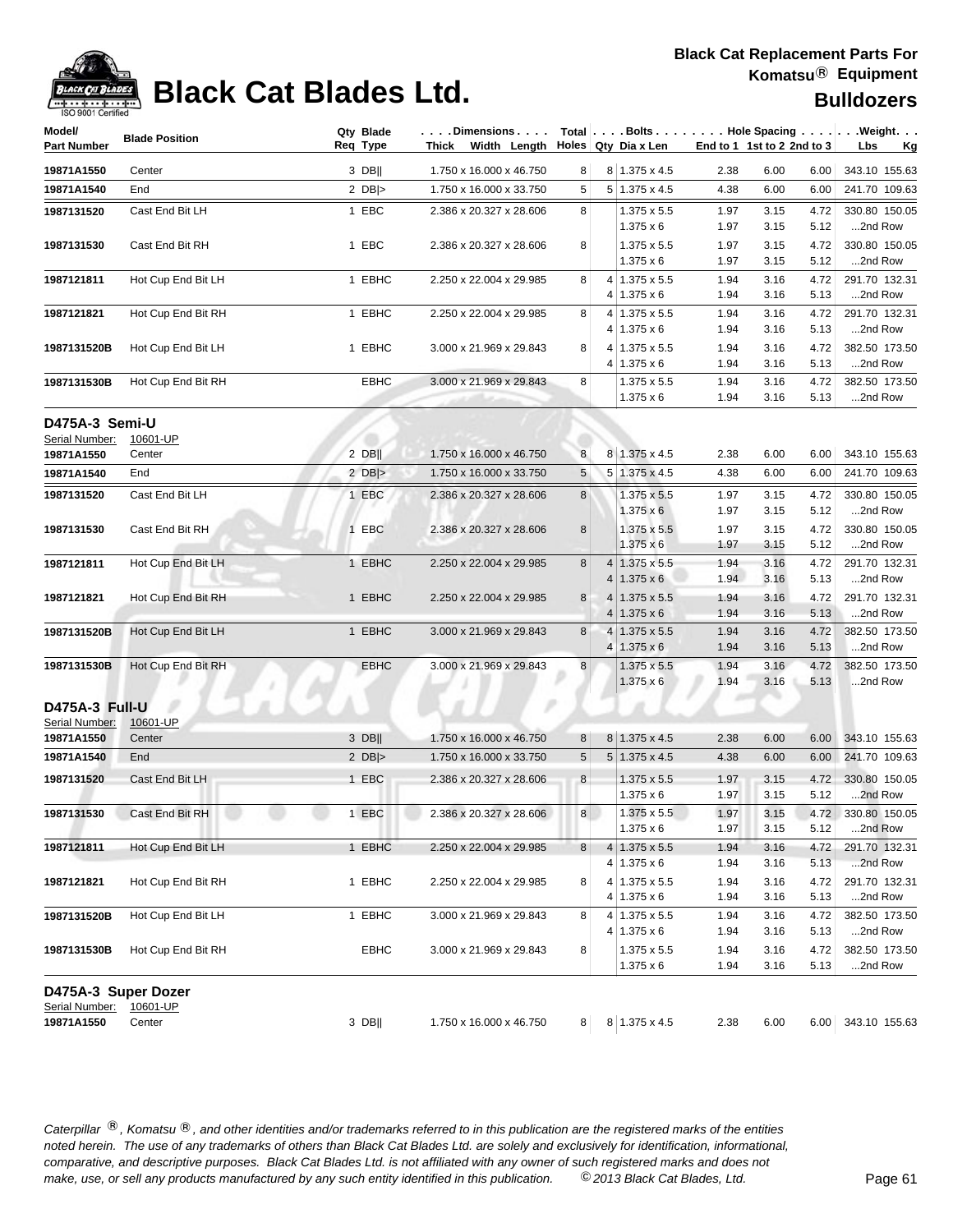

### **Black Cat Blades Ltd. Black Cat Blades Ltd. Black Cat Blades Ltd. Bulldozers**

| Model/<br><b>Part Number</b>                     | <b>Blade Position</b>  | Qty Blade<br>Req Type | . Dimensions<br>Thick Width Length Holes Qty Dia x Len |                |                      |                                          |              | End to 1 1st to 2 2nd to 3 |              | Total Bolts Hole Spacing Weight.<br>Lbs<br><u>Kg</u> |
|--------------------------------------------------|------------------------|-----------------------|--------------------------------------------------------|----------------|----------------------|------------------------------------------|--------------|----------------------------|--------------|------------------------------------------------------|
| 19871A1540                                       | End                    | $2$ DB >              | 1.750 x 16.000 x 33.750                                | 5              |                      | $5 1.375 \times 4.5$                     | 4.38         | 6.00                       | 6.00         | 241.70 109.63                                        |
| 1987131520                                       | Cast End Bit LH        | 1 EBC                 | 2.386 x 20.327 x 28.606                                | 8              |                      | 1.375 x 5.5<br>$1.375 \times 6$          | 1.97<br>1.97 | 3.15<br>3.15               | 4.72<br>5.12 | 330.80 150.05<br>2nd Row                             |
| 1987131530                                       | Cast End Bit RH        | 1 EBC                 | 2.386 x 20.327 x 28.606                                | 8              |                      | 1.375 x 5.5<br>$1.375 \times 6$          | 1.97<br>1.97 | 3.15<br>3.15               | 4.72<br>5.12 | 330.80 150.05<br>2nd Row                             |
| 1987121811                                       | Hot Cup End Bit LH     | 1 EBHC                | 2.250 x 22.004 x 29.985                                | 8              | 4                    | 4 1.375 x 5.5<br>$1.375 \times 6$        | 1.94<br>1.94 | 3.16<br>3.16               | 4.72<br>5.13 | 291.70 132.31<br>2nd Row                             |
| 1987121821                                       | Hot Cup End Bit RH     | 1 EBHC                | 2.250 x 22.004 x 29.985                                | 8              | 4                    | $1.375 \times 5.5$<br>$4 1.375 \times 6$ | 1.94<br>1.94 | 3.16<br>3.16               | 4.72<br>5.13 | 291.70 132.31<br>2nd Row                             |
| 1987131520B                                      | Hot Cup End Bit LH     | 1 EBHC                | 3.000 x 21.969 x 29.843                                | 8              | 4 <sup>1</sup>       | 1.375 x 5.5<br>$4 1.375 \times 6$        | 1.94<br>1.94 | 3.16<br>3.16               | 4.72<br>5.13 | 382.50 173.50<br>2nd Row                             |
| 1987131530B                                      | Hot Cup End Bit RH     | <b>EBHC</b>           | 3.000 x 21.969 x 29.843                                | 8              |                      | 1.375 x 5.5<br>$1.375 \times 6$          | 1.94<br>1.94 | 3.16<br>3.16               | 4.72<br>5.13 | 382.50 173.50<br>2nd Row                             |
| 1987251270                                       | Super Dozer End Bit LH | 1 EBHC                |                                                        | 8              |                      | 4 1.375 x 5.5<br>$4 1.375 \times 6$      |              |                            |              | 2nd Row                                              |
| 1987251280                                       | Super Dozer End Bit RH | 1 EBHC                |                                                        | $\bf 8$        |                      | 4 1.375 x 5.5<br>$4 1.375 \times 6$      |              |                            |              | 2nd Row                                              |
| D575A-2 Straight<br>Serial Number:<br>19M7211231 | 10001-UP<br>Center     | $2$ DB                | 2.000 x 16.000 x 47.500                                | 8              |                      | 8 1.375                                  | 2.75         | 6.00                       | 6.00         | 401.60 182.16                                        |
| 19M7211241                                       | End                    | $2$ DB >              | 2.000 x 16.000 x 42.375                                | $\overline{7}$ | $\overline{7}$       | 1.375                                    | 3.50         | 6.00                       | 6.00         | 347.20 157.49                                        |
| 19M7213210                                       | Hot Cup End Bit LH     | 1 EBHC                | 3.000 x 23.500 x 31.500                                | 8              | $\overline{4}$<br>4  | 1.375<br>1.375                           | 2.63<br>2.63 | 3.63<br>3.63               | 5.88<br>5.88 | 434.10 196.90<br>2nd Row                             |
| 19M7213220                                       | Hot Cup End Bit RH     | 1 EBHC                | 3.000 x 23.500 x 31.500                                | 8              | 4<br>4               | 1.375<br>1.375                           | 2.63<br>2.63 | 3.63<br>3.63               | 5.88<br>5.88 | 434.10 196.90<br>2nd Row                             |
| D575A-2 Full-U<br>Serial Number:<br>19M7211231   | 10001-UP<br>Center     | 3 DB                  | 2.000 x 16.000 x 47.500                                | 8              |                      | 8 1.375                                  | 2.75         | 6.00                       | 6.00         | 401.60 182.16                                        |
| 19M7211241                                       | End                    | 2 $DB$ $>$            | 2.000 x 16.000 x 42.375                                | $\overline{7}$ | 7                    | 1.375                                    | 3.50         | 6.00                       | 6.00         | 347.20 157.49                                        |
| 19M7213210                                       | Hot Cup End Bit LH     | 1 EBHC                | 3.000 x 23.500 x 31.500                                | 8              | $\vert 4 \vert$<br>4 | 1.375<br>1.375                           | 2.63<br>2.63 | 3.63<br>3.63               | 5.88<br>5.88 | 434.10 196.90<br>2nd Row                             |
| 19M7213220                                       | Hot Cup End Bit RH     | 1 EBHC                | 3.000 x 23.500 x 31.500                                | 8              | 4<br>4               | 1.375<br>1.375                           | 2.63<br>2.63 | 3.63<br>3.63               | 5.88<br>5.88 | 434.10 196.90<br>2nd Row                             |
| D575A-2 Super Dozer                              |                        |                       |                                                        |                |                      |                                          |              |                            |              |                                                      |
| Serial Number:                                   | 10001-UP               |                       |                                                        |                |                      |                                          |              |                            |              |                                                      |
| 19M7211231                                       | Center                 | $2$ DB                | 2.000 x 16.000 x 47.500                                | 8              |                      | 8 1.375                                  | 2.75         | 6.00                       | 6.00         | 401.60 182.16                                        |
| 19M7211241                                       | Intermediate           | $2$ DB >              | 2.000 x 16.000 x 42.375                                | $\overline{7}$ |                      | 7 1.375                                  | 3.50         | 6.00                       | 6.00         | 347.20 157.49                                        |
| 19M7221260                                       | End                    | $1$ DB                | 2.000 x 16.000 x 29.625                                | 5              |                      | 5 1.375                                  | 2.94         | 6.00                       | 6.00         | 250.40 113.58                                        |
| 19M7213210                                       | Hot Cup End Bit LH     | 1 EBHC                | 3.000 x 23.500 x 31.500                                | 8              | 4<br>4               | 1.375<br>1.375                           | 2.63<br>2.63 | 3.63<br>3.63               | 5.88<br>5.88 | 434.10 196.90<br>2nd Row                             |
| 19M7213220                                       | Hot Cup End Bit RH     | 1 EBHC                | 3.000 x 23.500 x 31.500                                | 8              |                      | 4 1.375<br>4 1.375                       | 2.63<br>2.63 | 3.63<br>3.63               | 5.88<br>5.88 | 434.10 196.90<br>2nd Row                             |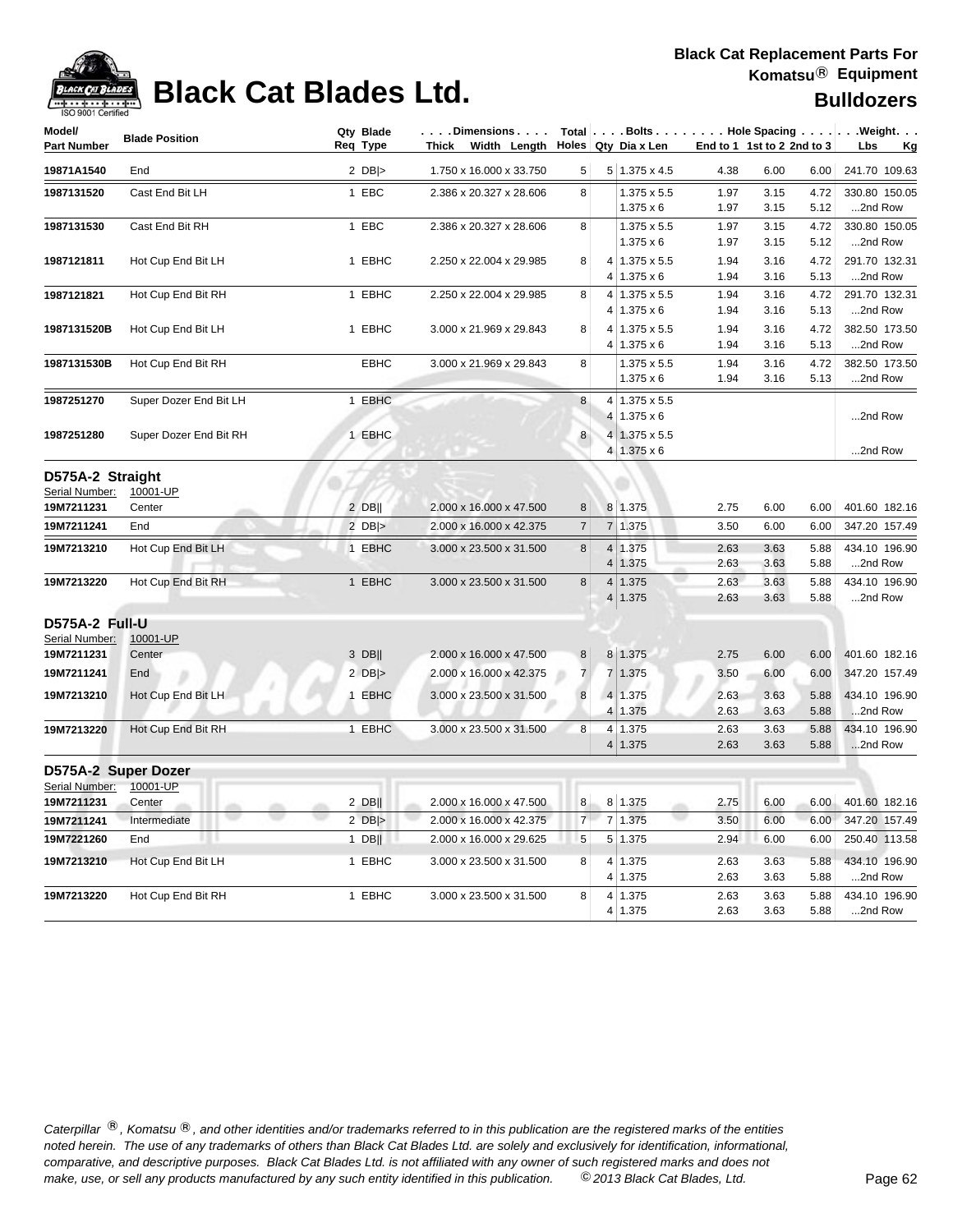

### **Black Cat Blades Ltd.** Wheel Dozers/Compactors

| Model/                             | <b>Blade Position</b> | Qty Blade        | . Dimensions   Total   Bolts   Hole Spacing  Weight. |                 |                |                                           |                            |              |              |              |              |
|------------------------------------|-----------------------|------------------|------------------------------------------------------|-----------------|----------------|-------------------------------------------|----------------------------|--------------|--------------|--------------|--------------|
| Part Number                        |                       | Req Type         | Width Length Holes Qty Dia x Len<br>Thick            |                 |                |                                           | End to 1 1st to 2 2nd to 3 |              |              | Lbs          | <u>Kg</u>    |
|                                    |                       |                  |                                                      |                 |                |                                           |                            |              |              |              |              |
| <b>WD500-3</b><br>Serial Number:   |                       |                  |                                                      |                 |                |                                           |                            |              |              |              |              |
| 41L7025310                         | Center                | $3$ DB           | 1.000 x 10.000 x 47.795                              | 8 <sup>1</sup>  |                | 0.750                                     | 2.90                       | 6.00         | 6.00         | 123.00 55.79 |              |
|                                    |                       |                  |                                                      |                 |                |                                           |                            |              |              |              |              |
| WD600-1 Straight<br>Serial Number: | 10001-UP              |                  |                                                      |                 |                |                                           |                            |              |              |              |              |
| 41E70A5221                         | Center                | $1$ DB           | 1.000 x 10.000 x 53.750                              | 9               |                | 9 0.875 x 3.25                            | 2.88                       | 6.00         | 6.00         | 138.30       | 62.73        |
| 41E70A5231                         | End                   | $2$ DB           | 1.000 x 10.000 x 47.750                              | 8               |                | 8 0.875 x 3.25                            | 2.88                       | 6.00         | 6.00         | 124.50       | 56.47        |
|                                    |                       |                  |                                                      |                 |                |                                           |                            |              |              |              |              |
| 1757021126                         | Cast End Bit LH       | 1 EBC            | 1.626 x 12.197 x 19.039                              | 7               |                | $0.875 \times 3.5$<br>$0.875 \times 3.5$  | 1.58<br>1.58               | 2.36<br>2.36 | 5.32<br>4.13 | 2nd Row      | 85.00 38.56  |
|                                    |                       |                  |                                                      | $\overline{7}$  |                | $0.875 \times 3.5$                        |                            |              |              |              |              |
| 1757021136                         | Cast End Bit RH       | 1 EBC            | 1.626 x 12.197 x 19.039                              |                 |                | $0.875 \times 3.5$                        | 1.58<br>1.58               | 2.36<br>2.36 | 5.32<br>4.13 | 2nd Row      | 85.00 38.56  |
| 1757021126B                        | Hot Cup End Bit LH    | 1 EBHC           | 1.250 x 11.990 x 21.000                              | $\overline{7}$  |                | 3 0.875 x 3.5                             | 1.50                       | 2.36         | 5.32         |              | 70.90 32.16  |
|                                    |                       |                  |                                                      |                 |                | 4 0.875 x 3.5                             | 1.50                       | 2.36         | 4.13         | 2nd Row      |              |
| 1757021136B                        | Hot Cup End Bit RH    | 1 EBHC           | 1.250 x 11.990 x 21.000                              | $\overline{7}$  |                | $3 0.875 \times 3.5$                      | 1.50                       | 2.36         | 5.32         |              | 70.90 32.16  |
|                                    |                       |                  |                                                      |                 |                | 4 0.875 x 3.5                             | 1.50                       | 2.36         | 4.13         | 2nd Row      |              |
|                                    |                       |                  |                                                      |                 |                |                                           |                            |              |              |              |              |
| <b>WD600-1 Full-U</b>              |                       |                  |                                                      |                 |                |                                           |                            |              |              |              |              |
| Serial Number:<br>41E7215240       | 10001-UP<br>Center    | $2$ DB >         |                                                      | 8               |                | 8 1.000 x 4                               |                            |              |              |              |              |
| 41E7215220                         | End                   | $2$ DB           |                                                      | $5\phantom{.0}$ |                | $5 1.000 \times 4$                        |                            |              |              |              |              |
|                                    |                       |                  |                                                      |                 |                |                                           |                            |              |              |              |              |
| 1957151630                         | Cast End Bit LH       | 1 EBC            | 1.874 x 15.480 x 24.276                              | $\overline{7}$  |                | 1.000 x 3.75                              | 1.58                       | 5.39         | 5.83         | 165.10 74.89 |              |
|                                    |                       |                  |                                                      |                 |                | $1.000 \times 4$                          | 1.61                       | 4.88         | 4.37         | 2nd Row      |              |
| 1957151640                         | Cast End Bit RH       | 1 EBC            | 1.874 x 15.480 x 24.276                              | $\overline{7}$  |                | 1.000 x 3.75<br>$1.000 \times 4$          | 1.58<br>1.58               | 5.39<br>4.88 | 5.83<br>4.37 | 2nd Row      | 158.70 71.99 |
|                                    |                       |                  |                                                      |                 |                |                                           |                            |              |              |              |              |
| 1957151630B                        | Hot Cup End Bit LH    | 1 EBHC           | 1.625 x 16.000 x 25.000                              | $\overline{7}$  | 4 <sup>1</sup> | $3 1.000 \times 3.75$<br>$1.000 \times 4$ | 1.50<br>1.50               | 5.38<br>4.88 | 5.81<br>4.38 | 2nd Row      | 146.50 66.45 |
|                                    |                       |                  |                                                      |                 |                |                                           |                            |              |              |              | 146.50 66.45 |
| 1957151640B                        | Hot Cup End Bit RH    | 1 EBHC           | 1.625 x 16.000 x 25.000                              | $\overline{7}$  | 3 <sup>1</sup> | 1.000 x 3.75<br>$4 1.000 \times 4$        | 1.50<br>1.50               | 5.38<br>4.88 | 5.81<br>4.38 | 2nd Row      |              |
|                                    |                       |                  |                                                      |                 |                |                                           |                            |              |              |              |              |
| 41E7215251                         | Bolt-On Wear Plate    | $2$ DB           |                                                      | 8               |                | 8 1.000 x 4                               |                            |              |              |              |              |
| <b>WD600-1 Coal</b>                |                       |                  |                                                      |                 |                |                                           |                            |              |              |              |              |
| Serial Number:                     | 10001-UP              |                  |                                                      |                 |                |                                           |                            |              |              |              |              |
| 1757021115                         | End                   | $1$ DB           | 1.000 x 10.000 x 55.000                              | 9               |                | $9 0.875 \times 3.5$                      | 3.50                       | 6.00         | 6.00         | 143.00 64.86 |              |
| 41E7315120                         | End                   | 2 $DB$ $>$       |                                                      | 6               |                | $6 0.875 \times 3.5$                      |                            |              |              |              |              |
| 1757311141                         | Dozer end LH          | 1 DB $\parallel$ |                                                      | 10              |                | $10$ 0.875 x 3.5                          |                            |              |              |              |              |
| 1757311151                         | Dozer End RH          | $1$ DB/          |                                                      | 10              |                | $10 0.875 \times 3.5$                     |                            |              |              |              |              |
| WD600-3 Straight                   |                       |                  |                                                      |                 |                |                                           |                            |              |              |              |              |
| Serial Number: 50001-UP            |                       |                  |                                                      |                 |                |                                           |                            |              |              |              |              |
| 41E70A5221                         | Center                | $3$ DB           | 1.000 x 10.000 x 53.750                              | 9               |                | $9 0.875 \times 3.25$                     | 2.88                       | 6.00         | 6.00         | 138.30 62.73 |              |
| 1757021126                         | Cast End Bit LH       | 1 EBC            | 1.626 x 12.197 x 19.039                              | $\overline{7}$  |                | $0.875 \times 3.5$                        | 1.58                       | 2.36         | 5.32         |              | 85.00 38.56  |
|                                    |                       |                  |                                                      |                 |                | $0.875 \times 3.5$                        | 1.58                       | 2.36         | 4.13         | 2nd Row      |              |
| 1757021136                         | Cast End Bit RH       | 1 EBC            | 1.626 x 12.197 x 19.039                              | $\overline{7}$  |                | $0.875 \times 3.5$                        | 1.58                       | 2.36         | 5.32         |              | 85.00 38.56  |
|                                    |                       |                  |                                                      |                 |                | $0.875 \times 3.5$                        | 1.58                       | 2.36         | 4.13         | 2nd Row      |              |
| 1757021126B                        | Hot Cup End Bit LH    | 1 EBHC           | 1.250 x 11.990 x 21.000                              | 7               |                | $3 0.875 \times 3.5$                      | 1.50                       | 2.36         | 5.32         |              | 70.90 32.16  |
|                                    |                       |                  |                                                      |                 |                | $4 0.875 \times 3.5$                      | 1.50                       | 2.36         | 4.13         | 2nd Row      |              |
| 1757021136B                        | Hot Cup End Bit RH    | 1 EBHC           | 1.250 x 11.990 x 21.000                              | 7               |                | $3 0.875 \times 3.5$                      | 1.50                       | 2.36         | 5.32         |              | 70.90 32.16  |
|                                    |                       |                  |                                                      |                 |                | $4 0.875 \times 3.5$                      | 1.50                       | 2.36         | 4.13         | 2nd Row      |              |
| WD900-3 Straight                   |                       |                  |                                                      |                 |                |                                           |                            |              |              |              |              |
| Serial Number:                     | 50001-UP              |                  |                                                      |                 |                |                                           |                            |              |              |              |              |
| 1957161550                         | End                   | $4$ DB           | 1.500 x 16.000 x 34.937                              | $6 \mid$        |                | 6 1.250 x 4.5                             | 2.47                       | 6.00         | 6.00         | 219.70 99.65 |              |
|                                    |                       |                  |                                                      |                 |                |                                           |                            |              |              |              |              |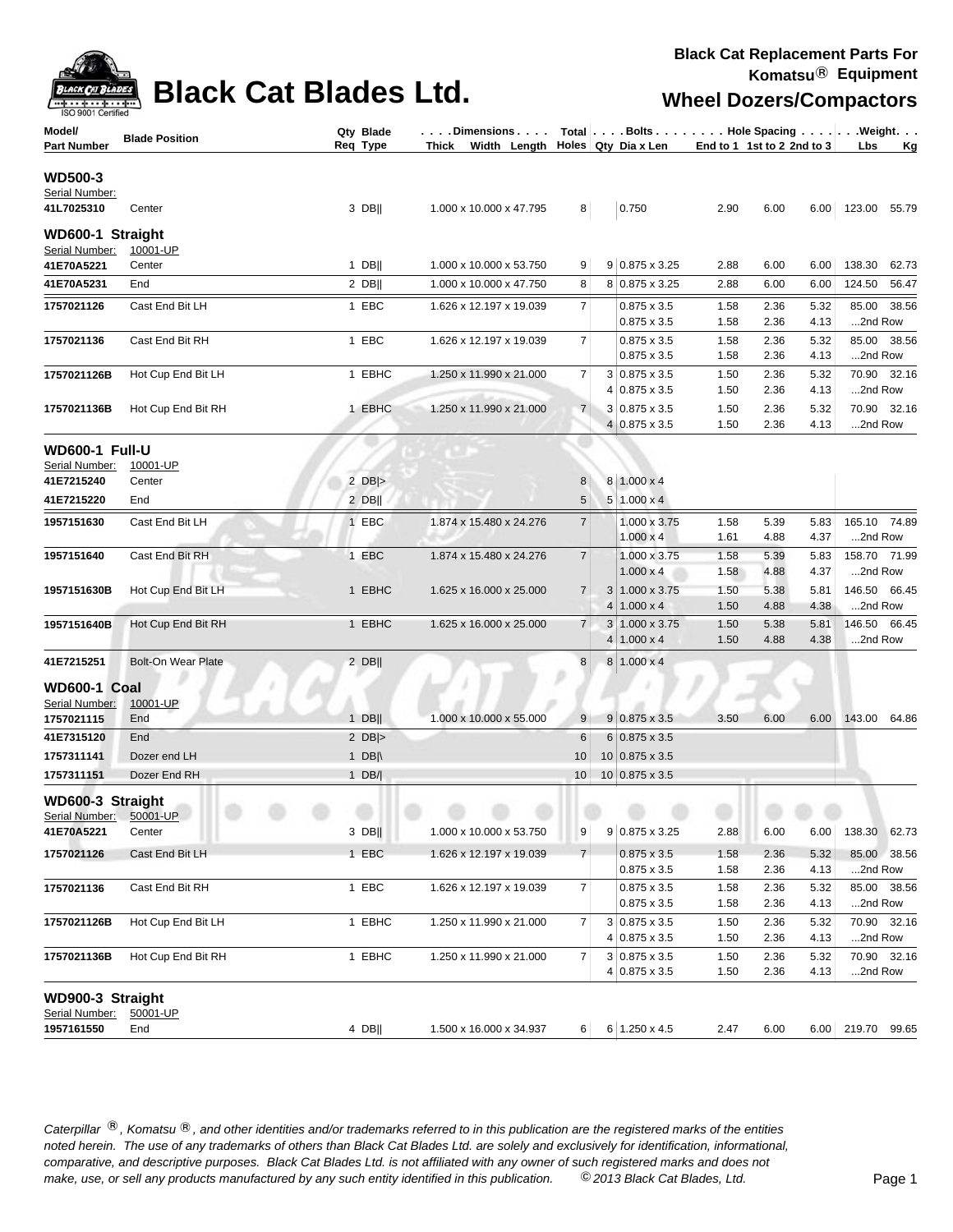

### **Black Cat Blades Ltd.** Wheel Dozers/Compactors

| Model/             | <b>Blade Position</b>        | Qty Blade | Dimensions   Total   Bolts    Hole Spacing    Weight |                 |                       |      |                            |      |                  |
|--------------------|------------------------------|-----------|------------------------------------------------------|-----------------|-----------------------|------|----------------------------|------|------------------|
| <b>Part Number</b> |                              | Req Type  | Thick Width Length Holes Qty Dia x Len               |                 |                       |      | End to 1 1st to 2 2nd to 3 |      | Lbs<br><u>Kg</u> |
| 19872A1181         | Center                       | 2 $DB$    | 1.500 x 16.000 x 33.750                              | 5 <sup>5</sup>  | $5 1.250 \times 4.5$  | 4.38 | 6.00                       | 6.00 | 197.50 89.58     |
| 1957161930         | Cast End Bit LH              | 1 EBC     | 2.126 x 18.894 x 29.098                              | 8 <sup>1</sup>  | $1.250 \times 4.5$    | 1.97 | 3.15                       | 4.72 | 244.50 110.90    |
|                    |                              |           |                                                      |                 | 1.250 x 4.5           | 1.97 | 3.15                       | 5.12 | 2nd Row          |
| 1957161940         | Cast End Bit RH              | 1 EBC     | 2.126 x 18.894 x 29.098                              | 8               | $1.250 \times 4.5$    | 1.97 | 3.15                       | 4.72 | 244.50 110.90    |
|                    |                              |           |                                                      |                 | $1.250 \times 4.5$    | 1.97 | 3.15                       | 5.12 | 2nd Row          |
| 1957161930B        | Hot Cup End Bit LH           | 1 EBHC    | 2.250 x 19.000 x 29.500                              | 8               | 4 1.250 x 4.5         | 1.97 | 3.15                       | 4.72 | 266.40 120.84    |
|                    |                              |           |                                                      |                 | $4 1.250 \times 4.5$  | 1.97 | 3.15                       | 5.12 | 2nd Row          |
| 1957161940B        | Hot Cup End Bit RH           | 1 EBHC    | 2.250 x 19.000 x 29.500                              | 8               | 4 1.250 x 4.5         | 1.97 | 3.15                       | 4.72 | 266.40 120.84    |
|                    |                              |           |                                                      |                 | 4 1.250 x 4.5         | 1.97 | 3.15                       | 5.12 | 2nd Row          |
| <b>WF450T-1</b>    |                              |           |                                                      |                 |                       |      |                            |      |                  |
| Serial Number:     | 10001-UP                     |           |                                                      |                 |                       |      |                            |      |                  |
| 2567011280         | Center                       | 1 DB $  $ |                                                      | 15              | 0.750                 |      |                            |      |                  |
| 1449201120         | End                          | $2$ DB    | 0.750 x 8.000 x 54.375                               | 9               | 9 0.750 x 2.75        | 3.19 | 6.00                       | 6.00 | 84.40 38.28      |
| 1447011180         | Cast End Bit LH              | 1 EBC     | 1.000 x 9.323 x 12.972                               | $5\phantom{.0}$ | $2 0.750 \times 4$    | 3.54 | 2.76                       |      | 30.60 13.88      |
|                    |                              |           |                                                      |                 | $3 0.750 \times 2.75$ | 2.17 | 2.76                       | 2.76 | 2nd Row          |
| 1447011190         | Cast End Bit RH              | 1 EBC     | 1.000 x 9.323 x 12.831                               | 5 <sup>5</sup>  | $2 0.750 \times 4$    | 3.54 | 2.76                       |      | 30.00 13.61      |
|                    |                              |           |                                                      |                 | 3 0.750 x 2.75        | 2.17 | 2.76                       | 2.76 | 2nd Row          |
| 1447011180B        | Hot Cup End Bit LH           | 1 EBHC    | 1.000 x 10.121 x 14.252                              | 5               | $2 0.750 \times 4$    | 3.50 | 2.75                       |      | 33.10 15.01      |
|                    |                              |           |                                                      |                 | 3 0.750 x 2.75        | 2.13 | 2.75                       | 2.75 | 2nd Row          |
| 1447011190B        | Hot Cup End Bit RH           | 1 EBHC    | 1.000 x 10.121 x 14.252                              | 5               | 2 0.750 x 4           | 3.50 | 2.75                       |      | 33.10 15.01      |
|                    |                              |           |                                                      |                 | $3 0.750 \times 2.75$ | 2.13 | 2.75                       | 2.75 | 2nd Row          |
| 14Y7111330         | Cast Level Cut End Bit LH    | 1 EBHC    | 0.787 x 7.953 x 12.634                               | 5               | $2 1.375 \times 4$    | 3.54 | 2.76                       |      | 21.90 9.93       |
|                    |                              |           |                                                      |                 | $3 1.375 \times 2.75$ | 2.17 | 2.76                       | 2.76 | 2nd Row          |
| 14Y7111340         | Cast Level Cut End Bit RH    | 1 EBC     | 0.787 x 7.953 x 12.634                               | $5\phantom{.0}$ | $2 0.750 \times 4 $   | 3.54 | 2.76                       |      | 22.30 10.12      |
|                    |                              |           |                                                      |                 | $3 0.750 \times 2.75$ | 2.17 | 2.76                       | 2.76 | 2nd Row          |
| 14Y7111330B        | Hot Cup Level Cut End Bit LH | 1 EBHC    | 1.000 x 8.250 x 13.000                               | 5               | 2 0.750 x 2.75        | 3.53 | 2.75                       |      | 28.20 12.79      |
|                    |                              |           |                                                      |                 | $3 0.750 \times 2.75$ | 2.16 | 2.75                       | 2.75 | 2nd Row          |
| 14Y7111340B        | Hot Cup Level Cut End Bit RH | 1 EBHC    | 1.000 x 8.250 x 13.000                               | 5               | 2 0.750 x 2.75        | 3.53 | 2.75                       |      | 28.20 12.79      |
|                    |                              |           |                                                      |                 | $3 0.750 \times 2.75$ | 2.16 | 2.75                       | 2.75 | 2nd Row          |
| 13FZ27A582         | Level Cut End Bit LH         | $1$ DB    | 1.000 x 8.000 x 12.875                               | 5               | $2 0.750 \times 4$    | 3.54 | 2.76                       |      | 26.10 11.84      |
|                    |                              |           |                                                      |                 | $3 0.750 \times 2.75$ | 2.17 | 2.76                       | 2.76 | 2nd Row          |
| 13FZ27A572         | Level Cut End Bit RH         | $1$ DB    | 1.000 x 8.000 x 12.875                               | 5 <sub>1</sub>  | $2 0.750 \times 4 $   | 3.54 | 2.76                       |      | 26.10 11.84      |
|                    |                              |           |                                                      |                 | 3 0.750 x 2.75        | 2.17 | 2.76                       | 2.76 | 2nd Row          |
| <b>WF600T-1</b>    |                              |           |                                                      |                 |                       |      |                            |      |                  |
| Serial Number:     | 10001-UP                     |           |                                                      |                 |                       |      |                            |      |                  |
| 41L7015610         | Center                       | $3$ DB    |                                                      | 8               | 0.750                 |      |                            |      |                  |
| 1507021356         | Cast End Bit LH              | 1 EBC     | 1.122 x 11.677 x 17.921                              | 6               | 3 0.750 x 4.25        | 1.97 | 3.35                       | 3.35 | 57.30 25.99      |
|                    |                              |           |                                                      |                 | 3 0.750 x 3.25        | 1.97 | 4.13                       | 4.13 | 2nd Row          |
| 1507021346         | Cast End Bit RH              | 1 EBC     | 1.122 x 11.677 x 17.921                              | 6               | 3 0.750 x 4.25        | 1.97 | 3.35                       | 3.35 | 57.30 25.99      |
|                    |                              |           |                                                      |                 | $3 0.750 \times 3.25$ | 1.97 | 4.13                       | 4.13 | 2nd Row          |
| 1507021356B        | Hot Cup End Bit LH           | 1 EBHC    | 1.250 x 12.000 x 18.250                              | 6               | $3 0.750 \times 3.25$ | 1.88 | 3.38                       | 3.38 | 62.80 28.49      |
|                    |                              |           |                                                      |                 | $3 0.750 \times 3.25$ | 1.88 | 4.13                       | 4.13 | 2nd Row          |
| 1507021346B        | Hot Cup End Bit RH           | 1 EBHC    | 1.250 x 12.000 x 18.250                              | 6               | 3 0.750 x 3.25        | 1.88 | 3.38                       | 3.38 | 62.80 28.49      |
|                    |                              |           |                                                      |                 | $3 0.750 \times 3.25$ | 1.88 | 4.13                       | 4.13 | 2nd Row          |
| 1549261120         | Level Cut End Bit LH         | 1 EBLC    | 1.375 x 10.000 x 17.500                              | 6               | $3 0.750 \times 4.25$ | 1.88 | 3.38                       | 3.38 | 49.40 22.41      |
|                    |                              |           |                                                      |                 | $3 0.750 \times 3.25$ | 1.88 | 4.13                       | 4.13 | 2nd Row          |
| 1549261130         | Level Cut End Bit RH         | 1 EBLC    | 1.250 x 10.000 x 17.500                              | 6               | 3 0.750 x 4.25        | 1.88 | 3.38                       | 3.38 | 49.40 22.41      |
|                    |                              |           |                                                      |                 | $3 0.750 \times 3.25$ | 1.88 | 4.13                       | 4.13 | 2nd Row          |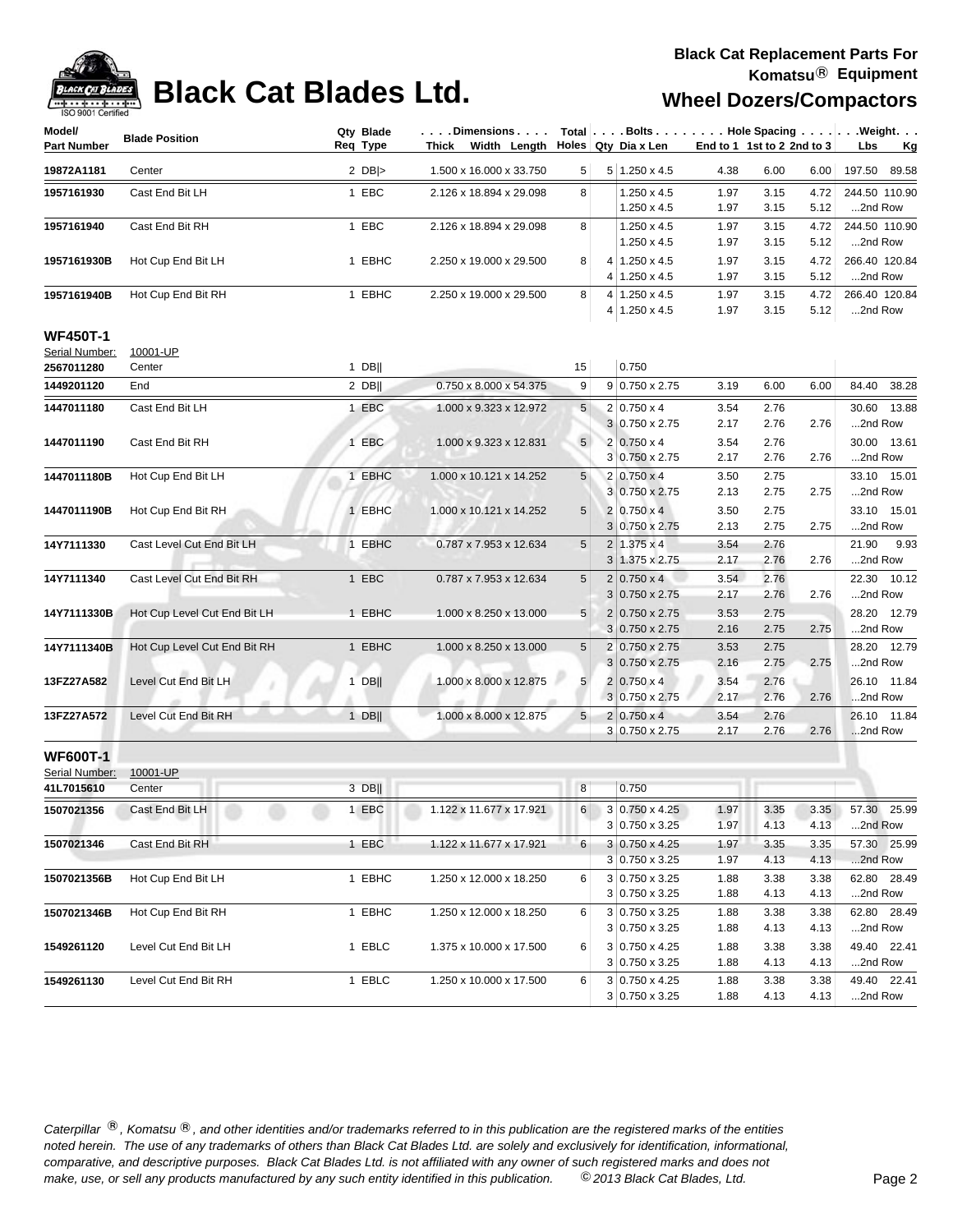|                                             | <b>Black Cal Replacement Parts For</b> |
|---------------------------------------------|----------------------------------------|
|                                             | Komatsu $\mathbb{B}$ Equipment         |
| <b>DELLEVISION</b><br>Black Cat Blades Ltd. | Loaders                                |
|                                             |                                        |

| ISO 9001 Certified           |                                          |                       |                                    |                |                |                                                             |                            |       |       |       |       |
|------------------------------|------------------------------------------|-----------------------|------------------------------------|----------------|----------------|-------------------------------------------------------------|----------------------------|-------|-------|-------|-------|
| Model/<br><b>Part Number</b> | <b>Blade Position</b>                    | Qty Blade<br>Req Type | . Dimensions<br>Thick Width Length |                |                | Total   Bolts Hole Spacing Weight.<br>Holes   Qty Dia x Len | End to 1 1st to 2 2nd to 3 |       |       | Lbs   | Κg    |
|                              | WA20-1 General Purpose, Multi-Purpose    |                       |                                    |                |                |                                                             |                            |       |       |       |       |
| Serial Number:               | 0.26M BUCKET                             |                       |                                    |                |                |                                                             |                            |       |       |       |       |
| 3619021120                   | Base Edge                                | 1 $SB$                | x x 53.150                         | 12             |                |                                                             |                            |       |       |       |       |
| 3617011160                   | Base Edge Without Holes                  | 1 $SB$                |                                    |                |                |                                                             |                            |       |       |       |       |
| 3619721140                   | One Piece bolt on                        | $1$ DB                | x x 53.150                         | 6              |                | 6 0.500 x 2.25                                              |                            |       |       |       |       |
|                              | <b>WA20-1 General Purpose</b>            |                       |                                    |                |                |                                                             |                            |       |       |       |       |
| Serial Number:               | 0.5M BUCKET                              |                       |                                    |                |                |                                                             |                            |       |       |       |       |
| 3619751140                   | Base Edge                                | 1 SB $\Box$           | x x 56.929                         | 6              |                |                                                             |                            |       |       |       |       |
| 3619751150                   | Center                                   | $1$ DB                | x x 56.929                         | 6              |                | 6 0.500 x 2.25                                              |                            |       |       |       |       |
|                              | <b>WA30-2 General Purpose</b>            |                       |                                    |                |                |                                                             |                            |       |       |       |       |
| Serial Number:<br>3627011121 | 5901-UP                                  | 1 WOSB                |                                    | 12             |                |                                                             |                            |       |       |       |       |
|                              | Base Edge                                |                       |                                    |                |                |                                                             |                            |       |       |       |       |
| 3629721111                   | Center                                   | $1$ DB                | $0.625 \times 6.500 \times 61.969$ | 6              |                | 6 0.625 x 2.25                                              | 2.84                       | 11.26 | 11.26 | 62.80 | 28.49 |
|                              | <b>WA30-5 General Purpose</b>            |                       |                                    |                |                |                                                             |                            |       |       |       |       |
| Serial Number:<br>3627042230 | 0.4M BUCKET<br>Base Edge                 | $1$ SB                |                                    | 12             |                |                                                             |                            |       |       |       |       |
| 3627042220                   | Base Edge For Bolt-on Edges Only         | $1$ SB                |                                    | $6\phantom{1}$ |                |                                                             |                            |       |       |       |       |
| 3629721111                   | One Piece bolt on                        | $1$ DB                | $0.625 \times 6.500 \times 61.969$ | 6              |                | 6 0.625 x 2.25                                              | 2.84                       | 11.26 | 11.26 | 62.80 | 28.49 |
|                              |                                          |                       |                                    |                |                |                                                             |                            |       |       |       |       |
| Serial Number:               | <b>WA40-1 General Purpose</b><br>1001-UP |                       |                                    |                |                |                                                             |                            |       |       |       |       |
| 3637011160                   | Base Edge                                | $1$ SB                |                                    | 12             |                |                                                             |                            |       |       |       |       |
| 3639721110                   | One Piece bolt on                        | 1 DB                  | 0.750 x 6.000 x 92.638             | 15             |                | 7 0.709 x 2.25                                              |                            |       |       |       |       |
|                              | <b>WA40-3 General Purpose</b>            |                       |                                    |                |                |                                                             |                            |       |       |       |       |
| Serial Number:               |                                          |                       |                                    |                |                |                                                             |                            |       |       |       |       |
| 3637032130                   | Base Edge                                | $1$ SB                |                                    | 14             |                |                                                             |                            |       |       |       |       |
| 3637032120                   | Base Edge For Bolt-on Edges Only         | $1$ SB                |                                    | $\overline{7}$ |                |                                                             |                            |       |       |       |       |
| 3637021190                   | One Piece bolt on                        | $1$ DB                | 0.625 x 6.500 x 66.535             | $\overline{7}$ | $\overline{7}$ | $0.625 \times 2.25$                                         | 2.80                       | 10.16 | 10.16 | 67.30 | 30.53 |
|                              | <b>WA50-3 General Purpose</b>            |                       |                                    |                |                |                                                             |                            |       |       |       |       |
| Serial Number:<br>3637032130 | <b>Base Edge</b>                         | $1$ SB                |                                    | 14             |                |                                                             |                            |       |       |       |       |
| 3637032120                   | Base Edge For Bolt-on Edges Only         | $1$ SB                |                                    | $\overline{7}$ |                |                                                             |                            |       |       |       |       |
| 3637021190                   | One Piece bolt on                        | 1 DB                  | 0.625 x 6.500 x 66.535             | $\overline{7}$ |                | 7 0.625 x 2.25                                              | 2.80                       | 10.16 | 10.16 | 67.30 | 30.53 |
|                              | <b>WA65-3 General Purpose</b>            |                       |                                    |                |                |                                                             |                            |       |       |       |       |
| Serial Number:               |                                          |                       |                                    |                |                |                                                             |                            |       |       |       |       |
| 42T7012B70                   | <b>Base Edge</b>                         | $1$ SB                |                                    | 11             |                |                                                             |                            |       |       |       |       |
| 42T7012150                   | One Piece bolt on                        | $1$ DB                |                                    | $\overline{7}$ |                |                                                             |                            |       |       |       |       |
|                              | WA70-1 General Purpose, Multi-Purpose    |                       |                                    |                |                |                                                             |                            |       |       |       |       |
| Serial Number:<br>4157012121 | <b>Base Edge</b>                         | 1 WOSB                |                                    | 18             |                |                                                             |                            |       |       |       |       |
| 4158151110                   | Center                                   | $1$ DB                | 0.750 x 8.000 x 41.496             | 5              |                | 5 0.625 x 2.25                                              | 2.80                       | 6.00  | 11.97 | 64.90 | 29.44 |
| 4158151120                   | End                                      | $2$ DB                | 0.750 x 8.000 x 18.125             | 3              | 3              | $0.625 \times 2.25$                                         | 3.07                       | 5.98  | 5.98  | 28.20 | 12.79 |
| 4158231311                   | Multi purpose dozer center               | $1$ DB                | $0.625 \times 6.313 \times 41.781$ | 7              | 7              | $0.500 \times 2$                                            |                            |       |       |       |       |
| 4158231321                   | Multi purpose dozer end                  | $2$ DB                | 0.625 x 6.313 x 18.000             | 3              |                | $3 0.500 \times 2$                                          |                            |       |       |       |       |
|                              | WA75-3 WA85-3 General Purpose            |                       |                                    |                |                |                                                             |                            |       |       |       |       |
| Serial Number:               |                                          |                       |                                    |                |                |                                                             |                            |       |       |       |       |
| 42U7012K40                   | <b>Base Edge</b>                         | $1$ SB                |                                    | 11             |                |                                                             |                            |       |       |       |       |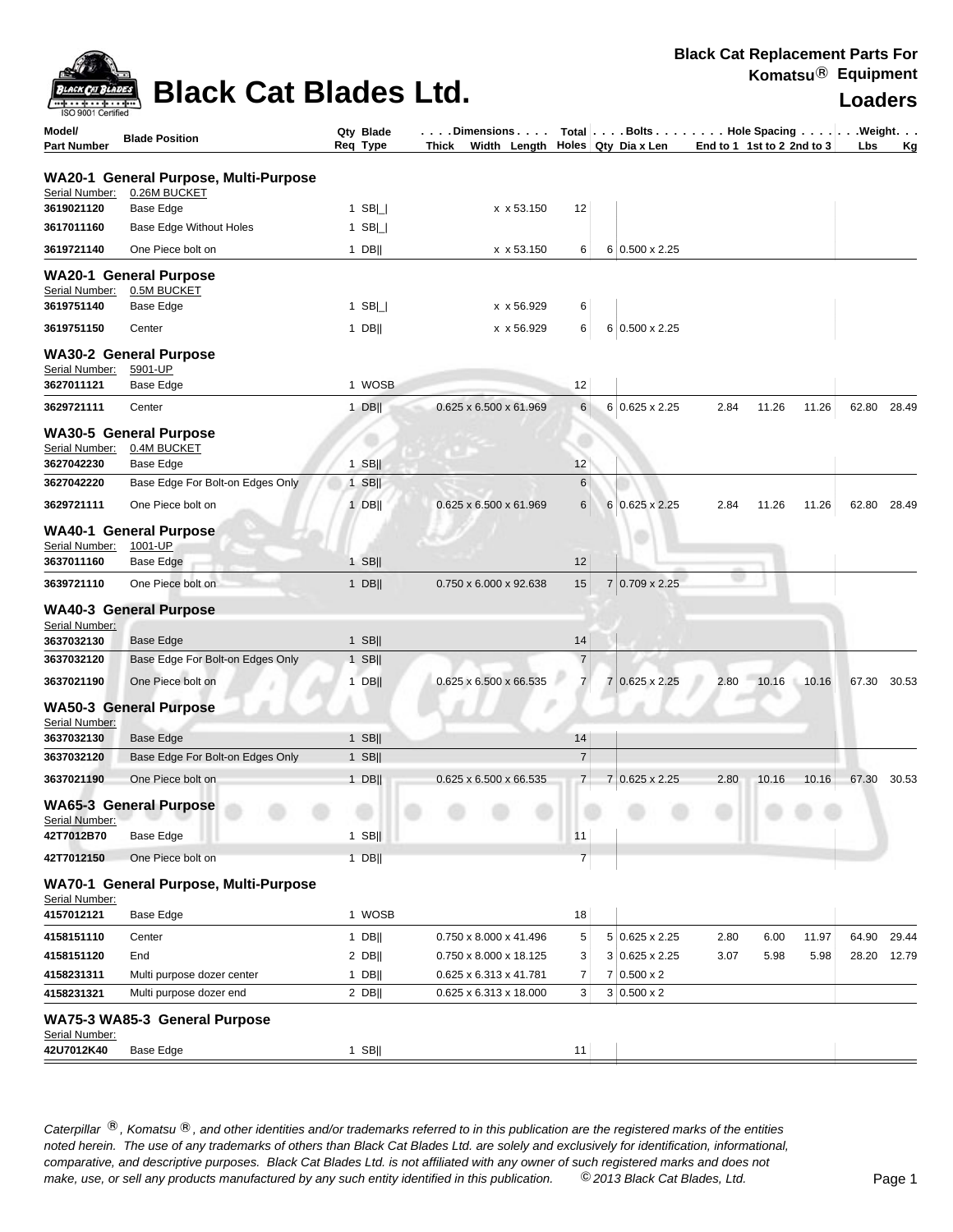

## **Black Cat Blades Ltd. Loaders Legand Report Report Report Report Report Report Report Report Report Report Report Report Report Report Report Report Report Report Report Report Report Report Report Report Report Repor**

| Model/<br>Part Number        | <b>Blade Position</b>                                   | Qty Blade<br>Req Type | $\left[\ldots\right]$ . Dimensions $\ldots\cdot$ Total $\left[\ldots\right]$ . The Space Spacing $\ldots\cdot\left[\ldots\right]$ . Weight. $\ldots$<br>Thick Width Length Holes Qty Dia x Len |                |                       | End to 1 1st to 2 2nd to 3 |       |       | Lbs    | <u>Kg</u> |
|------------------------------|---------------------------------------------------------|-----------------------|------------------------------------------------------------------------------------------------------------------------------------------------------------------------------------------------|----------------|-----------------------|----------------------------|-------|-------|--------|-----------|
| 42U7012420                   | One Piece bolt on                                       | $1$ DB                | 0.750 x 8.000 x 76.772                                                                                                                                                                         | 7 <sup>1</sup> | 7 0.625               | 2.95                       | 11.81 | 11.81 | 120.50 | 54.66     |
| Serial Number:               | WA90-3 WA95-3 General Purpose                           |                       |                                                                                                                                                                                                |                |                       |                            |       |       |        |           |
| 42W7012D70                   | Base Edge                                               | $1$ SB                |                                                                                                                                                                                                | 11             |                       |                            |       |       |        |           |
| 42W7012140                   | One Piece bolt on                                       | $1$ DB                | 0.625 x 6.500 x 84.375                                                                                                                                                                         | 7              | 7 0.625               | 4.50                       | 12.56 | 12.56 | 85.60  | 38.83     |
| Serial Number:               | <b>WA100-1 General Purpose</b><br>10001-UP 92" BUCKET   |                       |                                                                                                                                                                                                |                |                       |                            |       |       |        |           |
| 4167012121                   | Base Edge                                               | 1 WOSB                | 0.875 x 7.992 x 91.929                                                                                                                                                                         | 14             |                       |                            |       |       | 173.10 | 78.52     |
| 4177012141                   | Corner 1 hole LH                                        | 1 IRR                 | $0.750 \times 6.165 \times 6.083$                                                                                                                                                              | $\mathbf{1}$   |                       |                            |       |       | 5.70   | 2.59      |
| 4177012151                   | Corner 2 hole RH                                        | 1 IRR                 | $0.750 \times 6.165 \times 6.083$                                                                                                                                                              | 1              |                       |                            |       |       | 5.70   | 2.59      |
| 4168151110                   | Center                                                  | $1$ DB                | 0.750 x 10.000 x 57.520                                                                                                                                                                        | 4              | $4 0.750 \times 3$    | 9.57                       | 12.80 | 12.80 | 112.70 | 51.12     |
| 4168151120                   | End                                                     | $2$ DB                | 0.750 x 10.000 x 17.106                                                                                                                                                                        | $\overline{c}$ | $2 0.750 \times 3$    | 3.11                       | 10.89 |       | 33.40  | 15.15     |
| 4168151210                   | <b>Optional Center</b>                                  | $1$ DB                | 0.866 x 9.055 x 51.063                                                                                                                                                                         | $\overline{4}$ | $4 0.750 \times 3$    | 6.34                       | 12.80 | 12.80 | 101.50 | 46.04     |
| 4168151220                   | <b>Optional End</b>                                     | $2$ DB                | 0.866 x 9.055 x 20.354                                                                                                                                                                         | $\overline{c}$ | $2 0.750 \times 3$    | 6.34                       | 10.89 |       | 40.40  | 18.33     |
| Serial Number:               | <b>WA100-1 General Purpose</b><br>10001-UP 94" BUCKET   |                       |                                                                                                                                                                                                |                |                       |                            |       |       |        |           |
| 4177012121                   | Base Edge                                               | 1 WOSB                | 0.875 x 8.000 x 94.020                                                                                                                                                                         | 14             |                       |                            |       |       | 176.70 | 80.15     |
| 4177012141                   | Corner 1 hole LH                                        | 1 IRR                 | $0.750 \times 6.165 \times 6.083$                                                                                                                                                              | $\mathbf{1}$   |                       |                            |       |       | 5.70   | 2.59      |
| 4177012151                   | Corner 1 hole RH                                        | 1 <b>IRR</b>          | $0.750 \times 6.165 \times 6.083$                                                                                                                                                              | $\mathbf{1}$   |                       |                            |       |       | 5.70   | 2.59      |
| 417815A110                   | Center                                                  | $1$ DB                | 0.750 x 10.000 x 59.125                                                                                                                                                                        | $\overline{4}$ | $4 0.750 \times 3$    | 9.88                       | 13.13 | 13.13 | 115.90 | 52.57     |
| 417815A120                   | End                                                     | $2$ DB                | 0.750 x 10.000 x 17.375                                                                                                                                                                        | $\overline{2}$ | $2 0.750 \times 3$    | 3.13                       | 11.13 |       | 33.90  | 15.38     |
| 4168151310                   | <b>Optional Center</b>                                  | $1$ DB                | 1.000 x 10.000 x 52.375                                                                                                                                                                        | $\overline{4}$ | $4 0.750 \times 3$    | 6.50                       | 13.13 | 13.13 | 138.60 | 62.87     |
| 4168151320                   | <b>Optional End</b>                                     | $2$ DB                | 1.000 x 10.000 x 21.000                                                                                                                                                                        | $\overline{2}$ | $2 0.750 \times 3$    | 6.50                       | 11.13 |       | 55.40  | 25.13     |
| Serial Number:               | <b>WA100-1 Light Material</b><br>10001-UP 96" BUCKET    |                       |                                                                                                                                                                                                |                |                       |                            |       |       |        |           |
| 4168291120                   | <b>Light Material Base Edge</b>                         | 1 WOSB                | 0.875 x 8.000 x 96.000                                                                                                                                                                         | 14             |                       |                            |       |       |        |           |
| 4177012141                   | Corner 1 hole LH                                        | 1 IRR                 | $0.750 \times 6.165 \times 6.083$                                                                                                                                                              | $\overline{1}$ |                       |                            |       |       | 5.70   | 2.59      |
| 4177012151                   | Corner 1 hole RH                                        | 1 IRR                 | $0.750 \times 6.165 \times 6.083$                                                                                                                                                              | $\mathbf{1}$   |                       |                            |       |       | 5.70   | 2.59      |
| Serial Number:               | <b>WA100-3 General Purpose</b>                          |                       |                                                                                                                                                                                                |                |                       |                            |       |       |        |           |
| 4179041120                   | Center                                                  | $1$ DB                | $0.750 \times 8.000 \times 65.197$                                                                                                                                                             | 11             | $11 0.750 \times 2.5$ | 2.60                       | 6.00  | 6.00  | 101.10 | 45.86     |
| 4179041130                   | End                                                     | $2$ DB                | $0.750 \times 8.000 \times 30.197$                                                                                                                                                             | $\sqrt{5}$     | $5 0.750 \times 2.5$  | 3.09                       | 6.00  | 6.00  | 46.80  | 21.23     |
| Serial Number:<br>4177012121 | <b>WA120-1 General Purpose</b><br>20001-UP<br>Base Edge | 1 WOSB                | $0.875 \times 8.000 \times 94.020$   14                                                                                                                                                        |                |                       |                            |       |       | 176.70 | 80.15     |
| 4177012141                   | Corner 1 hole LH                                        | 1 IRR                 | $0.750 \times 6.165 \times 6.083$                                                                                                                                                              | $\mathbf{1}$   |                       |                            |       |       | 5.70   | 2.59      |
| 4177012151                   | Corner 1 hole RH                                        | 1 IRR                 | $0.750 \times 6.165 \times 6.083$                                                                                                                                                              | $\mathbf{1}$   |                       |                            |       |       | 5.70   | 2.59      |
| 417815A110                   | Center                                                  | 1 DBII                | 0.750 x 10.000 x 59.125                                                                                                                                                                        | 4              | $4 0.750 \times 3$    | 9.88                       | 13.13 | 13.13 | 115.90 | 52.57     |
| 417815A120                   | End                                                     | $2$ DB                | 0.750 x 10.000 x 17.375                                                                                                                                                                        | 2              | $2 0.750 \times 3$    | 3.13                       | 11.13 |       | 33.90  | 15.38     |
| 4168151310                   | <b>Optional Center</b>                                  | $1$ DB                | 1.000 x 10.000 x 52.375                                                                                                                                                                        | 4              | $4 0.750 \times 3$    | 6.50                       | 13.13 | 13.13 | 138.60 | 62.87     |
| 4168151320                   | <b>Optional End</b>                                     | $2$ DB                | 1.000 x 10.000 x 21.000                                                                                                                                                                        | $\overline{2}$ | $2 0.750 \times 3$    | 6.50                       | 11.13 |       | 55.40  | 25.13     |
| Serial Number:               | <b>WA120-3 General Purpose</b><br>50001-UP              |                       |                                                                                                                                                                                                |                |                       |                            |       |       |        |           |
| 4177012121                   | Base Edge                                               | 1 WOSB                | 0.875 x 8.000 x 94.020                                                                                                                                                                         | 14             |                       |                            |       |       | 176.70 | 80.15     |
| 4167022120                   | Corner RH/LH 1.4M                                       | 2 IRR                 |                                                                                                                                                                                                |                |                       |                            |       |       |        |           |
| 4167022220                   | Corner RH/LH 1.7M                                       | 2 IRR                 |                                                                                                                                                                                                |                |                       |                            |       |       |        |           |
| 4178202120                   | Corner RH/LH 1.2M                                       | 2 IRR                 |                                                                                                                                                                                                |                |                       |                            |       |       |        |           |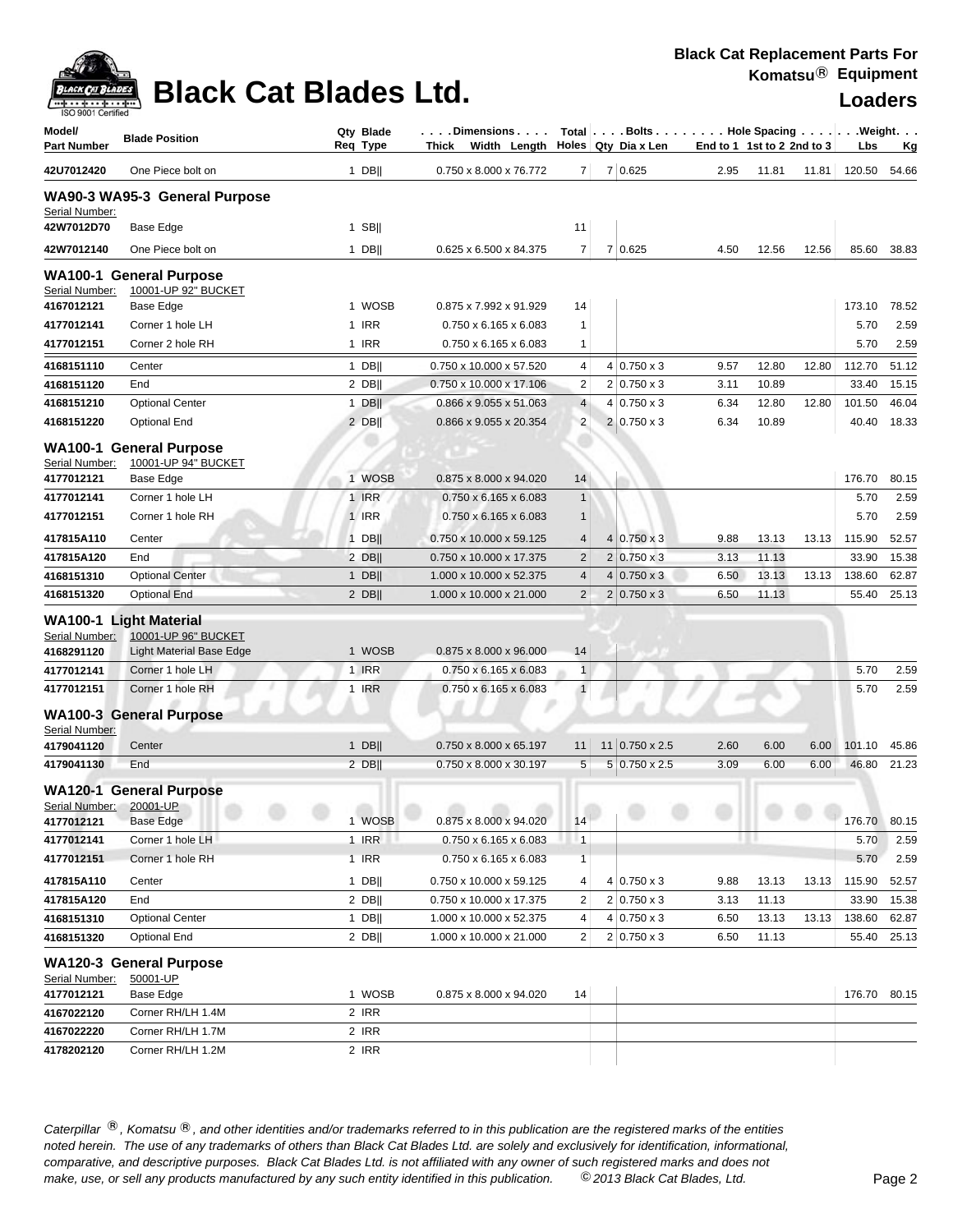## **Black Cat Blades Ltd. Loaders Loaders**

| ISO 9001 Certified<br>Model/ |                                                         | Qty Blade          | .Dimensions                                        |                                           | Total $\left  \ldots$ Bolts $\ldots \right $ Hole Spacing $\ldots \right $ |                            |                |       |                 | . Weight.      |
|------------------------------|---------------------------------------------------------|--------------------|----------------------------------------------------|-------------------------------------------|----------------------------------------------------------------------------|----------------------------|----------------|-------|-----------------|----------------|
| <b>Part Number</b>           | <b>Blade Position</b>                                   | Req Type           | Width Length Holes Qty Dia x Len<br>Thick          |                                           |                                                                            | End to 1 1st to 2 2nd to 3 |                |       | Lbs             | <u>Kg</u>      |
| 417815A110                   | Center                                                  | $1$ DB             | 0.750 x 10.000 x 59.125                            | 4                                         | $4 0.750 \times 3$                                                         | 9.88                       | 13.13          | 13.13 | 115.90          | 52.57          |
| 417815A120                   | End                                                     | 2 DB               | 0.750 x 10.000 x 17.375                            | $\overline{c}$                            | $2 0.750 \times 3$                                                         | 3.13                       | 11.13          |       | 33.90           | 15.38          |
| 4168151310                   | <b>Optional Center</b>                                  | $1$ DB             | 1.000 x 10.000 x 52.375                            | 4                                         | $4 0.750 \times 3$                                                         | 6.50                       | 13.13          | 13.13 | 138.60          | 62.87          |
| 4168151320                   | <b>Optional End</b>                                     | $2$ DB             | 1.000 x 10.000 x 21.000                            | $\overline{2}$                            | $2 0.750 \times 3$                                                         | 6.50                       | 11.13          |       | 55.40           | 25.13          |
|                              | WA150-1 General Purpose                                 |                    |                                                    |                                           |                                                                            |                            |                |       |                 |                |
| Serial Number:               | 10001-UP                                                | 1 WOSB             | 0.875 x 8.000 x 94.020                             |                                           |                                                                            |                            |                |       |                 |                |
| 4177012121<br>4177012141     | Base Edge<br>Corner 1 hole LH                           | 1 IRR              | $0.750 \times 6.165 \times 6.083$                  | 14<br>$\mathbf{1}$                        |                                                                            |                            |                |       | 176.70<br>5.70  | 80.15<br>2.59  |
| 4177012151                   | Corner 1 hole RH                                        | 1 IRR              | 0.750 x 6.165 x 6.083                              | $\mathbf{1}$                              |                                                                            |                            |                |       | 5.70            | 2.59           |
|                              |                                                         |                    |                                                    |                                           |                                                                            |                            |                |       |                 |                |
| 417815A110                   | Center                                                  | $1$ DB             | 0.750 x 10.000 x 59.125                            | 4                                         | $4 0.750 \times 3$                                                         | 9.88                       | 13.13<br>11.13 | 13.13 | 115.90          | 52.57          |
| 417815A120<br>4168151310     | End<br><b>Optional Center</b>                           | $2$ DB  <br>$1$ DB | 0.750 x 10.000 x 17.375                            | $\overline{\mathbf{c}}$<br>$\overline{4}$ | $2 0.750 \times 3$<br>$4 0.750 \times 3$                                   | 3.13<br>6.50               | 13.13          |       | 33.90           | 15.38<br>62.87 |
|                              | <b>Optional End</b>                                     |                    | 1.000 x 10.000 x 52.375<br>1.000 x 10.000 x 21.000 | $\overline{2}$                            | $2 0.750 \times 3$                                                         | 6.50                       | 11.13          | 13.13 | 138.60<br>55.40 | 25.13          |
| 4168151320                   |                                                         | $2$ DB             |                                                    |                                           |                                                                            |                            |                |       |                 |                |
| Serial Number:               | <b>WA180-1 General Purpose</b><br>10001-UP              |                    |                                                    |                                           |                                                                            |                            |                |       |                 |                |
| 4187012121                   | Base Edge                                               | 1 WOSB             | 1.000 x 8.750 x 96.063                             | 14                                        |                                                                            |                            |                |       | 225.50 102.29   |                |
| 4177012341                   | Corner 1 hole LH                                        | <b>1 IRR</b>       | $0.750 \times 6.625 \times 7.000$                  | $\mathbf{1}$                              |                                                                            |                            |                |       | 6.50            | 2.95           |
| 4177012351                   | Corner 1 hole RH                                        | 1 IRR              | 0.750 x 6.625 x 7.000                              | $\mathbf{1}$                              |                                                                            |                            |                |       | 6.50            | 2.95           |
| 4178151210                   | Center                                                  | $1$ DB             | 1.000 x 10.000 x 53.562                            | $\overline{4}$                            | $4 0.875 \times 3$                                                         | 6.63                       | 13.44          | 13.44 | 141.50          | 64.18          |
| 4178151220                   | End                                                     | $2$ DB             | 1.000 x 10.000 x 21.094                            | $\overline{2}$                            | $2 0.875 \times 3$                                                         | 6.66                       | 11.19          |       | 55.50           | 25.17          |
| 418815A120                   | <b>Optional Center</b>                                  | $1$ DB             | 1.000 x 10.000 x 60.375                            | $\overline{4}$                            | $4 0.875 \times 3$                                                         | 10.03                      | 13.44          | 13.44 | 157.60          | 71.49          |
| 418815A130                   | <b>Optional End</b>                                     | $2$ DB             | 1.000 x 10.000 x 17.625                            | $\overline{2}$                            | $2 0.875 \times 3$                                                         | 3.22                       | 11.19          |       | 45.70           | 20.73          |
| 4188231310                   | Multi purpose dozer center                              | $1$ DB             | 0.625 x 6.500 x 59.748                             | 10                                        | 10 0.625                                                                   | 2.88                       | 6.00           | 6.00  | 60.70           | 27.53          |
| 4188231320                   | Multi purpose dozer end                                 | $2$ DB             | 0.625 x 6.500 x 17.984                             | 3                                         | 3 0.625                                                                    | 2.99                       | 6.00           | 6.00  | 18.30           | 8.30           |
| Serial Number:<br>4187012121 | <b>WA180-3 General Purpose</b><br>50001-UP<br>Base Edge | 1 WOSB             | 1.000 x 8.750 x 96.063                             | 14                                        |                                                                            |                            |                |       | 225.50 102.29   |                |
| 4177022220                   | Corner RH/LH 1.6M                                       | 2 IRR              |                                                    |                                           |                                                                            |                            |                |       |                 |                |
| 4178292220                   | Corner RH/LH 2.1M                                       | 2 IRR              |                                                    |                                           |                                                                            |                            |                |       |                 |                |
| 4188062120                   | Corner RH/LH 1.5M                                       | 2 IRR              |                                                    |                                           |                                                                            |                            |                |       |                 |                |
| 4178151210                   | Center                                                  | 1 DBII             | 1.000 x 10.000 x 53.562                            | 4                                         | $4 0.875 \times 3$                                                         | 6.63                       | 13.44          | 13.44 | 141.50          | 64.18          |
| 4178151220                   | End                                                     | $2$ DB             | 1.000 x 10.000 x 21.094                            | $\overline{c}$                            | $2 0.875 \times 3$                                                         | 6.66                       | 11.19          |       | 55.50           | 25.17          |
| 418815A120                   | <b>Optional Center</b>                                  | $1$ DB             | 1.000 x 10.000 x 60.375                            | $\overline{4}$                            | $4 0.875 \times 3$                                                         | 10.03                      | 13.44          | 13.44 | 157.60          | 71.49          |
| 418815A130                   | <b>Optional End</b>                                     | $2$ DB             | 1.000 x 10.000 x 17.625                            | $\overline{2}$                            | $2 0.875 \times 3$                                                         | 3.22                       | 11.19          |       | 45.70           | 20.73          |
| 4188231310                   | Multi purpose dozer center                              | $1$ DB             | 0.625 x 6.500 x 59.748                             | 10                                        | 10 0.625                                                                   | 2.88                       | 6.00           | 6.00  | 60.70           | 27.53          |
| 4188231320                   | Multi purpose dozer end                                 | $2$ DB             | 0.625 x 6.500 x 17.984                             | 3                                         | 3 0.625                                                                    | 2.99                       | 6.00           | 6.00  | 18.30           | 8.30           |
|                              | <b>WA200-1 General Purpose</b>                          |                    |                                                    |                                           |                                                                            |                            |                |       |                 |                |
| Serial Number:               | 10001-UP                                                |                    |                                                    |                                           |                                                                            |                            |                |       |                 |                |
| 4187012121                   | Base Edge                                               | 1 WOSB             | 1.000 x 8.750 x 96.063                             | 14                                        |                                                                            |                            |                |       |                 | 225.50 102.29  |
| 4187012350                   | Corner LH 1.7M                                          | 1 IRR              |                                                    |                                           |                                                                            |                            |                |       |                 |                |
| 4187012360                   | Corner RH 1.7M                                          | 1 IRR              |                                                    |                                           |                                                                            |                            |                |       |                 |                |
| 4187012151                   | Corner LH 1.5/2.3M                                      | 1 IRR              |                                                    |                                           |                                                                            |                            |                |       |                 |                |
| 4187012161                   | Corner RH 1.5/2.3M                                      | 1 IRR              |                                                    |                                           |                                                                            |                            |                |       |                 |                |
| 4178151210                   | Center                                                  | $1$ DB             | 1.000 x 10.000 x 53.562                            | 4                                         | $4 0.875 \times 3$                                                         | 6.63                       | 13.44          | 13.44 | 141.50          | 64.18          |
| 4178151220                   | End                                                     | $2$ DB             | 1.000 x 10.000 x 21.094                            | $\overline{\mathbf{c}}$                   | $2 0.875 \times 3$                                                         | 6.66                       | 11.19          |       | 55.50           | 25.17          |
| 418815A120                   | <b>Optional Center</b>                                  | $1$ DB             | 1.000 x 10.000 x 60.375                            | 4                                         | $4 0.875 \times 3$                                                         | 10.03                      | 13.44          | 13.44 | 157.60          | 71.49          |
|                              |                                                         |                    |                                                    |                                           |                                                                            |                            |                |       |                 |                |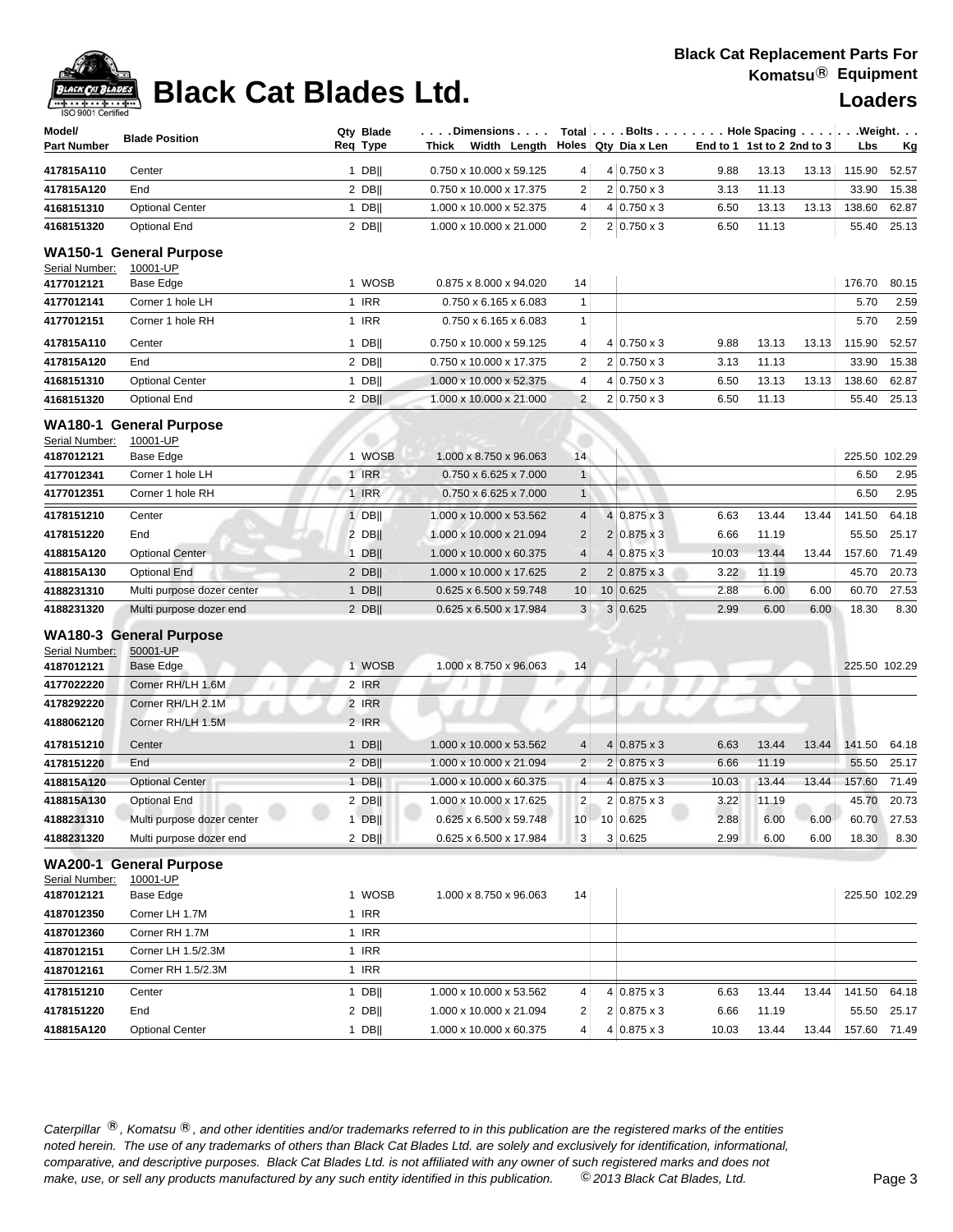### **Black Cat Blades Ltd.**

| <b>Loaders</b>    |
|-------------------|
| $341 - 7 - 1 - 4$ |

| Model/                       | <b>Blade Position</b>                                                         | Qty Blade        | . Dimensions                                       |                     | Total Bolts Hole Spacing Weight.      |               |                            |       |                        |               |
|------------------------------|-------------------------------------------------------------------------------|------------------|----------------------------------------------------|---------------------|---------------------------------------|---------------|----------------------------|-------|------------------------|---------------|
| <b>Part Number</b>           |                                                                               | Req Type         | Thick Width Length                                 |                     | Holes Qty Dia x Len                   |               | End to 1 1st to 2 2nd to 3 |       | Lbs                    | <u>Kg</u>     |
| 418815A130                   | <b>Optional End</b>                                                           | $2$ DB           | 1.000 x 10.000 x 17.625                            | 2                   | $2 0.875 \times 3$                    | 3.22          | 11.19                      |       | 45.70                  | 20.73         |
| 4188231310                   | Multi purpose dozer center                                                    | $1$ DB           | 0.625 x 6.500 x 59.748                             | 10                  | 10 0.625                              | 2.88          | 6.00                       | 6.00  | 60.70                  | 27.53         |
| 4188231320                   | Multi purpose dozer end                                                       | $2$ DB           | 0.625 x 6.500 x 17.984                             | 3                   | 3 0.625                               | 2.99          | 6.00                       | 6.00  | 18.30                  | 8.30          |
| Serial Number:               | <b>WA200-3 General Purpose</b>                                                |                  |                                                    |                     |                                       |               |                            |       |                        |               |
| 4189041120                   | Center                                                                        | $1$ DB           | 1.000 x 10.000 x 73.819                            | 12                  | 12   0.875 x 3                        | 3.91          | 6.00                       | 6.00  | 190.10                 | 86.23         |
| 4189041130                   | End                                                                           | 2 DB             | 1.000 x 10.000 x 30.827                            | 5                   | $5 0.875 \times 3$                    | 3.41          | 6.00                       | 6.00  | 80.40                  | 36.47         |
| Serial Number:               | <b>WA200-5 General Purpose</b>                                                |                  |                                                    |                     |                                       |               |                            |       |                        |               |
| 4177032120                   | Base Edge For Bolt-on Edges Only                                              | $1$ SB           | 1.000 x 8.750 x 100.330                            | 14                  |                                       |               |                            |       |                        | 231.70 105.10 |
| 4178153210                   | Center                                                                        | $1$ DB           | 1.000 x 10.000 x 57.992                            | 4                   | $4 0.875 \times 3$                    | 7.52          | 14.29                      | 14.37 | 151.40                 | 68.67         |
| 4178151220                   | End                                                                           | 2 DB             | 1.000 x 10.000 x 21.094                            | $\overline{2}$      | $2 0.875 \times 3$                    | 6.66          | 11.19                      |       | 55.50                  | 25.17         |
| Serial Number:               | WA250-1 General Purpose, Excavating, Loose Material<br>10001-UP 105.7" BUCKET |                  |                                                    |                     |                                       |               |                            |       |                        |               |
| 4197012122                   | Base Edge                                                                     | 1 WOSB           | 1.125 x 10.000 x 105.710                           | 14                  |                                       |               |                            |       |                        | 318.40 144.42 |
| 4187012431<br>4187012441     | Corner 1 hole LH<br>Corner 1 hole RH                                          | 1 IRR<br>1 IRR   |                                                    |                     |                                       |               |                            |       |                        |               |
|                              |                                                                               |                  |                                                    |                     |                                       |               |                            |       |                        |               |
| 418815A110                   | Center                                                                        | $1$ DB           | 1.250 x 13.000 x 58.750                            | 4                   | 4 1.000 x 3.5                         | 7.25          | 14.75                      | 14.75 |                        | 246.90 111.99 |
| 419815A120<br>4198151111     | End                                                                           | 2 DB             | 1.250 x 13.000 x 23.219                            | $\overline{2}$      | 2 1.000 x 3.5<br>$4 1.000 \times 3.5$ | 3.25          | 12.72                      |       | 97.30                  | 44.13         |
| 4198151121                   | <b>Optional Center</b><br><b>Optional End</b>                                 | $1$ DB  <br>2 DB | 1.250 x 13.000 x 66.970<br>1.250 x 13.000 x 19.250 | 4<br>$\overline{2}$ | $2 1.000 \times 3.5$                  | 11.38<br>3.27 | 14.76<br>12.71             | 14.69 | 295.00 133.81<br>80.40 | 36.47         |
| WA250HA-CTR HA Center        |                                                                               | $1$ HA           | 1.563 x 10.000 x 58.750                            | 4                   | $4 1.000 \times 3.5$                  | 7.25          | 14.75                      | 14.75 | 285.60 129.55          |               |
| WA250HAEND                   | HA End                                                                        | $1$ HA           | 1.563 x 10.000 x 23.219                            | $\overline{2}$      | $2 1.000 \times 3.5$                  | 7.25          | 12.72                      |       | 112.50                 | 51.03         |
| WA250HAEND                   | HA End                                                                        | $1$ HA           | 1.563 x 10.000 x 23.219                            | $\overline{2}$      | $2 1.000 \times 3.5$                  | 7.25          | 12.72                      |       | 112.50                 | 51.03         |
|                              |                                                                               |                  |                                                    |                     |                                       |               |                            |       |                        |               |
| Serial Number:               | <b>WA250-1 General Purpose</b><br>10001-UP 98.5" BUCKET                       |                  |                                                    |                     |                                       |               |                            |       |                        |               |
| 4187012520                   | <b>Base Edge Without Holes</b>                                                | 1 WOSB           | 1.125 x 8.875 x 98.438                             |                     |                                       |               |                            |       |                        |               |
| 4187012430                   | Corner no holes LH                                                            | 1 IRR            |                                                    |                     |                                       |               |                            |       |                        |               |
| 4187012440                   | Corner no holes RH                                                            | $1$ IRR          |                                                    |                     |                                       |               |                            |       |                        |               |
| Serial Number:               | <b>WA250-1 General Purpose with Segments</b><br>10001-UP                      |                  |                                                    |                     |                                       |               |                            |       |                        |               |
| 419T651121                   | Base Edge With Segment Holes                                                  | $1$ SB           |                                                    |                     |                                       |               |                            |       |                        |               |
| 4198381110                   | <b>Center Segment</b>                                                         | 5 DB             | 1.250 x 13.000 x 11.024                            | $\overline{2}$      | 1.000                                 | 3.94          | 3.15                       |       | 44.30                  | 20.09         |
| 4218381110                   | <b>End Segment</b>                                                            | $2$ DB           | 1.250 x 13.000 x 8.700                             | $\overline{c}$      | $2 1.000 \times 3.5$                  | 2.80          | 3.15                       |       | 37.10                  | 16.83         |
| Serial Number:               | WA250-3 General Purpose, Excavating, Loose Material<br>50001-UP               |                  |                                                    |                     |                                       |               |                            |       |                        |               |
| 4197012122                   | <b>Base Edge</b>                                                              | 1 WOSB           | 1.125 x 10.000 x 105.710                           | 14                  |                                       |               |                            |       |                        | 318.40 144.42 |
| 4187022220                   | Corner RH/LH 1.9/2.1M                                                         | 2 WOSB           |                                                    |                     |                                       |               |                            |       |                        |               |
| 4188292220                   | Corner RH/LH 2.7M                                                             | 2 WOSB           |                                                    |                     |                                       |               |                            |       |                        |               |
| 418815A110                   | Center                                                                        | $1$ DB           | 1.250 x 13.000 x 58.750                            | 4                   | 4 1.000 x 3.5                         | 7.25          | 14.75                      | 14.75 |                        | 246.90 111.99 |
| 419815A120                   | End                                                                           | $2$ DB           | 1.250 x 13.000 x 23.219                            | 2                   | 2 1.000 x 3.5                         | 3.25          | 12.72                      |       | 97.30                  | 44.13         |
| 4198151111                   | <b>Optional Center</b>                                                        | $1$ DB           | 1.250 x 13.000 x 66.970                            | 4                   | $4 1.000 \times 3.5$                  | 11.38         | 14.76                      | 14.69 |                        | 295.00 133.81 |
| 4198151121                   | Optional End                                                                  | $2$ DB           | 1.250 x 13.000 x 19.250                            | 2                   | $2 1.000 \times 3.5$                  | 3.27          | 12.71                      |       | 80.40                  | 36.47         |
| <b>WA250HA-CTR</b> HA Center |                                                                               | 1 HA             | 1.563 x 10.000 x 58.750                            | 4                   | $4 1.000 \times 3.5$                  | 7.25          | 14.75                      | 14.75 |                        | 285.60 129.55 |
| WA250HAEND HA End            |                                                                               | 1 HA             | 1.563 x 10.000 x 23.219                            | 2                   | $2 1.000 \times 3.5$                  | 7.25          | 12.72                      |       | 112.50                 | 51.03         |
| <b>WA250HAEND</b> HA End     |                                                                               | $1$ HA           | 1.563 x 10.000 x 23.219                            | 2                   | $2 1.000 \times 3.5 $                 | 7.25          | 12.72                      |       |                        | 112.50 51.03  |

### **WA250-5 General Purpose, Excavating, Light Material**

Serial Number: 730001-UP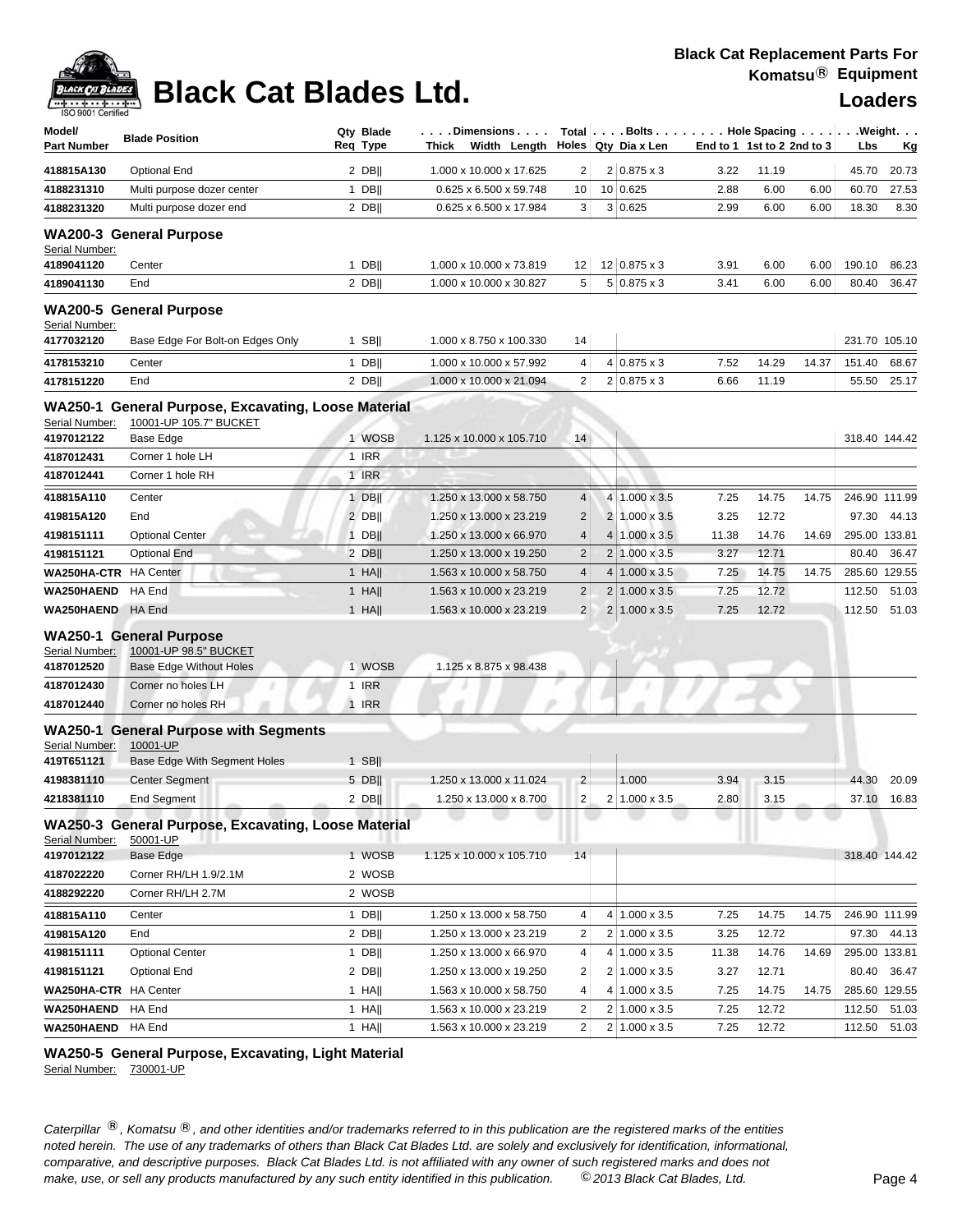

## **Black Cat Blades Ltd. Loaders Legation Cat Blades Ltd.**

| Model/<br><b>Part Number</b>          | <b>Blade Position</b>                                                                           | Qty Blade<br>Req Type | $\ldots$ . Dimensions. $\ldots$ .<br>Thick Width Length |                         | Total   Bolts   Hole Spacing   Weight.<br>Holes Qty Dia x Len<br>End to 1 1st to 2 2nd to 3 |                      |       |       |       |        | <u>Kg</u>     |
|---------------------------------------|-------------------------------------------------------------------------------------------------|-----------------------|---------------------------------------------------------|-------------------------|---------------------------------------------------------------------------------------------|----------------------|-------|-------|-------|--------|---------------|
| 4197012122                            | Base Edge                                                                                       | 1 WOSB                | 1.125 x 10.000 x 105.710                                | 14                      |                                                                                             |                      |       |       |       |        | 318.40 144.42 |
| 4187032620                            | Corner with side bar RH/LH                                                                      | 2 IRR                 |                                                         |                         |                                                                                             |                      |       |       |       |        |               |
| 418815A110                            | Center                                                                                          | 1 DB                  | 1.250 x 13.000 x 58.750                                 | 4                       |                                                                                             | $4 1.000 \times 3.5$ | 7.25  | 14.75 | 14.75 |        | 246.90 111.99 |
| 419815A120                            | End                                                                                             | $2$ DB                | 1.250 x 13.000 x 23.219                                 | 2                       |                                                                                             | 2 1.000 x 3.5        | 3.25  | 12.72 |       | 97.30  | 44.13         |
| 4198151111                            | <b>Optional Center</b>                                                                          | $1$ DB                | 1.250 x 13.000 x 66.970                                 | 4                       |                                                                                             | $4 1.000 \times 3.5$ | 11.38 | 14.76 | 14.69 |        | 295.00 133.81 |
| 4198151121                            | <b>Optional End</b>                                                                             | $2$ DB                | 1.250 x 13.000 x 19.250                                 | 2                       |                                                                                             | $2 1.000 \times 3.5$ | 3.27  | 12.71 |       | 80.40  | 36.47         |
| WA250HA-CTR HA Center                 |                                                                                                 | $1$ HA                | 1.563 x 10.000 x 58.750                                 | 4                       |                                                                                             | 4 1.000 x 3.5        | 7.25  | 14.75 | 14.75 |        | 285.60 129.55 |
| WA250HAEND                            | HA End                                                                                          | $1$ HA                | 1.563 x 10.000 x 23.219                                 | $\overline{c}$          |                                                                                             | $2 1.000 \times 3.5$ | 7.25  | 12.72 |       | 112.50 | 51.03         |
| <b>WA250HAEND</b>                     | HA End                                                                                          | 1 HA                  | 1.563 x 10.000 x 23.219                                 | $\overline{2}$          |                                                                                             | $2 1.000 \times 3.5$ | 7.25  | 12.72 |       | 112.50 | 51.03         |
| Serial Number:<br>4197012122          | WA300-1 General Purpose, Multi-Purpose<br>10001-19999<br>Base Edge                              | 1 WOSB                | 1.125 x 10.000 x 105.710                                | 14                      |                                                                                             |                      |       |       |       |        | 318.40 144.42 |
| 4197012152                            | Corner 1 hole LH S/N 10001-19999                                                                | 1 IRR                 |                                                         |                         |                                                                                             |                      |       |       |       |        |               |
| 4197012162                            | Corner 1 hole RH S/N 10001-19999                                                                | 1 IRR                 |                                                         |                         |                                                                                             |                      |       |       |       |        |               |
| 4197012153                            | Corner 1 hole LH S/N 20001-UP                                                                   | <b>1 IRR</b>          |                                                         |                         |                                                                                             |                      |       |       |       |        |               |
| 4197012163                            | Corner 1 hole RH S/N 20001-UP                                                                   | 1 IRR                 |                                                         |                         |                                                                                             |                      |       |       |       |        |               |
| 418815A110                            | Center                                                                                          | $1$ DB                | 1.250 x 13.000 x 58.750                                 | $\overline{4}$          |                                                                                             | $4 1.000 \times 3.5$ | 7.25  | 14.75 | 14.75 |        | 246.90 111.99 |
| 419815A120                            | End                                                                                             | $2$ DB                | 1.250 x 13.000 x 23.219                                 | $\overline{2}$          |                                                                                             | 2 1.000 x 3.5        | 3.25  | 12.72 |       | 97.30  | 44.13         |
| 4198151111                            | <b>Optional Center</b>                                                                          | $1$ DB                | 1.250 x 13.000 x 66.970                                 | 4                       |                                                                                             | 4 1.000 x 3.5        | 11.38 | 14.76 | 14.69 | 295.00 | 133.81        |
| 4198151121                            | <b>Optional End</b>                                                                             | $2$ DB                | 1.250 x 13.000 x 19.250                                 | $\overline{c}$          |                                                                                             | $2 1.000 \times 3.5$ | 3.27  | 12.71 |       | 80.40  | 36.47         |
| <b>WA250HA-CTR</b> HA Center          |                                                                                                 | $1$ HA                | 1.563 x 10.000 x 58.750                                 | $\overline{4}$          |                                                                                             | $4 1.000 \times 3.5$ | 7.25  | 14.75 | 14.75 | 285.60 | 129.55        |
| WA250HAEND                            | HA End                                                                                          | $1$ HA                | 1.563 x 10.000 x 23.219                                 | $\overline{\mathbf{c}}$ |                                                                                             | $2 1.000 \times 3.5$ | 7.25  | 12.72 |       | 112.50 | 51.03         |
| WA250HAEND                            | HA End                                                                                          | $1$ HA                | 1.563 x 10.000 x 23.219                                 | $\overline{2}$          |                                                                                             | $2 1.000 \times 3.5$ | 7.25  | 12.72 |       | 112.50 | 51.03         |
| 4198231310                            | Multi purpose dozer center                                                                      | $1$ DB                | 0.750 x 8.000 x 69.724                                  | 12                      |                                                                                             | $12 0.750 \times 2$  | 1.86  | 6.00  | 6.00  | 108.10 | 49.03         |
| 4198231320                            | Multi purpose dozer end                                                                         | $2$ DB                | 0.750 x 8.000 x 17.875                                  | 4                       |                                                                                             |                      |       |       |       |        |               |
| 4197012141                            | Bolt-On Wear Plate S/N 10001-19999                                                              | $2$ DB                |                                                         |                         |                                                                                             |                      |       |       |       |        |               |
| 4197012142                            | Bolt-On Wear Plate S/N 20001-UP                                                                 | $2$ SB                |                                                         | $\overline{a}$          |                                                                                             |                      |       |       |       |        |               |
| Serial Number:<br>419T651120          | <b>WA300-1 General Purpose with Segments</b><br>10001-UP<br><b>Base Edge With Segment Holes</b> | 1 SBII                |                                                         |                         |                                                                                             |                      |       |       |       |        |               |
| 4198381110                            | <b>Center Segment</b>                                                                           | $5$ DB                | 1.250 x 13.000 x 11.024                                 | $\overline{2}$          |                                                                                             | 1.000                | 3.94  | 3.15  |       | 44.30  | 20.09         |
| 4218381110                            | <b>End Segment</b>                                                                              | $2$ DB                | 1.250 x 13.000 x 8.700                                  | $\overline{2}$          |                                                                                             | $2 1.000 \times 3.5$ | 2.80  | 3.15  |       | 37.10  | 16.83         |
| Serial Number: 10001-UP<br>4198091120 | WA300-1 Spade Nose Rock<br>Spade Nose Base Edge                                                 | 1 WOSB                |                                                         |                         |                                                                                             |                      |       |       |       |        |               |
| 4198091160                            | Corner no holes RH                                                                              | 1 WOSB                |                                                         |                         |                                                                                             |                      |       |       |       |        |               |
| 4198091150                            | Corner no holes LH                                                                              | 1 WOSB                |                                                         |                         |                                                                                             |                      |       |       |       |        |               |
| 4197012141                            | Bolt-On Wear Plate                                                                              | $2$ DB                |                                                         |                         |                                                                                             |                      |       |       |       |        |               |
| Serial Number:                        | WA320-1 General Purpose, Excavating, Loose Material<br>10001-19999                              |                       |                                                         |                         |                                                                                             |                      |       |       |       |        |               |
| 4197012221                            | Base Edge                                                                                       | 1 WOSB                | 1.125 x 10.000 x 107.880                                | 14                      |                                                                                             |                      |       |       |       |        | 325.10 147.46 |
| 4187012431                            | Corner 1 hole LH                                                                                | 1 IRR                 |                                                         |                         |                                                                                             |                      |       |       |       |        |               |
| 4187012441                            | Corner 1 hole RH                                                                                | 1 IRR                 |                                                         |                         |                                                                                             |                      |       |       |       |        |               |
| 419815A110                            | Center                                                                                          | 1 DB                  | 1.250 x 13.000 x 60.719                                 | 4                       |                                                                                             | $4 1.000 \times 3.5$ | 7.63  | 15.16 | 15.16 |        | 255.20 115.76 |
| 419815A120                            | End                                                                                             | $2$ DB                | 1.250 x 13.000 x 23.219                                 | $\overline{2}$          |                                                                                             | 2 1.000 x 3.5        | 3.25  | 12.72 |       | 97.30  | 44.13         |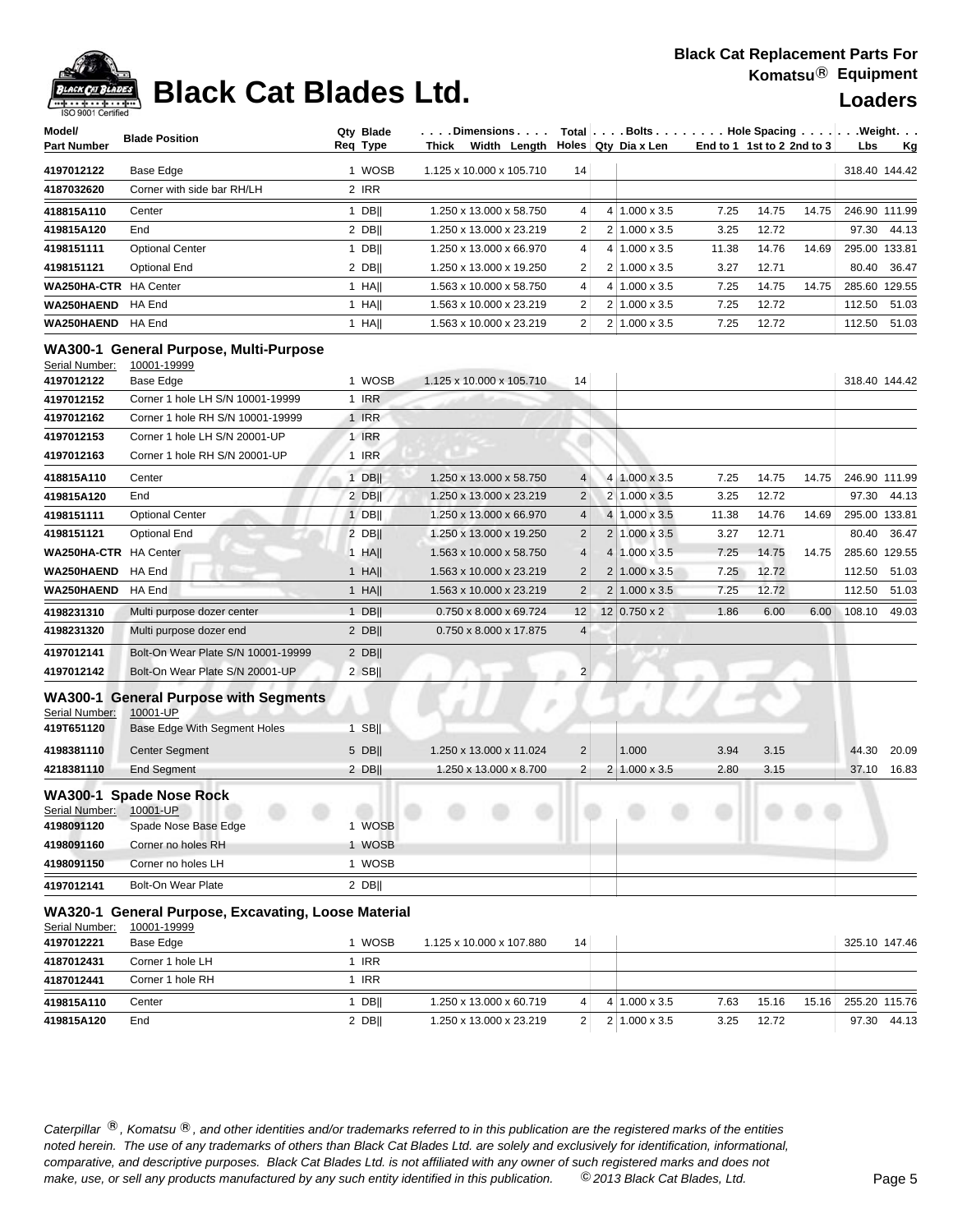## **Black Cat Blades Ltd. Loaders Loaders**

| Model/<br><b>Part Number</b> | <b>Blade Position</b>                                           | Qty Blade<br>Req Type | . Dimensions<br>Thick Width Length Holes Qty Dia x Len |                |                      |      | Total   Bolts   Hole Spacing   Weight.<br>End to 1 1st to 2 2nd to 3 | Lbs<br><u>Kg</u> |
|------------------------------|-----------------------------------------------------------------|-----------------------|--------------------------------------------------------|----------------|----------------------|------|----------------------------------------------------------------------|------------------|
| <b>WA320HACTR</b>            | <b>HA Center</b>                                                | $1$ HA                | 1.125 x 10.000 x 60.719                                | 4              | $4 1.000 \times 3.5$ | 7.63 | 15.16<br>15.16                                                       | 220.80 100.15    |
| WA250HAEND                   | HA End                                                          | $1$ HA                | 1.563 x 10.000 x 23.219                                | 2              | $2 1.000 \times 3.5$ | 7.25 | 12.72                                                                | 112.50<br>51.03  |
| <b>WA250HAEND</b>            | HA End                                                          | $1$ HA                | 1.563 x 10.000 x 23.219                                | 2              | 2 1.000 x 3.5        | 7.25 | 12.72                                                                | 112.50<br>51.03  |
| 4197012141                   | <b>Bolt-On Wear Plate</b>                                       | $2$ DB                |                                                        |                |                      |      |                                                                      |                  |
| Serial Number:               | WA320-1 General Purpose, Excavating, Loose Material<br>20001-UP |                       |                                                        |                |                      |      |                                                                      |                  |
| 4197012221                   | Base Edge                                                       | 1 WOSB                | 1.125 x 10.000 x 107.880                               | 14             |                      |      |                                                                      | 325.10 147.46    |
| 4197012154                   | Corner 1 hole LH                                                | 1 IRR                 |                                                        |                |                      |      |                                                                      |                  |
| 4197012164                   | Corner 1 hole RH                                                | 1 IRR                 |                                                        |                |                      |      |                                                                      |                  |
| 419815A110                   | Center                                                          | 1 DB                  | 1.250 x 13.000 x 60.719                                | 4              | 4 1.000 x 3.5        | 7.63 | 15.16<br>15.16                                                       | 255.20 115.76    |
| 419815A120                   | End                                                             | $2$ DB                | 1.250 x 13.000 x 23.219                                | 2              | $2 1.000 \times 3.5$ | 3.25 | 12.72                                                                | 97.30<br>44.13   |
| <b>WA320HACTR</b>            | <b>HA</b> Center                                                | $1$ HA                | 1.125 x 10.000 x 60.719                                | 4              | 4 1.000 x 3.5        | 7.63 | 15.16<br>15.16                                                       | 220.80 100.15    |
| <b>WA250HAEND</b>            | HA End                                                          | 1 HA                  | 1.563 x 10.000 x 23.219                                | $\overline{c}$ | $2 1.000 \times 3.5$ | 7.25 | 12.72                                                                | 112.50 51.03     |
| WA250HAEND                   | HA End                                                          | 1 HA                  | 1.563 x 10.000 x 23.219                                | $\overline{c}$ | 2 1.000 x 3.5        | 7.25 | 12.72                                                                | 112.50 51.03     |
| 4197012142                   | <b>Bolt-On Wear Plate</b>                                       | $2$ SB                |                                                        | $\overline{2}$ |                      |      |                                                                      |                  |
| Serial Number:               | <b>WA320-1 General Purpose with Segments</b><br>10001-UP        |                       |                                                        |                |                      |      |                                                                      |                  |
| 419T651120                   | Base Edge With Segment Holes                                    | $1$ SB                |                                                        |                |                      |      |                                                                      |                  |
| 4198381110                   | Center Segment                                                  | $5$ DB                | 1.250 x 13.000 x 11.024                                | $\overline{c}$ | 1.000                | 3.94 | 3.15                                                                 | 20.09<br>44.30   |
| 4218381110                   | <b>End Segment</b>                                              | $2$ DB                | 1.250 x 13.000 x 8.700                                 | $\overline{2}$ | $2 1.000 \times 3.5$ | 2.80 | 3.15                                                                 | 37.10 16.83      |
|                              | WA320-1 2.4M Loose Material                                     |                       |                                                        |                |                      |      |                                                                      |                  |
| Serial Number:               | 10001-UP                                                        |                       |                                                        |                |                      |      |                                                                      |                  |
| 4197012320                   | <b>Base Edge</b>                                                | 1 WOSB                | 1.125 x 8.875 x 107.875                                |                |                      |      |                                                                      |                  |
| 4187012430                   | Corner 1 hole LH                                                | 1 IRR                 |                                                        |                |                      |      |                                                                      |                  |
| 4187012440                   | Corner 1 hole RH                                                | 1 IRR                 |                                                        |                |                      |      |                                                                      |                  |
| 4197012141                   | <b>Bolt-On Wear Plate</b>                                       | $2$ DB                |                                                        |                |                      |      |                                                                      |                  |
| Serial Number:<br>4198191120 | WA320-1 Spade Nose Rock<br>10001-UP<br>Spade Nose Base Edge     | 1 WOSB                |                                                        |                |                      |      |                                                                      |                  |
| 4198191140                   | Corner no holes RH                                              | 1 IRR                 |                                                        |                |                      |      |                                                                      |                  |
| 4198191130                   | Corner no holes LH                                              | 1 IRR                 |                                                        |                |                      |      |                                                                      |                  |
| 4197012141                   | <b>Bolt-On Wear Plate</b>                                       | $2$ DB                |                                                        |                |                      |      |                                                                      |                  |
| Serial Number: 53001-UP      | WA320-3 General Purpose, Excavating                             |                       |                                                        |                |                      |      |                                                                      |                  |
| 4197012221                   | Base Edge                                                       | 1 WOSB                | 1.125 x 10.000 x 107.880                               | 14             |                      |      |                                                                      | 325.10 147.46    |
| 4197022430                   | Corner with side bar RH/LH 2.5M                                 | 2 IRR                 |                                                        | $\overline{2}$ |                      |      |                                                                      |                  |
| 4198202130                   | Corner with side bar RH/LH 3.0M                                 | 2 IRR                 |                                                        |                |                      |      |                                                                      |                  |
| 4198062130                   | Corner with side bar RH/LH 2.0M                                 | 2 IRR                 |                                                        | 2              |                      |      |                                                                      |                  |
| 419815A110                   | Center                                                          | 1 DB $  $             | 1.250 x 13.000 x 60.719                                | 4              | $4 1.000 \times 3.5$ | 7.63 | 15.16<br>15.16                                                       | 255.20 115.76    |
| 419815A120                   | End                                                             | $2$ DB                | 1.250 x 13.000 x 23.219                                | 2              | $2 1.000 \times 3.5$ | 3.25 | 12.72                                                                | 97.30 44.13      |
| WA320HACTR                   | <b>HA Center</b>                                                | 1 HA                  | 1.125 x 10.000 x 60.719                                | 4              | $4 1.000 \times 3.5$ | 7.63 | 15.16<br>15.16                                                       | 220.80 100.15    |
| WA250HAEND                   | HA End                                                          | 1 HA                  | 1.563 x 10.000 x 23.219                                | 2              | $2 1.000 \times 3.5$ | 7.25 | 12.72                                                                | 112.50 51.03     |
| WA250HAEND                   | HA End                                                          | 1 HA                  | 1.563 x 10.000 x 23.219                                | 2              | $2 1.000 \times 3.5$ | 7.25 | 12.72                                                                | 112.50<br>51.03  |
| 4197022140                   | Bolt-On Wear Plate                                              | $2$ SB                | 1.125 x 9.000 x 13.189                                 | $\overline{2}$ | 0.875                | 1.30 | 10.59                                                                | 29.90 13.56      |

### **WA320-3 General Purpose with Segments**

Serial Number: 53001-UP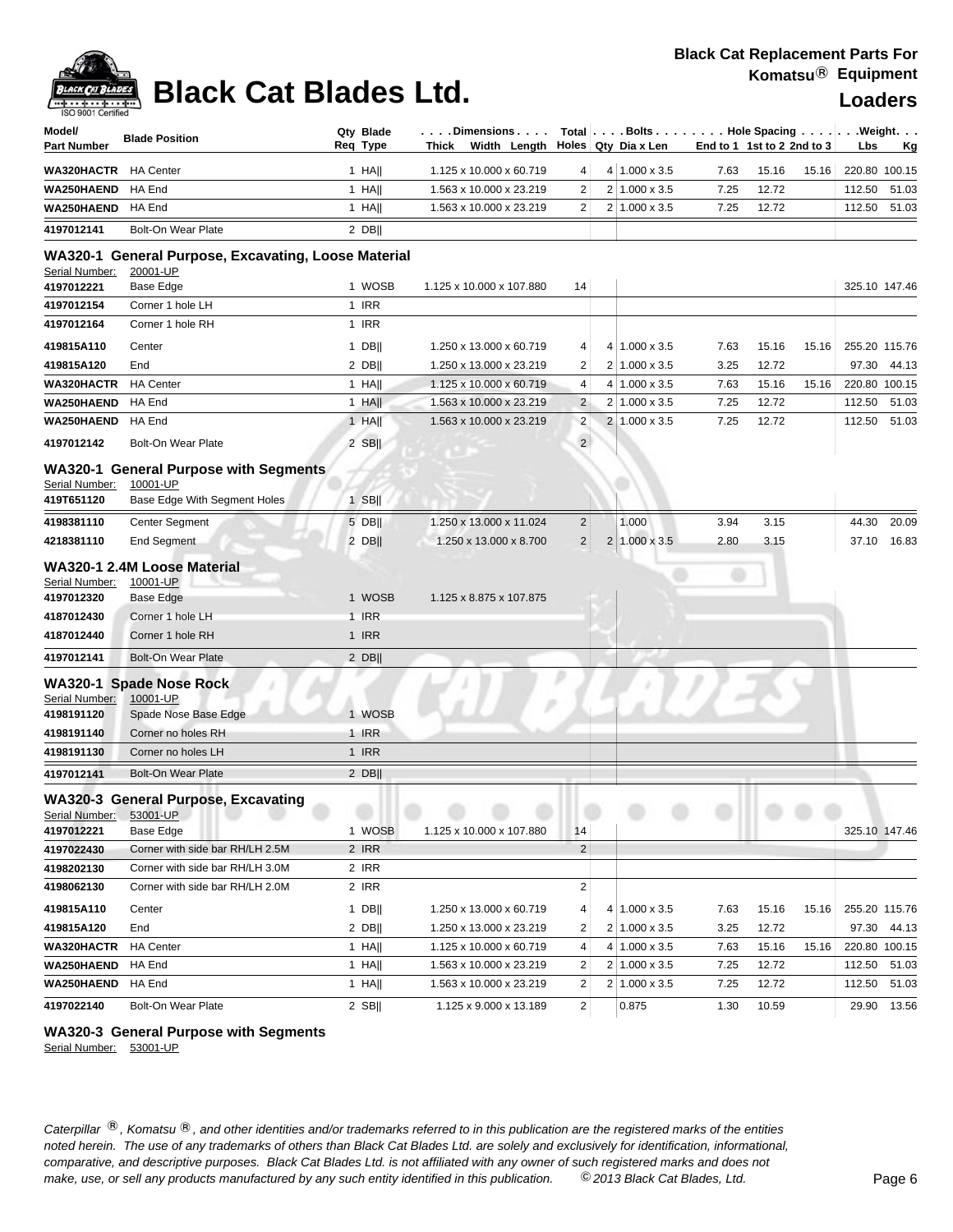

## **Black Cat Blades Ltd. Loaders Loaders**

| Model/<br><b>Part Number</b> | <b>Blade Position</b>                                                                                                | Qty Blade<br>Req Type | Dimensions   Total   Bolts    Hole Spacing    Weight<br>Thick Width Length Holes Qty Diax Len |                |                |                      |       | End to 1 1st to 2 2nd to 3 | Lbs    | Kg            |
|------------------------------|----------------------------------------------------------------------------------------------------------------------|-----------------------|-----------------------------------------------------------------------------------------------|----------------|----------------|----------------------|-------|----------------------------|--------|---------------|
| 419T652120                   | Base Edge With Segment Holes                                                                                         | $1$ SB                |                                                                                               |                |                |                      |       |                            |        |               |
| 4198062130                   | Corner with side bar RH/LH 2.0M                                                                                      | 2 IRR                 |                                                                                               | $\overline{2}$ |                |                      |       |                            |        |               |
| 4197022430                   | Corner with side bar RH/LH 2.5M                                                                                      | 2 IRR                 |                                                                                               | 2              |                |                      |       |                            |        |               |
| 4198381110                   | Center Segment                                                                                                       | 5 DB                  | 1.250 x 13.000 x 11.024                                                                       | 2              |                | 1.000                | 3.94  | 3.15                       | 44.30  | 20.09         |
| 4218381110                   | <b>End Segment</b>                                                                                                   | $2$ DB                | 1.250 x 13.000 x 8.700                                                                        | $\overline{c}$ | 2 <sub>1</sub> | $1.000 \times 3.5$   | 2.80  | 3.15                       | 37.10  | 16.83         |
| 4197022140                   | <b>Bolt-On Wear Plate</b>                                                                                            | $2$ SB                | 1.125 x 9.000 x 13.189                                                                        | 2              |                | 0.875                | 1.30  | 10.59                      |        | 29.90 13.56   |
|                              | WA320-3 Multi-Purpose                                                                                                |                       |                                                                                               |                |                |                      |       |                            |        |               |
| Serial Number:               | 53001-UP                                                                                                             |                       |                                                                                               |                |                |                      |       |                            |        |               |
| 4197012122                   | <b>Base Edge</b>                                                                                                     | 1 WOSB                | 1.125 x 10.000 x 105.710                                                                      | 14             |                |                      |       |                            |        | 318.40 144.42 |
| 4197012152                   | Corner 1 hole LH                                                                                                     | 1 IRR                 |                                                                                               |                |                |                      |       |                            |        |               |
| 4197012162                   | Corner 1 hole RH                                                                                                     | 1 IRR                 |                                                                                               |                |                |                      |       |                            |        |               |
| 418815A110                   | Center                                                                                                               | $1$ DB                | 1.250 x 13.000 x 58.750                                                                       | 4              |                | $4 1.000 \times 3.5$ | 7.25  | 14.75<br>14.75             |        | 246.90 111.99 |
| 419815A120                   | End                                                                                                                  | 2 DB                  | 1.250 x 13.000 x 23.219                                                                       | $\overline{2}$ |                | $2 1.000 \times 3.5$ | 3.25  | 12.72                      | 97.30  | 44.13         |
| 4198151111                   | <b>Optional Center</b>                                                                                               | $1$ DB                | 1.250 x 13.000 x 66.970                                                                       | 4              |                | 4 1.000 x 3.5        | 11.38 | 14.76<br>14.69             |        | 295.00 133.81 |
| 4198151121                   | Optional End                                                                                                         | 2 DBII                | 1.250 x 13.000 x 19.250                                                                       | $\overline{2}$ |                | $2 1.000 \times 3.5$ | 3.27  | 12.71                      | 80.40  | 36.47         |
| WA250HA-CTR HA Center        |                                                                                                                      | $1$ HA                | 1.563 x 10.000 x 58.750                                                                       | $\overline{4}$ | 4              | $1.000 \times 3.5$   | 7.25  | 14.75<br>14.75             |        | 285.60 129.55 |
| WA250HAEND                   | HA End                                                                                                               | $1$ HA                | 1.563 x 10.000 x 23.219                                                                       | 2              |                | 2 1.000 x 3.5        | 7.25  | 12.72                      | 112.50 | 51.03         |
| WA250HAEND                   | HA End                                                                                                               | $1$ HA                | 1.563 x 10.000 x 23.219                                                                       | 2              |                | 2 1.000 x 3.5        | 7.25  | 12.72                      | 112.50 | 51.03         |
| 4198231310                   | Multi purpose dozer center                                                                                           | $1$ DB                | 0.750 x 8.000 x 69.724                                                                        | 12             |                | 12 0.750 x 2         | 1.86  | 6.00<br>6.00               | 108.10 | 49.03         |
| 4198231320                   | Multi purpose dozer end                                                                                              | $2$ DB                | 0.750 x 8.000 x 17.875                                                                        | $\overline{4}$ |                |                      |       |                            |        |               |
| Serial Number:<br>4247012220 | WA350-1 General Purpose, Multi-Purpose, Excavating<br>10001-UP 114.4" BUCKET<br>Base Edge For Bolt-on Edges or Teeth | 1 WOSB                | 1.375 x 8.858 x 114.368                                                                       | 24             |                |                      |       |                            |        | 364.90 165.52 |
| 4237012151                   | Corner 1 hole LH 2.9M                                                                                                | $1$ IRR               |                                                                                               |                |                |                      |       |                            |        |               |
| 4237012161                   | Corner 1 hole RH 2.9M                                                                                                | 1 IRR                 |                                                                                               |                |                |                      |       |                            |        |               |
| 423815A110                   | Center                                                                                                               | $1$ DB                | 1.250 x 13.000 x 64.031                                                                       | 6              |                | 6 0.875 x 3.5        | 6.39  | 3.16<br>16.03              |        | 268.80 121.93 |
| 423815A120                   | End                                                                                                                  | $2$ DB                | 1.250 x 13.000 x 25.000                                                                       | $\overline{4}$ | 4              | $0.875 \times 3.5$   | 6.31  | 3.16<br>8.38               | 104.10 | 47.22         |
| 424815A140                   | <b>Optional Center</b>                                                                                               | $1$ DB                | 1.250 x 13.000 x 68.812                                                                       | 6              |                | $6 0.875 \times 3.5$ | 8.78  | 3.16<br>16.03              |        | 289.10 131.13 |
| 424815A130                   | <b>Optional End</b>                                                                                                  | $2$ DB                | 1.250 x 13.000 x 22.625                                                                       | $\overline{4}$ | 4              | $0.875 \times 3.5$   | 3.97  | 3.16<br>8.38               | 94.00  | 42.64         |
| 424815A140H                  | <b>HA Center</b>                                                                                                     | $1$ HA                | 1.563 x 10.000 x 68.812                                                                       | 6              |                | $6 0.875 \times 3.5$ | 8.78  | 3.16<br>16.03              |        | 335.00 151.95 |
| 424815A130H                  | HA End                                                                                                               | $2$ HA                | 1.563 x 10.000 x 22.625                                                                       | $\overline{4}$ |                | $4 0.875 \times 3.5$ | 3.97  | 3.16<br>8.38               | 108.80 | 49.35         |
| 4238471140                   | <b>Standard Long Tooth</b>                                                                                           | 8 TOOTH               |                                                                                               |                |                |                      |       |                            | 18.90  | 8.57          |
| 4237012140                   | Weld-On Wear Plate                                                                                                   | $2$ SB                |                                                                                               | $\overline{c}$ |                |                      |       |                            |        |               |
| Serial Number:               | <b>WA350-1 General Purpose</b><br>10001-UP 107.9" BUCKET                                                             |                       |                                                                                               |                |                |                      |       |                            |        |               |
| 4237012121                   | Base Edge For Bolt-on Edges or Teeth                                                                                 | 1 WOSB                | 1.375 x 8.858 x 107.880                                                                       | 24             |                |                      |       |                            |        | 343.80 155.95 |
| 4237012151                   | Corner 1 hole LH 2.7/3.5M                                                                                            | $1$ IRR               |                                                                                               |                |                |                      |       |                            |        |               |
| 4237012161                   | Corner 1 hole RH 2.7/3.5M                                                                                            | 1 IRR                 |                                                                                               |                |                |                      |       |                            |        |               |
| 4238061120                   | Corner 1 hole LH 2.4M                                                                                                | 1 IRR                 |                                                                                               |                |                |                      |       |                            |        |               |
| 4238061130                   | Corner 1 hole RH 2.4M                                                                                                | 1 IRR                 |                                                                                               |                |                |                      |       |                            |        |               |
| 423815A130                   | Center                                                                                                               | 1 DB                  | 1.250 x 13.000 x 63.375                                                                       | 6              |                | $6 0.875 \times 3.5$ | 7.63  | 15.00<br>3.16              |        | 265.90 120.61 |
| 423815A140                   | End                                                                                                                  | $2$ DB                | 1.250 x 13.000 x 22.000                                                                       | 4              |                | 4 0.875 x 3.5        | 4.00  | 3.16<br>7.69               | 91.30  | 41.41         |
| 4238231310                   | Multi purpose dozer center                                                                                           | 1 DB                  | 0.750 x 8.031 x 71.890                                                                        | 12             |                | 0.750                | 2.95  | 6.00<br>6.00               | 111.50 | 50.58         |
| 4238231320                   | Multi purpose dozer end                                                                                              | $2$ DB                | 0.750 x 8.031 x 17.875                                                                        | 3              |                | 0.750                | 2.94  | 6.00<br>6.00               | 27.70  | 12.56         |
| 4238471140                   | Standard Long Tooth                                                                                                  | 8 TOOTH               |                                                                                               |                |                |                      |       |                            | 18.90  | 8.57          |

### **WA380-1 General Purpose, Excavating, Light Material**

Serial Number: 10001-UP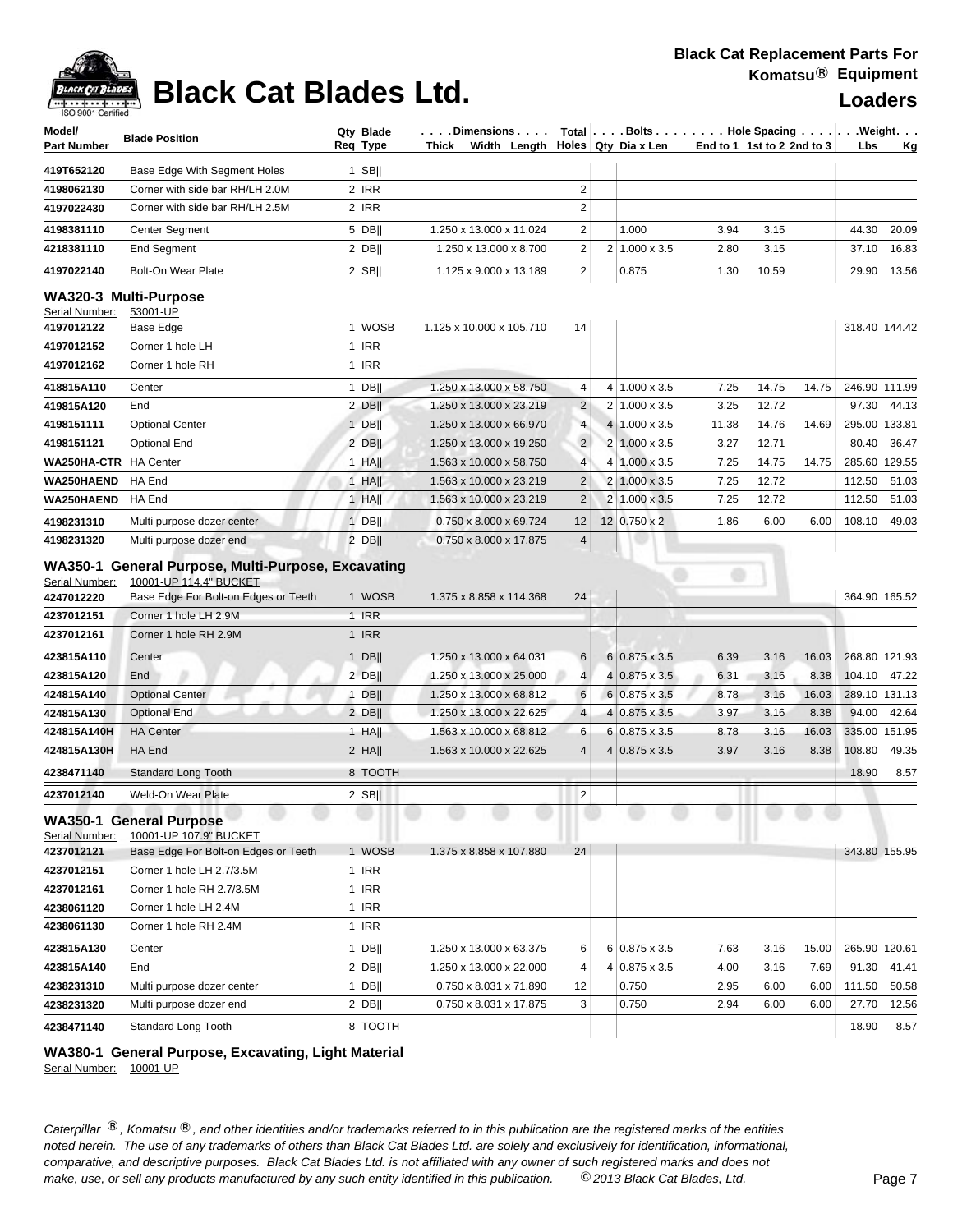

## **Black Cat Blades Ltd. Loaders Loaders**

| Model/<br><b>Part Number</b>                             | <b>Blade Position</b>                                                                                                                                                           | Qty Blade<br>Req Type    | $\ldots$ . Dimensions $\ldots$ Total $ \ldots$ Bolts $\ldots$ . $\ldots$ Hole Spacing $\ldots$ . $ \ldots$ . Weight. $\ldots$<br>Thick Width Length $\vert$ Holes Qty Dia x Len |                |                      |      | End to 1 1st to 2 2nd to 3 | Lbs<br><u>Kg</u> |
|----------------------------------------------------------|---------------------------------------------------------------------------------------------------------------------------------------------------------------------------------|--------------------------|---------------------------------------------------------------------------------------------------------------------------------------------------------------------------------|----------------|----------------------|------|----------------------------|------------------|
| 424T651120                                               | Base Edge With Segment Holes                                                                                                                                                    | 1 SB                     |                                                                                                                                                                                 |                |                      |      |                            |                  |
| 4247012220                                               | Base Edge For Bolt-on Edges or Teeth                                                                                                                                            | 1 WOSB                   | 1.375 x 8.858 x 114.368                                                                                                                                                         | 24             |                      |      |                            | 364.90 165.52    |
| 4237012152                                               | Corner 1 hole LH 2.9/3.8M                                                                                                                                                       | 1 IRR                    |                                                                                                                                                                                 |                |                      |      |                            |                  |
| 4237012162                                               | Corner 1 hole RH 2.9/3.8M                                                                                                                                                       | 1 IRR                    |                                                                                                                                                                                 |                |                      |      |                            |                  |
| 4248061160                                               | Corner 1 hole LH 2.6M                                                                                                                                                           | 1 IRR                    |                                                                                                                                                                                 |                |                      |      |                            |                  |
| 4248061170                                               | Corner 1 hole RH 2.6M                                                                                                                                                           | 1 IRR                    |                                                                                                                                                                                 |                |                      |      |                            |                  |
| 4247012160                                               | Corner 1 hole LH 3.1M                                                                                                                                                           | 1 IRR                    |                                                                                                                                                                                 |                |                      |      |                            |                  |
| 4247012170                                               | Corner 1 hole RH 3.1M                                                                                                                                                           | 1 IRR                    |                                                                                                                                                                                 |                |                      |      |                            |                  |
| 424815A140                                               | Center                                                                                                                                                                          | 1 DB                     | 1.250 x 13.000 x 68.812                                                                                                                                                         | 6              | $6 0.875 \times 3.5$ | 8.78 | 3.16<br>16.03              | 289.10 131.13    |
| 424815A130                                               | End                                                                                                                                                                             | $2$ DB                   | 1.250 x 13.000 x 22.625                                                                                                                                                         | 4              | 4 0.875 x 3.5        | 3.97 | 3.16<br>8.38               | 94.00<br>42.64   |
| 423815A110                                               | <b>Optional Center</b>                                                                                                                                                          | $1$ DB                   | 1.250 x 13.000 x 64.031                                                                                                                                                         | 6              | $6 0.875 \times 3.5$ | 6.39 | 16.03<br>3.16              | 268.80 121.93    |
| 423815A120                                               | <b>Optional End</b>                                                                                                                                                             | $2$ DB                   | 1.250 x 13.000 x 25.000                                                                                                                                                         | 4              | $4 0.875 \times 3.5$ | 6.31 | 3.16<br>8.38               | 47.22<br>104.10  |
| 424815A140H                                              | <b>HA Center</b>                                                                                                                                                                | $1$ HA                   | 1.563 x 10.000 x 68.812                                                                                                                                                         | 6              | 6 0.875 x 3.5        | 8.78 | 3.16<br>16.03              | 335.00 151.95    |
| 424815A130H                                              | HA End                                                                                                                                                                          | $2$ HA                   | 1.563 x 10.000 x 22.625                                                                                                                                                         | $\overline{4}$ | 4 0.875 x 3.5        | 3.97 | 3.16<br>8.38               | 108.80<br>49.35  |
| 4238471140                                               | <b>Standard Long Tooth</b>                                                                                                                                                      | 8 TOOTH                  |                                                                                                                                                                                 |                |                      |      |                            | 18.90<br>8.57    |
| 4237012140                                               | Weld-On Wear Plate                                                                                                                                                              | $2$ SB                   |                                                                                                                                                                                 | $\overline{c}$ |                      |      |                            |                  |
| Serial Number:<br>4247012220<br>4237022510<br>4247022250 | WA380-3 General Purpose, Light Material<br>10001-UP<br>Base Edge For Bolt-on Edges or Teeth<br>Corner with side bar RH/LH 2.9/3.0M 3.8<br>Corner with side bar RH/LH 3.2M 2.9YD | 1 WOSB<br>2 IRR<br>2 IRR | 1.375 x 8.858 x 114.368                                                                                                                                                         | 24             |                      |      |                            | 364.90 165.52    |
| 424815A140                                               | Center                                                                                                                                                                          | 1 $DB$                   | 1.250 x 13.000 x 68.812                                                                                                                                                         | 6              | $6 0.875 \times 3.5$ | 8.78 | 3.16<br>16.03              | 289.10 131.13    |
| 424815A130                                               | End                                                                                                                                                                             | $2$ DB                   | 1.250 x 13.000 x 22.625                                                                                                                                                         | $\overline{4}$ | $4 0.875 \times 3.5$ | 3.97 | 8.38<br>3.16               | 94.00<br>42.64   |
| 423815A110                                               | <b>Optional Center</b>                                                                                                                                                          | $1$ DB                   | 1.250 x 13.000 x 64.031                                                                                                                                                         | 6              | $6 0.875 \times 3.5$ | 6.39 | 3.16<br>16.03              | 268.80 121.93    |
| 423815A120                                               | <b>Optional End</b>                                                                                                                                                             | $2$ DB                   | 1.250 x 13.000 x 25.000                                                                                                                                                         | $\overline{4}$ | $4 0.875 \times 3.5$ | 6.31 | 3.16<br>8.38               | 47.22<br>104.10  |
| 424815A140H                                              | <b>HA Center</b>                                                                                                                                                                | 1 HA                     | 1.563 x 10.000 x 68.812                                                                                                                                                         | 6              | $6 0.875 \times 3.5$ | 8.78 | 3.16<br>16.03              | 335.00 151.95    |
| 424815A130H                                              | HA End                                                                                                                                                                          | 2 HA                     | 1.563 x 10.000 x 22.625                                                                                                                                                         | 4              | $4 0.875 \times 3.5$ | 3.97 | 3.16<br>8.38               | 49.35<br>108.80  |
| 4238471140                                               | <b>Standard Long Tooth</b>                                                                                                                                                      | 8 TOOTH                  |                                                                                                                                                                                 |                |                      |      |                            | 18.90<br>8.57    |
| 4237022140                                               | <b>Bolt-On Wear Plate</b>                                                                                                                                                       | $2$ SB                   | 1.125 x 9.125 x 15.250                                                                                                                                                          | 2 <sub>1</sub> | 0.875                | 2.06 | 11.13                      | 15.20<br>33.50   |
| Serial Number:<br>42370H2C50Y                            | <b>WA380-3 General Purpose</b><br>H20501-UP 116" BUCKET<br>Center                                                                                                               | 1 DB                     | 1.250 x 13.000 x 64.252                                                                                                                                                         | 4 <sup>1</sup> | $4 0.875 \times 3.5$ | 9.69 | 14.96<br>14.96             | 283.40 128.55    |
| 42470H2D60Y                                              | End                                                                                                                                                                             | $2$ DB                   | 1.250 x 13.000 x 25.591                                                                                                                                                         | $\overline{4}$ | $4 0.875 \times 3.5$ | 3.94 | 3.15<br>11.42              | 111.70 50.67     |
| 42370H2C50Z                                              |                                                                                                                                                                                 |                          | 1.260 x 16.000 x 64.252                                                                                                                                                         | $\overline{4}$ | 4 0.875 x 3.5        | 9.69 | 14.96                      | 345.90 156.90    |
| 42470H2D60Z                                              | Center<br>End                                                                                                                                                                   | $1$ DB  <br>$2$ DB       | 1.250 x 16.000 x 25.591                                                                                                                                                         | $\overline{4}$ | 4 0.875 x 3.5        | 3.94 | 14.96<br>3.15<br>11.42     | 61.96<br>136.60  |
| 4238471140                                               | Standard Long Tooth                                                                                                                                                             | 8 TOOTH                  |                                                                                                                                                                                 |                |                      |      |                            | 8.57<br>18.90    |
| Serial Number:<br>42470H2D80Y                            | <b>WA380-3 General Purpose</b><br>H20501-UP 125" BUCKET<br>Center                                                                                                               | $1$ DB                   | 1.250 x 13.000 x 73.543                                                                                                                                                         | 5              | 4 0.875 x 3.5        | 9.21 | 13.78<br>13.78             | 324.10 147.01    |
| 42470H2D60Y                                              | End                                                                                                                                                                             | $2$ DB                   | 1.250 x 13.000 x 25.591                                                                                                                                                         | 4              | 4 0.875 x 3.5        | 3.94 | 3.15<br>11.42              | 111.70<br>50.67  |
| 42470H2D80Z                                              | Center                                                                                                                                                                          | $1$ DB                   | 1.250 x 16.000 x 73.543                                                                                                                                                         | 5              | $0.875 \times 3.5$   | 9.21 | 13.78<br>13.78             | 395.70 179.49    |
| 42470H2D60Z                                              | End                                                                                                                                                                             | $2$ DB                   | 1.250 x 16.000 x 25.591                                                                                                                                                         | $\overline{4}$ | $4 0.875 \times 3.5$ | 3.94 | 3.15<br>11.42              | 61.96<br>136.60  |
|                                                          |                                                                                                                                                                                 |                          |                                                                                                                                                                                 |                |                      |      |                            |                  |
| Serial Number:<br>4237032220<br>4237012220               | <b>WA380-5 General Purpose</b><br>60001-UP 114.4" BUCKET<br>Base Edge With Segment Holes<br>Base Edge                                                                           | $1$ SB  <br>$1$ SB       | 1.375 x 8.858 x 114.368                                                                                                                                                         | 38             |                      |      |                            | 360.10 163.34    |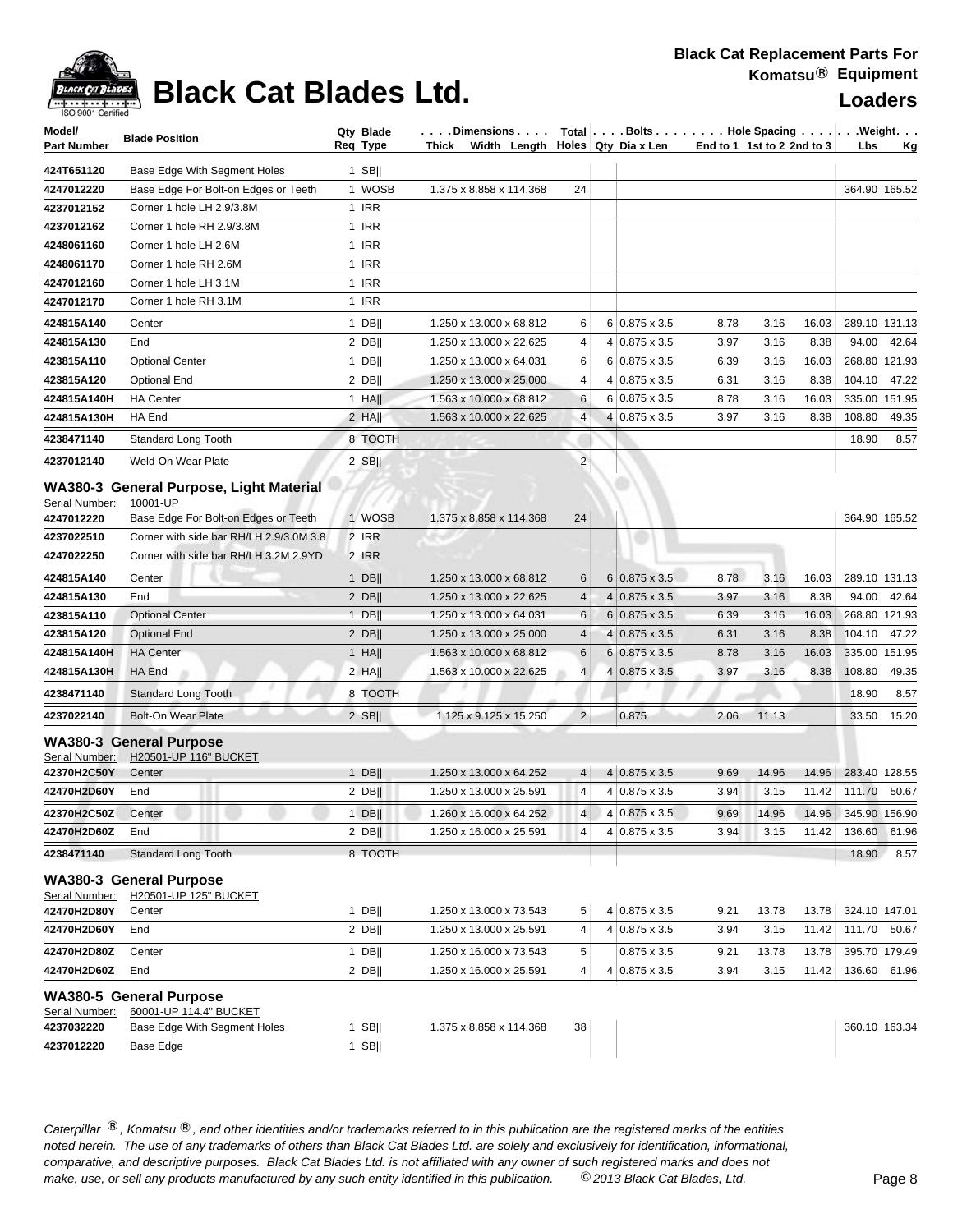### **Black Cat Replacement Parts For Komatsu**® **Equipment**



## **Black Cat Blades Ltd. Loaders Legation Cat Blades Ltd.**

| Model/             | <b>Blade Position</b>                                         | Qty Blade    |         | $\ldots$ . Dimensions $\ldots$ |                         | Total   Bolts   Hole Spacing   Weight. |                            |       |       |                    |               |
|--------------------|---------------------------------------------------------------|--------------|---------|--------------------------------|-------------------------|----------------------------------------|----------------------------|-------|-------|--------------------|---------------|
| <b>Part Number</b> |                                                               | Req Type     |         | Thick Width Length             |                         | Holes Qty Dia x Len                    | End to 1 1st to 2 2nd to 3 |       |       | Lbs                | <u>Kg</u>     |
| 4217022990         | Side Cutter RH                                                | 1 IRR        |         | 1.000 x 10.000 x 20.194        | $\overline{2}$          | $0.875 \times 3.5$                     | 6.97                       | 6.25  |       | 31.40              | 14.24         |
| 4217022980         | Side Cutter LH                                                | 1 IRR        |         | 1.000 x 10.000 x 20.194        | $\overline{2}$          | $0.875 \times 3.5$                     | 6.97                       | 6.25  |       | 31.40              | 14.24         |
| 424815A140         | Center                                                        | 1 DB         |         | 1.250 x 13.000 x 68.812        | 6                       | 6 0.875 x 3.5                          | 8.78                       | 3.16  | 16.03 |                    | 289.10 131.13 |
| 424815A130         | End                                                           | $2$ DB       |         | 1.250 x 13.000 x 22.625        | 4                       | 4 0.875 x 3.5                          | 3.97                       | 3.16  | 8.38  | 94.00              | 42.64         |
| 424T791110         | Optional two piece Center                                     | $2$ DB       |         | x x 34.350                     | 4                       | 4 0.875 x 3.5                          | 8.78                       | 3.15  | 12.89 | 140.00             | 63.50         |
| 424T791120         | <b>Optional End</b>                                           | $2$ DB       |         | x x 22.638                     | 4                       | 4 0.875 x 3.5                          | 3.97                       | 3.16  | 8.38  |                    |               |
| 424815A140H        | <b>HA Center</b>                                              | $1$ HA       |         | 1.563 x 10.000 x 68.812        | 6                       | $6 0.875 \times 3.5$                   | 8.78                       | 3.16  | 16.03 |                    | 335.00 151.95 |
| 424815A130H        | HA End                                                        | 2 HAII       |         | 1.563 x 10.000 x 22.625        | 4                       | $4 0.875 \times 3.5$                   | 3.97                       | 3.16  | 8.38  | 108.80             | 49.35         |
| 4238471140         | Standard Long Tooth                                           |              | 8 TOOTH |                                |                         |                                        |                            |       |       | 18.90              | 8.57          |
| 4218381110         | Segment                                                       | 7 DB         |         | 1.250 x 13.000 x 8.700         | 2                       | 2 1.000 x 3.5                          | 2.80                       | 3.15  |       | 37.10              | 16.83         |
| 4237022140         | Bolt-On Wear Plate                                            | $2$ SB       |         | 1.125 x 9.125 x 15.250         | $\overline{2}$          | 0.875                                  | 2.06                       | 11.13 |       | 33.50              | 15.20         |
|                    | <b>WA380-5 General Purpose</b>                                |              |         |                                |                         |                                        |                            |       |       |                    |               |
| Serial Number:     | 60001-UP 114.4" CORNER GUARD STYLE BUCKET                     |              |         |                                |                         |                                        |                            |       |       |                    |               |
| 4237022720         | Base Edge                                                     | $1$ SB       |         |                                |                         |                                        |                            |       |       |                    |               |
| 4217022990         | Side Cutter RH                                                | <b>1 IRR</b> |         | 1.000 x 10.000 x 20.194        | $\overline{2}$          | $0.875 \times 3.5$                     | 6.97                       | 6.25  |       | 31.40              | 14.24         |
| 4217022980         | Side Cutter LH                                                | 1 IRR        |         | 1.000 x 10.000 x 20.194        | $\overline{2}$          | $0.875 \times 3.5$                     | 6.97                       | 6.25  |       | 31.40              | 14.24         |
| 4238152210         | Center                                                        | $2$ DB       |         | 1.250 x 13.000 x 49.173        | $\overline{4}$          | 4 0.875 x 3.5                          | 6.10                       | 12.32 | 12.32 | 216.40             | 98.16         |
| 4218152220         | Corner Guard Style End                                        | 2 DBII       |         | 1.250 x 17.913 x 7.874         | 3                       | $3 0.875 \times 3.5$                   | 6.50                       | 2.46  | 2.46  | 46.90              | 21.27         |
| 423T792210         | <b>HD Center</b>                                              | 2 DB         |         | 1.500 x 16.000 x 49.173        | $\overline{4}$          | 0.875                                  | 6.10                       | 12.32 | 12.32 |                    | 316.30 143.47 |
| 421T792220         | HD End                                                        | $2$ DB       |         | 1.500 x 20.906 x 7.874         | 3                       | 0.875                                  | 8.00                       | 2.46  | 2.46  | 65.70              | 29.80         |
| 4238471140         | <b>Standard Long Tooth</b>                                    |              | 8 TOOTH |                                |                         |                                        |                            |       |       | 18.90              | 8.57          |
| 4237022140         | <b>Bolt-On Wear Plate</b>                                     | $2$ SB       |         | 1.125 x 9.125 x 15.250         | $\overline{c}$          | 0.875                                  | 2.06                       | 11.13 |       | 33.50              | 15.20         |
|                    | <b>WA380-5 General Purpose</b>                                |              |         |                                |                         |                                        |                            |       |       |                    |               |
| Serial Number:     | <b>H50051-UP 116" BUCKET</b>                                  |              |         |                                |                         |                                        |                            |       |       |                    |               |
| 42370H2C50Y        | Center                                                        | $1$ DB       |         | 1.250 x 13.000 x 64.252        | 4                       | 4 0.875 x 3.5                          | 9.69                       | 14.96 | 14.96 | 283.40 128.55      |               |
| 42470H2D60Y        | End                                                           | $2$ DB       |         | 1.250 x 13.000 x 25.591        | $\overline{4}$          | $4 0.875 \times 3.5$                   | 3.94                       | 3.15  | 11.42 | 111.70             | 50.67         |
| 42370H2C50Z        | Center                                                        | $1$ DB       |         | 1.260 x 16.000 x 64.252        | $\overline{\mathbf{4}}$ | 4 0.875 x 3.5                          | 9.69                       | 14.96 | 14.96 |                    | 345.90 156.90 |
| 42470H2D60Z        | End                                                           | $2$ DB       |         | 1.250 x 16.000 x 25.591        | $\overline{4}$          | $4 0.875 \times 3.5$                   | 3.94                       | 3.15  | 11.42 | 136.60             | 61.96         |
|                    | WA380-5 WA380-5H General Purpose                              |              |         |                                |                         |                                        |                            |       |       |                    |               |
| Serial Number:     | H20942-UP 125" BUCKET                                         |              |         |                                |                         |                                        |                            |       |       |                    |               |
| 42470H2D80Y        | Center                                                        | $1$ DB       |         | 1.250 x 13.000 x 73.543        | 5 <sup>5</sup>          | $4 0.875 \times 3.5$                   | 9.21                       | 13.78 | 13.78 | 324.10 147.01      |               |
| 42470H2D60Y        | End                                                           | $2$ DB       |         | 1.250 x 13.000 x 25.591        | 4 <sup>1</sup>          | $4 0.875 \times 3.5$                   | 3.94                       | 3.15  | 11.42 | 111.70             | 50.67         |
| 42470H2D80Z        | Center                                                        | $1$ DB       |         | 1.250 x 16.000 x 73.543        | 5                       | $0.875 \times 3.5$                     | 9.21                       | 13.78 | 13.78 |                    | 395.70 179.49 |
| 42470H2D60Z End    | w                                                             | 2 DB         |         | 1.250 x 16.000 x 25.591        | 4                       | $4 0.875 \times 3.5$                   | 3.94                       | 3.15  |       | 11.42 136.60 61.96 |               |
|                    | WA400-1 115.16" BUCKET General Purpose, High Lift, Excavating |              |         |                                |                         |                                        |                            |       |       |                    |               |
| Serial Number:     | 10001-UP                                                      |              |         |                                |                         |                                        |                            |       |       |                    |               |
| 4247012121         | Base Edge For Bolt-on Edges or Teeth                          |              | 1 WOSB  | 2.835 x 8.858 x 115.000        | 24                      |                                        |                            |       |       |                    | 367.00 166.47 |
| 4217012151         | Corner 1 hole LH 3.1/4.0M                                     | 1 IRR        |         | 1.250 x 9.000 x 9.125          | 1                       |                                        |                            |       |       | 18.40              | 8.35          |
| 4217012161         | Corner 1 hole RH 3.1/4.0M                                     | 1 IRR        |         | 1.250 x 9.000 x 9.125          | $\mathbf{1}$            |                                        |                            |       |       | 18.40              | 8.35          |
| 4248061120         | Corner 1 hole LH 2.8M                                         | 1 IRR        |         |                                |                         |                                        |                            |       |       |                    |               |
| 4248061130         | Corner 1 hole RH 2.8M                                         | 1 IRR        |         |                                |                         |                                        |                            |       |       |                    |               |
| 424815A140         | Center                                                        | 1 DB         |         | 1.250 x 13.000 x 68.812        | 6                       | $6 0.875 \times 3.5$                   | 8.78                       | 3.16  | 16.03 |                    | 289.10 131.13 |
| 4248151121         | End                                                           | $2$ DB       |         | 1.250 x 13.000 x 23.031        | 4                       | $4 0.875 \times 3.5$                   | 3.97                       | 3.16  | 8.78  |                    | 95.70 43.41   |

**4238471140** Standard Long Tooth 8 TOOTH 8 1990 8 1990 8 1991 8 1991 8 18.90 8.57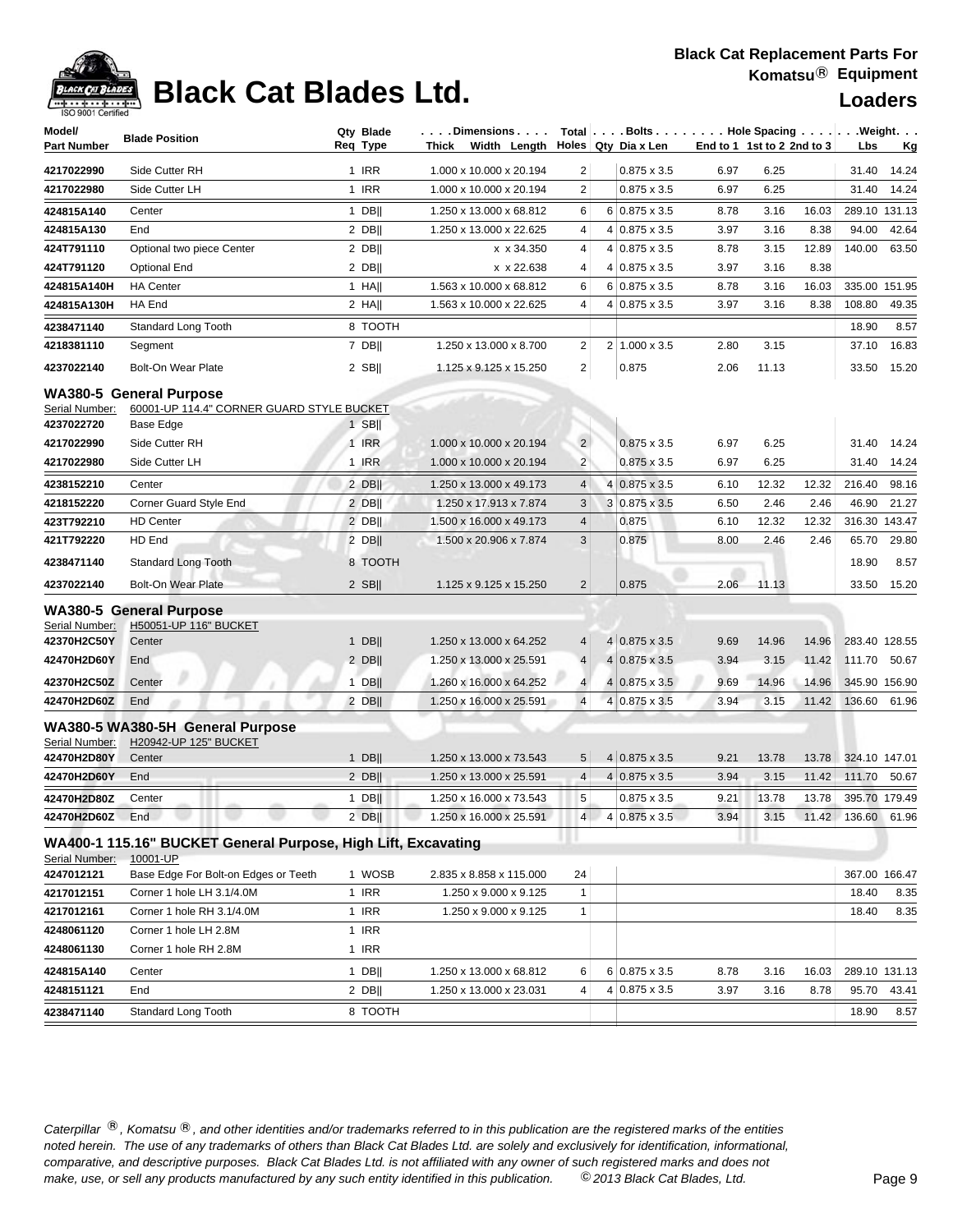## **Black Cat Blades Ltd. Loaders Legation Cat Blades Ltd.**

| Model/<br>Part Number         | <b>Blade Position</b>                                           | Qty Blade<br>Req Type | . Dimensions<br>Thick Width Length                 |                | Total Bolts Hole Spacing Weight.<br>Holes Qty Dia x Len | End to 1 1st to 2 2nd to 3 |               |                | Lbs                     | Κg           |
|-------------------------------|-----------------------------------------------------------------|-----------------------|----------------------------------------------------|----------------|---------------------------------------------------------|----------------------------|---------------|----------------|-------------------------|--------------|
| 4247012141                    | Weld-On Wear Plate                                              | $2$ SB                |                                                    | 2              |                                                         |                            |               |                |                         |              |
|                               | WA400-1 114.37" BUCKET General Purpose, High Lift, Excavating   |                       |                                                    |                |                                                         |                            |               |                |                         |              |
| Serial Number:                | 10001-UP                                                        |                       |                                                    |                |                                                         |                            |               |                |                         |              |
| 4247012220                    | Base Edge For Bolt-on Edges or Teeth                            | 1 WOSB                | 1.375 x 8.858 x 114.368                            | 24             |                                                         |                            |               |                | 364.90 165.52           |              |
| 4217012151                    | Corner 1 hole LH 3.1/4.0M                                       | 1 IRR                 | 1.250 x 9.000 x 9.125                              | 1              |                                                         |                            |               |                | 18.40                   | 8.35         |
| 4217012161                    | Corner 1 hole RH 3.1/4.0M                                       | 1 IRR                 | 1.250 x 9.000 x 9.125                              | 1              |                                                         |                            |               |                | 18.40                   | 8.35         |
| 4248061120                    | Corner 1 hole LH 2.8M                                           | 1 IRR                 |                                                    |                |                                                         |                            |               |                |                         |              |
| 4248061130                    | Corner 1 hole RH 2.8M                                           | 1 IRR                 |                                                    |                |                                                         |                            |               |                |                         |              |
| 424815A140                    | Center                                                          | $1$ DB                | 1.250 x 13.000 x 68.812                            | 6              | $6 0.875 \times 3.5$                                    | 8.78                       | 3.16          | 16.03          | 289.10 131.13           |              |
| 424815A130                    | End                                                             | $2$ DB                | 1.250 x 13.000 x 22.625                            | 4              | $4 0.875 \times 3.5$                                    | 3.97                       | 3.16          | 8.38           | 94.00                   | 42.64        |
| 423815A110                    | <b>Optional Center</b>                                          | $1$ DB                | 1.250 x 13.000 x 64.031                            | 6              | $6 0.875 \times 3.5$                                    | 6.39                       | 3.16          | 16.03          | 268.80 121.93           |              |
| 423815A120                    | <b>Optional End</b>                                             | $2$ DB                | 1.250 x 13.000 x 25.000                            | 4              | 4 0.875 x 3.5                                           | 6.31                       | 3.16          | 8.38           | 104.10                  | 47.22        |
| 424815A140H                   | <b>HA Center</b>                                                | 1 HA                  | 1.563 x 10.000 x 68.812                            | 6              | $6 0.875 \times 3.5$                                    | 8.78                       | 3.16          | 16.03          | 335.00 151.95           |              |
| 424815A130H                   | HA End                                                          | $2$ HA                | 1.563 x 10.000 x 22.625                            | 4              | 4 0.875 x 3.5                                           | 3.97                       | 3.16          | 8.38           | 108.80                  | 49.35        |
| 4238471140                    | Standard Long Tooth                                             | 8 TOOTH               |                                                    |                |                                                         |                            |               |                | 18.90                   | 8.57         |
| 4247012141                    | Weld-On Wear Plate                                              | $2$ SB                |                                                    | $\overline{c}$ |                                                         |                            |               |                |                         |              |
|                               | WA400-1 Spade Nose Rock                                         |                       |                                                    |                |                                                         |                            |               |                |                         |              |
| Serial Number:                | 10001-UP                                                        |                       |                                                    |                |                                                         |                            |               |                |                         |              |
| 4238091120                    | <b>Base Edge</b>                                                | 1 WOSB                |                                                    |                |                                                         |                            |               |                |                         |              |
| 4238091150                    | Corner no holes LH                                              | 1 IRR                 |                                                    |                |                                                         |                            |               |                |                         |              |
| 4238091160                    | Corner no holes RH                                              | 1 IRR                 |                                                    |                |                                                         |                            |               |                |                         |              |
|                               | <b>WA400-5 General Purpose</b>                                  |                       |                                                    |                |                                                         |                            |               |                |                         |              |
| Serial Number:<br>4237032220  | 70001-UP<br>Base Edge With Segment Holes                        | $1$ SB                | 1.375 x 8.858 x 114.368                            | 38             |                                                         |                            |               |                | 360.10 163.34           |              |
|                               |                                                                 |                       |                                                    |                |                                                         |                            |               |                |                         |              |
| 424815A140                    | Center                                                          | $1$ DB                | 1.250 x 13.000 x 68.812                            | 6              | $6 0.875 \times 3.5$                                    | 8.78                       | 3.16          | 16.03          | 289.10 131.13           |              |
| 424815A130                    | End                                                             | $2$ DB                | 1.250 x 13.000 x 22.625                            | $\overline{4}$ | 4 0.875 x 3.5                                           | 3.97                       | 3.16          | 8.38           | 94.00                   | 42.64        |
| 424T791110                    | <b>Optional Center</b>                                          | $2$ DB                | x x 34.350                                         | 4              | $4 0.875 \times 3.5$                                    | 8.78                       | 3.15          | 12.89          | 140.00                  | 63.50        |
| 424T791120                    | <b>Optional End</b>                                             | $2$ DB                | x x 22.638                                         | $\overline{4}$ | 4 0.875 x 3.5                                           | 3.97                       | 3.16          | 8.38           |                         |              |
| 424815A140H                   | <b>HA Center</b><br><b>HA End</b>                               | $1$ HA                | 1.563 x 10.000 x 68.812<br>1.563 x 10.000 x 22.625 | 6<br>4         | $6 0.875 \times 3.5$<br>4 0.875 x 3.5                   | 8.78<br>3.97               | 3.16<br>3.16  | 16.03<br>8.38  | 335.00 151.95<br>108.80 |              |
| 424815A130H                   |                                                                 | $2$ HA                |                                                    |                |                                                         |                            |               |                |                         | 49.35        |
| 4238471140                    | <b>Standard Long Tooth</b>                                      | 8 TOOTH               |                                                    |                |                                                         |                            |               |                | 18.90                   | 8.57         |
| 4218381110                    | Segment                                                         | $7$ DB                | 1.250 x 13.000 x 8.700                             | 2              | $2 1.000 \times 3.5$                                    | 2.80                       | 3.15          |                | 37.10                   | 16.83        |
| 4237022140                    | <b>Bolt-On Wear Plate</b>                                       | $2$ SB                | 1.125 x 9.125 x 15.250                             | 2              | 0.875                                                   | 2.06                       | 11.13         |                | 33.50                   | 15.20        |
|                               | <b>WA400-5 General Purpose</b>                                  |                       |                                                    |                |                                                         |                            |               |                |                         |              |
| Serial Number:<br>42470H2D50Y | H50051-UP 118" BUCKET                                           | $1$ DB                | 1.250 x 13.000 x 66.654                            |                | $4 0.875 \times 3.5$                                    | 10.24                      |               |                |                         |              |
| 42470H2D60Y                   | Center<br>End                                                   | $2$ DB                | 1.250 x 13.000 x 25.591                            | 4<br>4         | $4 0.875 \times 3.5$                                    | 3.94                       | 15.39<br>3.15 | 15.39<br>11.42 | 294.00 133.36           | 111.70 50.67 |
|                               |                                                                 |                       |                                                    |                |                                                         |                            |               |                |                         |              |
| 42470H2D50Z                   | Center                                                          | $1$ DB                | 1.250 x 16.000 x 66.654                            | 4              | $4 0.875 \times 3.5$                                    | 10.24                      | 15.39         | 15.39          | 359.00 162.84           |              |
| 42470H2D60Z                   | End                                                             | $2$ DB                | 1.250 x 16.000 x 25.591                            | 4              | 4 0.875 x 3.5                                           | 3.94                       | 3.15          | 11.42          | 136.60                  | 61.96        |
| Serial Number:                | WA420-1 General Purpose, Excavating, Light Material<br>10001-UP |                       |                                                    |                |                                                         |                            |               |                |                         |              |
| 421T651120                    | Base Edge With Segment Holes                                    | 1 SB $  $             |                                                    |                |                                                         |                            |               |                |                         |              |
| 4217012122                    | Base Edge For Bolt-on Edges or Teeth                            | 1 WOSB                | 1.375 x 8.858 x 120.094                            | 27             |                                                         |                            |               |                | 382.70 173.59           |              |
| 4247012420                    | <b>Base Edge Without Holes</b>                                  | 1 WOSB                |                                                    |                |                                                         |                            |               |                |                         |              |
| 4248061160                    | Corner 1 hole LH 3.1M                                           | 1 IRR                 |                                                    |                |                                                         |                            |               |                |                         |              |
| 4248061170                    | Corner 1 hole RH 3.1M                                           | 1 IRR                 |                                                    |                |                                                         |                            |               |                |                         |              |

Caterpillar ®, Komatsu ®, and other identities and/or trademarks referred to in this publication are the registered marks of the entities *noted herein. The use of any trademarks of others than Black Cat Blades Ltd. are solely and exclusively for identification, informational, make, use, or sell any products manufactured by any such entity identified in this publication. comparative, and descriptive purposes. Black Cat Blades Ltd. is not affiliated with any owner of such registered marks and does not* ©*2013 Black Cat Blades, Ltd.* Page 10

4217012260 Corner 1 hole LH 3.4M 1 IRR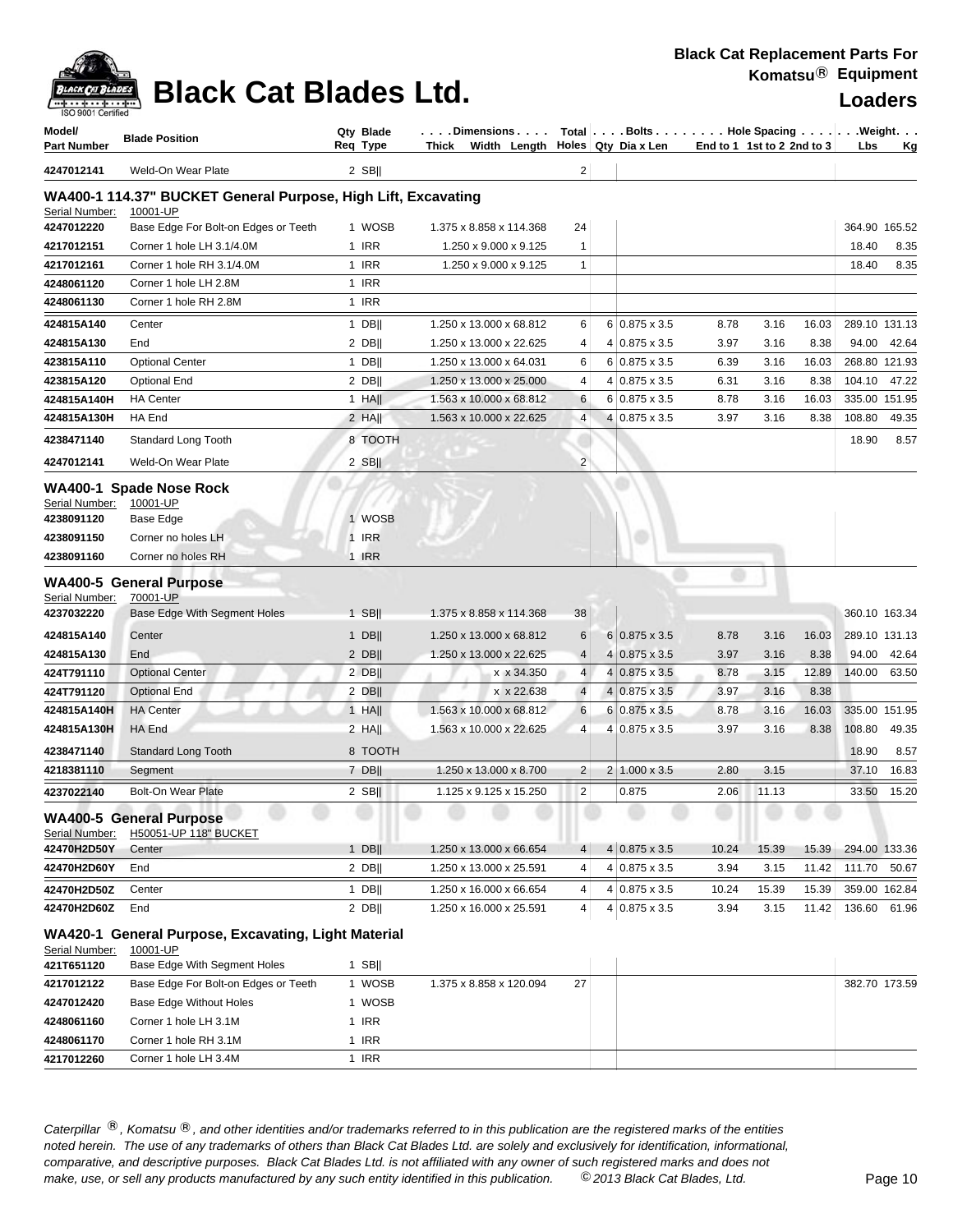### **Black Cat Replacement Parts For Komatsu**® **Equipment**



## **Black Cat Blades Ltd. Loaders Loaders**

| Model/<br><b>Part Number</b> | <b>Blade Position</b>                                                  | Qty Blade<br>Req Type | $\ldots$ . Dimensions $\ldots  \hspace{0.1cm}$ Total $ \ldots$ . Bolts $\ldots  \ldots$ . Hole Spacing $\ldots  \ldots  $ . Weight. $\ldots$<br>Thick Width Length $\vert$ Holes Qty Dia x Len |                         |                       |       | End to 1 1st to 2 2nd to 3 | Lbs    | Kg            |
|------------------------------|------------------------------------------------------------------------|-----------------------|------------------------------------------------------------------------------------------------------------------------------------------------------------------------------------------------|-------------------------|-----------------------|-------|----------------------------|--------|---------------|
| 4217012270                   | Corner 1 hole RH 3.4M                                                  | 1 IRR                 |                                                                                                                                                                                                |                         |                       |       |                            |        |               |
| 4217012152                   | Corner 1 hole LH 3.5M                                                  | 1 IRR                 |                                                                                                                                                                                                |                         |                       |       |                            |        |               |
| 4217012162                   | Corner 1 hole RH 3.5M                                                  | 1 IRR                 |                                                                                                                                                                                                |                         |                       |       |                            |        |               |
| 424815A120                   | Center                                                                 | $1$ DB                | 1.250 x 13.000 x 73.406                                                                                                                                                                        | 8                       | 10 0.875 x 3.5        | 5.69  | 14.72<br>3.16              |        | 307.60 139.53 |
| 424815A110                   | End                                                                    | $2$ DB                | 1.250 x 13.000 x 23.438                                                                                                                                                                        | 4                       | $4 0.875 \times 3.5$  | 4.13  | 7.38<br>3.16               | 97.50  | 44.23         |
| 421815A120                   | <b>Optional Center</b>                                                 | $1$ DB                | 1.250 x 13.000 x 76.844                                                                                                                                                                        | 8                       | 8 0.875 x 3.5         | 7.47  | 3.16<br>14.66              |        | 322.10 146.10 |
| 4218151121                   | Optional End                                                           | $2$ DB                | 1.250 x 13.000 x 21.562                                                                                                                                                                        | 4                       | $4 0.875 \times 3.5$  | 3.94  | 3.16<br>7.38               | 89.50  | 40.60         |
| 424815A12HC                  | <b>HA</b> Center                                                       | $1$ HA                | 1.563 x 10.000 x 73.406                                                                                                                                                                        | 10                      | 10 0.875 x 3.5        | 5.69  | 3.16<br>11.56              |        | 355.10 161.07 |
| 424815A11HR                  | HA End                                                                 | $1$ HA                | 1.563 x 10.000 x 23.438                                                                                                                                                                        | 4                       | $4 0.875 \times 3.5$  | 5.63  | 3.16<br>7.38               | 112.80 | 51.17         |
| 424815A11HL                  | HA End                                                                 | 1 HA                  | 1.563 x 10.000 x 23.438                                                                                                                                                                        | 4                       | 4 0.875 x 3.5         | 4.13  | 3.16<br>7.38               | 112.80 | 51.17         |
| 4238471140                   | Standard Long Tooth                                                    | 8 TOOTH               |                                                                                                                                                                                                |                         |                       |       |                            | 18.90  | 8.57          |
| 4218381110                   | Center Segment                                                         | $6$ DB                | 1.250 x 13.000 x 8.700                                                                                                                                                                         | 2                       | $2 1.000 \times 3.5$  | 2.80  | 3.15                       | 37.10  | 16.83         |
| 4218381120                   | End Segment                                                            | $2$ DB                | 1.250 x 13.000 x 7.087                                                                                                                                                                         | $\overline{c}$          | $2 1.000 \times 3.5$  | 1.97  | 3.15                       |        | 30.20 13.70   |
| 4247012141                   | Weld-On Wear Plate                                                     | $2$ SB                |                                                                                                                                                                                                | $\overline{\mathbf{c}}$ |                       |       |                            |        |               |
| Serial Number:               | WA420-1 Spade Nose Rock<br>10001-UP                                    |                       |                                                                                                                                                                                                |                         |                       |       |                            |        |               |
| 4238091120                   | Spade Nose Base Edge                                                   | 1 WOSB                |                                                                                                                                                                                                |                         |                       |       |                            |        |               |
| 4218091340                   | Corner no holes LH                                                     | 1 IRR                 |                                                                                                                                                                                                |                         |                       |       |                            |        |               |
| 4218091350                   | Corner no holes RH                                                     | $1$ IRR               |                                                                                                                                                                                                |                         |                       |       |                            |        |               |
| Serial Number:               | <b>WA420-3 General Purpose</b><br>30001-UP                             |                       |                                                                                                                                                                                                |                         |                       |       |                            |        |               |
| 4217012122                   | Base Edge For Bolt-on Edges or Teeth                                   | 1 WOSB                | 1.375 x 8.858 x 120.094                                                                                                                                                                        | 27                      |                       |       |                            |        | 382.70 173.59 |
| 4247022250                   | Corner with side bar RH/LH                                             | 2 IRR                 |                                                                                                                                                                                                |                         |                       |       |                            |        |               |
| 421815A120                   | Center                                                                 | $1$ DB                | 1.250 x 13.000 x 76.844                                                                                                                                                                        | 8                       | 8 0.875 x 3.5         | 7.47  | 3.16<br>14.66              |        | 322.10 146.10 |
| 4218151121                   | End                                                                    | $2$ DB                | 1.250 x 13.000 x 21.562                                                                                                                                                                        | 4                       | $4 0.875 \times 3.5$  | 3.94  | 3.16<br>7.38               | 89.50  | 40.60         |
| 424815A120                   | <b>Optional Center</b>                                                 | $1$ DB                | 1.250 x 13.000 x 73.406                                                                                                                                                                        | 8                       | 10 0.875 x 3.5        | 5.69  | 14.72<br>3.16              |        | 307.60 139.53 |
| 424815A110                   | <b>Optional End</b>                                                    | $2$ DB                | 1.250 x 13.000 x 23.438                                                                                                                                                                        | $\overline{4}$          | $4 0.875 \times 3.5$  | 4.13  | 3.16<br>7.38               | 97.50  | 44.23         |
| 424815A12HC                  | <b>HA</b> Center                                                       | $1$ HA                | 1.563 x 10.000 x 73.406                                                                                                                                                                        | 10                      | $10 0.875 \times 3.5$ | 5.69  | 11.56<br>3.16              |        | 355.10 161.07 |
| 424815A11HR                  | HA End                                                                 | $1$ HA                | 1.563 x 10.000 x 23.438                                                                                                                                                                        | 4                       | $4 0.875 \times 3.5$  | 5.63  | 7.38<br>3.16               | 112.80 | 51.17         |
| 424815A11HL                  | HA End                                                                 | 1 HA                  | 1.563 x 10.000 x 23.438                                                                                                                                                                        | $\overline{4}$          | 4 0.875 x 3.5         | 4.13  | 3.16<br>7.38               | 112.80 | 51.17         |
| 4238471140                   | <b>Standard Long Tooth</b>                                             | 8 TOOTH               |                                                                                                                                                                                                |                         |                       |       |                            | 18.90  | 8.57          |
| 4237022140                   | <b>Bolt-On Wear Plate</b>                                              | 2 $SB$                | 1.125 x 9.125 x 15.250                                                                                                                                                                         | 2                       | 0.875                 | 2.06  | 11.13                      | 33.50  | 15.20         |
|                              | <b>WA420-3 General Purpose</b><br>Serial Number: H30051-UP 118" BUCKET |                       |                                                                                                                                                                                                |                         |                       |       |                            |        |               |
| 42470H2D50Y                  | Center                                                                 | $1$ DB                | 1.250 x 13.000 x 66.654                                                                                                                                                                        | 4                       | 4 0.875 x 3.5         | 10.24 | 15.39<br>15.39             |        | 294.00 133.36 |
| 42470H2D60Y                  | End                                                                    | $2$ DB                | 1.250 x 13.000 x 25.591                                                                                                                                                                        | 4                       | $4 0.875 \times 3.5$  | 3.94  | 3.15<br>11.42              |        | 111.70 50.67  |
| 42470H2D50Z                  | Center                                                                 | $1$ DB                | 1.250 x 16.000 x 66.654                                                                                                                                                                        | 4                       | 4 0.875 x 3.5         | 10.24 | 15.39<br>15.39             |        | 359.00 162.84 |
| 42470H2D60Z                  | End                                                                    | $2$ DB                | 1.250 x 16.000 x 25.591                                                                                                                                                                        | 4                       | $4 0.875 \times 3.5$  | 3.94  | 3.15<br>11.42              | 136.60 | 61.96         |
| Serial Number:               | <b>WA430-6 General Purpose</b><br>65001-UP                             |                       |                                                                                                                                                                                                |                         |                       |       |                            |        |               |
| 4237032220                   | Base Edge With Segment Holes                                           | $1$ SB                | 1.375 x 8.858 x 114.368                                                                                                                                                                        | 38                      |                       |       |                            |        | 360.10 163.34 |
| 4237012220                   | Base Edge                                                              | $1$ SB                |                                                                                                                                                                                                |                         |                       |       |                            |        |               |
| 424815A140                   | Center                                                                 | $1$ DB                | 1.250 x 13.000 x 68.812                                                                                                                                                                        | 6                       | 6 0.875 x 3.5         | 8.78  | 16.03<br>3.16              |        | 289.10 131.13 |
| 424815A130                   | End                                                                    | $2$ DB                | 1.250 x 13.000 x 22.625                                                                                                                                                                        | 4                       | $4 0.875 \times 3.5$  | 3.97  | 3.16<br>8.38               | 94.00  | 42.64         |
| 424T791110                   | Optional two piece Center                                              | $2$ DB                | x x 34.350                                                                                                                                                                                     | 4                       | $4 0.875 \times 3.5$  | 8.78  | 12.89<br>3.15              | 140.00 | 63.50         |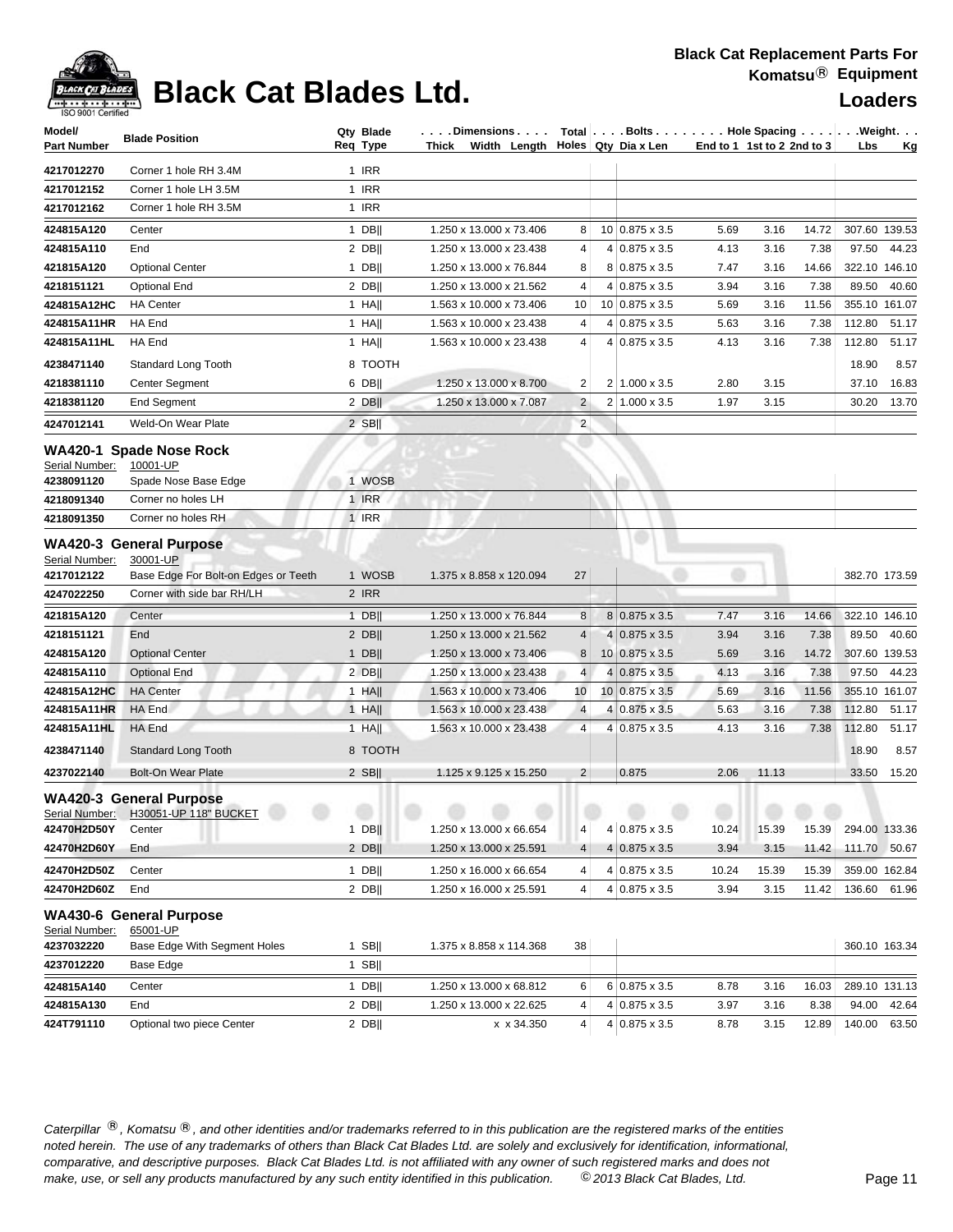| Model/<br><b>Part Number</b> | <b>Blade Position</b>                                    | Qty Blade<br>Req Type | Dimensions<br>Thick Width Length |                               | Total   Bolts Hole Spacing Weight.<br>Holes Qty Dia x Len | End to 1 1st to 2 2nd to 3 |       |       | Lbs           | <u>Kg</u>     |
|------------------------------|----------------------------------------------------------|-----------------------|----------------------------------|-------------------------------|-----------------------------------------------------------|----------------------------|-------|-------|---------------|---------------|
| 424T791120                   | Optional End                                             | $2$ DB                | x x 22.638                       | 4                             | 4 0.875 x 3.5                                             | 3.97                       | 3.16  | 8.38  |               |               |
| 424815A140H                  | <b>HA Center</b>                                         | $1$ HA                | 1.563 x 10.000 x 68.812          | 6                             | $6 0.875 \times 3.5$                                      | 8.78                       | 3.16  | 16.03 | 335.00 151.95 |               |
| 424815A130H                  | HA End                                                   | $2$ HA                | 1.563 x 10.000 x 22.625          | 4                             | 4 0.875 x 3.5                                             | 3.97                       | 3.16  | 8.38  | 108.80        | 49.35         |
| 4238471140                   | Standard Long Tooth                                      | 8 TOOTH               |                                  |                               |                                                           |                            |       |       | 18.90         | 8.57          |
| 4218381110                   | Segment                                                  | $7$ DB                | 1.250 x 13.000 x 8.700           | 2                             | $2 1.000 \times 3.5$                                      | 2.80                       | 3.15  |       | 37.10         | 16.83         |
| 4237022140                   | <b>Bolt-On Wear Plate</b>                                | $2$ SB                | 1.125 x 9.125 x 15.250           | $\overline{2}$                | 0.875                                                     | 2.06                       | 11.13 |       | 33.50         | 15.20         |
|                              | WA450-1 119.13" BUCKET General Purpose                   |                       |                                  |                               |                                                           |                            |       |       |               |               |
| Serial Number:               | 10001-UP                                                 |                       |                                  |                               |                                                           |                            |       |       |               |               |
| 4217012320                   | Base Edge For Bolt-on Edges or Teeth                     | 1 WOSB                | 1.375 x 8.875 x 119.094          | 27                            |                                                           |                            |       |       |               | 379.30 172.05 |
| 4217012151                   | Corner 1 hole LH S/N 10001-19999                         | 1 IRR                 | 1.250 x 9.000 x 9.125            | $\mathbf{1}$                  |                                                           |                            |       |       | 18.40         | 8.35          |
| 4217012161                   | Corner 1 hole RH S/N 10001-19999                         | 1 IRR                 | 1.250 x 9.000 x 9.125            | 1                             |                                                           |                            |       |       | 18.40         | 8.35          |
| 4217012152                   | Corner 1 hole LH S/N 20001-UP                            | 1 IRR                 |                                  |                               |                                                           |                            |       |       |               |               |
| 4217012162                   | Corner 1 hole RH S/N 20001-UP                            | 1 IRR                 |                                  |                               |                                                           |                            |       |       |               |               |
| 421815A120                   | Center                                                   | $1$ DB                | 1.250 x 13.000 x 76.844          | 8                             | 8 0.875 x 3.5                                             | 7.47                       | 3.16  | 14.66 |               | 322.10 146.10 |
| 421815A130                   | End                                                      | $2$ DB                | 1.250 x 13.000 x 21.000          | $\overline{4}$                | $4 0.875 \times 3.5$                                      | 3.88                       | 3.16  | 6.94  | 91.20         | 41.37         |
| 4238471140                   | Standard Long Tooth                                      | 8 TOOTH               |                                  |                               |                                                           |                            |       |       | 18.90         | 8.57          |
| 4217012142                   | Weld-On Wear Plate S/N 10001-19999                       | $2$ SB                |                                  | 3                             |                                                           |                            |       |       |               |               |
| 4217012143                   | Weld-On Wear Plate S/N 20001-UP                          | 2 SBII                | 0.750 x 12.598 x 19.685          | 3                             |                                                           |                            |       |       |               |               |
|                              | WA450-1 120.00" BUCKET General Purpose<br>10001-UP       |                       |                                  |                               |                                                           |                            |       |       |               |               |
| Serial Number:<br>4217012122 | Base Edge For Bolt-on Edges or Teeth                     | 1 WOSB                | 1.375 x 8.858 x 120.094          | 27                            |                                                           |                            |       |       |               | 382.70 173.59 |
| 4217012151                   | Corner 1 hole LH S/N 10001-19999                         | $1$ IRR               | 1.250 x 9.000 x 9.125            | $\mathbf{1}$                  |                                                           |                            |       |       | 18.40         | 8.35          |
| 4217012161                   | Corner 1 hole RH S/N 10001-19999                         | $1$ IRR               | 1.250 x 9.000 x 9.125            | $\mathbf{1}$                  |                                                           |                            |       |       | 18.40         | 8.35          |
| 4217012152                   | Corner 1 hole LH S/N 20001-UP                            | 1 IRR                 |                                  |                               |                                                           |                            |       |       |               |               |
| 4217012162                   | Corner 1 hole RH S/N 20001-UP                            | $1$ IRR               |                                  |                               |                                                           |                            |       |       |               |               |
| 421815A120                   | Center                                                   | $1$ DB                | 1.250 x 13.000 x 76.844          | 8                             | $8 0.875 \times 3.5$                                      | 7.47                       | 3.16  | 14.66 | 322.10 146.10 |               |
| 4218151121                   | End                                                      | $2$ DB                | 1.250 x 13.000 x 21.562          | $\overline{4}$                | $4 0.875 \times 3.5$                                      | 3.94                       | 3.16  | 7.38  | 89.50         | 40.60         |
| 424815A120                   | <b>Optional Center</b>                                   | $1$ DB                | 1.250 x 13.000 x 73.406          | 8                             | $10 0.875 \times 3.5$                                     | 5.69                       | 3.16  | 14.72 |               | 307.60 139.53 |
| 424815A110                   | <b>Optional End</b>                                      | $2$ DB                | 1.250 x 13.000 x 23.438          | 4                             | $4 0.875 \times 3.5$                                      | 4.13                       | 3.16  | 7.38  | 97.50         | 44.23         |
| 424815A12HC                  | <b>HA Center</b>                                         | 1 HA                  | 1.563 x 10.000 x 73.406          | 10                            | $10 0.875 \times 3.5$                                     | 5.69                       | 3.16  | 11.56 | 355.10 161.07 |               |
| 424815A11HR                  | HA End                                                   | $1$ HA                | 1.563 x 10.000 x 23.438          | 4                             | $4 0.875 \times 3.5$                                      | 5.63                       | 3.16  | 7.38  | 112.80        | 51.17         |
| 424815A11HL                  | HA End                                                   | $1$ HA                | 1.563 x 10.000 x 23.438          | 4                             | $4 0.875 \times 3.5$                                      | 4.13                       | 3.16  | 7.38  | 112.80        | 51.17         |
| 4238471140                   | <b>Standard Long Tooth</b>                               | 8 TOOTH               |                                  |                               |                                                           |                            |       |       | 18.90         | 8.57          |
| 4217012142                   | Weld-On Wear Plate S/N 10001-19999                       | $2$ SB                |                                  | $\left  \overline{3} \right $ |                                                           |                            |       |       |               |               |
| 4217012143                   | Weld-On Wear Plate S/N 20001-UP                          | $2$ SB                | 0.750 x 12.598 x 19.685          | 3                             |                                                           |                            |       |       |               |               |
| Serial Number:               | <b>WA450-1 General Purpose with Segments</b><br>10001-UP |                       |                                  |                               |                                                           |                            |       |       |               |               |
| 421T651120                   | Base Edge With Segment Holes                             | 1 SB $  $             |                                  |                               |                                                           |                            |       |       |               |               |
| 4238471140                   | Standard Long Tooth                                      | 8 TOOTH               |                                  |                               |                                                           |                            |       |       | 18.90         | 8.57          |
| 4218381110                   | Center Segment                                           | 6 DBII                | 1.250 x 13.000 x 8.700           | 2                             | 2 1.000 x 3.5                                             | 2.80                       | 3.15  |       | 37.10         | 16.83         |
| 4218381120                   | <b>End Segment</b>                                       | $2$ DB                | 1.250 x 13.000 x 7.087           | $\overline{2}$                | $2 1.000 \times 3.5$                                      | 1.97                       | 3.15  |       | 30.20         | 13.70         |
| Serial Number:               | WA450-1 Light Material<br>10001-UP                       |                       |                                  |                               |                                                           |                            |       |       |               |               |
| 4218291120                   | Base Edge                                                | 1 SB $  $             |                                  |                               |                                                           |                            |       |       |               |               |
| 4217012151                   | Corner 1 hole LH S/N 10001-19999                         | 1 IRR                 | 1.250 x 9.000 x 9.125            | 1                             |                                                           |                            |       |       | 18.40         | 8.35          |
| 4217012161                   | Corner 1 hole RH S/N 10001-19999                         | 1 IRR                 | 1.250 x 9.000 x 9.125            | 1                             |                                                           |                            |       |       | 18.40         | 8.35          |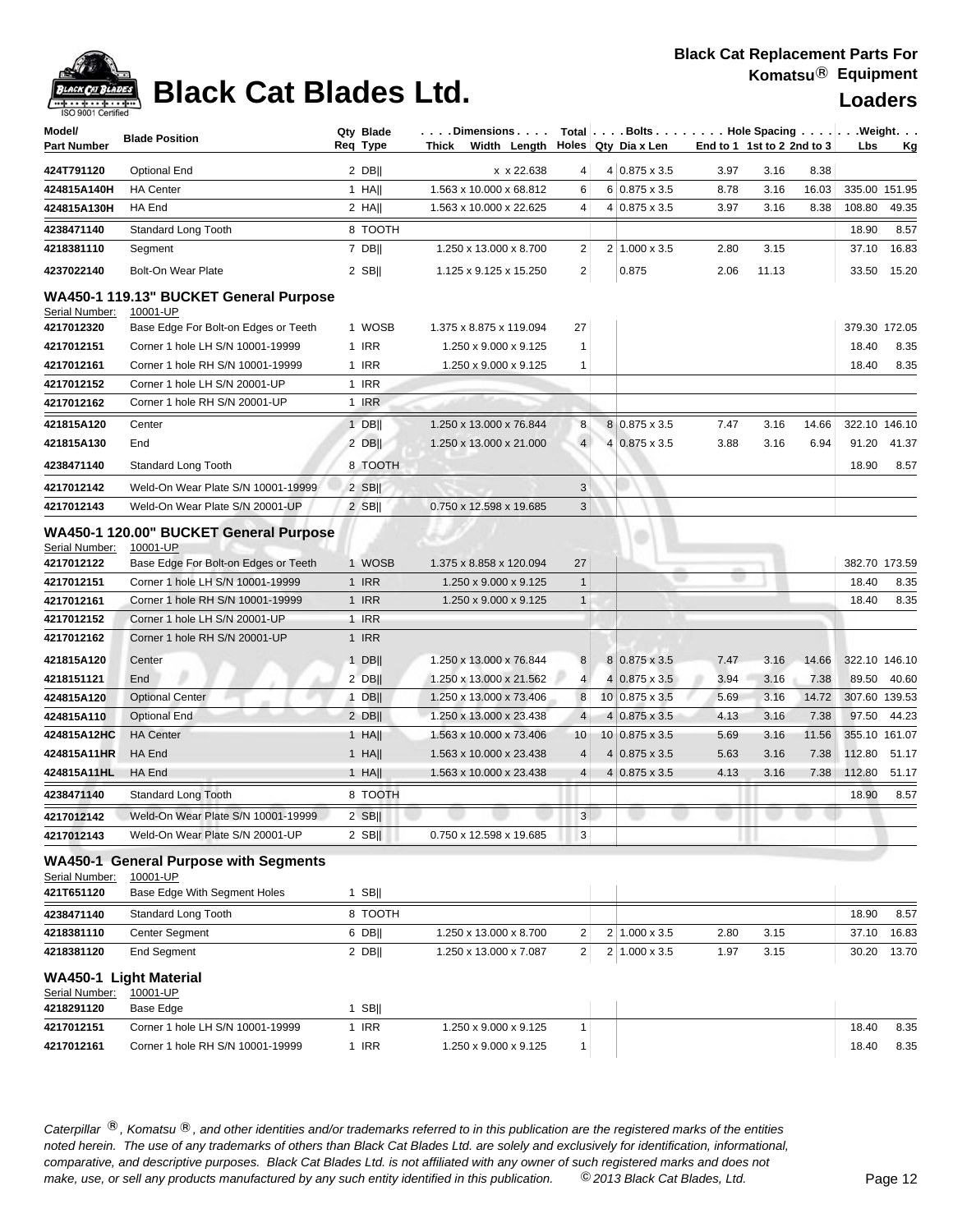| Model/<br><b>Part Number</b> | <b>Blade Position</b>                                                   | Qty Blade<br>Req Type | Dimensions   Total   Bolts    Hole Spacing     Weight<br>Thick Width Length $\vert$ Holes Qty Dia x Len |            |                       |      | End to 1 1st to 2 2nd to 3 | Lbs    | <u>Kg</u>     |
|------------------------------|-------------------------------------------------------------------------|-----------------------|---------------------------------------------------------------------------------------------------------|------------|-----------------------|------|----------------------------|--------|---------------|
| 4217012152                   | Corner 1 hole LH S/N 20001-UP                                           | 1 IRR                 |                                                                                                         |            |                       |      |                            |        |               |
| 4217012162                   | Corner 1 hole RH S/N 20001-UP                                           | 1 IRR                 |                                                                                                         |            |                       |      |                            |        |               |
| 4217012142                   | Weld-On Wear Plate S/N 10001-19999                                      | $2$ SB                |                                                                                                         | 3          |                       |      |                            |        |               |
| 4217012143                   | Weld-On Wear Plate S/N 20001-UP                                         | $2$ SB                | 0.750 x 12.598 x 19.685                                                                                 | 3          |                       |      |                            |        |               |
|                              |                                                                         |                       |                                                                                                         |            |                       |      |                            |        |               |
| Serial Number:               | WA450-1 Spade Nose Rock<br>10001-UP                                     |                       |                                                                                                         |            |                       |      |                            |        |               |
| 4218091120                   | Spade Nose Base Edge                                                    | 1 WOSB                |                                                                                                         |            |                       |      |                            |        |               |
| 4248091150                   | Corner no holes LH                                                      | 1 IRR                 |                                                                                                         |            |                       |      |                            |        |               |
| 4248091160                   | Corner no holes RH                                                      | 1 IRR                 |                                                                                                         |            |                       |      |                            |        |               |
| 4217012142                   | Weld-On Wear Plate                                                      | $2$ SB                |                                                                                                         | 3          |                       |      |                            |        |               |
|                              |                                                                         |                       |                                                                                                         |            |                       |      |                            |        |               |
| Serial Number:               | WA450-2 General Purpose, Excavating, Light Material<br><u>250001-UP</u> |                       |                                                                                                         |            |                       |      |                            |        |               |
| 4217012430                   | Base Edge For Bolt-on Edges or Teeth                                    | 1 WOSB                | 1.375 x 8.858 x 124.800                                                                                 | 27         |                       |      |                            |        | 398.00 180.53 |
| 4217012152                   | Corner 1 hole LH 5.5/6.75YD                                             | 1 IRR                 |                                                                                                         |            |                       |      |                            |        |               |
| 4217012162                   | Corner 1 hole RH 5.5/6.75YD                                             | 1 IRR                 |                                                                                                         |            |                       |      |                            |        |               |
| 4248061160                   | Corner 1 hole LH 4.5YD                                                  | 1 IRR                 |                                                                                                         |            |                       |      |                            |        |               |
| 4248061170                   | Corner 1 hole RH 4.5YD                                                  | 1 IRR                 |                                                                                                         |            |                       |      |                            |        |               |
| 421815A110                   | Center                                                                  | 1 DB                  | 1.250 x 13.000 x 77.910                                                                                 | 10         | $10 0.875 \times 3.5$ | 6.44 | 3.15<br>12.32              |        | 325.70 147.74 |
| 424815A110                   | End                                                                     | 2 DBII                | 1.250 x 13.000 x 23.438                                                                                 | 4          | 4 0.875 x 3.5         | 4.13 | 7.38<br>3.16               | 97.50  | 44.23         |
| 4218152110                   | <b>Optional Center</b>                                                  | $1$ DB                | 1.250 x 13.000 x 81.500                                                                                 | 8          | $8 0.875 \times 3.5$  | 8.24 | 15.47<br>3.15              |        | 344.30 156.17 |
| 4218151121                   | <b>Optional End</b>                                                     | $2$ DB                | 1.250 x 13.000 x 21.562                                                                                 | 4          | 4 0.875 x 3.5         | 3.94 | 3.16<br>7.38               | 89.50  | 40.60         |
| WA470HA                      | HA Center (Cast)                                                        | $3$ HA                | 1.500 x 10.250 x 30.676                                                                                 | 4          | $4 0.875 \times 3.5$  | 1.45 | 12.31<br>3.15              | 115.50 | 52.39         |
| <b>WA470HAL</b>              | HA End LH (Cast)                                                        | $1$ HA                | 1.500 x 10.250 x 16.135                                                                                 | 3          | $3 0.875 \times 3.5$  | 1.45 | 7.39<br>3.15               | 62.20  | 28.21         |
| WA470HAR                     | HA End RH (Cast)                                                        | $1$ HA                | 1.500 x 10.250 x 16.135                                                                                 | 3          | $3 0.875 \times 3.5$  | 1.45 | 7.39<br>3.15               | 62.20  | 28.21         |
| 4238471140                   | <b>Standard Long Tooth</b>                                              | 8 TOOTH               |                                                                                                         |            |                       |      |                            | 18.90  | 8.57          |
| 4217012143                   | Weld-On Wear Plate                                                      | $2$ SB                | 0.750 x 12.598 x 19.685                                                                                 | $\sqrt{3}$ |                       |      |                            |        |               |
|                              |                                                                         |                       |                                                                                                         |            |                       |      |                            |        |               |
| Serial Number:               | <b>WA450-2 Spade Nose Rock</b><br>250001-UP                             |                       |                                                                                                         |            |                       |      |                            |        |               |
| 4218091320                   | Spade Nose Base Edge                                                    | $1$ SB                |                                                                                                         |            |                       |      |                            |        |               |
| 4218091340                   | Corner no holes LH                                                      | 1 IRR                 |                                                                                                         |            |                       |      |                            |        |               |
| 4218091350                   | Corner no holes RH                                                      | 1 IRR                 |                                                                                                         |            |                       |      |                            |        |               |
| 4217012142                   | Weld-On Wear Plate                                                      | $2$ SB                |                                                                                                         | 3          |                       |      |                            |        |               |
|                              | WA450-3 General Purpose, Excavating, Light Material, Sand               |                       |                                                                                                         |            |                       |      |                            |        |               |
| Serial Number: 30001-UP      |                                                                         |                       |                                                                                                         |            |                       |      |                            |        |               |
| 4217012430                   | Base Edge For Bolt-on Edges or Teeth                                    | 1 WOSB                | 1.375 x 8.858 x 124.800                                                                                 | 27         |                       |      |                            |        | 398.00 180.53 |
| 4217022370                   | Corner with side bar RH/LH for General                                  | 2 WOSB                |                                                                                                         |            |                       |      |                            |        |               |
| 4217022170                   | Corner with side bar RH/LH for Hi-Lift                                  | 2 IRR                 |                                                                                                         |            |                       |      |                            |        |               |
| 4217022420                   | Corner with side bar RH/LH for Sand                                     | 2 IRR                 |                                                                                                         |            |                       |      |                            |        |               |
| 4218062250                   | Corner with side bar RH/LH for Excavatio                                | 2 IRR                 |                                                                                                         |            |                       |      |                            |        |               |
| 4218292270                   | Corner with side bar RH/LH for Light Mat                                | 2 IRR                 |                                                                                                         |            |                       |      |                            |        |               |
| 4218152110                   | Center                                                                  | 1 DB                  | 1.250 x 13.000 x 81.500                                                                                 | 8          | 8 0.875 x 3.5         | 8.24 | 15.47<br>3.15              |        | 344.30 156.17 |
| 4218151121                   | End                                                                     | $2$ DB                | 1.250 x 13.000 x 21.562                                                                                 | 4          | 4 0.875 x 3.5         | 3.94 | 3.16<br>7.38               | 89.50  | 40.60         |
| 421815A110                   | <b>Optional Center</b>                                                  | $1$ DB                | 1.250 x 13.000 x 77.910                                                                                 | 10         | 10 0.875 x 3.5        | 6.44 | 12.32<br>3.15              |        | 325.70 147.74 |
| 424815A110                   | <b>Optional End</b>                                                     | $2$ DB                | 1.250 x 13.000 x 23.438                                                                                 | 4          | $4 0.875 \times 3.5$  | 4.13 | 3.16<br>7.38               | 97.50  | 44.23         |
| <b>WA470HA</b>               | HA Center (Cast)                                                        | 3 HA                  | 1.500 x 10.250 x 30.676                                                                                 | 4          | 4 0.875 x 3.5         | 1.45 | 3.15<br>12.31              |        | 115.50 52.39  |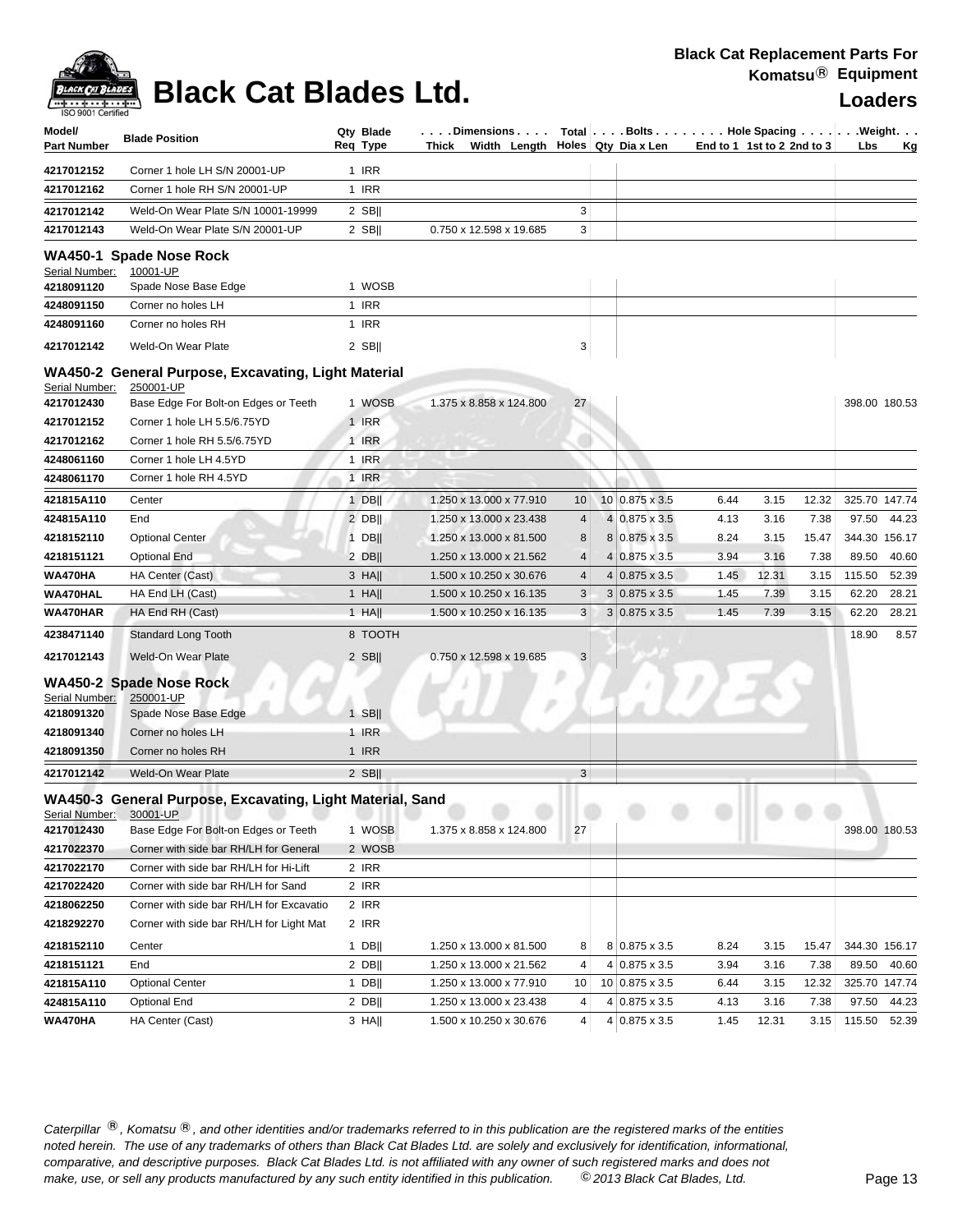| Model/<br><b>Part Number</b> | <b>Blade Position</b>                                                                                                                                                 | Qty Blade<br>Reg Type | $\ldots$ . Dimensions $\ldots$   Total $ \ldots$ . Bolts $\ldots$ Hole Spacing $\ldots$ Weight. $\ldots$<br>Width Length<br>Thick |                | Holes   Qty Dia x Len                        | End to 1 1st to 2 2nd to 3 |              |       | Lbs           | <u>Kg</u>     |
|------------------------------|-----------------------------------------------------------------------------------------------------------------------------------------------------------------------|-----------------------|-----------------------------------------------------------------------------------------------------------------------------------|----------------|----------------------------------------------|----------------------------|--------------|-------|---------------|---------------|
| WA470HAL                     | HA End LH (Cast)                                                                                                                                                      | 1 HA                  | 1.500 x 10.250 x 16.135                                                                                                           | 3              | $3 0.875 \times 3.5$                         | 1.45                       | 7.39         | 3.15  | 62.20         | 28.21         |
| WA470HAR                     | HA End RH (Cast)                                                                                                                                                      | $1$ HA                | 1.500 x 10.250 x 16.135                                                                                                           | 3              | $3 0.875 \times 3.5$                         | 1.45                       | 7.39         | 3.15  | 62.20         | 28.21         |
| 4238471140                   | Standard Long Tooth                                                                                                                                                   | 8 TOOTH               |                                                                                                                                   |                |                                              |                            |              |       | 18.90         | 8.57          |
| 4217022140                   | <b>Bolt-On Wear Plate</b>                                                                                                                                             | $2$ SB                | 1.375 x 8.875 x 20.750                                                                                                            | $\overline{c}$ | 2 1.000 x 3.5                                | 2.69                       | 15.38        |       | 52.00         | 23.59         |
|                              |                                                                                                                                                                       |                       |                                                                                                                                   |                |                                              |                            |              |       |               |               |
| Serial Number:<br>4217012430 | WA450-5 High Lift, Light Material<br>36001-UP<br>Base Edge For Bolt-on Edges or Teeth                                                                                 | 1 WOSB                | 1.375 x 8.858 x 124.800                                                                                                           | 27             |                                              |                            |              |       |               | 398.00 180.53 |
| 4217022170                   | Corner with side bar RH/LH                                                                                                                                            | 2 IRR                 |                                                                                                                                   |                |                                              |                            |              |       |               |               |
| 4218152110                   | Center                                                                                                                                                                | 1 DB                  | 1.250 x 13.000 x 81.500                                                                                                           | 8              | 8 0.875 x 3.5                                | 8.24                       | 3.15         | 15.47 |               | 344.30 156.17 |
| 4218151121                   | End                                                                                                                                                                   | $2$ DB                | 1.250 x 13.000 x 21.562                                                                                                           | 4              | 4 0.875 x 3.5                                | 3.94                       | 3.16         | 7.38  | 89.50         | 40.60         |
| 421815A110                   | <b>Optional Center</b>                                                                                                                                                | $1$ DB                | 1.250 x 13.000 x 77.910                                                                                                           | 10             | 10 0.875 x 3.5                               | 6.44                       | 3.15         | 12.32 | 325.70 147.74 |               |
| 424815A110                   | Optional End                                                                                                                                                          | $2$ DB                | 1.250 x 13.000 x 23.438                                                                                                           | 4              | $4 0.875 \times 3.5$                         | 4.13                       | 3.16         | 7.38  | 97.50         | 44.23         |
| WA470HA                      | HA Center (Cast)                                                                                                                                                      | 3 HA                  | 1.500 x 10.250 x 30.676                                                                                                           | 4              | 4 0.875 x 3.5                                | 1.45                       | 12.31        | 3.15  | 115.50        | 52.39         |
| WA470HAL                     | HA End LH (Cast)                                                                                                                                                      | 1 HA                  | 1.500 x 10.250 x 16.135                                                                                                           | 3              | $3 0.875 \times 3.5$                         | 1.45                       | 7.39         | 3.15  | 62.20         | 28.21         |
| WA470HAR                     | HA End RH (Cast)                                                                                                                                                      | $1$ HA                | 1.500 x 10.250 x 16.135                                                                                                           | 3 <sup>1</sup> | $3 0.875 \times 3.5$                         | 1.45                       | 7.39         | 3.15  | 62.20         | 28.21         |
| 4238471140                   | Standard Long Tooth                                                                                                                                                   | 8 TOOTH               |                                                                                                                                   |                |                                              |                            |              |       | 18.90         | 8.57          |
| 4217022140                   | <b>Bolt-On Wear Plate</b>                                                                                                                                             | $2$ SB                | 1.375 x 8.875 x 20.750                                                                                                            | $\overline{2}$ | $2 1.000 \times 3.5$                         | 2.69                       | 15.38        |       | 52.00         | 23.59         |
| Serial Number:               | WA450-5 General Purpose, Excavating, Light Material<br>36001-UP                                                                                                       |                       |                                                                                                                                   |                |                                              |                            |              |       |               |               |
| 4217032920                   | Base Edge With Segment Holes                                                                                                                                          | $1$ SB                | 1.375 x 8.858 x 124.800                                                                                                           | 45             |                                              |                            |              |       | 391.20 177.45 |               |
| 4217032931                   | Corner 3 hole LH/RH                                                                                                                                                   | 2 IRR                 |                                                                                                                                   |                |                                              |                            |              |       |               |               |
| 4218153210                   | Center                                                                                                                                                                | $2$ DB                | 1.250 x 13.000 x 51.299                                                                                                           | 5              | $5 0.875 \times 3.5$                         | 1.48                       | 12.32        | 15.47 | 216.70        | 98.29         |
| 4218153220                   | Corner Guard Style End                                                                                                                                                | $2$ DB                | 1.250 x 17.921 x 11.222                                                                                                           | 4              | $2 0.875 \times 3.5$                         | 6.50                       | 4.92         |       | 65.20         | 29.57         |
| 4218152110                   | <b>Optional Center</b>                                                                                                                                                | 1 DB                  | 1.250 x 13.000 x 81.500                                                                                                           | 8              | $1 0.875 \times 3.5$<br>$8 0.875 \times 3.5$ | 6.50<br>8.24               | 4.92<br>3.15 | 15.47 | 2nd Row       | 344.30 156.17 |
| 4218151121                   | <b>Optional End</b>                                                                                                                                                   | $2$ DB                | 1.250 x 13.000 x 21.562                                                                                                           | $\overline{4}$ | 4 0.875 x 3.5                                | 3.94                       | 3.16         | 7.38  | 89.50         | 40.60         |
| WA470HA                      | HA Center (Cast)                                                                                                                                                      | 3 HA                  | 1.500 x 10.250 x 30.676                                                                                                           | 4 <sup>1</sup> | $4 0.875 \times 3.5$                         | 1.45                       | 12.31        | 3.15  | 115.50        | 52.39         |
| <b>WA470HAL</b>              | HA End LH (Cast)                                                                                                                                                      | $1$ HA                | 1.500 x 10.250 x 16.135                                                                                                           | 3              | $3 0.875 \times 3.5$                         | 1.45                       | 7.39         | 3.15  | 62.20         | 28.21         |
| WA470HAR                     | HA End RH (Cast)                                                                                                                                                      | $1$ HA                | 1.500 x 10.250 x 16.135                                                                                                           | 3              | $3 0.875 \times 3.5$                         | 1.45                       | 7.39         | 3.15  | 62.20         | 28.21         |
| 4238471140                   | <b>Standard Long Tooth</b>                                                                                                                                            | 8 TOOTH               |                                                                                                                                   |                |                                              |                            |              |       | 18.90         | 8.57          |
|                              |                                                                                                                                                                       |                       |                                                                                                                                   |                |                                              |                            |              |       |               |               |
| 4217022140                   | <b>Bolt-On Wear Plate</b>                                                                                                                                             | $2$ SB                | 1.375 x 8.875 x 20.750                                                                                                            | $\overline{2}$ | $2 1.000 \times 3.5$                         | 2.69                       | 15.38        |       | 52.00         | 23.59         |
| Serial Number:<br>4217012430 | <b>WA470-1 General Purpose</b><br>10001-19999<br>Base Edge For Bolt-on Edges or Teeth 1 WOSB   1.375 x 8.858 x 124.800   27                             398.00 180.53 |                       |                                                                                                                                   |                |                                              |                            |              |       |               |               |
| 4247012160                   | Corner 1 hole LH                                                                                                                                                      | 1 IRR                 |                                                                                                                                   |                |                                              |                            |              |       |               |               |
| 4247012170                   | Corner 1 hole RH                                                                                                                                                      | 1 IRR                 |                                                                                                                                   |                |                                              |                            |              |       |               |               |
| 421815A110                   | Center                                                                                                                                                                | $1$ DB                | 1.250 x 13.000 x 77.910                                                                                                           | 10             | 10 0.875 x 3.5                               | 6.44                       | 3.15         | 12.32 | 325.70 147.74 |               |
| 424815A110                   | End                                                                                                                                                                   | $2$ DB                | 1.250 x 13.000 x 23.438                                                                                                           | 4              | $4 0.875 \times 3.5$                         | 4.13                       | 3.16         | 7.38  | 97.50         | 44.23         |
| 4218152110                   | <b>Optional Center</b>                                                                                                                                                | $1$ DB                | 1.250 x 13.000 x 81.500                                                                                                           | 8              | 8 0.875 x 3.5                                | 8.24                       | 3.15         | 15.47 |               | 344.30 156.17 |
| 4218151121                   | Optional End                                                                                                                                                          | $2$ DB                | 1.250 x 13.000 x 21.562                                                                                                           | 4              | $4 0.875 \times 3.5$                         | 3.94                       | 3.16         | 7.38  | 89.50         | 40.60         |
| WA470HA                      | HA Center (Cast)                                                                                                                                                      | $3$ HA                | 1.500 x 10.250 x 30.676                                                                                                           | 4              | 4 0.875 x 3.5                                | 1.45                       | 12.31        | 3.15  | 115.50        | 52.39         |
| WA470HAL                     | HA End LH (Cast)                                                                                                                                                      | $1$ HA                | 1.500 x 10.250 x 16.135                                                                                                           | 3              | $3 0.875 \times 3.5$                         | 1.45                       | 7.39         | 3.15  | 62.20         | 28.21         |
| WA470HAR                     | HA End RH (Cast)                                                                                                                                                      | $1$ HA                | 1.500 x 10.250 x 16.135                                                                                                           | 3              | $3 0.875 \times 3.5$                         | 1.45                       | 7.39         | 3.15  | 62.20         | 28.21         |
| 4238471140                   | Standard Long Tooth                                                                                                                                                   | 8 TOOTH               |                                                                                                                                   |                |                                              |                            |              |       | 18.90         | 8.57          |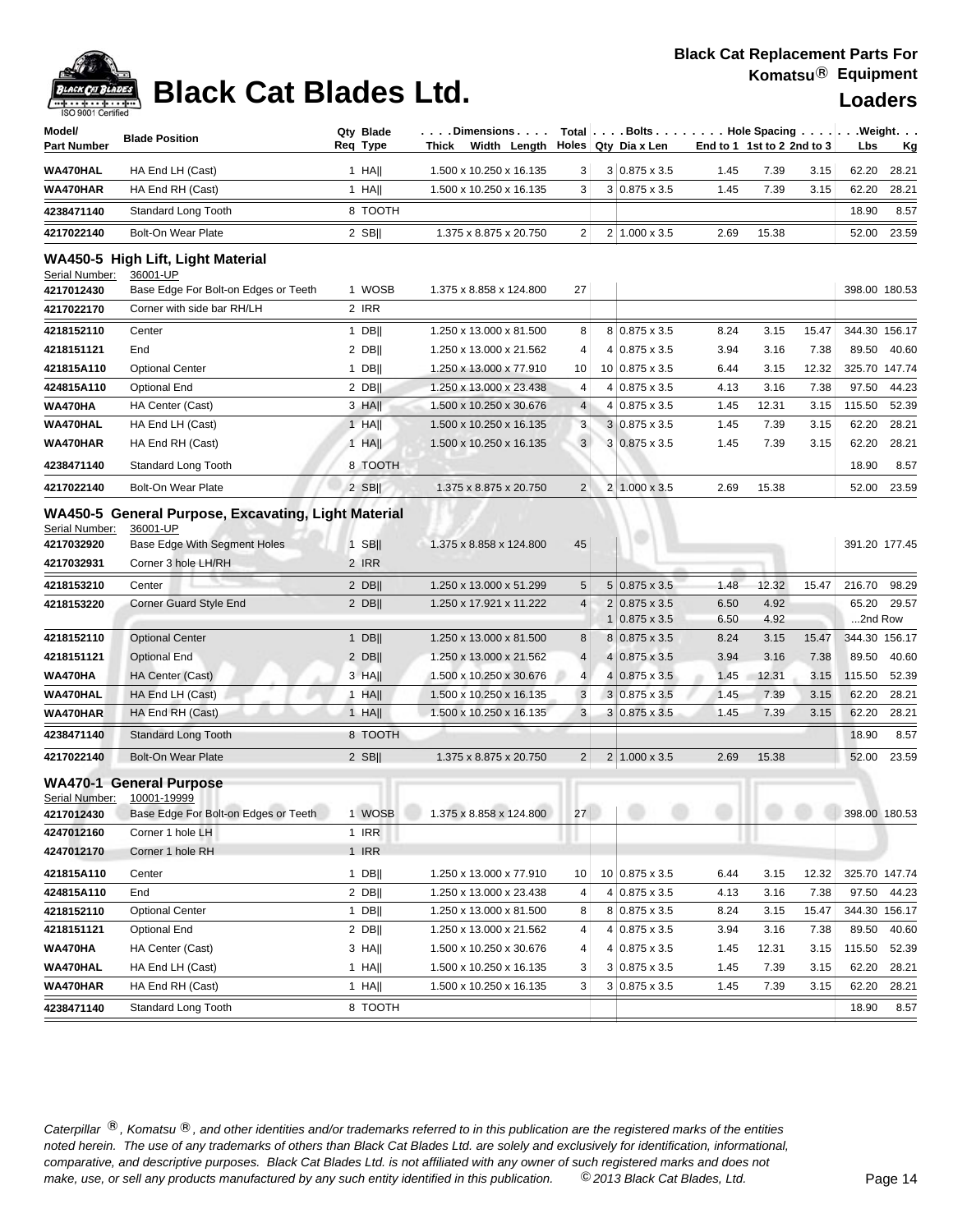

| Model/<br><b>Part Number</b>               | <b>Blade Position</b>                                                                          | Qty Blade<br>Req Type | Dimensions<br>Thick Width Length |                | Holes Qty Dia x Len   |      | Total   Bolts   Hole Spacing   Weight.<br>End to 1 1st to 2 2nd to 3 | Lbs    | Κg            |
|--------------------------------------------|------------------------------------------------------------------------------------------------|-----------------------|----------------------------------|----------------|-----------------------|------|----------------------------------------------------------------------|--------|---------------|
| 4217012142                                 | Weld-On Wear Plate                                                                             | $2$ SB                |                                  | 3              |                       |      |                                                                      |        |               |
| Serial Number:<br>4217012430               | <b>WA470-1 General Purpose, Excavating</b><br>20001-UP<br>Base Edge For Bolt-on Edges or Teeth | 1 WOSB                | 1.375 x 8.858 x 124.800          | 27             |                       |      |                                                                      |        | 398.00 180.53 |
| 4248061160                                 | Corner 1 hole LH 3.5M                                                                          | 1 IRR                 |                                  |                |                       |      |                                                                      |        |               |
| 4248061170                                 | Corner 1 hole RH 3.5M                                                                          | 1 IRR                 |                                  |                |                       |      |                                                                      |        |               |
| 4217012152                                 | Corner 1 hole LH 4.2M                                                                          | 1 IRR                 |                                  |                |                       |      |                                                                      |        |               |
| 4217012162                                 | Corner 1 hole RH 4.2M                                                                          | 1 IRR                 |                                  |                |                       |      |                                                                      |        |               |
| 421815A110                                 | Center                                                                                         | 1 DB                  | 1.250 x 13.000 x 77.910          | 10             | $10 0.875 \times 3.5$ | 6.44 | 3.15<br>12.32                                                        |        | 325.70 147.74 |
| 424815A110                                 | End                                                                                            | $2$ DB                | 1.250 x 13.000 x 23.438          | 4              | 4 0.875 x 3.5         | 4.13 | 7.38<br>3.16                                                         | 97.50  | 44.23         |
| 4218152110                                 | <b>Optional Center</b>                                                                         | $1$ DB                | 1.250 x 13.000 x 81.500          | 8              | 8 0.875 x 3.5         | 8.24 | 15.47<br>3.15                                                        | 344.30 | 156.17        |
| 4218151121                                 | Optional End                                                                                   | $2$ DB                | 1.250 x 13.000 x 21.562          | 4              | $4 0.875 \times 3.5$  | 3.94 | 3.16<br>7.38                                                         | 89.50  | 40.60         |
| WA470HA                                    | HA Center (Cast)                                                                               | 3 HAII                | 1.500 x 10.250 x 30.676          | 4              | $4 0.875 \times 3.5$  | 1.45 | 12.31<br>3.15                                                        | 115.50 | 52.39         |
| WA470HAL                                   | HA End LH (Cast)                                                                               | $1$ HA                | 1.500 x 10.250 x 16.135          | 3              | 3 0.875 x 3.5         | 1.45 | 7.39<br>3.15                                                         | 62.20  | 28.21         |
| WA470HAR                                   | HA End RH (Cast)                                                                               | $1$ HA                | 1.500 x 10.250 x 16.135          | 3              | $3 0.875 \times 3.5$  | 1.45 | 7.39<br>3.15                                                         | 62.20  | 28.21         |
| 4238471140                                 | Standard Long Tooth                                                                            | 8 TOOTH               |                                  |                |                       |      |                                                                      | 18.90  | 8.57          |
| 4217012143                                 | Weld-On Wear Plate                                                                             | $2$ SB                | 0.750 x 12.598 x 19.685          | 3 <sup>1</sup> |                       |      |                                                                      |        |               |
| Serial Number:<br>421T651120               | <b>WA470-1 General Purpose with Segments</b><br>10001-UP<br>Base Edge With Segment Holes       | $1$ SB                |                                  |                |                       |      |                                                                      |        |               |
| 4238471140                                 | Standard Long Tooth                                                                            | 8 TOOTH               |                                  |                |                       |      |                                                                      | 18.90  | 8.57          |
| 4218381110                                 | <b>Center Segment</b>                                                                          | 6 DB                  | 1.250 x 13.000 x 8.700           | 2              | $2 1.000 \times 3.5$  | 2.80 | 3.15                                                                 | 37.10  | 16.83         |
| 4218381120                                 | <b>End Segment</b>                                                                             | $2$ DB                | 1.250 x 13.000 x 7.087           | $\overline{2}$ | $2 1.000 \times 3.5$  | 1.97 | 3.15                                                                 | 30.20  | 13.70         |
| Serial Number:<br>4218091320<br>4218091340 | <b>WA470-1 Spade Nose Rock</b><br>10001-UP<br>Spade Nose Base Edge<br>Corner no holes LH       | $1$ SB  <br>1 IRR     |                                  |                |                       |      |                                                                      |        |               |
| 4218091350                                 | Corner no holes RH                                                                             | 1 IRR                 |                                  |                |                       |      |                                                                      |        |               |
| 4217012142                                 | Weld-On Wear Plate                                                                             | $2$ SB                |                                  | 3              |                       |      |                                                                      |        |               |
| Serial Number:                             | <b>WA470-3 General Purpose</b><br>50001-UP                                                     |                       |                                  |                |                       |      |                                                                      |        |               |
| 4217012430                                 | Base Edge For Bolt-on Edges or Teeth                                                           | 1 WOSB                | 1.375 x 8.858 x 124.800          | 27             |                       |      |                                                                      |        | 398.00 180.53 |
| 4217022730                                 | Corner RH/LH                                                                                   | 2 IRR                 |                                  |                |                       |      |                                                                      |        |               |
| 4218152110                                 | Center                                                                                         | $1$ DB                | 1.250 x 13.000 x 81.500          | 8 <sup>1</sup> | 8 0.875 x 3.5         | 8.24 | 3.15<br>15.47                                                        |        | 344.30 156.17 |
| 4218151121                                 | End                                                                                            | $2$ DB                | 1.250 x 13.000 x 21.562          | 4              | $4 0.875 \times 3.5$  | 3.94 | 3.16<br>7.38                                                         |        | 89.50 40.60   |
| 421T792160                                 | <b>HD Center</b>                                                                               | $2$ DB                | 1.500 x 16.000 x 40.748          | $\overline{4}$ | 0.875                 | 1.52 | 12.30<br>15.47                                                       |        | 250.00 113.40 |
| 421T792150                                 | HD End                                                                                         | $2$ DB                | 1.500 x 16.000 x 21.476          | 4              | 0.875                 | 3.90 | 3.15<br>7.38                                                         | 132.00 | 59.87         |
| 421815A110                                 | <b>Optional Center</b>                                                                         | 1 DB                  | 1.250 x 13.000 x 77.910          | 10             | 10 0.875 x 3.5        | 6.44 | 3.15<br>12.32                                                        |        | 325.70 147.74 |
| 424815A110                                 | <b>Optional End</b>                                                                            | $2$ DB                | 1.250 x 13.000 x 23.438          | 4              | $4 0.875 \times 3.5$  | 4.13 | 3.16<br>7.38                                                         | 97.50  | 44.23         |
| WA470HA                                    | HA Center (Cast)                                                                               | $3$ HA                | 1.500 x 10.250 x 30.676          | 4              | $4 0.875 \times 3.5$  | 1.45 | 12.31<br>3.15                                                        | 115.50 | 52.39         |
| WA470HAL                                   | HA End LH (Cast)                                                                               | $1$ HA                | 1.500 x 10.250 x 16.135          | 3              | $3 0.875 \times 3.5$  | 1.45 | 7.39<br>3.15                                                         | 62.20  | 28.21         |
| WA470HAR                                   | HA End RH (Cast)                                                                               | 1 HA                  | 1.500 x 10.250 x 16.135          | 3              | $3 0.875 \times 3.5$  | 1.45 | 7.39<br>3.15                                                         | 62.20  | 28.21         |
| 4238471140                                 | Standard Long Tooth                                                                            | 8 TOOTH               |                                  |                |                       |      |                                                                      | 18.90  | 8.57          |

### **WA470-3 General Purpose**

Serial Number: H20942-UP 118" BUCKET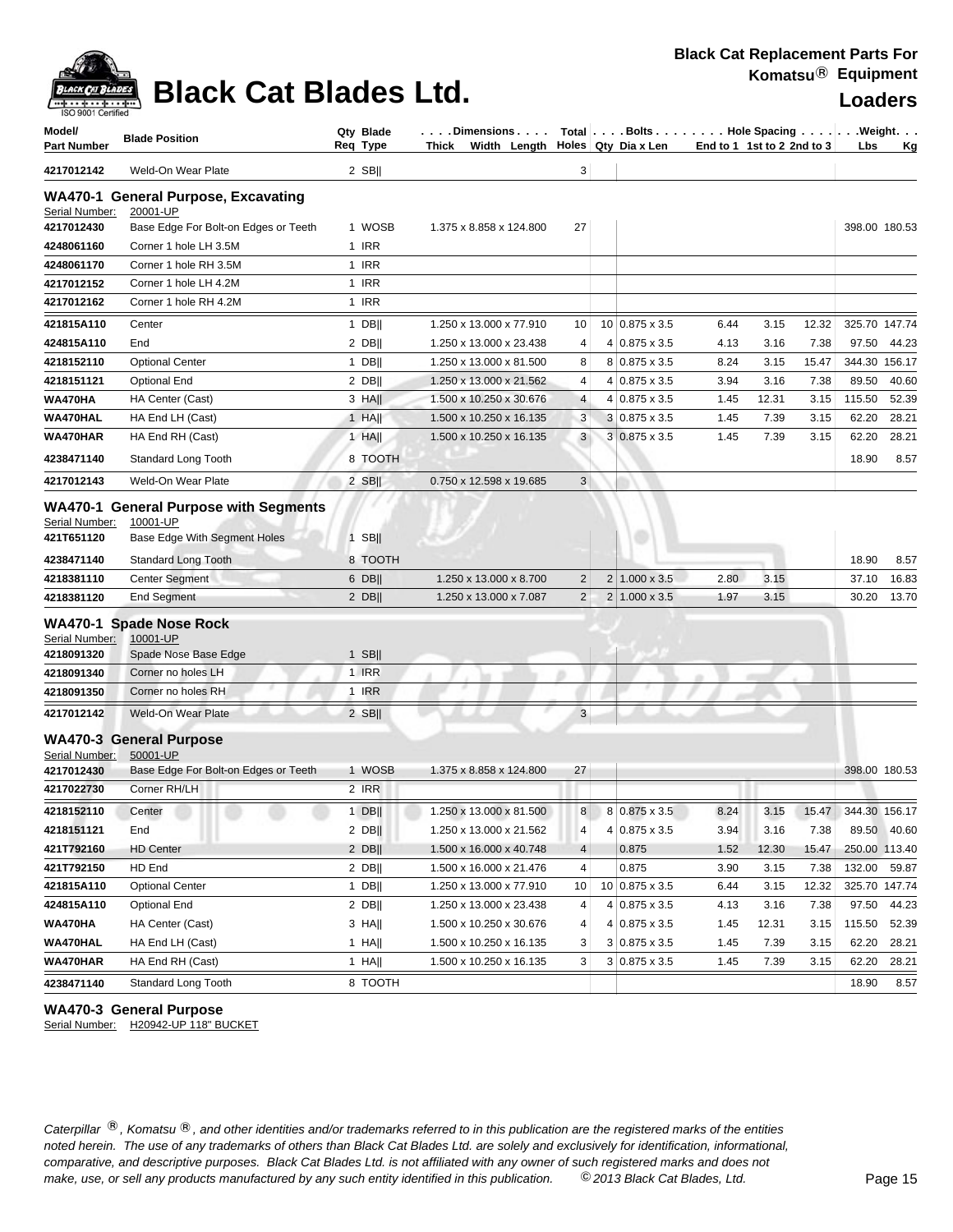| Model/<br><b>Part Number</b>  | <b>Blade Position</b>                                            | Qty Blade<br>Reg Type | Dimensions<br>Thick Width Length |                 |                | Holes Qty Dia x Len                           | Total   Bolts   Hole Spacing   Weight.<br>End to 1 1st to 2 2nd to 3 |               | Lbs<br>Кg |                 |                |
|-------------------------------|------------------------------------------------------------------|-----------------------|----------------------------------|-----------------|----------------|-----------------------------------------------|----------------------------------------------------------------------|---------------|-----------|-----------------|----------------|
| 42470H2D50Y                   | Center                                                           | $1$ DB                | 1.250 x 13.000 x 66.654          | 4               |                | 4 0.875 x 3.5                                 | 10.24                                                                | 15.39         | 15.39     | 294.00 133.36   |                |
| 42470H2D60Y                   | End                                                              | $2$ DB                | 1.250 x 13.000 x 25.591          | 4               |                | 4 0.875 x 3.5                                 | 3.94                                                                 | 3.15          | 11.42     | 111.70          | 50.67          |
| 42470H2D50Z                   | Center                                                           | $1$ DB                | 1.250 x 16.000 x 66.654          | 4               |                | $4 0.875 \times 3.5$                          | 10.24                                                                | 15.39         | 15.39     |                 | 359.00 162.84  |
| 42470H2D60Z                   | End                                                              | 2 DB                  | 1.250 x 16.000 x 25.591          | $\overline{4}$  |                | 4 0.875 x 3.5                                 | 3.94                                                                 | 3.15          | 11.42     | 136.60          | 61.96          |
|                               | <b>WA470-3 General Purpose</b>                                   |                       |                                  |                 |                |                                               |                                                                      |               |           |                 |                |
| Serial Number:                | H20942-UP 125" BUCKET                                            |                       |                                  |                 |                |                                               |                                                                      |               |           |                 |                |
| 42470H2D80Y                   | Center                                                           | $1$ DB                | 1.250 x 13.000 x 73.543          | 5               |                | 4 0.875 x 3.5                                 | 9.21                                                                 | 13.78         | 13.78     | 324.10 147.01   |                |
| 42470H2D60Y                   | End                                                              | 2 DB                  | 1.250 x 13.000 x 25.591          | 4               |                | 4 0.875 x 3.5                                 | 3.94                                                                 | 3.15          | 11.42     | 111.70          | 50.67          |
| 42470H2D80Z                   | Center                                                           | $1$ DB                | 1.250 x 16.000 x 73.543          | 5               |                | $0.875 \times 3.5$                            | 9.21                                                                 | 13.78         | 13.78     | 395.70 179.49   |                |
| 42470H2D60Z                   | End                                                              | 2 DB                  | 1.250 x 16.000 x 25.591          | 4               |                | $4 0.875 \times 3.5$                          | 3.94                                                                 | 3.15          | 11.42     | 136.60          | 61.96          |
|                               | <b>WA470-5 General Purpose</b>                                   |                       |                                  |                 |                |                                               |                                                                      |               |           |                 |                |
| Serial Number:<br>42470H2D50Y | H20942-UP 118" BUCKET<br>Center                                  | $1$ DB                | 1.250 x 13.000 x 66.654          | $\overline{4}$  |                | 4 0.875 x 3.5                                 | 10.24                                                                | 15.39         | 15.39     | 294.00 133.36   |                |
| 42470H2D60Y                   | End                                                              | $2$ DB                | 1.250 x 13.000 x 25.591          | 4               |                | 4 0.875 x 3.5                                 | 3.94                                                                 | 3.15          | 11.42     | 111.70          | 50.67          |
| 42470H2D50Z                   | Center                                                           | $1$ DB                | 1.250 x 16.000 x 66.654          | $\overline{4}$  | $\overline{4}$ | $0.875 \times 3.5$                            | 10.24                                                                | 15.39         | 15.39     |                 | 359.00 162.84  |
| 42470H2D60Z                   | End                                                              | $2$ DB                | 1.250 x 16.000 x 25.591          | $\overline{4}$  |                | 4 0.875 x 3.5                                 | 3.94                                                                 | 3.15          | 11.42     | 136.60          | 61.96          |
|                               |                                                                  |                       |                                  |                 |                |                                               |                                                                      |               |           |                 |                |
| Serial Number:                | <b>WA470-5 General Purpose</b><br>CORNER GAURD STYLE 125" BUCKET |                       |                                  |                 |                |                                               |                                                                      |               |           |                 |                |
| 4217022720                    | Base Edge                                                        | $1$ SB                |                                  |                 |                |                                               |                                                                      |               |           |                 |                |
| 4218152211                    | Center                                                           | 2 DB                  | 1.252 x 13.000 x 54.331          | 5               |                | $5 0.875 \times 3.5$                          | 5.35                                                                 | 10.91         | 10.91     |                 | 238.90 108.36  |
| 4218152220                    | <b>Corner Guard Style End</b>                                    | 2 DB                  | 1.250 x 17.913 x 7.874           | 3               |                | $3 0.875 \times 3.5$                          | 6.50                                                                 | 2.46          | 2.46      | 46.90           | 21.27          |
| 421T792210                    | <b>HD Center</b><br>HD End                                       | $2$ DB                | 1.500 x 16.000 x 54.331          | $\sqrt{5}$<br>3 |                | $3 0.875 \times 3.5$                          | 5.35                                                                 | 10.91<br>2.46 | 10.91     |                 | 349.10 158.35  |
| 421T792220                    |                                                                  | 2 DB                  | 1.500 x 20.906 x 7.874           |                 |                | $3 0.875 \times 3.5$                          | 8.00                                                                 |               | 2.46      | 65.70           | 29.80          |
|                               | <b>WA470-5 General Purpose</b>                                   |                       |                                  |                 |                |                                               |                                                                      |               |           |                 |                |
| Serial Number:<br>42470H2D80Y | H50051-UP 125" BUCKET<br>Center                                  | $1$ DB                | 1.250 x 13.000 x 73.543          | 5               |                | 4 0.875 x 3.5                                 | 9.21                                                                 | 13.78         | 13.78     | 324.10 147.01   |                |
| 42470H2D60Y                   | End                                                              | 2 DB                  | 1.250 x 13.000 x 25.591          | 4 <sup>1</sup>  |                | 4 0.875 x 3.5                                 | 3.94                                                                 | 3.15          | 11.42     | 111.70          | 50.67          |
| 42470H2D80Z                   | Center                                                           | $1$ DB                | 1.250 x 16.000 x 73.543          | $\sqrt{5}$      |                | $0.875 \times 3.5$                            | 9.21                                                                 | 13.78         | 13.78     | 395.70 179.49   |                |
| 42470H2D60Z                   | End                                                              | 2 DB                  | 1.250 x 16.000 x 25.591          | $\overline{4}$  | 4              | $0.875 \times 3.5$                            | 3.94                                                                 | 3.15          | 11.42     | 136.60          | 61.96          |
|                               |                                                                  |                       |                                  |                 |                |                                               |                                                                      |               |           |                 |                |
| Serial Number:                | <b>WA470-7 General Purpose</b><br>125" BUCKET                    |                       |                                  |                 |                |                                               |                                                                      |               |           |                 |                |
| 42470H2D80Y                   | Center                                                           | $1$ DB                | 1.250 x 13.000 x 73.543          | 5               |                | 4 0.875 x 3.5                                 | 9.21                                                                 | 13.78         | 13.78     | 324.10 147.01   |                |
| 42470H2D60Y                   | End                                                              | $2$ DB                | 1.250 x 13.000 x 25.591          | $\overline{4}$  |                | 4 0.875 x 3.5                                 | 3.94                                                                 | 3.15          | 11.42     | 111.70 50.67    |                |
| 42470H2D80Z Center            |                                                                  | $1$ DB                | 1.250 x 16.000 x 73.543          | 5 <sup>1</sup>  |                | $0.875 \times 3.5$                            | 9.21                                                                 | 13.78         | 13.78     | 395.70 179.49   |                |
| 42470H2D60Z                   | End                                                              | $2$ DB                | 1.250 x 16.000 x 25.591          | 4               |                | $4 0.875 \times 3.5$                          | 3.94                                                                 | 3.15          | 11.42     |                 | 136.60 61.96   |
|                               | <b>WA480-5 General Purpose</b>                                   |                       |                                  |                 |                |                                               |                                                                      |               |           |                 |                |
| Serial Number:                | 37000-UP                                                         |                       |                                  |                 |                |                                               |                                                                      |               |           |                 |                |
| 4217032920                    | Base Edge With Segment Holes                                     | $1$ SB                | 1.375 x 8.858 x 124.800          | 45              |                |                                               |                                                                      |               |           |                 | 391.20 177.45  |
| 4217032931<br>4217022990      | Corner 3 hole LH/RH<br>Side Cutter RH                            | 2 IRR<br>1 IRR        | 1.000 x 10.000 x 20.194          | $\overline{2}$  |                | $0.875 \times 3.5$                            | 6.97                                                                 | 6.25          |           | 31.40           | 14.24          |
| 4217022980                    | Side Cutter LH                                                   | 1 IRR                 | 1.000 x 10.000 x 20.194          | $\overline{2}$  |                | $0.875 \times 3.5$                            | 6.97                                                                 | 6.25          |           | 31.40           | 14.24          |
|                               |                                                                  | $2$ DB                | 1.250 x 13.000 x 51.299          |                 |                |                                               |                                                                      |               |           |                 |                |
| 4218153210<br>4218153220      | Center<br>Corner Guard Style End                                 | $2$ DB                | 1.250 x 17.921 x 11.222          | 5<br>4          |                | $5 0.875 \times 3.5$<br>$2 0.875 \times 3.5 $ | 1.48<br>6.50                                                         | 12.32<br>4.92 | 15.47     | 216.70<br>65.20 | 98.29<br>29.57 |
|                               |                                                                  |                       |                                  |                 |                | $1 0.875 \times 3.5$                          | 6.50                                                                 | 4.92          |           | 2nd Row         |                |
| 4218152110                    | <b>Optional Center</b>                                           | $1$ DB                | 1.250 x 13.000 x 81.500          | 8               |                | 8 0.875 x 3.5                                 | 8.24                                                                 | 3.15          | 15.47     |                 | 344.30 156.17  |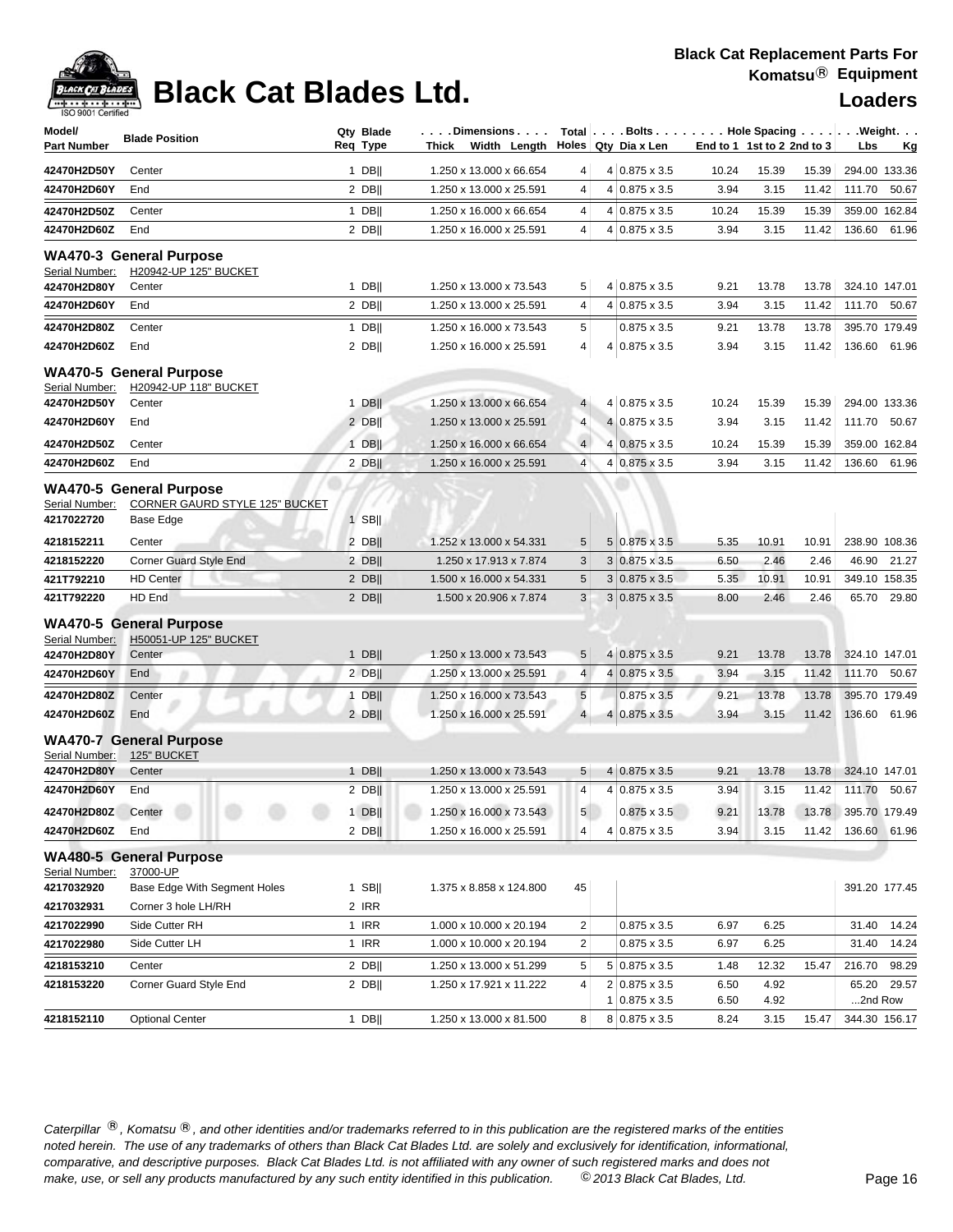

| <b>ISO 9001 Certified</b><br>Model/<br><b>Part Number</b> | <b>Blade Position</b>                                                     | Qty Blade<br>Req Type | . Dimensions<br>Width Length<br>Thick |                |                 | Total   Bolts   Hole Spacing   Weight.<br>Holes Qty Dia x Len | End to 1 1st to 2 2nd to 3 |       |       | Lbs           | <u>Kg</u>     |
|-----------------------------------------------------------|---------------------------------------------------------------------------|-----------------------|---------------------------------------|----------------|-----------------|---------------------------------------------------------------|----------------------------|-------|-------|---------------|---------------|
| 4218151121                                                | <b>Optional End</b>                                                       | $2$ DB                | 1.250 x 13.000 x 21.562               | 4              |                 | $4 0.875 \times 3.5$                                          | 3.94                       | 3.16  | 7.38  | 89.50         | 40.60         |
| 421815A110                                                | <b>Optional Center</b>                                                    | $1$ DB                | 1.250 x 13.000 x 77.910               | 10             |                 | 10 0.875 x 3.5                                                | 6.44                       | 3.15  | 12.32 | 325.70 147.74 |               |
| 424815A110                                                | <b>Optional End</b>                                                       | $2$ DB                | 1.250 x 13.000 x 23.438               | 4              |                 | 4 0.875 x 3.5                                                 | 4.13                       | 3.16  | 7.38  | 97.50         | 44.23         |
| WA470HA                                                   | HA Center (Cast)                                                          | 3 HAII                | 1.500 x 10.250 x 30.676               | 4              |                 | 4 0.875 x 3.5                                                 | 1.45                       | 12.31 | 3.15  | 115.50        | 52.39         |
| WA470HAL                                                  | HA End LH (Cast)                                                          | $1$ HA                | 1.500 x 10.250 x 16.135               | 3              |                 | $3 0.875 \times 3.5$                                          | 1.45                       | 7.39  | 3.15  | 62.20         | 28.21         |
| WA470HAR                                                  | HA End RH (Cast)                                                          | $1$ HA                | 1.500 x 10.250 x 16.135               | 3              |                 | $3 0.875 \times 3.5$                                          | 1.45                       | 7.39  | 3.15  | 62.20         | 28.21         |
| 4238471140                                                | <b>Standard Long Tooth</b>                                                | 8 TOOTH               |                                       |                |                 |                                                               |                            |       |       | 18.90         | 8.57          |
| 4218381110                                                | Segment                                                                   | 6 DB                  | 1.250 x 13.000 x 8.700                | $\overline{c}$ |                 | $2 1.000 \times 3.5$                                          | 2.80                       | 3.15  |       | 37.10         | 16.83         |
| 4218381120                                                | <b>End Segment</b>                                                        | 2 DB                  | 1.250 x 13.000 x 7.087                | $\overline{c}$ |                 | $2 1.000 \times 3.5$                                          | 1.97                       | 3.15  |       | 30.20         | 13.70         |
| 4217022140                                                | <b>Bolt-On Wear Plate</b>                                                 | $2$ SB                | 1.375 x 8.875 x 20.750                | $\overline{c}$ |                 | $2 1.000 \times 3.5$                                          | 2.69                       | 15.38 |       | 52.00         | 23.59         |
| Serial Number:                                            | <b>WA480-6 General Purpose</b><br>A38001-UP AND 85001-UP IN NORTH AMERICA |                       |                                       |                |                 |                                                               |                            |       |       |               |               |
| 4217032920                                                | Base Edge With Segment Holes                                              | 1 SB                  | 1.375 x 8.858 x 124.800               | 45             |                 |                                                               |                            |       |       | 391.20 177.45 |               |
| 4217032931                                                | Corner 3 hole LH/RH                                                       | 2 IRR                 |                                       |                |                 |                                                               |                            |       |       |               |               |
| 4217022990                                                | Side Cutter RH                                                            | 1 IRR                 | 1.000 x 10.000 x 20.194               | $\overline{2}$ |                 | $0.875 \times 3.5$                                            | 6.97                       | 6.25  |       | 31.40         | 14.24         |
| 4217022980                                                | Side Cutter LH                                                            | 1 IRR                 | 1.000 x 10.000 x 20.194               | $\overline{c}$ |                 | $0.875 \times 3.5$                                            | 6.97                       | 6.25  |       | 31.40         | 14.24         |
| 4218153210                                                | Center                                                                    | $2$ DB                | 1.250 x 13.000 x 51.299               | 5              |                 | 5 0.875 x 3.5                                                 | 1.48                       | 12.32 | 15.47 | 216.70        | 98.29         |
| 4218153220                                                | Corner Guard Style End                                                    | $2$ DB                | 1.250 x 17.921 x 11.222               | 4              |                 | 2 0.875 x 3.5                                                 | 6.50                       | 4.92  |       | 65.20         | 29.57         |
|                                                           |                                                                           |                       |                                       |                |                 | $0.875 \times 3.5$                                            | 6.50                       | 4.92  |       | 2nd Row       |               |
| 4218152110                                                | <b>Optional Center</b>                                                    | $1$ DB                | 1.250 x 13.000 x 81.500               | 8              |                 | $8 0.875 \times 3.5$                                          | 8.24                       | 3.15  | 15.47 |               | 344.30 156.17 |
| 4218151121                                                | <b>Optional End</b>                                                       | $2$ DB                | 1.250 x 13.000 x 21.562               | $\overline{4}$ |                 | $4 0.875 \times 3.5$                                          | 3.94                       | 3.16  | 7.38  | 89.50         | 40.60         |
| 421815A110                                                | <b>Optional Center</b>                                                    | $1$ DB                | 1.250 x 13.000 x 77.910               | 10             |                 | $10 0.875 \times 3.5$                                         | 6.44                       | 3.15  | 12.32 | 325.70 147.74 |               |
| 424815A110                                                | <b>Optional End</b>                                                       | $2$ DB                | 1.250 x 13.000 x 23.438               | $\overline{4}$ |                 | $4 0.875 \times 3.5 $                                         | 4.13                       | 3.16  | 7.38  | 97.50         | 44.23         |
| WA470HA                                                   | HA Center (Cast)                                                          | $3$ HA                | 1.500 x 10.250 x 30.676               | $\overline{4}$ |                 | 4 0.875 x 3.5                                                 | 1.45                       | 12.31 | 3.15  | 115.50        | 52.39         |
| WA470HAL                                                  | HA End LH (Cast)                                                          | $1$ HA                | 1.500 x 10.250 x 16.135               | $\sqrt{3}$     |                 | $3 0.875 \times 3.5$                                          | 1.45                       | 7.39  | 3.15  | 62.20         | 28.21         |
| WA470HAR                                                  | HA End RH (Cast)                                                          | $1$ HA                | 1.500 x 10.250 x 16.135               | $\mathbf{3}$   |                 | $3 0.875 \times 3.5$                                          | 1.45                       | 7.39  | 3.15  | 62.20         | 28.21         |
| 4238471140                                                | <b>Standard Long Tooth</b>                                                | 8 TOOTH               |                                       |                |                 |                                                               |                            |       |       | 18.90         | 8.57          |
| 4218381110                                                | Segment                                                                   | $6$ DB                | 1.250 x 13.000 x 8.700                | $\overline{2}$ |                 | $2 1.000 \times 3.5 $                                         | 2.80                       | 3.15  |       | 37.10         | 16.83         |
| 4218381120                                                | <b>End Segment</b>                                                        | $2$ DB                | 1.250 x 13.000 x 7.087                | $\overline{c}$ |                 | $2 1.000 \times 3.5$                                          | 1.97                       | 3.15  |       | 30.20         | 13.70         |
| 4217022140                                                | <b>Bolt-On Wear Plate</b>                                                 | $2$ SB                | 1.375 x 8.875 x 20.750                | $\overline{2}$ | $\overline{2}$  | $1.000 \times 3.5$                                            | 2.69                       | 15.38 |       | 52.00         | 23.59         |
| Serial Number:                                            | <b>WA500-1 General Purpose</b><br>10001-19999                             |                       |                                       |                |                 |                                                               |                            |       |       |               |               |
| 4257012122                                                | Base Edge                                                                 | 1 WOSB                | 1.500 x 10.625 x 134.000              | 24             |                 |                                                               |                            |       |       | 562.00 254.92 |               |
| 4257012250                                                | Corner 1 hole LH                                                          | 1 IRR                 | 1.625 x 13.125 x 13.500               | $\mathbf{1}$   |                 |                                                               |                            |       |       |               | 49.30 22.36   |
| 4257012260                                                | Corner 1 hole RH                                                          | 1 IRR                 | 1.625 x 13.125 x 13.500               | $\mathbf{1}$   |                 |                                                               |                            |       |       |               | 49.30 22.36   |
| 425815A110                                                | Center                                                                    | $1$ DB                | 1.500 x 16.000 x 82.375               | 8              |                 | $8 1.000 \times 4$                                            | 11.00                      | 3.94  | 14.88 | 527.80 239.41 |               |
| 425815A120                                                | End                                                                       | $2$ DB                | 1.500 x 16.000 x 25.500               | 4              | $\vert 4 \vert$ | $1.000 \times 4$                                              | 3.69                       | 3.94  | 10.25 | 152.20        | 69.04         |
| 425815A110A                                               | Optional two piece Center                                                 | $2$ DB                | 1.500 x 16.000 x 41.125               | 4              |                 | $4 1.000 \times 4$                                            | 11.00                      | 3.94  | 14.88 | 247.40 112.22 |               |
| <b>WA500CTRFH</b>                                         | Half Arrow Center (Fabricated)                                            | $1$ HA                | 1.750 x 12.500 x 82.375               | 8              |                 | $8 1.000 \times 4$                                            | 11.00                      | 3.94  | 14.88 | 553.00 250.84 |               |
| <b>WA500ENDFH</b>                                         | HA End (Fabricated)                                                       | $2$ HA                | 1.750 x 12.500 x 25.500               | 4              |                 | $4 1.000 \times 4$                                            | 3.69                       | 3.94  | 10.25 | 171.00        | 77.56         |
| 4257012141                                                | Weld-On Wear Plate                                                        | 2 SB                  | 1.250 x 15.500 x 19.750               | $\overline{c}$ |                 | 2.000                                                         | 2.50                       | 14.75 |       | 90.00         | 40.82         |
| Serial Number:                                            | <b>WA500-1 General Purpose</b><br>20001-UP                                |                       |                                       |                |                 |                                                               |                            |       |       |               |               |
| 4257012321                                                | Base Edge                                                                 | 1 WOSB                | 1.500 x 10.630 x 133.860              | 38             |                 |                                                               |                            |       |       | 557.60 252.92 |               |
| 4257012251                                                | Corner 1 hole LH                                                          | 1 IRR                 |                                       |                |                 |                                                               |                            |       |       |               |               |
| 4257012261                                                | Corner 1 hole RH                                                          | 1 IRR                 |                                       |                |                 |                                                               |                            |       |       |               |               |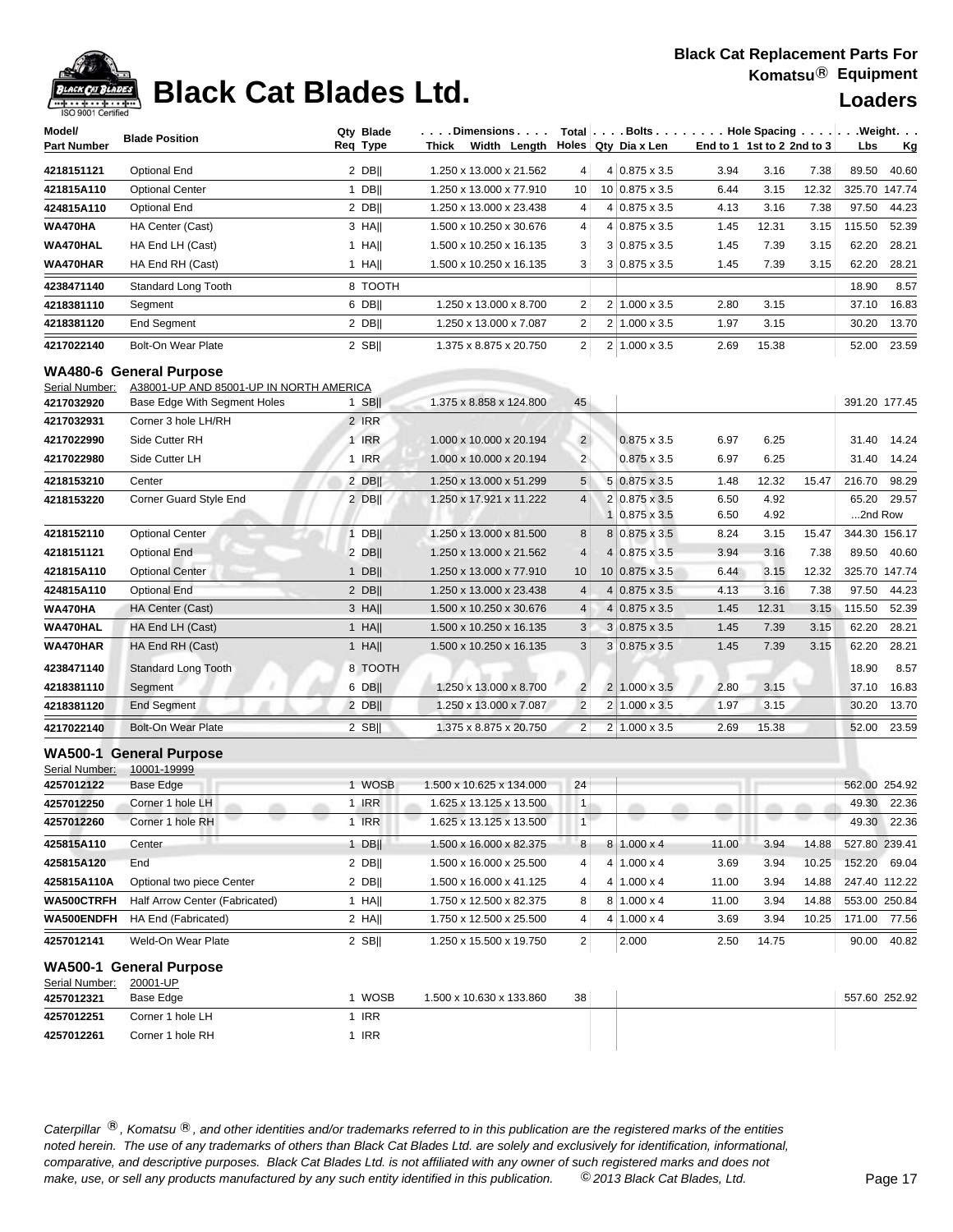### **Black Cat Replacement Parts For Komatsu**® **Equipment**



## **Black Cat Blades Ltd. Loaders Leaders Loaders**

| Model/                                              | <b>Blade Position</b>                                       | Qty Blade | $\ldots$ . Dimensions $\ldots$ . |                |                | Total $\left  \ldots$ Bolts $\ldots \right $ Hole Spacing $\ldots \left  \ldots \right $ |                            |       |       |               | .Weight.    |
|-----------------------------------------------------|-------------------------------------------------------------|-----------|----------------------------------|----------------|----------------|------------------------------------------------------------------------------------------|----------------------------|-------|-------|---------------|-------------|
| Part Number                                         |                                                             | Reg Type  | Thick<br>Width Length            |                |                | Holes Qty Dia x Len                                                                      | End to 1 1st to 2 2nd to 3 |       |       | Lbs           | <u>Kg</u>   |
| 425815A310                                          | Center                                                      | 1 $DB$    | 1.500 x 16.000 x 81.313          | 8              |                | $8 1.000 \times 4$                                                                       | 10.75                      | 3.94  | 14.69 | 490.40 222.44 |             |
| 425815A320                                          | End                                                         | $2$ DB    | 1.500 x 16.000 x 25.984          | 4              |                | $4 1.000 \times 4$                                                                       | 3.68                       | 3.94  | 10.75 | 155.60        | 70.58       |
| 425815A210                                          | Optional two piece Center                                   | $2$ DB    | 1.500 x 16.000 x 40.563          | 4              |                | $4 1.000 \times 4$                                                                       | 7.25                       | 3.94  | 14.69 | 243.90 110.63 |             |
| <b>WA500-3HA</b>                                    | HA Center (Cast)                                            | $3$ HA    | 2.000 x 11.000 x 36.990          | 4              |                | $4 1.000 \times 4$                                                                       | 7.22                       | 3.94  | 14.68 | 191.50        | 86.86       |
| <b>WA500-3HAL</b>                                   | HA End LH (Cast)                                            | $1$ HA    | 2.000 x 16.161 x 11.200          | 3              |                | $2 1.000 \times 4$                                                                       | 3.26                       | 3.94  |       | 84.60         | 38.37       |
|                                                     |                                                             |           |                                  |                | 1              | $1.000 \times 4$                                                                         | 3.26                       |       |       | 2nd Row       |             |
| <b>WA500-3HAR</b>                                   | HA End RH (Cast)                                            | $1$ HA    | 2.000 x 16.161 x 11.200          | 3              | 2<br>1         | $1.000 \times 4$<br>$1.000 \times 4$                                                     | 3.26<br>3.26               | 3.94  |       | 2nd Row       | 84.60 38.37 |
| <b>WA500-3TP</b>                                    | Bolt on Top Plate Center                                    | $6$ DB    | 1.000 x 7.000 x 18.375           | $\overline{2}$ |                | $2 1.000 \times 5$                                                                       | 7.22                       | 3.94  |       | 27.50         | 12.47       |
| <b>WA500-3TPL</b>                                   | Bolt on Top Plate LH                                        | $1$ DB    | 1.000 x 12.125 x 8.688           | 3              | 2              | $1.000 \times 5$                                                                         | 1.43                       |       |       | 21.50         | 9.75        |
|                                                     |                                                             |           |                                  |                | $\mathbf{1}$   | $1.000 \times 5$                                                                         | 1.43                       | 3.94  |       | 2nd Row       |             |
| <b>WA500-3TPR</b>                                   | Bolt on Top Plate RH                                        | $1$ DB    | 1.000 x 12.125 x 8.688           | 3              |                | $2 1.000 \times 5$                                                                       | 1.43                       |       |       | 21.50         | 9.75        |
|                                                     |                                                             |           |                                  |                |                | $1 1.000 \times 5$                                                                       | 1.43                       | 3.94  |       | 2nd Row       |             |
| 4258381110                                          | Segment                                                     | $7$ DB    | 1.496 x 15.984 x 11.219          | $\overline{2}$ |                | 2 1.250 x 4.125                                                                          | 3.64                       | 3.94  |       | 69.10         | 31.34       |
| 425838A110H                                         | HA Segment (Cast)                                           | 7 HA      | 1.750 x 15.250 x 11.188          | $\overline{2}$ |                | 2 1.250 x 4.125                                                                          | 3.63                       | 3.94  |       | 63.60         | 28.85       |
| 425838A110F                                         | Bolt on Top Plate Center                                    | 7 DB      | 1.000 x 10.000 x 11.188          | $\overline{2}$ |                | $1.250 \times 5$                                                                         | 3.63                       | 3.94  |       | 27.10         | 12.29       |
| 4257012141                                          | Weld-On Wear Plate                                          | $2$ SB    | 1.250 x 15.500 x 19.750          | $\overline{2}$ |                | 2.000                                                                                    | 2.50                       | 14.75 |       | 90.00         | 40.82       |
| <b>WA500-1 Coal</b>                                 |                                                             |           |                                  |                |                |                                                                                          |                            |       |       |               |             |
| Serial Number:                                      | 10001-UP                                                    |           |                                  |                |                |                                                                                          |                            |       |       |               |             |
| 425V631211                                          | Base Edge                                                   | $1$ SB    |                                  |                |                |                                                                                          |                            |       |       |               |             |
| 4258151510                                          | Center                                                      | $1$ DB    | x x 96.614                       | 8              |                | 1.000                                                                                    | 10.75                      | 3.94  | 14.69 |               |             |
| 4258151520                                          | End                                                         | $2$ DB    | x x 28.346                       | $\overline{4}$ |                | 1.000                                                                                    | 3.69                       | 3.94  | 10.78 |               |             |
| <b>WA500-1 Coal</b><br>Serial Number:<br>425V641120 | 20001-UP<br><b>Base Edge</b>                                | $1$ SB    |                                  |                |                |                                                                                          |                            |       |       |               |             |
| 4258151520                                          | Center                                                      | 3 DB      | x x 28.346                       | $\overline{4}$ |                | 1.000                                                                                    | 3.69                       | 3.94  | 10.78 |               |             |
| 425815A320                                          | End                                                         | $2$ DB    | 1.500 x 16.000 x 25.984          | $\overline{4}$ |                | $4 1.000 \times 4$                                                                       | 3.68                       | 3.94  | 10.75 | 155.60        | 70.58       |
| Serial Number:<br>4258091121                        | WA500-1 Spade Nose Rock<br>10001-UP<br>Spade Nose Base Edge | 1 WOSB    |                                  |                |                |                                                                                          |                            |       |       |               |             |
| 4258091122                                          | <b>Heavy Duty Spade Nose</b>                                | 1 WOSB    |                                  |                |                |                                                                                          |                            |       |       |               |             |
|                                                     |                                                             |           |                                  |                |                |                                                                                          |                            |       |       |               |             |
|                                                     | <b>WA500-3 General Purpose</b>                              |           |                                  |                |                |                                                                                          |                            |       |       |               |             |
| Serial Number:<br>4257012321                        | 50001-UP<br><b>Base Edge</b>                                | 1 WOSB    | 1.500 x 10.630 x 133.860         | 38             |                |                                                                                          |                            |       |       | 557.60 252.92 |             |
| 4257012251                                          | Corner 1 hole LH                                            | 1 IRR     |                                  |                |                |                                                                                          |                            |       |       |               |             |
| 4257012261                                          | Corner 1 hole RH                                            | 1 IRR     |                                  |                |                |                                                                                          |                            |       |       |               |             |
| 425815A210                                          | Center                                                      | 2 DBII    | 1.500 x 16.000 x 40.563          | 4              |                | $4 1.000 \times 4$                                                                       | 7.25                       | 3.94  | 14.69 | 243.90 110.63 |             |
| 425815A320                                          | End                                                         | $2$ DB    | 1.500 x 16.000 x 25.984          | 4              |                | $4 1.000 \times 4$                                                                       | 3.68                       | 3.94  | 10.75 | 155.60 70.58  |             |
| 425815A310                                          | Optional one piece Center                                   | $1$ DB    | 1.500 x 16.000 x 81.313          | 8              |                | $8 1.000 \times 4$                                                                       | 10.75                      | 3.94  | 14.69 | 490.40 222.44 |             |
| <b>WA500-3HA</b>                                    | HA Center (Cast)                                            | $3$ HA    | 2.000 x 11.000 x 36.990          | 4              |                | $4 1.000 \times 4$                                                                       | 7.22                       | 3.94  | 14.68 | 191.50        | 86.86       |
| <b>WA500-3HAL</b>                                   | HA End LH (Cast)                                            | 1 HA      | 2.000 x 16.161 x 11.200          | 3              |                | $2 1.000 \times 4$                                                                       | 3.26                       | 3.94  |       |               | 84.60 38.37 |
|                                                     |                                                             |           |                                  |                |                | $1 1.000 \times 4$                                                                       | 3.26                       |       |       | 2nd Row       |             |
| <b>WA500-3HAR</b>                                   | HA End RH (Cast)                                            | 1 HA      | 2.000 x 16.161 x 11.200          | 3              |                | $2 1.000 \times 4$                                                                       | 3.26                       | 3.94  |       |               | 84.60 38.37 |
|                                                     |                                                             |           |                                  |                | 1 <sup>1</sup> | $1.000 \times 4$                                                                         | 3.26                       |       |       | 2nd Row       |             |
| <b>WA500-3TP</b>                                    | Bolt on Top Plate Center                                    | $6$ DB    | 1.000 x 7.000 x 18.375           | $\overline{c}$ |                | $2 1.000 \times 5$                                                                       | 7.22                       | 3.94  |       |               | 27.50 12.47 |
| <b>WA500-3TPL</b>                                   | Bolt on Top Plate LH                                        | $1$ DB    | 1.000 x 12.125 x 8.688           | 3              |                | $2 1.000 \times 5$                                                                       | 1.43                       |       |       | 21.50         | 9.75        |
|                                                     |                                                             |           |                                  |                |                | $1 1.000 \times 5$                                                                       | 1.43                       | 3.94  |       | 2nd Row       |             |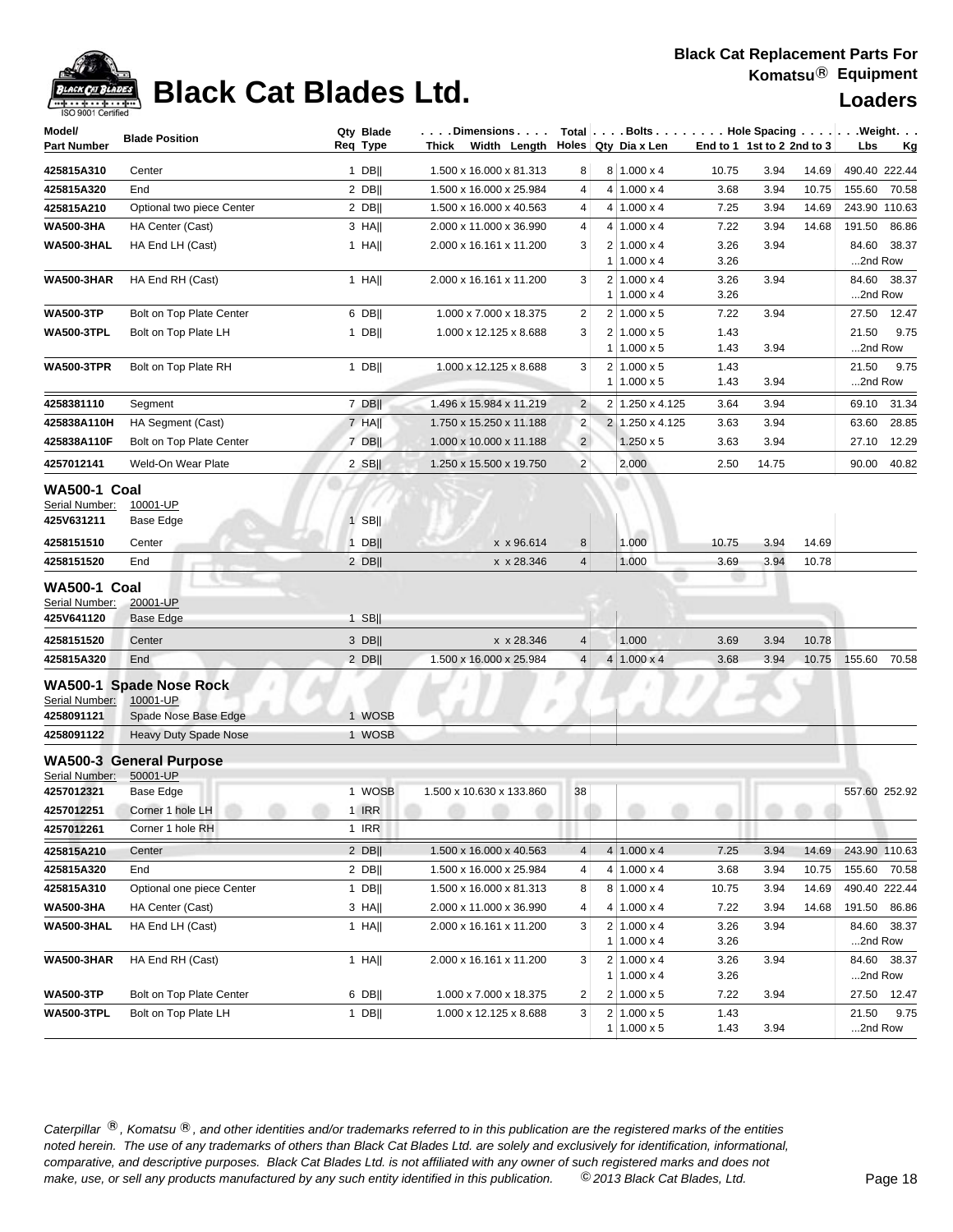

| Model/<br><b>Part Number</b> | <b>Blade Position</b>                      | Qty Blade<br>Req Type | $\vert \ldots$ . Dimensions $\ldots$ .<br>Thick Width Length Holes Qty Diax Len |                         |                | Total   Bolts Hole Spacing Weight.     |              | End to 1 1st to 2 2nd to 3 |       | Lbs              | <u>Kg</u>   |
|------------------------------|--------------------------------------------|-----------------------|---------------------------------------------------------------------------------|-------------------------|----------------|----------------------------------------|--------------|----------------------------|-------|------------------|-------------|
| <b>WA500-3TPR</b>            | Bolt on Top Plate RH                       | 1 DB                  | 1.000 x 12.125 x 8.688                                                          | 3 <sup>2</sup>          |                | $2 1.000 \times 5$                     | 1.43         |                            |       | 21.50            | 9.75        |
|                              |                                            |                       |                                                                                 |                         |                | $1 1.000 \times 5$                     | 1.43         | 3.94                       |       | 2nd Row          |             |
| 4258381110                   | Segment                                    | $7$ DB                | 1.496 x 15.984 x 11.219                                                         | 2                       |                | 2 1.250 x 4.125                        | 3.64         | 3.94                       |       |                  | 69.10 31.34 |
| 425838A110H                  | HA Segment (Cast)                          | $7$ HA                | 1.750 x 15.250 x 11.188                                                         | 2                       |                | 2 1.250 x 4.125                        | 3.63         | 3.94                       |       | 63.60            | 28.85       |
| 425838A110F                  | Bolt on Top Plate Center                   | $7$ DB                | 1.000 x 10.000 x 11.188                                                         | $\overline{2}$          |                | $1.250 \times 5$                       | 3.63         | 3.94                       |       |                  | 27.10 12.29 |
| 4257022141                   | Bolt-On Wear Plate                         | $2$ SB                | 1.500 x 9.000 x 21.750                                                          | $\overline{2}$          |                | 2 1.000                                | 3.00         | 15.75                      |       |                  | 71.00 32.21 |
| Serial Number:               | <b>WA500-3 General Purpose</b><br>52001-UP |                       |                                                                                 |                         |                |                                        |              |                            |       |                  |             |
| 4257022220                   | Base Edge With Segment Holes               | $1$ SB                | 1.500 x 10.630 x 133.860                                                        | 40                      |                |                                        |              |                            |       | 556.50 252.42    |             |
| 425V622120                   | Base Edge For Bolt-on Edges Only           | $1$ SB                | 1.500 x 10.630 x 133.860                                                        | 16                      |                |                                        |              |                            |       | 567.80 257.55    |             |
| 4257012251                   | Corner 1 hole LH                           | 1 IRR                 |                                                                                 |                         |                |                                        |              |                            |       |                  |             |
| 4257012261                   | Corner 1 hole RH                           | 1 IRR                 |                                                                                 |                         |                |                                        |              |                            |       |                  |             |
| ⊸>                           | Corner Gaurd Style Setup                   |                       |                                                                                 |                         |                |                                        |              |                            |       |                  |             |
| 4258152220                   | Center                                     | $2$ DB                | 1.625 x 16.000 x 59.173                                                         | 6                       |                | $6 1.000 \times 4$                     | 10.75        | 3.94                       | 14.69 | 413.50 187.56    |             |
| 4258152210                   | Corner Guard Style End                     | $2$ DB                | 1.625 x 21.890 x 7.480                                                          | 3                       |                | $3 1.000 \times 4$                     | 7.99         | 2.95                       | 2.95  |                  | 70.60 32.02 |
| -->                          | Older Style Setup                          |                       |                                                                                 |                         |                |                                        |              |                            |       |                  |             |
| 425815A310                   | <b>Optional Center</b>                     | $1$ DB                | 1.500 x 16.000 x 81.313                                                         | 8                       |                | $8 1.000 \times 4$                     | 10.75        | 3.94                       | 14.69 | 490.40 222.44    |             |
| 425815A320                   | <b>Optional End</b>                        | $2$ DB                | 1.500 x 16.000 x 25.984                                                         | $\overline{4}$          |                | $4 1.000 \times 4$                     | 3.68         | 3.94                       | 10.75 | 155.60 70.58     |             |
| 425815A210                   | Optional two piece Center (non CGS set     | $2$ DB                | 1.500 x 16.000 x 40.563                                                         | $\overline{4}$          |                | $4 1.000 \times 4$                     | 7.25         | 3.94                       | 14.69 | 243.90 110.63    |             |
| ⊸>                           | <b>Half Arrow Setup</b>                    |                       |                                                                                 |                         |                |                                        |              |                            |       |                  |             |
| <b>WA500-3HA</b>             | HA Center (Cast)                           | 3 HA                  | 2.000 x 11.000 x 36.990                                                         | 4                       |                | $4 1.000 \times 4$                     | 7.22         | 3.94                       | 14.68 | 191.50           | 86.86       |
| <b>WA500-3HAL</b>            | HA End LH (Cast)                           | $1$ HA                | 2.000 x 16.161 x 11.200                                                         | 3                       |                | $2 1.000 \times 4$                     | 3.26         | 3.94                       |       |                  | 84.60 38.37 |
|                              |                                            |                       |                                                                                 |                         | 1 <sup>1</sup> | $1.000 \times 4$                       | 3.26         |                            |       | 2nd Row          |             |
| <b>WA500-3HAR</b>            | HA End RH (Cast)                           | $1$ HA                | 2.000 x 16.161 x 11.200                                                         | 3                       |                | $2 1.000 \times 4$                     | 3.26         | 3.94                       |       |                  | 84.60 38.37 |
|                              |                                            |                       |                                                                                 |                         | 1              | $1.000 \times 4$                       | 3.26         |                            |       | 2nd Row          |             |
| <b>WA500-3TP</b>             | Bolt on Top Plate Center                   | $6$ DB                | 1.000 x 7.000 x 18.375                                                          | $\overline{c}$          |                | $2 1.000 \times 5$                     | 7.22         | 3.94                       |       |                  | 27.50 12.47 |
| <b>WA500-3TPL</b>            | Bolt on Top Plate LH                       | $1$ DB                | 1.000 x 12.125 x 8.688                                                          | 3                       |                | $2 1.000 \times 5$<br>$1.000 \times 5$ | 1.43<br>1.43 | 3.94                       |       | 21.50<br>2nd Row | 9.75        |
| <b>WA500-3TPR</b>            | Bolt on Top Plate RH                       | $1$ DB                | 1.000 x 12.125 x 8.688                                                          | 3                       |                | $2 1.000 \times 5$                     | 1.43         |                            |       | 21.50            | 9.75        |
|                              |                                            |                       |                                                                                 |                         |                | $1 1.000 \times 5$                     | 1.43         | 3.94                       |       | 2nd Row          |             |
| 4258381110                   | Segment                                    | $7$ DB                | 1.496 x 15.984 x 11.219                                                         | $\overline{\mathbf{c}}$ | $\overline{2}$ | 1.250 x 4.125                          | 3.64         | 3.94                       |       |                  | 69.10 31.34 |
| 425838A110H                  | HA Segment (Cast)                          | $7$ HA                | 1.750 x 15.250 x 11.188                                                         | $\overline{2}$          |                | 2 1.250 x 4.125                        | 3.63         | 3.94                       |       | 63.60            | 28.85       |
| 425838A110F                  | Bolt on Top Plate Center                   | $7$ DB                | 1.000 x 10.000 x 11.188                                                         | $\overline{2}$          |                | $1.250 \times 5$                       | 3.63         | 3.94                       |       | 27.10            | 12.29       |
| 4257022141                   | Bolt-On Wear Plate                         | $2$ SB                | 1.500 x 9.000 x 21.750                                                          | $\overline{c}$          |                | 2 1.000                                | 3.00         | 15.75                      |       | 71.00            | 32.21       |
| Serial Number:               | WA500-3 Coal High Lift<br>50001-UP         |                       |                                                                                 |                         |                |                                        |              |                            |       |                  |             |
| 425V631211                   | Base Edge                                  | $1$ SB                |                                                                                 |                         |                |                                        |              |                            |       |                  |             |
| 4258151510                   | Center                                     | $1$ DB                | x x 96.614                                                                      | 8                       |                | 1.000                                  | 10.75        | 3.94                       | 14.69 |                  |             |
| 4258151520                   | End                                        | $2$ DB                | x x 28.346                                                                      | $\overline{4}$          |                | 1.000                                  | 3.69         | 3.94                       | 10.78 |                  |             |
|                              | WA500-3 Spade Nose Rock                    |                       |                                                                                 |                         |                |                                        |              |                            |       |                  |             |
| Serial Number:               | 50001-UP                                   |                       |                                                                                 |                         |                |                                        |              |                            |       |                  |             |
| 4258092230                   | Spade Nose Base For Segments               | $1$ SB                |                                                                                 |                         |                |                                        |              |                            |       |                  |             |
| 4258091122                   | Heavy Duty Spade Nose                      | 1 WOSB                |                                                                                 |                         |                |                                        |              |                            |       |                  |             |
| 4258381110                   | Segment                                    | 1 DB                  | 1.496 x 15.984 x 11.219                                                         | $\overline{\mathbf{c}}$ |                | 2 1.250                                | 3.64         | 3.94                       |       |                  | 69.10 31.34 |
| 4258382110                   | Segment LH                                 | 3 DB//                | 1.500 x 15.984 x 15.504                                                         | $\overline{\mathbf{c}}$ |                | 1.250                                  | 5.78         | 3.94                       |       |                  | 69.10 31.34 |
| 4258382120                   | Segment RH                                 | 3 DB\\                | 1.500 x 15.984 x 15.504                                                         | $\overline{2}$          |                | 1.250                                  | 5.78         | 3.94                       |       |                  | 69.10 31.34 |

**WA500-6 General Purpose**

Serial Number: A92001-UP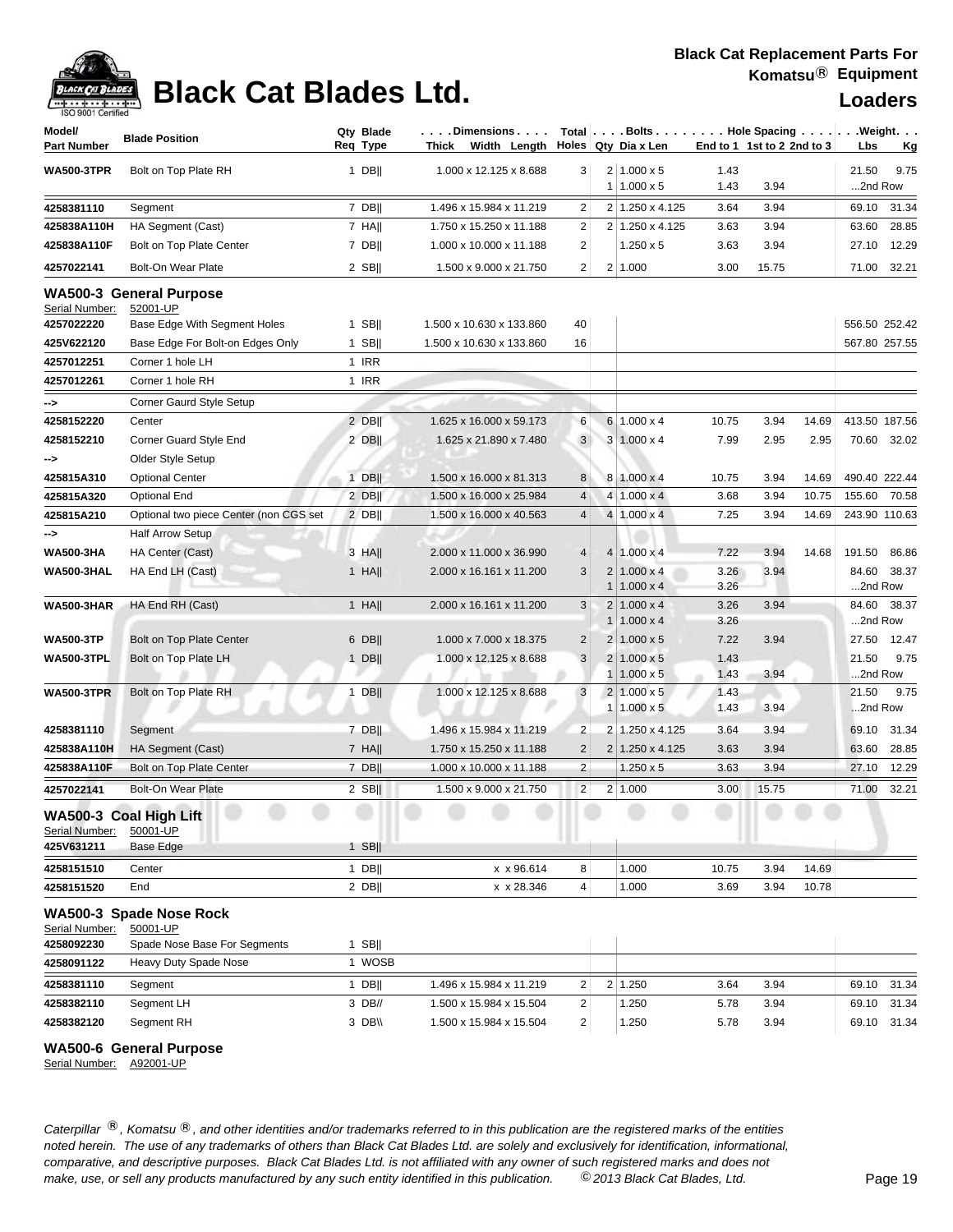## **Black Cat Blades Ltd. Loaders Legand Report Report Report Report Report Report Report Report Report Report Report Report Report Report Report Report Report Report Report Report Report Report Report Report Report Repor**

| Model/<br><b>Part Number</b> | <b>Blade Position</b>                  | Qty Blade<br>Req Type | . Dimensions<br>Thick<br>Width Length |                         | Total Bolts Hole Spacing Weight.<br>Holes Qty Dia x Len | End to 1 1st to 2 2nd to 3 |       |       | Lbs            | <u>Kg</u>     |
|------------------------------|----------------------------------------|-----------------------|---------------------------------------|-------------------------|---------------------------------------------------------|----------------------------|-------|-------|----------------|---------------|
| 4257022220                   | Base Edge With Segment Holes           | 1 SB $  $             | 1.500 x 10.630 x 133.860              | 40                      |                                                         |                            |       |       |                | 556.50 252.42 |
| 425V622120                   | Base Edge For Bolt-on Edges Only       | $1$ SB                | 1.500 x 10.630 x 133.860              | 16                      |                                                         |                            |       |       |                | 567.80 257.55 |
| 4257012251                   | Corner 1 hole LH                       | 1 IRR                 |                                       |                         |                                                         |                            |       |       |                |               |
| 4257012261                   | Corner 1 hole RH                       | 1 IRR                 |                                       |                         |                                                         |                            |       |       |                |               |
|                              | Corner Gaurd Style Setup               |                       |                                       |                         |                                                         |                            |       |       |                |               |
| --><br>4258152220            | Center                                 | $2$ DB                | 1.625 x 16.000 x 59.173               | 6                       | $6 1.000 \times 4$                                      | 10.75                      | 3.94  | 14.69 |                | 413.50 187.56 |
| 4258152210                   | Corner Guard Style End                 | $2$ DB                | 1.625 x 21.890 x 7.480                | 3                       | $3 1.000 \times 4$                                      | 7.99                       | 2.95  | 2.95  | 70.60          | 32.02         |
|                              | Older Style Setup                      |                       |                                       |                         |                                                         |                            |       |       |                |               |
| --><br>425815A310            | <b>Optional Center</b>                 | 1 $DB$                | 1.500 x 16.000 x 81.313               | 8                       | $8 1.000 \times 4$                                      | 10.75                      | 3.94  | 14.69 |                | 490.40 222.44 |
| 425815A320                   | <b>Optional End</b>                    | $2$ DB                | 1.500 x 16.000 x 25.984               | 4                       | $4 1.000 \times 4$                                      | 3.68                       | 3.94  | 10.75 | 155.60         | 70.58         |
| 425815A210                   | Optional two piece Center (non CGS set | $2$ DB                | 1.500 x 16.000 x 40.563               | 4                       | $4 1.000 \times 4$                                      | 7.25                       | 3.94  | 14.69 |                | 243.90 110.63 |
| ⊸>                           | <b>Half Arrow Setup</b>                |                       |                                       |                         |                                                         |                            |       |       |                |               |
| <b>WA500-3HA</b>             | HA Center (Cast)                       | $3$ HA                | 2.000 x 11.000 x 36.990               | 4                       | $4 1.000 \times 4$                                      | 7.22                       | 3.94  | 14.68 | 191.50         | 86.86         |
| <b>WA500-3HAL</b>            | HA End LH (Cast)                       | 1 HA                  | 2.000 x 16.161 x 11.200               | 3                       | $2 1.000 \times 4$                                      | 3.26                       | 3.94  |       | 84.60          | 38.37         |
|                              |                                        |                       |                                       |                         | $1 1.000 \times 4$                                      | 3.26                       |       |       | 2nd Row        |               |
| <b>WA500-3HAR</b>            | HA End RH (Cast)                       | 1 HA                  | 2.000 x 16.161 x 11.200               | $\mathbf{3}$            | $2 1.000 \times 4$                                      | 3.26                       | 3.94  |       | 84.60          | 38.37         |
|                              |                                        |                       |                                       |                         | $1 1.000 \times 4$                                      | 3.26                       |       |       | 2nd Row        |               |
| <b>WA500-3TP</b>             | Bolt on Top Plate Center               | 6 DB                  | 1.000 x 7.000 x 18.375                | $\overline{\mathbf{c}}$ | $2 1.000 \times 5$                                      | 7.22                       | 3.94  |       | 27.50          | 12.47         |
| <b>WA500-3TPL</b>            | Bolt on Top Plate LH                   | $1$ DB                | 1.000 x 12.125 x 8.688                | 3                       | $2 1.000 \times 5$                                      | 1.43                       |       |       | 21.50          | 9.75          |
|                              |                                        |                       |                                       |                         | $1 1.000 \times 5$                                      | 1.43                       | 3.94  |       | 2nd Row        |               |
| <b>WA500-3TPR</b>            | Bolt on Top Plate RH                   | $1$ DB                | 1.000 x 12.125 x 8.688                | 3                       | $2 1.000 \times 5$                                      | 1.43                       |       |       | 21.50          | 9.75          |
|                              |                                        |                       |                                       |                         | $1 1.000 \times 5$                                      | 1.43                       | 3.94  |       | 2nd Row        |               |
| 4258381110                   | Segment                                | 7 DB                  | 1.496 x 15.984 x 11.219               | $\overline{2}$          | $2 1.250 \times 4$                                      | 3.64                       | 3.94  |       | 69.10          | 31.34         |
| 425838A110H                  | HA Segment (Cast)                      | $7$ HA                | 1.750 x 15.250 x 11.188               | $\overline{2}$          | $2 1.250 \times 4$                                      | 3.63                       | 3.94  |       | 63.60          | 28.85         |
| 425838A110F                  | Bolt on Top Plate Center               | $7$ DB                | 1.000 x 10.000 x 11.188               | $\overline{c}$          | $1.250 \times 5$                                        | 3.63                       | 3.94  |       | 27.10          | 12.29         |
| 4257032161                   | <b>Bolt-On Wear Plate</b>              | $2$ SB                | 1.500 x 8.858 x 23.228                | $\overline{2}$          | 1.000                                                   | 2.95                       | 17.32 |       | 71.40          | 32.39         |
|                              | <b>WA600-1 General Purpose</b>         |                       |                                       |                         |                                                         |                            |       |       |                |               |
| Serial Number:               | 10001-UP                               |                       |                                       |                         |                                                         |                            |       |       |                |               |
| 4268061120                   | Base Edge                              | 1 WOSB                | 2.000 x 13.875 x 145.000              | 22                      |                                                         |                            |       |       | 1019.40 462.39 |               |
| 4267012450                   | Corner 1 hole LH                       | <b>1 IRR</b>          |                                       |                         |                                                         |                            |       |       |                |               |
| 4267012460                   | Corner 1 hole RH                       | 1 IRR                 |                                       |                         |                                                         |                            |       |       |                |               |
| 426815A110                   | Center                                 | 1 DB                  | 1.500 x 16.000 x 34.438               | 4                       | $4 1.250 \times 5.5$                                    | 5.00                       | 3.94  | 16.56 | 204.60         | 92.81         |
| 426815A120                   | Intermediate Ends                      | $2$ DB                | 1.500 x 16.000 x 47.188               | 4                       | $4 \mid 1.250 \times 5.5$                               | 11.38                      | 3.94  | 16.56 |                | 281.90 127.87 |
| 426815A130                   | End                                    | $2$ DB                | 1.500 x 22.875 x 7.875                | $\overline{\mathbf{c}}$ | 2 1.250 x 5.5                                           | 8.00                       | 6.88  |       | 68.40          | 31.03         |
| WA600HA                      | HA Center (Cast)                       | 3 HAII                | 2.000 x 14.000 x 40.813               | 4 <sup>1</sup>          | $4 1.250 \times 5.5$                                    | 8.20                       | 3.94  | 16.53 |                | 286.60 130.00 |
| WA600HAE                     | HA End (Cast)                          | $2$ HA                | 2.000 x 18.375 x 11.063               | 4                       | $2 1.250 \times 5.5$                                    | 3.94                       | 3.19  |       |                | 97.70 44.32   |
|                              |                                        |                       |                                       |                         | $1.250 \times 0$                                        | 3.94                       | 3.19  |       | 2nd Row        |               |
| 4268471110                   | Standard Long Tooth                    | 8 TOOTH               | 5.712 x 5.421 x 11.250                |                         |                                                         |                            |       |       |                | 26.72 12.12   |
| 4267012820                   | Weld-On Wear Plate                     | $2$ SB                |                                       | 3                       |                                                         |                            |       |       |                |               |
| 4267012143                   | Bolt-On Wear Plate                     | $2$ SB                | 1.250 x 11.063 x 21.656               | 4                       | 2 0.875 x 3.5                                           | 2.30                       | 17.06 |       |                | 68.30 30.98   |
|                              |                                        |                       |                                       |                         | $2 0.875 \times 0$                                      | 2.30                       | 17.06 |       | 2nd Row        |               |
| Serial Number:               | WA600-3 General Purpose                |                       |                                       |                         |                                                         |                            |       |       |                |               |
| 4268061120                   | Base Edge                              | 1 WOSB                | 2.000 x 13.875 x 145.000              | 22                      |                                                         |                            |       |       | 1019.40 462.39 |               |
| 4267012450                   | Corner 1 hole LH                       | 1 IRR                 |                                       |                         |                                                         |                            |       |       |                |               |
| 4267012460                   | Corner 1 hole RH                       | 1 IRR                 |                                       |                         |                                                         |                            |       |       |                |               |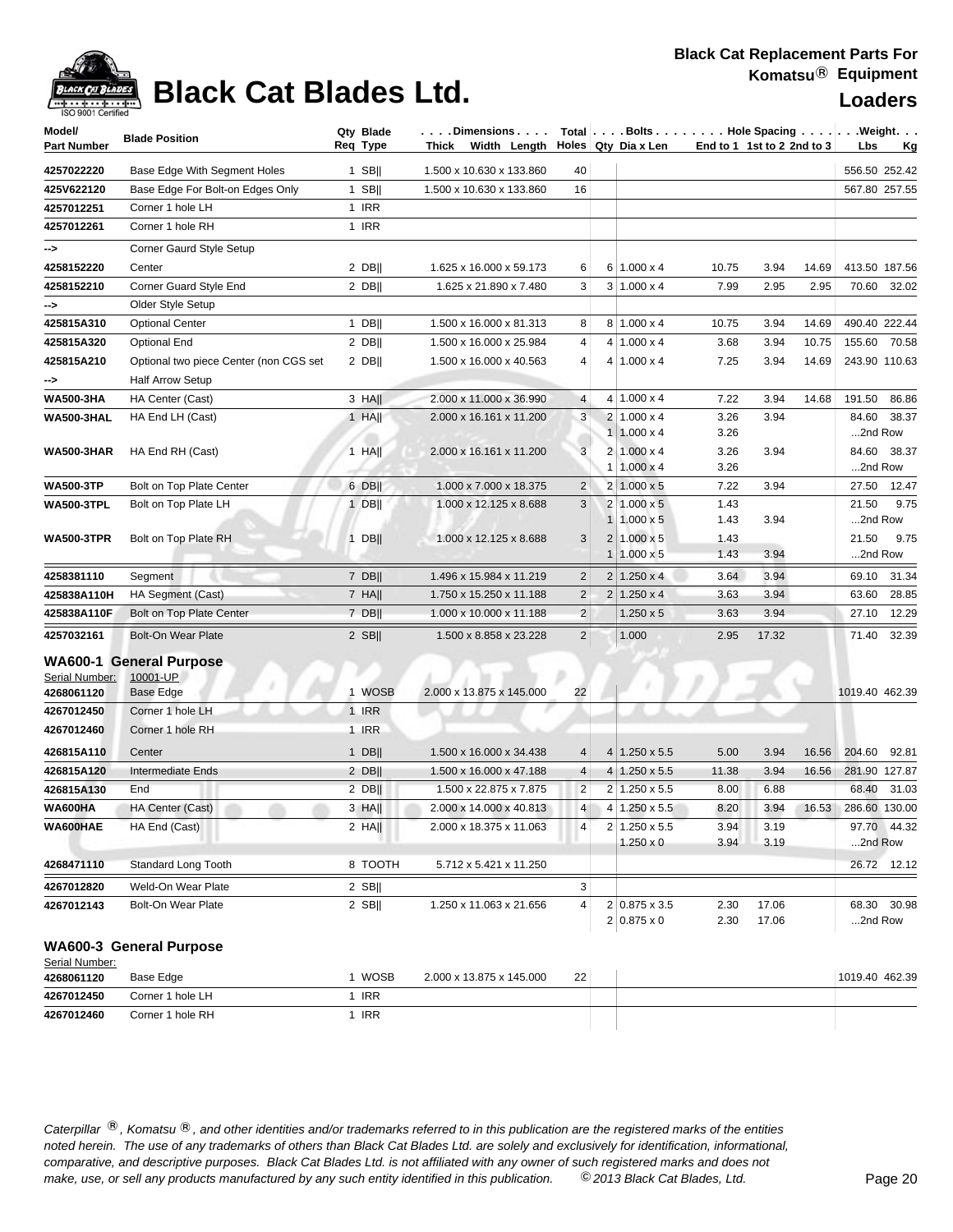### **Black Cat Replacement Parts For Komatsu**® **Equipment**



### **Black Cat Blades Ltd. Loaders Loaders**

| Model/             | <b>Blade Position</b> | Qtv Blade |       | Dimensions              |                 | Total $\ldots$ Bolts $\ldots$ $\ldots$ $\ldots$ Hole Spacing $\ldots$ $\ldots$ . Weight. $\ldots$ |                            |       |       |               |             |
|--------------------|-----------------------|-----------|-------|-------------------------|-----------------|---------------------------------------------------------------------------------------------------|----------------------------|-------|-------|---------------|-------------|
| <b>Part Number</b> |                       | Reg Type  | Thick | Width Length            |                 | Holes   Qty Dia x Len                                                                             | End to 1 1st to 2 2nd to 3 |       |       | <b>Lbs</b>    | Kg          |
| 426815A110         | Center                | DBII      |       | 1.500 x 16.000 x 34.438 | 4 <sup>1</sup>  | 4 1.250 x 5.5                                                                                     | 5.00                       | 3.94  | 16.56 | 204.60        | 92.81       |
| 426815A120         | Intermediate Ends     | 2 DBII    |       | 1.500 x 16.000 x 47.188 | $\vert 4 \vert$ | $4 1.250 \times 5.5$                                                                              | 11.38                      | 3.94  | 16.56 | 281.90 127.87 |             |
| 426815A130         | End                   | 2 DBII    |       | 1.500 x 22.875 x 7.875  | 2 <sup>1</sup>  | $2 1.250 \times 5.5 $                                                                             | 8.00                       | 6.88  |       |               | 68.40 31.03 |
| WA600HA            | HA Center (Cast)      | 3 HAII    |       | 2.000 x 14.000 x 40.813 | 4 <sup>1</sup>  | $4 1.250 \times 5.5$                                                                              | 8.20                       | 3.94  | 16.53 | 286.60 130.00 |             |
| WA600HAE           | HA End (Cast)         | 2 HAII    |       | 2.000 x 18.375 x 11.063 | 4 <sup>1</sup>  | $2 1.250 \times 5.5 $                                                                             | 3.94                       | 3.19  |       |               | 97.70 44.32 |
|                    |                       |           |       |                         |                 | $1.250 \times 0$                                                                                  | 3.94                       | 3.19  |       | 2nd Row       |             |
| 4268471110         | Standard Long Tooth   | 8 TOOTH   |       | 5.712 x 5.421 x 11.250  |                 |                                                                                                   |                            |       |       |               | 26.72 12.12 |
| 4267012820         | Weld-On Wear Plate    | $2$ SB    |       |                         | 3               |                                                                                                   |                            |       |       |               |             |
| 4267012143         | Bolt-On Wear Plate    | 2 SBII    |       | 1.250 x 11.063 x 21.656 | $\vert$ 4       | 2 0.875 x 3.5                                                                                     | 2.30                       | 17.06 |       |               | 68.30 30.98 |
|                    |                       |           |       |                         |                 | $2 0.875 \times 0$                                                                                | 2.30                       | 17.06 |       | 2nd Row       |             |

### **WA600-6 General Purpose**

| Serial Number: |                              |                |                         |                |       |      |       |      |         |       |
|----------------|------------------------------|----------------|-------------------------|----------------|-------|------|-------|------|---------|-------|
| 4268063120     | Base Edge With Segment Holes | <b>SBII</b>    |                         |                |       |      |       |      |         |       |
| 4267032162     | <b>Bolt-On Wear Plate</b>    | $2$ SB  $ $    | 1.500 x 10.630 x 24.528 | 4              | 1.000 | 2.17 | 20.20 |      | 90.70   | 41.14 |
|                |                              |                |                         |                | 1.000 | 2.17 | 20.20 |      | 2nd Row |       |
|                | WA600-6 Spade Nose Rock      |                |                         |                |       |      |       |      |         |       |
| Serial Number: |                              |                |                         |                |       |      |       |      |         |       |
| 4268193130     | Stepped Spade Nose Base Edge | 1 SB $\sqrt{}$ |                         |                |       |      |       |      |         |       |
| 4267032231     | Weld-On Bucket Wear Plate    | $2$ DB         |                         |                |       |      |       |      |         |       |
| M600HAC        | HA Segment (Cast)            | $1$ HAII       | 2.750 x 17.125 x 13.000 | 3              | 1.250 | 2.88 | 3.63  | 3.63 | 122.24  | 55.45 |
| M600HAL        | HA Segment LH (Cast)         | 3 HAV/         | 2.750 x 17.188 x 13.000 | 31             | .250  | 2.88 | 3.63  | 3.63 | 121.36  | 55.05 |
| M600HAR        | HA Segment RH (Cast)         | 3 HAII         | 2.750 x 17.188 x 13.000 | 3              | 1.250 | 2.88 | 3.63  | 3.63 | 122.69  | 55.65 |
| 4267032162     |                              | 2 $SB$         | 1.500 x 10.630 x 24.528 | 4 <sub>1</sub> | 1.000 | 2.17 | 20.20 |      | 90.70   | 41.14 |
|                |                              |                |                         |                | 1.000 | 2.17 | 20.20 |      | 2nd Row |       |

### **WA700-1 WA700-3 General Purpose**

Serial Number:

| 4277013731 | <b>Short Tooth</b> | 8 TOOTH | 7.000 x 6.307 x 13.875 |  | 62.90<br>28.53 |
|------------|--------------------|---------|------------------------|--|----------------|
|            |                    |         |                        |  |                |
|            |                    |         |                        |  |                |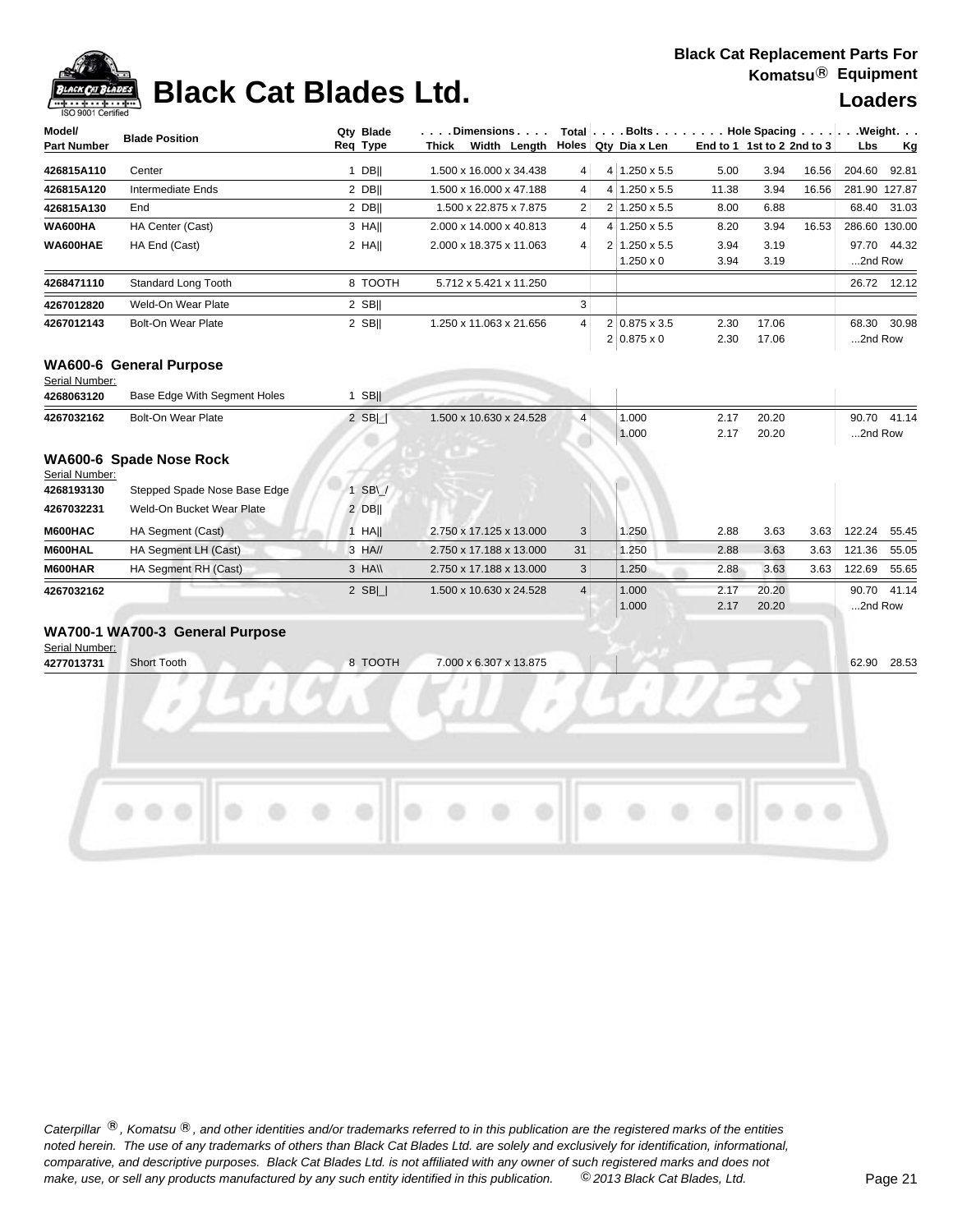| <b>BLACK CAT BLADES</b><br>ISO 9001 Certified |                             | <b>Black Cat Blades Ltd.</b> |                                                                | <b>Black Cat Replacement Parts For</b><br>Komatsu <sup>®</sup> Equipment<br><b>Crawler Loaders</b> |                                                                           |  |               |  |  |  |  |  |
|-----------------------------------------------|-----------------------------|------------------------------|----------------------------------------------------------------|----------------------------------------------------------------------------------------------------|---------------------------------------------------------------------------|--|---------------|--|--|--|--|--|
| Model/<br><b>Part Number</b>                  | <b>Blade Position</b>       | Qty Blade<br>Reg Type        | Dimensions   Total   Bolts    Hole Spacing     Weight<br>Thick |                                                                                                    | Width Length   Holes   Qty Diax Len   End to 1 1st to 2 2nd to 3   Lbs Kg |  |               |  |  |  |  |  |
| Serial Number:                                | <b>D66S</b> General Purpose |                              |                                                                |                                                                                                    |                                                                           |  |               |  |  |  |  |  |
| 1427012121                                    | Base Edge                   | <b>WOSB</b>                  | 1.375 x 9.000 x 94.340                                         | 25                                                                                                 |                                                                           |  | 306.20 138.89 |  |  |  |  |  |

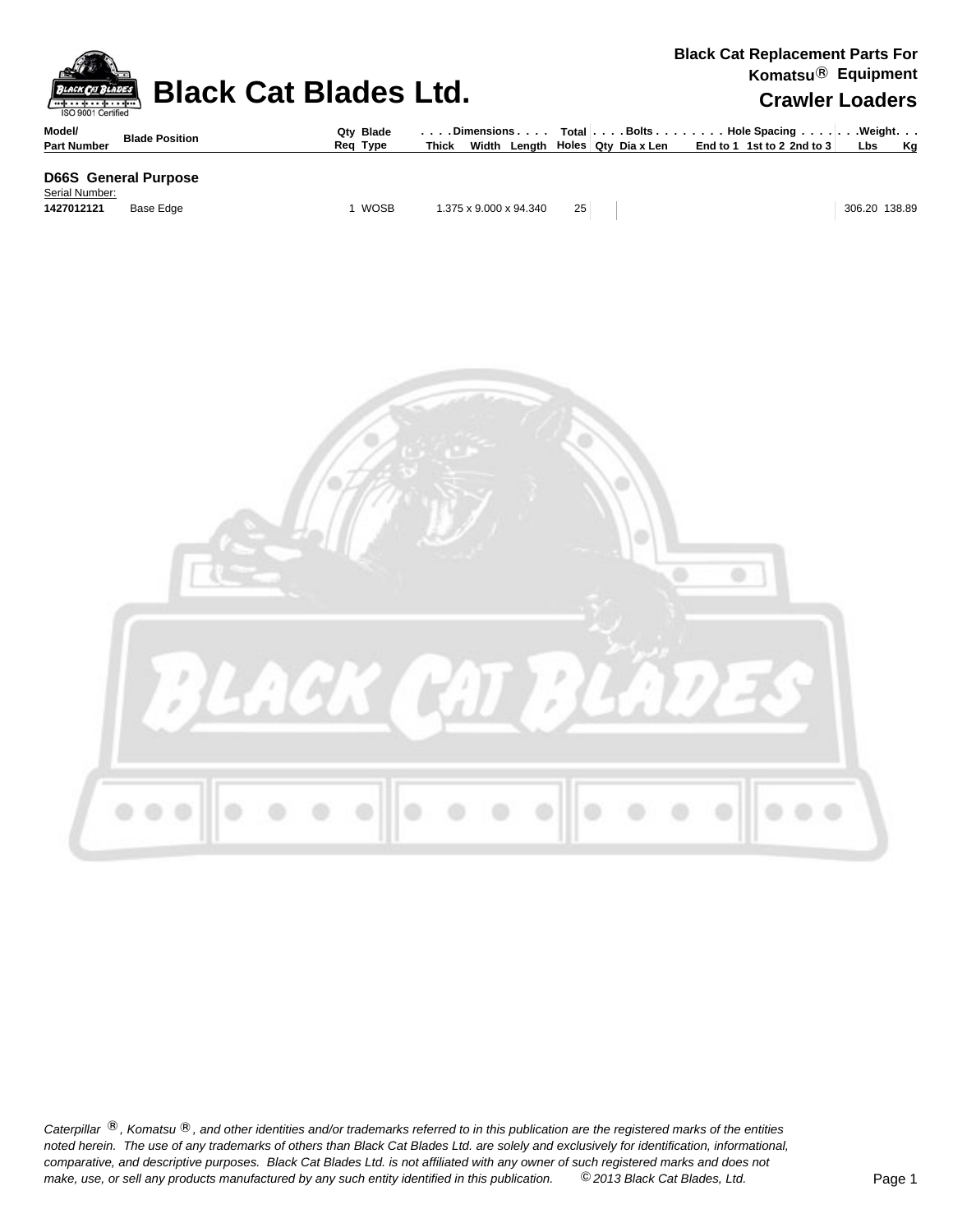|                                                | <b>Black Cat Blades Ltd.</b>                                                                                                                       |                       |                                       |                |                |                                                         |                            | Komatsu <sup>®</sup> Equipment |                |                    |             |
|------------------------------------------------|----------------------------------------------------------------------------------------------------------------------------------------------------|-----------------------|---------------------------------------|----------------|----------------|---------------------------------------------------------|----------------------------|--------------------------------|----------------|--------------------|-------------|
| SO 9001 Certified                              |                                                                                                                                                    |                       |                                       |                |                |                                                         |                            |                                |                | <b>Skid Steers</b> |             |
| Model/<br><b>Part Number</b>                   | <b>Blade Position</b>                                                                                                                              | Qty Blade<br>Req Type | . Dimensions<br>Thick<br>Width Length |                |                | Total Bolts Hole Spacing Weight.<br>Holes Qty Dia x Len | End to 1 1st to 2 2nd to 3 |                                |                | Lbs                | Κq          |
|                                                | SK714 SK815 SK818 SK820 SK1020 SK1026 57.5" BUCKETS                                                                                                |                       |                                       |                |                |                                                         |                            |                                |                |                    |             |
| Serial Number:<br>37A7012320                   | 1460MM BUCKET<br>Center                                                                                                                            | $1$ DB                | 0.750 x 8.000 x 57.480                | 12             |                | $6 0.500 \times 2$                                      |                            |                                |                |                    |             |
| Serial Number:                                 | SK714 SK815 SK818 SK820 SK1020 SK1026  60" BUCKETS<br>1550MM BUCKET                                                                                |                       |                                       |                |                |                                                         |                            |                                |                |                    |             |
| 37A7012A11                                     | Base Edge For Bolt-on Edges or Teeth                                                                                                               | $1$ SB                | 0.625 x 6.000 x 61.024                | 12             |                |                                                         |                            |                                |                |                    | 61.20 27.76 |
| 37A7012310                                     | Center                                                                                                                                             | $1$ DB                | 0.750 x 8.000 x 61.024                | 12             |                | $6 0.500 \times 2$<br>$0.500 \times 0$                  | 2.71<br>2.71               | 11.22<br>11.22                 | 11.22<br>11.22 | 2nd Row            |             |
| 37A7012310B                                    | Center one row of holes                                                                                                                            | $1$ DB                | 0.750 x 8.000 x 61.524                | 6              |                | $6 0.500 \times 2$                                      | 2.71                       | 11.22                          | 11.22          |                    | 96.70 43.86 |
| Serial Number:                                 | SK714 SK815 SK818 SK820 SK1020 SK1026 66" BUCKETS<br>1730MM BUCKET                                                                                 |                       |                                       |                |                |                                                         |                            |                                |                |                    |             |
| 37B7012A11                                     | Base Edge For Bolt-on Edges or Teeth                                                                                                               | $1$ SB                | 0.625 x 6.000 x 68.110                | 14             |                |                                                         |                            |                                |                |                    | 68.60 31.12 |
| 37B7012310                                     | Center                                                                                                                                             | $1$ DB                | $0.750 \times 8.000 \times 68.110$    | 14             |                | 0.500<br>0.500                                          | 2.46<br>2.46               | 10.53<br>10.53                 | 10.53<br>10.53 | 2nd Row            |             |
| 37B7012310B                                    | Center one row of holes                                                                                                                            | $1$ DB                | 0.750 x 8.000 x 68.110                | $\overline{7}$ | $\overline{7}$ | $0.500 \times 2$                                        | 2.46                       | 10.53                          | 10.53          | 107.00 48.53       |             |
| Serial Number:<br>37B7012320<br>Serial Number: | SK714 SK815 SK818 SK820 SK1020 SK1026 70" BUCKETS<br>1800MM BUCKET<br>Center<br>SK714 SK815 SK818 SK820 SK1020 SK1026 72" BUCKETS<br>1880MM BUCKET | $1$ DB                | 0.750 x 8.000 x 70.866                | 14             |                | $7 0.500 \times 2$                                      |                            |                                |                |                    |             |
| 37C7012A11                                     | Base Edge For Bolt-on Edges or Teeth                                                                                                               | $1$ SB                | 0.625 x 6.000 x 74.016                | 14             |                |                                                         |                            |                                |                | 74.70              | 33.88       |
| 37C7012310B                                    | Center one row of holes                                                                                                                            | $1$ DB                | 0.750 x 8.000 x 74.516                | $\overline{7}$ |                | $7 0.500 \times 2$                                      | 2.71                       | 11.52                          | 11.52          | 117.20             | 53.16       |
| Serial Number:<br>37C7012C10                   | SK714 SK815 SK818 SK820 SK1020 SK1026 80" BUCKETS<br>2030MM BUCKET<br>Base Edge For Bolt-on Edges or Teeth                                         | 1 SBII                | 0.625 x 6.000 x 79.921                | 14             |                |                                                         |                            |                                |                | 79.90              | 36.24       |
| 37C7012320B                                    | One Piece bolt on                                                                                                                                  | $1$ DB                | 0.750 x 8.000 x 80.421                | $\overline{7}$ |                | $7 0.500 \times 2$                                      | 5.67                       | 11.52                          | 11.52          | 126.50             | 57.38       |
|                                                |                                                                                                                                                    |                       |                                       |                |                |                                                         |                            |                                |                |                    |             |

**Black Cat Replacement Parts For**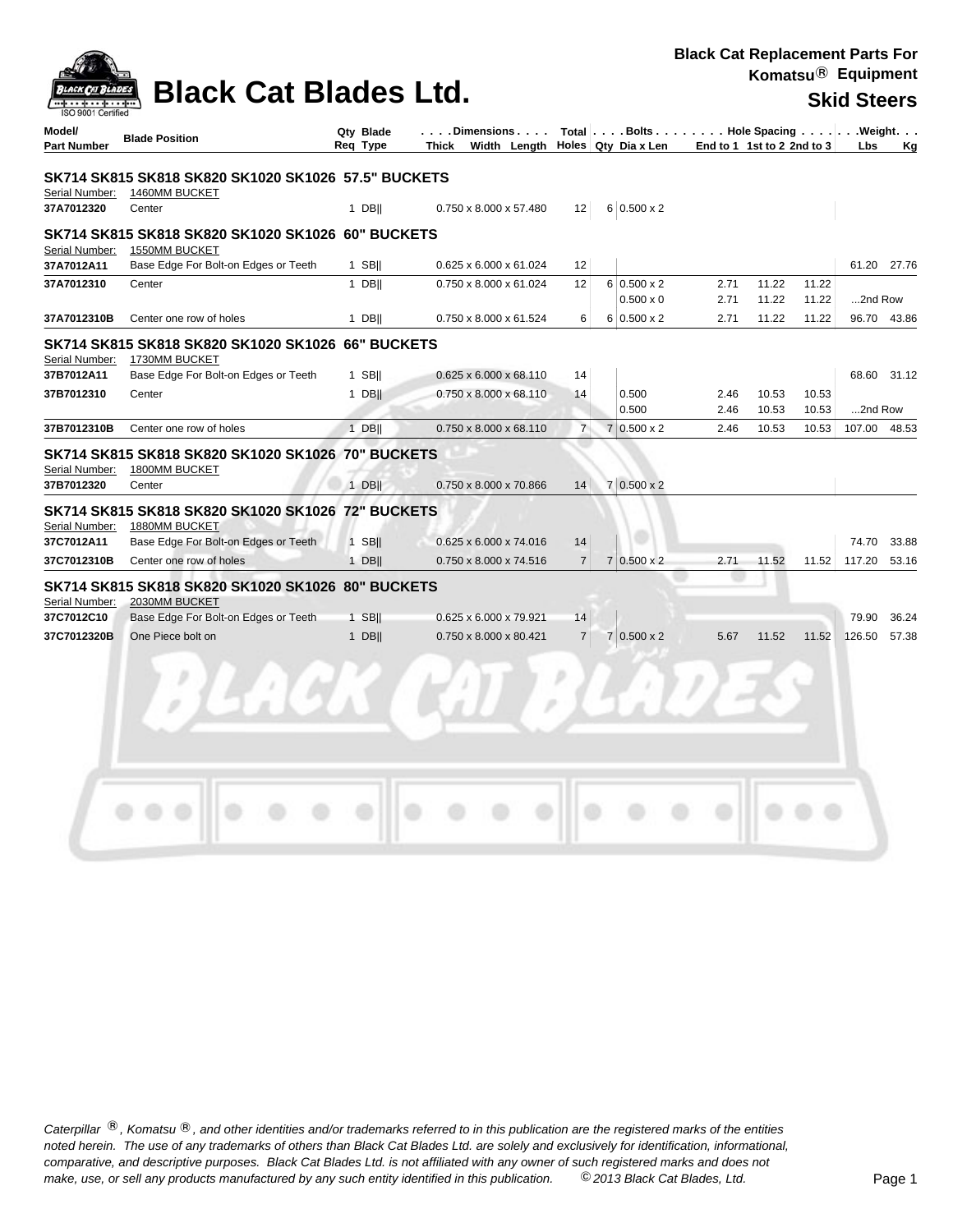**Black Cat Blades Ltd. Excavator Excavator** 

CK CAT BLADES

| Model/<br><b>Part Number</b>         | <b>Blade Position</b>                           | Qty Blade<br>Reg Type | . Dimensions<br>Thick<br>Width Lenath |   | Holes Qty Dia x Len |  |              | Total Bolts Hole Spacing Weight.<br>End to 1 1st to 2 2nd to 3 |               | <b>Lbs</b> | Κq          |
|--------------------------------------|-------------------------------------------------|-----------------------|---------------------------------------|---|---------------------|--|--------------|----------------------------------------------------------------|---------------|------------|-------------|
|                                      |                                                 |                       |                                       |   |                     |  |              |                                                                |               |            |             |
|                                      | PC100 PC120 PC128 PC130 PC138 PC158 PC160 PC228 |                       |                                       |   |                     |  |              |                                                                |               |            |             |
| Serial Number:                       |                                                 |                       |                                       |   |                     |  |              |                                                                |               |            |             |
| 2057019570                           | Standard Long Tooth                             | <b>TOOTH</b>          | 3.947 x 3.708 x 8.625                 |   |                     |  |              |                                                                |               | 9.50       | 4.31        |
| 2057019570H                          | Heavy Duty Long Tooth                           | <b>TOOTH</b>          | 3.950 x 3.704 x 10.000                |   |                     |  |              |                                                                | 14.80         |            | 6.71        |
| 2057019570T                          | <b>Tiger Tooth</b>                              | <b>TOOTH</b>          | 3.950 x 3.694 x 10.500                |   |                     |  |              |                                                                | 10.50         |            | 4.76        |
| 2057019570W                          | Twin Tiger Tooth                                | <b>TOOTH</b>          | 3.946 x 3.700 x 10.500                |   |                     |  |              |                                                                | 11.60         |            | 5.26        |
| 2057019570P                          | <b>Penetration Plus Tooth</b>                   | <b>TOOTH</b>          | 3.950 x 3.700 x 9.750                 |   |                     |  |              |                                                                | 12.10         |            | 5.49        |
| Serial Number:                       | PC220 PC230 PC250 PC270 PC300 PC350             |                       |                                       |   |                     |  |              |                                                                |               |            |             |
| 2077014151                           | Standard Long Tooth                             | <b>TOOTH</b>          | 4.855 x 4.606 x 9.501                 |   |                     |  |              |                                                                | 14.60         |            | 6.62        |
| 2077014151H                          | Heavy Duty Long Tooth                           | <b>TOOTH</b>          | 4.165 x 4.552 x 11.188                |   |                     |  |              |                                                                | 20.10         |            | 9.12        |
| 2077014151T                          | <b>Tiger Tooth</b>                              | <b>TOOTH</b>          | 4.235 x 4.604 x 11.220                |   |                     |  |              |                                                                | 13.00         |            | 5.90        |
| 2077014151W                          | Twin Tiger Tooth                                | <b>TOOTH</b>          | 4.235 x 4.604 x 11.220                |   |                     |  |              |                                                                | 12.70         |            | 5.76        |
| 2077014151P                          | <b>Penetration Plus Tooth</b>                   | <b>TOOTH</b>          | 4.236 x 4.615 x 11.125                |   |                     |  |              |                                                                | 15.80         |            | 7.17        |
| <b>PC400 PC450</b><br>Serial Number: |                                                 |                       |                                       |   |                     |  |              |                                                                |               |            |             |
| 2087014152                           | Standard Long Tooth                             | <b>TOOTH</b>          | 4.890 x 5.991 x 10.796                |   |                     |  |              |                                                                | 21.32         |            | 9.67        |
| 2087014152H                          | Heavy Duty Long Tooth                           | <b>TOOTH</b>          | 4.813 x 5.671 x 12.375                |   |                     |  |              |                                                                | 33.00         |            | 14.97       |
| 2087014152T                          | <b>Tiger Tooth</b>                              | <b>TOOTH</b>          | 4.813 x 5.678 x 13.580                |   |                     |  |              |                                                                | 23.30         |            | 10.57       |
| 2087014152W                          | Twin Tiger Tooth                                | <b>TOOTH</b>          | 4.816 x 5.676 x 13.500                |   |                     |  |              |                                                                | 26.80         |            | 12.16       |
| 2087014152P                          | <b>Penetration Plus Tooth</b>                   | <b>TOOTH</b>          | 4.813 x 5.678 x 13.500                |   |                     |  |              |                                                                | 24.70         |            | 11.20       |
| Serial Number:                       | <b>PC600 PC650 PC750 PC800 PC850</b>            |                       |                                       |   |                     |  |              |                                                                |               |            |             |
| 2097054210                           | <b>Standard Long Tooth</b>                      | <b>TOOTH</b>          | 7.673 x 7.111 x 13.750                |   |                     |  |              |                                                                | 65.50         |            | 29.71       |
| 2097054210T                          | <b>Tiger Tooth</b>                              | <b>TOOTH</b>          | 7.375 x 6.938 x 15.500                |   |                     |  |              |                                                                | 56.30         |            | 25.54       |
| 2097054210W                          | <b>Twin Tiger Tooth</b>                         | <b>TOOTH</b>          | 7.376 x 6.938 x 15.495                |   |                     |  |              |                                                                | 58.90         |            | 26.72       |
| 2097054210P                          | <b>Penetration Plus Tooth</b>                   | <b>TOOTH</b>          | 7.376 x 6.938 x 15.500                |   |                     |  |              |                                                                | 68.80         |            | 31.21       |
| 2097014181                           | Side Cutter RH                                  | <b>IRR</b>            | 1.250 x 19.230 x 28.000               | 6 | 1.375<br>1.375      |  | 1.69<br>5.94 | 5.50<br>5.94                                                   | 5.50<br>96.80 | 2nd Row    | 43.91       |
| 2097014191                           | Side Cutter LH                                  | <b>IRR</b>            | 1.250 x 19.230 x 28.000               | 6 | 1.375<br>1.375      |  | 1.69<br>5.38 | 5.50<br>5.94                                                   | 5.50<br>5.94  | 2nd Row    | 96.80 43.91 |
| <b>PC1000</b><br>Serial Number:      |                                                 |                       |                                       |   |                     |  |              |                                                                |               |            |             |
| 21N7214290                           | <b>Standard Long Tooth</b>                      | <b>TOOTH</b>          | 9.656 x 6.501 x 16.658                |   |                     |  |              |                                                                | 85.20         |            | 38.65       |
| 21N7214290T                          | <b>Tiger Tooth</b>                              | <b>TOOTH</b>          | 9.668 x 6.500 x 20.000                |   |                     |  |              |                                                                | 89.10         |            | 40.42       |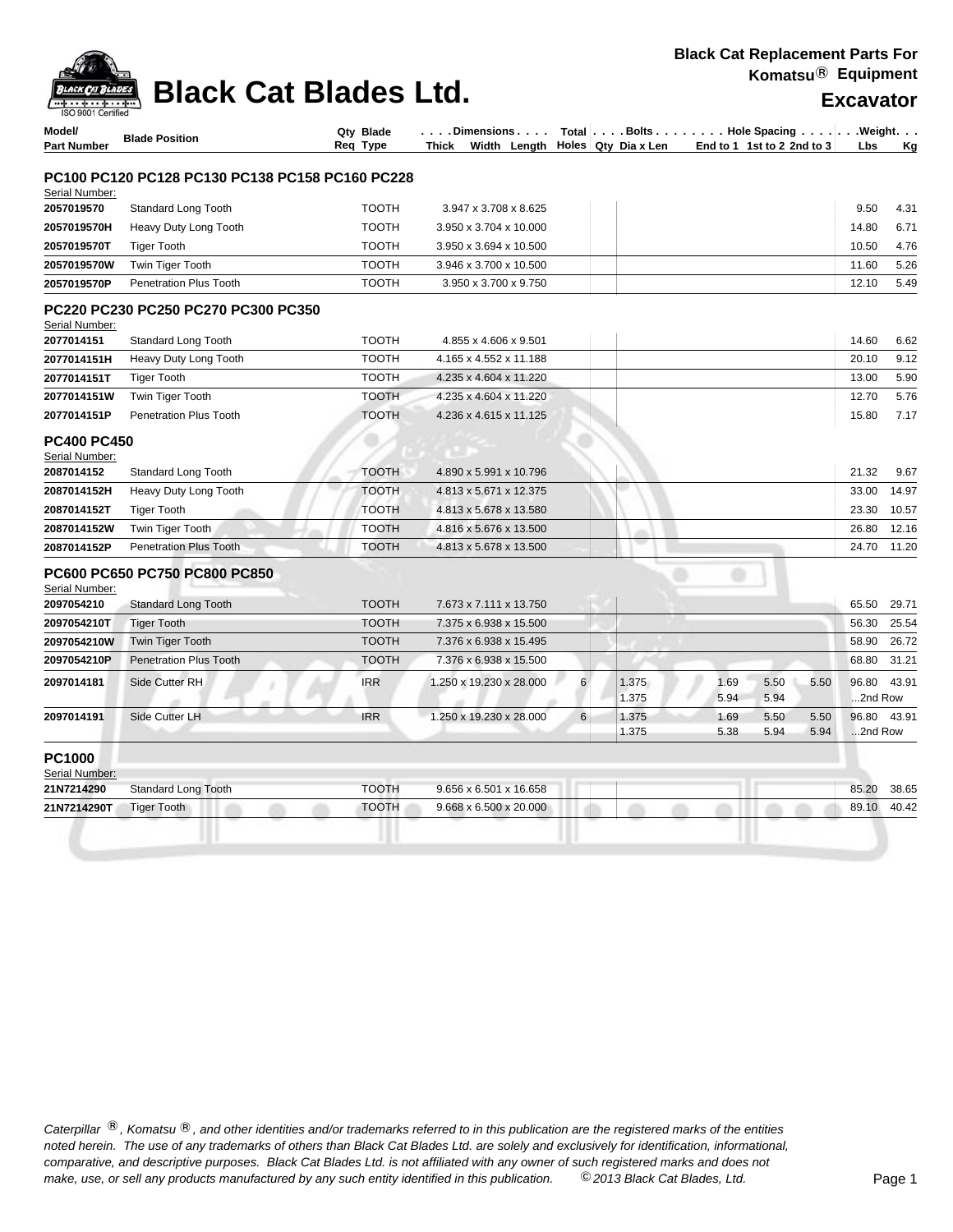

### **Black Cat Blades Ltd. Supplement Black Cat Blades Ltd. Scraper**



| ISO 9001 Certified<br>Model/ |                       | Qty Blade | $\vert \ldots$ . Dimensions $\ldots \vert$ Total $\vert \ldots$ . Bolts $\ldots \vert \ldots$ . Hole Spacing $\ldots \vert \ldots$ Weight. $\ldots$ |        |       |      |                            |      |               |        |
|------------------------------|-----------------------|-----------|-----------------------------------------------------------------------------------------------------------------------------------------------------|--------|-------|------|----------------------------|------|---------------|--------|
| <b>Part Number</b>           | <b>Blade Position</b> | Req Type  | Thick Width Length Holes Qty Dia x Len                                                                                                              |        |       |      | End to 1 1st to 2 2nd to 3 |      |               | Lbs Kg |
| <b>WS23S-1</b>               |                       |           |                                                                                                                                                     |        |       |      |                            |      |               |        |
| Serial Number:               | 1005-UP               |           |                                                                                                                                                     |        |       |      |                            |      |               |        |
| 2877015210                   | Center                | $1$ DB    | 1.125 x 16.000 x 53.500                                                                                                                             | 18     | 1.000 | 2.75 | 6.00                       | 6.00 | 247.10 112.08 |        |
|                              |                       |           |                                                                                                                                                     |        | 1.000 | 2.75 | 6.00                       | 6.00 | 2nd Row       |        |
| 2877015221                   | End                   | $2$ DB    | 1.125 x 13.000 x 38.000                                                                                                                             | 6      | 1.000 | 4.00 | 6.00                       | 6.00 | 146.30 66.36  |        |
| 2817025230                   | Router Bit            | $2$ DB    |                                                                                                                                                     | 5      | 1.000 | 4.50 | 2.50                       | 3.50 |               |        |
| <b>WS23S-2</b>               |                       |           |                                                                                                                                                     |        |       |      |                            |      |               |        |
| Serial Number:               | 3101-UP               |           |                                                                                                                                                     |        |       |      |                            |      |               |        |
| 2877015210                   | Center                | $1$ DB    | 1.125 x 16.000 x 53.500                                                                                                                             | 18     | 1.000 | 2.75 | 6.00                       | 6.00 | 247.10 112.08 |        |
|                              |                       |           |                                                                                                                                                     |        | 1.000 | 2.75 | 6.00                       | 6.00 | 2nd Row       |        |
| 2837015220                   | End                   | $2$ DB    |                                                                                                                                                     | $10\,$ | 1.000 |      |                            |      |               |        |
|                              |                       |           |                                                                                                                                                     |        | 1.000 |      |                            |      | 2nd Row       |        |
| 2817025230                   | Router Bit            | $2$ DB    |                                                                                                                                                     | 5      | 1.000 | 4.50 | 2.50                       | 3.50 |               |        |
|                              |                       |           |                                                                                                                                                     |        |       | ö    |                            |      |               |        |
|                              |                       |           |                                                                                                                                                     |        |       |      |                            |      |               |        |
|                              |                       |           |                                                                                                                                                     |        |       |      |                            |      |               |        |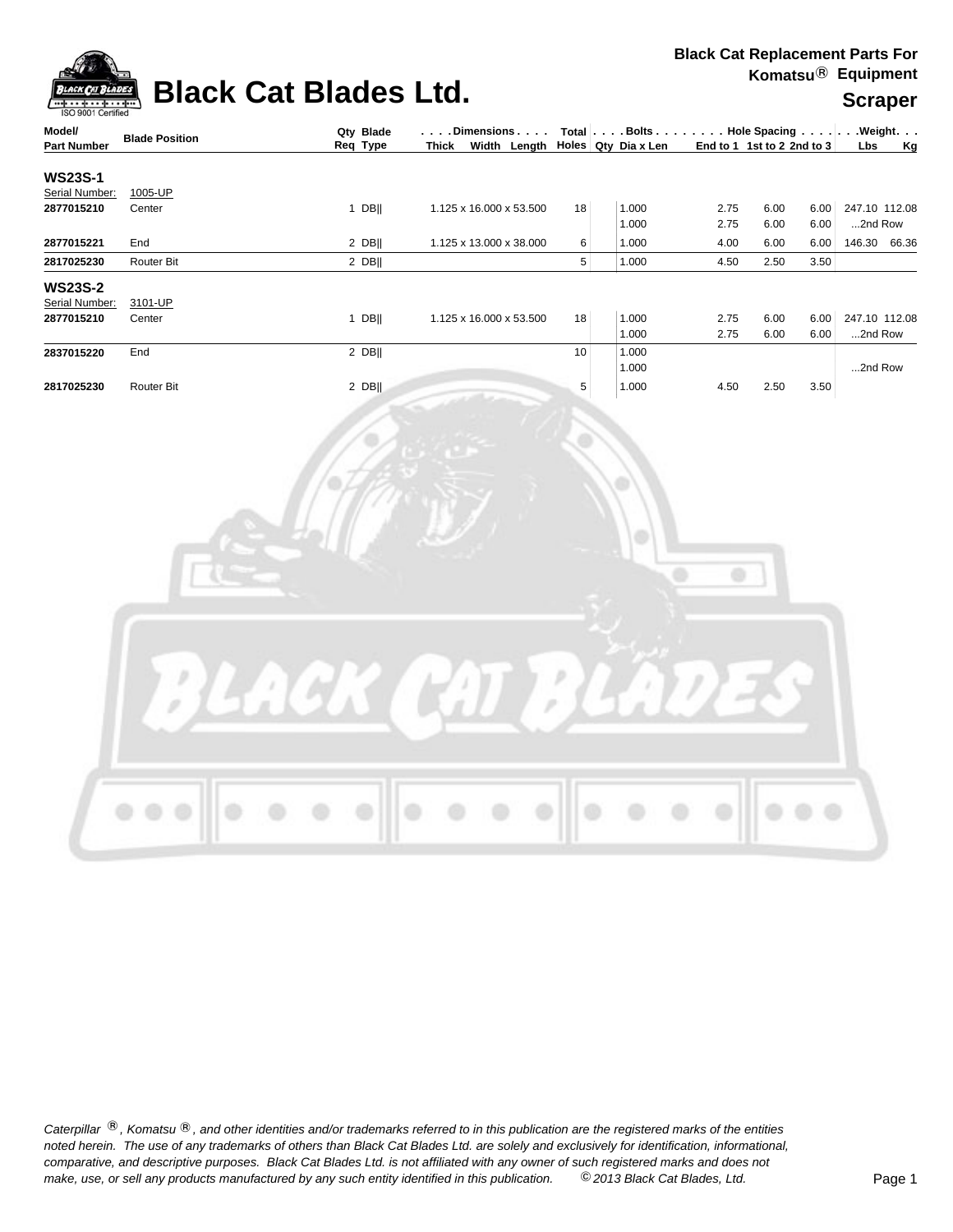

### **Black Cat Blades Ltd.**

| Model/<br><b>Part Number</b> | <b>Blade Position</b>                                           | Qty Blade<br>Req Type | . Dimensions   Total   Bolts Hole Spacing Weight.<br>Thick Width Length Holes Qty Dia x Len |                |                |              | End to 1 1st to 2 2nd to 3   | Lbs<br><u>Kg</u>       |
|------------------------------|-----------------------------------------------------------------|-----------------------|---------------------------------------------------------------------------------------------|----------------|----------------|--------------|------------------------------|------------------------|
|                              | GD313A-1 10' Moldboard                                          |                       |                                                                                             |                |                |              |                              |                        |
| Serial Number:               | 30001-UP                                                        |                       |                                                                                             |                |                |              |                              |                        |
| 2337012140                   | 5 Foot                                                          | 2 DBCB                | $0.500 \times 6.000 \times 60.000$                                                          | 7              | 0.625          | 3.00         | 3.00<br>12.00                | 43.50 19.73            |
| 2377022150                   | End bit LH/RH                                                   | 2 DB)                 |                                                                                             | $\overline{c}$ | 0.625          |              |                              |                        |
| Serial Number:               | GD461A-1 10' Moldboard<br>10001-UP                              |                       |                                                                                             |                |                |              |                              |                        |
| 2337012140                   | 5 Foot                                                          | 2 DBCB                | $0.500 \times 6.000 \times 60.000$                                                          | $\overline{7}$ | 0.625          | 3.00         | 3.00<br>12.00                | 43.50 19.73            |
| 2377022150                   | End bit LH/RH                                                   | $2$ DB)               |                                                                                             | $\overline{2}$ | 0.625          |              |                              |                        |
| Serial Number:               | GD510R-1 12' Moldboard<br>15001-UP                              |                       |                                                                                             |                |                |              |                              |                        |
| 2327012143                   | 6' Grader Blade 5/8 holes                                       | 2 DBCB                | 0.625 x 6.000 x 72.000                                                                      | 13             | 0.625          | 3.00         | 3.00<br>6.00                 | 64.30 29.17            |
| 2327052190                   | Overlay LH/RH for 6" blades                                     | 2 DB)                 | 0.500 x 9.000 x 19.218                                                                      | 6              | 0.625          | 4.31         | 3.53<br>3.53                 | 22.70 10.30            |
|                              |                                                                 |                       |                                                                                             |                | 0.625          | 4.31         | 3.53<br>3.53                 | 2nd Row                |
| 2327052980                   | Overlay LH/RH for 8" blades                                     | $2$ DB)               | 0.500 x 9.000 x 23.218                                                                      | 6              | 0.625          | 6.31         | 3.53<br>3.53                 | 25.90 11.75            |
| Serial Number:               | GD511A-1 12' Moldboard<br>10001-UP                              |                       |                                                                                             |                |                |              |                              |                        |
| 2327012143                   | 6' Grader Blade 5/8 holes                                       | 2 DBCB                | 0.625 x 6.000 x 72.000                                                                      | 13             | 0.625          | 3.00         | 3.00<br>6.00                 | 64.30 29.17            |
| 2327052190                   | Overlay LH/RH for 6" blades                                     | 2 DB)                 | 0.500 x 9.000 x 19.218                                                                      | 6              | 0.625<br>0.625 | 4.31<br>4.31 | 3.53<br>3.53<br>3.53<br>3.53 | 22.70 10.30<br>2nd Row |
| 2327052980                   | Overlay LH/RH for 8" blades                                     | 2 DB)                 | 0.500 x 9.000 x 23.218                                                                      | 6              | 0.625          | 6.31         | 3.53<br>3.53                 | 25.90 11.75            |
| Serial Number:<br>2327012143 | GD511R-1 12' Moldboard<br>10001-UP<br>6' Grader Blade 5/8 holes | 2 DBCB                | 0.625 x 6.000 x 72.000                                                                      | 13             | 0.625          | 3.00         | 3.00<br>6.00                 | 64.30 29.17            |
| 2327052190                   | Overlay LH/RH for 6" blades                                     | 2 DB)                 | 0.500 x 9.000 x 19.218                                                                      | 6              | 0.625          | 4.31         | 3.53<br>3.53                 | 22.70 10.30            |
|                              |                                                                 |                       |                                                                                             |                | 0.625          | 4.31         | 3.53<br>3.53                 | 2nd Row                |
| 2327052980                   | Overlay LH/RH for 8" blades                                     | $2$ DB)               | 0.500 x 9.000 x 23.218                                                                      | 6              | 0.625          | 6.31         | 3.53<br>3.53                 | 25.90 11.75            |
| Serial Number:               | GD521A-1 12' Moldboard<br>10001-UP                              |                       |                                                                                             |                |                |              |                              |                        |
| 2327012143                   | 6' Grader Blade 5/8 holes                                       | 2 DBCB                | $0.625 \times 6.000 \times 72.000$                                                          | 13             | 0.625          | 3.00         | 3.00<br>6.00                 | 64.30 29.17            |
| 2327052190                   | Overlay LH/RH for 6" blades                                     | $2$ DB)               | 0.500 x 9.000 x 19.218                                                                      | 6              | 0.625<br>0.625 | 4.31<br>4.31 | 3.53<br>3.53<br>3.53<br>3.53 | 22.70 10.30<br>2nd Row |
| 2327052980                   | Overlay LH/RH for 8" blades                                     | 2 DB)                 | 0.500 x 9.000 x 23.218                                                                      | 6              | 0.625          | 6.31         | 3.53<br>3.53                 | 25.90 11.75            |
|                              |                                                                 |                       |                                                                                             |                |                |              |                              |                        |
|                              | GD521R-1 12' Moldboard                                          |                       |                                                                                             |                |                |              |                              |                        |
| Serial Number:<br>2327012143 | 10001-UP<br>6' Grader Blade 5/8 holes                           | 2 DBCB                | 0.625 x 6.000 x 72.000                                                                      | 13             | 0.625          | 3.00         | 3.00<br>6.00                 | 64.30 29.17            |
| 2327052190                   | Overlay LH/RH for 6" blades                                     | 2 DB)                 | $0.500 \times 9.000 \times 19.218$                                                          | 6              | 0.625          | 4.31         | 3.53<br>3.53                 | 22.70 10.30            |
|                              |                                                                 |                       |                                                                                             |                | 0.625          | 4.31         | 3.53<br>3.53                 | 2nd Row                |
| 2327052980                   | Overlay LH/RH for 8" blades                                     | $2$ DB)               | 0.500 x 9.000 x 23.218                                                                      | 6              | 0.625          | 6.31         | 3.53<br>3.53                 | 25.90 11.75            |
| Serial Number:               | GD521R-1 13' Moldboard<br>10001-UP                              |                       |                                                                                             |                |                |              |                              |                        |
| 2327012143                   | 6' Grader Blade 5/8 holes                                       | 1 DBCB                | 0.625 x 6.000 x 72.000                                                                      | 13             | 0.625          | 3.00         | 3.00<br>6.00                 | 64.30<br>29.17         |
| 2347012193                   | 7' Grader Blade 5/8 holes                                       | 1 DBCB                | 0.625 x 6.000 x 84.000                                                                      | 15             | 0.625          | 3.00         | 3.00<br>6.00                 | 34.16<br>75.30         |
| 2327052190                   | Overlay LH/RH for 6" blades                                     | 2 DB)                 | 0.500 x 9.000 x 19.218                                                                      | 6              | 0.625          | 4.31         | 3.53<br>3.53                 | 22.70 10.30            |
|                              |                                                                 |                       |                                                                                             |                | 0.625          | 4.31         | 3.53<br>3.53                 | 2nd Row                |
| 2327052980                   | Overlay LH/RH for 8" blades                                     | 2 DB)                 | 0.500 x 9.000 x 23.218                                                                      | 6              | 0.625          | 6.31         | 3.53<br>3.53                 | 25.90 11.75            |

**GD523A-1 12' Moldboard**

Serial Number: 30001-UP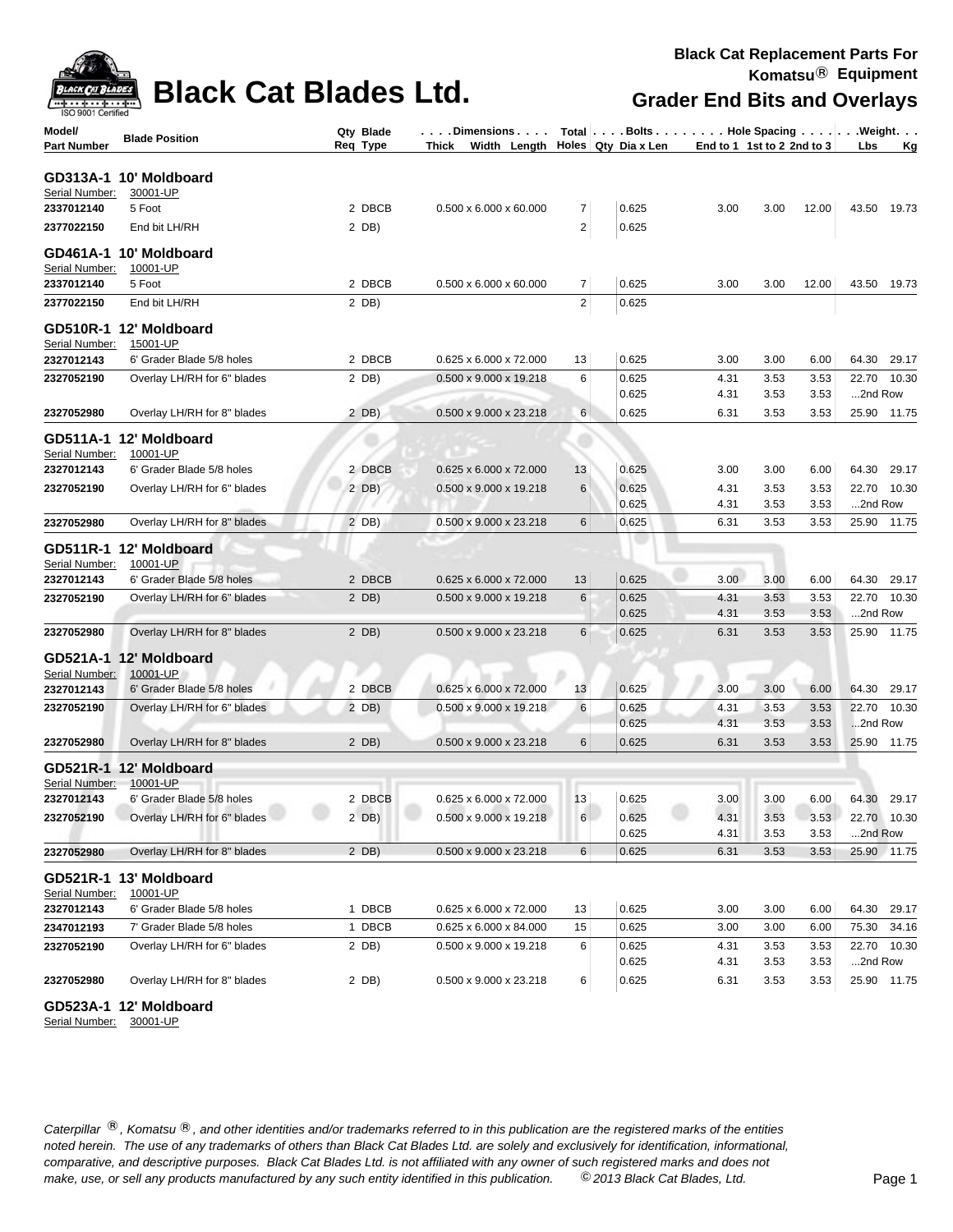

| Model/<br>Part Number | <b>Blade Position</b>              | Qty Blade<br>Req Type | . Dimensions<br>Thick Width Length Holes Qty Dia x Len |    | Total Bolts Hole Spacing Weight. |              | End to 1 1st to 2 2nd to 3 |              | Lbs              | Kg          |
|-----------------------|------------------------------------|-----------------------|--------------------------------------------------------|----|----------------------------------|--------------|----------------------------|--------------|------------------|-------------|
| 2327012143            | 6' Grader Blade 5/8 holes          | 2 DBCB                | 0.625 x 6.000 x 72.000                                 | 13 | 0.625                            | 3.00         | 3.00                       | 6.00         | 64.30            | 29.17       |
| 2327052190            | Overlay LH/RH for 6" blades        | 2 DB)                 | 0.500 x 9.000 x 19.218                                 | 6  | 0.625                            | 4.31         | 3.53                       | 3.53         | 22.70            | 10.30       |
|                       |                                    |                       |                                                        |    | 0.625                            | 4.31         | 3.53                       | 3.53         | 2nd Row          |             |
| 2327052980            | Overlay LH/RH for 8" blades        | 2 DB)                 | 0.500 x 9.000 x 23.218                                 | 6  | 0.625                            | 6.31         | 3.53                       | 3.53         |                  | 25.90 11.75 |
|                       | GD523R-1 12' Moldboard             |                       |                                                        |    |                                  |              |                            |              |                  |             |
| Serial Number:        | 30001-UP                           |                       |                                                        |    |                                  |              |                            |              |                  |             |
| 2327012143            | 6' Grader Blade 5/8 holes          | 2 DBCB                | 0.625 x 6.000 x 72.000                                 | 13 | 0.625                            | 3.00         | 3.00                       | 6.00         | 64.30            | 29.17       |
| 2327052190            | Overlay LH/RH for 6" blades        | 2 DB)                 | 0.500 x 9.000 x 19.218                                 | 6  | 0.625<br>0.625                   | 4.31<br>4.31 | 3.53<br>3.53               | 3.53<br>3.53 | 22.70<br>2nd Row | 10.30       |
| 2327052980            | Overlay LH/RH for 8" blades        | 2 DB)                 | 0.500 x 9.000 x 23.218                                 | 6  | 0.625                            | 6.31         | 3.53                       | 3.53         |                  | 25.90 11.75 |
| Serial Number:        | GD523R-1 13' Moldboard<br>30001-UP |                       |                                                        |    |                                  |              |                            |              |                  |             |
| 2327012143            | 6' Grader Blade 5/8 holes          | 1 DBCB                | 0.625 x 6.000 x 72.000                                 | 13 | 0.625                            | 3.00         | 3.00                       | 6.00         | 64.30            | 29.17       |
| 2347012193            | 7' Grader Blade 5/8 holes          | 1 DBCB                | $0.625 \times 6.000 \times 84.000$                     | 15 | 0.625                            | 3.00         | 3.00                       | 6.00         | 75.30            | 34.16       |
| 2327052190            | Overlay LH/RH for 6" blades        | 2 DB)                 | 0.500 x 9.000 x 19.218                                 | 6  | 0.625                            | 4.31         | 3.53                       | 3.53         | 22.70            | 10.30       |
|                       |                                    |                       |                                                        |    | 0.625                            | 4.31         | 3.53                       | 3.53         | 2nd Row          |             |
| 2327052980            | Overlay LH/RH for 8" blades        | 2 DB)                 | 0.500 x 9.000 x 23.218                                 | 6  | 0.625                            | 6.31         | 3.53                       | 3.53         |                  | 25.90 11.75 |
| Serial Number:        | GD525A-1 12' Moldboard<br>60001-UP |                       |                                                        |    |                                  |              |                            |              |                  |             |
| 2327012143            | 6' Grader Blade 5/8 holes          | 2 DBCB                | 0.625 x 6.000 x 72.000                                 | 13 | 0.625                            | 3.00         | 3.00                       | 6.00         |                  | 64.30 29.17 |
| 2327052190            | Overlay LH/RH for 6" blades        | 2 DB)                 | 0.500 x 9.000 x 19.218                                 | 6  | 0.625                            | 4.31         | 3.53                       | 3.53         |                  | 22.70 10.30 |
|                       |                                    |                       |                                                        |    | 0.625                            | 4.31         | 3.53                       | 3.53         | 2nd Row          |             |
| 2327052980            | Overlay LH/RH for 8" blades        | 2 DB)                 | 0.500 x 9.000 x 23.218                                 | 6  | 0.625                            | 6.31         | 3.53                       | 3.53         |                  | 25.90 11.75 |
|                       | GD525A-1 13' Moldboard             |                       |                                                        |    |                                  |              |                            |              |                  |             |
| Serial Number:        | 60001-UP                           |                       |                                                        |    |                                  |              |                            |              |                  |             |
| 2327012143            | 6' Grader Blade 5/8 holes          | 1 DBCB                | 0.625 x 6.000 x 72.000                                 | 13 | 0.625                            | 3.00         | 3.00                       | 6.00         | 64.30            | 29.17       |
| 2347012193            | 7' Grader Blade 5/8 holes          | 1 DBCB                | $0.625 \times 6.000 \times 84.000$                     | 15 | 0.625                            | 3.00         | 3.00                       | 6.00         | 75.30            | 34.16       |
| 2327052190            | Overlay LH/RH for 6" blades        | 2 DB)                 | 0.500 x 9.000 x 19.218                                 | 6  | 0.625<br>0.625                   | 4.31<br>4.31 | 3.53<br>3.53               | 3.53<br>3.53 | 22.70<br>2nd Row | 10.30       |
| 2327052980            | Overlay LH/RH for 8" blades        | 2 DB)                 | 0.500 x 9.000 x 23.218                                 | 6  | 0.625                            | 6.31         | 3.53                       | 3.53         |                  | 25.90 11.75 |
|                       | GD525A-1 14' Moldboard             |                       |                                                        |    |                                  |              |                            |              |                  |             |
| Serial Number:        | 60001-UP                           |                       |                                                        |    |                                  |              |                            |              |                  |             |
| 2347012193            | 7' Grader Blade 5/8 holes          | 2 DBCB                | 0.625 x 6.000 x 84.000                                 | 15 | 0.625                            | 3.00         | 3.00                       | 6.00         | 75.30            | 34.16       |
| 2327052190            | Overlay LH/RH for 6" blades        | $2$ DB)               | 0.500 x 9.000 x 19.218                                 | 6  | 0.625                            | 4.31         | 3.53                       | 3.53         | 22.70            | 10.30       |
|                       |                                    |                       |                                                        |    | 0.625                            | 4.31         | 3.53                       | 3.53         | 2nd Row          |             |
| 2327052980            | Overlay LH/RH for 8" blades        | 2 DB)                 | 0.500 x 9.000 x 23.218                                 | 6  | 0.625                            | 6.31         | 3.53                       | 3.53         |                  | 25.90 11.75 |
| Serial Number:        | GD611A-1 12' Moldboard<br>10001-UP |                       |                                                        |    |                                  |              |                            |              |                  |             |
| 2327012143            | 6' Grader Blade 5/8 holes          | 2 DBCB                | 0.625 x 6.000 x 72.000                                 | 13 | 0.625                            | 3.00         | 3.00                       | 6.00         | 64.30            | 29.17       |
| 2327052190            | Overlay LH/RH for 6" blades        | 2 DB)                 | 0.500 x 9.000 x 19.218                                 | 6  | 0.625<br>0.625                   | 4.31<br>4.31 | 3.53<br>3.53               | 3.53<br>3.53 | 2nd Row          | 22.70 10.30 |
| 2327052980            | Overlay LH/RH for 8" blades        | 2 DB)                 | 0.500 x 9.000 x 23.218                                 | 6  | 0.625                            | 6.31         | 3.53                       | 3.53         |                  | 25.90 11.75 |
| Serial Number:        | GD611R-1 12' Moldboard<br>10001-UP |                       |                                                        |    |                                  |              |                            |              |                  |             |
| 2327012143            | 6' Grader Blade 5/8 holes          | 2 DBCB                | 0.625 x 6.000 x 72.000                                 | 13 | 0.625                            | 3.00         | 3.00                       | 6.00         |                  | 64.30 29.17 |
| 2327052190            | Overlay LH/RH for 6" blades        | 2 DB)                 | 0.500 x 9.000 x 19.218                                 | 6  | 0.625                            | 4.31         | 3.53                       | 3.53         |                  | 22.70 10.30 |
|                       |                                    |                       |                                                        |    | 0.625                            | 4.31         | 3.53                       | 3.53         | 2nd Row          |             |
| 2327052980            | Overlay LH/RH for 8" blades        | 2 DB)                 | 0.500 x 9.000 x 23.218                                 | 6  | 0.625                            | 6.31         | 3.53                       | 3.53         |                  | 25.90 11.75 |

### **GD611R-1 13' Moldboard**

Serial Number: 10001-UP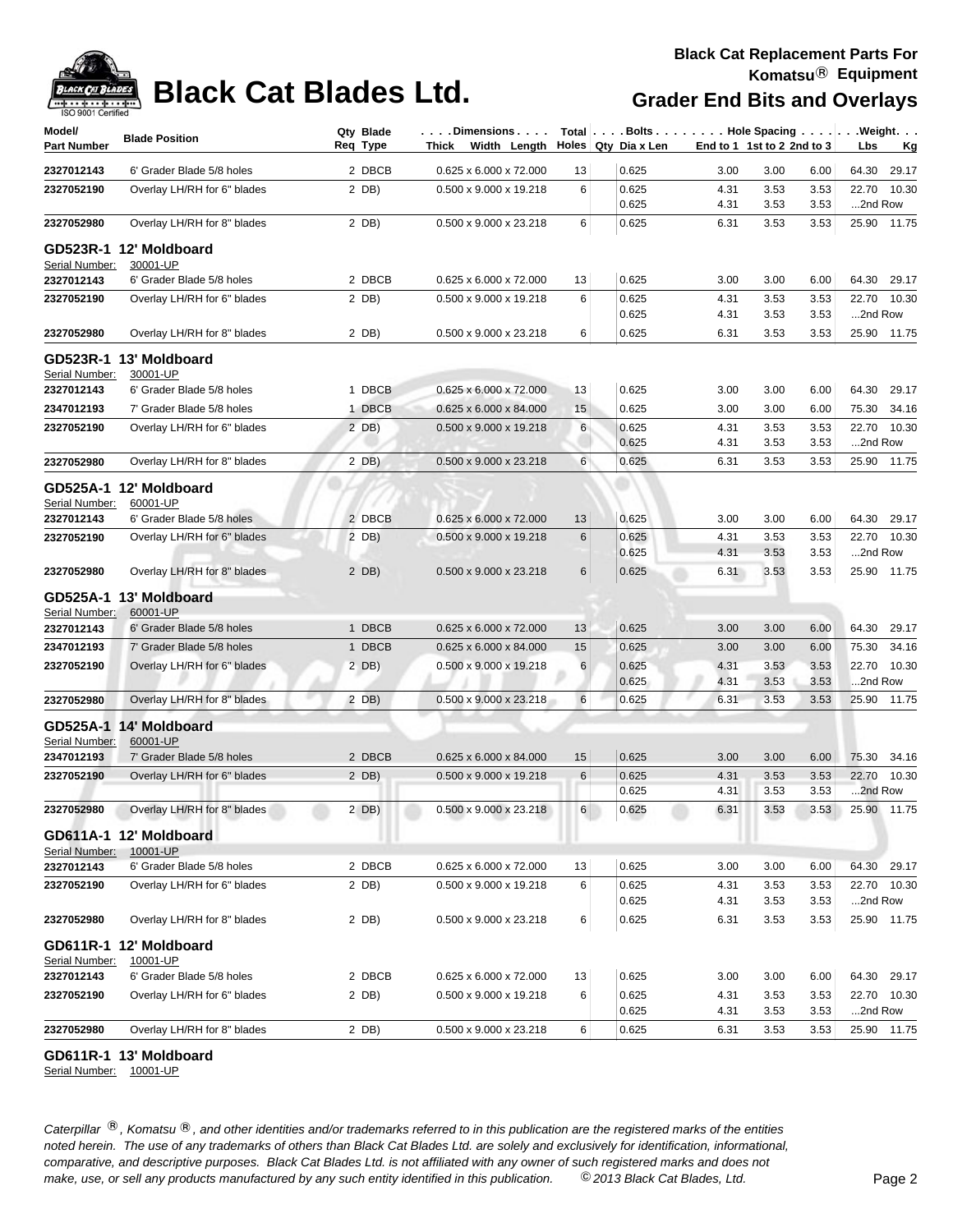

| Model/             | <b>Blade Position</b>              | Qty Blade | $\ldots$ . Dimensions. $\ldots$    |            | Total   Bolts   Hole Spacing   Weight. |                            |              |              |                  |             |
|--------------------|------------------------------------|-----------|------------------------------------|------------|----------------------------------------|----------------------------|--------------|--------------|------------------|-------------|
| <b>Part Number</b> |                                    | Reg Type  | Thick Width Length                 |            | Holes Qty Dia x Len                    | End to 1 1st to 2 2nd to 3 |              |              | Lbs              | <u>Kg</u>   |
| 2327012143         | 6' Grader Blade 5/8 holes          | 1 DBCB    | 0.625 x 6.000 x 72.000             | 13         | 0.625                                  | 3.00                       | 3.00         | 6.00         | 64.30            | 29.17       |
| 2347012193         | 7' Grader Blade 5/8 holes          | 1 DBCB    | 0.625 x 6.000 x 84.000             | 15         | 0.625                                  | 3.00                       | 3.00         | 6.00         | 75.30            | 34.16       |
| 2327052190         | Overlay LH/RH for 6" blades        | 2 DB)     | 0.500 x 9.000 x 19.218             | 6          | 0.625                                  | 4.31                       | 3.53         | 3.53         |                  | 22.70 10.30 |
|                    |                                    |           |                                    |            | 0.625                                  | 4.31                       | 3.53         | 3.53         | 2nd Row          |             |
| 2327052980         | Overlay LH/RH for 8" blades        | 2 DB)     | 0.500 x 9.000 x 23.218             | 6          | 0.625                                  | 6.31                       | 3.53         | 3.53         |                  | 25.90 11.75 |
|                    | GD611R-1 14' Moldboard             |           |                                    |            |                                        |                            |              |              |                  |             |
| Serial Number:     | 10001-UP                           |           |                                    |            |                                        |                            |              |              |                  |             |
| 2347012193         | 7' Grader Blade 5/8 holes          | 2 DBCB    | 0.625 x 6.000 x 84.000             | 15         | 0.625                                  | 3.00                       | 3.00         | 6.00         |                  | 75.30 34.16 |
| 2327052190         | Overlay LH/RH for 6" blades        | 2 DB)     | 0.500 x 9.000 x 19.218             | 6          | 0.625<br>0.625                         | 4.31                       | 3.53         | 3.53         | 22.70            | 10.30       |
| 2327052980         | Overlay LH/RH for 8" blades        | 2 DB)     | 0.500 x 9.000 x 23.218             | 6          | 0.625                                  | 4.31<br>6.31               | 3.53<br>3.53 | 3.53<br>3.53 | 2nd Row          | 25.90 11.75 |
|                    | GD621A-1 12' Moldboard             |           |                                    |            |                                        |                            |              |              |                  |             |
| Serial Number:     | 10001-UP                           |           |                                    |            |                                        |                            |              |              |                  |             |
| 2327012143         | 6' Grader Blade 5/8 holes          | 2 DBCB    | 0.625 x 6.000 x 72.000             | 13         | 0.625                                  | 3.00                       | 3.00         | 6.00         | 64.30            | 29.17       |
| 2327052180         | End bit LH/RH                      | $2$ DB)   | 0.625 x 6.000 x 18.375             | 5          | 0.625                                  | 1.88                       | 3.66         | 3.66         | 15.40            | 6.99        |
|                    | GD621R-1 12' Moldboard             |           |                                    |            |                                        |                            |              |              |                  |             |
| Serial Number:     | 10001-UP                           |           |                                    |            |                                        |                            |              |              |                  |             |
| 2327012143         | 6' Grader Blade 5/8 holes          | 2 DBCB    | 0.625 x 6.000 x 72.000             | 13         | 0.625                                  | 3.00                       | 3.00         | 6.00         | 64.30            | 29.17       |
| 2327052180         | End bit LH/RH                      | 2 DB)     | 0.625 x 6.000 x 18.375             | 5          | 0.625                                  | 1.88                       | 3.66         | 3.66         | 15.40            | 6.99        |
| 2327052190         | Overlay LH/RH for 6" blades        | $2$ DB)   | 0.500 x 9.000 x 19.218             | 6          | 0.625                                  | 4.31                       | 3.53         | 3.53         | 22.70            | 10.30       |
|                    |                                    |           |                                    |            | 0.625                                  | 4.31                       | 3.53         | 3.53         | 2nd Row          |             |
| 2327052980         | Overlay LH/RH for 8" blades        | $2$ DB)   | 0.500 x 9.000 x 23.218             | 6          | 0.625                                  | 6.31                       | 3.53         | 3.53         |                  | 25.90 11.75 |
|                    | GD621R-1 13' Moldboard             |           |                                    |            |                                        |                            |              |              |                  |             |
| Serial Number:     | 10001-UP                           |           |                                    |            |                                        |                            |              |              |                  |             |
| 2327012143         | 6' Grader Blade 5/8 holes          | 1 DBCB    | 0.625 x 6.000 x 72.000             | 13         | 0.625                                  | 3.00                       | 3.00         | 6.00         | 64.30            | 29.17       |
| 2347012193         | 7' Grader Blade 5/8 holes          | 1 DBCB    | 0.625 x 6.000 x 84.000             | 15         | 0.625                                  | 3.00                       | 3.00         | 6.00         | 75.30            | 34.16       |
| 2327052180         | End bit LH/RH                      | 2 DB)     | 0.625 x 6.000 x 18.375             | 5          | 0.625                                  | 1.88                       | 3.66         | 3.66         | 15.40            | 6.99        |
| 2327052190         | Overlay LH/RH for 6" blades        | 2 DB)     | 0.500 x 9.000 x 19.218             | 6          | 0.625<br>0.625                         | 4.31<br>4.31               | 3.53<br>3.53 | 3.53<br>3.53 | 22.70<br>2nd Row | 10.30       |
| 2327052980         | Overlay LH/RH for 8" blades        | 2 DB)     | 0.500 x 9.000 x 23.218             | 6          | 0.625                                  | 6.31                       | 3.53         | 3.53         |                  | 25.90 11.75 |
|                    |                                    |           |                                    |            |                                        |                            |              |              |                  |             |
| Serial Number:     | GD621R-1 14' Moldboard<br>10001-UP |           |                                    |            |                                        |                            |              |              |                  |             |
| 2347012193         | 7' Grader Blade 5/8 holes          | 2 DBCB    | $0.625 \times 6.000 \times 84.000$ | 15         | 0.625                                  | 3.00                       | 3.00         | 6.00         | 75.30            | 34.16       |
| 2327052180         | End bit LH/RH                      | $2$ DB)   | 0.625 x 6.000 x 18.375             | $\sqrt{5}$ | 0.625                                  | 1.88                       | 3.66         | 3.66         | 15.40            | 6.99        |
| 2327052190         | Overlay LH/RH for 6" blades        | $2$ DB)   | 0.500 x 9.000 x 19.218             | 6          | 0.625                                  | 4.31                       | 3.53         | 3.53         |                  | 22.70 10.30 |
|                    |                                    |           |                                    |            | 0.625                                  | 4.31                       | 3.53         | 3.53         | 2nd Row          |             |
| 2327052980         | Overlay LH/RH for 8" blades        | 2 DB)     | 0.500 x 9.000 x 23.218             | 6          | 0.625                                  | 6.31                       | 3.53         | 3.53         |                  | 25.90 11.75 |
|                    | GD623A-1 12' Moldboard             |           |                                    |            |                                        |                            |              |              |                  |             |
| Serial Number:     | 30001-UP                           |           |                                    |            |                                        |                            |              |              |                  |             |
| 2327012143         | 6' Grader Blade 5/8 holes          | 2 DBCB    | 0.625 x 6.000 x 72.000             | 13         | 0.625                                  | 3.00                       | 3.00         | 6.00         | 64.30            | 29.17       |
| 2327052180         | End bit LH/RH                      | 2 DB)     | 0.625 x 6.000 x 18.375             | 5          | 0.625                                  | 1.88                       | 3.66         | 3.66         | 15.40            | 6.99        |
| 2327052190         | Overlay LH/RH for 6" blades        | 2 DB)     | 0.500 x 9.000 x 19.218             | 6          | 0.625                                  | 4.31                       | 3.53         | 3.53         |                  | 22.70 10.30 |
|                    |                                    |           |                                    |            | 0.625                                  | 4.31                       | 3.53         | 3.53         | 2nd Row          |             |
| 2327052980         | Overlay LH/RH for 8" blades        | 2 DB)     | 0.500 x 9.000 x 23.218             | 6          | 0.625                                  | 6.31                       | 3.53         | 3.53         |                  | 25.90 11.75 |
|                    | GD623A-1 13' Moldboard             |           |                                    |            |                                        |                            |              |              |                  |             |
| Serial Number:     | 30001-UP                           |           |                                    |            |                                        |                            |              |              |                  |             |
| 2327012143         | 6' Grader Blade 5/8 holes          | 1 DBCB    | $0.625 \times 6.000 \times 72.000$ | 13         | 0.625                                  | 3.00                       | 3.00         | 6.00         | 64.30 29.17      |             |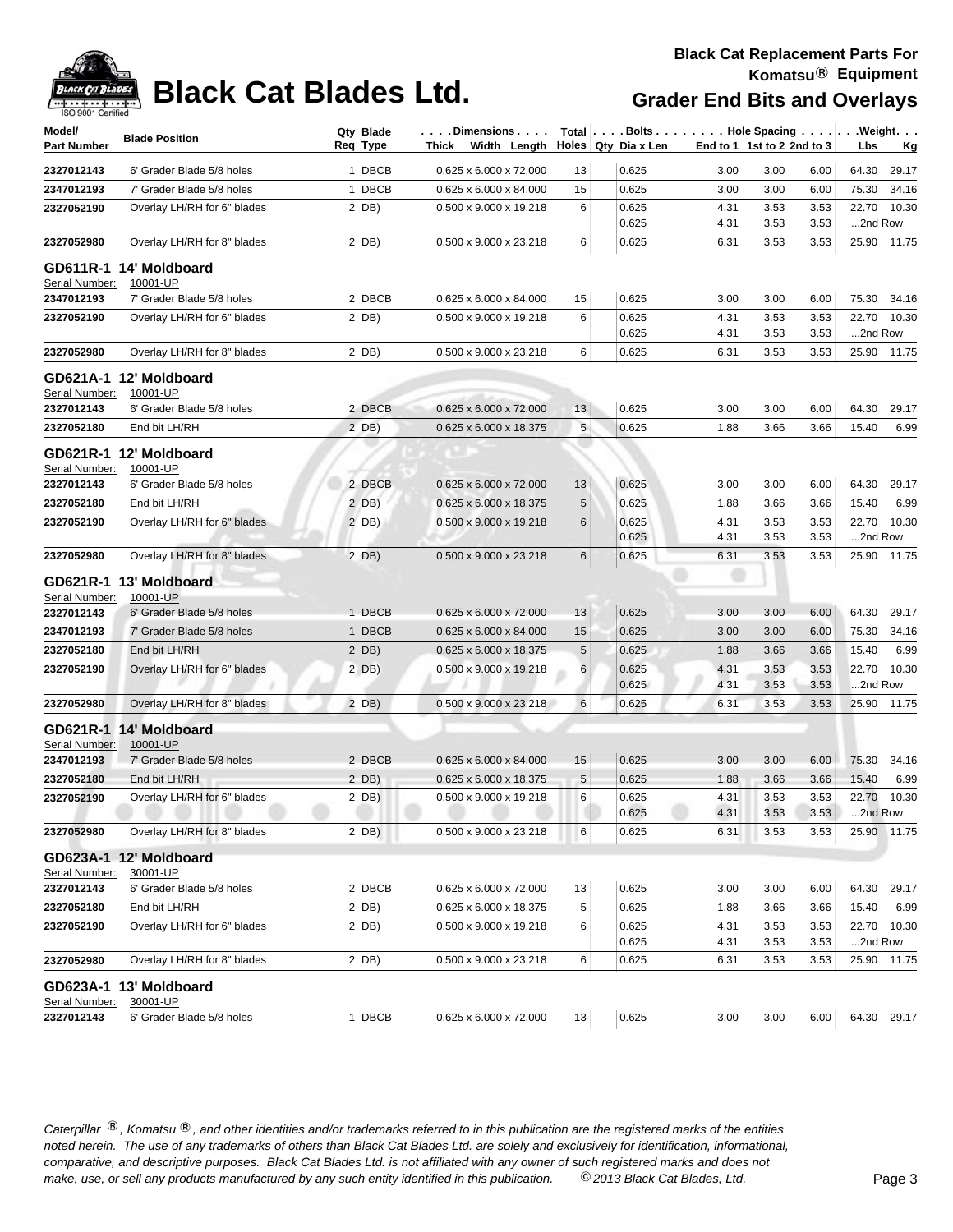

| Model/<br>Part Number      | <b>Blade Position</b>                 | Qty Blade<br>Req Type | . Dimensions<br>Width Length   Holes   Qty Dia x Len<br>Thick |                |                |              | End to 1 1st to 2 2nd to 3 |              | Total Bolts Hole Spacing Weight.<br>Lbs<br><u>Kg</u> |
|----------------------------|---------------------------------------|-----------------------|---------------------------------------------------------------|----------------|----------------|--------------|----------------------------|--------------|------------------------------------------------------|
| 2347012193                 | 7' Grader Blade 5/8 holes             | 1 DBCB                | 0.625 x 6.000 x 84.000                                        | 15             | 0.625          | 3.00         | 3.00                       | 6.00         | 75.30<br>34.16                                       |
| 2327052180                 | End bit LH/RH                         | 2 DB)                 | 0.625 x 6.000 x 18.375                                        | 5              | 0.625          | 1.88         | 3.66                       | 3.66         | 6.99<br>15.40                                        |
| 2327052190                 | Overlay LH/RH for 6" blades           | 2 DB)                 | 0.500 x 9.000 x 19.218                                        | 6              | 0.625          | 4.31         | 3.53                       | 3.53         | 22.70<br>10.30                                       |
|                            |                                       |                       |                                                               |                | 0.625          | 4.31         | 3.53                       | 3.53         | 2nd Row                                              |
| 2327052980                 | Overlay LH/RH for 8" blades           | 2 DB)                 | 0.500 x 9.000 x 23.218                                        | 6              | 0.625          | 6.31         | 3.53                       | 3.53         | 25.90 11.75                                          |
|                            | GD623A-1 14' Moldboard                |                       |                                                               |                |                |              |                            |              |                                                      |
| Serial Number:             | 30001-UP<br>7' Grader Blade 5/8 holes | 2 DBCB                |                                                               |                | 0.625          | 3.00         | 3.00                       | 6.00         | 75.30                                                |
| 2347012193                 | End bit LH/RH                         |                       | 0.625 x 6.000 x 84.000                                        | 15             |                |              |                            |              | 34.16                                                |
| 2327052180                 |                                       | 2 DB)                 | 0.625 x 6.000 x 18.375                                        | 5              | 0.625          | 1.88         | 3.66                       | 3.66         | 6.99<br>15.40                                        |
| 2327052190                 | Overlay LH/RH for 6" blades           | 2 DB)                 | 0.500 x 9.000 x 19.218                                        | 6              | 0.625<br>0.625 | 4.31<br>4.31 | 3.53<br>3.53               | 3.53<br>3.53 | 22.70 10.30<br>2nd Row                               |
| 2327052980                 | Overlay LH/RH for 8" blades           | 2 DB)                 | 0.500 x 9.000 x 23.218                                        | 6              | 0.625          | 6.31         | 3.53                       | 3.53         | 25.90<br>11.75                                       |
|                            | GD625A-1 12' Moldboard                |                       |                                                               |                |                |              |                            |              |                                                      |
| Serial Number:             | 60001-UP                              |                       |                                                               |                |                |              |                            |              |                                                      |
| 2327012143                 | 6' Grader Blade 5/8 holes             | 2 DBCB                | 0.625 x 6.000 x 72.000                                        | 13             | 0.625          | 3.00         | 3.00                       | 6.00         | 64.30<br>29.17                                       |
| 2327052180                 | End bit LH/RH                         | 2 DB)                 | 0.625 x 6.000 x 18.375                                        | $\overline{5}$ | 0.625          | 1.88         | 3.66                       | 3.66         | 15.40<br>6.99                                        |
| 2327052190                 | Overlay LH/RH for 6" blades           | 2 DB)                 | 0.500 x 9.000 x 19.218                                        | 6              | 0.625<br>0.625 | 4.31<br>4.31 | 3.53<br>3.53               | 3.53<br>3.53 | 10.30<br>22.70<br>2nd Row                            |
| 2327052980                 | Overlay LH/RH for 8" blades           | 2 DB)                 | 0.500 x 9.000 x 23.218                                        | 6              | 0.625          | 6.31         | 3.53                       | 3.53         | 25.90<br>11.75                                       |
|                            |                                       |                       |                                                               |                |                |              |                            |              |                                                      |
| GD625A-1<br>Serial Number: | 13' Moldboard<br>60001-UP             |                       |                                                               |                |                |              |                            |              |                                                      |
| 2327012143                 | 6' Grader Blade 5/8 holes             | 1 DBCB                | $0.625 \times 6.000 \times 72.000$                            | 13             | 0.625          | 3.00         | 3.00                       | 6.00         | 64.30<br>29.17                                       |
| 2347012193                 | 7' Grader Blade 5/8 holes             | 1 DBCB                | 0.625 x 6.000 x 84.000                                        | 15             | 0.625          | 3.00         | 3.00                       | 6.00         | 75.30<br>34.16                                       |
| 2327052180                 | End bit LH/RH                         | 2 DB)                 | 0.625 x 6.000 x 18.375                                        | 5              | 0.625          | 1.88         | 3.66                       | 3.66         | 6.99<br>15.40                                        |
| 2327052190                 | Overlay LH/RH for 6" blades           | 2 DB)                 | 0.500 x 9.000 x 19.218                                        | 6              | 0.625          | 4.31         | 3.53                       | 3.53         | 10.30<br>22.70                                       |
|                            |                                       |                       |                                                               |                | 0.625          | 4.31         | 3.53                       | 3.53         | 2nd Row                                              |
| 2327052980                 | Overlay LH/RH for 8" blades           | 2 DB)                 | 0.500 x 9.000 x 23.218                                        | 6              | 0.625          | 6.31         | 3.53                       | 3.53         | 11.75<br>25.90                                       |
|                            | GD625A-1 14' Moldboard                |                       |                                                               |                |                |              |                            |              |                                                      |
| Serial Number:             | 60001-UP<br>7' Grader Blade 5/8 holes | 2 DBCB                | $0.625 \times 6.000 \times 84.000$                            | 15             | 0.625          | 3.00         | 3.00                       | 6.00         | 75.30<br>34.16                                       |
| 2347012193<br>2327052180   | End bit LH/RH                         | 2 DB)                 | 0.625 x 6.000 x 18.375                                        | 5              | 0.625          | 1.88         | 3.66                       | 3.66         | 15.40<br>6.99                                        |
|                            | Overlay LH/RH for 6" blades           | 2 DB)                 | 0.500 x 9.000 x 19.218                                        | 6              | 0.625          | 4.31         | 3.53                       | 3.53         | 10.30<br>22.70                                       |
| 2327052190                 |                                       |                       |                                                               |                | 0.625          | 4.31         | 3.53                       | 3.53         | 2nd Row                                              |
| 2327052980                 | Overlay LH/RH for 8" blades           | 2 DB)                 | 0.500 x 9.000 x 23.218                                        | $6\phantom{1}$ | 0.625          | 6.31         | 3.53                       | 3.53         | 25.90 11.75                                          |
| Serial Number: 30001-UP    | GD661A-1 12' Moldboard                |                       |                                                               |                |                |              |                            |              |                                                      |
| 2327012143                 | 6' Grader Blade 5/8 holes             | 2 DBCB                | 0.625 x 6.000 x 72.000                                        | 13             | 0.625          | 3.00         | 3.00                       | 6.00         | 64.30 29.17                                          |
| 2327052180                 | End bit LH/RH                         | $2$ DB)               | 0.625 x 6.000 x 18.375                                        | 5              | 0.625          | 1.88         | 3.66                       | 3.66         | 15.40 6.99                                           |
| 2327052190                 | Overlay LH/RH for 6" blades           | 2 DB)                 | 0.500 x 9.000 x 19.218                                        | 6              | 0.625          | 4.31         | 3.53                       | 3.53         | 22.70 10.30                                          |
|                            |                                       |                       |                                                               |                | 0.625          | 4.31         | 3.53                       | 3.53         | 2nd Row                                              |
| 2327052980                 | Overlay LH/RH for 8" blades           | 2 DB)                 | 0.500 x 9.000 x 23.218                                        | 6              | 0.625          | 6.31         | 3.53                       | 3.53         | 25.90 11.75                                          |
|                            | GD705A-4 14' Moldboard                |                       |                                                               |                |                |              |                            |              |                                                      |
| Serial Number:             | 21001-UP                              |                       |                                                               |                |                |              |                            |              |                                                      |
| 2347012710                 | 7' Grader Blade 3/4 holes             | 2 DBCB                | 0.625 x 8.000 x 84.000                                        | 15             | 0.750          | 3.00         | 3.00                       | 6.00         | 106.50 48.31                                         |
| 2347032230                 | End bit LH/RH                         | 2 DB)                 | 0.750 x 8.000 x 19.750                                        | 6              | 0.750<br>0.750 | 2.06         | 3.92                       | 7.84         | 30.10 13.65<br>2nd Row                               |
| 2347032240                 | Overlay LH/RH for 8" blades           | 2 DB)                 | 0.500 x 11.000 x 24.713                                       | 6              | 0.750          | 6.57         | 11.58                      |              | 35.30 16.01                                          |
|                            |                                       |                       |                                                               |                | 0.750          | 3.86         |                            |              | 2nd Row                                              |

### **GD725A-1 14' Moldboard**

Serial Number: 50001-UP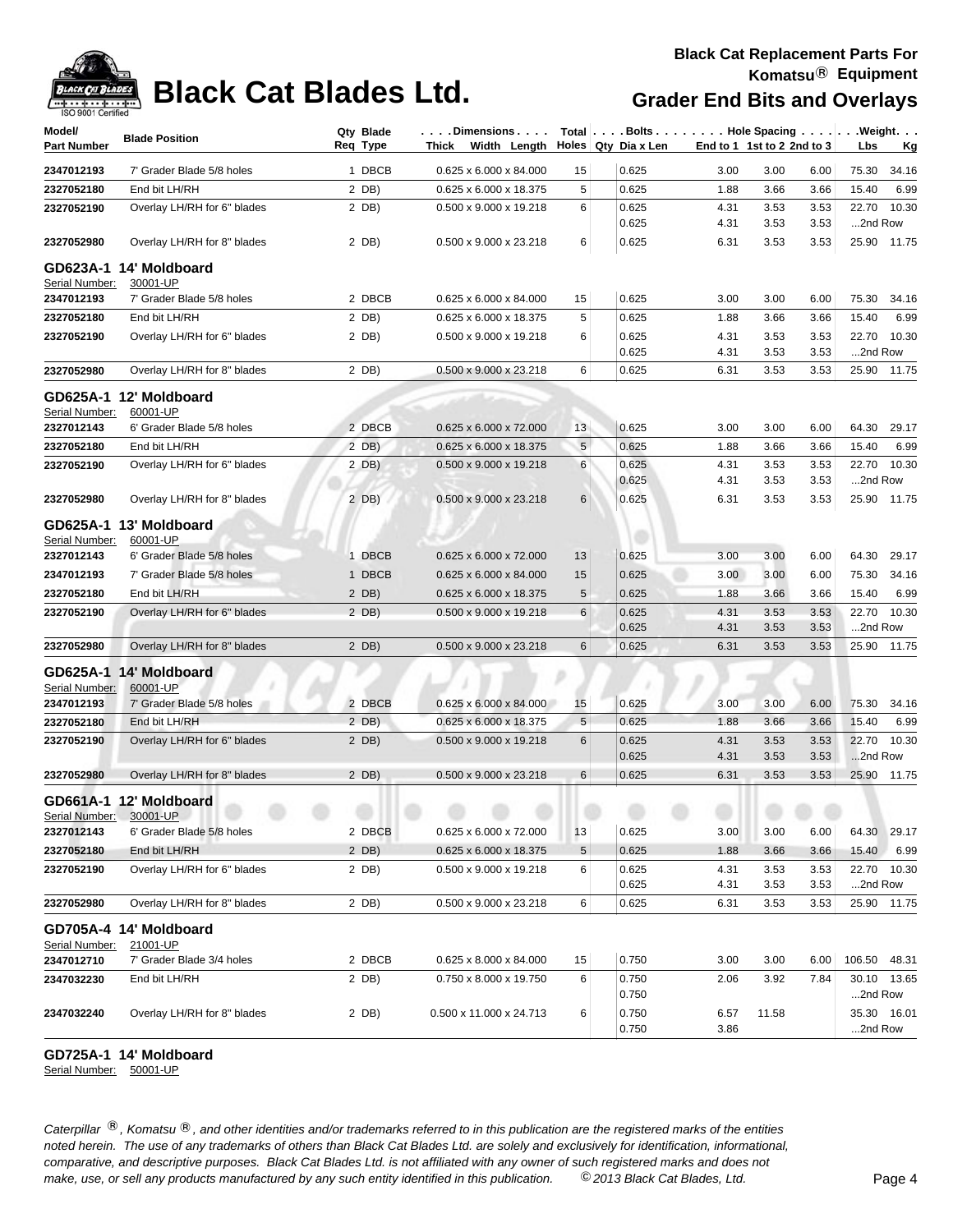

| Model/             | <b>Blade Position</b>       | Qty Blade<br>Req Type | $\ldots$ . Dimensions $\ldots$ .    |                 |                     |      |                               |      | Total $\vert \ldots$ Bolts $\ldots \vert \ldots$ Hole Spacing $\ldots \vert \ldots$ Weight. $\ldots$ |             |
|--------------------|-----------------------------|-----------------------|-------------------------------------|-----------------|---------------------|------|-------------------------------|------|------------------------------------------------------------------------------------------------------|-------------|
| <b>Part Number</b> |                             |                       | Width Length<br>Thick               |                 | Holes Qty Dia x Len |      | End to 1 1st to 2 2nd to $31$ |      | <b>Lbs</b>                                                                                           | <u>Kg</u>   |
| 2347012710         | 7' Grader Blade 3/4 holes   | 2 DBCB                | $0.625 \times 8.000 \times 84.000$  | 15              | 0.750               | 3.00 | 3.00                          | 6.00 | 106.50                                                                                               | 48.31       |
| 2347032230         | End bit LH/RH               | 2 DB)                 | $0.750 \times 8.000 \times 19.750$  | 6               | 0.750               | 2.06 | 3.92                          | 7.84 | 30.10                                                                                                | 13.65       |
|                    |                             |                       |                                     |                 | 0.750               |      |                               |      | 2nd Row                                                                                              |             |
| 2347032240         | Overlay LH/RH for 8" blades | 2 DB)                 | 0.500 x 11.000 x 24.713             | 6               | 0.750               | 6.57 | 11.58                         |      |                                                                                                      | 35.30 16.01 |
|                    |                             |                       |                                     |                 | 0.750               | 3.86 |                               |      | 2nd Row                                                                                              |             |
| GD725A-1           | 16' Moldboard               |                       |                                     |                 |                     |      |                               |      |                                                                                                      |             |
| Serial Number:     | 50001-UP                    |                       |                                     |                 |                     |      |                               |      |                                                                                                      |             |
| 2347012720         | 8' Grader Blade 3/4 holes   | 2 DBCB                | $0.625 \times 8.000 \times 96.000$  | 17 <sup>1</sup> | 0.750               | 3.00 | 3.00                          | 6.00 | 121.30 55.02                                                                                         |             |
| 2347032230         | End bit LH/RH               | 2 DB)                 | 0.750 x 8.000 x 19.750              | 6               | 0.750               | 2.06 | 3.92                          | 7.84 | 30.10                                                                                                | 13.65       |
|                    |                             |                       |                                     |                 | 0.750               |      |                               |      | 2nd Row                                                                                              |             |
| 2347032240         | Overlay LH/RH for 8" blades | 2 DB)                 | 0.500 x 11.000 x 24.713             | 6               | 0.750               | 6.57 | 11.58                         |      |                                                                                                      | 35.30 16.01 |
|                    |                             |                       |                                     |                 | 0.750               | 3.86 |                               |      | 2nd Row                                                                                              |             |
|                    | GD825A-2 16' Moldboard      |                       |                                     |                 |                     |      |                               |      |                                                                                                      |             |
| Serial Number:     |                             |                       |                                     |                 |                     |      |                               |      |                                                                                                      |             |
| 2357012140         | 8' Grader Blade 3/4 holes   | 2 DBCB                | $0.750 \times 8.000 \times 96.000$  | 17              | 0.750               | 3.00 | 3.00                          | 6.00 | 146.50                                                                                               | 66.45       |
| 2347032230         | End bit LH/RH               | 2 DB)                 | $0.750 \times 8.000 \times 19.750$  | 6               | 0.750               | 2.06 | 3.92                          | 7.84 | 30.10                                                                                                | 13.65       |
|                    |                             |                       |                                     |                 | 0.750               |      |                               |      | 2nd Row                                                                                              |             |
| 2347032240         | Overlay LH/RH for 8" blades | 2 DB)                 | $0.500 \times 11.000 \times 24.713$ | 6               | 0.750               | 6.57 | 11.58                         |      |                                                                                                      | 35.30 16.01 |
|                    |                             |                       |                                     |                 | 0.750               | 3.86 |                               |      | 2nd Row                                                                                              |             |